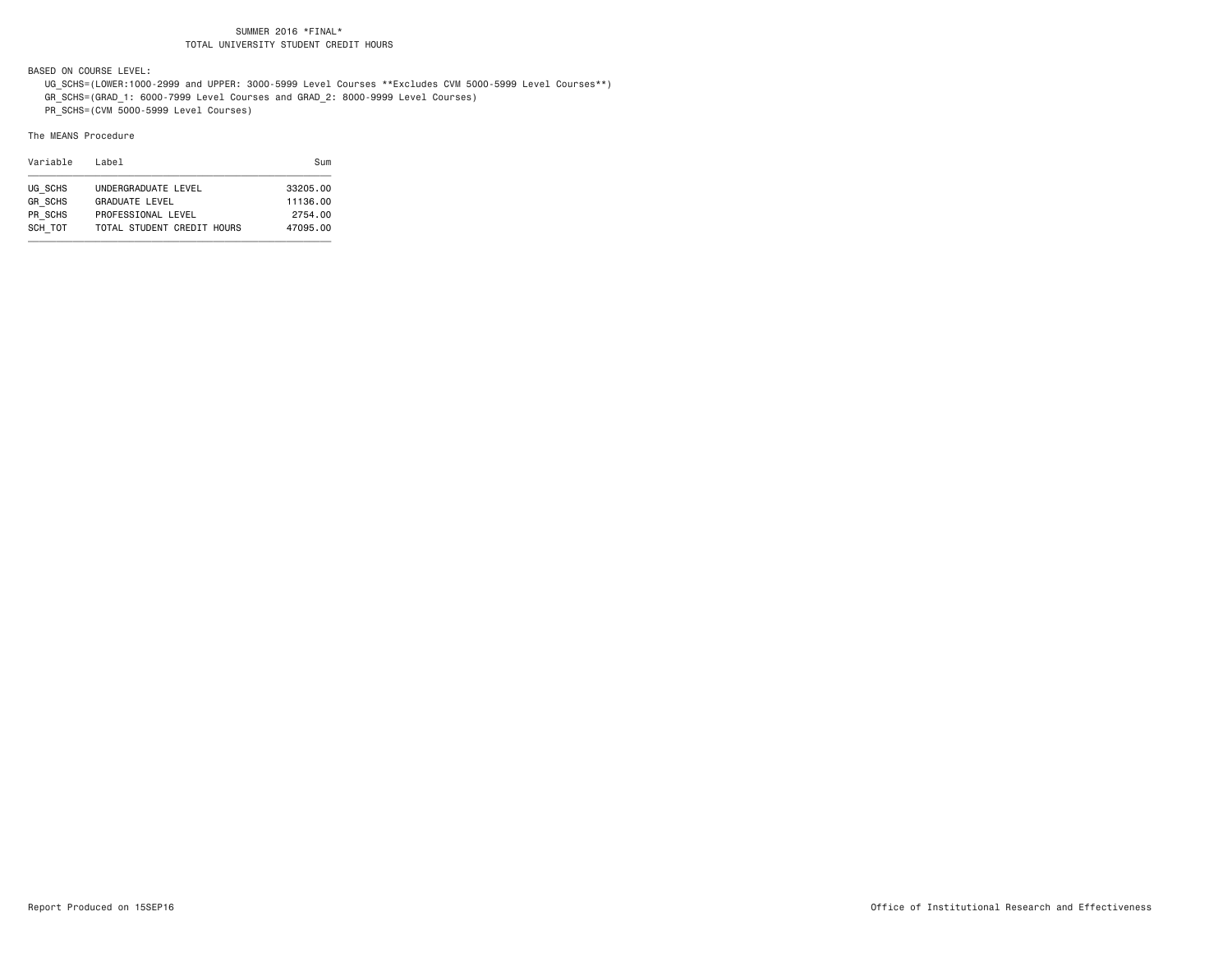BASED ON COURSE LEVEL:

- UG\_SCHS=(LOWER:1000-2999 and UPPER: 3000-5999 Level Courses \*\*Excludes CVM 5000-5999 Level Courses\*\*)
- GR\_SCHS=(GRAD\_1: 6000-7999 Level Courses and GRAD\_2: 8000-9999 Level Courses)
- PR\_SCHS=(CVM 5000-5999 Level Courses)

#### The MEANS Procedure

|               | N    |                |                            |          |
|---------------|------|----------------|----------------------------|----------|
| <b>CAMPUS</b> | 0bs  | Variable       | Label                      | Sum      |
| Main          | 1793 | UG SCHS        | UNDERGRADUATE LEVEL        | 32404.00 |
|               |      | <b>GR SCHS</b> | <b>GRADUATE LEVEL</b>      | 10608.00 |
|               |      | PR SCHS        | PROFESSIONAL LEVEL         | 2754.00  |
|               |      | SCH TOT        | TOTAL STUDENT CREDIT HOURS | 45766.00 |
| Meridian      | 54   | UG SCHS        | UNDERGRADUATE LEVEL        | 801.00   |
|               |      | <b>GR SCHS</b> | <b>GRADUATE LEVEL</b>      | 528.00   |
|               |      | PR SCHS        | PROFESSIONAL LEVEL         | 0.00     |
|               |      | SCH TOT        | TOTAL STUDENT CREDIT HOURS | 1329.00  |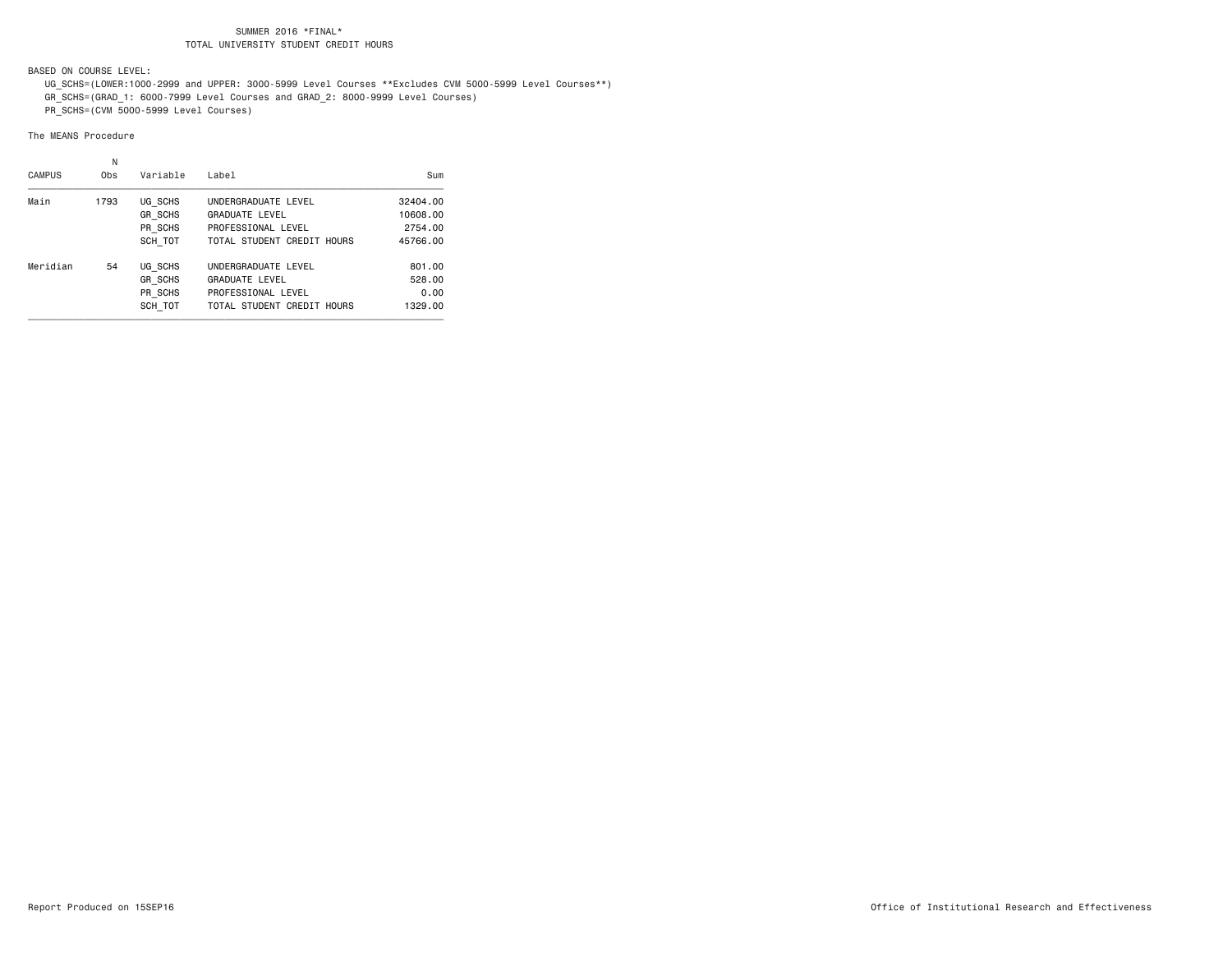BASED ON COURSE LEVEL:

- UG\_SCHS=(LOWER:1000-2999 and UPPER: 3000-5999 Level Courses \*\*Excludes CVM 5000-5999 Level Courses\*\*)
- GR\_SCHS=(GRAD\_1: 6000-7999 Level Courses and GRAD\_2: 8000-9999 Level Courses)

PR\_SCHS=(CVM 5000-5999 Level Courses)

#### The MEANS Procedure

| Sum      | Label                      | Variable       | N<br>Obs | ACADEMIC COLLEGE           |
|----------|----------------------------|----------------|----------|----------------------------|
| 1735.00  | UNDERGRADUATE LEVEL        | UG_SCHS        | 262      | AG & LIFE SCIENCES         |
| 1544.00  | <b>GRADUATE LEVEL</b>      | <b>GR SCHS</b> |          |                            |
| 0.00     | PROFESSIONAL LEVEL         | PR SCHS        |          |                            |
| 3279.00  | TOTAL STUDENT CREDIT HOURS | SCH TOT        |          |                            |
| 1308.00  | UNDERGRADUATE LEVEL        | UG SCHS        | 35       | ARCHITECTURE, ART & DESIGN |
| 3.00     | <b>GRADUATE LEVEL</b>      | GR SCHS        |          |                            |
| 0.00     | PROFESSIONAL LEVEL         | PR_SCHS        |          |                            |
| 1311.00  | TOTAL STUDENT CREDIT HOURS | SCH TOT        |          |                            |
| 15143.00 | UNDERGRADUATE LEVEL        | UG_SCHS        | 616      | ARTS & SCIENCES            |
| 1920.00  | GRADUATE LEVEL             | GR SCHS        |          |                            |
| 0.00     | PROFESSIONAL LEVEL         | PR SCHS        |          |                            |
| 17063.00 | TOTAL STUDENT CREDIT HOURS | SCH_TOT        |          |                            |
| 4805.00  | UNDERGRADUATE LEVEL        | UG_SCHS        | 127      | <b>BUSINESS</b>            |
| 1658,00  | GRADUATE LEVEL             | GR SCHS        |          |                            |
| 0.00     | PROFESSIONAL LEVEL         | PR SCHS        |          |                            |
| 6463.00  | TOTAL STUDENT CREDIT HOURS | SCH TOT        |          |                            |
| 6994.00  | UNDERGRADUATE LEVEL        | UG_SCHS        | 344      | EDUCATION                  |
| 3463.00  | <b>GRADUATE LEVEL</b>      | GR_SCHS        |          |                            |
| 0.00     | PROFESSIONAL LEVEL         | PR_SCHS        |          |                            |
| 10457.00 | TOTAL STUDENT CREDIT HOURS | SCH TOT        |          |                            |
| 2644.00  | UNDERGRADUATE LEVEL        | UG_SCHS        | 281      | ENGINEERING                |
| 1612.00  | <b>GRADUATE LEVEL</b>      | GR_SCHS        |          |                            |
| 0.00     | PROFESSIONAL LEVEL         | PR_SCHS        |          |                            |
| 4256.00  | TOTAL STUDENT CREDIT HOURS | SCH TOT        |          |                            |
| 399.00   | UNDERGRADUATE LEVEL        | UG SCHS        | 76       | FOREST RESOURCES           |
| 655.00   | GRADUATE LEVEL             | GR SCHS        |          |                            |
| 0.00     | PROFESSIONAL LEVEL         | PR_SCHS        |          |                            |
| 1054.00  | TOTAL STUDENT CREDIT HOURS | SCH TOT        |          |                            |
| 177.00   | UNDERGRADUATE LEVEL        | UG SCHS        | 106      | VETERINARY MEDICINE        |
| 281.00   | <b>GRADUATE LEVEL</b>      | GR SCHS        |          |                            |
| 2754.00  | PROFESSIONAL LEVEL         | PR SCHS        |          |                            |
| 3212.00  | TOTAL STUDENT CREDIT HOURS | SCH_TOT        |          |                            |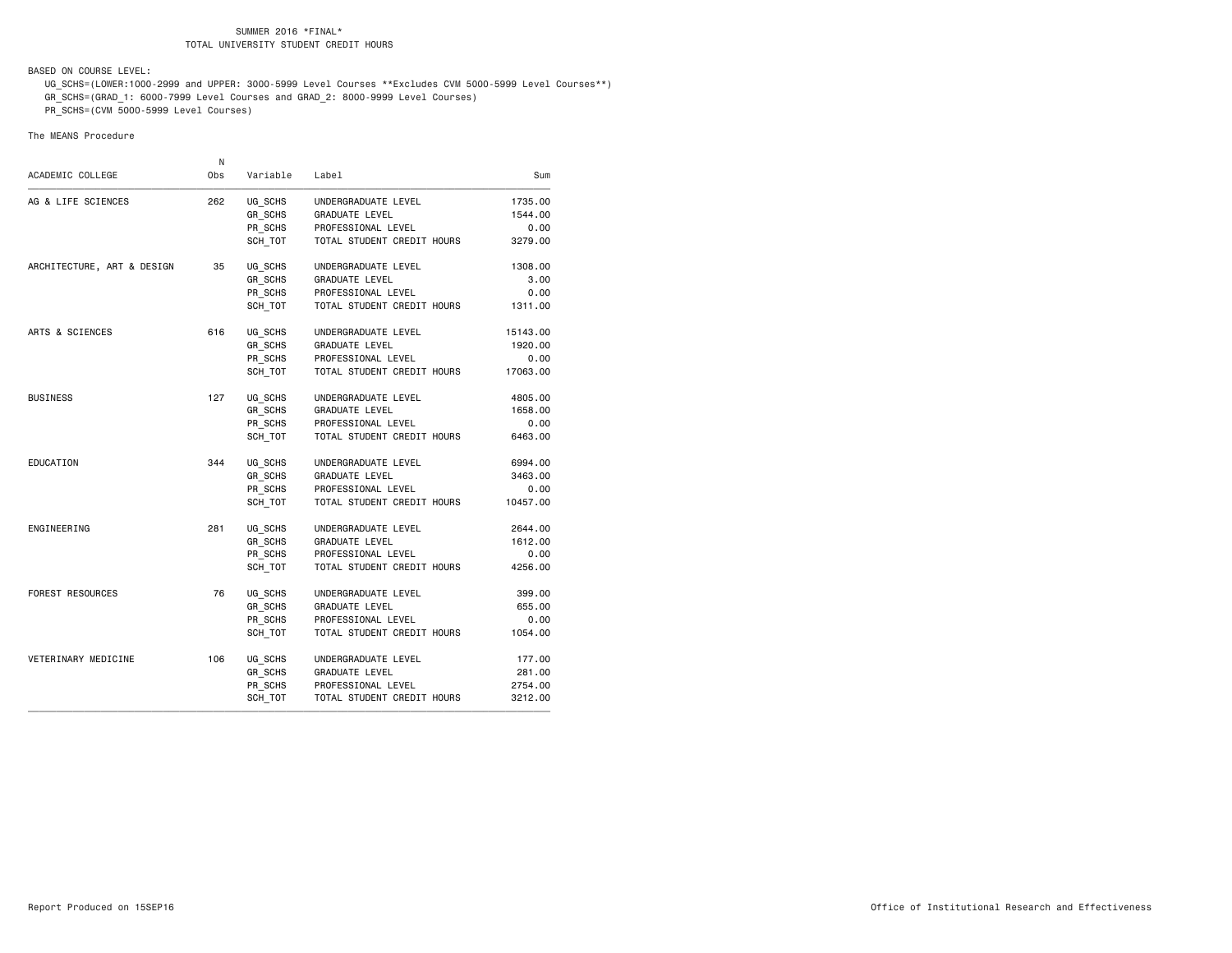# BASED ON COURSE LEVEL:

UG\_SCHS=(LOWER:1000-2999 and UPPER: 3000-5999 Level Courses \*\*Excludes CVM 5000-5999 Level Courses\*\*)

GR\_SCHS=(GRAD\_1: 6000-7999 Level Courses and GRAD\_2: 8000-9999 Level Courses)

PR\_SCHS=(CVM 5000-5999 Level Courses)

|                                                               | UNDERGRADUATE | GRADUATE | PROFESSIONAL |         |
|---------------------------------------------------------------|---------------|----------|--------------|---------|
| ACADEMIC DEPARTMENT                                           | LEVEL         | LEVEL    | LEVEL        | TOTAL   |
|                                                               |               |          |              |         |
| Ag & Bio Engineering                                          | 0.00          | 61.00    | 0.00         | 61.00   |
| Agricultural Economics                                        | 26.00         | 62.00    | 0.00         | 88.00   |
| Animal Dairy Science                                          | 194.00        | 83.00    | 0.00         | 277.00  |
| Biochemistry, Molecular Biology, Entomology & Plant Pathology | 114.00        | 309,00   | 0.00         | 423.00  |
| Food Science, Nutrition & Health Promotion                    | 156.00        | 340,00   | 0.00         | 496,00  |
| Landscape Architecture                                        | 231,00        | 11.00    | 0.00         | 242.00  |
| Plant & Soil Sciences                                         | 54.00         | 330,00   | 0.00         | 384,00  |
| Poultry Science                                               | 51.00         | 81.00    | 0.00         | 132.00  |
| School of Human Sciences                                      | 909,00        | 267.00   | 0.00         | 1176.00 |
|                                                               |               |          |              |         |
|                                                               | 1735.00       | 1544.00  | 0.00         | 3279.00 |
|                                                               |               |          |              |         |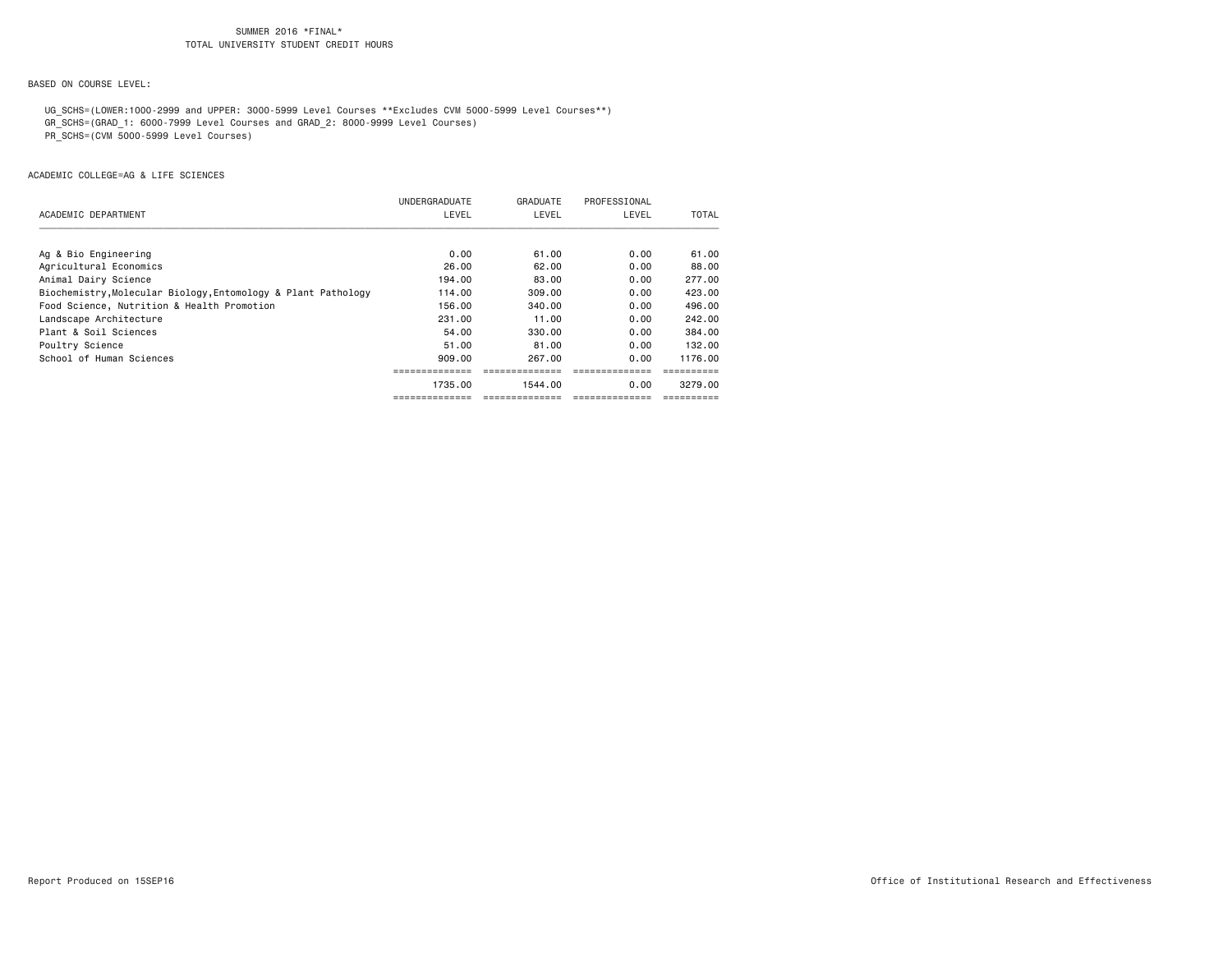# BASED ON COURSE LEVEL:

UG\_SCHS=(LOWER:1000-2999 and UPPER: 3000-5999 Level Courses \*\*Excludes CVM 5000-5999 Level Courses\*\*)

GR\_SCHS=(GRAD\_1: 6000-7999 Level Courses and GRAD\_2: 8000-9999 Level Courses)

PR\_SCHS=(CVM 5000-5999 Level Courses)

|                               | UNDERGRADUATE | GRADUATE | PROFESSIONAL |              |
|-------------------------------|---------------|----------|--------------|--------------|
| ACADEMIC DEPARTMENT           | LEVEL         | LEVEL    | LEVEL        | <b>TOTAL</b> |
| Art AAD                       | 414.00        | 0.00     | 0.00         | 414.00       |
| Building Construction Science | 180.00        | 0.00     | 0.00         | 180.00       |
| Interior Design               | 324,00        | 0.00     | 0.00         | 324,00       |
| School of Architecture        | 390.00        | 3.00     | 0.00         | 393,00       |
|                               |               |          |              |              |
|                               | 1308,00       | 3.00     | 0.00         | 1311.00      |
|                               |               |          |              |              |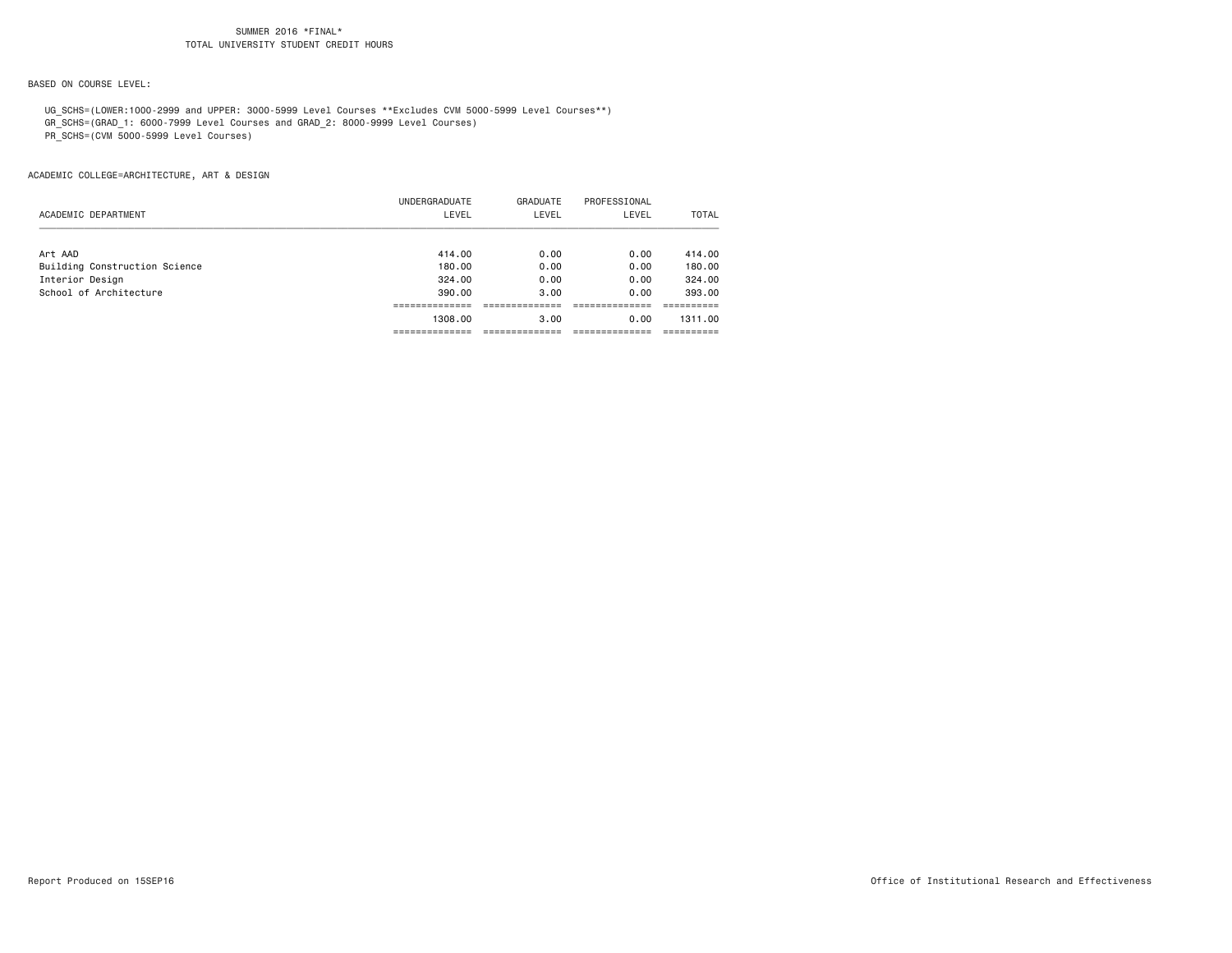# BASED ON COURSE LEVEL:

UG\_SCHS=(LOWER:1000-2999 and UPPER: 3000-5999 Level Courses \*\*Excludes CVM 5000-5999 Level Courses\*\*)

GR\_SCHS=(GRAD\_1: 6000-7999 Level Courses and GRAD\_2: 8000-9999 Level Courses)

PR\_SCHS=(CVM 5000-5999 Level Courses)

|                                            | UNDERGRADUATE  | GRADUATE       | PROFESSIONAL   |          |
|--------------------------------------------|----------------|----------------|----------------|----------|
| ACADEMIC DEPARTMENT                        | LEVEL          | LEVEL          | LEVEL          | TOTAL    |
| Anthropology & Middle Eastern Cultures     | 201.00         | 16.00          | 0.00           | 217,00   |
| Biological Sciences                        | 1195.00        | 163,00         | 0.00           | 1358.00  |
| Chemistry                                  | 995,00         | 282.00         | 0.00           | 1277.00  |
| Classical & Modern Languages & Literatures | 1083.00        | 36.00          | 0.00           | 1119.00  |
| Communication                              | 1823.00        | 81.00          | 0.00           | 1904.00  |
| English                                    | 1038,00        | 60.00          | 0.00           | 1098.00  |
| Geosciences                                | 1884.00        | 718,00         | 0.00           | 2602.00  |
| History                                    | 420,00         | 23,00          | 0.00           | 443.00   |
| Mathematics & Statistics                   | 2775.00        | 135,00         | 0.00           | 2910.00  |
| Philosophy & Religion                      | 951,00         | 0.00           | 0.00           | 951.00   |
| Physics & Astronomy                        | 749.00         | 25,00          | 0.00           | 774.00   |
| Political Science & Public Administration  | 183,00         | 130,00         | 0.00           | 313,00   |
| Psychology                                 | 1026,00        | 186,00         | 0.00           | 1212.00  |
| Sociology                                  | 820,00         | 65.00          | 0.00           | 885,00   |
|                                            |                |                |                |          |
|                                            | 15143.00       | 1920.00        | 0.00           | 17063.00 |
|                                            | ============== | ============== | -------------- |          |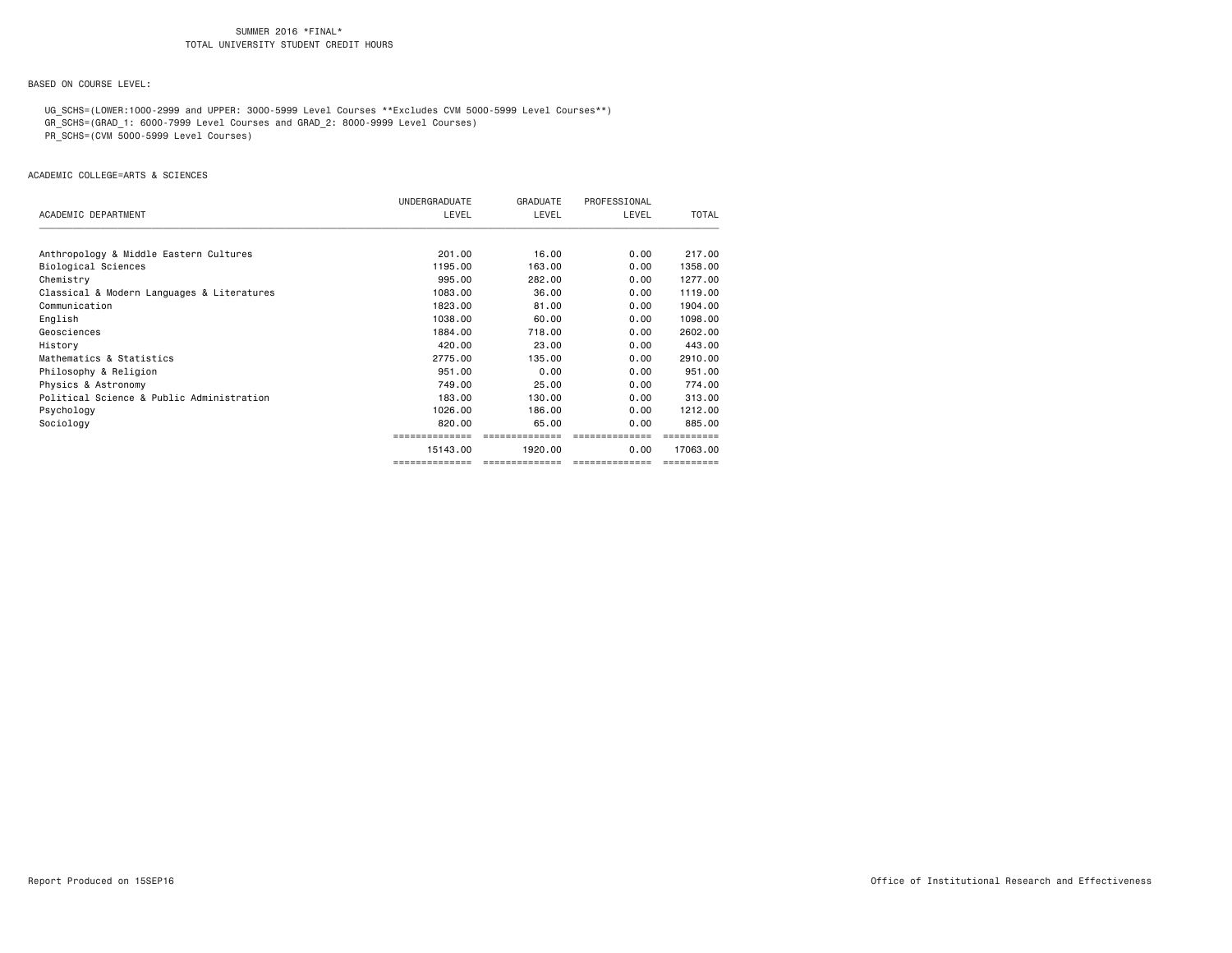# BASED ON COURSE LEVEL:

UG\_SCHS=(LOWER:1000-2999 and UPPER: 3000-5999 Level Courses \*\*Excludes CVM 5000-5999 Level Courses\*\*)

GR\_SCHS=(GRAD\_1: 6000-7999 Level Courses and GRAD\_2: 8000-9999 Level Courses)

PR\_SCHS=(CVM 5000-5999 Level Courses)

## ACADEMIC COLLEGE=BUSINESS

|                                                 | UNDERGRADUATE | GRADUATE | PROFESSIONAL |         |
|-------------------------------------------------|---------------|----------|--------------|---------|
| ACADEMIC DEPARTMENT                             | LEVEL         | LEVEL    | LEVEL        | TOTAL   |
|                                                 |               |          |              |         |
| Finance & Economics                             | 1491.00       | 232.00   | 0.00         | 1723.00 |
| Management & Information Systems                | 872.00        | 472.00   | 0.00         | 1344.00 |
| Marketing, Quantitative Analysis & Business Law | 1149.00       | 498.00   | 0.00         | 1647.00 |
| School of Accountancy                           | 1293.00       | 456.00   | 0.00         | 1749.00 |
|                                                 |               |          |              |         |
|                                                 | 4805.00       | 1658.00  | 0.00         | 6463.00 |
|                                                 |               |          |              |         |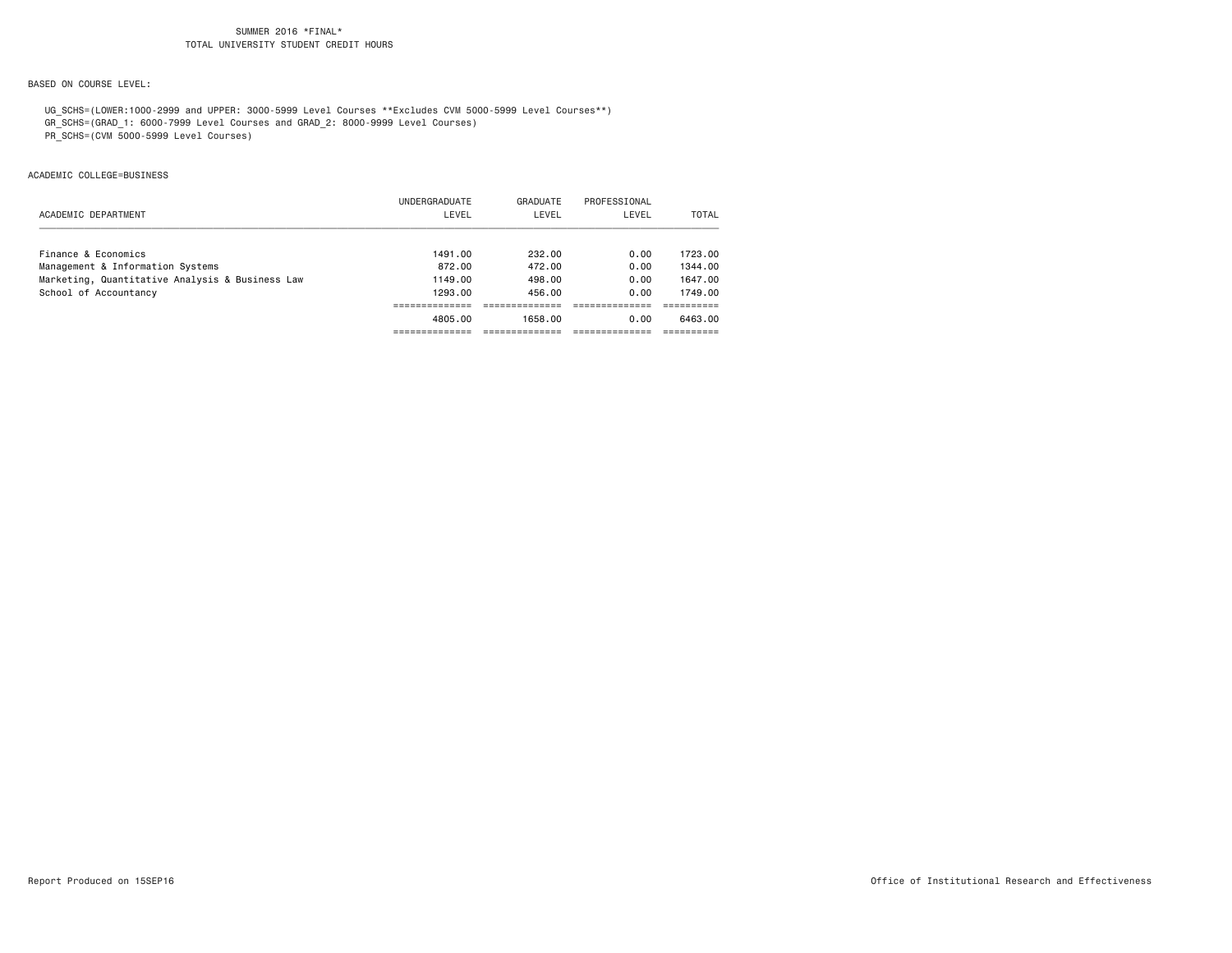# BASED ON COURSE LEVEL:

UG\_SCHS=(LOWER:1000-2999 and UPPER: 3000-5999 Level Courses \*\*Excludes CVM 5000-5999 Level Courses\*\*)

GR\_SCHS=(GRAD\_1: 6000-7999 Level Courses and GRAD\_2: 8000-9999 Level Courses)

PR\_SCHS=(CVM 5000-5999 Level Courses)

## ACADEMIC COLLEGE=EDUCATION

|                                                     | UNDERGRADUATE | GRADUATE | PROFESSIONAL |          |
|-----------------------------------------------------|---------------|----------|--------------|----------|
| ACADEMIC DEPARTMENT                                 | LEVEL         | LEVEL    | LEVEL        | TOTAL    |
|                                                     |               |          |              |          |
| Counseling, Educational Psychology, and Foundations | 1884.00       | 1244.00  | 0.00         | 3128.00  |
| Curriculum, Instruction & Special Education         | 597.00        | 877.00   | 0.00         | 1474.00  |
| Educational Leadership                              | 577.00        | 957.00   | 0.00         | 1534.00  |
| Instructional Systems & Workforce Development       | 1244.00       | 318.00   | 0.00         | 1562.00  |
| Kinesiology                                         | 2399.00       | 67.00    | 0.00         | 2466.00  |
| Music                                               | 293.00        | 0.00     | 0.00         | 293.00   |
|                                                     |               |          |              |          |
|                                                     | 6994.00       | 3463.00  | 0.00         | 10457.00 |
|                                                     |               |          |              |          |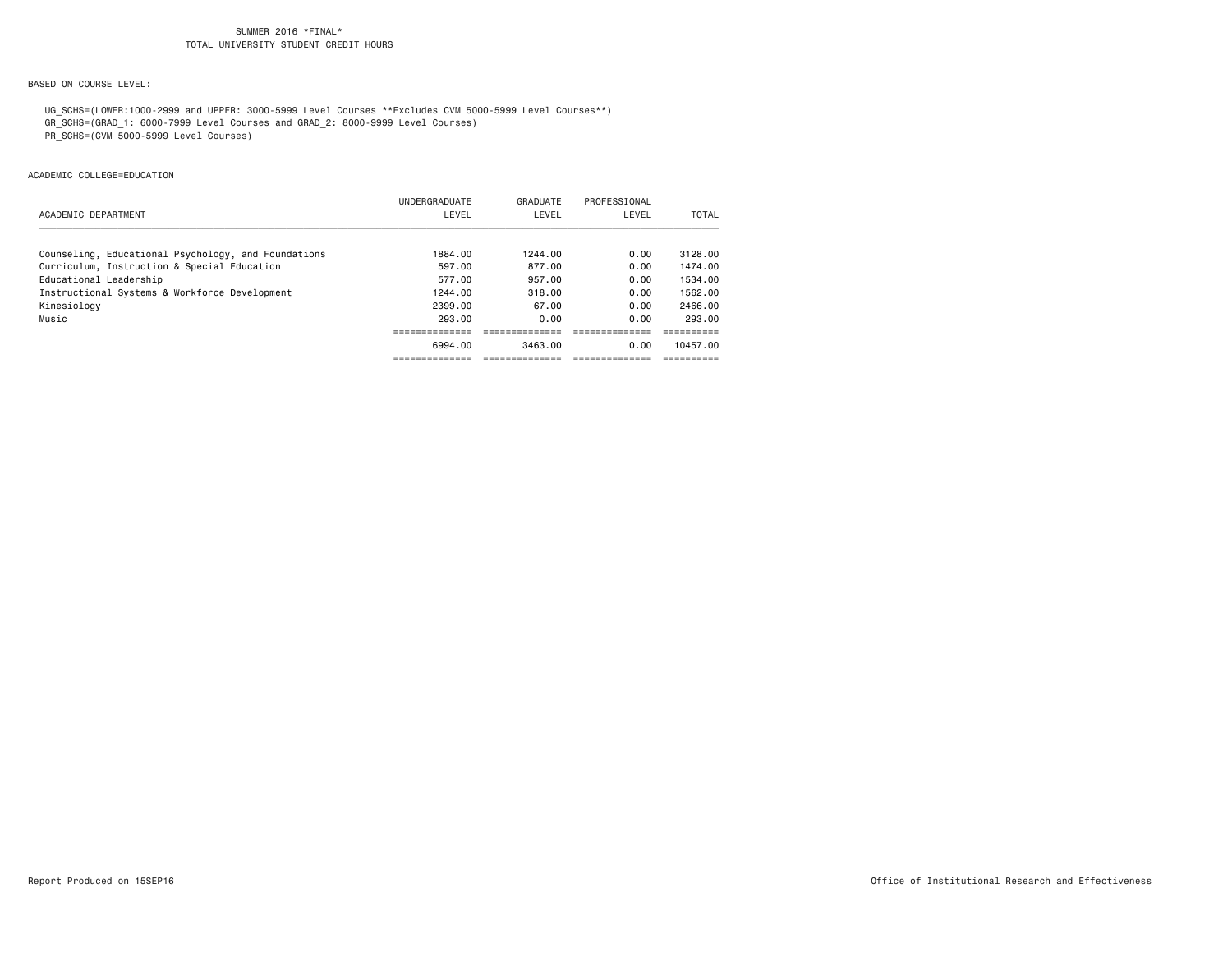# BASED ON COURSE LEVEL:

UG\_SCHS=(LOWER:1000-2999 and UPPER: 3000-5999 Level Courses \*\*Excludes CVM 5000-5999 Level Courses\*\*)

- GR\_SCHS=(GRAD\_1: 6000-7999 Level Courses and GRAD\_2: 8000-9999 Level Courses)
- PR\_SCHS=(CVM 5000-5999 Level Courses)

## ACADEMIC COLLEGE=ENGINEERING

|                                   | UNDERGRADUATE | GRADUATE | PROFESSIONAL |              |
|-----------------------------------|---------------|----------|--------------|--------------|
| ACADEMIC DEPARTMENT               | LEVEL         | LEVEL    | LEVEL        | <b>TOTAL</b> |
|                                   |               |          |              |              |
| Aerospace Engineering             | 708.00        | 247.00   | 0.00         | 955.00       |
| Ag & Bio Engineering              | 6.00          | 80.00    | 0.00         | 86.00        |
| Civil & Environmental Engineering | 195.00        | 142.00   | 0.00         | 337.00       |
| Computer Science & Engineering    | 192.00        | 187.00   | 0.00         | 379.00       |
| Electrical & Computer Engineering | 342.00        | 227.00   | 0.00         | 569,00       |
| Industrial & Systems Engineering  | 297.00        | 224.00   | 0.00         | 521.00       |
| Mechanical Engineering            | 552.00        | 405.00   | 0.00         | 957.00       |
| School of Chemical Engineering    | 352.00        | 100.00   | 0.00         | 452.00       |
|                                   |               |          |              |              |
|                                   | 2644.00       | 1612.00  | 0.00         | 4256.00      |
|                                   |               |          |              |              |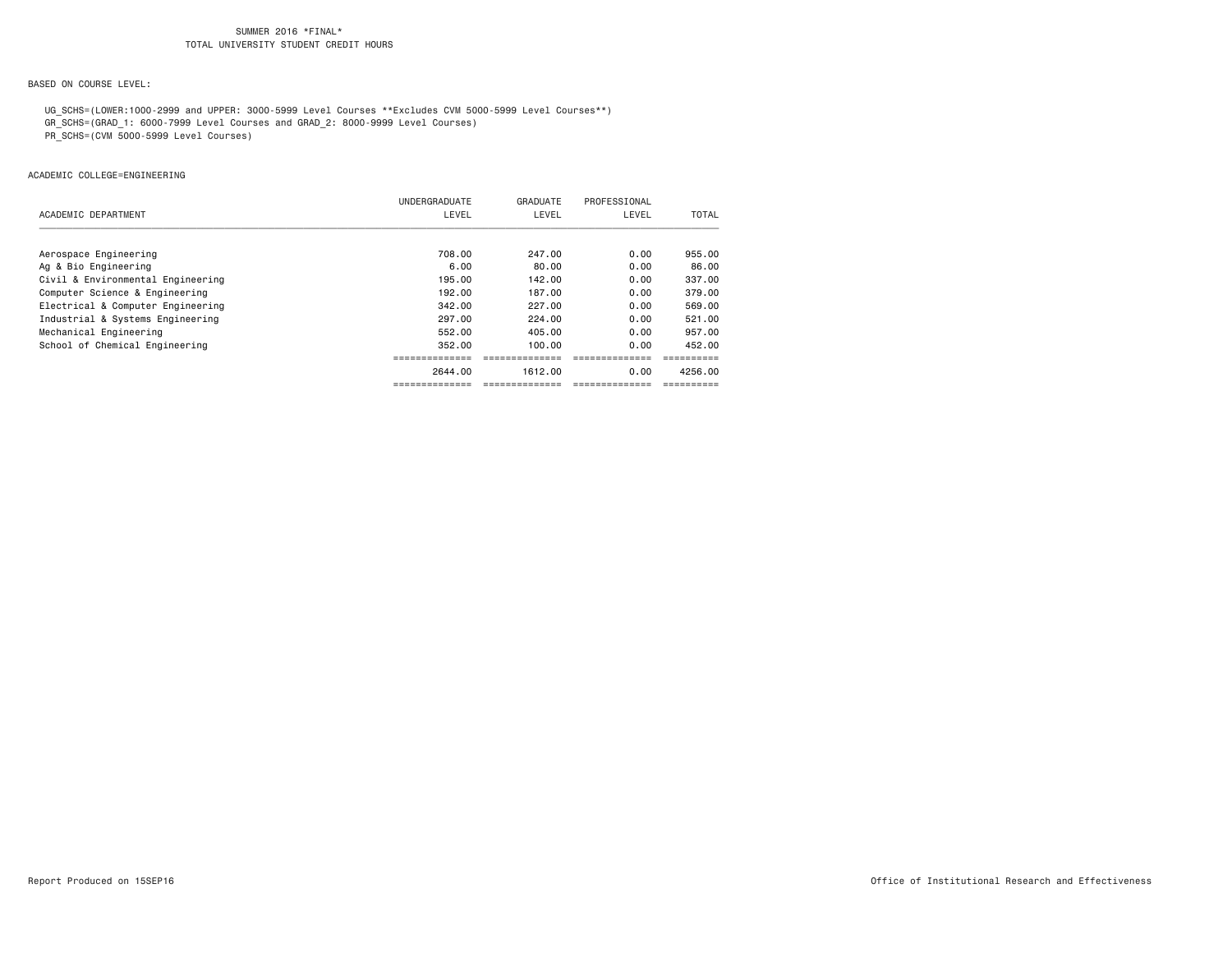# BASED ON COURSE LEVEL:

UG\_SCHS=(LOWER:1000-2999 and UPPER: 3000-5999 Level Courses \*\*Excludes CVM 5000-5999 Level Courses\*\*)

GR\_SCHS=(GRAD\_1: 6000-7999 Level Courses and GRAD\_2: 8000-9999 Level Courses)

PR\_SCHS=(CVM 5000-5999 Level Courses)

## ACADEMIC COLLEGE=FOREST RESOURCES

|                                   | UNDERGRADUATE | GRADUATE | PROFESSIONAL |              |
|-----------------------------------|---------------|----------|--------------|--------------|
| ACADEMIC DEPARTMENT               | LEVEL         | LEVEL    | LEVEL        | <b>TOTAL</b> |
|                                   |               |          |              |              |
| Forestry                          | 308,00        | 159,00   | 0.00         | 467.00       |
| Sustainable Bioproducts           | 3.00          | 159,00   | 0.00         | 162.00       |
| Wildlife, Fisheries & Aquaculture | 88.00         | 337,00   | 0.00         | 425,00       |
|                                   |               |          |              |              |
|                                   | 399.00        | 655.00   | 0.00         | 1054.00      |
|                                   |               |          |              |              |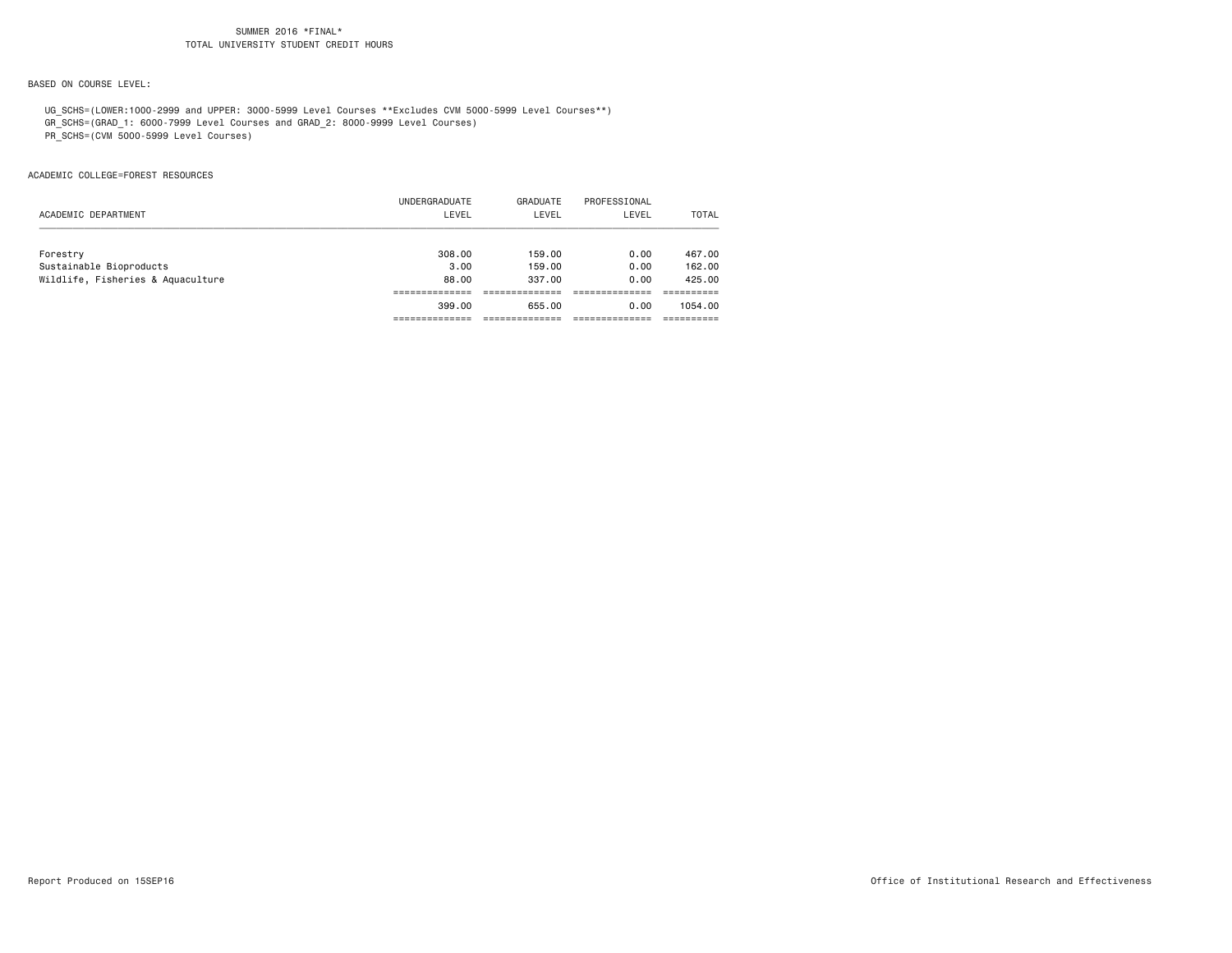# BASED ON COURSE LEVEL:

UG\_SCHS=(LOWER:1000-2999 and UPPER: 3000-5999 Level Courses \*\*Excludes CVM 5000-5999 Level Courses\*\*)

GR\_SCHS=(GRAD\_1: 6000-7999 Level Courses and GRAD\_2: 8000-9999 Level Courses)

PR\_SCHS=(CVM 5000-5999 Level Courses)

## ACADEMIC COLLEGE=VETERINARY MEDICINE

|                     | UNDERGRADUATE | GRADUATE | PROFESSIONAL |              |
|---------------------|---------------|----------|--------------|--------------|
| ACADEMIC DEPARTMENT | LEVEL         | LEVEL    | LEVEL        | <b>TOTAL</b> |
|                     |               |          |              |              |
| Veterinary Medicine | 177.00        | 281.00   | 2754.00      | 3212.00      |
|                     |               |          |              |              |
|                     | 177.00        | 281.00   | 2754.00      | 3212.00      |
|                     |               |          |              |              |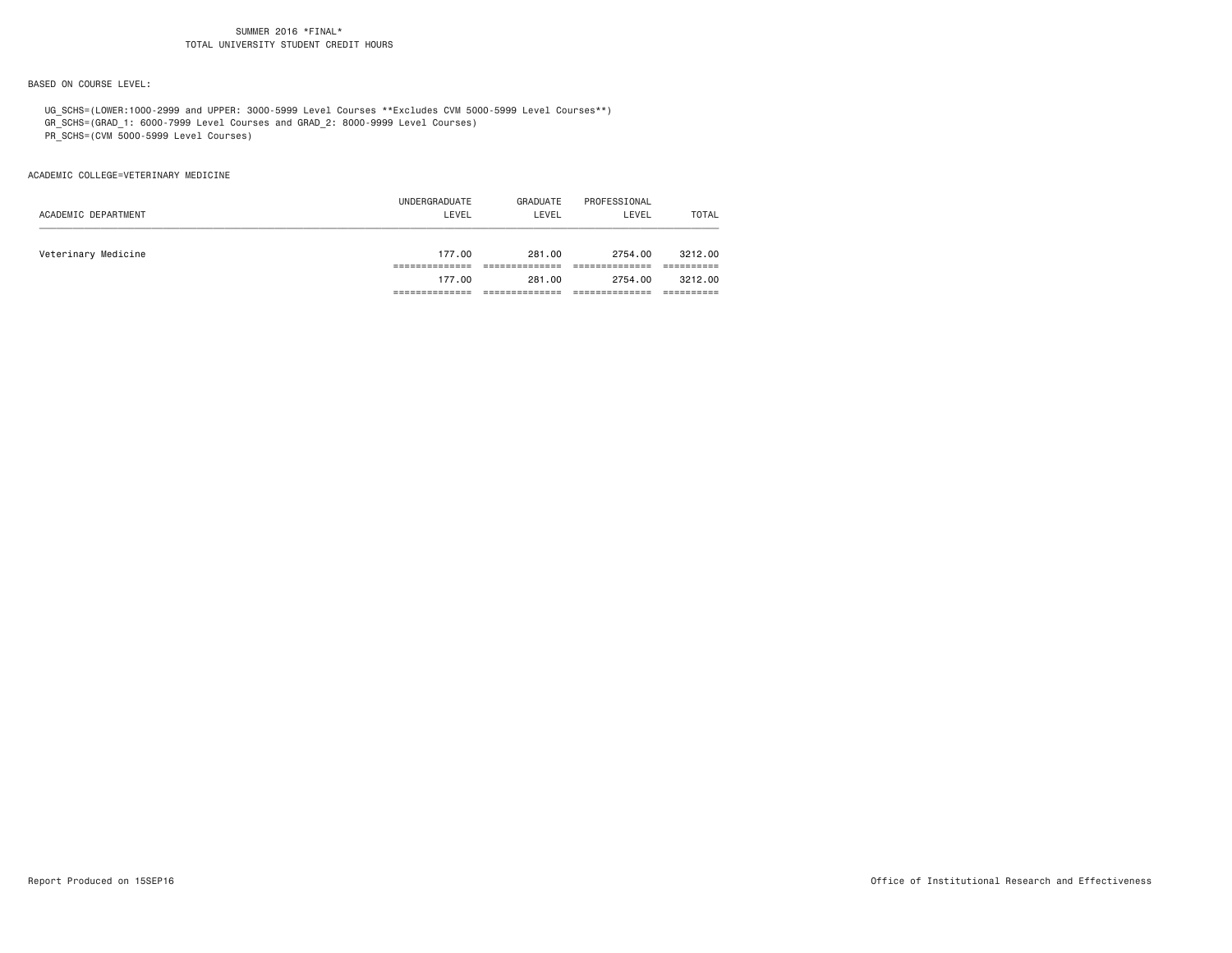| ACADEMIC DEPARTMENT  | Instructor Name    | Rank                               | Tenure<br>Status | Course<br>Cip # | CRN   | Course # Sec Type Title          |         |                                      | Inst<br>Per  | UG<br><b>SCHS</b>            | GR<br>SCHS                          | PR<br>SCHS                   | Total<br>SCHS                            |
|----------------------|--------------------|------------------------------------|------------------|-----------------|-------|----------------------------------|---------|--------------------------------------|--------------|------------------------------|-------------------------------------|------------------------------|------------------------------------------|
| Ag & Bio Engineering | Horton, Renita     | Research Assist Pro Non-Ten Track  |                  |                 |       | 140301 22612 ABE 8000            | 103 D   | Research / Thesis                    | 1.00         | 0.00                         | 6.00                                | 0.00                         | 6.00                                     |
|                      |                    |                                    |                  |                 |       |                                  |         |                                      |              | 0.00                         | 6.00                                | 0.00                         | 6.00                                     |
|                      | Linhoss, Anna      | Assistant Professor Ten Track      |                  | 140301          | 22629 | 22614 ABE 8000<br>ABE 9000 113 D | $105$ D | Research / Thesis<br>Research / Diss | 1.00<br>1.00 | 0.00<br>0.00                 | 6.00<br>12.00                       | 0.00<br>0.00                 | 6.00<br>12.00                            |
|                      |                    |                                    |                  |                 |       |                                  |         |                                      |              | 0.00                         | 18.00                               | 0.00                         | 18.00                                    |
|                      | Paz, Joel          | Associate Professor Tenured        |                  | 140301          | 22616 | ABE 8000<br>22631 ABE 9000 115 D | 107 D   | Research / Thesis<br>Research / Diss | 1.00<br>1.00 | 0.00<br>0.00                 | 6.00<br>18.00                       | 0.00<br>0.00                 | 6.00<br>18.00                            |
|                      |                    |                                    |                  |                 |       |                                  |         |                                      |              | 0.00                         | 24.00                               | 0.00                         | 24.00                                    |
|                      | Purswell, Joseph   | Non-Employee/Affili Not Applicable |                  |                 |       | 140301 22618 ABE 9000 102 D      |         | Research / Diss                      | 1.00         | 0.00                         | 1.00                                | 0.00                         | 1.00                                     |
|                      |                    |                                    |                  |                 |       |                                  |         |                                      |              | 0.00                         | 1.00                                | 0.00                         | 1.00                                     |
|                      | Simpson, Chartrisa | Assistant Professor Ten Track      |                  |                 |       | 140301 22619 ABE 9000            | $103$ D | Research / Diss                      | 1.00         | 0.00                         | 6.00                                | 0.00                         | 6.00                                     |
|                      |                    |                                    |                  |                 |       |                                  |         |                                      |              | 0.00                         | 6.00                                | 0.00                         | 6.00                                     |
|                      | Yu, Fei            | Associate Professor Tenured        |                  | 140301          |       | 22634 ABE 9000                   | 116 D   | Research / Diss                      | 1.00         | 0.00                         | 6.00                                | 0.00                         | 6.00                                     |
|                      |                    |                                    |                  |                 |       |                                  |         |                                      |              | 0.00                         | 6.00                                | 0.00                         | 6.00                                     |
| Ag & Bio Engineering |                    |                                    |                  |                 |       |                                  |         |                                      |              | ========<br>0.00<br>======== | <b>EBBEREE</b><br>61.00<br>======== | ========<br>0.00<br>======== | <b>Concoccode</b><br>61.00<br>========== |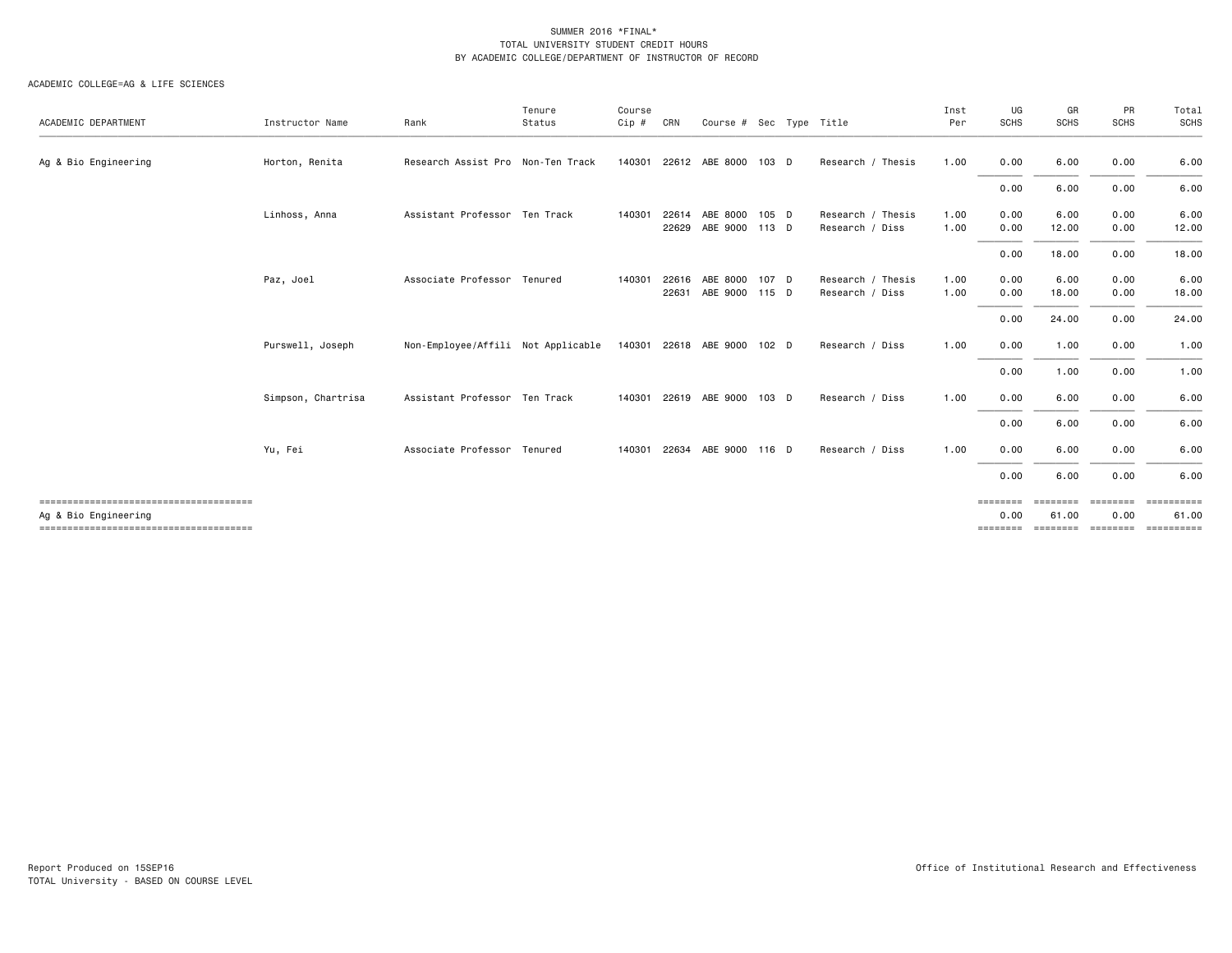| ACADEMIC DEPARTMENT                    | Instructor Name  | Rank                              | Tenure<br>Status | Course<br>Cip # | CRN   | Course # Sec Type Title     |       |   |                           | Inst<br>Per | UG<br><b>SCHS</b> | GR<br><b>SCHS</b> | PR<br><b>SCHS</b> | Total<br><b>SCHS</b>                |
|----------------------------------------|------------------|-----------------------------------|------------------|-----------------|-------|-----------------------------|-------|---|---------------------------|-------------|-------------------|-------------------|-------------------|-------------------------------------|
|                                        |                  |                                   |                  |                 |       |                             |       |   |                           |             |                   |                   |                   |                                     |
| Agricultural Economics                 | Barnes, James    | Extension Assist Pr Non-Ten Track |                  | 010103          | 22569 | AEC 8000 108 D              |       |   | Research / Thesis         | 1.00        | 0.00              | 1.00              | 0.00              | 1.00                                |
|                                        |                  |                                   |                  |                 | 22825 | AEC 7000                    | 101 I |   | Directed Indiv Study 1.00 |             | 0.00              | 1.00              | 0.00              | 1.00                                |
|                                        |                  |                                   |                  |                 |       | 22826 AEC 7000 102 I        |       |   | Directed Indiv Study 1.00 |             | 0.00              | 1.00              | 0.00              | 1.00                                |
|                                        |                  |                                   |                  |                 |       | 23317 AEC 4000 01 I         |       |   | Directed Indiv Study 1.00 |             | 1.00              | 0.00              | 0.00              | 1.00                                |
|                                        |                  |                                   |                  |                 |       |                             |       |   |                           |             | 1.00              | 3.00              | 0.00              | 4.00                                |
|                                        | Barnett, Barry   | Professor                         | Tenured          |                 |       | 010103 22302 AEC 8000 101 D |       |   | Research / Thesis         | 1.00        | 0.00              | 1.00              | 0.00              | 1.00                                |
|                                        |                  |                                   |                  |                 |       |                             |       |   |                           |             | 0.00              | 1.00              | 0.00              | 1.00                                |
|                                        | Coatney, Kalyn   | Associate Professor Tenured       |                  | 010103 21941    |       | AEC 4133 01 C               |       |   | Food Markets & Price 1.00 |             | 21.00             | 0.00              | 0.00              | 21.00                               |
|                                        |                  |                                   |                  |                 | 22303 | AEC 8000                    | 102 D |   | Research / Thesis         | 1.00        | 0.00              | 12.00             | 0.00              | 12.00                               |
|                                        |                  |                                   |                  |                 |       |                             |       |   |                           |             | 21.00             | 12.00             | 0.00              | 33.00                               |
|                                        | Coble, Keith     | Professor                         | Tenured          | 010103          |       | 22304 AEC 8000 103 D        |       |   | Research / Thesis         | 1.00        | 0.00              | 3.00              | 0.00              | 3.00                                |
|                                        |                  |                                   |                  |                 |       |                             |       |   |                           |             | 0.00              | 3.00              | 0.00              | 3.00                                |
|                                        | Harri, Ardian    | Associate Professor Tenured       |                  | 010103          | 22530 | AEC 8000                    | 01    | D | Research / Thesis         | 1.00        | 0.00              | 3.00              | 0.00              | 3.00                                |
|                                        |                  |                                   |                  | 450602          |       | 20038 AEC 8843 001 C        |       |   | Survey Design & Exp       | 0.66        | 0.00              | 11.88             | 0.00              | 11.88                               |
|                                        |                  |                                   |                  |                 |       |                             |       |   |                           |             | 0.00              | 14.88             | 0.00              | 14.88                               |
|                                        | Interis, Matthew | Associate Professor Tenured       |                  |                 |       | 450602 20038 AEC 8843 001 C |       |   | Survey Design & Exp       | 0.34        | 0.00              | 6.12              | 0.00              | 6.12                                |
|                                        |                  |                                   |                  |                 |       |                             |       |   |                           |             | 0.00              | 6.12              | 0.00              | 6.12                                |
|                                        | Little, Randall  | Professor                         | Tenured          | 010101          | 20034 | AEC 4530                    | 01    | E | Internship AEC-AGBM       | 1.00        | 3.00              | 0.00              | 0.00              | 3.00                                |
|                                        |                  |                                   |                  |                 | 20036 | AEC 6530 01                 |       | E | Internship AEC-AGBM       | 1.00        | 0.00              | 4.00              | 0.00              | 4.00                                |
|                                        |                  |                                   |                  |                 |       | 521003 20584 EXL 1191 51 E  |       |   | Leadership Internshi 1.00 |             | 1.00              | 0.00              | 0.00              | 1.00                                |
|                                        |                  |                                   |                  |                 |       |                             |       |   |                           |             | 4.00              | 4.00              | 0.00              | 8.00                                |
|                                        | Petrolia, Daniel | Associate Professor Tenured       |                  | 010103          |       | 22306 AEC 8000 105 D        |       |   | Research / Thesis         | 1.00        | 0.00              | 6.00              | 0.00              | 6.00                                |
|                                        |                  |                                   |                  |                 |       |                             |       |   |                           |             | 0.00              | 6.00              | 0.00              | 6.00                                |
|                                        | Tack, Jesse      | Associate Professor Tenured       |                  | 010103          |       | 22307 AEC 8000 106 D        |       |   | Research / Thesis         | 1.00        | 0.00              | 9.00              | 0.00              | 9.00                                |
|                                        |                  |                                   |                  |                 |       |                             |       |   |                           |             | 0.00              | 9.00              | 0.00              | 9.00                                |
|                                        | Williams, Brian  | Extension Assist Pr Non-Ten Track |                  | 010103          |       | 22308 AEC 8000 107 D        |       |   | Research / Thesis         | 1.00        | 0.00              | 3.00              | 0.00              | 3.00                                |
|                                        |                  |                                   |                  |                 |       |                             |       |   |                           |             | 0.00              | 3.00              | 0.00              | 3.00                                |
| -------------------------------------  |                  |                                   |                  |                 |       |                             |       |   |                           |             | <b>EEEEEEE</b>    | ========          | <b>EEEEEEE</b>    | ==========                          |
| Agricultural Economics                 |                  |                                   |                  |                 |       |                             |       |   |                           |             | 26.00             | 62.00             | 0.00              | 88.00                               |
| -------------------------------------- |                  |                                   |                  |                 |       |                             |       |   |                           |             |                   |                   |                   | -------- ------- -------- --------- |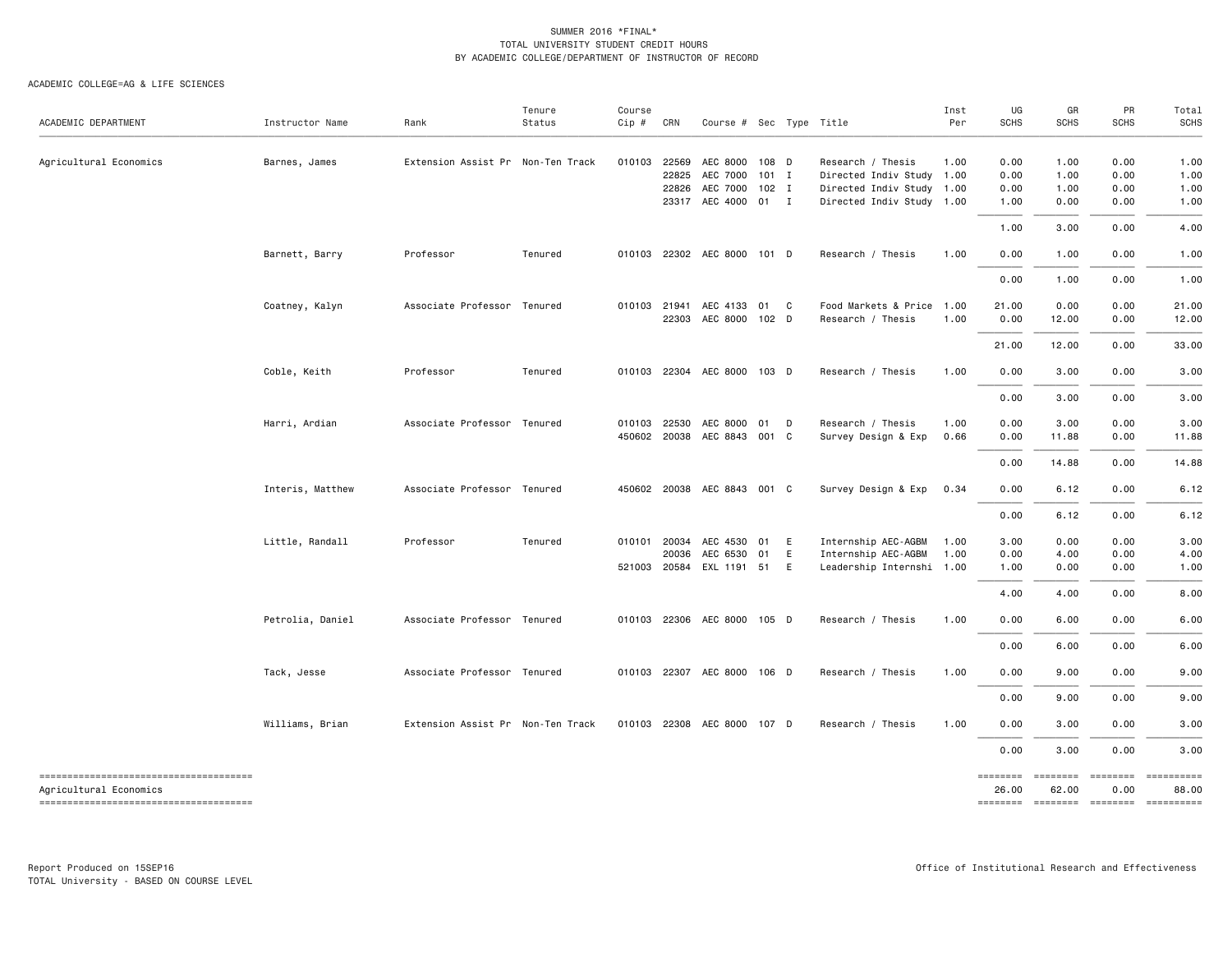#### ACADEMIC COLLEGE=AG & LIFE SCIENCES

| ACADEMIC DEPARTMENT  | Instructor Name                                           | Rank                          | Tenure<br>Status | Course<br>Cip #            | CRN                                                     | Course # Sec Type Title                                     |                                    |        |                                                                                                                         | Inst<br>Per  | UG<br><b>SCHS</b>                    | GR<br><b>SCHS</b>                     | PR<br><b>SCHS</b>                    | Total<br>SCHS                         |
|----------------------|-----------------------------------------------------------|-------------------------------|------------------|----------------------------|---------------------------------------------------------|-------------------------------------------------------------|------------------------------------|--------|-------------------------------------------------------------------------------------------------------------------------|--------------|--------------------------------------|---------------------------------------|--------------------------------------|---------------------------------------|
| Animal Dairy Science | Cavinder, Clay                                            | Associate Professor Tenured   |                  | 010999                     | 010901 22664<br>23202                                   | ADS 8000 102 D<br>ADS 4520                                  | 101 E                              |        | Research/Thesis<br>Livestock Extension                                                                                  | 1.00<br>1.00 | 0.00<br>3.00                         | 6.00<br>0.00                          | 0.00<br>0.00                         | 6.00<br>3.00                          |
|                      |                                                           |                               |                  |                            |                                                         |                                                             |                                    |        |                                                                                                                         |              | 3.00                                 | 6.00                                  | 0.00                                 | 9.00                                  |
|                      | Devost-Burnett, Derris Assistant Professor Ten Track      |                               |                  | 010901<br>010999           | 23435<br>23331                                          | ADS 8000 51<br>ADS 4440                                     | 101 E                              | D      | Research/Thesis<br>Research Exp Pract                                                                                   | 1.00<br>1.00 | 0.00<br>2.00                         | 3.00<br>0.00                          | 0.00<br>0.00                         | 3.00<br>2.00                          |
|                      |                                                           |                               |                  |                            |                                                         |                                                             |                                    |        |                                                                                                                         |              | 2.00                                 | 3.00                                  | 0.00                                 | 5.00                                  |
|                      | Dinh, Thu                                                 | Assistant Professor Ten Track |                  | 010101<br>010401<br>010901 | 23198<br>21858<br>22685                                 | ADS 4000<br>ADS 3314<br>ADS 9000 104 D                      | 852 A<br>01                        | B      | Directed Indiv Study 0.50<br>Intro to Meat Scienc 1.00<br>Research/Diss                                                 | 1.00         | 3.00<br>72.00<br>0.00                | 0.00<br>0.00<br>6.00                  | 0.00<br>0.00<br>0.00                 | 3.00<br>72.00<br>6.00                 |
|                      |                                                           |                               |                  |                            |                                                         |                                                             |                                    |        |                                                                                                                         |              | 75.00                                | 6.00                                  | 0.00                                 | 81.00                                 |
|                      | Graves, Jessica                                           | Instructor                    | Non-Ten Track    | 010101                     | 20028<br>23198                                          | ADS 4420 101 E<br>ADS 4000 852 A                            |                                    |        | ADS Internship<br>Directed Indiv Study 0.50                                                                             | 1.00         | 71.00<br>3.00                        | 0.00<br>0.00                          | 0.00<br>0.00                         | 71.00<br>3.00                         |
|                      | Larson, Jamie                                             | Associate Professor Tenured   |                  | 260707                     |                                                         | 22886 PHY 9000 101 D                                        |                                    |        | Research / Diss                                                                                                         | 1.00         | 74.00<br>0.00                        | 0.00<br>6.00                          | 0.00<br>0.00                         | 74.00<br>6.00                         |
|                      |                                                           |                               |                  |                            |                                                         |                                                             |                                    |        |                                                                                                                         |              | 0.00                                 | 6.00                                  | 0.00                                 | 6.00                                  |
|                      | Lemley, Caleb                                             | Assistant Professor Ten Track |                  | 010901                     | 22669<br>22688                                          | ADS 8000<br>ADS 9000 107 D                                  | 107 D                              |        | Research/Thesis<br>Research/Diss                                                                                        | 1.00<br>1.00 | 0.00<br>0.00                         | 3.00<br>6.00                          | 0.00<br>0.00                         | 3.00<br>6.00                          |
|                      |                                                           |                               |                  |                            |                                                         |                                                             |                                    |        |                                                                                                                         |              | 0.00                                 | 9.00                                  | 0.00                                 | 9.00                                  |
|                      | Liao, Shengfa                                             | Assistant Professor Ten Track |                  | 010901                     | 22689                                                   | ADS 9000 108 D                                              |                                    |        | Research/Diss                                                                                                           | 1.00         | 0.00                                 | 12.00                                 | 0.00                                 | 12.00                                 |
|                      |                                                           |                               |                  |                            |                                                         |                                                             |                                    |        |                                                                                                                         |              | 0.00                                 | 12.00                                 | 0.00                                 | 12.00                                 |
|                      | Nguekam Feugang, Jean-M Research Assist Pro Non-Ten Track |                               |                  | 260707                     | 22880                                                   | PHY 8000<br>23150 PHY 7000 101 I                            | 103 D                              |        | Research / Thesis<br>Directed Indiv Study 1.00                                                                          | 1.00         | 0.00<br>0.00                         | 6.00<br>4.00                          | 0.00<br>0.00                         | 6.00<br>4.00                          |
|                      |                                                           |                               |                  |                            |                                                         |                                                             |                                    |        |                                                                                                                         |              | 0.00                                 | 10.00                                 | 0.00                                 | 10.00                                 |
|                      | Nicodemus, Molly                                          | Associate Professor Tenured   |                  | 010507<br>260707           | 20027<br>23383                                          | ADS 3223<br>PHY 8000 51                                     | 51                                 | B<br>D | Horse Management<br>Research / Thesis                                                                                   | 1.00<br>1.00 | 30.00<br>0.00                        | 0.00<br>1.00                          | 0.00<br>0.00                         | 30.00<br>1.00                         |
|                      |                                                           |                               |                  |                            |                                                         |                                                             |                                    |        |                                                                                                                         |              | 30.00                                | 1.00                                  | 0.00                                 | 31.00                                 |
|                      | Rude, Brian                                               | Professor                     | Tenured          | 010101                     | 23148<br>23149<br>010901 22676<br>22695<br>010999 22321 | ADS 4000<br>ADS 4000<br>ADS 8000<br>ADS 9000<br>ADS 8990 01 | $101$ I<br>102 I<br>114 D<br>114 D | C.     | Directed Indiv Study 1.00<br>Directed Indiv Study 1.00<br>Research/Thesis<br>Research/Diss<br>Special Topic In ADS 1.00 | 1.00<br>1.00 | 4.00<br>3.00<br>0.00<br>0.00<br>0.00 | 0.00<br>0.00<br>3.00<br>3.00<br>21.00 | 0.00<br>0.00<br>0.00<br>0.00<br>0.00 | 4.00<br>3.00<br>3.00<br>3.00<br>21.00 |
|                      |                                                           |                               |                  |                            |                                                         |                                                             |                                    |        |                                                                                                                         |              | 7.00                                 | 27.00                                 | 0.00                                 | 34.00                                 |
|                      | Ward, Stephanie                                           | Associate Professor Tenured   |                  |                            |                                                         | 010101 23424 ADS 4000 51 I                                  |                                    |        | Directed Indiv Study 1.00                                                                                               |              | 3.00                                 | 0.00                                  | 0.00                                 | 3.00                                  |

Report Produced on 15SEP16 Office of Institutional Research and Effectiveness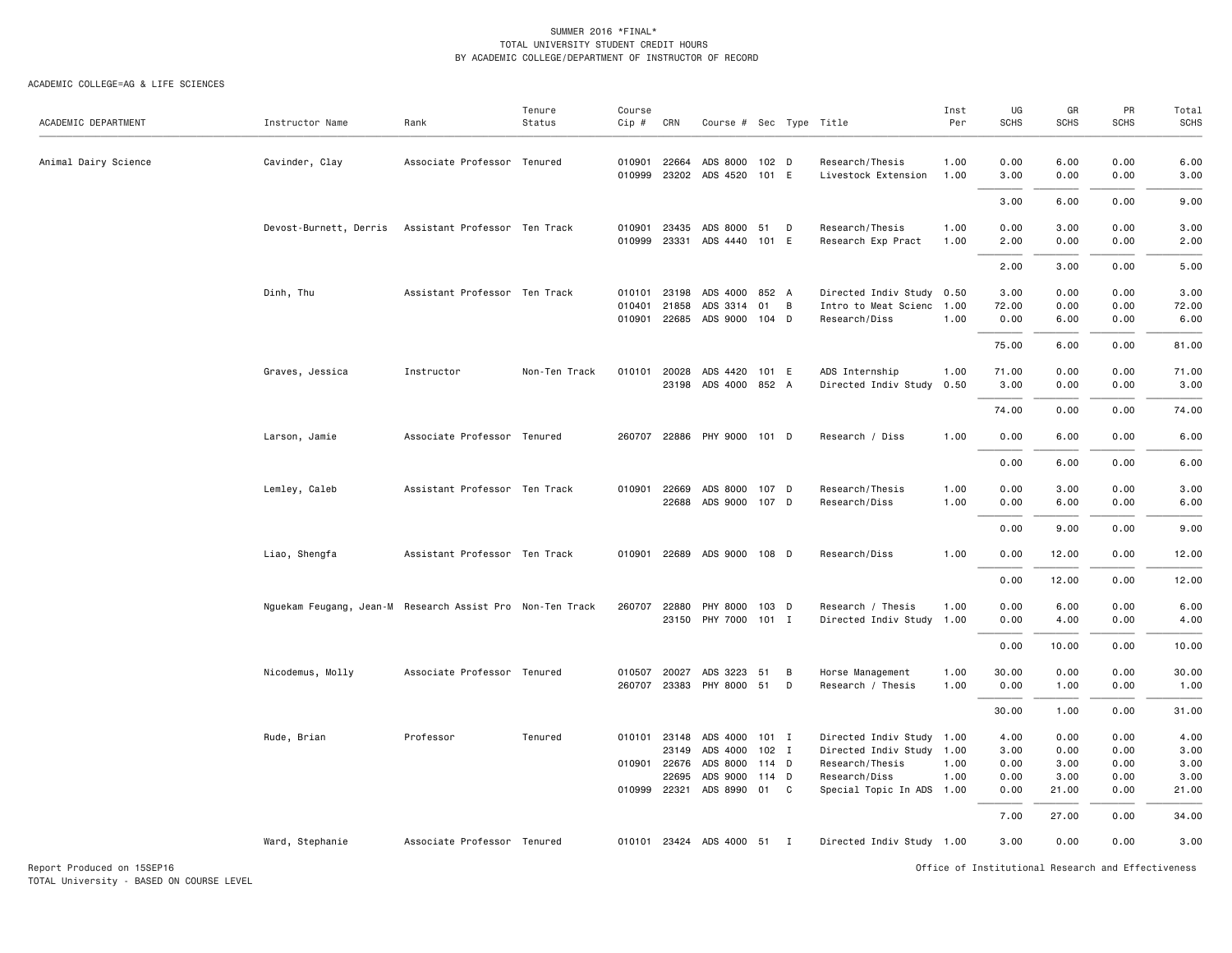| ACADEMIC DEPARTMENT  | Instructor Name | Rank                        | Tenure<br>Status | Course<br>$Cip$ # | CRN | Course # Sec Type Title |  |                 | Inst<br>Per | UG<br><b>SCHS</b>                       | GR<br><b>SCHS</b>             | PR<br><b>SCHS</b>            | Total<br>SCHS        |
|----------------------|-----------------|-----------------------------|------------------|-------------------|-----|-------------------------|--|-----------------|-------------|-----------------------------------------|-------------------------------|------------------------------|----------------------|
| Animal Dairy Science | Ward, Stephanie | Associate Professor Tenured |                  | 010901            |     | 22680 ADS 8000 118 D    |  | Research/Thesis | 1.00        | 0.00<br>3.00                            | 3,00<br>3,00                  | 0.00<br>0.00                 | 3.00<br>6.00         |
| Animal Dairy Science |                 |                             |                  |                   |     |                         |  |                 |             | ========<br>194,00<br>$=$ = = = = = = = | ========<br>83.00<br>======== | --------<br>0.00<br>======== | 277.00<br>========== |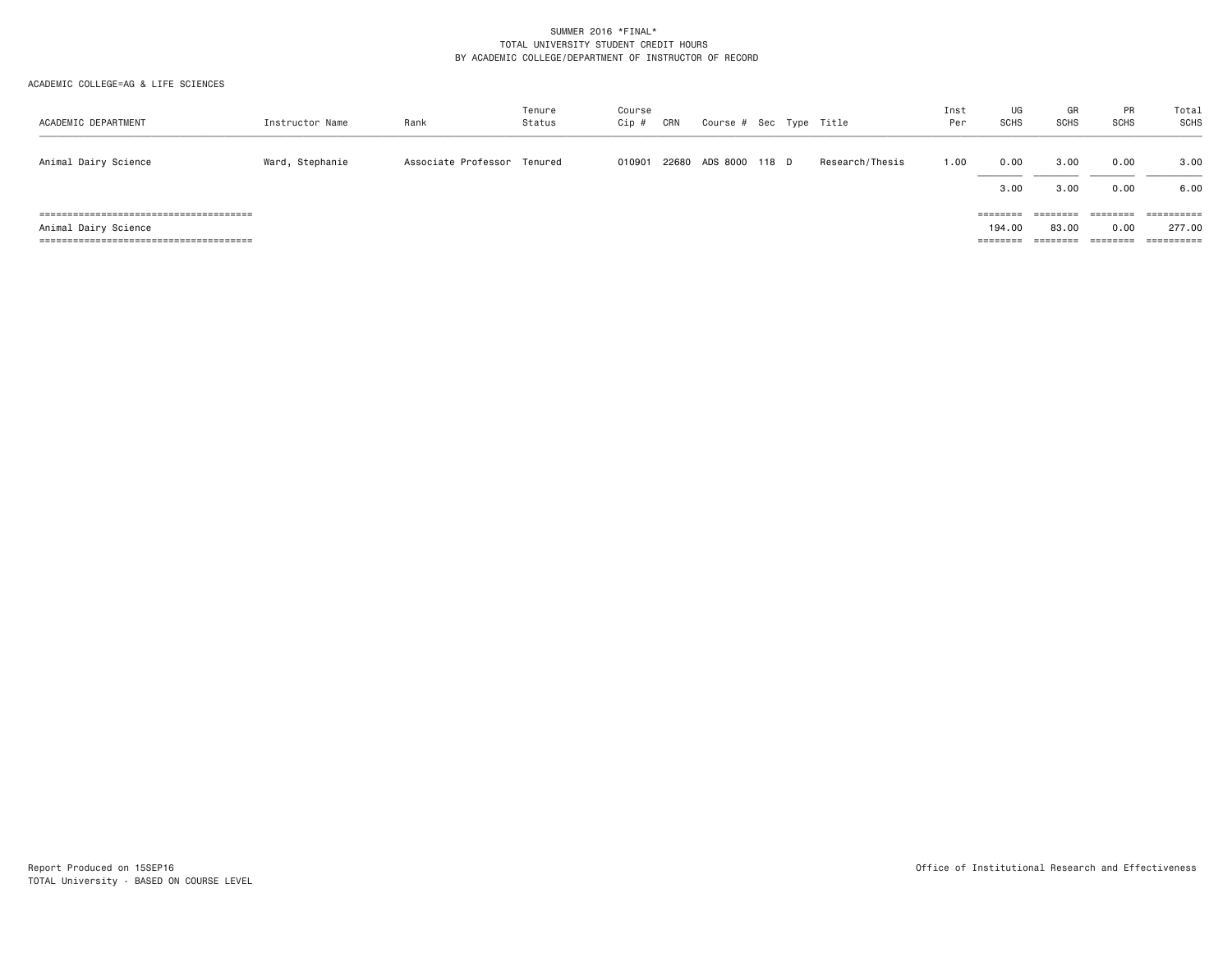| ACADEMIC DEPARTMENT                                    | Instructor Name      | Rank                              | Tenure<br>Status | Course<br>$Cip$ # | CRN          | Course # Sec Type Title     |         |   |                           | Inst<br>Per | UG<br><b>SCHS</b> | GR<br><b>SCHS</b> | PR<br><b>SCHS</b> | Total<br><b>SCHS</b> |
|--------------------------------------------------------|----------------------|-----------------------------------|------------------|-------------------|--------------|-----------------------------|---------|---|---------------------------|-------------|-------------------|-------------------|-------------------|----------------------|
|                                                        |                      |                                   |                  |                   |              |                             |         |   |                           |             |                   |                   |                   |                      |
| Biochemistry, Molecular Biology, Entomol Allen, Thomas |                      | Extension Assoc Pro Non-Ten Track |                  |                   | 260702 22568 | EPP 8000                    | $104$ D |   | Research / Thesis         | 1.00        | 0.00              | 6.00              | 0.00              | 6.00                 |
|                                                        |                      |                                   |                  |                   | 22829        | EPP 9000                    | $101$ D |   | Research / Diss           | 1.00        | 0.00              | 3.00              | 0.00              | 3.00                 |
|                                                        |                      |                                   |                  |                   |              |                             |         |   |                           |             | 0.00              | 9.00              | 0.00              | 9.00                 |
|                                                        | Baird, Richard       | Professor                         | Tenured          |                   |              | 260702 23308 EPP 7000 104 I |         |   | Directed Indiv Study 1.00 |             | 0.00              | 3.00              | 0.00              | 3.00                 |
|                                                        |                      |                                   |                  |                   | 23309        | EPP 7000                    | 105 I   |   | Directed Indiv Study 1.00 |             | 0.00              | 3.00              | 0.00              | 3.00                 |
|                                                        |                      |                                   |                  |                   | 23337        | EPP 7000 106 I              |         |   | Directed Indiv Study 1.00 |             | 0.00              | 3.00              | 0.00              | 3.00                 |
|                                                        |                      |                                   |                  |                   |              |                             |         |   |                           |             | 0.00              | 9.00              | 0.00              | 9.00                 |
|                                                        | Brown Johnson, Ashli | Non-Faculty                       | Tenured          |                   | 260202 22565 | BCH 9000 102 D              |         |   | Research/Diss             | 1.00        | 0.00              | 15.00             | 0.00              | 15.00                |
|                                                        |                      |                                   |                  |                   |              | 22908 BCH 7000 01 I         |         |   | Directed Indiv Study 1.00 |             | 0.00              | 3.00              | 0.00              | 3.00                 |
|                                                        |                      |                                   |                  |                   |              |                             |         |   |                           |             | 0.00              | 18.00             | 0.00              | 18.00                |
|                                                        | Brown, Richard       | Professor                         | Tenured          |                   |              | 260702 22607 EPP 8000 105 D |         |   | Research / Thesis         | 1.00        | 0.00              | 6.00              | 0.00              | 6.00                 |
|                                                        |                      |                                   |                  |                   |              | 22987 EPP 7000 101 I        |         |   | Directed Indiv Study 1.00 |             | 0.00              | 1.00              | 0.00              | 1.00                 |
|                                                        |                      |                                   |                  |                   |              |                             |         |   |                           |             | 0.00              | 7.00              | 0.00              | 7.00                 |
|                                                        | Catchot, Angus       | Extension Professor Non-Ten Track |                  |                   | 260702 22560 | EPP 8000 102 D              |         |   | Research / Thesis         | 1.00        | 0.00              | 42.00             | 0.00              | 42.00                |
|                                                        |                      |                                   |                  |                   |              | 22831 EPP 9000 102 D        |         |   | Research / Diss           | 1.00        | 0.00              | 30.00             | 0.00              | 30.00                |
|                                                        |                      |                                   |                  |                   |              |                             |         |   |                           |             | 0.00              | 72.00             | 0.00              | 72.00                |
|                                                        | Chastain, Daryl      | Research Assist Pro Non-Ten Track |                  |                   |              | 011101 22911 PSS 9000 126 D |         |   | Research / Diss           | 1.00        | 0.00              | 6.00              | 0.00              | 6.00                 |
|                                                        |                      |                                   |                  |                   |              |                             |         |   |                           |             | 0.00              | 6.00              | 0.00              | 6.00                 |
|                                                        | Farnell, Yuhua       | Assistant Professor Ten Track     |                  |                   |              | 260202 22566 BCH 9000 103 D |         |   | Research/Diss             | 1.00        | 0.00              | 6.00              | 0.00              | 6.00                 |
|                                                        |                      |                                   |                  |                   |              |                             |         |   |                           |             | 0.00              | 6.00              | 0.00              | 6.00                 |
|                                                        | Goddard, Jerome      | Extension Professor Non-Ten Track |                  |                   |              | 260702 23170 EPP 9000       | $104$ D |   | Research / Diss           | 1.00        | 0.00              | 6.00              | 0.00              | 6.00                 |
|                                                        |                      |                                   |                  |                   |              | 23397 EPP 8000 51           |         | D | Research / Thesis         | 1.00        | 0.00              | 6.00              | 0.00              | 6.00                 |
|                                                        |                      |                                   |                  |                   |              |                             |         |   |                           |             | 0.00              | 12.00             | 0.00              | 12.00                |
|                                                        | Harris, Jeffrey      | Extension Assist Pr Non-Ten Track |                  |                   |              | 260702 23030 EPP 8000 107 D |         |   | Research / Thesis         | 1.00        | 0.00              | 6.00              | 0.00              | 6.00                 |
|                                                        |                      |                                   |                  |                   |              |                             |         |   |                           |             | 0.00              | 6.00              | 0.00              | 6.00                 |
|                                                        | Hoffmann, Federico   | Assistant Professor Ten Track     |                  |                   |              | 260202 22538 BCH 9000 101 D |         |   | Research/Diss             | 1.00        | 0.00              | 6.00              | 0.00              | 6.00                 |
|                                                        |                      |                                   |                  |                   |              |                             |         |   |                           |             | 0.00              | 6.00              | 0.00              | 6.00                 |
|                                                        | King, Jonas          | Assistant Professor Ten Track     |                  |                   | 260202 22300 | BCH 4013                    | 501 C   |   | Principles of Bioche 1.00 |             | 63.00             | 0.00              | 0.00              | 63.00                |
|                                                        |                      |                                   |                  |                   | 22301        | BCH 6013 501 C              |         |   | Principles of Bioche 1.00 |             | 0.00              | 12.00             | 0.00              | 12.00                |
|                                                        |                      |                                   |                  |                   | 22356        | <b>BCH 4000</b>             | 101 I   |   | Directed Indiv Study 1.00 |             | 3.00              | 0.00              | 0.00              | 3.00                 |
|                                                        |                      |                                   |                  |                   |              | 23103 BCH 9000              | 108 D   |   | Research/Diss             | 1.00        | 0.00              | 6.00              | 0.00              | 6.00                 |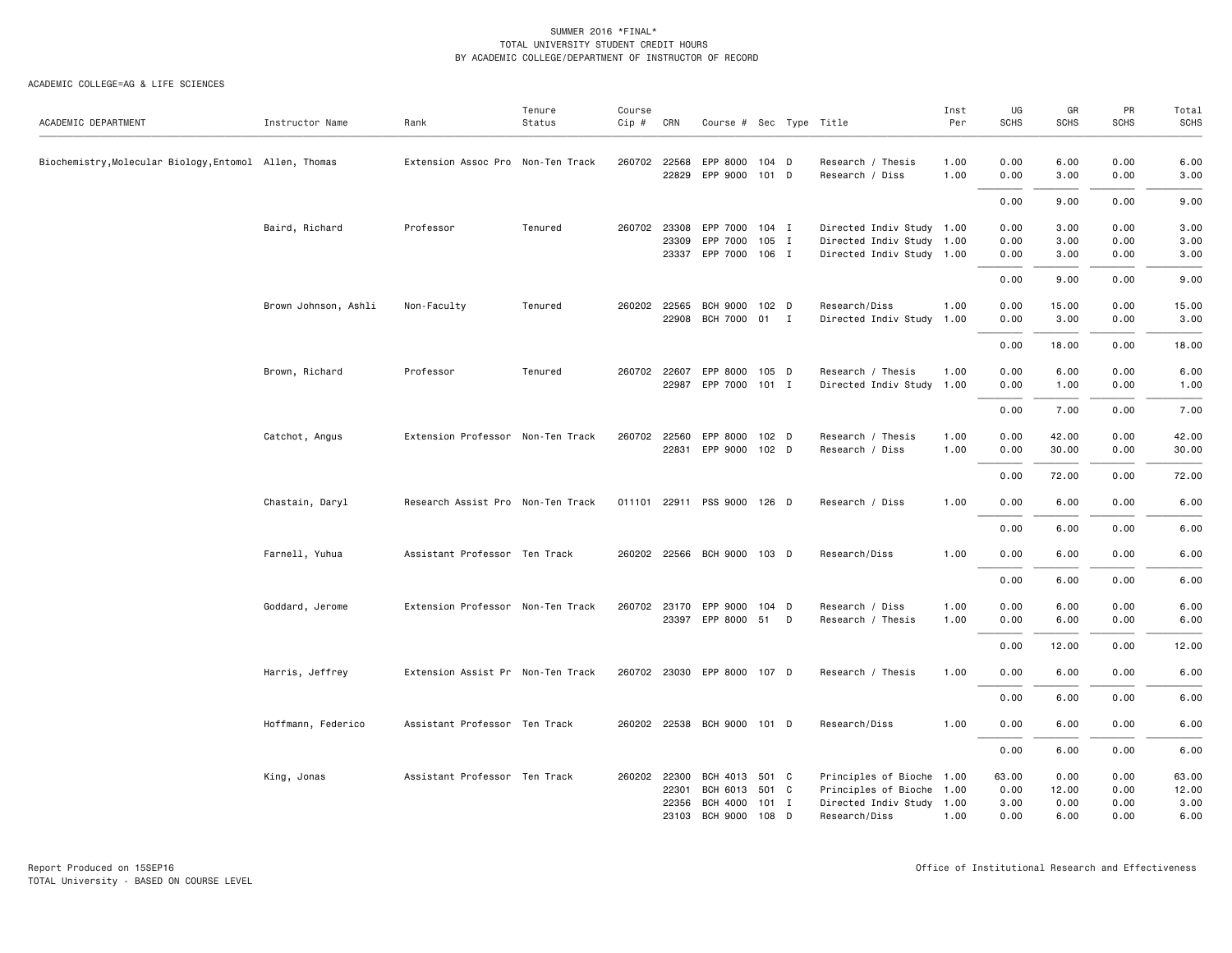| ACADEMIC DEPARTMENT                                       | Instructor Name        | Rank                              | Tenure<br>Status | Course<br>$Cip \#$ | CRN   | Course # Sec Type Title          |         |                                                        | Inst<br>Per | UG<br><b>SCHS</b> | GR<br><b>SCHS</b> | PR<br><b>SCHS</b> | Total<br>SCHS |
|-----------------------------------------------------------|------------------------|-----------------------------------|------------------|--------------------|-------|----------------------------------|---------|--------------------------------------------------------|-------------|-------------------|-------------------|-------------------|---------------|
|                                                           |                        |                                   |                  |                    |       |                                  |         |                                                        |             |                   |                   |                   |               |
|                                                           |                        |                                   |                  |                    |       |                                  |         |                                                        |             | 66.00             | 18.00             | 0.00              | 84.00         |
| Biochemistry, Molecular Biology, Entomol Krishnan, Natraj |                        | Assistant Professor Ten Track     |                  |                    |       | 260802 20078 BCH 4113 01 C       |         | Essentials Mol Genet 0.75                              |             | 15.75             | 0.00              | 0.00              | 15.75         |
|                                                           |                        |                                   |                  |                    |       |                                  |         |                                                        |             | 15.75             | 0.00              | 0.00              | 15.75         |
|                                                           | Lawrence, Gary         | Associate Professor Tenured       |                  | 260702 22984       |       | EPP 9000 103 D                   |         | Research / Diss                                        | 1.00        | 0.00              | 6.00              | 0.00              | 6.00          |
|                                                           |                        |                                   |                  |                    | 23283 | EPP 7000<br>23284 EPP 7000 103 I | $102$ I | Directed Indiv Study 1.00<br>Directed Indiv Study 1.00 |             | 0.00<br>0.00      | 3.00<br>3.00      | 0.00<br>0.00      | 3.00<br>3.00  |
|                                                           |                        |                                   |                  |                    |       |                                  |         |                                                        |             | 0.00              | 12.00             | 0.00              | 12.00         |
|                                                           | Li, Jiaxu              | Associate Professor Tenured       |                  | 260202 23047       |       | BCH 9000 106 D                   |         | Research/Diss                                          | 1.00        | 0.00              | 5.00              | 0.00              | 5.00          |
|                                                           |                        |                                   |                  |                    |       | 23110 BCH 7000 101 I             |         | Directed Indiv Study 1.00                              |             | 0.00              | 4.00              | 0.00              | 4.00          |
|                                                           |                        |                                   |                  |                    |       |                                  |         |                                                        |             | 0.00              | 9.00              | 0.00              | 9.00          |
|                                                           | Lu, Shien              | Associate Professor Tenured       |                  |                    |       | 260702 22564 EPP 8000 103 D      |         | Research / Thesis                                      | 1.00        | 0.00              | 6.00              | 0.00              | 6.00          |
|                                                           |                        |                                   |                  |                    |       |                                  |         |                                                        |             | 0.00              | 6.00              | 0.00              | 6.00          |
|                                                           | Ma, Din-Pow            | Professor                         | Tenured          |                    |       | 260202 23140 BCH 9000 109 D      |         | Research/Diss                                          | 1.00        | 0.00              | 6.00              | 0.00              | 6.00          |
|                                                           |                        |                                   |                  |                    |       |                                  |         |                                                        |             | 0.00              | 6.00              | 0.00              | 6.00          |
|                                                           | Musser, Fred           | Associate Professor Tenured       |                  |                    |       | 011102 21049 PSS 3423 103 E      |         | Agronomy Internship                                    | 1.00        | 27.00             | 0.00              | 0.00              | 27.00         |
|                                                           |                        |                                   |                  |                    |       |                                  |         |                                                        |             | 27.00             | 0.00              | 0.00              | 27.00         |
|                                                           | Peng, Zhaohua          | Professor                         | Tenured          |                    |       | 260202 22830 BCH 9000 105 D      |         | Research/Diss                                          | 1.00        | 0.00              | 12.00             | 0.00              | 12.00         |
|                                                           |                        |                                   |                  |                    |       |                                  |         |                                                        |             | 0.00              | 12.00             | 0.00              | 12.00         |
|                                                           | Popescu, Sorina        | Assistant Professor Ten Track     |                  |                    |       | 260202 23048 BCH 9000 107 D      |         | Research/Diss                                          | 1.00        | 0.00              | 6.00              | 0.00              | 6.00          |
|                                                           |                        |                                   |                  |                    |       |                                  |         |                                                        |             | 0.00              | 6.00              | 0.00              | 6.00          |
|                                                           | Riggins, John          | Associate Professor Tenured       |                  |                    |       | 260702 22543 EPP 8000 101 D      |         | Research / Thesis                                      | 1.00        | 0.00              | 18.00             | 0.00              | 18.00         |
|                                                           |                        |                                   |                  |                    |       |                                  |         |                                                        |             | 0.00              | 18.00             | 0.00              | 18.00         |
|                                                           | Shan, Xueyan           | Research Assist Pro Non-Ten Track |                  |                    |       | 260202 22539 BCH 8000 101 D      |         | Research / Thesis                                      | 1.00        | 0.00              | 6.00              | 0.00              | 6.00          |
|                                                           |                        |                                   |                  |                    |       |                                  |         |                                                        |             | 0.00              | 6.00              | 0.00              | 6.00          |
|                                                           | Sparks, Darrell        | Assistant Professor Ten Track     |                  | 260202 23225       |       | BCH 9000 111 D                   |         | Research/Diss                                          | 1.00        | 0.00              | 6.00              | 0.00              | 6.00          |
|                                                           |                        |                                   |                  |                    |       | 260707 22890 PHY 9000 105 D      |         | Research / Diss                                        | 1.00        | 0.00              | 9.00              | 0.00              | 9.00          |
|                                                           |                        |                                   |                  |                    |       |                                  |         |                                                        |             | 0.00              | 15.00             | 0.00              | 15.00         |
|                                                           | Tomaso-Peterson, Maria | Research Assoc Prof Non-Ten Track |                  |                    |       | 260702 22780 EPP 8000 106 D      |         | Research / Thesis                                      | 1.00        | 0.00              | 12.00             | 0.00              | 12.00         |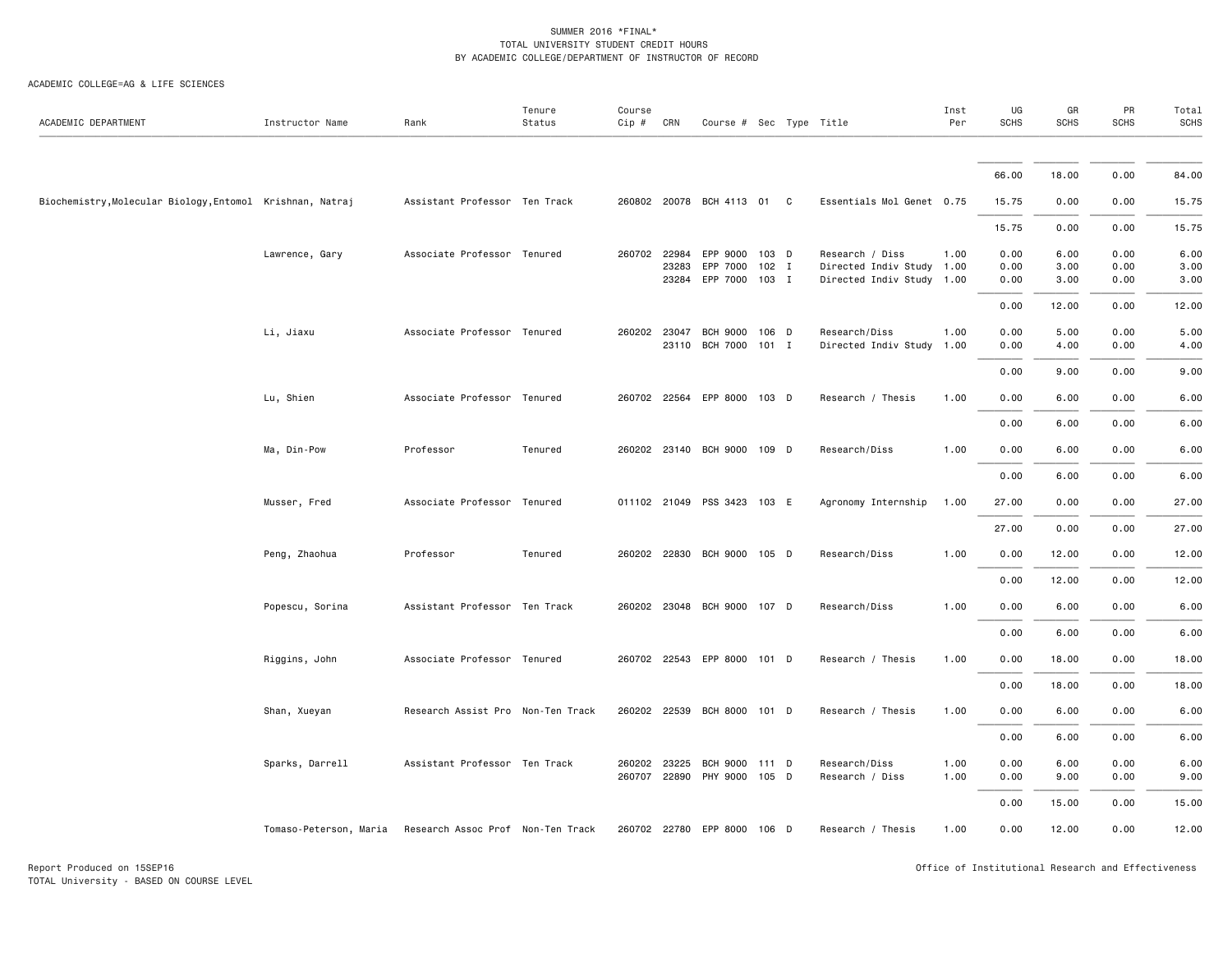| ACADEMIC DEPARTMENT                      | Instructor Name    | Rank                               | Tenure<br>Status | Course<br>Cip # | CRN   | Course # Sec Type Title     |                  |              |                           | Inst<br>Per | UG<br><b>SCHS</b> | GR<br><b>SCHS</b> | PR<br><b>SCHS</b> | Total<br>SCHS    |
|------------------------------------------|--------------------|------------------------------------|------------------|-----------------|-------|-----------------------------|------------------|--------------|---------------------------|-------------|-------------------|-------------------|-------------------|------------------|
|                                          |                    |                                    |                  |                 |       |                             |                  |              |                           |             | 0.00              | 12.00             | 0.00              | 12.00            |
| Biochemistry, Molecular Biology, Entomol | Vance, Carrie      | Research Assist Pro Non-Ten Track  |                  |                 |       | 260202 22604 BCH 8000       | 102 <sub>D</sub> |              | Research / Thesis         | 1.00        | 0.00              | 11.00             | 0.00              | 11.00            |
|                                          |                    |                                    |                  |                 |       |                             |                  |              |                           |             | 0.00              | 11.00             | 0.00              | 11.00            |
|                                          | Warburton, Marilyn | Non-Employee/Affili Not Applicable |                  |                 |       | 011101 22234 PSS 9000 122 D |                  |              | Research / Diss           | 1.00        | 0.00              | 6.00              | 0.00              | 6.00             |
|                                          |                    |                                    |                  |                 |       |                             |                  |              |                           |             | 0.00              | 6.00              | 0.00              | 6.00             |
|                                          | Willard, Scott     | Non-Faculty                        | Tenured          | 260707          | 23190 | PHY 9000                    | 01               | D            | Research / Diss           | 1.00        | 0.00              | 3.00              | 0.00              | 3.00             |
|                                          |                    |                                    |                  |                 | 23191 | PHY 9000                    | 51               | D            | Research / Diss           | 1.00        | 0.00              | 3.00              | 0.00              | 3.00             |
|                                          |                    |                                    |                  |                 |       |                             |                  |              |                           |             | 0.00              | 6.00              | 0.00              | 6.00             |
|                                          | Willeford, Kenneth | Professor                          | Tenured          | 260202          | 22567 | <b>BCH 9000</b>             | $104$ D          |              | Research/Diss             | 1.00        | 0.00              | 12.00             | 0.00              | 12.00            |
|                                          |                    |                                    |                  | 260402          | 20079 | BCH 6113                    | 01               | $\mathbf{C}$ | Essentials Mol Genet      | 1.00        | 0.00              | 3.00              | 0.00              | 3.00             |
|                                          |                    |                                    |                  | 260802          |       | 20078 BCH 4113              | 01               | <b>C</b>     | Essentials Mol Genet 0.25 |             | 5.25              | 0.00              | 0.00              | 5.25             |
|                                          |                    |                                    |                  |                 |       |                             |                  |              |                           |             | 5.25              | 15.00             | 0.00              | 20.25            |
|                                          |                    |                                    |                  |                 |       |                             |                  |              |                           |             | ========          | --------          | <b>EBBEBBBB</b>   | <b>ESSESSESS</b> |
| Biochemistry, Molecular Biology, Entomol |                    |                                    |                  |                 |       |                             |                  |              |                           |             | 114,00            | 309,00            | 0.00              | 423.00           |
|                                          |                    |                                    |                  |                 |       |                             |                  |              |                           |             | ========          |                   | ========          | ==========       |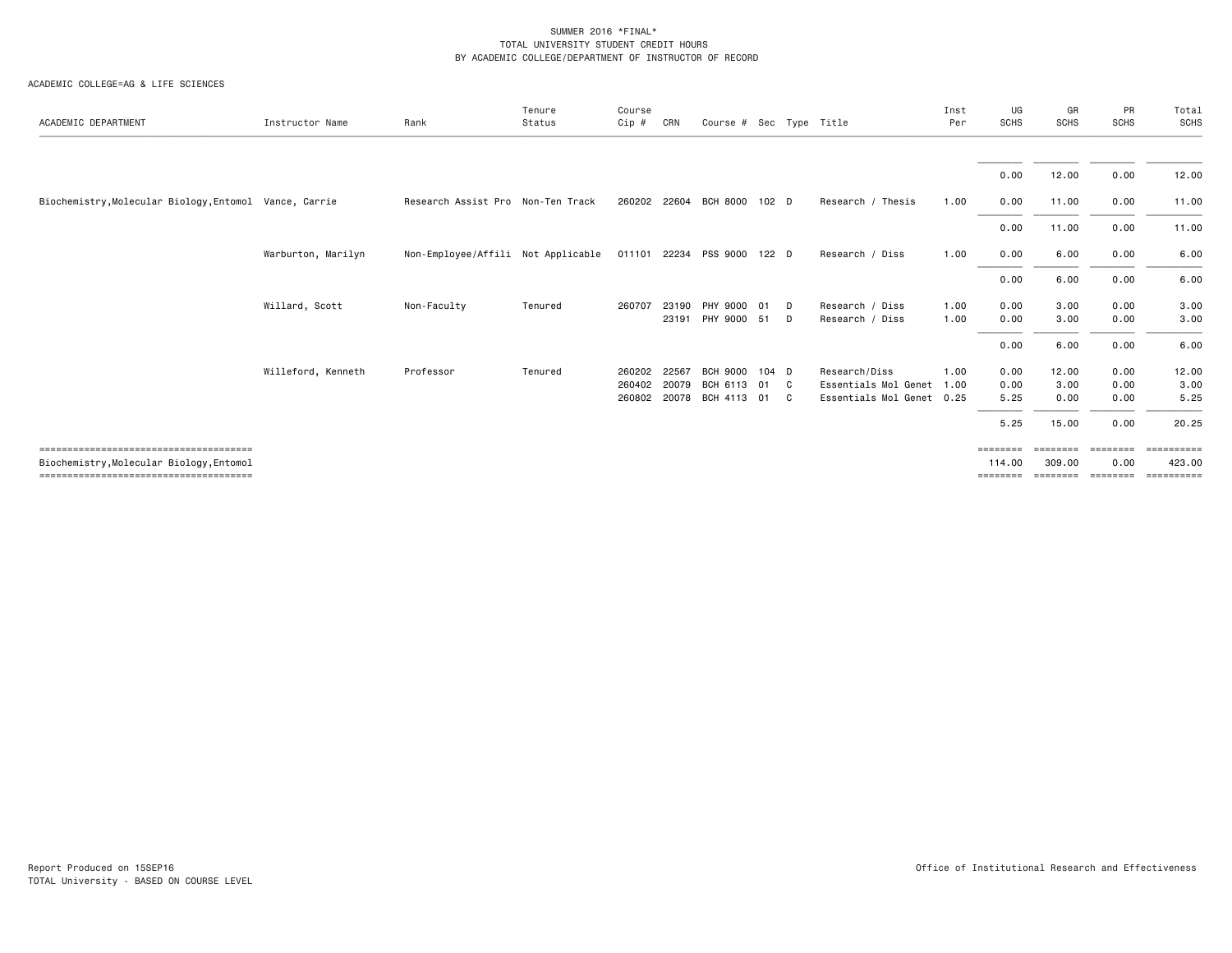| ACADEMIC DEPARTMENT                                 | Instructor Name  | Rank                              | Tenure<br>Status | Course<br>Cip #  | CRN                   | Course # Sec Type Title                                          |                    |        |                                                                           | Inst<br>Per  | UG<br><b>SCHS</b>    | GR<br><b>SCHS</b>      | PR<br>SCHS           | Total<br><b>SCHS</b>   |
|-----------------------------------------------------|------------------|-----------------------------------|------------------|------------------|-----------------------|------------------------------------------------------------------|--------------------|--------|---------------------------------------------------------------------------|--------------|----------------------|------------------------|----------------------|------------------------|
| Food Science, Nutrition & Health Promo Byrd, Sylvia |                  | Professor                         | Tenured          |                  | 190599 22086<br>22100 | <b>FNH 8000</b><br><b>FNH 9000</b>                               | $101$ D<br>101 D   |        | Research/Thesis<br>Research/Diss                                          | 1.00<br>1.00 | 0.00<br>0.00         | 6.00<br>6.00           | 0.00<br>0.00         | 6.00<br>6.00           |
|                                                     |                  |                                   |                  |                  |                       |                                                                  |                    |        |                                                                           |              | 0.00                 | 12.00                  | 0.00                 | 12.00                  |
|                                                     | Chang, Kow-Ching | Professor                         | Tenured          |                  |                       | 190599 23189 FNH 9000 51                                         |                    | D      | Research/Diss                                                             | 1.00         | 0.00                 | 13.00                  | 0.00                 | 13.00                  |
|                                                     |                  |                                   |                  |                  |                       |                                                                  |                    |        |                                                                           |              | 0.00                 | 13.00                  | 0.00                 | 13.00                  |
|                                                     | Cheng, Wen-Hsing | Associate Professor Ten Track     |                  |                  | 190599 22102          | FNH 9000<br>23182 FNH 9000                                       | $103$ D<br>01      | D      | Research/Diss<br>Research/Diss                                            | 1.00<br>1.00 | 0.00<br>0.00         | 6.00<br>6.00           | 0.00<br>0.00         | 6.00<br>6.00           |
|                                                     |                  |                                   |                  |                  |                       |                                                                  |                    |        |                                                                           |              | 0.00                 | 12.00                  | 0.00                 | 12.00                  |
|                                                     | Haque, Zahur     | Professor                         | Tenured          | 190599           | 22089                 | <b>FNH 8000</b><br>22103 FNH 9000 104 D                          | $104$ D            |        | Research/Thesis<br>Research/Diss                                          | 1.00<br>1.00 | 0.00<br>0.00         | 1.00<br>6.00           | 0.00<br>0.00         | 1.00<br>6.00           |
|                                                     |                  |                                   |                  |                  |                       |                                                                  |                    |        |                                                                           |              | 0.00                 | 7.00                   | 0.00                 | 7.00                   |
|                                                     | Hunt, Barry      | Professor                         | Tenured          | 190599           |                       | 23046 FNH 7000 551 I<br>512207 22111 FNH 8193                    | 551 C              |        | Directed Indiv Study 1.00<br>Problems in Health E 1.00                    |              | 0.00<br>0.00         | 3.00<br>39.00          | 0.00<br>0.00         | 3.00<br>39.00          |
|                                                     |                  |                                   |                  |                  |                       |                                                                  |                    |        |                                                                           |              | 0.00                 | 42.00                  | 0.00                 | 42.00                  |
|                                                     | Kim, Tae Jo      | Research Assist Pro Non-Ten Track |                  |                  |                       | 190599 22091 FNH 8000 106 D                                      |                    |        | Research/Thesis                                                           | 1.00         | 0.00                 | 9.00                   | 0.00                 | 9.00                   |
|                                                     |                  |                                   |                  |                  |                       |                                                                  |                    |        |                                                                           |              | 0.00                 | 9.00                   | 0.00                 | 9.00                   |
|                                                     | Mahmoud, Barakat | Extension Assist Pr Non-Ten Track |                  |                  |                       | 190599 22105 FNH 9000 106 D                                      |                    |        | Research/Diss                                                             | 1.00         | 0.00                 | 5.00                   | 0.00                 | 5.00                   |
|                                                     |                  |                                   |                  |                  |                       |                                                                  |                    |        |                                                                           |              | 0.00                 | 5.00                   | 0.00                 | 5.00                   |
|                                                     | Matich, June     | Instructor                        | Non-Ten Track    |                  | 190504 20666          | FNH 2293<br>20715 HS 2293                                        | 001 C<br>001 C     |        | Indiv & Family Nutri 1.00<br>Indiv & Family Nutri 1.00                    |              | 12.00<br>6.00        | 0.00<br>0.00           | 0.00<br>0.00         | 12.00<br>6.00          |
|                                                     |                  |                                   |                  |                  |                       |                                                                  |                    |        |                                                                           |              | 18.00                | 0.00                   | 0.00                 | 18.00                  |
|                                                     | Mosby, Terezie   | Assistant Professor Ten Track     |                  |                  | 190599 22093<br>22778 | <b>FNH 8000</b><br><b>FNH 7000</b><br>513101 21873 FNH 8273 51 C | 108 D<br>51        | I      | Research/Thesis<br>Directed Indiv Study 1.00<br>Advan Clinical Nutri 1.00 | 1.00         | 0.00<br>0.00<br>0.00 | 6.00<br>3.00<br>36.00  | 0.00<br>0.00<br>0.00 | 6.00<br>3.00<br>36.00  |
|                                                     |                  |                                   |                  |                  |                       |                                                                  |                    |        |                                                                           |              | 0.00                 | 45.00                  | 0.00                 | 45.00                  |
|                                                     | Oliver, Brittney | Assistant Professor Ten Track     |                  | 190599           | 23281<br>512207 21325 | FNH 7000 02 I<br>FNH 8653<br>21326 FNH 8653 502 C                | 501 C              |        | Directed Indiv Study 1.00<br>Imp Eval Hp Prog<br>Imp Eval Hp Prog         | 1.00<br>1.00 | 0.00<br>0.00<br>0.00 | 2.00<br>36.00<br>15.00 | 0.00<br>0.00<br>0.00 | 2.00<br>36.00<br>15.00 |
|                                                     |                  |                                   |                  |                  |                       |                                                                  |                    |        |                                                                           |              | 0.00                 | 53.00                  | 0.00                 | 53.00                  |
|                                                     | Schilling, Mark  | Professor                         | Tenured          | 190501<br>190599 | 20668<br>22096        | FNH 4480<br><b>FNH 8000</b><br>22108 FNH 9000                    | 51<br>111<br>109 D | E<br>D | Food Science Interns 1.00<br>Research/Thesis<br>Research/Diss             | 1.00<br>1.00 | 3.00<br>0.00<br>0.00 | 0.00<br>21.00<br>12.00 | 0.00<br>0.00<br>0.00 | 3.00<br>21.00<br>12.00 |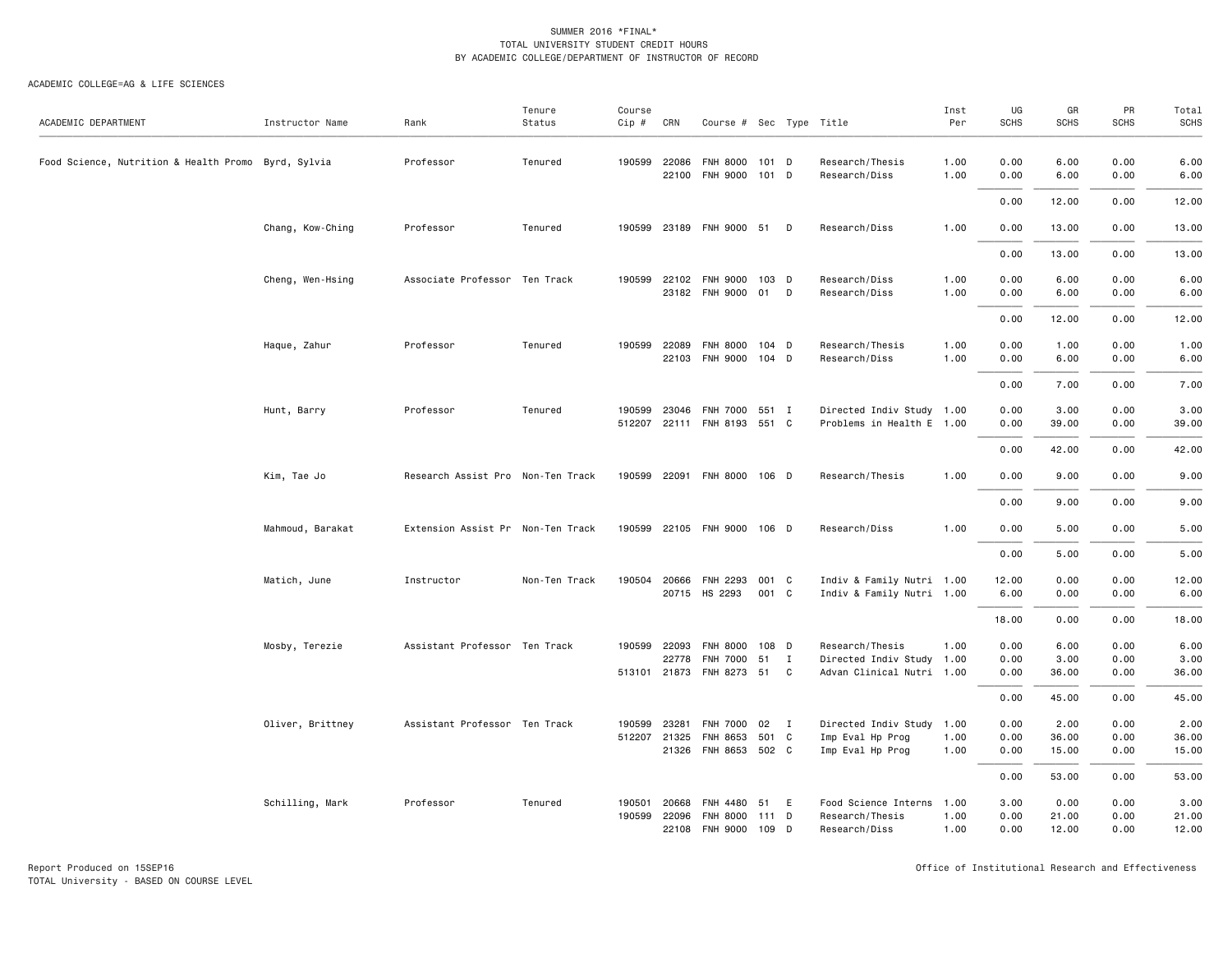|                                                    |                  |             | Tenure         | Course  |       |                             |       |              |                           | Inst | UG                 | GR                         | PR          | Total                |
|----------------------------------------------------|------------------|-------------|----------------|---------|-------|-----------------------------|-------|--------------|---------------------------|------|--------------------|----------------------------|-------------|----------------------|
| ACADEMIC DEPARTMENT                                | Instructor Name  | Rank        | Status         | $Cip$ # | CRN   | Course # Sec Type Title     |       |              |                           | Per  | <b>SCHS</b>        | <b>SCHS</b>                | <b>SCHS</b> | <b>SCHS</b>          |
|                                                    |                  |             |                |         |       |                             |       |              |                           |      | 3.00               | 33.00                      | 0.00        | 36.00                |
|                                                    |                  |             |                |         |       |                             |       |              |                           |      |                    |                            |             |                      |
| Food Science, Nutrition & Health Promo Silva, Juan |                  | Professor   | Tenured        | 190501  | 21871 | FNH 8121 51 S               |       |              | FNH Seminar               | 1.00 | 0.00               | 3.00                       | 0.00        | 3.00                 |
|                                                    |                  |             |                | 190599  | 22109 | FNH 9000 110 D              |       |              | Research/Diss             | 1.00 | 0.00               | 5.00                       | 0.00        | 5.00                 |
|                                                    |                  |             |                |         | 23425 | FNH 8000 51 D               |       |              | Research/Thesis           | 1.00 | 0.00               | 3.00                       | 0.00        | 3.00                 |
|                                                    |                  |             |                |         | 23426 | FNH 7000 52                 |       | $\mathbf{I}$ | Directed Indiv Study 1.00 |      | 0.00               | 2.00                       | 0.00        | 2.00                 |
|                                                    |                  |             |                |         |       | 512207 21870 FNH 8111 51 S  |       |              | Food Sc Nutr & Healt 1.00 |      | 0.00               | 1.00                       | 0.00        | 1.00                 |
|                                                    |                  |             |                |         |       |                             |       |              |                           |      | 0.00               | 14.00                      | 0.00        | 14.00                |
|                                                    | Tidwell, Diane   | Professor   | Tenured        | 190504  |       | 21919 FNH 2293 51           |       | $\mathbf{C}$ | Indiv & Family Nutri 1.00 |      | 21.00              | 0.00                       | 0.00        | 21.00                |
|                                                    |                  |             |                |         | 21920 | HS 2293                     | 51    | C            | Indiv & Family Nutri 1.00 |      | 9.00               | 0.00                       | 0.00        | 9.00                 |
|                                                    |                  |             |                | 190599  |       | 22110 FNH 9000 111 D        |       |              | Research/Diss             | 1.00 | 0.00               | 5.00                       | 0.00        | 5.00                 |
|                                                    |                  |             |                |         |       |                             |       |              |                           |      | 30.00              | 5.00                       | 0.00        | 35.00                |
|                                                    | White, Kelly     | Non-Faculty | Not Applicable | 190501  | 22281 | FNH 6223                    | 501 C |              | Sports Nutrition          | 1.00 | 0.00               | 42.00                      | 0.00        | 42.00                |
|                                                    |                  |             |                |         |       | 190504 22112 FNH 4223 501 C |       |              | Sports Nutrition          | 1.00 | 39.00              | 0.00                       | 0.00        | 39.00                |
|                                                    |                  |             |                |         |       |                             |       |              |                           |      | 39.00              | 42.00                      | 0.00        | 81.00                |
|                                                    | Williams, Ronald | Lecturer    | Non-Ten Track  | 190501  | 21322 | FNH 4783                    | 501 C |              | Sch Comm Drug Use Pr 1.00 |      | 45.00              | 0.00                       | 0.00        | 45.00                |
|                                                    |                  |             |                |         | 23033 | FNH 4783                    | 502 C |              | Sch Comm Drug Use Pr 1.00 |      | 21.00              | 0.00                       | 0.00        | 21.00                |
|                                                    |                  |             |                | 190502  | 21323 | FNH 6783                    | 501 C |              | Sch Comm Drug Use Pr 1.00 |      | 0.00               | 27.00                      | 0.00        | 27.00                |
|                                                    |                  |             |                |         |       | 23036 FNH 6783 502 C        |       |              | Sch Comm Drug Use Pr 1.00 |      | 0.00               | 21.00                      | 0.00        | 21.00                |
|                                                    |                  |             |                |         |       |                             |       |              |                           |      | 66.00              | 48.00                      | 0.00        | 114.00               |
| Food Science, Nutrition & Health Promo             |                  |             |                |         |       |                             |       |              |                           |      | seeseese<br>156.00 | ======== =======<br>340.00 | 0.00        | ==========<br>496,00 |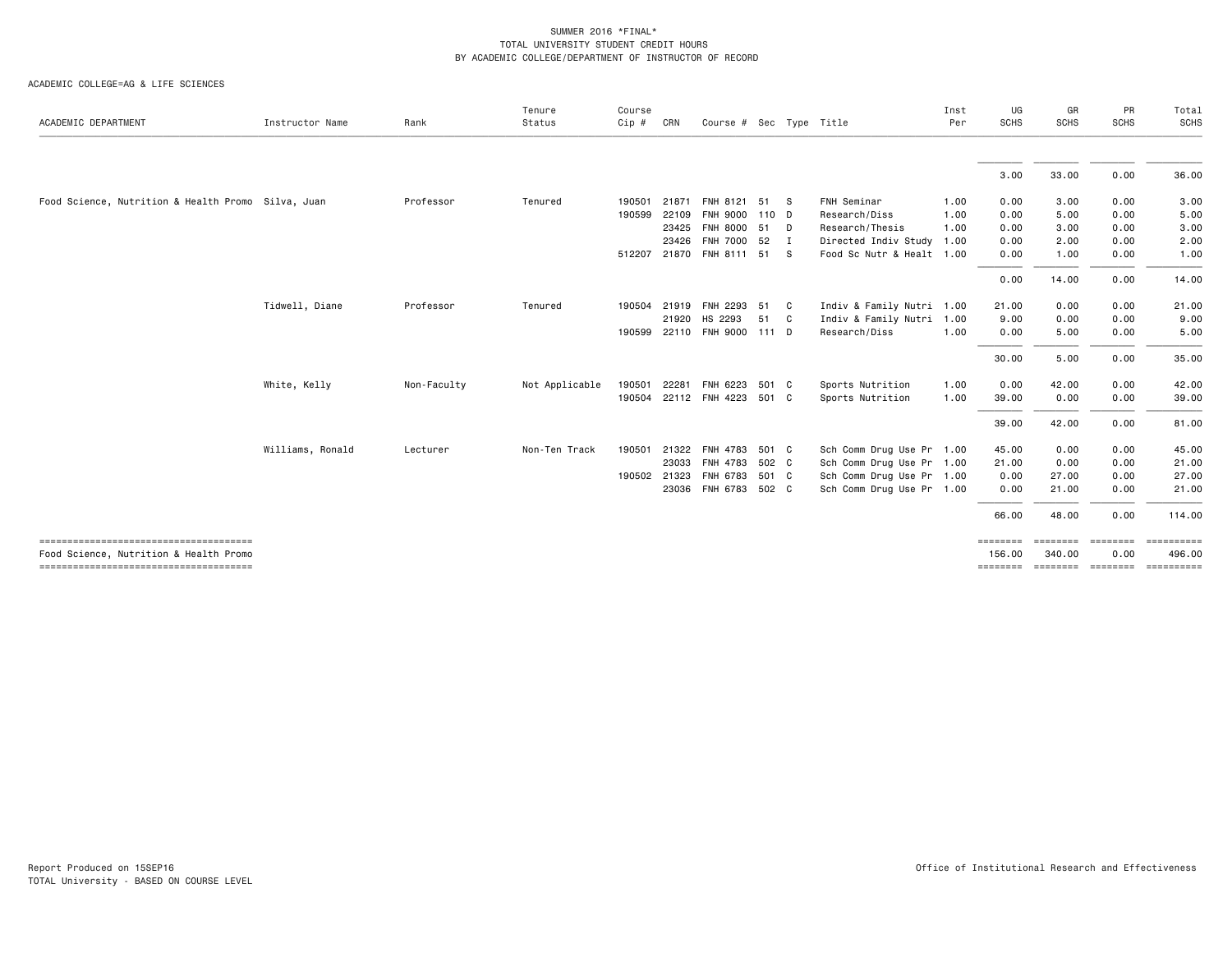| ACADEMIC DEPARTMENT                   | Instructor Name      | Rank                        | Tenure<br>Status | Course<br>Cip # | CRN   | Course # Sec Type Title    |       |              |                           | Inst<br>Per | UG<br><b>SCHS</b>  | GR<br><b>SCHS</b>        | PR<br><b>SCHS</b> | Total<br>SCHS                       |
|---------------------------------------|----------------------|-----------------------------|------------------|-----------------|-------|----------------------------|-------|--------------|---------------------------|-------------|--------------------|--------------------------|-------------------|-------------------------------------|
|                                       |                      |                             |                  |                 |       |                            |       |              |                           |             |                    |                          |                   |                                     |
| Landscape Architecture                | Brzuszek, Robert     | Professor                   | Tenured          | 040601          | 22814 | LA 8000                    | 01    | D            | Research / Thesis         | 1.00        | 0.00               | 1.00                     | 0.00              | 1.00                                |
|                                       |                      |                             |                  |                 |       | 22815 LA 8000              | 51    | D            | Research / Thesis         | 1.00        | 0.00               | 4.00                     | 0.00              | 4.00                                |
|                                       |                      |                             |                  |                 |       |                            |       |              |                           |             | 0.00               | 5.00                     | 0.00              | 5.00                                |
|                                       | Fulford, Charles     | Associate Professor Tenured |                  |                 |       | 040601 21570 LA 4653       | 801 A |              | St Ab Gardens and Ur 1.00 |             | 21.00              | 0.00                     | 0.00              | 21.00                               |
|                                       |                      |                             |                  |                 |       |                            |       |              |                           |             | 21.00              | 0.00                     | 0.00              | 21.00                               |
|                                       | Gallo, Katarzyna     | Lecturer                    | Non-Ten Track    |                 |       | 131005 21736 EPY 4073      | 01 C  |              | Pers Adj Ed Rel Set 1.00  |             | 57.00              | 0.00                     | 0.00              | 57.00                               |
|                                       |                      |                             |                  |                 |       | 231303 20548 EPY 3513 01 C |       |              | Behavioral Sci Writi 1.00 |             | 57.00              | 0.00                     | 0.00              | 57.00                               |
|                                       |                      |                             |                  |                 |       |                            |       |              |                           |             | 114.00             | 0.00                     | 0.00              | 114.00                              |
|                                       | Rood, Cynthia        | Lecturer                    | Non-Ten Track    |                 |       | 040601 21389 LA 1803       | 501 C |              | Land Arch Appre           | 1.00        | 39.00              | 0.00                     | 0.00              | 39.00                               |
|                                       |                      |                             |                  |                 |       |                            |       |              |                           |             | 39.00              | 0.00                     | 0.00              | 39.00                               |
|                                       | Schauwecker, Timothy | Associate Professor Tenured |                  | 010605          |       | 20775 LA 1711              | 101 E |              | LC Internship I           | 1.00        | 7.00               | 0.00                     | 0.00              | 7.00                                |
|                                       |                      |                             |                  |                 | 20777 | LA 2711                    | 101 E |              | LC Internship II          | 1.00        | 10.00              | 0.00                     | 0.00              | 10.00                               |
|                                       |                      |                             |                  |                 |       | 20778 LA 3711              | 101 E |              | LC Internship III         | 1.00        | 2.00               | 0.00                     | 0.00              | 2.00                                |
|                                       |                      |                             |                  |                 |       |                            |       |              |                           |             | 19.00              | 0.00                     | 0.00              | 19.00                               |
|                                       | Seymour, Michael     | Associate Professor Tenured |                  | 040601          | 23290 | LA 7000                    | 01    | $\mathbf{I}$ | Directed Indiv Study 1.00 |             | 0.00               | 3.00                     | 0.00              | 3.00                                |
|                                       |                      |                             |                  |                 |       | 23400 LA 8000              | 52    | D            | Research / Thesis         | 1.00        | 0.00               | 3.00                     | 0.00              | 3.00                                |
|                                       |                      |                             |                  |                 |       |                            |       |              |                           |             | 0.00               | 6.00                     | 0.00              | 6.00                                |
|                                       | Walker, Jason        | Associate Professor Tenured |                  |                 |       | 040601 20776 LA 2652       | 001 Q |              | LA Precedent Studies 1.00 |             | 38.00              | 0.00                     | 0.00              | 38.00                               |
|                                       |                      |                             |                  |                 |       |                            |       |              |                           |             | 38.00              | 0.00                     | 0.00              | 38.00                               |
| Landscape Architecture                |                      |                             |                  |                 |       |                            |       |              |                           |             | ========<br>231.00 | <b>ESSESSES</b><br>11.00 | ========<br>0.00  | ==========<br>242.00                |
| ------------------------------------- |                      |                             |                  |                 |       |                            |       |              |                           |             |                    |                          |                   | -------- ------- -------- --------- |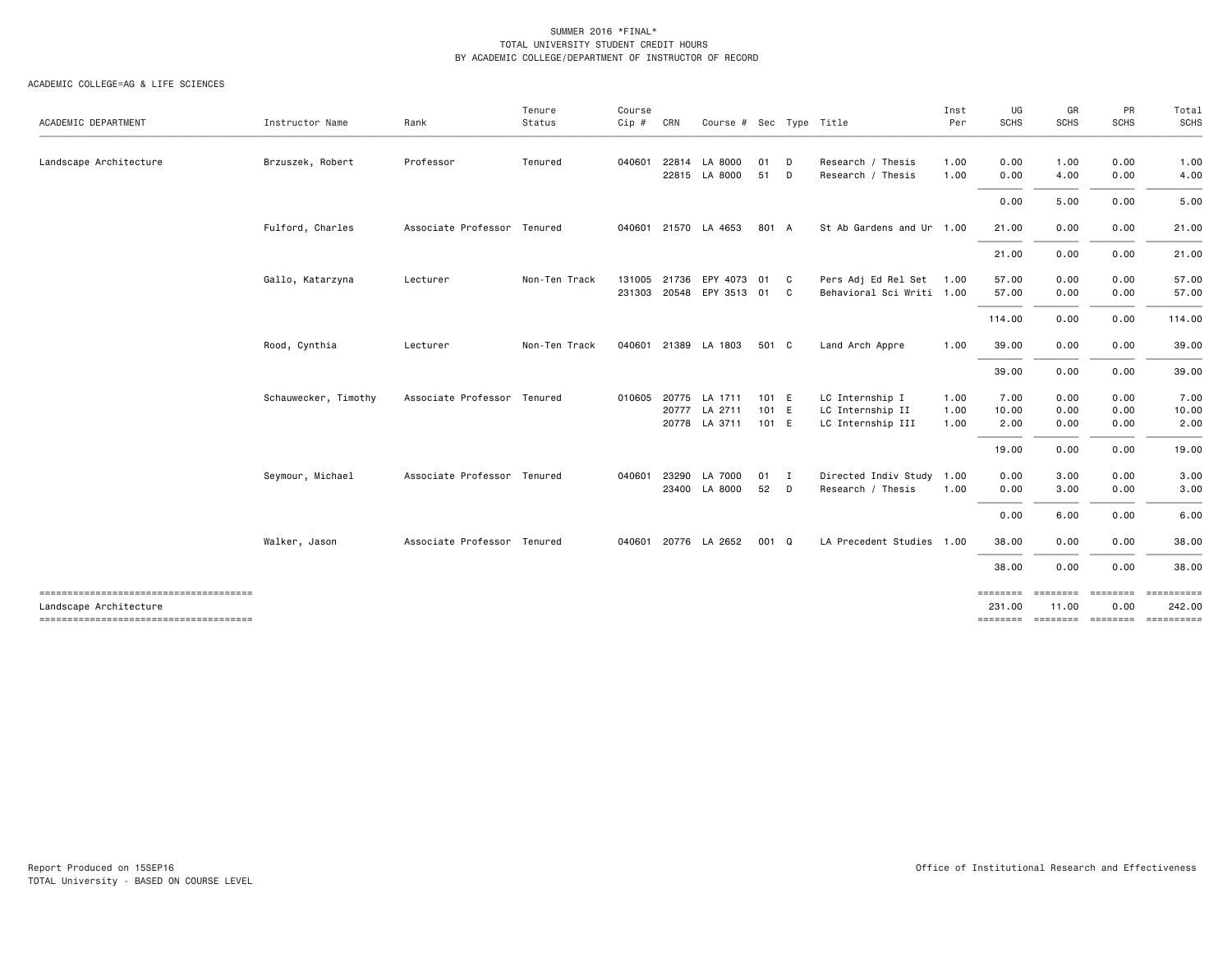| ACADEMIC DEPARTMENT   | Instructor Name    | Rank                              | Tenure<br>Status | Course<br>$Cip \#$ | CRN          | Course # Sec Type Title     |                  |                           | Inst<br>Per | UG<br><b>SCHS</b> | GR<br><b>SCHS</b> | PR<br><b>SCHS</b> | Total<br><b>SCHS</b> |
|-----------------------|--------------------|-----------------------------------|------------------|--------------------|--------------|-----------------------------|------------------|---------------------------|-------------|-------------------|-------------------|-------------------|----------------------|
|                       |                    |                                   |                  |                    |              |                             |                  |                           |             |                   |                   |                   |                      |
| Plant & Soil Sciences | Baldwin, Brian     | Professor                         | Tenured          |                    | 010304 22120 | PSS 8000                    | 101 D            | Research / Thesis         | 1.00        | 0.00              | 12.00             | 0.00              | 12.00                |
|                       |                    |                                   |                  |                    |              | 011101 22213 PSS 9000       | $101$ D          | Research / Diss           | 1.00        | 0.00              | 12.00             | 0.00              | 12.00                |
|                       |                    |                                   |                  |                    |              | 011102 21048 PSS 3423 102 E |                  | Agronomy Internship       | 1.00        | 9.00              | 0.00              | 0.00              | 9.00                 |
|                       |                    |                                   |                  |                    |              |                             |                  |                           |             | 9.00              | 24.00             | 0.00              | 33.00                |
|                       | Baldwin, Christian | Assistant Professor Ten Track     |                  |                    |              | 010304 22121 PSS 8000 102 D |                  | Research / Thesis         | 1.00        | 0.00              | 12.00             | 0.00              | 12.00                |
|                       |                    |                                   |                  |                    |              |                             |                  |                           |             | 0.00              | 12.00             | 0.00              | 12.00                |
|                       | Barickman, Thomas  | Extension Assist Pr Non-Ten Track |                  |                    |              | 010304 22122 PSS 8000 103 D |                  | Research / Thesis         | 1.00        | 0.00              | 6.00              | 0.00              | 6.00                 |
|                       |                    |                                   |                  |                    |              |                             |                  |                           |             | 0.00              | 6.00              | 0.00              | 6.00                 |
|                       | Bi, Guihong        | Research Assoc Prof Non-Ten Track |                  |                    |              | 010801 22995 AIS 6710       | 801 A            | Study Tour                | 1.00        | 0.00              | 6.00              | 0.00              | 6.00                 |
|                       |                    |                                   |                  |                    | 011101 22214 | PSS 9000                    | 102 <sub>D</sub> | Research / Diss           | 1.00        | 0.00              | 8.00              | 0.00              | 8.00                 |
|                       |                    |                                   |                  |                    | 011102 22992 | PSS 4990                    | 801 A            | Special Topic In PSS 1.00 |             | 9.00              | 0.00              | 0.00              | 9.00                 |
|                       |                    |                                   |                  |                    |              | 22993 PSS 6990 801 A        |                  | Special Topic In PSS 1.00 |             | 0.00              | 3.00              | 0.00              | 3.00                 |
|                       |                    |                                   |                  |                    |              |                             |                  |                           |             | 9.00              | 17.00             | 0.00              | 26.00                |
|                       | Bond, Jason        | Extension Professor Non-Ten Track |                  |                    |              | 010304 22125 PSS 8000 106 D |                  | Research / Thesis         | 1.00        | 0.00              | 6.00              | 0.00              | 6.00                 |
|                       |                    |                                   |                  |                    |              |                             |                  |                           |             | 0.00              | 6.00              | 0.00              | 6.00                 |
|                       | Broderick, Shaun   | Extension Assist Pr Non-Ten Track |                  |                    |              | 010304 22126 PSS 8000 107 D |                  | Research / Thesis         | 1.00        | 0.00              | 6.00              | 0.00              | 6.00                 |
|                       |                    |                                   |                  |                    |              |                             |                  |                           |             | 0.00              | 6.00              | 0.00              | 6.00                 |
|                       | Byrd, John         | Extension Professor Non-Ten Track |                  |                    |              | 010304 22127 PSS 8000 108 D |                  | Research / Thesis         | 1.00        | 0.00              | 7.00              | 0.00              | 7.00                 |
|                       |                    |                                   |                  |                    |              | 011101 22217 PSS 9000 105 D |                  | Research / Diss           | 1.00        | 0.00              | 13.00             | 0.00              | 13.00                |
|                       |                    |                                   |                  |                    |              |                             |                  |                           |             | 0.00              | 20.00             | 0.00              | 20.00                |
|                       |                    |                                   |                  |                    |              |                             |                  |                           |             |                   |                   |                   |                      |
|                       | Coker, Christine   | Extension Assoc Pro Non-Ten Track |                  |                    |              | 011101 22264 PSS 9000 56 D  |                  | Research / Diss           | 1.00        | 0.00              | 6.00              | 0.00              | 6.00                 |
|                       |                    |                                   |                  |                    |              |                             |                  |                           |             | 0.00              | 6.00              | 0.00              | 6.00                 |
|                       | Cox, Michael       | Professor                         | Tenured          |                    |              | 010304 22129 PSS 8000 110 D |                  | Research / Thesis         | 1.00        | 0.00              | 1.00              | 0.00              | 1.00                 |
|                       |                    |                                   |                  |                    | 23118        | PSS 7000                    | $101$ I          | Directed Indiv Study 1.00 |             | 0.00              | 2.00              | 0.00              | 2.00                 |
|                       |                    |                                   |                  |                    |              | 011102 21047 PSS 3423 101 E |                  | Agronomy Internship       | 1.00        | 9.00              | 0.00              | 0.00              | 9.00                 |
|                       |                    |                                   |                  |                    |              |                             |                  |                           |             | 9.00              | 3.00              | 0.00              | 12.00                |
|                       | Denny, Geoffrey    | Extension Assist Pr Non-Ten Track |                  |                    |              | 010304 22130 PSS 8000 111 D |                  | Research / Thesis         | 1.00        | 0.00              | 2.00              | 0.00              | 2.00                 |
|                       |                    |                                   |                  |                    |              |                             |                  |                           |             | 0.00              | 2.00              | 0.00              | 2.00                 |
|                       | Dodds, Darrin      | Extension Assoc Pro Non-Ten Track |                  |                    |              | 010304 22131 PSS 8000 112 D |                  | Research / Thesis         | 1.00        | 0.00              | 7.00              | 0.00              | 7.00                 |
|                       |                    |                                   |                  |                    |              | 011101 22220 PSS 9000 108 D |                  | Research / Diss           | 1.00        | 0.00              | 18.00             | 0.00              | 18.00                |
|                       |                    |                                   |                  |                    |              |                             |                  |                           |             | 0.00              | 25.00             | 0.00              | 25.00                |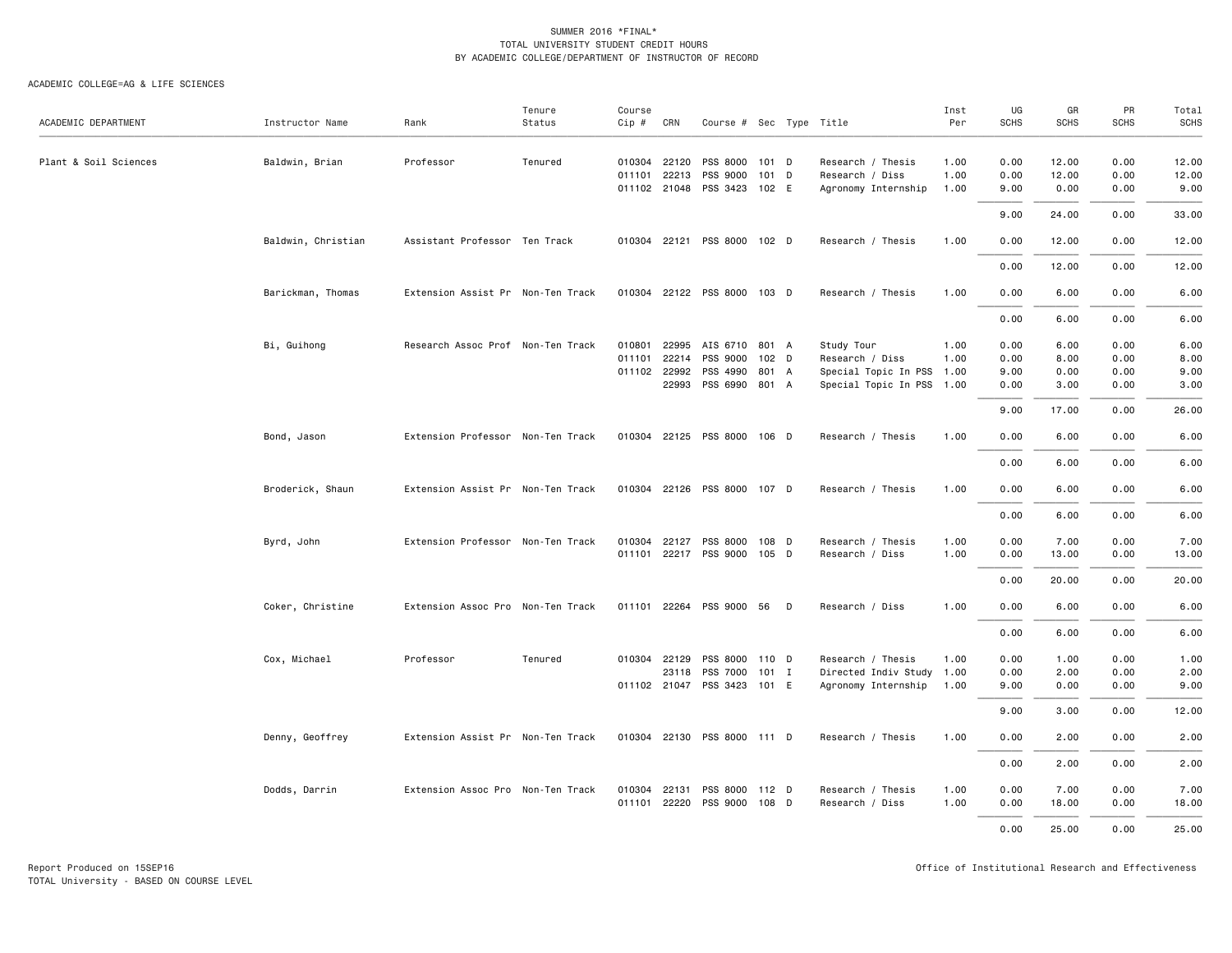| ACADEMIC DEPARTMENT   | Instructor Name    | Rank                              | Tenure<br>Status | Course<br>Cip # | CRN                   | Course # Sec Type Title                       |       |   |                                      | Inst<br>Per  | UG<br><b>SCHS</b> | GR<br><b>SCHS</b> | PR<br><b>SCHS</b> | Total<br>SCHS |
|-----------------------|--------------------|-----------------------------------|------------------|-----------------|-----------------------|-----------------------------------------------|-------|---|--------------------------------------|--------------|-------------------|-------------------|-------------------|---------------|
| Plant & Soil Sciences | Golden, Bobby      | Extension Assist Pr Non-Ten Track |                  |                 |                       | 010304 22133 PSS 8000 114 D                   |       |   | Research / Thesis                    | 1.00         | 0.00              | 12.00             | 0.00              | 12.00         |
|                       |                    |                                   |                  |                 |                       |                                               |       |   |                                      |              | 0.00              | 12.00             | 0.00              | 12.00         |
|                       | Harkess, Richard   | Professor                         | Tenured          |                 | 010304 22165          | PSS 8000 15 D                                 |       |   | Research / Thesis                    | 1.00         | 0.00              | 4.00              | 0.00              | 4.00          |
|                       |                    |                                   |                  | 010601          | 21051<br>011101 22223 | PSS 3433<br>PSS 9000 111 D                    | 101 E |   | Hort Internship<br>Research / Diss   | 1.00<br>1.00 | 12.00<br>0.00     | 0.00<br>9.00      | 0.00<br>0.00      | 12.00<br>9.00 |
|                       |                    |                                   |                  |                 |                       |                                               |       |   |                                      |              | 12.00             | 13.00             | 0.00              | 25.00         |
|                       | Henry, William     | Associate Professor Ten Track     |                  |                 | 010304 22135          | PSS 8000 116 D                                |       |   | Research / Thesis                    | 1.00         | 0.00              | 10.00             | 0.00              | 10.00         |
|                       |                    |                                   |                  |                 |                       | 011101 22224 PSS 9000 112 D                   |       |   | Research / Diss                      | 1.00         | 0.00              | 19.00             | 0.00              | 19.00         |
|                       |                    |                                   |                  |                 |                       |                                               |       |   |                                      |              | 0.00              | 29.00             | 0.00              | 29.00         |
|                       | Irby, Jon          | Extension Assist Pr Non-Ten Track |                  |                 |                       | 010304 22136 PSS 8000 117 D                   |       |   | Research / Thesis                    | 1.00         | 0.00              | 6.00              | 0.00              | 6.00          |
|                       |                    |                                   |                  |                 |                       |                                               |       |   |                                      |              | 0.00              | 6.00              | 0.00              | 6.00          |
|                       | Krutz, Larry       | Extension Assoc Pro Non-Ten Track |                  | 010304          | 22138                 | PSS 8000 119 D                                |       |   | Research / Thesis                    | 1.00         | 0.00              | 2.00              | 0.00              | 2.00          |
|                       |                    |                                   |                  |                 |                       | 011101 22227 PSS 9000 115 D                   |       |   | Research / Diss                      | 1.00         | 0.00              | 6.00              | 0.00              | 6.00          |
|                       |                    |                                   |                  |                 |                       |                                               |       |   |                                      |              | 0.00              | 8.00              | 0.00              | 8.00          |
|                       | Larson, Erick      | Extension Assoc Pro Non-Ten Track |                  | 010304          | 22139                 | PSS 8000 120 D<br>011101 22542 PSS 9000 125 D |       |   | Research / Thesis<br>Research / Diss | 1.00<br>1.00 | 0.00<br>0.00      | 6.00<br>6.00      | 0.00<br>0.00      | 6.00<br>6.00  |
|                       |                    |                                   |                  |                 |                       |                                               |       |   |                                      |              |                   |                   |                   |               |
|                       |                    |                                   |                  |                 |                       |                                               |       |   |                                      |              | 0.00              | 12.00             | 0.00              | 12.00         |
|                       | Lemus, Rocky       | Extension Assoc Pro Non-Ten Track |                  |                 |                       | 011101 22251 PSS 9000 16 D                    |       |   | Research / Diss                      | 1.00         | 0.00              | 3.00              | 0.00              | 3.00          |
|                       |                    |                                   |                  |                 |                       |                                               |       |   |                                      |              | 0.00              | 3.00              | 0.00              | 3.00          |
|                       | McCurdy, James     | Assistant Professor Ten Track     |                  | 010304          | 22140                 | PSS 8000 121 D                                |       |   | Research / Thesis                    | 1.00         | 0.00              | 6.00              | 0.00              | 6.00          |
|                       |                    |                                   |                  |                 |                       | 011101 22525 PSS 9000 124 D                   |       |   | Research / Diss                      | 1.00         | 0.00              | 6.00              | 0.00              | 6.00          |
|                       |                    |                                   |                  |                 |                       |                                               |       |   |                                      |              | 0.00              | 12.00             | 0.00              | 12.00         |
|                       | McDougald, Lynette | Instructor                        | Non-Ten Track    |                 |                       | 010608 21046 PSS 3413 101 E                   |       |   | Floristry Internship 1.00            |              | 15.00             | 0.00              | 0.00              | 15.00         |
|                       |                    |                                   |                  |                 |                       |                                               |       |   |                                      |              | 15.00             | 0.00              | 0.00              | 15.00         |
|                       | Reddy, Kambham     | Research Professor                | Non-Ten Track    | 010304          | 22142                 | PSS 8000                                      | 123 D |   | Research / Thesis                    | 1.00         | 0.00              | 2.00              | 0.00              | 2.00          |
|                       |                    |                                   |                  |                 |                       | 011101 22229 PSS 9000 117 D                   |       |   | Research / Diss                      | 1.00         | 0.00              | 24.00             | 0.00              | 24.00         |
|                       |                    |                                   |                  |                 |                       |                                               |       |   |                                      |              | 0.00              | 26.00             | 0.00              | 26.00         |
|                       | Reynolds, Daniel   | Professor                         | Tenured          | 010304          | 22143                 | PSS 8000 124 D<br>011101 22276 PSS 9000       | 68    | D | Research / Thesis<br>Research / Diss | 1.00<br>1.00 | 0.00<br>0.00      | 25.00<br>1.00     | 0.00<br>0.00      | 25.00<br>1.00 |
|                       |                    |                                   |                  |                 |                       |                                               |       |   |                                      |              | 0.00              | 26.00             | 0.00              | 26.00         |
|                       | Rushing, Jason     | Extension Assist Pr Non-Ten Track |                  |                 |                       | 010304 22144 PSS 8000 125 D                   |       |   | Research / Thesis                    | 1.00         | 0.00              | 6.00              | 0.00              | 6.00          |
|                       |                    |                                   |                  |                 |                       |                                               |       |   |                                      |              |                   |                   |                   |               |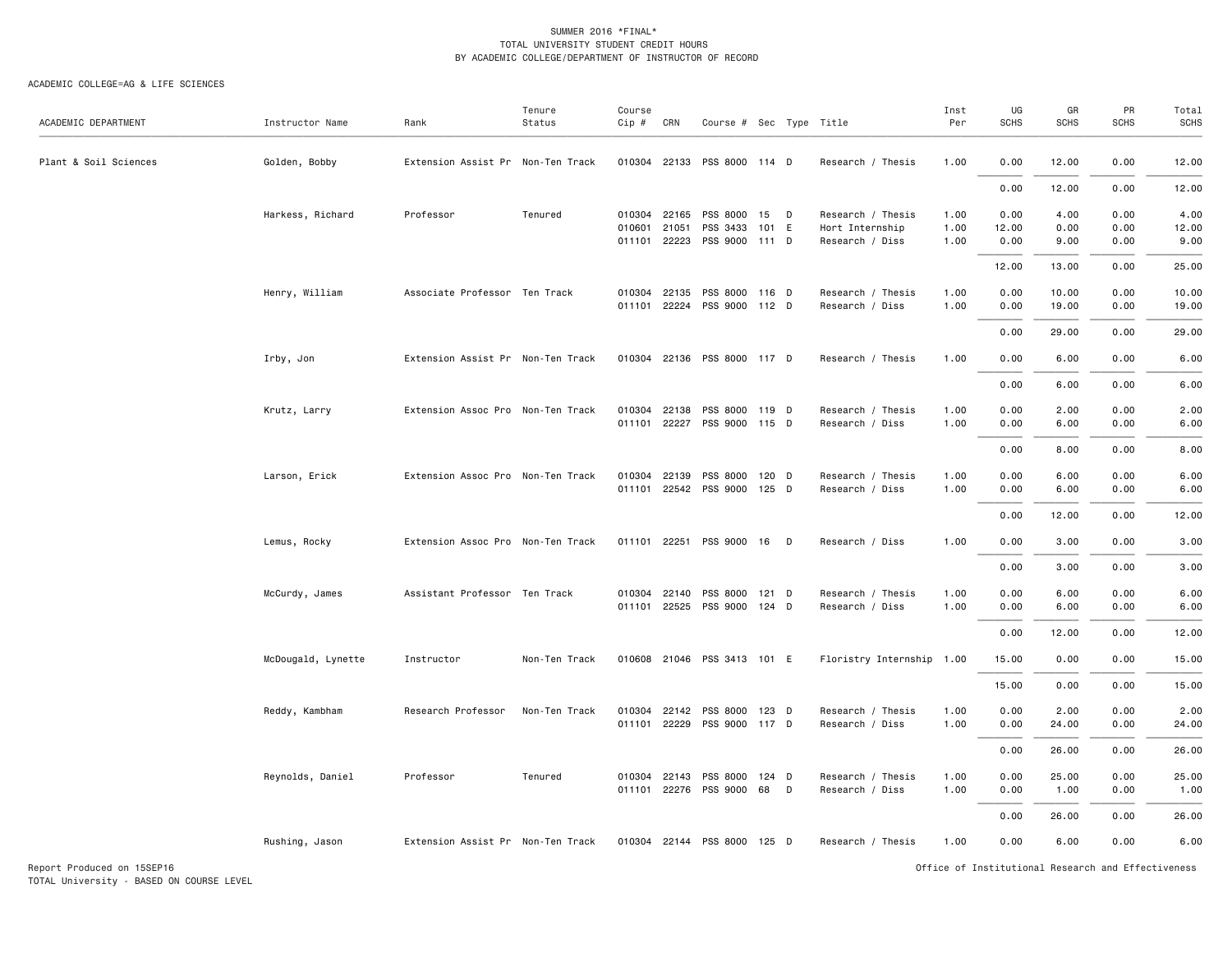| ACADEMIC DEPARTMENT                                            | Instructor Name | Rank                               | Tenure<br>Status | Course<br>$Cip$ # | CRN   |                             | Course # Sec Type Title |                           | Inst<br>Per | UG<br><b>SCHS</b> | GR<br><b>SCHS</b> | PR<br><b>SCHS</b> | Total<br><b>SCHS</b>                          |
|----------------------------------------------------------------|-----------------|------------------------------------|------------------|-------------------|-------|-----------------------------|-------------------------|---------------------------|-------------|-------------------|-------------------|-------------------|-----------------------------------------------|
|                                                                |                 |                                    |                  |                   |       |                             |                         |                           |             |                   |                   |                   |                                               |
|                                                                |                 |                                    |                  |                   |       |                             |                         |                           |             | 0.00              | 6.00              | 0.00              | 6.00                                          |
| Plant & Soil Sciences                                          | Sarver, Jason   | Extension Assist Pr Non-Ten Track  |                  |                   |       | 010304 23323 PSS 7000 102 I |                         | Directed Indiv Study 1.00 |             | 0.00              | 3.00              | 0.00              | 3.00                                          |
|                                                                |                 |                                    |                  |                   |       |                             |                         |                           |             | 0.00              | 3.00              | 0.00              | 3.00                                          |
|                                                                | Shankle, Mark   | Research Professor                 | Non-Ten Track    | 010304            |       | 22146 PSS 8000 127 D        |                         | Research / Thesis         | 1.00        | 0.00              | 6.00              | 0.00              | 6.00                                          |
|                                                                |                 |                                    |                  |                   |       |                             |                         |                           |             | 0.00              | 6.00              | 0.00              | 6.00                                          |
|                                                                | Shaw, David     | Non-Faculty                        | Tenured          | 011101            |       | 22232 PSS 9000 120 D        |                         | Research / Diss           | 1.00        | 0.00              | 6.00              | 0.00              | 6.00                                          |
|                                                                |                 |                                    |                  |                   |       |                             |                         |                           |             | 0.00              | 6.00              | 0.00              | 6.00                                          |
|                                                                | Tseng, Te Ming  | Assistant Professor Ten Track      |                  | 010304            | 22148 | PSS 8000 129 D              |                         | Research / Thesis         | 1.00        | 0.00              | 6.00              | 0.00              | 6.00                                          |
|                                                                |                 |                                    |                  |                   | 22210 | PSS 8000                    | 79<br>D                 | Research / Thesis         | 1.00        | 0.00              | 3.00              | 0.00              | 3.00                                          |
|                                                                |                 |                                    |                  | 011101            |       | 23344 PSS 9000 127 D        |                         | Research / Diss           | 1.00        | 0.00              | 6.00              | 0.00              | 6.00                                          |
|                                                                |                 |                                    |                  |                   |       |                             |                         |                           |             | 0.00              | 15.00             | 0.00              | 15.00                                         |
|                                                                | Varco, Jac      | Professor                          | Tenured          | 010304            | 22149 | PSS 8000                    | 130 D                   | Research / Thesis         | 1.00        | 0.00              | 9.00              | 0.00              | 9.00                                          |
|                                                                |                 |                                    |                  |                   |       | 22180 PSS 8000 30           | $\Box$                  | Research / Thesis         | 1.00        | 0.00              | 3.00              | 0.00              | 3.00                                          |
|                                                                |                 |                                    |                  |                   |       |                             |                         |                           |             | 0.00              | 12.00             | 0.00              | 12.00                                         |
|                                                                | Wallace, Teddy  | Associate Professor Tenured        |                  | 010304            |       | 22212 PSS 8000 81           | D                       | Research / Thesis         | 1.00        | 0.00              | 2.00              | 0.00              | 2.00                                          |
|                                                                |                 |                                    |                  |                   |       |                             |                         |                           |             | 0.00              | 2.00              | 0.00              | 2.00                                          |
|                                                                | Williams, W.    | Non-Employee/Affili Not Applicable |                  |                   |       | 011101 22235 PSS 9000 123 D |                         | Research / Diss           | 1.00        | 0.00              | 6.00              | 0.00              | 6.00                                          |
|                                                                |                 |                                    |                  |                   |       |                             |                         |                           |             | 0.00              | 6.00              | 0.00              | 6.00                                          |
| --------------------------------------                         |                 |                                    |                  |                   |       |                             |                         |                           |             |                   | ========          |                   |                                               |
| Plant & Soil Sciences<br>------------------------------------- |                 |                                    |                  |                   |       |                             |                         |                           |             | 54.00             | 330.00            | 0.00              | 384.00<br>-------- ------- -------- --------- |
|                                                                |                 |                                    |                  |                   |       |                             |                         |                           |             |                   |                   |                   |                                               |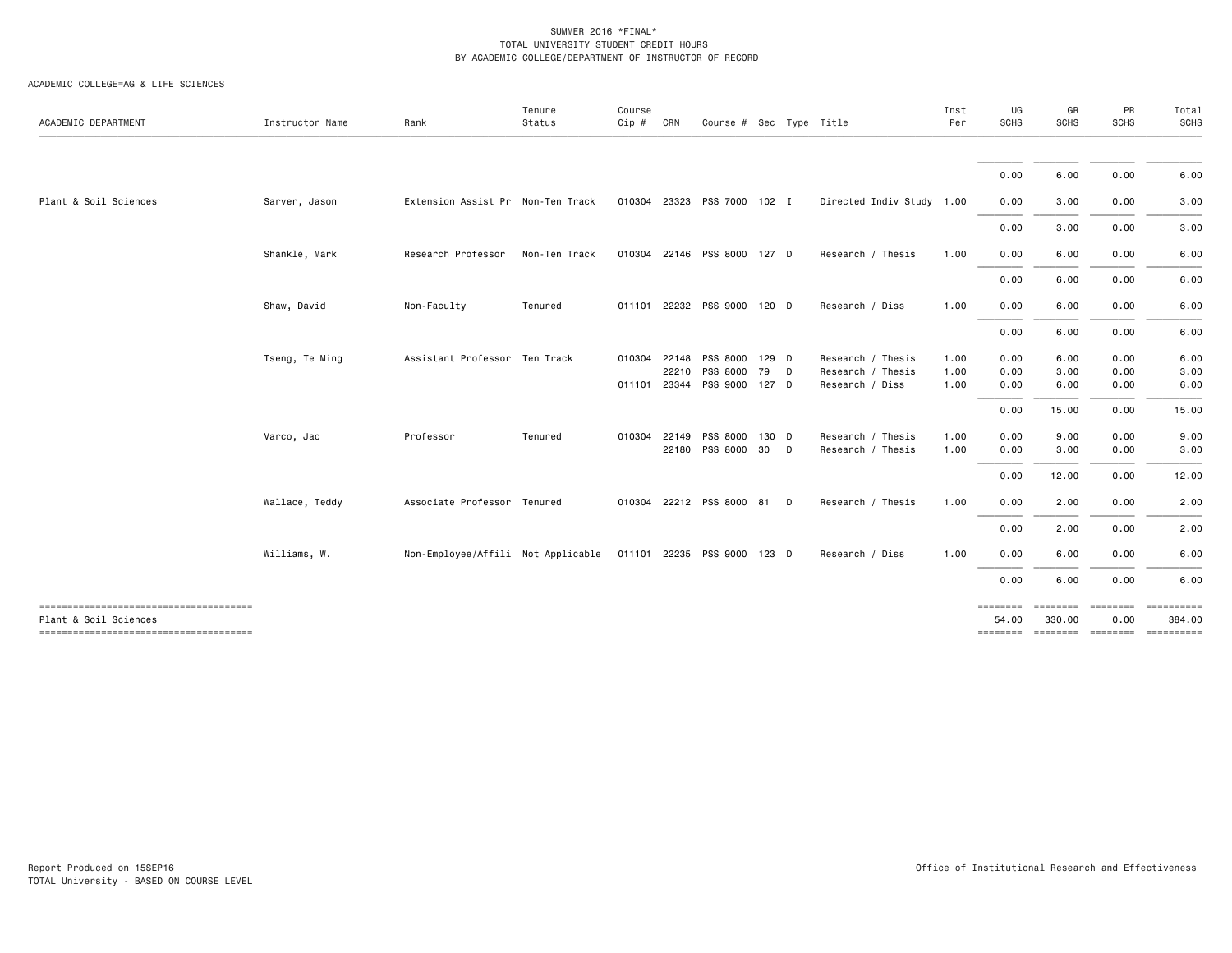| ACADEMIC DEPARTMENT                                       | Instructor Name       | Rank                              | Tenure<br>Status | Course<br>Cip # | CRN            | Course # Sec Type Title                   |                        |        |                                                         | Inst<br>Per          | UG<br><b>SCHS</b>    | GR<br><b>SCHS</b>     | PR<br><b>SCHS</b>    | Total<br>SCHS                                               |
|-----------------------------------------------------------|-----------------------|-----------------------------------|------------------|-----------------|----------------|-------------------------------------------|------------------------|--------|---------------------------------------------------------|----------------------|----------------------|-----------------------|----------------------|-------------------------------------------------------------|
| Poultry Science                                           | Beck, Mary            | Professor                         | Tenured          | 010907          | 23041          | PO 4990<br>23042 PO 6990                  | 801 A<br>801           | A      | Special Topic In PO<br>Special Topic In PO              | 1.00<br>1.00         | 21.00<br>0.00        | 0.00<br>3.00          | 0.00<br>0.00         | 21.00<br>3.00                                               |
|                                                           |                       |                                   |                  |                 |                |                                           |                        |        |                                                         |                      | 21.00                | 3.00                  | 0.00                 | 24.00                                                       |
|                                                           | Kiess, Aaron          | Associate Professor Tenured       |                  | 010907          | 23016          | PO 8000<br>23387 PO 8000                  | 102 D<br>52            | D      | Research / Thesis<br>Research / Thesis                  | 1.00<br>1.00         | 0.00<br>0.00         | 6.00<br>3.00          | 0.00<br>0.00         | 6.00<br>3.00                                                |
|                                                           |                       |                                   |                  |                 |                |                                           |                        |        |                                                         |                      | 0.00                 | 9.00                  | 0.00                 | 9.00                                                        |
|                                                           | McDaniel, Christopher | Professor                         | Tenured          | 010907          | 23010          | PO 9000<br>23017 PO 8000<br>23382 PO 9000 | $103$ D<br>103 D<br>51 | D      | Research / Diss<br>Research / Thesis<br>Research / Diss | 1.00<br>1.00<br>1.00 | 0.00<br>0.00<br>0.00 | 6.00<br>6.00<br>3.00  | 0.00<br>0.00<br>0.00 | 6.00<br>6.00<br>3.00                                        |
|                                                           |                       |                                   |                  |                 |                |                                           |                        |        |                                                         |                      | 0.00                 | 15.00                 | 0.00                 | 15.00                                                       |
|                                                           | Peebles, Edgar        | Professor                         | Tenured          | 010907          | 23018          | PO 8000<br>23214 PO 7000                  | $104$ D<br>$102$ I     |        | Research / Thesis<br>Directed Indiv Study 1.00          | 1.00                 | 0.00<br>0.00         | 4.00<br>2.00          | 0.00<br>0.00         | 4.00<br>2.00                                                |
|                                                           |                       |                                   |                  |                 |                |                                           |                        |        |                                                         |                      | 0.00                 | 6.00                  | 0.00                 | 6.00                                                        |
|                                                           | Sharma, Chander       | Assistant Professor Ten Track     |                  |                 | 010907 23005   | PO 8000<br>23012 PO 9000<br>23019 PO 8000 | 05<br>105 D<br>105 D   | $\Box$ | Research / Thesis<br>Research / Diss                    | 1.00<br>1.00<br>1.00 | 0.00<br>0.00<br>0.00 | 6.00<br>6.00<br>12.00 | 0.00<br>0.00<br>0.00 | 6.00<br>6.00<br>12.00                                       |
|                                                           |                       |                                   |                  |                 |                |                                           |                        |        | Research / Thesis                                       |                      | 0.00                 | 24.00                 | 0.00                 | 24.00                                                       |
|                                                           | Tabler, George        | Extension Professor Non-Ten Track |                  |                 |                | 010907 23000 P0 7000                      | $01$ I                 |        | Directed Indiv Study 1.00                               |                      | 0.00                 | 3.00                  | 0.00                 | 3.00                                                        |
|                                                           |                       |                                   |                  |                 |                |                                           |                        |        |                                                         |                      | 0.00                 | 3.00                  | 0.00                 | 3.00                                                        |
|                                                           | Wamsley, Kelley       | Assistant Professor Ten Track     |                  | 010907          | 22899<br>23013 | PO 4000<br>PO 9000                        | $01 \quad I$<br>106 D  |        | Directed Indiv Study 1.00<br>Research / Diss            | 1.00                 | 3.00<br>0.00         | 0.00<br>3.00          | 0.00<br>0.00         | 3.00<br>3.00                                                |
|                                                           |                       |                                   |                  |                 | 23020          | PO 8000                                   | 106 D                  |        | Research / Thesis                                       | 1.00                 | 0.00                 | 9.00                  | 0.00                 | 9.00                                                        |
|                                                           |                       |                                   |                  |                 |                |                                           |                        |        |                                                         |                      | 3.00                 | 12.00                 | 0.00                 | 15.00                                                       |
|                                                           | Wells, Jessica        | Extension Instructo Non-Ten Track |                  |                 | 010907 21030   | PO 3353<br>21031 PO 3363                  | 101 E<br>101 E         |        | Poultry Prod Interns 1.00<br>Poultry Processing I 1.00  |                      | 18.00<br>9.00        | 0.00<br>0.00          | 0.00<br>0.00         | 18.00<br>9.00                                               |
|                                                           |                       |                                   |                  |                 |                |                                           |                        |        |                                                         |                      | 27.00                | 0.00                  | 0.00                 | 27.00                                                       |
|                                                           | Zhai, Wei             | Assistant Professor Ten Track     |                  | 010907          | 23014          | PO 9000<br>23392 PO 8000                  | 107 D<br>57            | D      | Research / Diss<br>Research / Thesis                    | 1.00<br>1.00         | 0.00<br>0.00         | 6.00<br>3.00          | 0.00<br>0.00         | 6.00<br>3.00                                                |
|                                                           |                       |                                   |                  |                 |                |                                           |                        |        |                                                         |                      | 0.00                 | 9.00                  | 0.00                 | 9.00                                                        |
| --------------------------------------<br>Poultry Science |                       |                                   |                  |                 |                |                                           |                        |        |                                                         |                      | ========<br>51.00    | ========<br>81.00     | ========<br>0.00     | ==========<br>132.00<br>-------- ------- -------- --------- |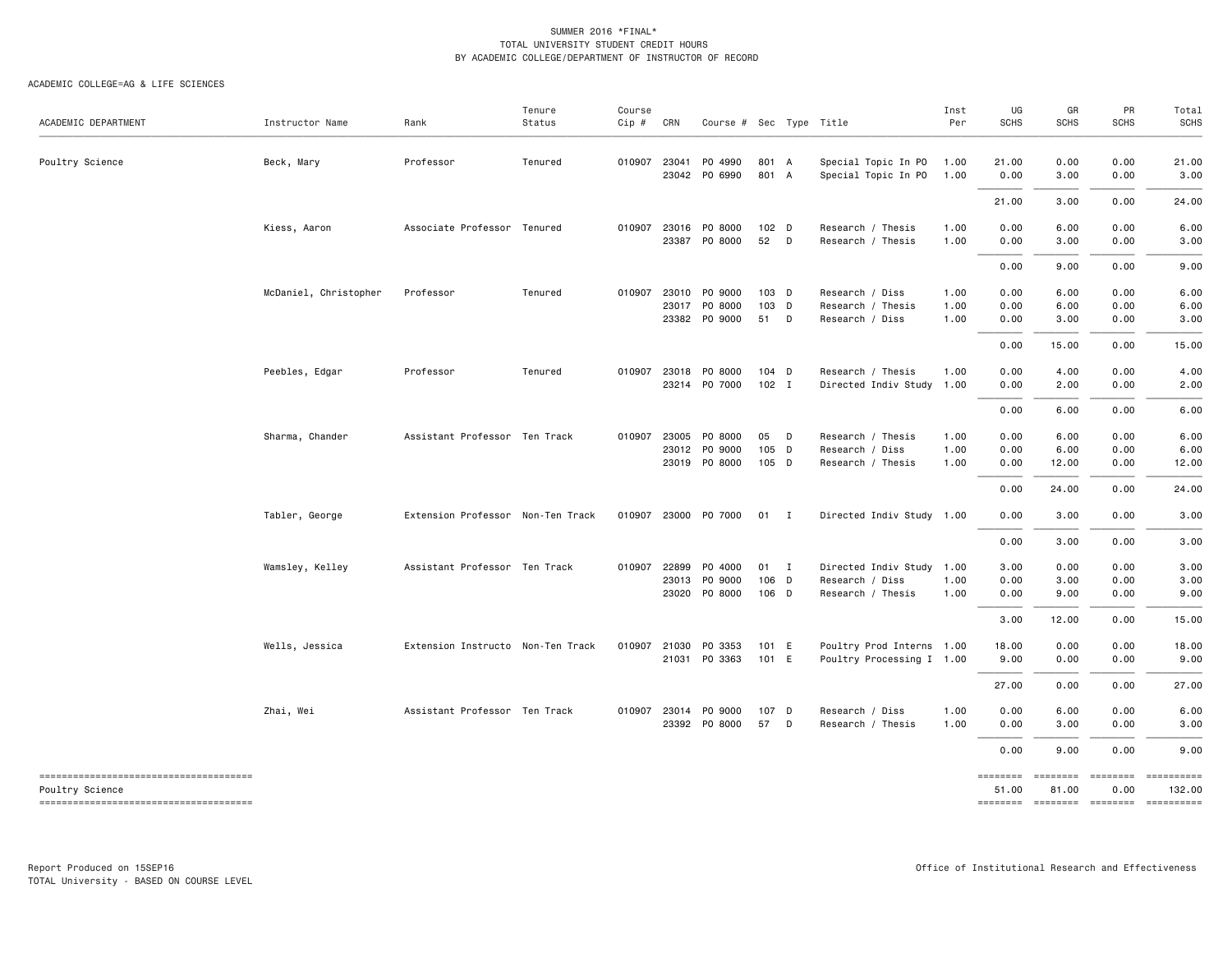#### ACADEMIC COLLEGE=AG & LIFE SCIENCES

| ACADEMIC DEPARTMENT      | Instructor Name     | Rank                              | Tenure<br>Status | Course<br>Cip # | CRN                                            | Course # Sec Type Title                                                                             |                                    |   |                                                                                                                        | Inst<br>Per                  | UG<br><b>SCHS</b>                                       | GR<br><b>SCHS</b>                                      | PR<br><b>SCHS</b>                                    | Total<br><b>SCHS</b>                                      |
|--------------------------|---------------------|-----------------------------------|------------------|-----------------|------------------------------------------------|-----------------------------------------------------------------------------------------------------|------------------------------------|---|------------------------------------------------------------------------------------------------------------------------|------------------------------|---------------------------------------------------------|--------------------------------------------------------|------------------------------------------------------|-----------------------------------------------------------|
| School of Human Sciences | Akande, Katrina     | Assistant Professor Ten Track     |                  |                 |                                                | 190701 23137 HS 9000                                                                                | 105 D                              |   | Research/Dissertatio 1.00                                                                                              |                              | 0.00                                                    | 1.00                                                   | 0.00                                                 | 1.00                                                      |
|                          |                     |                                   |                  |                 |                                                |                                                                                                     |                                    |   |                                                                                                                        |                              | 0.00                                                    | 1.00                                                   | 0.00                                                 | 1.00                                                      |
|                          | Black, Catherine    | Visiting Professor                | Non-Ten Track    |                 | 190101 22458<br>22999                          | HS 4000<br>HS 4000                                                                                  | $101$ I<br>103 I                   |   | Directed Indiv Study 1.00<br>Directed Indiv Study 1.00                                                                 |                              | 3.00<br>3.00                                            | 0.00<br>0.00                                           | 0.00<br>0.00                                         | 3.00<br>3.00                                              |
|                          |                     |                                   |                  |                 |                                                |                                                                                                     |                                    |   |                                                                                                                        |                              | 6.00                                                    | 0.00                                                   | 0.00                                                 | 6.00                                                      |
|                          | Boutwell, Angela    | Lecturer                          | Non-Ten Track    |                 |                                                | 190708 21377 HS 3803                                                                                | 501 B                              |   | Creat & Play Young C 1.00                                                                                              |                              | 42.00                                                   | 0.00                                                   | 0.00                                                 | 42.00                                                     |
|                          |                     |                                   |                  |                 |                                                |                                                                                                     |                                    |   |                                                                                                                        |                              | 42.00                                                   | 0.00                                                   | 0.00                                                 | 42.00                                                     |
|                          | Denny, Marina       | Assistant Professor Ten Track     |                  |                 |                                                | 131301 22898 AIS 9000 104 D                                                                         |                                    |   | Research/Diss                                                                                                          | 1.00                         | 0.00                                                    | 2.00                                                   | 0.00                                                 | 2.00                                                      |
|                          |                     |                                   |                  |                 |                                                |                                                                                                     |                                    |   |                                                                                                                        |                              | 0.00                                                    | 2.00                                                   | 0.00                                                 | 2.00                                                      |
|                          | Downey, Laura       | Extension Assoc Pro Non-Ten Track |                  |                 |                                                | 131301 23184 AIS 9000 106 D                                                                         |                                    |   | Research/Diss                                                                                                          | 1.00                         | 0.00                                                    | 8.00                                                   | 0.00                                                 | 8.00                                                      |
|                          |                     |                                   |                  |                 |                                                |                                                                                                     |                                    |   |                                                                                                                        |                              | 0.00                                                    | 8.00                                                   | 0.00                                                 | 8.00                                                      |
|                          | Elmore-Staton, Lori | Assistant Professor Ten Track     |                  |                 | 190101 22980                                   | HS 7000<br>190701 23437 HS 9000                                                                     | $101$ I<br>51                      | D | Directed Indiv Study 1.00<br>Research/Dissertatio 1.00                                                                 |                              | 0.00<br>0.00                                            | 3.00<br>11.00                                          | 0.00<br>0.00                                         | 3.00<br>11.00                                             |
|                          |                     |                                   |                  |                 |                                                |                                                                                                     |                                    |   |                                                                                                                        |                              | 0.00                                                    | 14.00                                                  | 0.00                                                 | 14.00                                                     |
|                          | Fason, Angel        | Instructor                        | Non-Ten Track    |                 | 010101 20720<br>190701 20719<br>20721<br>20726 | HS 4750<br>HS 4740<br>HS 4760<br>HS 4790                                                            | 102 E<br>101 E<br>101 E<br>101 E   |   | Internship<br>PreK-K Teacher Cand 1.00<br>Child Development In 1.00<br>Family Science Inter 1.00                       | 1.00                         | 18.00<br>60.00<br>24.00<br>24.00<br>126.00              | 0.00<br>0.00<br>0.00<br>0.00<br>0.00                   | 0.00<br>0.00<br>0.00<br>0.00<br>0.00                 | 18.00<br>60.00<br>24.00<br>24.00<br>126.00                |
|                          | Freeman, Charles    | Assistant Professor Ten Track     |                  |                 |                                                | 190101 22462 HS 4000                                                                                | $01$ I                             |   | Directed Indiv Study 1.00                                                                                              |                              | 1.00                                                    | 0.00                                                   | 0.00                                                 | 1.00                                                      |
|                          |                     |                                   |                  |                 |                                                |                                                                                                     |                                    |   |                                                                                                                        |                              | 1.00                                                    | 0.00                                                   | 0.00                                                 | 1.00                                                      |
|                          | Greenhaw, Laura     | Assistant Professor Ten Track     |                  |                 | 131301 20041<br>21806<br>22573<br>22574        | 010801 23032 AIS 8100 102 I<br>AIS 3500<br>AIS 3500<br>AIS 8000<br>AIS 9000<br>22805 AIS 4000 101 I | 102 E<br>101 E<br>$101$ D<br>102 D |   | Creative Component A 1.00<br>Internship<br>Internship<br>Research/Thesis<br>Research/Diss<br>Directed Indiv Study 1.00 | 1.00<br>1.00<br>1.00<br>1.00 | 0.00<br>34.00<br>58.00<br>0.00<br>0.00<br>3.00<br>95.00 | 2.00<br>0.00<br>0.00<br>6.00<br>15.00<br>0.00<br>23.00 | 0.00<br>0.00<br>0.00<br>0.00<br>0.00<br>0.00<br>0.00 | 2.00<br>34.00<br>58.00<br>6.00<br>15.00<br>3.00<br>118.00 |
|                          | Hardman, Alisha     | Assistant Professor Ten Track     |                  |                 | 190701 22338<br>22461                          | HS 8000<br>HS 9000                                                                                  | 01<br>101 D                        | D | Research/Thesis<br>Research/Dissertatio 1.00                                                                           | 1.00                         | 0.00<br>0.00                                            | 1.00<br>6.00                                           | 0.00<br>0.00                                         | 1.00<br>6.00                                              |
|                          |                     |                                   |                  |                 |                                                |                                                                                                     |                                    |   |                                                                                                                        |                              | 0.00                                                    | 7.00                                                   | 0.00                                                 | 7.00                                                      |
|                          | Lee, JuYoung        | Assistant Professor Ten Track     |                  |                 |                                                | 190901 20722 HS 4763<br>21810 HS 4763                                                               | 101 E<br>01                        | E | ATM Internship<br>ATM Internship                                                                                       | 1.00<br>1.00                 | 75.00<br>18.00                                          | 0.00<br>0.00                                           | 0.00<br>0.00                                         | 75.00<br>18.00                                            |

Report Produced on 15SEP16 **Of Exercise 2.0 And Accord 2.0 And Accord 2.0** Office of Institutional Research and Effectiveness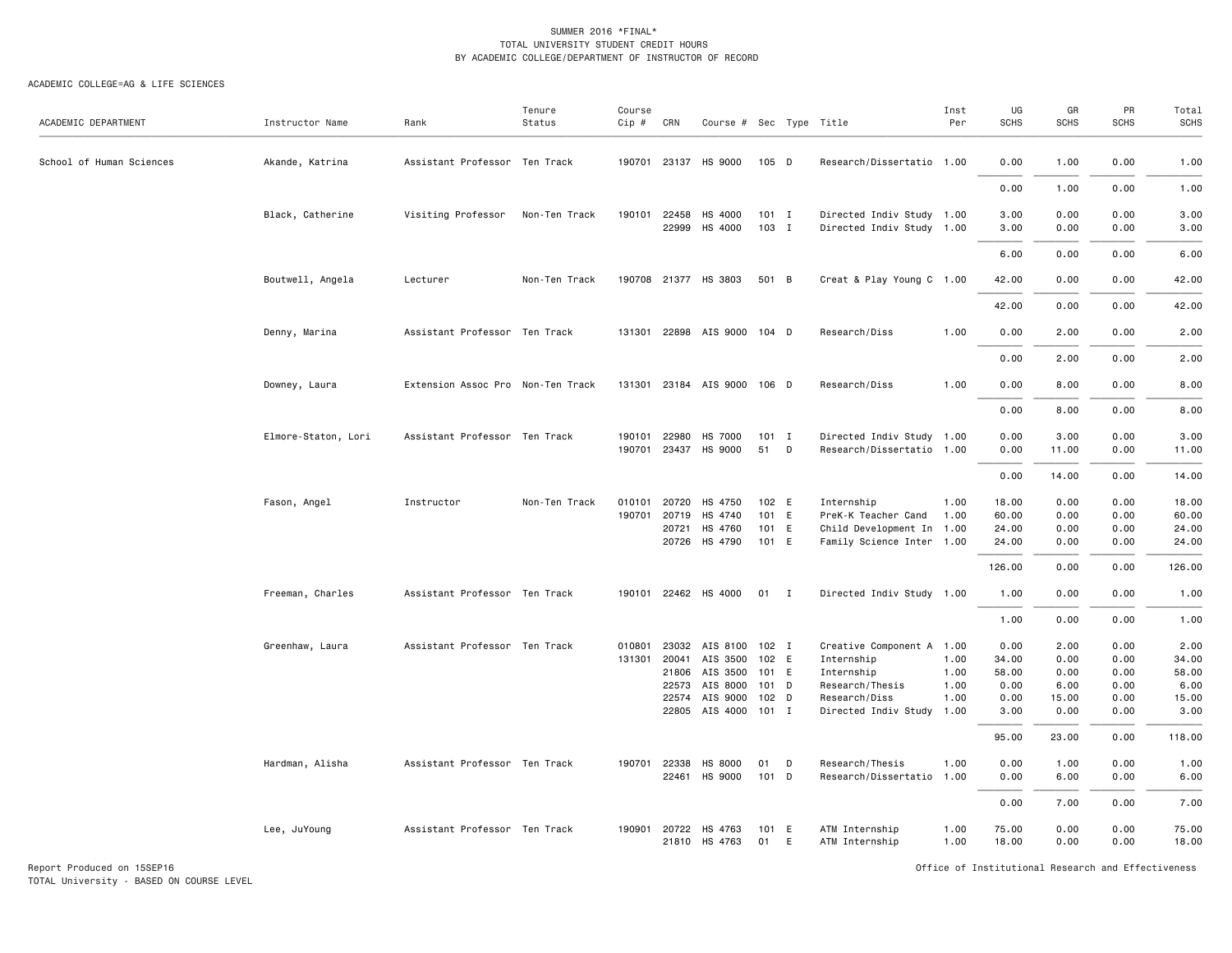| ACADEMIC DEPARTMENT      | Instructor Name | Rank                              | Tenure<br>Status | Course<br>Cip #  | CRN                   | Course # Sec Type Title     |              |              |                                                   | Inst<br>Per  | UG<br><b>SCHS</b> | GR<br>SCHS   | PR<br><b>SCHS</b> | Total<br><b>SCHS</b> |
|--------------------------|-----------------|-----------------------------------|------------------|------------------|-----------------------|-----------------------------|--------------|--------------|---------------------------------------------------|--------------|-------------------|--------------|-------------------|----------------------|
|                          |                 |                                   |                  |                  |                       |                             |              |              |                                                   |              |                   |              |                   |                      |
| School of Human Sciences | Lee, JuYoung    | Assistant Professor Ten Track     |                  |                  |                       | 190901 21811 HS 4763        | 51           | E            | ATM Internship                                    | 1.00         | 72.00             | 0.00         | 0.00              | 72.00                |
|                          |                 |                                   |                  |                  |                       |                             |              |              |                                                   |              | 165.00            | 0.00         | 0.00              | 165.00               |
|                          | Miller, Phyllis | Professor                         | Tenured          |                  | 151303 20718<br>22813 | HS 4733<br>HS 4000          | 001 B<br>102 |              | Computr-Aided Design 1.00<br>Directed Indiv Study |              | 12.00             | 0.00         | 0.00<br>0.00      | 12.00<br>3.00        |
|                          |                 |                                   |                  | 190101<br>190901 |                       | 20723 HS 4763               | 102 E        | I            | ATM Internship                                    | 1.00<br>1.00 | 3.00<br>45.00     | 0.00<br>0.00 | 0.00              | 45.00                |
|                          |                 |                                   |                  |                  |                       |                             |              |              |                                                   |              | 60.00             | 0.00         | 0.00              | 60.00                |
|                          | Newman, Michael | Professor                         | Tenured          |                  |                       | 131301 22576 AIS 9000 103 D |              |              | Research/Diss                                     | 1.00         | 0.00              | 7.00         | 0.00              | 7.00                 |
|                          |                 |                                   |                  |                  |                       |                             |              |              |                                                   |              | 0.00              | 7.00         | 0.00              | 7.00                 |
|                          | Parker, Julie   | Assistant Professor Ten Track     |                  | 190701           |                       | 22473 HS 8000               | 103 D        |              | Research/Thesis                                   | 1.00         | 0.00              | 12.00        | 0.00              | 12.00                |
|                          |                 |                                   |                  |                  |                       |                             |              |              |                                                   |              | 0.00              | 12.00        | 0.00              | 12.00                |
|                          | Phillips, Tommy | Associate Professor Tenured       |                  | 190701           | 20728                 | HS 4883                     | 51           | C            | Risk, Resilience & Pr 1.00                        |              | 120.00            | 0.00         | 0.00              | 120.00               |
|                          |                 |                                   |                  |                  | 20730                 | HS 6883                     | 51           | $\mathtt{C}$ | Risk, Resilience & Pr 1.00                        |              | 0.00              | 24.00        | 0.00              | 24.00                |
|                          |                 |                                   |                  |                  | 22119                 | HS 4873                     | 51           | C            | Positive Youth Dev                                | 1.00         | 75.00             | 0.00         | 0.00              | 75.00                |
|                          |                 |                                   |                  |                  | 22469                 | HS 9000                     | 103 D        |              | Research/Dissertatio 1.00                         |              | 0.00              | 3.00         | 0.00              | 3.00                 |
|                          |                 |                                   |                  |                  | 22545                 | HS 3813                     | 01           | C            | Lifespan Theory                                   | 1.00         | 21.00             | 0.00         | 0.00              | 21.00                |
|                          |                 |                                   |                  |                  | 23319                 | HS 6873                     | 51           | C            | Positive Youth Dev                                | 1.00         | 0.00              | 9.00         | 0.00              | 9.00                 |
|                          |                 |                                   |                  |                  | 190704 21380          | HS 4803                     | 501 C        |              | Parenting                                         | 1.00         | 132.00            | 0.00         | 0.00              | 132.00               |
|                          |                 |                                   |                  |                  |                       | 190708 21382 HS 6803        | 501 C        |              | Parenting                                         | 1.00         | 0.00              | 3.00         | 0.00              | 3.00                 |
|                          |                 |                                   |                  |                  |                       |                             |              |              |                                                   |              | 348.00            | 39.00        | 0.00              | 387.00               |
|                          | Settle, Quisto  | Assistant Professor Ten Track     |                  | 010802           |                       | 22652 AIS 3603 01 E         |              |              | Internship-Agricultu 1.00                         |              | 6.00              | 0.00         | 0.00              | 6.00                 |
|                          |                 |                                   |                  |                  |                       |                             |              |              |                                                   |              | 6.00              | 0.00         | 0.00              | 6.00                 |
|                          | Sexton, Julie   | Extension Professor Non-Ten Track |                  | 131301           | 21809                 | AIS 8523                    | 01           | C            | Tch Out-Of-Sch AIS                                | 1.00         | 0.00              | 30.00        | 0.00              | 30.00                |
|                          |                 |                                   |                  |                  | 22651                 | AIS 8523 501 C              |              |              | Tch Out-Of-Sch AIS                                | 1.00         | 0.00              | 24.00        | 0.00              | 24.00                |
|                          |                 |                                   |                  |                  |                       |                             |              |              |                                                   |              | 0.00              | 54.00        | 0.00              | 54.00                |
|                          | Swortzel, Kirk  | Professor                         | Tenured          | 010801           | 20046                 | AIS 8100                    | 101 I        |              | Creative Component A 1.00                         |              | 0.00              | 20.00        | 0.00              | 20.00                |
|                          |                 |                                   |                  |                  | 22299                 | AIS 8693                    | 51           | C            | Philos Found of AEE                               | 1.00         | 0.00              | 33,00        | 0.00              | 33.00                |
|                          |                 |                                   |                  |                  | 131301 21808          | AIS 8403                    | 01           | B            | Directing Learn Exp                               | 1.00         | 0.00              | 9.00         | 0.00              | 9.00                 |
|                          |                 |                                   |                  |                  | 22337                 | AIS 9000                    | 101          | D            | Research/Diss                                     | 1.00         | 0.00              | 15.00        | 0.00              | 15.00                |
|                          |                 |                                   |                  |                  | 22662                 | AIS 8000                    | 103 D        |              | Research/Thesis                                   | 1.00         | 0.00              | 4.00         | 0.00              | 4.00                 |
|                          |                 |                                   |                  |                  | 23240                 | AIS 7000                    | $101$ I      |              | Directed Indiv Study 1.00                         |              | 0.00              | 6.00         | 0.00              | 6.00                 |
|                          |                 |                                   |                  |                  |                       | 23327 AIS 7000 102 I        |              |              | Directed Indiv Study 1.00                         |              | 0.00              | 2.00         | 0.00              | 2.00                 |
|                          |                 |                                   |                  |                  |                       |                             |              |              |                                                   |              | 0.00              | 89.00        | 0.00              | 89.00                |
|                          | Wilmoth, Joe    | Associate Professor Tenured       |                  | 190701           | 22470                 | HS 9000                     | $104$ D      |              | Research/Dissertatio 1.00                         |              | 0.00              | 5.00         | 0.00              | 5.00                 |
|                          |                 |                                   |                  |                  | 22475                 | HS 8000                     | 105 D        |              | Research/Thesis                                   | 1.00         | 0.00              | 3.00         | 0.00              | 3.00                 |
|                          |                 |                                   |                  | 190704           | 20727                 | HS 4853                     | 001          | C            | Family:Human Ecolog                               | 1.00         | 60.00             | 0.00         | 0.00              | 60.00                |
|                          |                 |                                   |                  | 200201           | 20729                 | HS 6853                     | 001 C        |              | Family: An Ecologica 1.00                         |              | 0.00              | 3.00         | 0.00              | 3.00                 |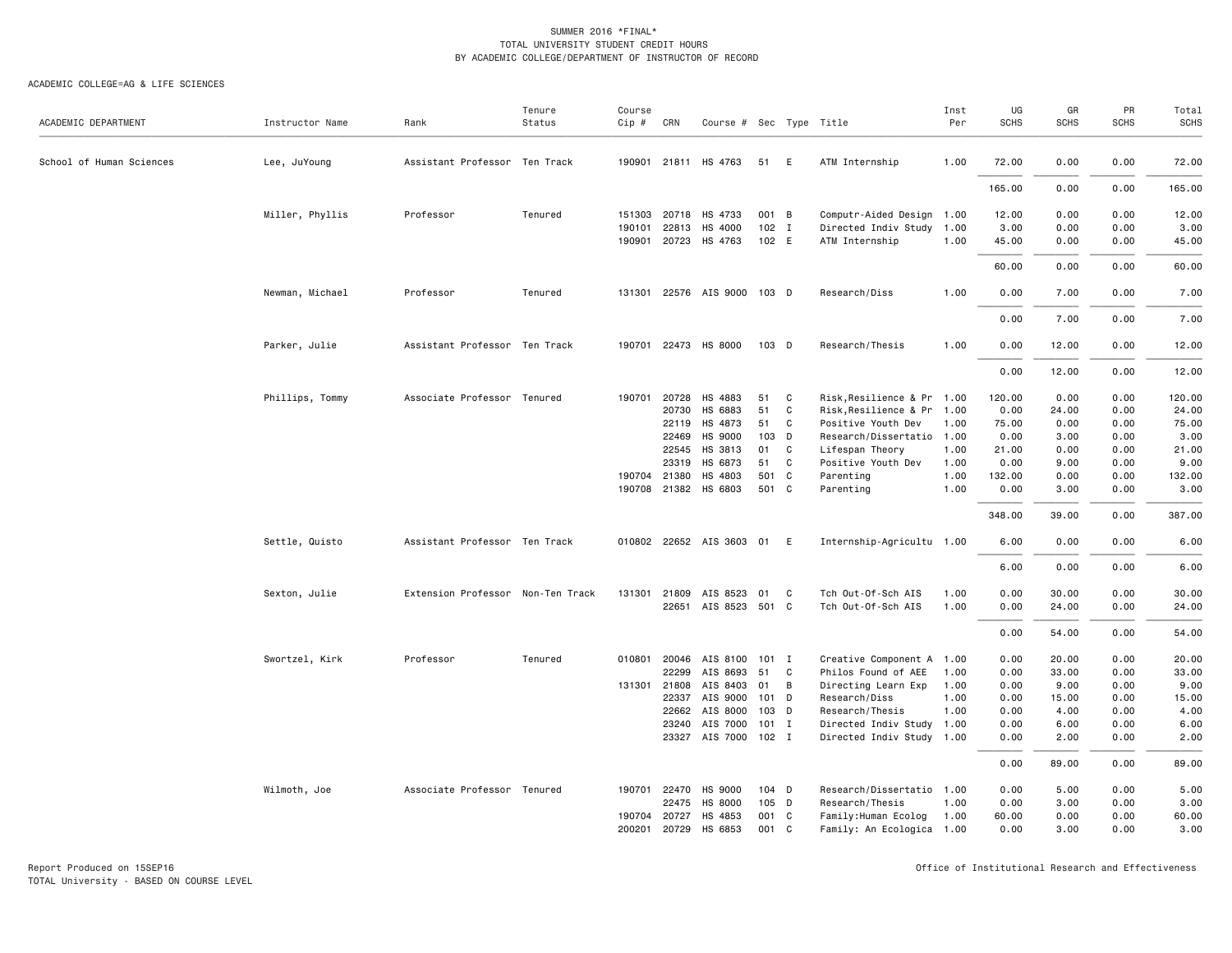| ACADEMIC DEPARTMENT      | Instructor Name | Rank | Tenure<br>Status | Course<br>CRN<br>Cip # |  | Course # Sec Type Title | Inst<br>Per | UG<br>SCHS | GR<br><b>SCHS</b> | PR<br><b>SCHS</b> | Total<br><b>SCHS</b> |
|--------------------------|-----------------|------|------------------|------------------------|--|-------------------------|-------------|------------|-------------------|-------------------|----------------------|
|                          |                 |      |                  |                        |  |                         |             | 60.00      | 11.00             | 0.00              | 71.00                |
|                          |                 |      |                  |                        |  |                         |             | ========   | ========          | ========          | ==========           |
| School of Human Sciences |                 |      |                  |                        |  |                         |             | 909.00     | 267.00            | 0.00              | 1176.00              |
|                          |                 |      |                  |                        |  |                         |             | ========   | ========          | ========          | ==========           |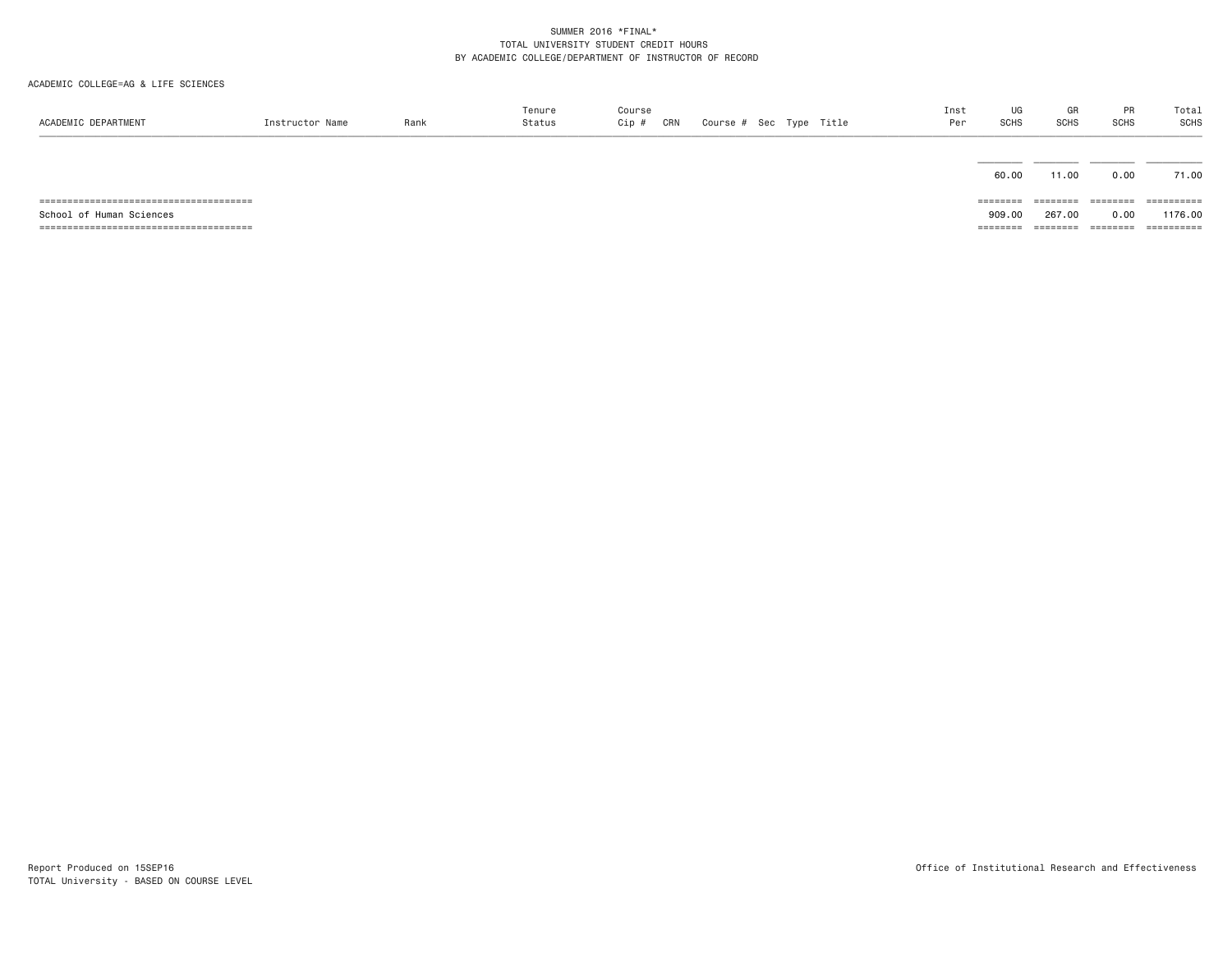| ACADEMIC DEPARTMENT                                                                        | Instructor Name    | Rank                          | Tenure<br>Status | Course<br>Cip #  | CRN            | Course # Sec Type Title                         |    |                          |                                                  | Inst<br>Per          | UG<br>SCHS              | GR<br><b>SCHS</b>    | PR<br><b>SCHS</b>                                           | Total<br>SCHS                                                                                                                                                                                                                                                                                                                                                                                                                                 |
|--------------------------------------------------------------------------------------------|--------------------|-------------------------------|------------------|------------------|----------------|-------------------------------------------------|----|--------------------------|--------------------------------------------------|----------------------|-------------------------|----------------------|-------------------------------------------------------------|-----------------------------------------------------------------------------------------------------------------------------------------------------------------------------------------------------------------------------------------------------------------------------------------------------------------------------------------------------------------------------------------------------------------------------------------------|
| Art AAD                                                                                    | Funderburk, Thomas | Professor                     | Tenured          | 500605<br>500708 | 22965          | ART 3823 802 S<br>20071 ART 3053 51 L           |    |                          | Study Abroad Seminar 1.00<br>Watercolor Painting | 1.00                 | 42.00<br>30.00          | 0.00<br>0.00         | 0.00<br>0.00                                                | 42.00<br>30.00                                                                                                                                                                                                                                                                                                                                                                                                                                |
|                                                                                            |                    |                               |                  |                  |                |                                                 |    |                          |                                                  |                      | 72.00                   | 0.00                 | 0.00                                                        | 72.00                                                                                                                                                                                                                                                                                                                                                                                                                                         |
|                                                                                            | Gootee, Marita     | Professor                     | Tenured          |                  |                | 500605 21853 ART 4660 01 L                      |    |                          | Advanced Photography 1.00                        |                      | 33.00                   | 0.00                 | 0.00                                                        | 33.00                                                                                                                                                                                                                                                                                                                                                                                                                                         |
|                                                                                            |                    |                               |                  |                  |                |                                                 |    |                          |                                                  |                      | 33.00                   | 0.00                 | 0.00                                                        | 33.00                                                                                                                                                                                                                                                                                                                                                                                                                                         |
|                                                                                            | Gordon, Jeffery    | Non-Faculty                   | Not Applicable   |                  |                | 500703 21227 ART 1113 501 C                     |    |                          | Art Appreciation                                 | 1.00                 | 51.00                   | 0.00                 | 0.00                                                        | 51.00                                                                                                                                                                                                                                                                                                                                                                                                                                         |
|                                                                                            |                    |                               |                  |                  |                |                                                 |    |                          |                                                  |                      | 51.00                   | 0.00                 | 0.00                                                        | 51.00                                                                                                                                                                                                                                                                                                                                                                                                                                         |
|                                                                                            | Haupt, Jeffrey     | Professor                     | Tenured          | 500703<br>500705 | 20063<br>20067 | ART 1113 E51 C<br>ART 1213<br>20069 ART 1223 51 | 01 | L.<br><b>L</b>           | Art Appreciation<br>Drawing I<br>Drawing II      | 1.00<br>1.00<br>1.00 | 36.00<br>18.00<br>33.00 | 0.00<br>0.00<br>0.00 | 0.00<br>0.00<br>0.00                                        | 36.00<br>18.00<br>33.00                                                                                                                                                                                                                                                                                                                                                                                                                       |
|                                                                                            |                    |                               |                  |                  |                |                                                 |    |                          |                                                  |                      | 87.00                   | 0.00                 | 0.00                                                        | 87.00                                                                                                                                                                                                                                                                                                                                                                                                                                         |
|                                                                                            | Hester, Cassie     | Assistant Professor Ten Track |                  |                  |                | 500402 20072 ART 4123 001 Q                     |    |                          | Screen Printing for                              | 1.00                 | 24.00                   | 0.00                 | 0.00                                                        | 24.00                                                                                                                                                                                                                                                                                                                                                                                                                                         |
|                                                                                            |                    |                               |                  |                  |                |                                                 |    |                          |                                                  |                      | 24.00                   | 0.00                 | 0.00                                                        | 24.00                                                                                                                                                                                                                                                                                                                                                                                                                                         |
|                                                                                            | Koch, Zachary      | Lecturer                      | Non-Ten Track    |                  |                | 500401 20064 ART 1123 01 L                      |    |                          | Design I                                         | 1.00                 | 21.00                   | 0.00                 | 0.00                                                        | 21.00                                                                                                                                                                                                                                                                                                                                                                                                                                         |
|                                                                                            |                    |                               |                  |                  |                |                                                 |    |                          |                                                  |                      | 21.00                   | 0.00                 | 0.00                                                        | 21.00                                                                                                                                                                                                                                                                                                                                                                                                                                         |
|                                                                                            | Long, Robert       | Professor                     | Tenured          | 500711 21851     |                | ART 2503 01<br>22426 ART 4650 01                |    | <b>L</b><br>$\mathsf{L}$ | Ceramic Art Survey<br>Advanced Studio-Cera 1.00  | 1.00                 | 27.00<br>12.00          | 0.00<br>0.00         | 0.00<br>0.00                                                | 27.00<br>12.00                                                                                                                                                                                                                                                                                                                                                                                                                                |
|                                                                                            |                    |                               |                  |                  |                |                                                 |    |                          |                                                  |                      | 39.00                   | 0.00                 | 0.00                                                        | 39.00                                                                                                                                                                                                                                                                                                                                                                                                                                         |
|                                                                                            | McCourt, Timothy   | Professor                     | Tenured          |                  |                | 500401 20066 ART 1133 51 L                      |    |                          | Design II                                        | 1.00                 | 27.00                   | 0.00                 | 0.00                                                        | 27.00                                                                                                                                                                                                                                                                                                                                                                                                                                         |
|                                                                                            |                    |                               |                  |                  |                |                                                 |    |                          |                                                  |                      | 27.00                   | 0.00                 | 0.00                                                        | 27.00                                                                                                                                                                                                                                                                                                                                                                                                                                         |
|                                                                                            | Mixon, Jamie       | Professor                     | Tenured          |                  |                | 500605 22964 ART 3813 801 S                     |    |                          | Study Abroad Seminar 1.00                        |                      | 42.00                   | 0.00                 | 0.00                                                        | 42.00                                                                                                                                                                                                                                                                                                                                                                                                                                         |
|                                                                                            |                    |                               |                  |                  |                |                                                 |    |                          |                                                  |                      | 42.00                   | 0.00                 | 0.00                                                        | 42.00                                                                                                                                                                                                                                                                                                                                                                                                                                         |
|                                                                                            | Powney, Jeralyn    | Assistant Professor Ten Track |                  |                  |                | 500409 21854 ART 4143 51 Q                      |    |                          | Letterpress for Desi 1.00                        |                      | 18.00                   | 0.00                 | 0.00                                                        | 18.00                                                                                                                                                                                                                                                                                                                                                                                                                                         |
|                                                                                            |                    |                               |                  |                  |                |                                                 |    |                          |                                                  |                      | 18.00                   | 0.00                 | 0.00                                                        | 18.00                                                                                                                                                                                                                                                                                                                                                                                                                                         |
| -------------------------------------<br>Art AAD<br>-------------------------------------- |                    |                               |                  |                  |                |                                                 |    |                          |                                                  |                      | ========<br>414.00      | $=$ ========<br>0.00 | $=$ ========<br>0.00<br>-------- ------- -------- --------- | $\begin{minipage}{0.9\linewidth} \hspace*{-0.2cm} \textbf{1} & \textbf{2} & \textbf{3} & \textbf{5} & \textbf{6} & \textbf{7} & \textbf{8} \\ \textbf{1} & \textbf{2} & \textbf{3} & \textbf{5} & \textbf{6} & \textbf{7} & \textbf{8} & \textbf{8} \\ \textbf{3} & \textbf{4} & \textbf{5} & \textbf{5} & \textbf{6} & \textbf{7} & \textbf{8} & \textbf{8} \\ \textbf{5} & \textbf{5} & \textbf{6} & \textbf{7} & \textbf{8} & \$<br>414.00 |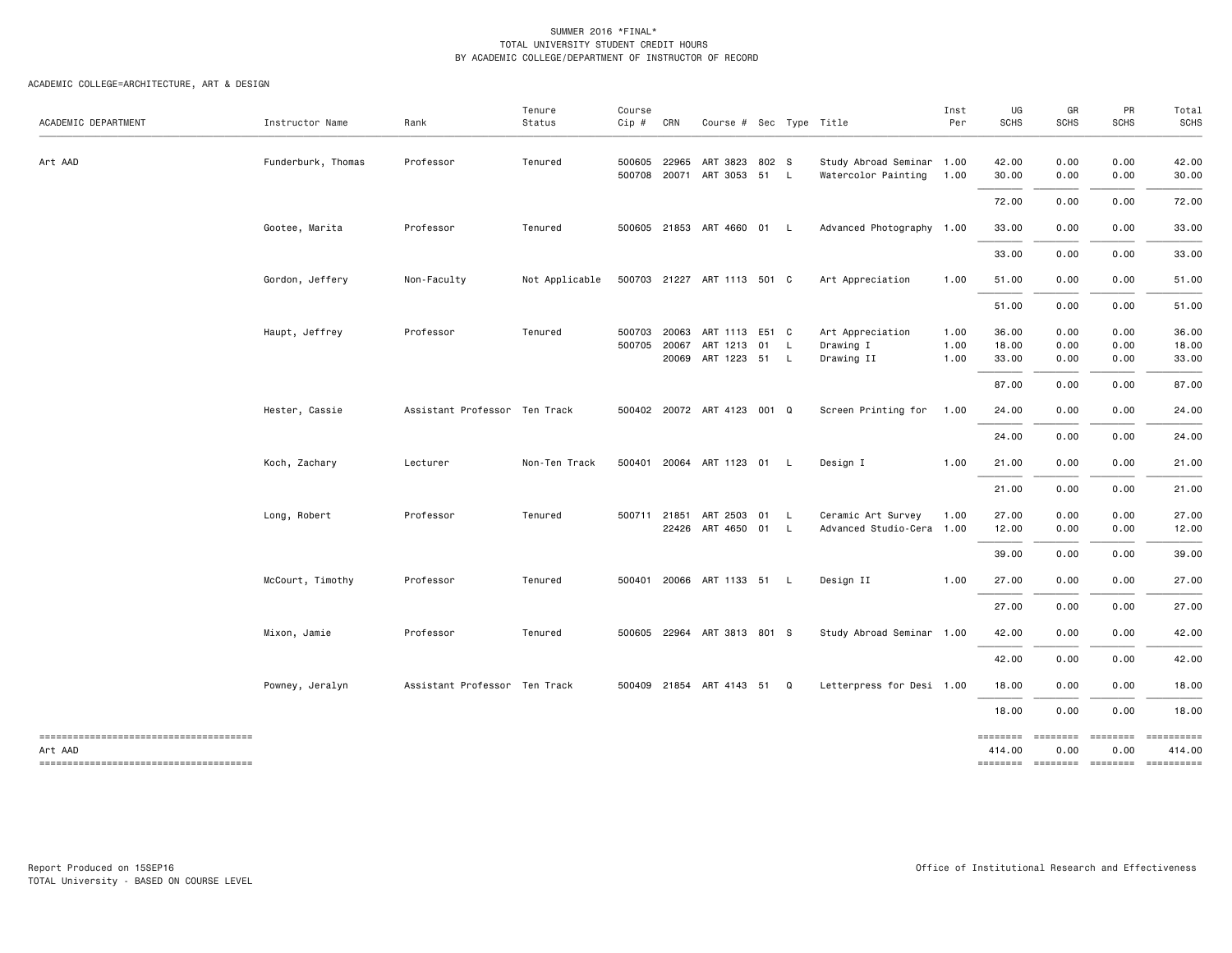| ACADEMIC DEPARTMENT           | Instructor Name | Rank                              | Tenure<br>Status | Course<br>Cip # | CRN   | Course # Sec Type Title    |          |                           | Inst<br>Per | UG<br>SCHS        | GR<br><b>SCHS</b>                                                       | PR<br>SCHS | Total<br><b>SCHS</b>    |
|-------------------------------|-----------------|-----------------------------------|------------------|-----------------|-------|----------------------------|----------|---------------------------|-------------|-------------------|-------------------------------------------------------------------------|------------|-------------------------|
| Building Construction Science | Duff, Mike      | Visiting Assist Pro Non-Ten Track |                  |                 |       | 522001 20081 BCS 1126 51 Q |          | Build Construct Stud      | 1.00        | 90.00             | 0.00                                                                    | 0.00       | 90.00                   |
|                               |                 |                                   |                  |                 |       |                            |          |                           |             | 90.00             | 0.00                                                                    | 0.00       | 90.00                   |
|                               | Leathem, Thomas | Assistant Professor Ten Track     |                  | 522001          | 20080 | BCS 1116 01                | $\Omega$ | Build Construct Stud 1.00 |             | 90.00             | 0.00                                                                    | 0.00       | 90.00                   |
|                               |                 |                                   |                  |                 |       |                            |          |                           |             | 90.00             | 0.00                                                                    | 0.00       | 90.00                   |
|                               |                 |                                   |                  |                 |       |                            |          |                           |             | $=$ = = = = = = = | $\qquad \qquad \equiv \equiv \equiv \equiv \equiv \equiv \equiv \equiv$ | ========   | $=$ = = = = = = = = $=$ |
| Building Construction Science |                 |                                   |                  |                 |       |                            |          |                           |             | 180.00            | 0.00                                                                    | 0.00       | 180.00                  |
|                               |                 |                                   |                  |                 |       |                            |          |                           |             | $=$ = = = = = = = | ========                                                                | ========   | ==========              |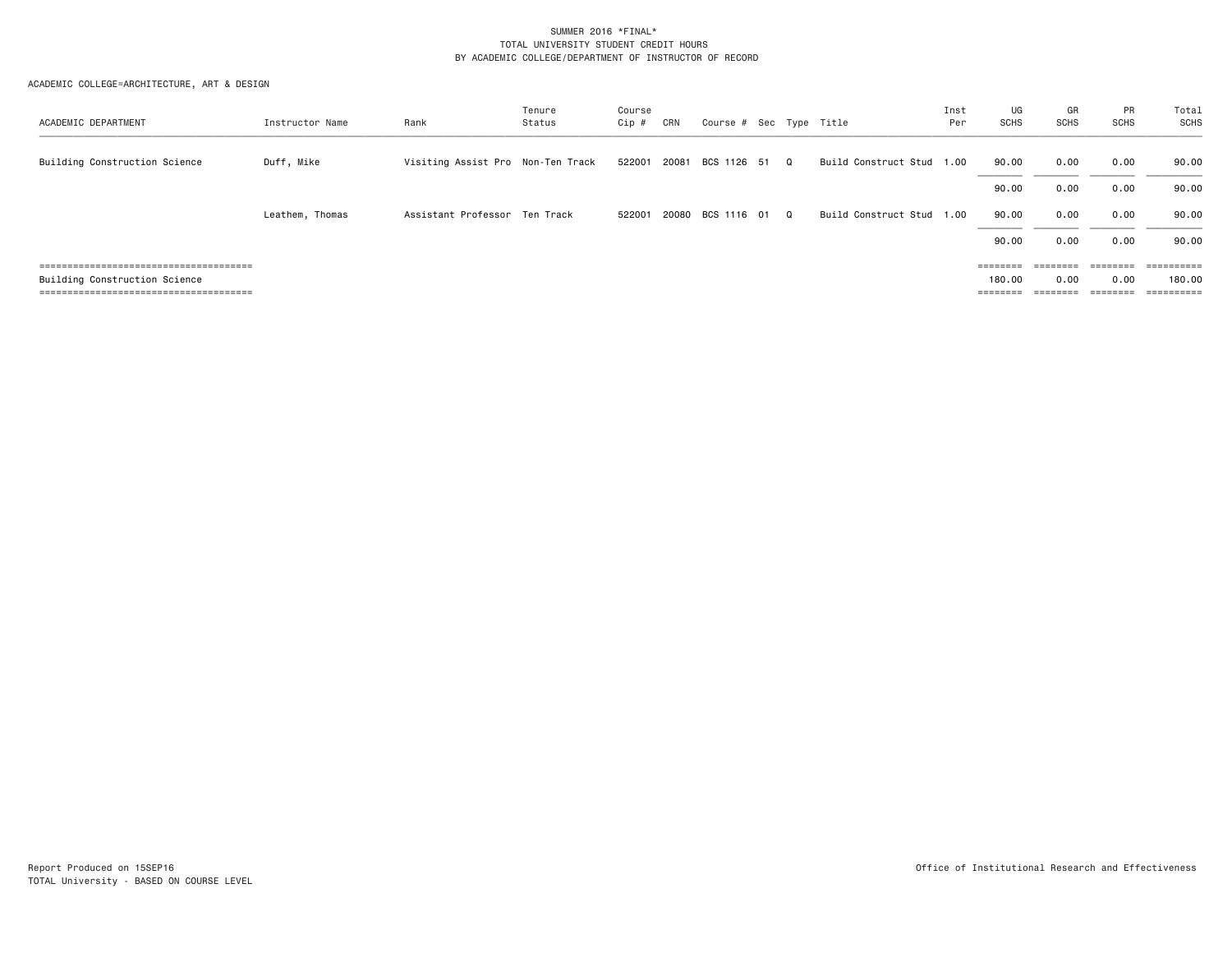| ACADEMIC DEPARTMENT | Instructor Name | Rank                          | Tenure<br>Status | Course<br>Cip #  | CRN   | Course # Sec Type Title  |          |        |                                                        | Inst<br>Per | UG<br>SCHS                     | GR<br><b>SCHS</b>            | PR<br><b>SCHS</b>                  | Total<br>SCHS                    |
|---------------------|-----------------|-------------------------------|------------------|------------------|-------|--------------------------|----------|--------|--------------------------------------------------------|-------------|--------------------------------|------------------------------|------------------------------------|----------------------------------|
| Interior Design     | Carroll, Robin  | Instructor                    | Non-Ten Track    |                  |       | 500408 20741 ID 3603     | 001 C    |        | Digital Design for I 1.00                              |             | 51.00                          | 0.00                         | 0.00                               | 51.00                            |
|                     |                 |                               |                  |                  |       |                          |          |        |                                                        |             | 51.00                          | 0.00                         | 0.00                               | 51.00                            |
|                     | Crumpton, Amy   | Associate Professor Tenured   |                  |                  |       | 500408 21803 ID 1683     | 01       | B      | Interior Design Grap 1.00                              |             | 27.00                          | 0.00                         | 0.00                               | 27.00                            |
|                     |                 |                               |                  |                  |       |                          |          |        |                                                        |             | 27.00                          | 0.00                         | 0.00                               | 27.00                            |
|                     | Fulton, Glen    | Lecturer                      | Non-Ten Track    |                  |       | 040501 21804 ID 1694     | 51       | B      | Interior Design I                                      | 1.00        | 40.00                          | 0.00                         | 0.00                               | 40.00                            |
|                     |                 |                               |                  |                  |       |                          |          |        |                                                        |             | 40.00                          | 0.00                         | 0.00                               | 40.00                            |
|                     | Miller, Beth    | Professor                     | Tenured          | 500408<br>500410 | 20744 | ID 4753<br>20736 ID 2203 | 51<br>51 | E<br>Q | Interior Design Inte 1.00<br>Rendering                 | 1.00        | 36.00<br>42.00                 | 0.00<br>0.00                 | 0.00<br>0.00                       | 36.00<br>42.00                   |
|                     |                 |                               |                  |                  |       |                          |          |        |                                                        |             | 78.00                          | 0.00                         | 0.00                               | 78.00                            |
|                     | Miller, Lyndsey | Assistant Professor Ten Track |                  | 151303           | 20740 | ID 3363<br>21805 ID 2103 | 51<br>51 | B<br>B | 3/D & CAD Modeling i 1.00<br>CAD for Interior Des 1.00 |             | 45.00<br>27.00                 | 0.00<br>0.00                 | 0.00<br>0.00                       | 45.00<br>27.00                   |
|                     |                 |                               |                  |                  |       |                          |          |        |                                                        |             | 72.00                          | 0.00                         | 0.00                               | 72.00                            |
|                     | Riehm, William  | Assistant Professor Ten Track |                  | 500408           | 20737 | ID 2614                  | 01       | B      | ID Studio II                                           | 1.00        | 56.00                          | 0.00                         | 0.00                               | 56.00                            |
|                     |                 |                               |                  |                  |       |                          |          |        |                                                        |             | 56.00                          | 0.00                         | 0.00                               | 56.00                            |
| Interior Design     |                 |                               |                  |                  |       |                          |          |        |                                                        |             | ========<br>324.00<br>======== | ========<br>0.00<br>======== | ========<br>0.00<br><b>EEEEEEE</b> | ==========<br>324.00<br>EEEEEEEE |
|                     |                 |                               |                  |                  |       |                          |          |        |                                                        |             |                                |                              |                                    |                                  |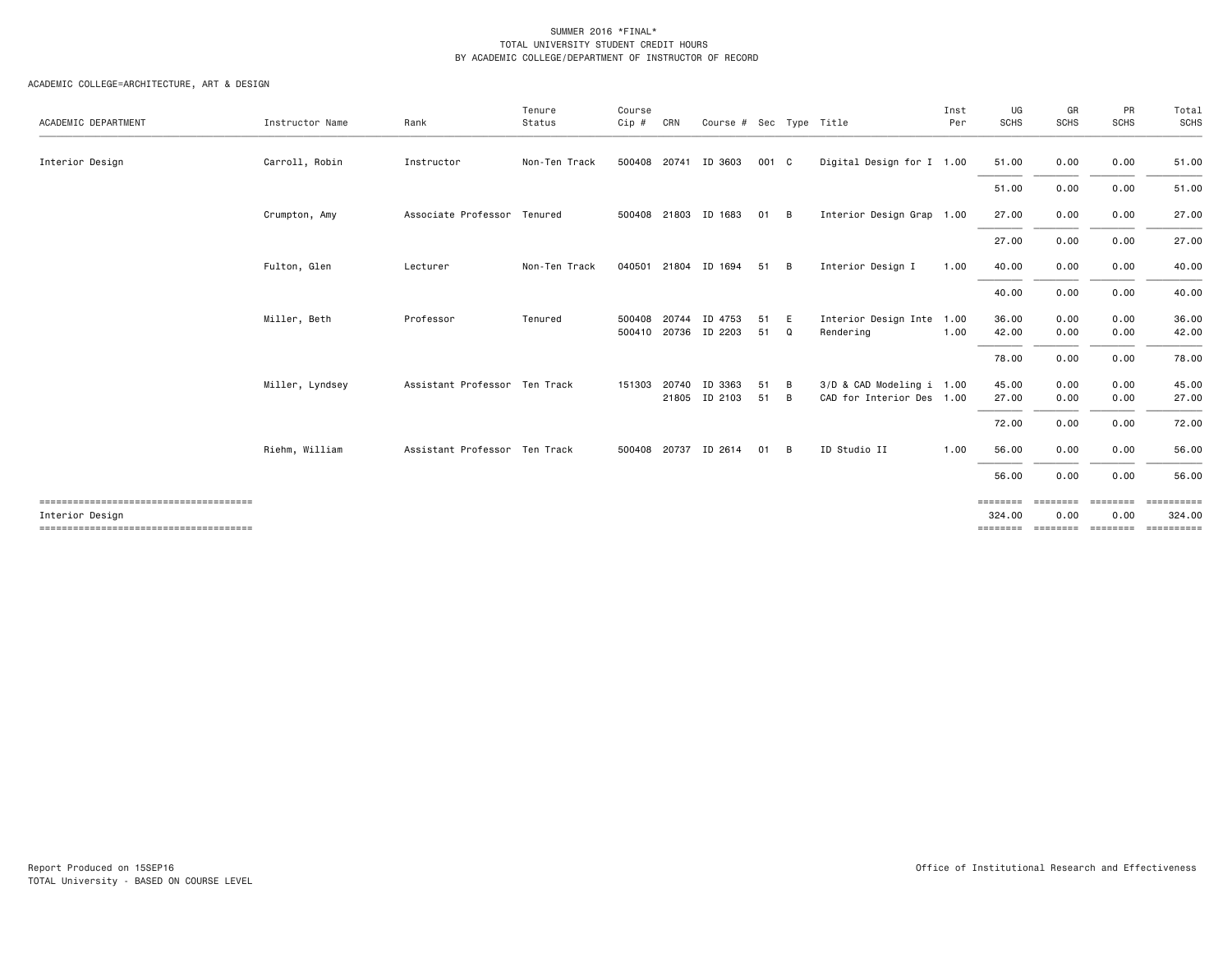| ACADEMIC DEPARTMENT                                             | Instructor Name   | Rank                              | Tenure<br>Status | Course<br>Cip # | CRN   | Course # Sec Type Title     |    |   |                           | Inst<br>Per | UG<br>SCHS         | GR<br><b>SCHS</b> | PR<br><b>SCHS</b> | Total<br>SCHS |
|-----------------------------------------------------------------|-------------------|-----------------------------------|------------------|-----------------|-------|-----------------------------|----|---|---------------------------|-------------|--------------------|-------------------|-------------------|---------------|
| School of Architecture                                          | Ayub, Zulaikha    | Visiting Assist Pro Non-Ten Track |                  | 040201          | 22653 | ARC 3713 01                 |    | B | Assemblages               | 1.00        | 33.00              | 0.00              | 0.00              | 33.00         |
|                                                                 |                   |                                   |                  |                 |       |                             |    |   |                           |             | 33.00              | 0.00              | 0.00              | 33.00         |
|                                                                 | Herrmann, Hans    | Associate Professor Tenured       |                  | 040201          | 20054 | ARC 1536 01 B               |    |   | Arch Design I-A           | 1.00        | 60.00              | 0.00              | 0.00              | 60.00         |
|                                                                 |                   |                                   |                  |                 | 22536 | ARC 4990 001 B              |    |   | Special Topic In ARC 1.00 |             | 24.00              | 0.00              | 0.00              | 24.00         |
|                                                                 |                   |                                   |                  | 049999          | 22833 | ARC 6990 001 C              |    |   | Special Topic In ARC 1.00 |             | 0.00               | 3.00              | 0.00              | 3.00          |
|                                                                 |                   |                                   |                  |                 |       |                             |    |   |                           |             | 84.00              | 3.00              | 0.00              | 87.00         |
|                                                                 | Kemp, Leah        | Non-Faculty                       | Not Applicable   |                 |       | 040201 21226 ARC 1013 501 C |    |   | Arch Appreciation         | 1.00        | 24.00              | 0.00              | 0.00              | 24.00         |
|                                                                 |                   |                                   |                  |                 |       |                             |    |   |                           |             | 24.00              | 0.00              | 0.00              | 24.00         |
|                                                                 | Latham, Angela    | Instructor                        | Non-Ten Track    |                 |       | 500799 21120 TKI 2413 02 C  |    |   | Hi & Appr Artcrafts       | 1.00        | 27.00              | 0.00              | 0.00              | 27.00         |
|                                                                 |                   |                                   |                  |                 |       | 21121 TKI 2413 51 C         |    |   | Hi & Appr Artcrafts       | 1.00        | 27.00              | 0.00              | 0.00              | 27.00         |
|                                                                 |                   |                                   |                  |                 |       |                             |    |   |                           |             | 54.00              | 0.00              | 0.00              | 54.00         |
|                                                                 | McGlohn, Emily    | Assistant Professor Ten Track     |                  | 040201          |       | 20057 ARC 3723 01 C         |    |   | Active Bldg Systems       | 1.00        | 42.00              | 0.00              | 0.00              | 42.00         |
|                                                                 |                   |                                   |                  |                 |       |                             |    |   |                           |             | 42.00              | 0.00              | 0.00              | 42.00         |
|                                                                 | Roberson, Jeffery | Instructor                        | Non-Ten Track    | 040201          | 22427 | ARC 4313                    | 01 | C | Architectural Theory      | 1.00        | 39.00              | 0.00              | 0.00              | 39.00         |
|                                                                 |                   |                                   |                  |                 |       | 22654 ARC 3713 02           |    | B | Assemblages               | 1.00        | 36.00              | 0.00              | 0.00              | 36.00         |
|                                                                 |                   |                                   |                  |                 |       |                             |    |   |                           |             | 75.00              | 0.00              | 0.00              | 75.00         |
|                                                                 | Tripp, Andrew     | Assistant Professor Ten Track     |                  |                 |       | 040201 20055 ARC 1546 52    |    | B | Arch Design I-B           | 1.00        | 78.00              | 0.00              | 0.00              | 78.00         |
|                                                                 |                   |                                   |                  |                 |       |                             |    |   |                           |             | 78.00              | 0.00              | 0.00              | 78.00         |
| -------------------------------------<br>School of Architecture |                   |                                   |                  |                 |       |                             |    |   |                           |             | ========<br>390,00 | ========<br>3.00  | ========<br>0.00  | 393.00        |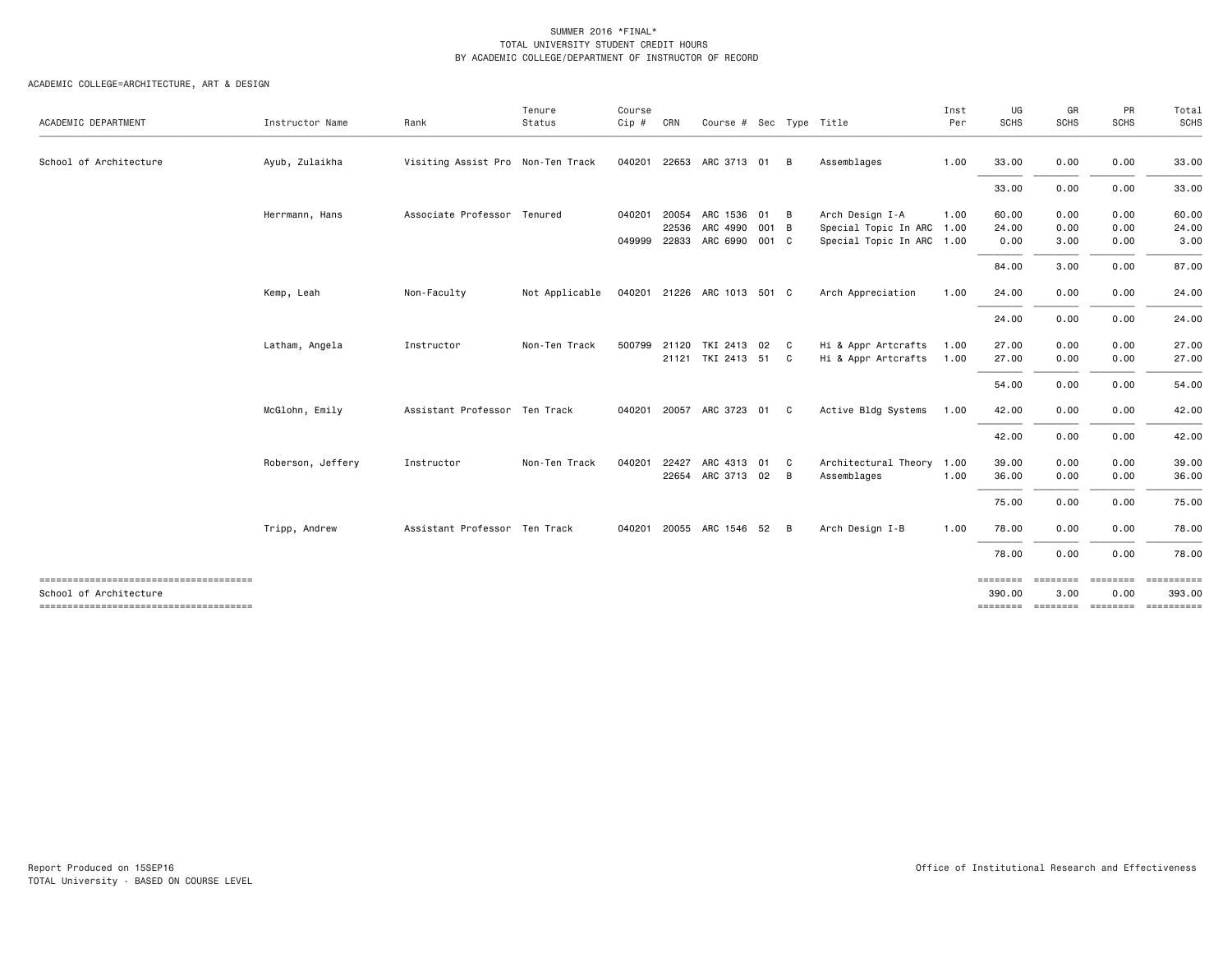| ACADEMIC DEPARTMENT                                                             | Instructor Name  | Rank                          | Tenure<br>Status | Course<br>Cip #  | CRN   | Course # Sec Type Title  |                  |             |                                              | Inst<br>Per | UG<br><b>SCHS</b>                               | GR<br>SCHS        | PR<br><b>SCHS</b> | Total<br>SCHS                      |
|---------------------------------------------------------------------------------|------------------|-------------------------------|------------------|------------------|-------|--------------------------|------------------|-------------|----------------------------------------------|-------------|-------------------------------------------------|-------------------|-------------------|------------------------------------|
| Anthropology & Middle Eastern Cultures Alvey, Jeffrey                           |                  | Non-Faculty                   | Not Applicable   | 450301           |       | 21937 AN 2510            | 851 A            |             | Archy Field Meth: Su 1.00                    |             | 36.00                                           | 0.00              | 0.00              | 36.00                              |
|                                                                                 |                  |                               |                  |                  |       |                          |                  |             |                                              |             | 36.00                                           | 0.00              | 0.00              | 36.00                              |
|                                                                                 | Copeland, Toni   | Assistant Professor Ten Track |                  |                  |       | 450204 21936 AN 1143     | 501 C            |             | Cultural Anthro                              | 1.00        | 24.00                                           | 0.00              | 0.00              | 24.00                              |
|                                                                                 |                  |                               |                  |                  |       |                          |                  |             |                                              |             | 24.00                                           | 0.00              | 0.00              | 24.00                              |
|                                                                                 | Galaty, Michael  | Professor                     | Tenured          | 450201           |       | 23024 AN 8000            | 01               | D           | Thesis Research                              | 1.00        | 0.00                                            | 1.00              | 0.00              | 1.00                               |
|                                                                                 |                  |                               |                  |                  |       |                          |                  |             |                                              |             | 0.00                                            | 1.00              | 0.00              | 1.00                               |
|                                                                                 | Hardin, James    | Associate Professor Tenured   |                  | 450201           |       | 23139 AN 7000            | 01               | $\mathbf I$ | Directed Indiv Study 1.00                    |             | 0.00                                            | 3.00              | 0.00              | 3.00                               |
|                                                                                 |                  |                               |                  |                  |       |                          |                  |             |                                              |             | 0.00                                            | 3.00              | 0.00              | 3.00                               |
|                                                                                 | Miller, Darcy    | Assistant Professor Ten Track |                  | 450201<br>450301 | 23129 | AN 8000<br>21938 AN 3510 | $101$ D<br>801 A |             | Thesis Research<br>Archy Field Meth: Ex 1.00 | 1.00        | 0.00<br>84.00                                   | 6.00<br>0.00      | 0.00<br>0.00      | 6.00<br>84.00                      |
|                                                                                 |                  |                               |                  |                  |       |                          |                  |             |                                              |             | 84.00                                           | 6.00              | 0.00              | 90.00                              |
|                                                                                 | Peacock, Claude  | Professor                     | Tenured          | 450201           |       | 23181 AN 8000            | 102 D            |             | Thesis Research                              | 1.00        | 0.00                                            | 6.00              | 0.00              | 6.00                               |
|                                                                                 |                  |                               |                  |                  |       |                          |                  |             |                                              |             | 0.00                                            | 6.00              | 0.00              | 6.00                               |
|                                                                                 | Turner, James    | Lecturer                      | Non-Ten Track    | 450201           |       | 21685 AN 1103            | 201 C            |             | Intro To Anthro                              | 1.00        | 27.00                                           | 0.00              | 0.00              | 27.00                              |
|                                                                                 |                  |                               |                  |                  |       |                          |                  |             |                                              |             | 27.00                                           | 0.00              | 0.00              | 27.00                              |
|                                                                                 | Zuckerman, Molly | Assistant Professor Ten Track |                  |                  |       | 450301 21459 AN 3510     | 851 A            |             | Archy Field Meth: Ex 1.00                    |             | 30.00                                           | 0.00              | 0.00              | 30.00                              |
|                                                                                 |                  |                               |                  |                  |       |                          |                  |             |                                              |             | 30.00                                           | 0.00              | 0.00              | 30.00                              |
| Anthropology & Middle Eastern Cultures<br>------------------------------------- |                  |                               |                  |                  |       |                          |                  |             |                                              |             | ========<br>201.00<br>-------- -------- ------- | ========<br>16.00 | ========<br>0.00  | ==========<br>217.00<br>========== |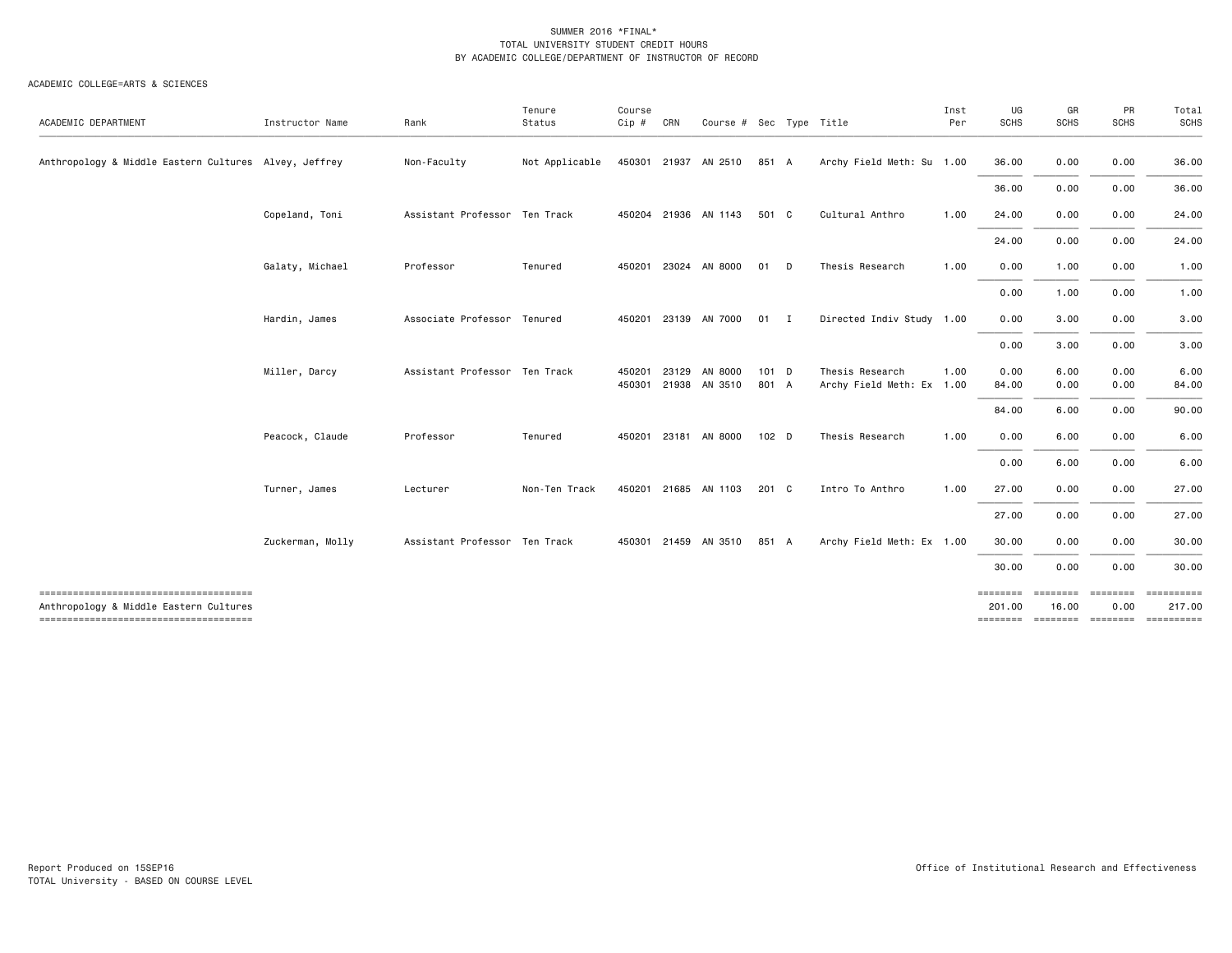| ACADEMIC DEPARTMENT | Instructor Name   | Rank                          | Tenure<br>Status | Course<br>Cip # | CRN                   | Course # Sec Type Title     |       |   |                                              | Inst<br>Per  | UG<br><b>SCHS</b> | GR<br><b>SCHS</b> | PR<br>SCHS   | Total<br><b>SCHS</b> |
|---------------------|-------------------|-------------------------------|------------------|-----------------|-----------------------|-----------------------------|-------|---|----------------------------------------------|--------------|-------------------|-------------------|--------------|----------------------|
| Biological Sciences | Counterman, Brian | Assistant Professor Ten Track |                  |                 | 269999 22048<br>23096 | BIO 8000<br>BIO 7000 101 I  | 54    | D | Research/Thesis<br>Directed Indiv Study 1.00 | 1.00         | 0.00<br>0.00      | 1.00<br>3.00      | 0.00<br>0.00 | 1.00<br>3.00         |
|                     |                   |                               |                  |                 |                       |                             |       |   |                                              |              | 0.00              | 4.00              | 0.00         | 4.00                 |
|                     | Ervin, Gary       | Professor                     | Tenured          | 269999          |                       | 21983 BIO 8000 107 D        |       |   | Research/Thesis                              | 1.00         | 0.00              | 1.00              | 0.00         | 1.00                 |
|                     |                   |                               |                  |                 |                       |                             |       |   |                                              |              | 0.00              | 1.00              | 0.00         | 1.00                 |
|                     | Fogarty, Jarrod   | Instructor                    | Non-Ten Track    |                 |                       | 269999 21693 BIO 4990 201 C |       |   | Special Topic in BIO 1.00                    |              | 36.00             | 0.00              | 0.00         | 36.00                |
|                     |                   |                               |                  |                 |                       |                             |       |   |                                              |              | 36.00             | 0.00              | 0.00         | 36.00                |
|                     | Gordon, Donna     | Associate Professor Tenured   |                  | 260101          | 21230                 | BIO 8183 501 E              |       |   | Capstone in Modern B 1.00                    |              | 0.00              | 48.00             | 0.00         | 48.00                |
|                     |                   |                               |                  |                 | 21231                 | BIO 8191 501 S              |       |   | Seminar in General B 1.00                    |              | 0.00              | 1.00              | 0.00         | 1.00                 |
|                     |                   |                               |                  |                 |                       |                             |       |   |                                              |              | 0.00              | 49.00             | 0.00         | 49.00                |
|                     | Holder, Thomas    | Instructor                    | Non-Ten Track    | 260101          | 20094                 | BIO 1144 51                 |       | C | Biology II                                   | 1.00         | 92.00             | 0.00              | 0.00         | 92.00                |
|                     |                   |                               |                  |                 | 20095                 | BIO 1144                    | 52    | К | Biology II                                   | 1.00         | 0.00              | 0.00              | 0.00         | 0.00                 |
|                     |                   |                               |                  |                 | 260701 20104          | BIO 3524                    | 51    | C | Biol Of Vertebrates                          | 1.00         | 92.00             | 0.00              | 0.00         | 92.00                |
|                     |                   |                               |                  |                 | 20105                 | BIO 3524 52                 |       | К | Biol Of Vertebrates                          | 1.00         | 0.00              | 0.00              | 0.00         | 0.00                 |
|                     |                   |                               |                  |                 |                       |                             |       |   |                                              |              | 184.00            | 0.00              | 0.00         | 184.00               |
|                     | Jolley, Rachel    | Lecturer                      | Non-Ten Track    |                 |                       | 261301 21229 BIO 8043 501 C |       |   | Ecology & Environ                            | 1.00         | 0.00              | 51.00             | 0.00         | 51.00                |
|                     |                   |                               |                  |                 |                       |                             |       |   |                                              |              | 0.00              | 51.00             | 0.00         | 51.00                |
|                     | Kaplan, Evan      | Instructor                    | Non-Ten Track    |                 |                       | 260401 20097 BIO 2103 01 C  |       |   | Cell Biology                                 | 1.00         | 135.00            | 0.00              | 0.00         | 135.00               |
|                     |                   |                               |                  |                 |                       |                             |       |   |                                              |              | 135.00            | 0.00              | 0.00         | 135.00               |
|                     | Klink, Vincent    | Associate Professor Tenured   |                  | 269999          | 22003                 | BIO 9000 110 D              |       |   | Research / Diss                              | 1.00         | 0.00              | 6.00              | 0.00         | 6.00                 |
|                     |                   |                               |                  |                 | 22054                 | BIO 8000                    | 60    | D | Research/Thesis                              | 1.00         | 0.00              | 3.00              | 0.00         | 3.00                 |
|                     |                   |                               |                  |                 |                       |                             |       |   |                                              |              | 0.00              | 9.00              | 0.00         | 9.00                 |
|                     | McCurdy, Victoria | Instructor                    | Non-Ten Track    |                 | 260101 20089          | BIO 1134 E51 C              |       |   | Biology I                                    | 1.00         | 96.00             | 0.00              | 0.00         | 96.00                |
|                     |                   |                               |                  |                 | 20090                 | BIO 1134                    | E52 K |   | Biology I                                    | 1.00         | 0.00              | 0.00              | 0.00         | 0.00                 |
|                     |                   |                               |                  |                 | 260507 20108          | BIO 4413 51                 |       | C | Immunology                                   | 1.00         | 69.00             | 0.00              | 0.00         | 69.00                |
|                     |                   |                               |                  |                 |                       | 20132 BIO 6413 51           |       | C | Immunology                                   | 1.00         | 0.00              | 12.00             | 0.00         | 12.00                |
|                     |                   |                               |                  |                 |                       |                             |       |   |                                              |              | 165.00            | 12.00             | 0.00         | 177.00               |
|                     | Outlaw, Diana     | Assistant Professor Ten Track |                  |                 |                       | 269999 21987 BIO 8000 111 D |       |   | Research/Thesis                              | 1.00         | 0.00              | 3.00              | 0.00         | 3.00                 |
|                     |                   |                               |                  |                 |                       |                             |       |   |                                              |              | 0.00              | 3.00              | 0.00         | 3.00                 |
|                     | Outlaw, Robert    | Instructor                    | Non-Ten Track    | 260101          | 20092<br>20093        | BIO 1134<br>BIO 1134 RO2 K  | R01 C |   | Biology I<br>Biology I                       | 1.00<br>1.00 | 104.00<br>0.00    | 0.00<br>0.00      | 0.00<br>0.00 | 104.00<br>0.00       |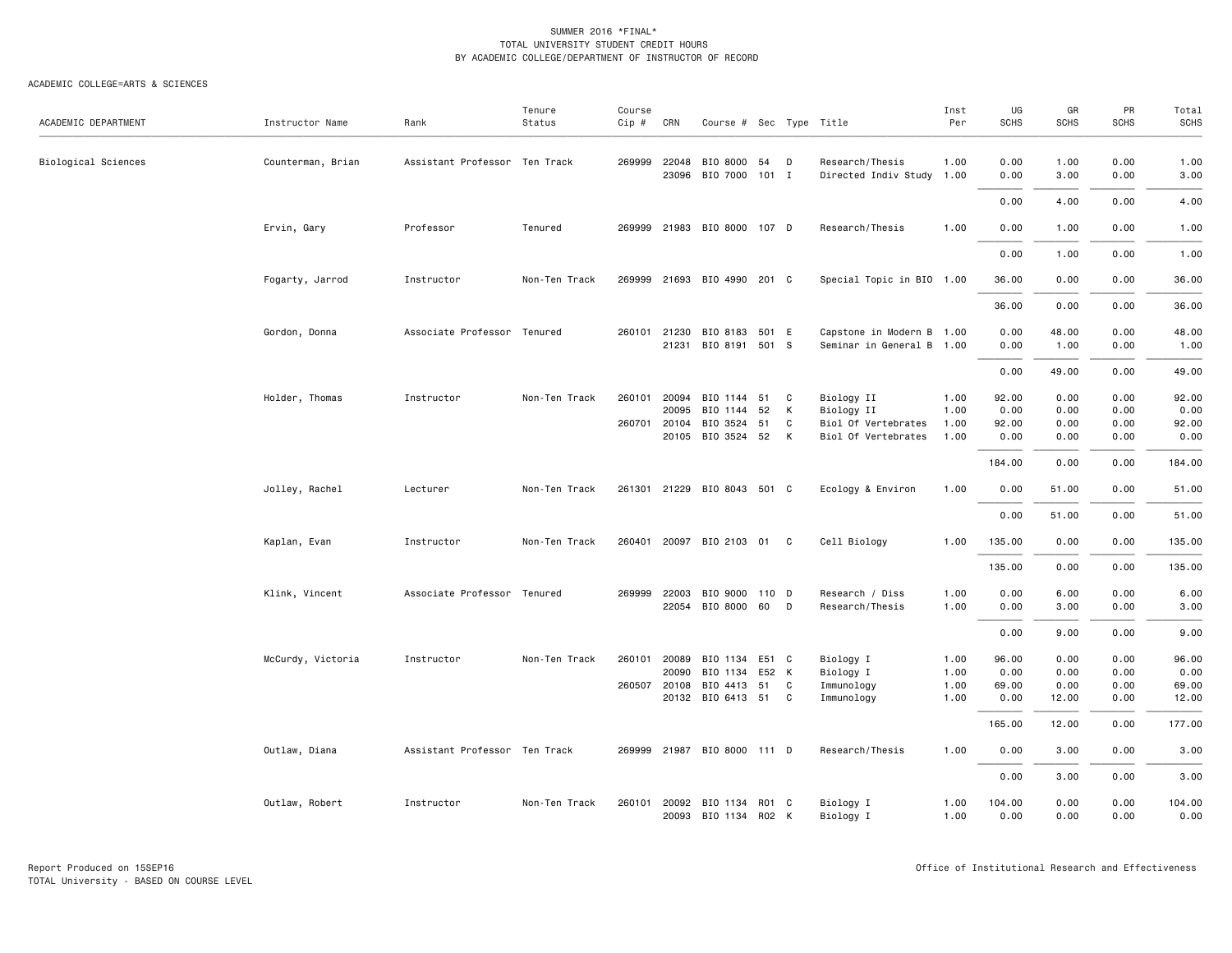| ACADEMIC DEPARTMENT                   | Instructor Name   | Rank                          | Tenure<br>Status | Course<br>Cip # | CRN   | Course # Sec Type Title     |      |              |                           | Inst<br>Per | UG<br>SCHS | GR<br><b>SCHS</b> | PR<br><b>SCHS</b> | Total<br><b>SCHS</b>       |
|---------------------------------------|-------------------|-------------------------------|------------------|-----------------|-------|-----------------------------|------|--------------|---------------------------|-------------|------------|-------------------|-------------------|----------------------------|
|                                       |                   |                               |                  |                 |       |                             |      |              |                           |             |            |                   |                   |                            |
|                                       |                   |                               |                  |                 |       |                             |      |              |                           |             | 104.00     | 0.00              | 0.00              | 104.00                     |
| Biological Sciences                   | Reese, Mary       | Instructor                    | Non-Ten Track    | 260701          | 20134 | BIO 6503 01 C               |      |              | Vertebrate Histology 1.00 |             | 0.00       | 3.00              | 0.00              | 3.00                       |
|                                       |                   |                               |                  |                 | 20135 | BIO 6503                    | 02 K |              | Vertebrate Histology      | 1.00        | 0.00       | 0.00              | 0.00              | 0.00                       |
|                                       |                   |                               |                  |                 |       | 511005 20107 BIO 4100 101 H |      |              | Med Tech Clinicals        | 1.00        | 36.00      | 0.00              | 0.00              | 36.00                      |
|                                       |                   |                               |                  |                 |       |                             |      |              |                           |             | 36.00      | 3.00              | 0.00              | 39.00                      |
|                                       | Reichert, Nancy   | Professor                     | Tenured          | 261201          | 21228 | BIO 6033 501 C              |      |              | Fund Biotechnology        | 1.00        | 0.00       | 30.00             | 0.00              | 30.00                      |
|                                       |                   |                               |                  | 269999 21989    |       | BIO 8000 113 D              |      |              | Research/Thesis           | 1.00        | 0.00       | 1.00              | 0.00              | 1.00                       |
|                                       |                   |                               |                  |                 |       |                             |      |              |                           |             | 0.00       | 31.00             | 0.00              | 31.00                      |
|                                       | Roberts, Brandy   | Non-Faculty                   | Not Applicable   | 260502          | 23216 | BIO 3304                    | 51   | $\mathbf{C}$ | General Microbiology      | 1.00        | 44.00      | 0.00              | 0.00              | 44.00                      |
|                                       |                   |                               |                  |                 | 23289 | BIO 3304                    | 52   | K            | General Microbiology      | 1.00        | 0.00       | 0.00              | 0.00              | 0.00                       |
|                                       |                   |                               |                  | 260505          | 20102 | BIO 3303                    | 01   | C.           | Parasitology              | 1.00        | 63.00      | 0.00              | 0.00              | 63.00                      |
|                                       |                   |                               |                  |                 |       | 20103 BIO 3303 02 K         |      |              | Parasitology              | 1.00        | 0.00       | 0.00              | 0.00              | 0.00                       |
|                                       |                   |                               |                  |                 |       |                             |      |              |                           |             | 107.00     | 0.00              | 0.00              | 107.00                     |
|                                       | Stewart, James    | Assistant Professor Ten Track |                  | 260701          | 20098 | BIO 3004 01                 |      | C.           | Human Anatomy             | 1.00        | 184.00     | 0.00              | 0.00              | 184.00                     |
|                                       |                   |                               |                  |                 | 20099 | BIO 3004                    | 02   | <b>K</b>     | Human Anatomy             | 1.00        | 0.00       | 0.00              | 0.00              | 0.00                       |
|                                       |                   |                               |                  |                 | 20100 | BIO 3014                    | 51   | C.           | Human Physiology          | 1.00        | 160.00     | 0.00              | 0.00              | 160.00                     |
|                                       |                   |                               |                  |                 |       | 20101 BIO 3014 52 K         |      |              | Human Physiology          | 1.00        | 0.00       | 0.00              | 0.00              | 0.00                       |
|                                       |                   |                               |                  |                 |       |                             |      |              |                           |             | 344.00     | 0.00              | 0.00              | 344.00                     |
|                                       | Williamson, Emily | Instructor                    | Non-Ten Track    | 260701          | 20083 | BIO 1123                    | 01 C |              | Animal Biology            | 1.00        | 57.00      | 0.00              | 0.00              | 57.00                      |
|                                       |                   |                               |                  |                 | 20084 | BIO 1123                    | 02   | $\mathsf{K}$ | Animal Biology            | 1.00        | 0.00       | 0.00              | 0.00              | 0.00                       |
|                                       |                   |                               |                  |                 | 20111 | BIO 4503                    | 01 C |              | Vertebrate Histology      | 1.00        | 27.00      | 0.00              | 0.00              | 27.00                      |
|                                       |                   |                               |                  |                 |       | 20112 BIO 4503 02 K         |      |              | Vertebrate Histology      | 1.00        | 0.00       | 0.00              | 0.00              | 0.00                       |
|                                       |                   |                               |                  |                 |       |                             |      |              |                           |             | 84.00      | 0.00              | 0.00              | 84.00                      |
| ------------------------------------- |                   |                               |                  |                 |       |                             |      |              |                           |             | ========   | <b>ESSESSES</b>   | <b>ESSESSES</b>   |                            |
| Biological Sciences                   |                   |                               |                  |                 |       |                             |      |              |                           |             | 1195.00    | 163.00            | 0.00              | 1358.00                    |
| ------------------------------------- |                   |                               |                  |                 |       |                             |      |              |                           |             | ========   |                   |                   | -------- ------- --------- |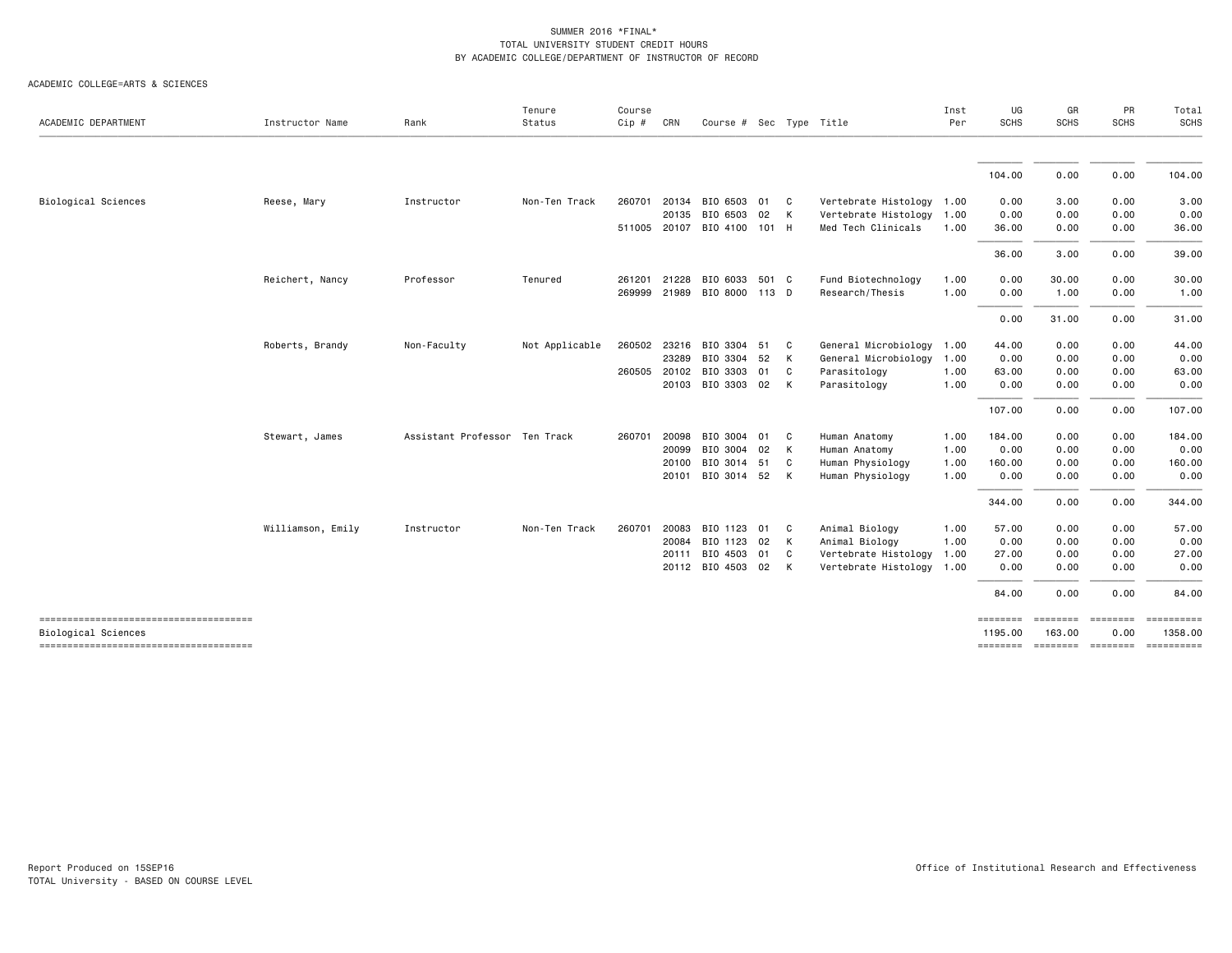|                     |                                           |                               | Tenure         | Course |              |                         |                  |              |                           | Inst | UG          | GR          | PR          | Total  |
|---------------------|-------------------------------------------|-------------------------------|----------------|--------|--------------|-------------------------|------------------|--------------|---------------------------|------|-------------|-------------|-------------|--------|
| ACADEMIC DEPARTMENT | Instructor Name                           | Rank                          | Status         | Cip #  | CRN          | Course # Sec Type Title |                  |              |                           | Per  | <b>SCHS</b> | <b>SCHS</b> | <b>SCHS</b> | SCHS   |
| Chemistry           | Abeyratne Kuragama, Peu Grad Teach Assist |                               | Not Applicable |        | 400504 20197 | CH 4511                 | 01               | L            | Org Chem Lab I            | 1.00 | 9.00        | 0.00        | 0.00        | 9.00   |
|                     |                                           |                               |                |        | 20198        | CH 4511                 | 02               | $\mathsf{L}$ | Org Chem Lab I            | 1.00 | 12.00       | 0.00        | 0.00        | 12.00  |
|                     |                                           |                               |                |        | 20199        | CH 4511                 | 04               | L            | Org Chem Lab I            | 1.00 | 9.00        | 0.00        | 0.00        | 9.00   |
|                     |                                           |                               |                |        | 20202        | CH 4513                 | 02               | C            | Organic Chemistry I       | 1.00 | 69.00       | 0.00        | 0.00        | 69.00  |
|                     |                                           |                               |                |        | 20205        | CH 4521                 | 52               | $\mathsf L$  | Org Chem Lab II           | 1.00 | 10.00       | 0.00        | 0.00        | 10.00  |
|                     |                                           |                               |                |        |              | 20206 CH 4521           | 54               | $\mathsf{L}$ | Org Chem Lab II           | 1.00 | 4.00        | 0.00        | 0.00        | 4.00   |
|                     |                                           |                               |                |        |              |                         |                  |              |                           |      | 113.00      | 0.00        | 0.00        | 113.00 |
|                     | Emerson, Joseph                           | Assistant Professor Ten Track |                |        |              | 400501 20187 CH 1213    | 02               | C            | Chemistry I               | 1.00 | 75.00       | 0.00        | 0.00        | 75.00  |
|                     |                                           |                               |                |        | 20192        | CH 1223                 | 51               | C            | Chemistry II              | 1.00 | 75.00       | 0.00        | 0.00        | 75.00  |
|                     |                                           |                               |                |        |              | 23061 CH 8000           | 101 D            |              | Research / Thesis         | 1.00 | 0.00        | 1.00        | 0.00        | 1.00   |
|                     |                                           |                               |                |        | 23078        | CH 9000                 | $101$ D          |              | Research / Diss           | 1.00 | 0.00        | 18.00       | 0.00        | 18.00  |
|                     |                                           |                               |                |        | 23100        | CH 7000                 | $105$ I          |              | Directed Indiv Study 1.00 |      | 0.00        | 6.00        | 0.00        | 6.00   |
|                     |                                           |                               |                |        | 23108        | CH 7000                 | 106 I            |              | Directed Indiv Study 1.00 |      | 0.00        | 6.00        | 0.00        | 6.00   |
|                     |                                           |                               |                |        |              | 23109 CH 7000           | 107 I            |              | Directed Indiv Study 1.00 |      | 0.00        | 6.00        | 0.00        | 6.00   |
|                     |                                           |                               |                |        |              |                         |                  |              |                           |      | 150.00      | 37.00       | 0.00        | 187.00 |
|                     | Fitzkee, Nicholas                         | Assistant Professor Ten Track |                |        | 400501 23025 | CH 7000                 | $102$ I          |              | Directed Indiv Study 1.00 |      | 0.00        | 6.00        | 0.00        | 6.00   |
|                     |                                           |                               |                |        | 23063        | CH 8000                 | 103 D            |              | Research / Thesis         | 1.00 | 0.00        | 12.00       | 0.00        | 12.00  |
|                     |                                           |                               |                |        |              | 23079 CH 9000           | 102 <sub>D</sub> |              | Research / Diss           | 1.00 | 0.00        | 12.00       | 0.00        | 12.00  |
|                     |                                           |                               |                |        |              |                         |                  |              |                           |      |             |             |             |        |
|                     |                                           |                               |                |        |              |                         |                  |              |                           |      | 0.00        | 30.00       | 0.00        | 30.00  |
|                     | Foster, Stephen                           | Associate Professor Tenured   |                |        | 400501 20193 | CH 1223                 | 52               | C            | Chemistry II              | 1.00 | 66.00       | 0.00        | 0.00        | 66.00  |
|                     |                                           |                               |                |        |              | 23080 CH 9000           | 103 D            |              | Research / Diss           | 1.00 | 0.00        | 6.00        | 0.00        | 6.00   |
|                     |                                           |                               |                |        |              |                         |                  |              |                           |      | 66.00       | 6.00        | 0.00        | 72.00  |
|                     | Gwaltney, Steven                          | Associate Professor Tenured   |                | 400501 | 23039        | CH 4000                 | $101$ I          |              | Directed Indiv Study 1.00 |      | 3.00        | 0.00        | 0.00        | 3.00   |
|                     |                                           |                               |                |        | 23209        | CH 7000                 | $114$ I          |              | Directed Indiv Study 1.00 |      | 0.00        | 6.00        | 0.00        | 6.00   |
|                     |                                           |                               |                |        | 23224        | CH 7000                 | $115$ I          |              | Directed Indiv Study 1.00 |      | 0.00        | 6.00        | 0.00        | 6.00   |
|                     |                                           |                               |                |        |              | 23242 CH 7000           | 118 I            |              | Directed Indiv Study 1.00 |      | 0.00        | 6.00        | 0.00        | 6.00   |
|                     |                                           |                               |                |        |              |                         |                  |              |                           |      | 3.00        | 18.00       | 0.00        | 21.00  |
|                     | Lewis, Edwin                              | Professor                     | Tenured        |        | 400501 20212 | CH 4603                 | 101 L            |              | Undergraduate Resear 1.00 |      | 3.00        | 0.00        | 0.00        | 3.00   |
|                     |                                           |                               |                |        |              | 23083 CH 9000           | 106 D            |              | Research / Diss           | 1.00 | 0.00        | 13.00       | 0.00        | 13.00  |
|                     |                                           |                               |                |        |              |                         |                  |              |                           |      |             |             |             |        |
|                     |                                           |                               |                |        |              |                         |                  |              |                           |      | 3.00        | 13.00       | 0.00        | 16.00  |
|                     | Mead, Keith                               | Professor                     | Tenured        |        |              | 400501 23084 CH 9000    | 107 D            |              | Research / Diss           | 1.00 | 0.00        | 12.00       | 0.00        | 12.00  |
|                     |                                           |                               |                |        |              |                         |                  |              |                           |      | 0.00        | 12.00       | 0.00        | 12.00  |
|                     | Mlsna, Debra                              | Assistant Professor Ten Track |                |        | 400501 23069 | CH 8000                 | 109 D            |              | Research / Thesis         | 1.00 | 0.00        | 3.00        | 0.00        | 3.00   |
|                     |                                           |                               |                |        | 23194        | CH 7000                 | $112$ I          |              | Directed Indiv Study 1.00 |      | 0.00        | 6.00        | 0.00        | 6.00   |
|                     |                                           |                               |                |        | 23238        | CH 7000                 | $117$ I          |              | Directed Indiv Study 1.00 |      | 0.00        | 4.00        | 0.00        | 4.00   |
|                     |                                           |                               |                |        | 23324        | CH 4000                 | $104$ I          |              | Directed Indiv Study 1.00 |      | 1.00        | 0.00        | 0.00        | 1.00   |
|                     |                                           |                               |                |        | 400599 22997 | CH 4990                 | 851 A            |              | Special Topic In CH       | 0.10 | 5.40        | 0.00        | 0.00        | 5.40   |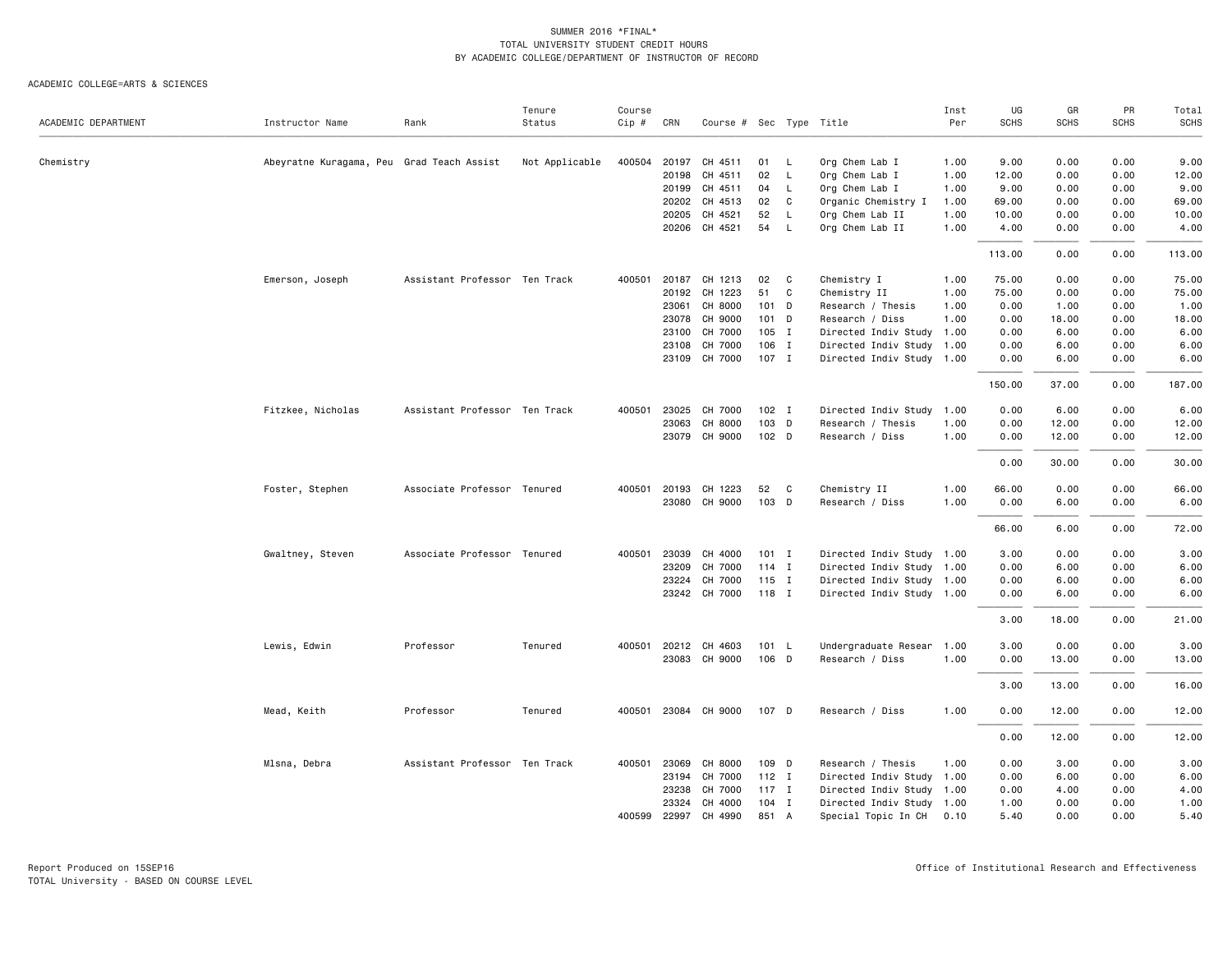| ACADEMIC DEPARTMENT | Instructor Name        | Rank                          | Tenure<br>Status | Course<br>$Cip$ # | CRN   | Course # Sec Type Title  |                |              |                                              | Inst<br>Per | UG<br>SCHS   | GR<br><b>SCHS</b> | PR<br><b>SCHS</b> | Total<br><b>SCHS</b> |
|---------------------|------------------------|-------------------------------|------------------|-------------------|-------|--------------------------|----------------|--------------|----------------------------------------------|-------------|--------------|-------------------|-------------------|----------------------|
|                     |                        |                               |                  |                   |       |                          |                |              |                                              |             |              |                   |                   |                      |
|                     |                        |                               |                  |                   |       |                          |                |              |                                              |             | 6.40         | 13.00             | 0.00              | 19.40                |
| Chemistry           | Mlsna, Todd            | Associate Professor Tenured   |                  |                   |       | 400501 20186 CH 1213     | 01             | C            | Chemistry I                                  | 1.00        | 72.00        | 0.00              | 0.00              | 72.00                |
|                     |                        |                               |                  |                   |       | 23070 CH 8000            | 110 D          |              | Research / Thesis                            | 1.00        | 0.00         | 6.00              | 0.00              | 6.00                 |
|                     |                        |                               |                  |                   | 23086 | CH 9000                  | 109 D          |              | Research / Diss                              | 1.00        | 0.00         | 18.00             | 0.00              | 18.00                |
|                     |                        |                               |                  |                   |       | 23141 CH 7000            | 108 I          |              | Directed Indiv Study 1.00                    |             | 0.00         | 6.00              | 0.00              | 6.00                 |
|                     |                        |                               |                  |                   |       | 23162 CH 7000            | 109 I          |              | Directed Indiv Study 1.00                    |             | 0.00         | 6.00              | 0.00              | 6.00                 |
|                     |                        |                               |                  |                   | 23197 | CH 7000                  | 113 I          |              | Directed Indiv Study                         | 1.00        | 0.00         | 6.00              | 0.00              | 6.00                 |
|                     |                        |                               |                  |                   | 23335 | CH 7000                  | $121$ I        |              | Directed Indiv Study 1.00                    |             | 0.00         | 3.00              | 0.00              | 3.00                 |
|                     |                        |                               |                  |                   |       | 400599 22997 CH 4990     | 851 A          |              | Special Topic In CH                          | 0.90        | 48.60        | 0.00              | 0.00              | 48.60                |
|                     |                        |                               |                  |                   |       |                          |                |              |                                              |             | 120.60       | 45.00             | 0.00              | 165.60               |
|                     | Nareddy, Radhika Reddy | Grad Teach Assist             | Not Applicable   | 400504            |       | 20208 CH 4523            | 51             | C            | Organic Chemistry II 1.00                    |             | 66.00        | 0.00              | 0.00              | 66.00                |
|                     |                        |                               |                  |                   |       | 20209 CH 4523            | 52             | C            | Organic Chemistry II 1.00                    |             | 54.00        | 0.00              | 0.00              | 54.00                |
|                     |                        |                               |                  |                   |       |                          |                |              |                                              |             | 120.00       | 0.00              | 0.00              | 120.00               |
|                     | Nettles, Whitnee       | Grad Teach Assist             | Not Applicable   | 400501            |       | 20183 CH 1211            | 01             | L.           | Invst In Chemistry I 1.00                    |             | 12.00        | 0.00              | 0.00              | 12.00                |
|                     |                        |                               |                  |                   | 20184 | CH 1211                  | 02             | $\mathsf{L}$ | Invst In Chemistry I 1.00                    |             | 12.00        | 0.00              | 0.00              | 12.00                |
|                     |                        |                               |                  |                   |       | 20189 CH 1221            | 51             | $\mathsf{L}$ | Invst Chemistry II                           | 1.00        | 9.00         | 0.00              | 0.00              | 9.00                 |
|                     |                        |                               |                  |                   |       | 20190 CH 1221            | 52             | L.           | Invst Chemistry II                           | 1.00        | 7.00         | 0.00              | 0.00              | 7.00                 |
|                     |                        |                               |                  |                   |       | 20191 CH 1221            | 54             | L            | Invst Chemistry II                           | 1.00        | 5.00         | 0.00              | 0.00              | 5.00                 |
|                     |                        |                               |                  |                   |       |                          |                |              |                                              |             | 45.00        | 0.00              | 0.00              | 45.00                |
|                     | Scott, Colleen         | Assistant Professor Ten Track |                  |                   |       | 400501 22985 CH 7000     | $101$ I        |              | Directed Indiv Study 1.00                    |             | 0.00         | 6.00              | 0.00              | 6.00                 |
|                     |                        |                               |                  |                   |       |                          |                |              |                                              |             | 0.00         | 6.00              | 0.00              | 6.00                 |
|                     | Smith, Laura           | Instructor                    | Non-Ten Track    | 400501            |       | 20179 CH 1043            | 01             | C            | Survey of Chemistry                          | 1.00        | 66.00        | 0.00              | 0.00              | 66.00                |
|                     |                        |                               |                  |                   | 20180 | CH 1051                  | 01             | L.           | Experimental Chem                            | 1.00        | 7.00         | 0.00              | 0.00              | 7.00                 |
|                     |                        |                               |                  |                   | 20181 | CH 1051                  | 51             | L.           | Experimental Chem                            | 1.00        | 8.00         | 0.00              | 0.00              | 8.00                 |
|                     |                        |                               |                  |                   |       | 20182 CH 1053            | 51             | C            | Survey of Chemistry                          | 1.00        | 48.00        | 0.00              | 0.00              | 48.00                |
|                     |                        |                               |                  |                   |       | 22544 CH 1043            | 501 C          |              | Survey of Chemistry                          | 1.00        | 18.00        | 0.00              | 0.00              | 18.00                |
|                     |                        |                               |                  |                   |       |                          |                |              |                                              |             | 147.00       | 0.00              | 0.00              | 147.00               |
|                     | Stokes, Sean           | Instructor                    | Non-Ten Track    | 400504            | 20195 | CH 2501                  | 01             | L            | Elem Org Chem-Lab                            | 1.00        | 12.00        | 0.00              | 0.00              | 12.00                |
|                     |                        |                               |                  |                   |       | 20196 CH 2503            | 01             | C            | Elem Organic Chem                            | 1.00        | 105.00       | 0.00              | 0.00              | 105.00               |
|                     |                        |                               |                  |                   |       | 21835 CH 2501            | 02             | $\mathsf{L}$ | Elem Org Chem-Lab                            | 1.00        | 14.00        | 0.00              | 0.00              | 14.00                |
|                     |                        |                               |                  |                   |       |                          |                |              |                                              |             | 131.00       | 0.00              | 0.00              | 131.00               |
|                     | Sygula, Andrzej        | Professor                     | Tenured          | 400501            | 23088 | CH 9000                  | 111D           |              | Research / Diss                              | 1.00        | 0.00         | 6.00              | 0.00              | 6.00                 |
|                     |                        |                               |                  | 400504            |       | 20201 CH 4513            | 01             | $\mathbf{C}$ | Organic Chemistry I                          | 1.00        | 90.00        | 0.00              | 0.00              | 90.00                |
|                     |                        |                               |                  |                   |       |                          |                |              |                                              |             | 90.00        | 6.00              | 0.00              | 96.00                |
|                     | Webster, Charles       | Associate Professor Tenured   |                  | 400501            | 23089 | CH 9000<br>23316 CH 7000 | 112 D<br>120 I |              | Research / Diss<br>Directed Indiv Study 1.00 | 1.00        | 0.00<br>0.00 | 24.00<br>6.00     | 0.00<br>0.00      | 24.00<br>6.00        |
|                     |                        |                               |                  |                   |       |                          |                |              |                                              |             |              |                   |                   |                      |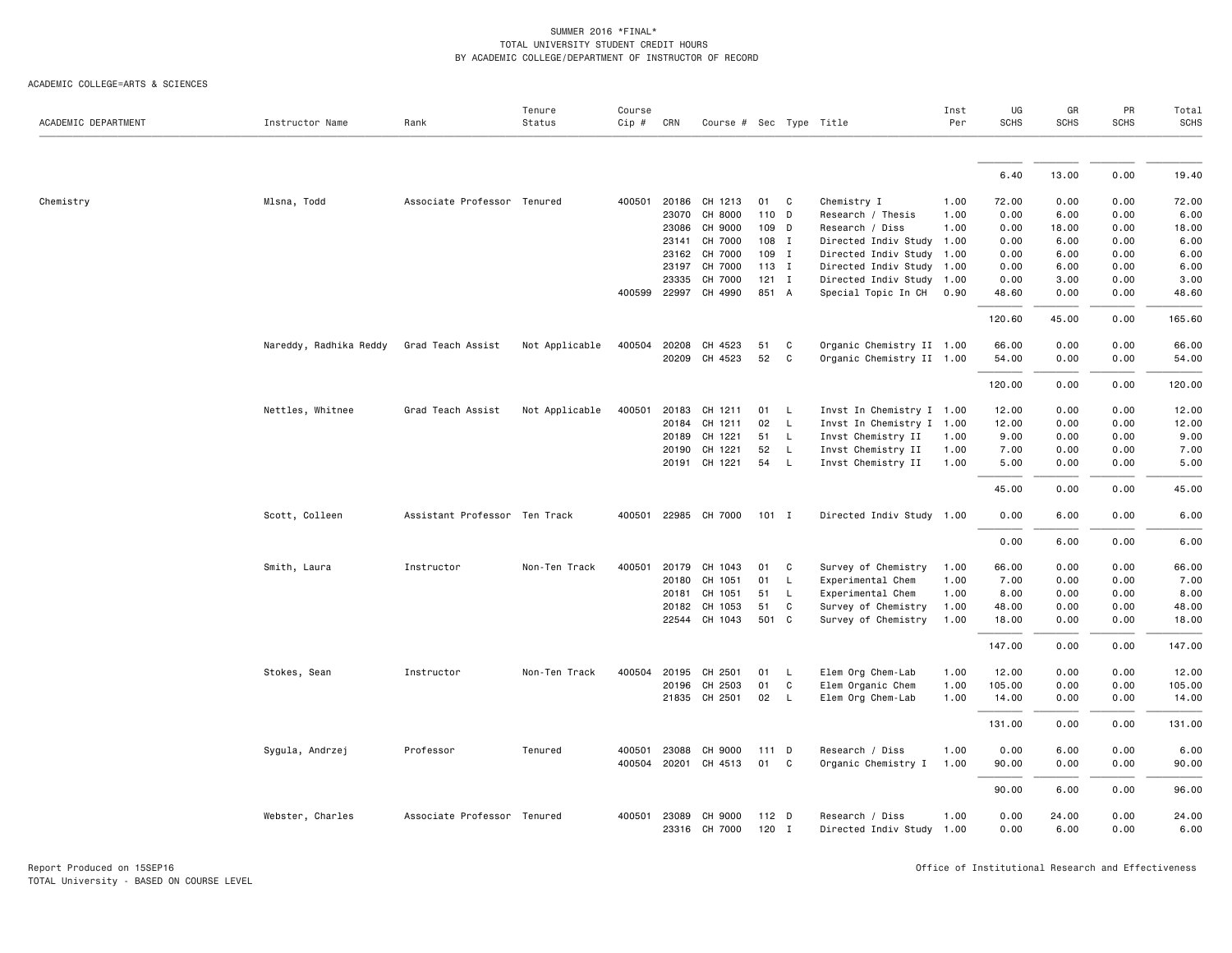| ACADEMIC DEPARTMENT | Instructor Name | Rank                        | Tenure<br>Status | Course<br>Cip # | CRN                     | Course # Sec Type Title       |                           |                                                                   | Inst<br>Per  | UG<br>SCHS                             | GR<br><b>SCHS</b>                       | PR<br><b>SCHS</b>                    | Total<br><b>SCHS</b>                         |
|---------------------|-----------------|-----------------------------|------------------|-----------------|-------------------------|-------------------------------|---------------------------|-------------------------------------------------------------------|--------------|----------------------------------------|-----------------------------------------|--------------------------------------|----------------------------------------------|
|                     |                 |                             |                  |                 |                         |                               |                           |                                                                   |              | 0.00                                   | 30.00                                   | 0.00                                 | 30.00                                        |
| Chemistry           | Wipf, David     | Professor                   | Tenured          | 400501          | 23099                   | 23090 CH 9000<br>CH 7000      | 113 D<br>104 I            | Research / Diss<br>Directed Indiv Study 1.00                      | 1.00         | 0.00<br>0.00                           | 24.00<br>6.00                           | 0.00<br>0.00                         | 24.00<br>6.00                                |
|                     |                 |                             |                  |                 |                         |                               |                           |                                                                   |              | 0.00                                   | 30.00                                   | 0.00                                 | 30.00                                        |
|                     | Zhang, Dongmao  | Associate Professor Tenured |                  | 400501          | 23077<br>23091<br>23230 | CH 8000<br>CH 9000<br>CH 7000 | 117 D<br>$114$ D<br>116 I | Research / Thesis<br>Research / Diss<br>Directed Indiv Study 1.00 | 1.00<br>1.00 | 0.00<br>0.00<br>0.00                   | 6.00<br>24.00<br>6.00                   | 0.00<br>0.00<br>0.00                 | 6.00<br>24.00<br>6.00                        |
| Chemistry           |                 |                             |                  |                 |                         |                               |                           |                                                                   |              | 0.00<br>========<br>995.00<br>======== | 36.00<br>========<br>282.00<br>======== | 0.00<br>========<br>0.00<br>======== | 36.00<br>==========<br>1277.00<br>========== |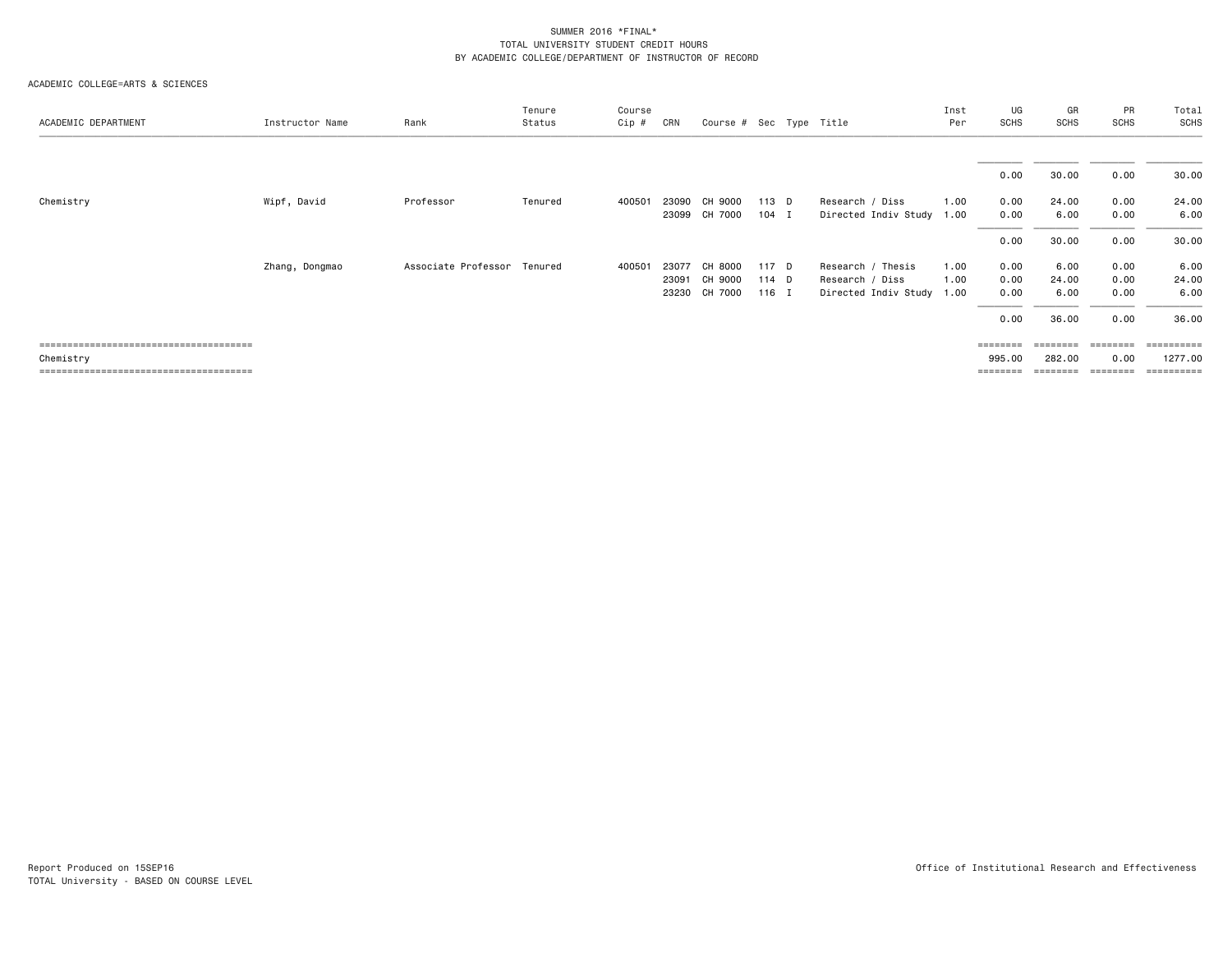#### ACADEMIC COLLEGE=ARTS & SCIENCES

|                                                          |                     |                               | Tenure         | Course |       |                             |       |   |                           | Inst | UG          | GR          | PR          | Total       |
|----------------------------------------------------------|---------------------|-------------------------------|----------------|--------|-------|-----------------------------|-------|---|---------------------------|------|-------------|-------------|-------------|-------------|
| ACADEMIC DEPARTMENT                                      | Instructor Name     | Rank                          | Status         | Cip #  | CRN   | Course # Sec Type Title     |       |   |                           | Per  | <b>SCHS</b> | <b>SCHS</b> | <b>SCHS</b> | <b>SCHS</b> |
| Classical & Modern Languages & Literat Aju Tzunun, Magda |                     | Grad Teach Assist             | Not Applicable | 160905 | 20630 | FLS 1113 51                 |       | C | Spanish I                 | 0.25 | 10.50       | 0.00        | 0.00        | 10.50       |
|                                                          |                     |                               |                |        | 21869 | FLS 1123 51                 |       | C | Spanish II                | 0.25 | 5.25        | 0.00        | 0.00        | 5.25        |
|                                                          |                     |                               |                |        |       |                             |       |   |                           |      | 15.75       | 0.00        | 0.00        | 15.75       |
|                                                          | Arroyo, Silvia      | Assistant Professor Ten Track |                | 169999 |       | 22817 FLS 4990 851 A        |       |   | Special Topic In FLS 1.00 |      | 27.00       | 0.00        | 0.00        | 27.00       |
|                                                          |                     |                               |                |        | 22877 | FLS 4990                    | 551 C |   | Special Topic In FLS 1.00 |      | 12.00       | 0.00        | 0.00        | 12.00       |
|                                                          |                     |                               |                | 309999 | 21555 | ISE 4100                    | 898 A |   | Intl Student Exchang 1.00 |      | 114.00      | 0.00        | 0.00        | 114.00      |
|                                                          |                     |                               |                |        | 21556 | ISE 4100 899 A              |       |   | Intl Student Exchang 1.00 |      | 144.00      | 0.00        | 0.00        | 144.00      |
|                                                          |                     |                               |                |        |       |                             |       |   |                           |      | 297.00      | 0.00        | 0.00        | 297.00      |
|                                                          | Blackbourn, Forrest | Lecturer                      | Non-Ten Track  | 160905 |       | 21311 FLS 1113 551 C        |       |   | Spanish I                 | 1.00 | 18.00       | 0.00        | 0.00        | 18.00       |
|                                                          |                     |                               |                |        | 21314 | FLS 1123                    | 503 C |   | Spanish II                | 1.00 | 39.00       | 0.00        | 0.00        | 39.00       |
|                                                          |                     |                               |                |        |       | 21866 FLS 1123              | 01    | C | Spanish II                | 0.75 | 24.75       | 0.00        | 0.00        | 24.75       |
|                                                          |                     |                               |                |        |       | 21869 FLS 1123 51           |       | C | Spanish II                | 0.75 | 15.75       | 0.00        | 0.00        | 15.75       |
|                                                          |                     |                               |                |        |       |                             |       |   |                           |      | 97.50       | 0.00        | 0.00        | 97.50       |
|                                                          | Calderon, Beth      | Lecturer                      | Non-Ten Track  | 169999 |       | 21686 FLS 2990 201 C        |       |   | Special Topic In FLS 1.00 |      | 21.00       | 0.00        | 0.00        | 21.00       |
|                                                          |                     |                               |                |        |       |                             |       |   |                           |      | 21.00       | 0.00        | 0.00        | 21.00       |
|                                                          | Davisson, Brian     | Assistant Professor Ten Track |                | 169999 |       | 22114 FL 4990               | 001 C |   | Special Topic In FL 1.00  |      | 6.00        | 0.00        | 0.00        | 6.00        |
|                                                          |                     |                               |                |        | 22290 | FL 6990                     | 001 C |   | Special Topic In FL 1.00  |      | 0.00        | 6.00        | 0.00        | 6.00        |
|                                                          |                     |                               |                |        | 22794 | FLS 4990                    | 801 A |   | Special Topic In FLS 0.50 |      | 18.00       | 0.00        | 0.00        | 18.00       |
|                                                          |                     |                               |                |        |       | 22876 FLS 6990 801 A        |       |   | Special Topic In FLS 0.50 |      | 0.00        | 9.00        | 0.00        | 9.00        |
|                                                          |                     |                               |                |        |       |                             |       |   |                           |      | 24.00       | 15.00       | 0.00        | 39.00       |
|                                                          | Debicka, Anna       | Instructor                    | Non-Ten Track  |        |       | 160905 21312 FLS 1123 501 C |       |   | Spanish II                | 1.00 | 51.00       | 0.00        | 0.00        | 51.00       |
|                                                          |                     |                               |                |        |       |                             |       |   |                           |      | 51.00       | 0.00        | 0.00        | 51.00       |
|                                                          | Espinosa, Carlos    | Associate Professor Tenured   |                |        |       | 160905 21867 FLS 4293 01 C  |       |   | Cinema in Span Cultu 1.00 |      | 6.00        | 0.00        | 0.00        | 6.00        |
|                                                          |                     |                               |                |        |       | 21868 FLS 6293 01           |       | C | Cinema in Span Cultu 1.00 |      | 0.00        | 6.00        | 0.00        | 6.00        |
|                                                          |                     |                               |                |        |       |                             |       |   |                           |      | 6.00        | 6.00        | 0.00        | 12.00       |
|                                                          | Gray, Sally         | Associate Professor Tenured   |                |        |       | 160501 22660 FLG 7000 101 I |       |   | Directed Indiv Study 1.00 |      | 0.00        | 6.00        | 0.00        | 6.00        |
|                                                          |                     |                               |                |        |       |                             |       |   |                           |      | 0.00        | 6.00        | 0.00        | 6.00        |
|                                                          | Kraker, Julia       | Lecturer                      | Non-Ten Track  |        |       | 160905 21315 FLS 1123 551 C |       |   | Spanish II                | 1.00 | 57.00       | 0.00        | 0.00        | 57.00       |
|                                                          |                     |                               |                |        |       |                             |       |   |                           |      | 57.00       | 0.00        | 0.00        | 57.00       |
|                                                          |                     |                               |                |        |       |                             |       |   |                           |      |             |             |             |             |
|                                                          | Little, Christopher | Lecturer                      | Non-Ten Track  |        |       | 160905 21505 FLS 3143 851 A |       |   | Hispanic Civiliza         | 1.00 | 27.00       | 0.00        | 0.00        | 27.00       |
|                                                          |                     |                               |                |        |       |                             |       |   |                           |      | 27.00       | 0.00        | 0.00        | 27.00       |
|                                                          | McFadden, Michael   | Lecturer                      | Non-Ten Track  | 160905 |       | 20630 FLS 1113 51           |       | C | Spanish I                 | 0.75 | 31.50       | 0.00        | 0.00        | 31.50       |
|                                                          |                     |                               |                |        |       | 20635 FLS 2133 01           |       | C | Spanish III               | 1.00 | 36.00       | 0.00        | 0.00        | 36.00       |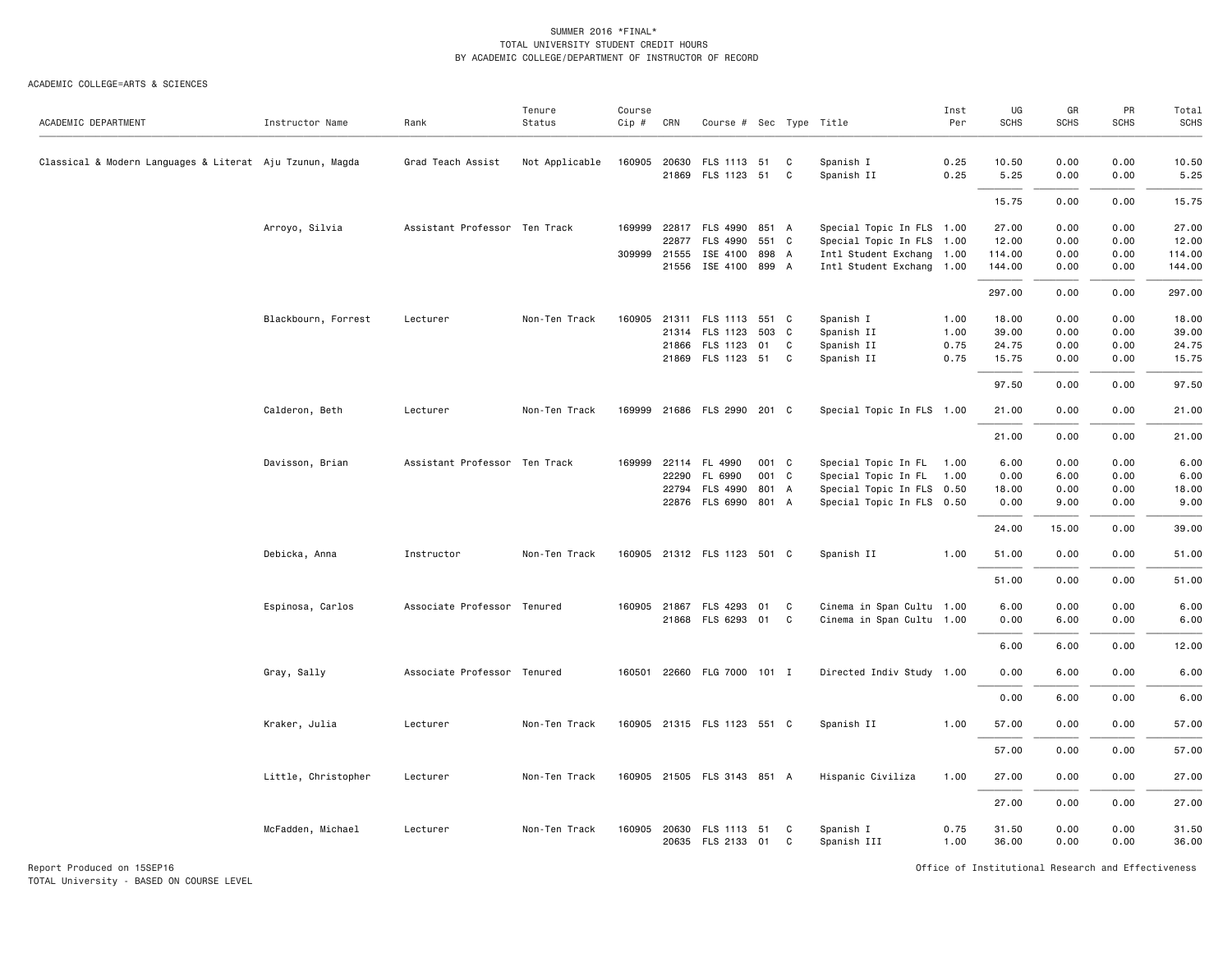| ACADEMIC DEPARTMENT                                                                                                       | Instructor Name | Rank                               | Tenure<br>Status | Course<br>Cip # | CRN   | Course # Sec Type Title                      |       |    |                                                        | Inst<br>Per  | UG<br>SCHS                                                         | GR<br><b>SCHS</b>        | PR<br><b>SCHS</b>                                                                                                                                                                                                                                                                                                                                                                                                                                                                                                                 | Total<br><b>SCHS</b>  |
|---------------------------------------------------------------------------------------------------------------------------|-----------------|------------------------------------|------------------|-----------------|-------|----------------------------------------------|-------|----|--------------------------------------------------------|--------------|--------------------------------------------------------------------|--------------------------|-----------------------------------------------------------------------------------------------------------------------------------------------------------------------------------------------------------------------------------------------------------------------------------------------------------------------------------------------------------------------------------------------------------------------------------------------------------------------------------------------------------------------------------|-----------------------|
|                                                                                                                           |                 |                                    |                  |                 |       |                                              |       |    |                                                        |              |                                                                    |                          |                                                                                                                                                                                                                                                                                                                                                                                                                                                                                                                                   |                       |
|                                                                                                                           |                 |                                    |                  |                 |       |                                              |       |    |                                                        |              | 67.50                                                              | 0.00                     | 0.00                                                                                                                                                                                                                                                                                                                                                                                                                                                                                                                              | 67.50                 |
| Classical & Modern Languages & Literat Medina Velasquez, Mery                                                             |                 | Grad Service Assist Not Applicable |                  | 160905 20628    |       | FLS 1113 01 C<br>21866 FLS 1123 01           |       | C. | Spanish I<br>Spanish II                                | 0.25<br>0.25 | 13.50<br>8.25                                                      | 0.00<br>0.00             | 0.00<br>0.00                                                                                                                                                                                                                                                                                                                                                                                                                                                                                                                      | 13.50<br>8.25         |
|                                                                                                                           |                 |                                    |                  |                 |       |                                              |       |    |                                                        |              | 21.75                                                              | 0.00                     | 0.00                                                                                                                                                                                                                                                                                                                                                                                                                                                                                                                              | 21.75                 |
|                                                                                                                           | Moya, Arleana   | Instructor                         | Non-Ten Track    | 160905          |       | 21308 FLS 1113 503 C                         |       |    | Spanish I                                              | 1.00         | 39.00                                                              | 0.00                     | 0.00                                                                                                                                                                                                                                                                                                                                                                                                                                                                                                                              | 39.00                 |
|                                                                                                                           |                 |                                    |                  |                 |       |                                              |       |    |                                                        |              | 39.00                                                              | 0.00                     | 0.00                                                                                                                                                                                                                                                                                                                                                                                                                                                                                                                              | 39.00                 |
|                                                                                                                           | Munn, David     | Lecturer                           | Non-Ten Track    | 160905          | 20628 | FLS 1113 01 C<br>21317 FLS 1123 553 C        |       |    | Spanish I<br>Spanish II                                | 0.75<br>1.00 | 40.50<br>60.00                                                     | 0.00<br>0.00             | 0.00<br>0.00                                                                                                                                                                                                                                                                                                                                                                                                                                                                                                                      | 40.50<br>60.00        |
|                                                                                                                           |                 |                                    |                  |                 |       |                                              |       |    |                                                        |              | 100.50                                                             | 0.00                     | 0.00                                                                                                                                                                                                                                                                                                                                                                                                                                                                                                                              | 100.50                |
|                                                                                                                           | Pruett, Drew    | Instructor                         | Non-Ten Track    | 160901          | 21478 | FLF 2800 851 A<br>21479 FLF 3800 851 A       |       |    | Intm. Fr. Study Abro 1.00<br>Adv. Fr. Study Abroa 1.00 |              | 24.00<br>12.00                                                     | 0.00<br>0.00             | 0.00<br>0.00                                                                                                                                                                                                                                                                                                                                                                                                                                                                                                                      | 24.00<br>12.00        |
|                                                                                                                           |                 |                                    |                  |                 |       |                                              |       |    |                                                        |              | 36.00                                                              | 0.00                     | 0.00                                                                                                                                                                                                                                                                                                                                                                                                                                                                                                                              | 36.00                 |
|                                                                                                                           | Ricketts, Maria | Lecturer                           | Non-Ten Track    |                 |       | 160905 21319 FLS 2133 551 C                  |       |    | Spanish III                                            | 1.00         | 51.00                                                              | 0.00                     | 0.00                                                                                                                                                                                                                                                                                                                                                                                                                                                                                                                              | 51.00                 |
|                                                                                                                           |                 |                                    |                  |                 |       |                                              |       |    |                                                        |              | 51.00                                                              | 0.00                     | 0.00                                                                                                                                                                                                                                                                                                                                                                                                                                                                                                                              | 51.00                 |
|                                                                                                                           | Russell, Amie   | Instructor                         | Non-Ten Track    |                 |       | 160905 21306 FLS 1113 501 C                  |       |    | Spanish I                                              | 1.00         | 45.00                                                              | 0.00                     | 0.00                                                                                                                                                                                                                                                                                                                                                                                                                                                                                                                              | 45.00                 |
|                                                                                                                           |                 |                                    |                  |                 |       |                                              |       |    |                                                        |              | 45.00                                                              | 0.00                     | 0.00                                                                                                                                                                                                                                                                                                                                                                                                                                                                                                                              | 45.00                 |
|                                                                                                                           | Simpore, Karim  | Assistant Professor Ten Track      |                  | 160901          |       | 21304 FLF 1113 501 C<br>21305 FLF 1123 551 C |       |    | French I<br>French II                                  | 1.00<br>1.00 | 18.00<br>24.00                                                     | 0.00<br>0.00             | 0.00<br>0.00                                                                                                                                                                                                                                                                                                                                                                                                                                                                                                                      | 18.00<br>24.00        |
|                                                                                                                           |                 |                                    |                  |                 |       |                                              |       |    |                                                        |              | 42.00                                                              | 0.00                     | 0.00                                                                                                                                                                                                                                                                                                                                                                                                                                                                                                                              | 42.00                 |
|                                                                                                                           | Vozzo, Rosa     | Instructor                         | Non-Ten Track    |                 |       | 160905 21318 FLS 2133 501 C                  |       |    | Spanish III                                            | 1.00         | 66.00                                                              | 0.00                     | 0.00                                                                                                                                                                                                                                                                                                                                                                                                                                                                                                                              | 66.00                 |
|                                                                                                                           |                 |                                    |                  |                 |       |                                              |       |    |                                                        |              | 66.00                                                              | 0.00                     | 0.00                                                                                                                                                                                                                                                                                                                                                                                                                                                                                                                              | 66.00                 |
|                                                                                                                           | Zelaya, Karina  | Visiting Assist Pro Non-Ten Track  |                  | 169999          | 22794 | FLS 4990<br>22876 FLS 6990 801 A             | 801 A |    | Special Topic In FLS 0.50<br>Special Topic In FLS 0.50 |              | 18.00<br>0.00                                                      | 0.00<br>9.00             | 0.00<br>0.00                                                                                                                                                                                                                                                                                                                                                                                                                                                                                                                      | 18.00<br>9.00         |
|                                                                                                                           |                 |                                    |                  |                 |       |                                              |       |    |                                                        |              | 18.00                                                              | 9.00                     | 0.00                                                                                                                                                                                                                                                                                                                                                                                                                                                                                                                              | 27.00                 |
| --------------------------------------<br>Classical & Modern Languages & Literat<br>------------------------------------- |                 |                                    |                  |                 |       |                                              |       |    |                                                        |              | <b>ESSESSEE</b><br>1083.00<br>======== ======== ======== ========= | <b>EBBEBBBB</b><br>36.00 | $\begin{array}{c} \multicolumn{3}{c} {\small \texttt{m}} = \multicolumn{3}{c} {\small \texttt{m}} = \multicolumn{3}{c} {\small \texttt{m}} = \multicolumn{3}{c} {\small \texttt{m}} = \multicolumn{3}{c} {\small \texttt{m}} = \multicolumn{3}{c} {\small \texttt{m}} = \multicolumn{3}{c} {\small \texttt{m}} = \multicolumn{3}{c} {\small \texttt{m}} = \multicolumn{3}{c} {\small \texttt{m}} = \multicolumn{3}{c} {\small \texttt{m}} = \multicolumn{3}{c} {\small \texttt{m}} = \multicolumn{3}{c} {\small \texttt{$<br>0.00 | ==========<br>1119.00 |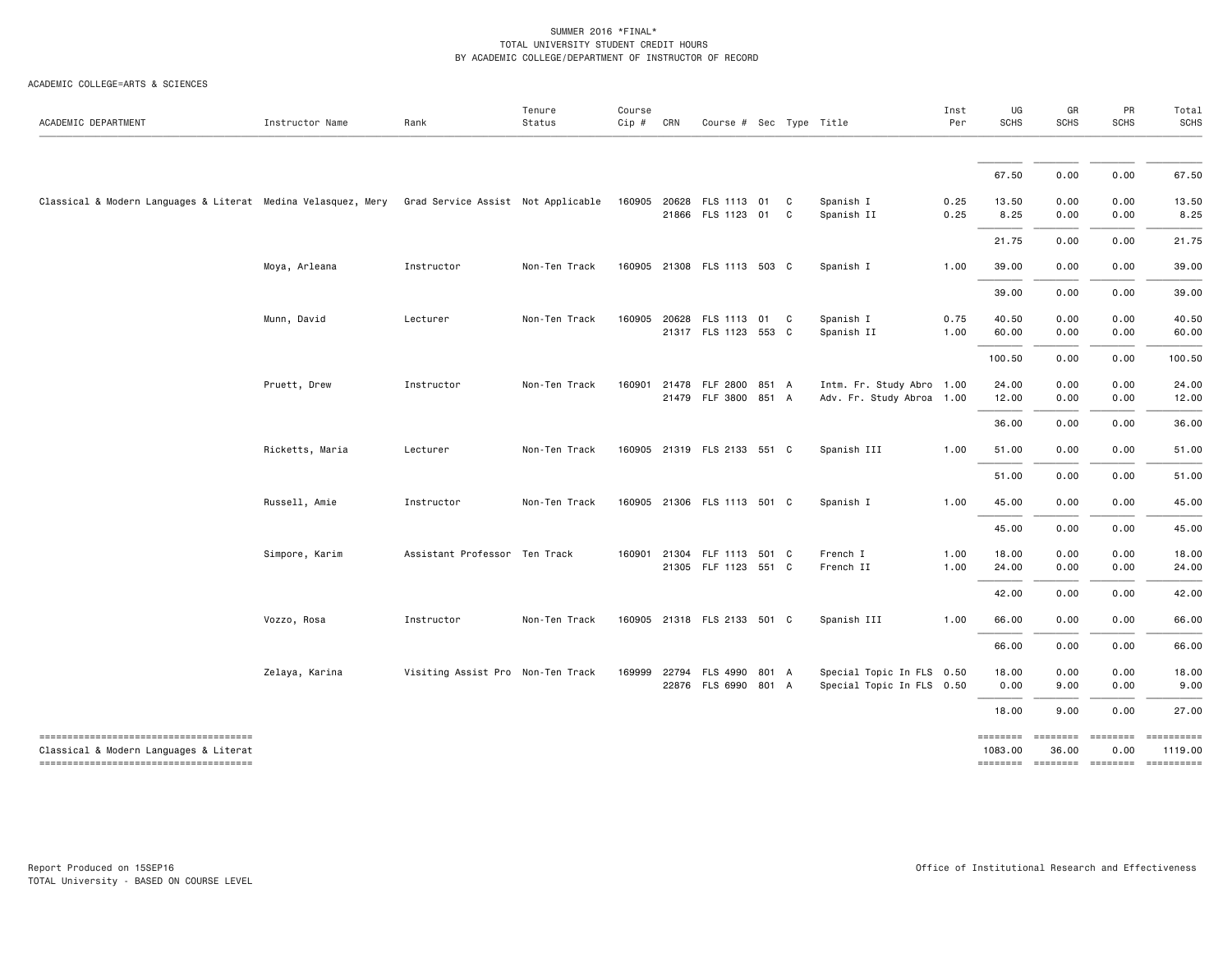#### ACADEMIC COLLEGE=ARTS & SCIENCES

| ACADEMIC DEPARTMENT | Instructor Name    | Rank                          | Tenure<br>Status | Course<br>Cip # | CRN                   | Course # Sec Type Title |          |                  |                                                        | Inst<br>Per | UG<br><b>SCHS</b> | GR<br><b>SCHS</b> | PR<br><b>SCHS</b> | Total<br><b>SCHS</b> |
|---------------------|--------------------|-------------------------------|------------------|-----------------|-----------------------|-------------------------|----------|------------------|--------------------------------------------------------|-------------|-------------------|-------------------|-------------------|----------------------|
|                     |                    |                               |                  |                 |                       |                         |          |                  |                                                        |             |                   |                   |                   |                      |
| Communication       | Bryant, Terence    | Instructor                    | Non-Ten Track    |                 | 090701 20239          | CO 2333                 | 01       | B                | Tv Production                                          | 1.00        | 36.00             | 0.00              | 0.00              | 36.00                |
|                     |                    |                               |                  |                 |                       |                         |          |                  |                                                        |             | 36.00             | 0.00              | 0.00              | 36.00                |
|                     | Chambers, Cheryl   | Instructor                    | Non-Ten Track    |                 | 090101 20232<br>20233 | CO 1013                 | 51<br>52 | C<br>C           | Intro to Communicati 1.00                              |             | 66.00             | 0.00              | 0.00<br>0.00      | 66.00                |
|                     |                    |                               |                  |                 |                       | CO 1013                 |          |                  | Intro to Communicati 1.00                              |             | 72.00             | 0.00              |                   | 72.00                |
|                     |                    |                               |                  |                 |                       |                         |          |                  |                                                        |             | 138.00            | 0.00              | 0.00              | 138.00               |
|                     | Cooley, Skye       | Assistant Professor Ten Track |                  |                 | 090900 20259<br>20263 | CO 4803<br>CO 6803      | 51<br>51 | C<br>$\mathbf C$ | Research in PR & Adv 1.00<br>Research in PR & Adv 1.00 |             | 42.00<br>0.00     | 0.00<br>3.00      | 0.00<br>0.00      | 42.00<br>3.00        |
|                     |                    |                               |                  |                 |                       | 231304 21825 CO 2253    | 51       | C                | Fund Interprsn Comm 1.00                               |             | 27.00             | 0.00              | 0.00              | 27.00                |
|                     |                    |                               |                  |                 |                       |                         |          |                  |                                                        |             | 69.00             | 3.00              | 0.00              | 72.00                |
|                     | Durst, Robert      | Lecturer                      | Non-Ten Track    |                 |                       | 500501 20241 CO 2574    | 51       | $\overline{B}$   | Sum Theatre Workshop 1.00                              |             | 32.00             | 0.00              | 0.00              | 32.00                |
|                     |                    |                               |                  |                 |                       |                         |          |                  |                                                        |             | 32.00             | 0.00              | 0.00              | 32.00                |
|                     | Edmonds, Khristina | Instructor                    | Non-Ten Track    | 231304          | 20225                 | CO 1003                 | 01       | C.               | Fund Of Public Speak 1.00                              |             | 42.00             | 0.00              | 0.00              | 42.00                |
|                     |                    |                               |                  |                 | 20226                 | CO 1003                 | 02       | C                | Fund Of Public Speak 1.00                              |             | 48.00             | 0.00              | 0.00              | 48.00                |
|                     |                    |                               |                  |                 | 20228                 | CO 1003                 | E51 C    |                  | Fund Of Public Speak 1.00                              |             | 45.00             | 0.00              | 0.00              | 45.00                |
|                     |                    |                               |                  |                 | 20229                 | CO 1003                 | E52 C    |                  | Fund Of Public Speak 1.00                              |             | 45.00             | 0.00              | 0.00              | 45.00                |
|                     |                    |                               |                  |                 |                       |                         |          |                  |                                                        |             | 180.00            | 0.00              | 0.00              | 180.00               |
|                     | Flick, Harry       | Professor                     | Tenured          | 090101          | 20242                 | CO 3213                 | 01       | C                | Small Group Coummuni 1.00                              |             | 30.00             | 0.00              | 0.00              | 30.00                |
|                     |                    |                               |                  |                 | 20243                 | CO 3213                 | 51       | C                | Small Group Coummuni 1.00                              |             | 36.00             | 0.00              | 0.00              | 36.00                |
|                     |                    |                               |                  |                 | 20250                 | CO 3833                 | 01       | C                | Interviewing                                           | 1.00        | 51.00             | 0.00              | 0.00              | 51.00                |
|                     |                    |                               |                  |                 |                       |                         |          |                  |                                                        |             | 117.00            | 0.00              | 0.00              | 117.00               |
|                     | Fountain, Amy      | Instructor                    | Non-Ten Track    | 090101          | 21241                 | CO 1013                 | 501 C    |                  | Intro to Communicati 1.00                              |             | 30.00             | 0.00              | 0.00              | 30.00                |
|                     |                    |                               |                  |                 | 21243                 | CO 1223                 | 501 C    |                  | Intro Comm Theory                                      | 1.00        | 33.00             | 0.00              | 0.00              | 33.00                |
|                     |                    |                               |                  |                 | 090401 20255          | CO 4053                 | 101 E    |                  | Internship Comm                                        | 1.00        | 48.00             | 0.00              | 0.00              | 48.00                |
|                     |                    |                               |                  |                 |                       |                         |          |                  |                                                        |             | 111.00            | 0.00              | 0.00              | 111.00               |
|                     | Gawrych, Teresa    | Instructor                    | Non-Ten Track    | 090900          | 20254                 | CO 3863                 | 51       | B                | PR Production                                          | 1.00        | 39.00             | 0.00              | 0.00              | 39.00                |
|                     |                    |                               |                  |                 | 21818                 | CO 3863                 | 001 B    |                  | PR Production                                          | 1.00        | 30.00             | 0.00              | 0.00              | 30.00                |
|                     |                    |                               |                  |                 | 231304 21823          | CO 1003                 | 53       | C                | Fund Of Public Speak 1.00                              |             | 54.00             | 0.00              | 0.00              | 54.00                |
|                     |                    |                               |                  |                 |                       |                         |          |                  |                                                        |             | 123.00            | 0.00              | 0.00              | 123.00               |
|                     | Gordon, Meaghan    | Instructor                    | Non-Ten Track    |                 |                       | 090900 20252 CO 3853    | 01 C     |                  | Public Relations Wri 1.00                              |             | 33.00             | 0.00              | 0.00              | 33.00                |
|                     |                    |                               |                  |                 |                       |                         |          |                  |                                                        |             | 33.00             | 0.00              | 0.00              | 33.00                |
|                     | Knight, Amy        | Instructor                    | Non-Ten Track    |                 | 090101 20230          | CO 1013                 | 001 C    |                  | Intro to Communicati 1.00                              |             | 42.00             | 0.00              | 0.00              | 42.00                |
|                     |                    |                               |                  |                 |                       | 21242 CO 1013           | 551 C    |                  | Intro to Communicati 1.00                              |             | 60.00             | 0.00              | 0.00              | 60.00                |
|                     |                    |                               |                  |                 |                       |                         |          |                  |                                                        |             |                   |                   |                   |                      |
|                     |                    |                               |                  |                 |                       |                         |          |                  |                                                        |             | 102.00            | 0.00              | 0.00              | 102.00               |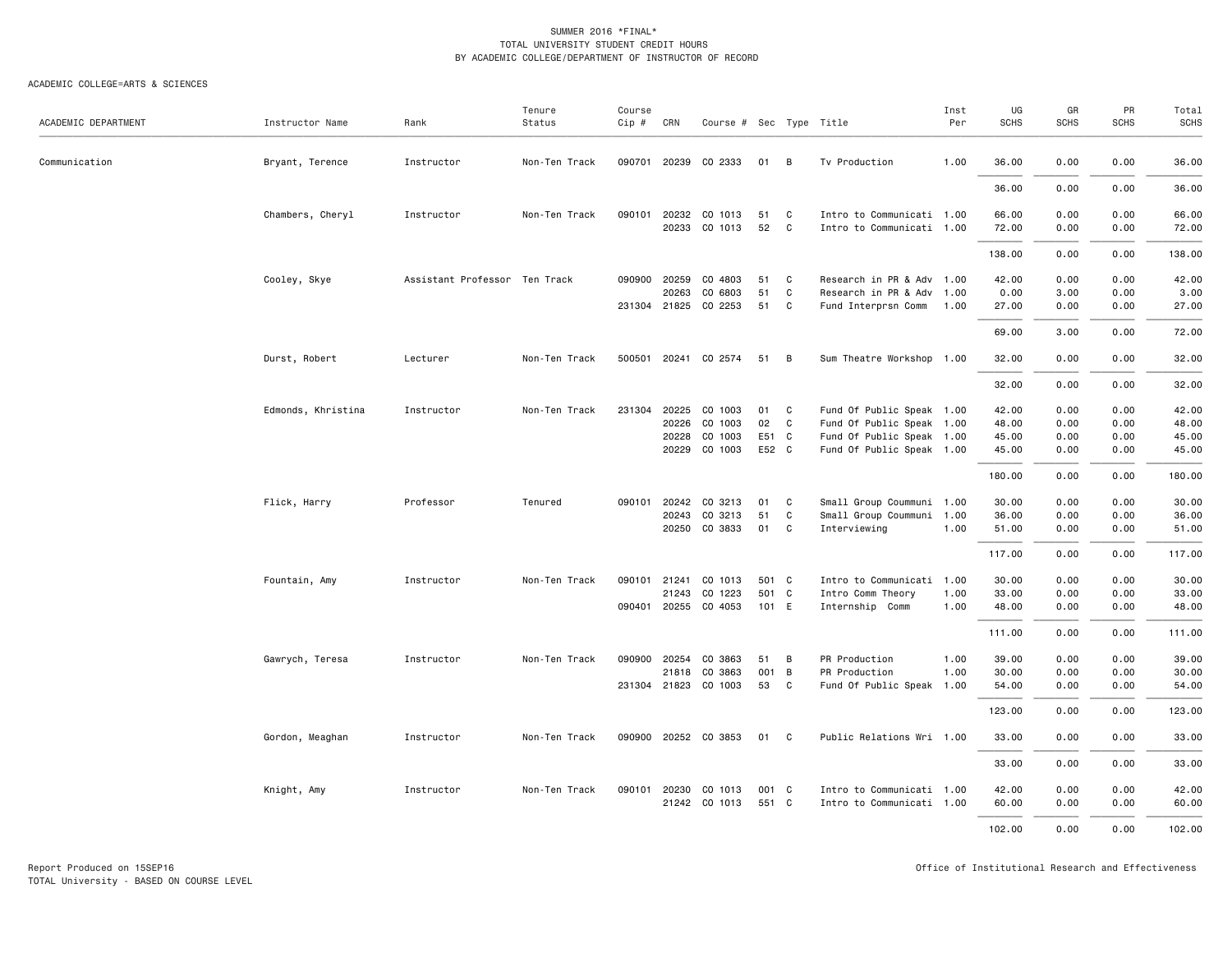#### ACADEMIC COLLEGE=ARTS & SCIENCES

| ACADEMIC DEPARTMENT | Instructor Name      | Rank                          | Tenure<br>Status | Course<br>$Cip$ # | CRN          | Course # Sec Type Title |       |              |                           | Inst<br>Per | UG<br><b>SCHS</b> | GR<br><b>SCHS</b> | PR<br><b>SCHS</b> | Total<br><b>SCHS</b> |
|---------------------|----------------------|-------------------------------|------------------|-------------------|--------------|-------------------------|-------|--------------|---------------------------|-------------|-------------------|-------------------|-------------------|----------------------|
|                     |                      |                               |                  |                   |              |                         |       |              |                           |             |                   |                   |                   |                      |
| Communication       | Morschauser, Lindsey | Instructor                    | Non-Ten Track    |                   |              | 450701 21340 GR 1123    | 501 C |              | Intro World Geog          | 1.00        | 108,00            | 0.00              | 0.00              | 108.00               |
|                     |                      |                               |                  |                   |              |                         |       |              |                           |             | 108.00            | 0.00              | 0.00              | 108.00               |
|                     | Nicholson, John      | Associate Professor Tenured   |                  | 090101            | 20256        | CO 4203                 | 01    | C            | Nonverbal Communicat 1.00 |             | 18.00             | 0.00              | 0.00              | 18.00                |
|                     |                      |                               |                  |                   | 20260        | CO 6203                 | 01    | C            | Nonverbal Communicat 1.00 |             | 0.00              | 9.00              | 0.00              | 9.00                 |
|                     |                      |                               |                  | 231304 20224      |              | CO 1003                 | 001   | $\mathbf{C}$ | Fund Of Public Speak 1.00 |             | 51.00             | 0.00              | 0.00              | 51.00                |
|                     |                      |                               |                  |                   | 21821        | CO 4253                 | 01    | C            | Elements Of Persuasn 1.00 |             | 27.00             | 0.00              | 0.00              | 27.00                |
|                     |                      |                               |                  |                   |              | 21822 CO 6253           | 01    | C            | Elements Of Persuasn 1.00 |             | 0.00              | 15.00             | 0.00              | 15.00                |
|                     |                      |                               |                  |                   |              |                         |       |              |                           |             | 96.00             | 24.00             | 0.00              | 120.00               |
|                     | Poe, Philip          | Assistant Professor Ten Track |                  | 090101            | 20231        | CO 1013                 | 01    | C            | Intro to Communicati 1.00 |             | 36.00             | 0.00              | 0.00              | 36.00                |
|                     |                      |                               |                  | 090401            | 20246        | CO 3423                 | 001   | C            | Feature Writing           | 1.00        | 21.00             | 0.00              | 0.00              | 21.00                |
|                     |                      |                               |                  | 090701            |              | 20240 CO 2413           | 01    | B            | Intro News Writ-Repo 1.00 |             | 36.00             | 0.00              | 0.00              | 36.00                |
|                     |                      |                               |                  |                   |              |                         |       |              |                           |             | 93.00             | 0.00              | 0.00              | 93.00                |
|                     | Roussin, Wendy       | Associate Professor Tenured   |                  |                   | 090404 20245 | CO 3403                 | 01    | В            | Photographic Communi 1.00 |             | 27.00             | 0.00              | 0.00              | 27.00                |
|                     |                      |                               |                  |                   | 090702 21816 | CO 3713                 | 001   | B            | Digital Communicatio 1.00 |             | 30.00             | 0.00              | 0.00              | 30.00                |
|                     |                      |                               |                  |                   |              | 21820 CO 3713           | 01    | В            | Digital Communicatio 1.00 |             | 39.00             | 0.00              | 0.00              | 39.00                |
|                     |                      |                               |                  |                   |              |                         |       |              |                           |             | 96.00             | 0.00              | 0.00              | 96.00                |
|                     | Ryalls, Emily        | Assistant Professor Ten Track |                  | 050207            | 20049        | AN 1173                 | 01    | C            | Intro Gender Studies 1.00 |             | 3.00              | 0.00              | 0.00              | 3.00                 |
|                     |                      |                               |                  |                   | 20690        | GS 1173                 | 01    | C            | Introduction to Gend      | 1.00        | 6.00              | 0.00              | 0.00              | 6.00                 |
|                     |                      |                               |                  |                   | 21075        | SO 1173                 | 01    | C            | Intro Gender Studies 1.00 |             | 12.00             | 0.00              | 0.00              | 12.00                |
|                     |                      |                               |                  |                   | 21963        | GS 4990                 | 801 A |              | Special Topics in Ge      | 1.00        | 21.00             | 0.00              | 0.00              | 21.00                |
|                     |                      |                               |                  |                   | 21964        | GS 6990                 | 801 A |              | Special Topics in Ge 1.00 |             | 0.00              | 3.00              | 0.00              | 3.00                 |
|                     |                      |                               |                  |                   | 23398        | GS 7000                 | 51 I  |              | Directed Indiv Study 1.00 |             | 0.00              | 3.00              | 0.00              | 3.00                 |
|                     |                      |                               |                  | 099999 21961      |              | CO 4990                 | 801 A |              | Special Topic In CO       | 1.00        | 12.00             | 0.00              | 0.00              | 12.00                |
|                     |                      |                               |                  |                   |              |                         |       |              |                           |             | 54.00             | 6.00              | 0.00              | 60.00                |
|                     | Smith, Glenn         | Associate Professor Tenured   |                  | 090401            | 20234        | CO 1403                 | 01    | C            | Intro Mass Media          | 1.00        | 48.00             | 0.00              | 0.00              | 48.00                |
|                     |                      |                               |                  |                   | 20235        | CO 1403                 | 51    | C            | Intro Mass Media          | 1.00        | 57.00             | 0.00              | 0.00              | 57.00                |
|                     |                      |                               |                  |                   | 21244        | CO 1403                 | 501 C |              | Intro Mass Media          | 1.00        | 39.00             | 0.00              | 0.00              | 39.00                |
|                     |                      |                               |                  |                   | 231304 21246 | CO 4253                 | 501   | $\mathbf{C}$ | Elements Of Persuasn 1.00 |             | 54.00             | 0.00              | 0.00              | 54.00                |
|                     |                      |                               |                  |                   |              | 21249 CO 6253           | 501 C |              | Elements Of Persuasn      | 1.00        | 0.00              | 12.00             | 0.00              | 12.00                |
|                     |                      |                               |                  |                   |              |                         |       |              |                           |             | 198.00            | 12.00             | 0.00              | 210.00               |
|                     | Stockstill, William  | Assistant Professor Ten Track |                  | 500501            | 20236        | CO 1503                 | 001   | - C          | Intro To Theatre          | 1.00        | 45.00             | 0.00              | 0.00              | 45.00                |
|                     |                      |                               |                  |                   |              | 21824 CO 1503           | 51    | C            | Intro To Theatre          | 1.00        | 60.00             | 0.00              | 0.00              | 60.00                |
|                     |                      |                               |                  |                   |              |                         |       |              |                           |             | 105.00            | 0.00              | 0.00              | 105.00               |
|                     | Strout, Lawrence     | Associate Professor Tenured   |                  |                   | 090102 21883 | CO 4313                 | 501 C |              | Mass Media Law            | 1.00        | 51.00             | 0.00              | 0.00              | 51.00                |
|                     |                      |                               |                  | 090401            |              | 21884 CO 6313           | 501   | C            | Mass Media Law            | 1.00        | 0.00              | 3.00              | 0.00              | 3.00                 |
|                     |                      |                               |                  |                   |              |                         |       |              |                           |             | 51.00             | 3.00              | 0.00              | 54.00                |
|                     | Williams, Kevin      | Associate Professor Tenured   |                  |                   |              | 090102 20258 CO 4323    | 51 C  |              | Mass Media-Society        | 1.00        | 39.00             | 0.00              | 0.00              | 39.00                |
|                     |                      |                               |                  |                   |              |                         |       |              |                           |             |                   |                   |                   |                      |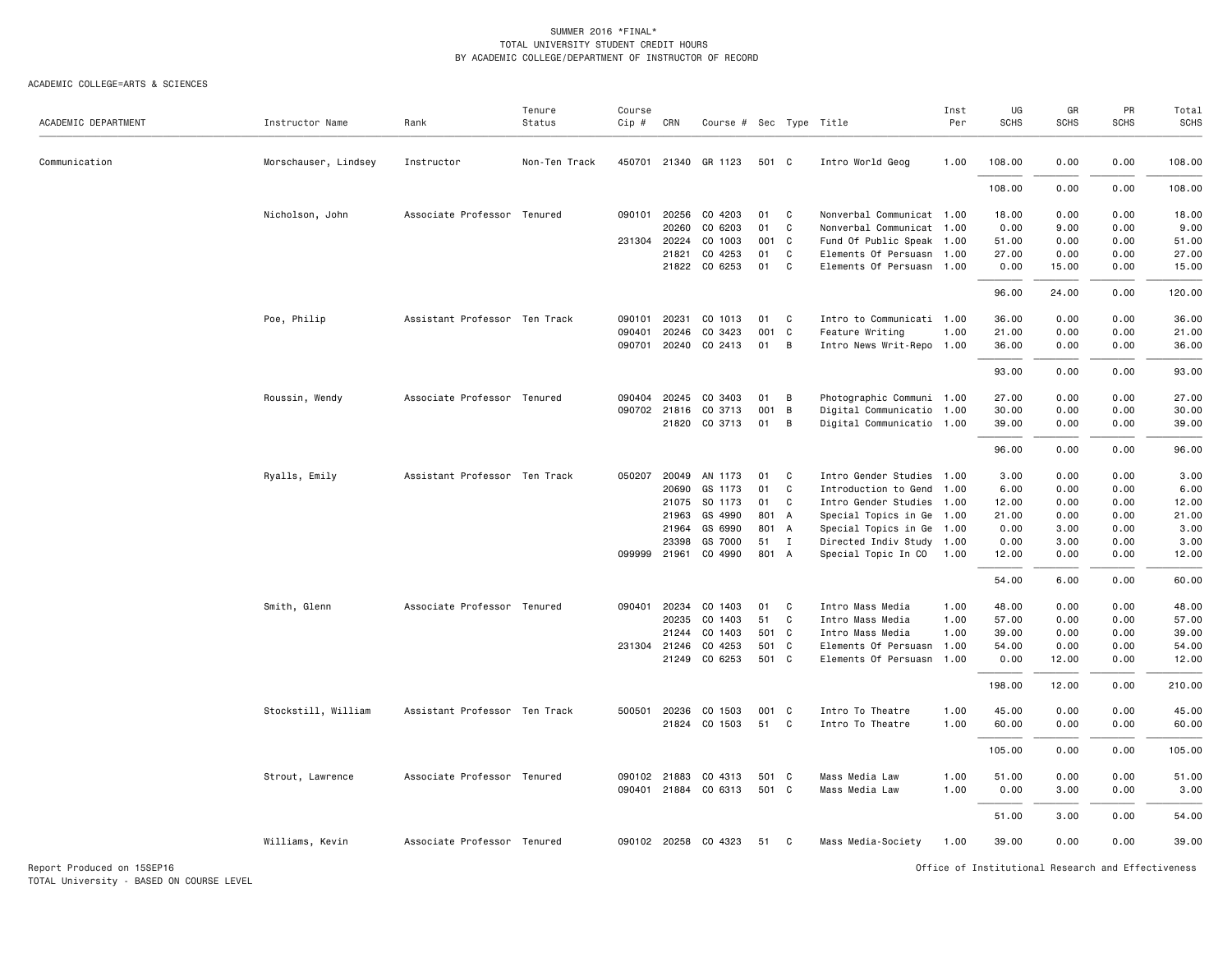| ACADEMIC DEPARTMENT | Instructor Name | Rank                        | Tenure<br>Status | Course<br>Cip #  | CRN            | Course # Sec Type Title             |                        |    |                                                                | Inst<br>Per          | UG<br><b>SCHS</b>                        | GR<br><b>SCHS</b>                                                                            | <b>PR</b><br>SCHS            | Total<br>SCHS           |
|---------------------|-----------------|-----------------------------|------------------|------------------|----------------|-------------------------------------|------------------------|----|----------------------------------------------------------------|----------------------|------------------------------------------|----------------------------------------------------------------------------------------------|------------------------------|-------------------------|
| Communication       | Williams, Kevin | Associate Professor Tenured |                  | 090102<br>090401 | 21247<br>20262 | CO 4323<br>CO 6323<br>21250 CO 6323 | 501 C<br>- 51<br>501 C | C. | Mass Media-Society<br>Mass Media-Society<br>Mass Media-Society | 1.00<br>1.00<br>1.00 | 42.00<br>0.00<br>0.00                    | 0.00<br>21.00<br>12.00                                                                       | 0.00<br>0.00<br>0.00         | 42.00<br>21.00<br>12.00 |
|                     |                 |                             |                  |                  |                |                                     |                        |    |                                                                |                      | 81.00                                    | 33.00                                                                                        | 0.00                         | 114.00                  |
| Communication       |                 |                             |                  |                  |                |                                     |                        |    |                                                                |                      | $=$ = = = = = = =<br>1823.00<br>======== | $\qquad \qquad \equiv \equiv \equiv \equiv \equiv \equiv \equiv \equiv$<br>81.00<br>======== | ========<br>0.00<br>======== | 1904.00<br>==========   |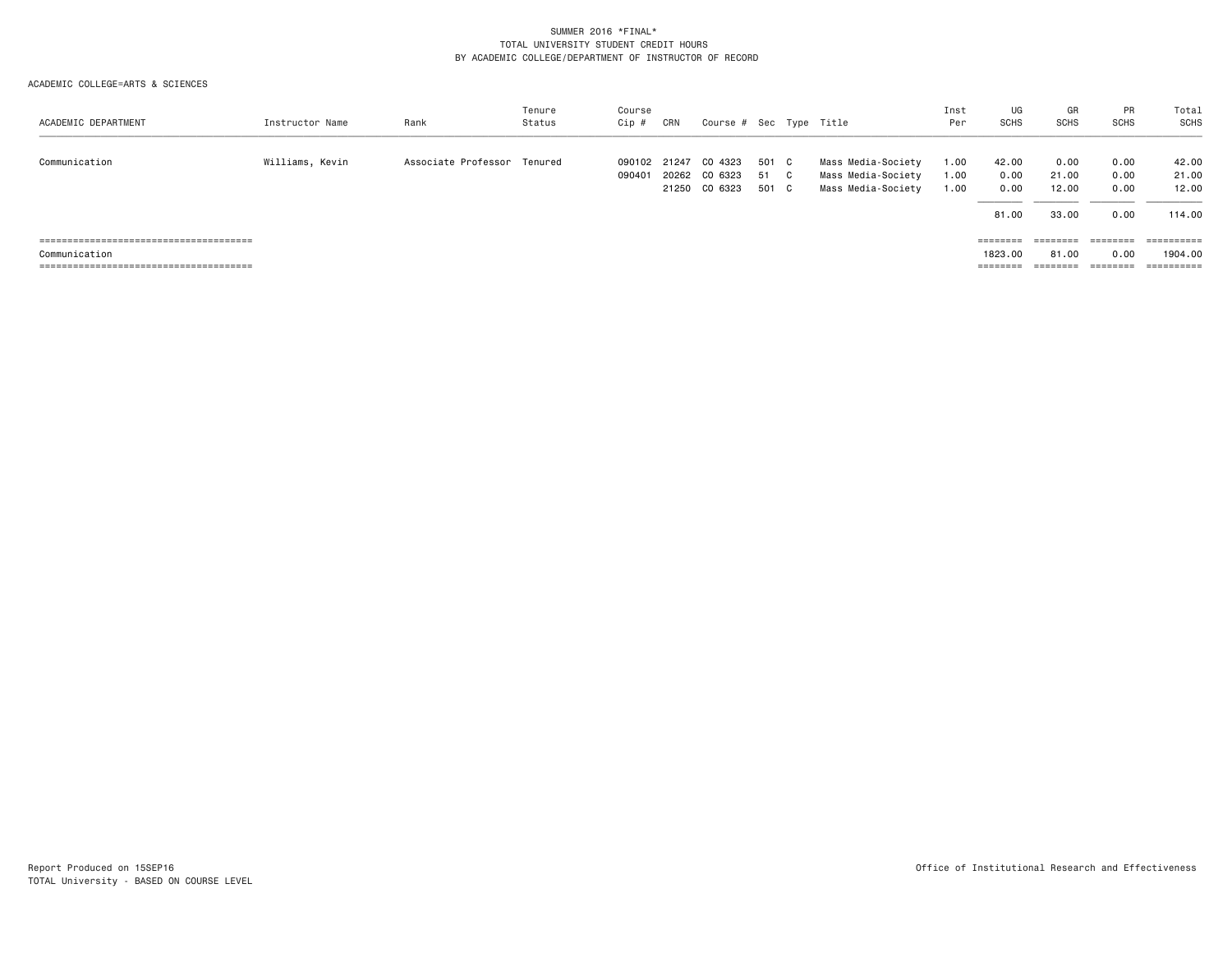| ACADEMIC DEPARTMENT | Instructor Name    | Rank                        | Tenure<br>Status | Course<br>Cip # | CRN            | Course # Sec Type Title  |          |              |                                        | Inst<br>Per  | UG<br><b>SCHS</b> | GR<br><b>SCHS</b> | PR<br><b>SCHS</b> | Total<br><b>SCHS</b> |
|---------------------|--------------------|-----------------------------|------------------|-----------------|----------------|--------------------------|----------|--------------|----------------------------------------|--------------|-------------------|-------------------|-------------------|----------------------|
|                     |                    |                             |                  |                 |                |                          |          |              |                                        |              |                   |                   |                   |                      |
| English             | Agee, Kelly        | Instructor                  | Non-Ten Track    | 231303          | 20676<br>20677 | GE 3513<br>GE 3513       | 52<br>53 | C<br>C       | Technical Writing<br>Technical Writing | 1.00<br>1.00 | 36.00<br>39.00    | 0.00<br>0.00      | 0.00<br>0.00      | 36.00<br>39.00       |
|                     |                    |                             |                  |                 |                |                          |          |              |                                        |              | 75.00             | 0.00              | 0.00              | 75.00                |
|                     | Anderson, Thomas   | Associate Professor Tenured |                  | 231401          | 20501          | EN 2203                  | 52 C     |              | Intro To Literature                    | 1.00         | 51.00             | 0.00              | 0.00              | 51.00                |
|                     |                    |                             |                  |                 |                |                          |          |              |                                        |              | 51.00             | 0.00              | 0.00              | 51.00                |
|                     | Barton, Amy        | Instructor                  | Non-Ten Track    |                 |                | 231303 20675 GE 3513     | 51 C     |              | Technical Writing                      | 1.00         | 39.00             | 0.00              | 0.00              | 39.00                |
|                     |                    |                             |                  |                 |                |                          |          |              |                                        |              | 39.00             | 0.00              | 0.00              | 39.00                |
|                     | Bentley, Gregory   | Associate Professor Tenured |                  |                 |                | 231404 20506 EN 4503     | 51 C     |              | Shakespeare                            | 1.00         | 24.00             | 0.00              | 0.00              | 24.00                |
|                     |                    |                             |                  |                 |                |                          |          |              |                                        |              | 24.00             | 0.00              | 0.00              | 24.00                |
|                     | Bogard, LaToya     | Instructor                  | Non-Ten Track    | 231301          | 20486          | EN 1103<br>20494 EN 1113 | 02<br>51 | C<br>C       | En Composition I<br>En Composition II  | 1.00<br>1.00 | 42.00<br>36.00    | 0.00<br>0.00      | 0.00<br>0.00      | 42.00<br>36.00       |
|                     |                    |                             |                  |                 |                |                          |          |              |                                        |              | 78.00             | 0.00              | 0.00              | 78.00                |
|                     | Brocato, John      | Instructor                  | Non-Ten Track    | 140101          | 22326          | GE 6513                  | 01       | C            | Engr. Writ. and Pres 1.00              |              | 0.00              | 9.00              | 0.00              | 9.00                 |
|                     |                    |                             |                  | 231303          | 20673          | GE 3513                  | 01       | C            | Technical Writing                      | 1.00         | 36.00             | 0.00              | 0.00              | 36.00                |
|                     |                    |                             |                  |                 |                | 21533 GE 3513            | 851 A    |              | Technical Writing                      | 1.00         | 45.00             | 0.00              | 0.00              | 45.00                |
|                     |                    |                             |                  |                 |                |                          |          |              |                                        |              | 81.00             | 9.00              | 0.00              | 90.00                |
|                     | Brown, Angela      | Lecturer                    | Non-Ten Track    | 231401          | 23330          | EN 2283                  | 201 C    |              | World Literature Aft 1.00              |              | 30.00             | 0.00              | 0.00              | 30.00                |
|                     |                    |                             |                  | 239999          | 23307          | EN 4990                  | 201 C    |              | Special Topic In EN 1.00               |              | 3.00              | 0.00              | 0.00              | 3.00                 |
|                     |                    |                             |                  |                 |                |                          |          |              |                                        |              | 33.00             | 0.00              | 0.00              | 33.00                |
|                     | Crescenzo, Michele | Lecturer                    | Non-Ten Track    | 231401          |                | 20498 EN 2203            | 01 C     |              | Intro To Literature                    | 1.00         | 42.00             | 0.00              | 0.00              | 42.00                |
|                     |                    |                             |                  |                 |                |                          |          |              |                                        |              | 42.00             | 0.00              | 0.00              | 42.00                |
|                     | Doughty, Catherine | Instructor                  | Non-Ten Track    | 231301          | 20495          | EN 1113                  | 53       | C            | En Composition II                      | 1.00         | 51.00             | 0.00              | 0.00              | 51.00                |
|                     |                    |                             |                  |                 |                | 320108 20484 EN 0003     | 102 C    |              | Development English                    | 1.00         | 18.00             | 0.00              | 0.00              | 18.00                |
|                     |                    |                             |                  |                 |                |                          |          |              |                                        |              | 69.00             | 0.00              | 0.00              | 69.00                |
|                     | Garner, William    | Lecturer                    | Non-Ten Track    | 231301          |                | 23134 EN 1103            | E51 C    |              | En Composition I                       | 1.00         | 30.00             | 0.00              | 0.00              | 30.00                |
|                     |                    |                             |                  |                 |                |                          |          |              |                                        |              | 30.00             | 0.00              | 0.00              | 30.00                |
|                     | Gibson, Marie      | Lecturer                    | Non-Ten Track    |                 |                | 231301 20487 EN 1103     | 52       | $\mathbf{C}$ | En Composition I                       | 1.00         | 27.00             | 0.00              | 0.00              | 27.00                |
|                     |                    |                             |                  |                 |                |                          |          |              |                                        |              | 27.00             | 0.00              | 0.00              | 27.00                |
|                     | Grimes, John Aaron | Lecturer                    | Non-Ten Track    | 231301          |                | 20491 EN 1103            | E55 C    |              | En Composition I                       | 1.00         | 48.00             | 0.00              | 0.00              | 48.00                |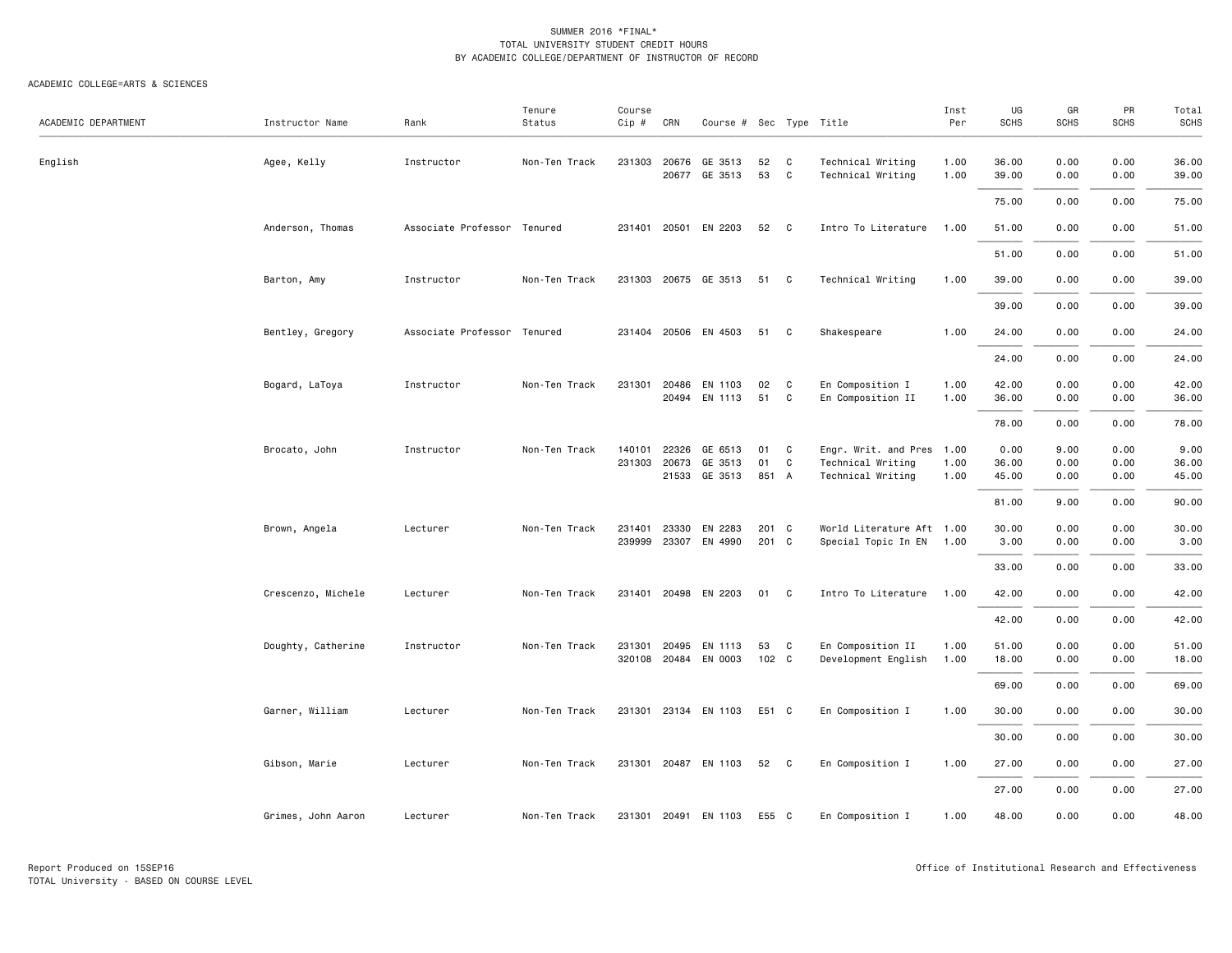| ACADEMIC DEPARTMENT | Instructor Name                  | Rank                              | Tenure<br>Status | Course<br>Cip # | CRN   | Course # Sec Type Title               |                |                   |                                                        | Inst<br>Per  | UG<br><b>SCHS</b> | GR<br><b>SCHS</b> | PR<br><b>SCHS</b> | Total<br><b>SCHS</b> |
|---------------------|----------------------------------|-----------------------------------|------------------|-----------------|-------|---------------------------------------|----------------|-------------------|--------------------------------------------------------|--------------|-------------------|-------------------|-------------------|----------------------|
|                     |                                  |                                   |                  |                 |       |                                       |                |                   |                                                        |              |                   |                   |                   |                      |
|                     |                                  |                                   |                  |                 |       |                                       |                |                   |                                                        |              | 48.00             | 0.00              | 0.00              | 48.00                |
| English             | Hagenston, Becky                 | Associate Professor Tenured       |                  |                 |       | 231302 20504 EN 3303                  | 01 C           |                   | Creative Writing                                       | 1.00         | 30.00             | 0.00              | 0.00              | 30.00                |
|                     |                                  |                                   |                  |                 |       |                                       |                |                   |                                                        |              | 30.00             | 0.00              | 0.00              | 30.00                |
|                     | Harmon Threatt, Elizabe Lecturer |                                   | Non-Ten Track    |                 |       | 231303 21692 EN 3313                  | 201 C          |                   | Writing for the Work 1.00                              |              | 60.00             | 0.00              | 0.00              | 60.00                |
|                     |                                  |                                   |                  |                 |       |                                       |                |                   |                                                        |              | 60.00             | 0.00              | 0.00              | 60.00                |
|                     | Herd, Wendy                      | Assistant Professor Ten Track     |                  |                 |       | 131401 21472 EN 4493<br>21475 EN 6493 | 803 C<br>802 C |                   | TESOL Practicum<br>TESOL Practicum                     | 1.00<br>1.00 | 6.00<br>0.00      | 0.00              | 0.00<br>0.00      | 6.00                 |
|                     |                                  |                                   |                  |                 |       |                                       |                |                   |                                                        |              |                   | 3.00              |                   | 3.00                 |
|                     |                                  |                                   | Non-Ten Track    |                 |       | 231301 20493 EN 1113                  | 03             | $\mathbf{C}$      |                                                        |              | 6.00              | 3.00              | 0.00              | 9.00                 |
|                     | Leonard, Ashley                  | Instructor                        |                  |                 |       |                                       |                |                   | En Composition II                                      | 1.00         | 57.00             | 0.00              | 0.00              | 57.00                |
|                     |                                  |                                   |                  |                 |       |                                       |                |                   |                                                        |              | 57.00             | 0.00              | 0.00              | 57.00                |
|                     | Little, Matthew                  | Associate Professor Tenured       |                  | 231401          | 22323 | EN 8573<br>231402 20502 EN 2243       | 01<br>02       | <b>S</b><br>C     | Studies in Lit Since 1.00<br>American Lit Before       | 1.00         | 0.00<br>24.00     | 18.00<br>0.00     | 0.00<br>0.00      | 18.00<br>24.00       |
|                     |                                  |                                   |                  |                 |       |                                       |                |                   |                                                        |              |                   |                   |                   |                      |
|                     |                                  |                                   |                  |                 |       |                                       |                |                   |                                                        |              | 24.00             | 18.00             | 0.00              | 42.00                |
|                     | Papi, Mostafa                    | Visiting Assist Pro Non-Ten Track |                  |                 |       | 160102 21812 EN 4403                  | 51             | C                 | Intro To Linguistics 1.00                              |              | 12.00             | 0.00              | 0.00              | 12.00                |
|                     |                                  |                                   |                  |                 | 21813 | EN 6403                               | 51             | C                 | Intro To Linguistics 1.00                              |              | 0.00              | 3.00              | 0.00              | 3.00                 |
|                     |                                  |                                   |                  |                 | 21940 | AN 4403<br>21944 AN 6403              | 51<br>51       | C<br>$\mathbf{C}$ | Intro To Linguistics 1.00<br>Intro To Linguistics 1.00 |              | 9.00<br>0.00      | 0.00<br>3.00      | 0.00<br>0.00      | 9.00<br>3.00         |
|                     |                                  |                                   |                  |                 |       |                                       |                |                   |                                                        |              | 21.00             | 6.00              | 0.00              | 27.00                |
|                     | Price, Marty                     | Instructor                        | Non-Ten Track    |                 |       | 231404 21945 EN 2213                  | 01             | $\mathbf{C}$      | English Lit Before 1 1.00                              |              | 33.00             | 0.00              | 0.00              | 33.00                |
|                     |                                  |                                   |                  |                 |       |                                       |                |                   |                                                        |              | 33.00             | 0.00              | 0.00              | 33.00                |
|                     | Redd, James                      | Lecturer                          | Non-Ten Track    |                 |       | 231402 20503 EN 2253                  | 51 C           |                   | American Lit After 1 1.00                              |              | 36.00             | 0.00              | 0.00              | 36.00                |
|                     |                                  |                                   |                  |                 |       |                                       |                |                   |                                                        |              | 36.00             | 0.00              | 0.00              | 36.00                |
|                     | Sanders, Shelly                  | Instructor                        | Non-Ten Track    | 231303          |       | 20674 GE 3513                         | 02 C           |                   | Technical Writing                                      | 1.00         | 42.00             | 0.00              | 0.00              | 42.00                |
|                     |                                  |                                   |                  |                 |       |                                       |                |                   |                                                        |              | 42.00             | 0.00              | 0.00              | 42.00                |
|                     | Shaffer, Donald                  | Associate Professor Tenured       |                  | 050201          | 20003 | AAS 1063                              | 01             | C                 | Intro to African Ame 1.00                              |              | 48.00             | 0.00              | 0.00              | 48.00                |
|                     |                                  |                                   |                  | 239999 22451    |       | EN 4990                               | 51             | C                 | Special Topic In EN                                    | 1.00         | 9.00              | 0.00              | 0.00              | 9.00                 |
|                     |                                  |                                   |                  |                 | 22452 | EN 6990                               | 51             | C                 | Special Topic In EN                                    | 1.00         | 0.00              | 6.00              | 0.00              | 6.00                 |
|                     |                                  |                                   |                  |                 | 23095 | EN 8000                               | 01             | D                 | Research / Thesis                                      | 1.00         | 0.00              | 3.00              | 0.00              | 3.00                 |
|                     |                                  |                                   |                  |                 |       |                                       |                |                   |                                                        |              | 57.00             | 9.00              | 0.00              | 66.00                |
|                     | Sheperis, Claire                 | Instructor                        | Non-Ten Track    |                 |       | 231301 20492 EN 1113                  | 01 C           |                   | En Composition II                                      | 1.00         | 54.00             | 0.00              | 0.00              | 54.00                |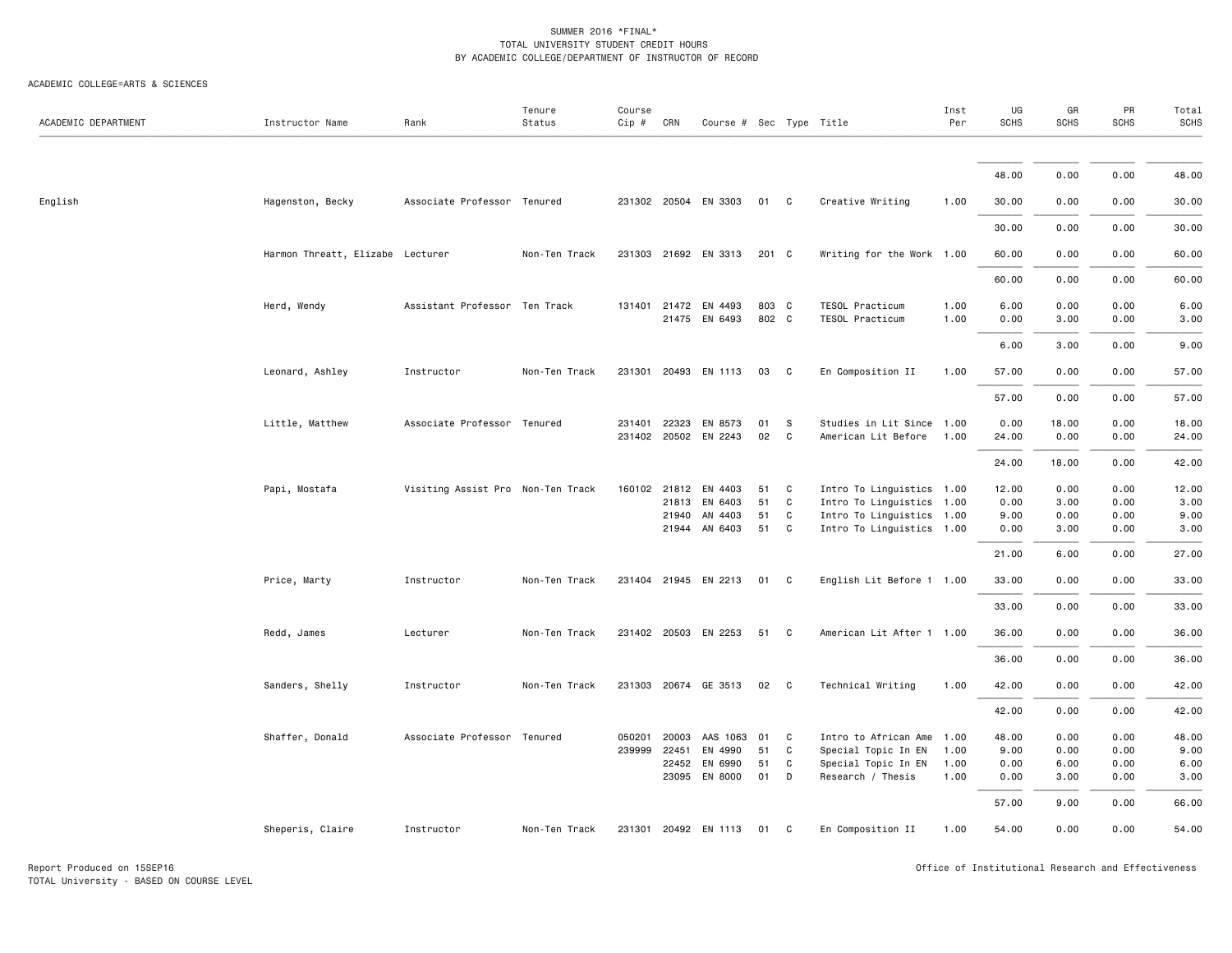| ACADEMIC DEPARTMENT | Instructor Name | Rank                        | Tenure<br>Status | Course<br>Cip # | CRN   | Course # Sec Type Title |               |                           | Inst<br>Per | UG<br>SCHS        | GR<br><b>SCHS</b> | PR<br><b>SCHS</b> | Total<br>SCHS |
|---------------------|-----------------|-----------------------------|------------------|-----------------|-------|-------------------------|---------------|---------------------------|-------------|-------------------|-------------------|-------------------|---------------|
|                     |                 |                             |                  |                 |       |                         |               |                           |             |                   |                   |                   |               |
|                     |                 |                             |                  |                 |       |                         |               |                           |             | 54.00             | 0.00              | 0.00              | 54.00         |
| English             | Slimp, Stephen  | Lecturer                    | Non-Ten Track    | 231401          | 23275 | EN 3533                 | 201 C         | Selected Authors          | 1.00        | 3.00              | 0.00              | 0.00              | 3.00          |
|                     |                 |                             |                  | 231404          | 21694 | EN 4733                 | 201 C         | Brit Lit/Cult 18th C 1.00 |             | 3.00              | 0.00              | 0.00              | 3.00          |
|                     |                 |                             |                  |                 | 21695 | EN 6733                 | 201 C         | Brit Lit/Cult 18th C 1.00 |             | 0.00              | 15.00             | 0.00              | 15.00         |
|                     |                 |                             |                  |                 |       |                         |               |                           |             | 6.00              | 15.00             | 0.00              | 21.00         |
|                     | Stamps, Alison  | Non-Faculty                 | Not Applicable   | 131401          | 20569 | ESL 5313                | 102 C         | Classroom Comm & Pre 1.00 |             | 3.00              | 0.00              | 0.00              | 3.00          |
|                     |                 |                             |                  |                 | 20573 | ESL 5323                | 102 C         | Academic Research an 1.00 |             | 3.00              | 0.00              | 0.00              | 3.00          |
|                     |                 |                             |                  |                 | 20575 | ESL 5323                | $104 \quad C$ | Academic Research an 1.00 |             | 6.00              | 0.00              | 0.00              | 6.00          |
|                     |                 |                             |                  |                 |       |                         |               |                           |             | 12.00             | 0.00              | 0.00              | 12.00         |
|                     | West, Robert    | Associate Professor Tenured |                  |                 |       | 239999 23318 EN 4000    | 01 I          | Directed Indiv Study 1.00 |             | 3.00              | 0.00              | 0.00              | 3.00          |
|                     |                 |                             |                  |                 |       |                         |               |                           |             | 3.00              | 0.00              | 0.00              | 3.00          |
|                     |                 |                             |                  |                 |       |                         |               |                           |             | $=$ = = = = = = = |                   | ========          | ==========    |
| English             |                 |                             |                  |                 |       |                         |               |                           |             | 1038,00           | 60.00             | 0.00              | 1098,00       |
|                     |                 |                             |                  |                 |       |                         |               |                           |             | ========          | ========          | ========          | ==========    |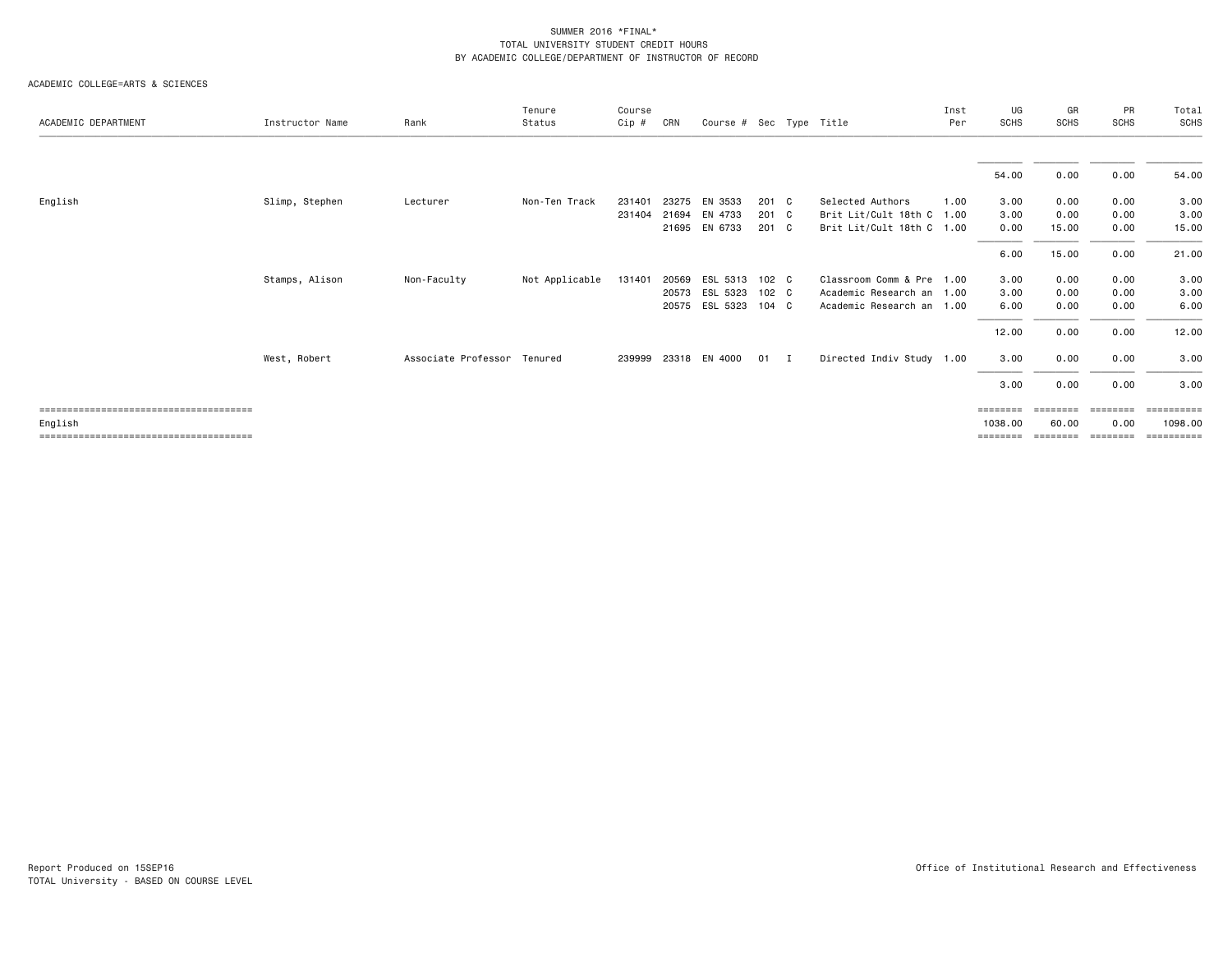| ACADEMIC DEPARTMENT | Instructor Name                                     | Rank                               | Tenure<br>Status | Course<br>$Cip \#$ | CRN                   | Course # Sec Type Title |          |                |                                            | Inst<br>Per  | UG<br>SCHS    | GR<br><b>SCHS</b> | PR<br><b>SCHS</b> | Total<br>SCHS |
|---------------------|-----------------------------------------------------|------------------------------------|------------------|--------------------|-----------------------|-------------------------|----------|----------------|--------------------------------------------|--------------|---------------|-------------------|-------------------|---------------|
| Geosciences         | Ambinakudige, Shrinidhi Associate Professor Tenured |                                    |                  |                    |                       | 450701 23132 GR 9000    | 102 D    |                | Research/Dissertatio 1.00                  |              | 0.00          | 6.00              | 0.00              | 6.00          |
|                     |                                                     |                                    |                  |                    |                       |                         |          |                |                                            |              | 0.00          | 6.00              | 0.00              | 6.00          |
|                     | Babineaux, Claire                                   | Grad Teach Assist                  | Not Applicable   |                    |                       | 450701 20686 GR 1123    | 01 C     |                | Intro World Geog                           | 0.90         | 56.70         | 0.00              | 0.00              | 56.70         |
|                     |                                                     |                                    |                  |                    |                       |                         |          |                |                                            |              | 56.70         | 0.00              | 0.00              | 56.70         |
|                     | Brown, Michael E.                                   | Professor                          | Tenured          | 400401             | 21374                 | GR 8573                 | 502 S    |                | Research Applied Met 1.00                  |              | 0.00          | 30.00             | 0.00              | 30.00         |
|                     |                                                     |                                    |                  | 400404             | 21354                 | GR 4843                 | 501 B    |                | Severe Storm Methods 1.00                  |              | 6.00          | 0.00              | 0.00              | 6.00          |
|                     |                                                     |                                    |                  |                    | 21361                 | GR 6843                 | 501 B    |                | Severe Storm Methods 1.00                  |              | 0.00          | 6.00              | 0.00              | 6.00          |
|                     |                                                     |                                    |                  |                    | 400601 21366          | GR 8410                 | 501 S    |                | Field Methods Semina 1.00                  |              | 0.00          | 23.00             | 0.00              | 23.00         |
|                     |                                                     |                                    |                  |                    |                       |                         |          |                |                                            |              | 6.00          | 59.00             | 0.00              | 65.00         |
|                     | Carter, William                                     | Lecturer                           | Non-Ten Track    |                    | 400404 21356          | GR 4933                 | 501 C    |                | Dynamic Meteorology                        | 0.90         | 16.20         | 0.00              | 0.00              | 16.20         |
|                     |                                                     |                                    |                  |                    |                       | 450701 21363 GR 6933    | 501 C    |                | Dynamic Meteorology                        | 0.90         | 0.00          | 5.40              | 0.00              | 5.40          |
|                     |                                                     |                                    |                  |                    |                       |                         |          |                |                                            |              | 16.20         | 5.40              | 0.00              | 21.60         |
|                     | Clary, Renee                                        | Associate Professor Tenured        |                  | 400601             |                       | 22790 GG 9000           | 101 D    |                | Research/Dissertatio 1.00                  |              | 0.00          | 3.00              | 0.00              | 3.00          |
|                     |                                                     |                                    |                  |                    |                       |                         |          |                |                                            |              |               |                   |                   |               |
|                     |                                                     |                                    |                  |                    |                       |                         |          |                |                                            |              | 0.00          | 3.00              | 0.00              | 3.00          |
|                     | Cooke, William                                      | Professor                          | Tenured          |                    |                       | 450701 22079 GR 7000    | $101$ I  |                | Directed Indiv Study 1.00                  |              | 0.00          | 3.00              | 0.00              | 3.00          |
|                     |                                                     |                                    |                  |                    |                       |                         |          |                |                                            |              | 0.00          | 3.00              | 0.00              | 3.00          |
|                     | Dash, Padmanava                                     | Assistant Professor Ten Track      |                  |                    |                       | 400601 22572 GG 4000    | 101 I    |                | Directed Indiv Study 1.00                  |              | 3.00          | 0.00              | 0.00              | 3.00          |
|                     |                                                     |                                    |                  |                    |                       |                         |          |                |                                            |              | 3.00          | 0.00              | 0.00              | 3.00          |
|                     | Dyer, Jamie                                         | Associate Professor Tenured        |                  | 400401             | 21373                 | GR 8573                 | 501 S    |                | Research Applied Met 1.00                  |              | 0.00          | 30.00             | 0.00              | 30.00         |
|                     |                                                     |                                    |                  | 400404             | 21356                 | GR 4933                 | 501 C    |                | Dynamic Meteorology                        | 0.10         | 1.80          | 0.00              | 0.00              | 1.80          |
|                     |                                                     |                                    |                  |                    | 450701 21363          | GR 6933                 | 501 C    |                | Dynamic Meteorology                        | 0.10         | 0.00          | 0.60              | 0.00              | 0.60          |
|                     |                                                     |                                    |                  |                    | 23298                 | GR 8000                 | 101 D    |                | Research / Thesis                          | 1.00         | 0.00          | 1.00              | 0.00              | 1.00          |
|                     |                                                     |                                    |                  |                    | 23299                 | GR 9000                 | 104 D    |                | Research/Dissertatio 1.00                  |              | 0.00          | 1.00              | 0.00              | 1.00          |
|                     |                                                     |                                    |                  |                    |                       |                         |          |                |                                            |              | 1.80          | 32.60             | 0.00              | 34.40         |
|                     | Fuhrmann, Christopher                               | Assistant Professor Ten Track      |                  |                    | 400401 21376          | GR 8633                 | 501 C    |                | Climate Change                             | 1.00         | 0.00          | 51.00             | 0.00              | 51.00         |
|                     |                                                     |                                    |                  |                    | 450701 21359          | GR 6603                 | 501 C    |                | Climatology                                | 1.00         | 0.00          | 81.00             | 0.00              | 81.00         |
|                     |                                                     |                                    |                  |                    |                       | 21360 GR 6603           | 502 C    |                | Climatology                                | 1.00         | 0.00          | 54.00             | 0.00              | 54.00         |
|                     |                                                     |                                    |                  |                    |                       |                         |          |                |                                            |              | 0.00          | 186.00            | 0.00              | 186.00        |
|                     | Gabitov, Rinat                                      | Assistant Professor Ten Track      |                  |                    |                       | 400601 22083 GG 8613    | 501 C    |                | Hydrology                                  | 1.00         | 0.00          | 18.00             | 0.00              | 18.00         |
|                     |                                                     |                                    |                  |                    |                       |                         |          |                |                                            |              | 0.00          | 18.00             | 0.00              | 18.00         |
|                     | Garner, Brittany                                    | Grad Research Assis Not Applicable |                  |                    | 400601 20678<br>20679 | GG 1111<br>GG 1111      | 01<br>51 | <b>L</b><br>L. | Earth Science I Lab<br>Earth Science I Lab | 0.90<br>0.90 | 8.10<br>10.80 | 0.00<br>0.00      | 0.00<br>0.00      | 8.10<br>10.80 |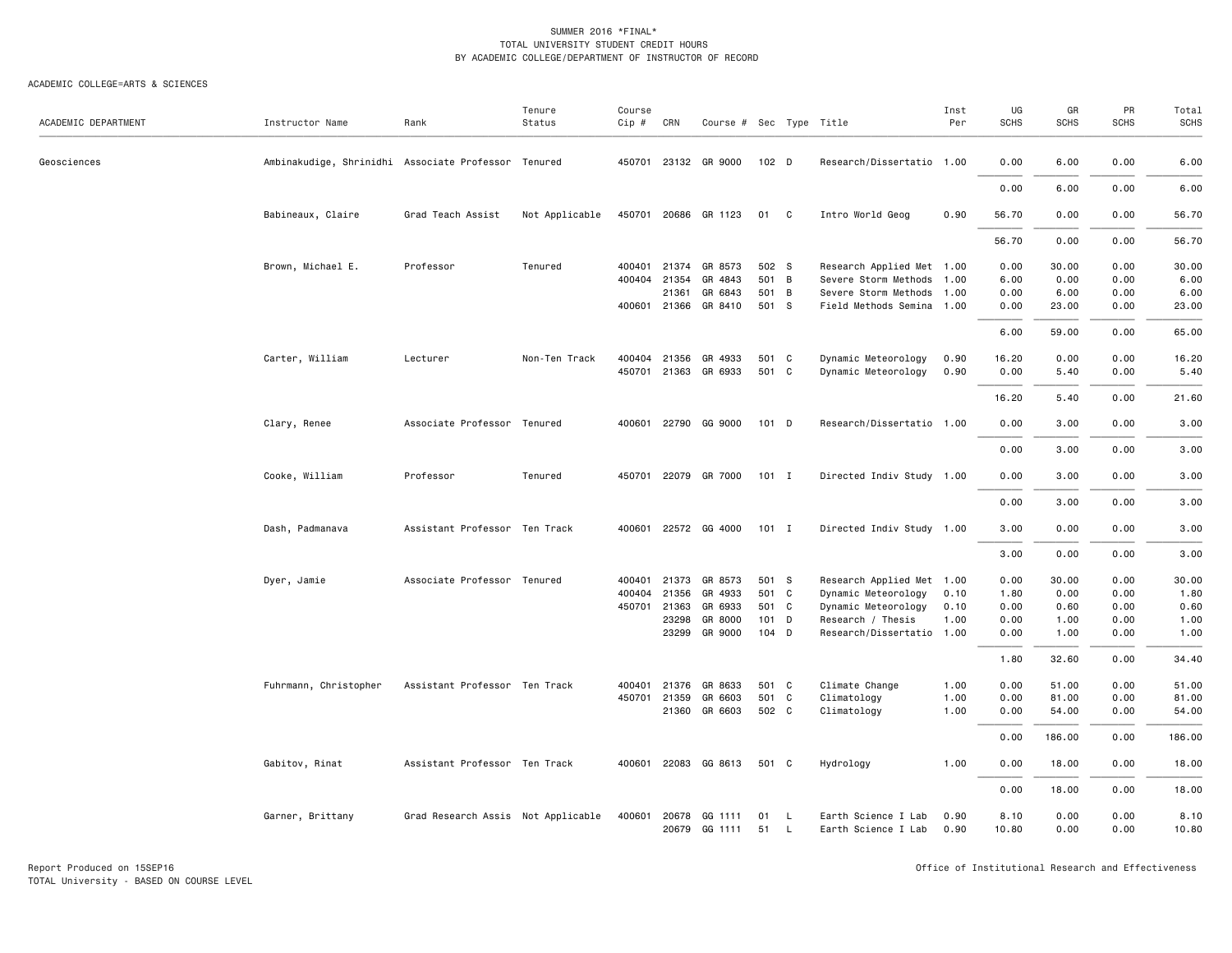ACADEMIC COLLEGE=ARTS & SCIENCES

| ACADEMIC DEPARTMENT | Instructor Name  | Rank                               | Tenure<br>Status | Course<br>$Cip$ # | CRN          | Course # Sec Type Title |                  |                |                           | Inst<br>Per | UG<br><b>SCHS</b> | GR<br>SCHS | PR<br><b>SCHS</b> | Total<br><b>SCHS</b> |
|---------------------|------------------|------------------------------------|------------------|-------------------|--------------|-------------------------|------------------|----------------|---------------------------|-------------|-------------------|------------|-------------------|----------------------|
|                     |                  |                                    |                  |                   |              |                         |                  |                |                           |             |                   |            |                   |                      |
|                     |                  |                                    |                  |                   |              |                         |                  |                |                           |             | 18.90             | 0.00       | 0.00              | 18.90                |
| Geosciences         | Grala, Katarzyna | Non-Faculty                        | Not Applicable   |                   |              | 450701 21357 GR 6303    | 501 B            |                | Principles of GIS         | 0.90        | 0.00              | 5.40       | 0.00              | 5.40                 |
|                     |                  |                                    |                  |                   | 21922        | GR 6363                 | 501              | $\overline{B}$ | GIS Programming           | 0.90        | 0.00              | 18.90      | 0.00              | 18.90                |
|                     |                  |                                    |                  |                   |              | 450702 21342 GR 4303    | 501 B            |                | Principles of GIS         | 0.90        | 35.10             | 0.00       | 0.00              | 35.10                |
|                     |                  |                                    |                  |                   |              |                         |                  |                |                           |             | 35.10             | 24.30      | 0.00              | 59.40                |
|                     | Gutter, Barrett  | Grad Research Assis Not Applicable |                  |                   |              | 400404 21353 GR 4713    | 501 B            |                | Synoptic Met I            | 1.00        | 54.00             | 0.00       | 0.00              | 54.00                |
|                     |                  |                                    |                  |                   |              |                         |                  |                |                           |             | 54.00             | 0.00       | 0.00              | 54.00                |
|                     | Haney, Christa   | Instructor                         | Non-Ten Track    |                   | 231303 21334 | GG 4333                 | 501 C            |                | Geowriting                | 1.00        | 66.00             | 0.00       | 0.00              | 66.00                |
|                     |                  |                                    |                  |                   | 21335        | GG 4333                 | 502 C            |                | Geowriting                | 1.00        | 60.00             | 0.00       | 0.00              | 60.00                |
|                     |                  |                                    |                  |                   | 400607 21332 | GG 3603                 | 501 C            |                | Intro To Oceanograph 1.00 |             | 117.00            | 0.00       | 0.00              | 117.00               |
|                     |                  |                                    |                  |                   |              | 21333 GG 3603           | 502 C            |                | Intro To Oceanograph 1.00 |             | 99.00             | 0.00       | 0.00              | 99.00                |
|                     |                  |                                    |                  |                   |              |                         |                  |                |                           |             | 342.00            | 0.00       | 0.00              | 342.00               |
|                     | Kirkland, Brenda | Associate Professor Tenured        |                  | 400601            | 20678        | GG 1111                 | 01               | <b>L</b>       | Earth Science I Lab       | 0.10        | 0.90              | 0.00       | 0.00              | 0.90                 |
|                     |                  |                                    |                  |                   | 20679        | GG 1111                 | 51               | $\mathsf{L}$   | Earth Science I Lab       | 0.10        | 1.20              | 0.00       | 0.00              | 1.20                 |
|                     |                  |                                    |                  |                   | 20680        | GG 1113                 | 001 C            |                | Survey Earth Sci I        | 1.00        | 36.00             | 0.00       | 0.00              | 36.00                |
|                     |                  |                                    |                  |                   | 20682        | GG 1113                 | 51               | C              | Survey Earth Sci I        | 1.00        | 42.00             | 0.00       | 0.00              | 42.00                |
|                     |                  |                                    |                  |                   |              | 23114 GG 9000           | 102 <sub>D</sub> |                | Research/Dissertatio 1.00 |             | 0.00              | 1.00       | 0.00              | 1.00                 |
|                     |                  |                                    |                  |                   |              |                         |                  |                |                           |             |                   |            |                   |                      |
|                     |                  |                                    |                  |                   |              |                         |                  |                |                           |             | 80.10             | 1.00       | 0.00              | 81.10                |
|                     | Lussenden, Holly | Grad Research Assis Not Applicable |                  |                   |              | 450701 21339 GR 1114    | 501 B            |                | Physical Geography        | 1.00        | 72.00             | 0.00       | 0.00              | 72.00                |
|                     |                  |                                    |                  |                   |              |                         |                  |                |                           |             | 72.00             | 0.00       | 0.00              | 72.00                |
|                     | Meng, Qingmin    | Assistant Professor Ten Track      |                  | 450701            |              | 21922 GR 6363           | 501 B            |                | GIS Programming           | 0.10        | 0.00              | 2.10       | 0.00              | 2.10                 |
|                     |                  |                                    |                  |                   |              |                         |                  |                |                           |             | 0.00              | 2.10       | 0.00              | 2.10                 |
|                     | Mercer, Andrew   | Associate Professor Tenured        |                  |                   | 400401 21369 | GR 8453                 | 501 C            |                | Quant Analysis Climo 1.00 |             | 0.00              | 63.00      | 0.00              | 63.00                |
|                     |                  |                                    |                  |                   | 21370        | GR 8453                 | 502 C            |                | Quant Analysis Climo      | 1.00        | 0.00              | 18.00      | 0.00              | 18.00                |
|                     |                  |                                    |                  | 450701            |              | 23124 GR 9000           | $101$ D          |                | Research/Dissertatio 1.00 |             | 0.00              | 6.00       | 0.00              | 6.00                 |
|                     |                  |                                    |                  |                   |              |                         |                  |                |                           |             | 0.00              | 87.00      | 0.00              | 87.00                |
|                     | Mitchell, Joseph | Grad Teach Assist                  | Not Applicable   | 450701            |              | 20685 GR 1123           | 001 C            |                | Intro World Geog          | 0.90        | 35.10             | 0.00       | 0.00              | 35.10                |
|                     |                  |                                    |                  |                   |              |                         |                  |                |                           |             | 35.10             | 0.00       | 0.00              | 35.10                |
|                     | Mylroie, John    | Lecturer                           | Non-Ten Track    |                   |              | 400601 21367 GR 8410    | 502 S            |                | Field Methods Semina      | 1.00        | 0.00              | 34.00      | 0.00              | 34.00                |
|                     |                  |                                    |                  |                   |              |                         |                  |                |                           |             | 0.00              | 34.00      | 0.00              | 34.00                |
|                     | Nagel, Athena    | Instructor                         | Non-Ten Track    | 400601            | 21329        | GG 1111                 | 501 L            |                | Earth Science I Lab       | 1.00        | 8.00              | 0.00       | 0.00              | 8.00                 |
|                     |                  |                                    |                  |                   |              | 21330 GG 1111           | 502 L            |                | Earth Science I Lab       | 1.00        | 6.00              | 0.00       | 0.00              | 6.00                 |
|                     |                  |                                    |                  |                   |              | 21331 GG 1113           | 501 C            |                | Survey Earth Sci I        | 1.00        | 57.00             | 0.00       | 0.00              | 57.00                |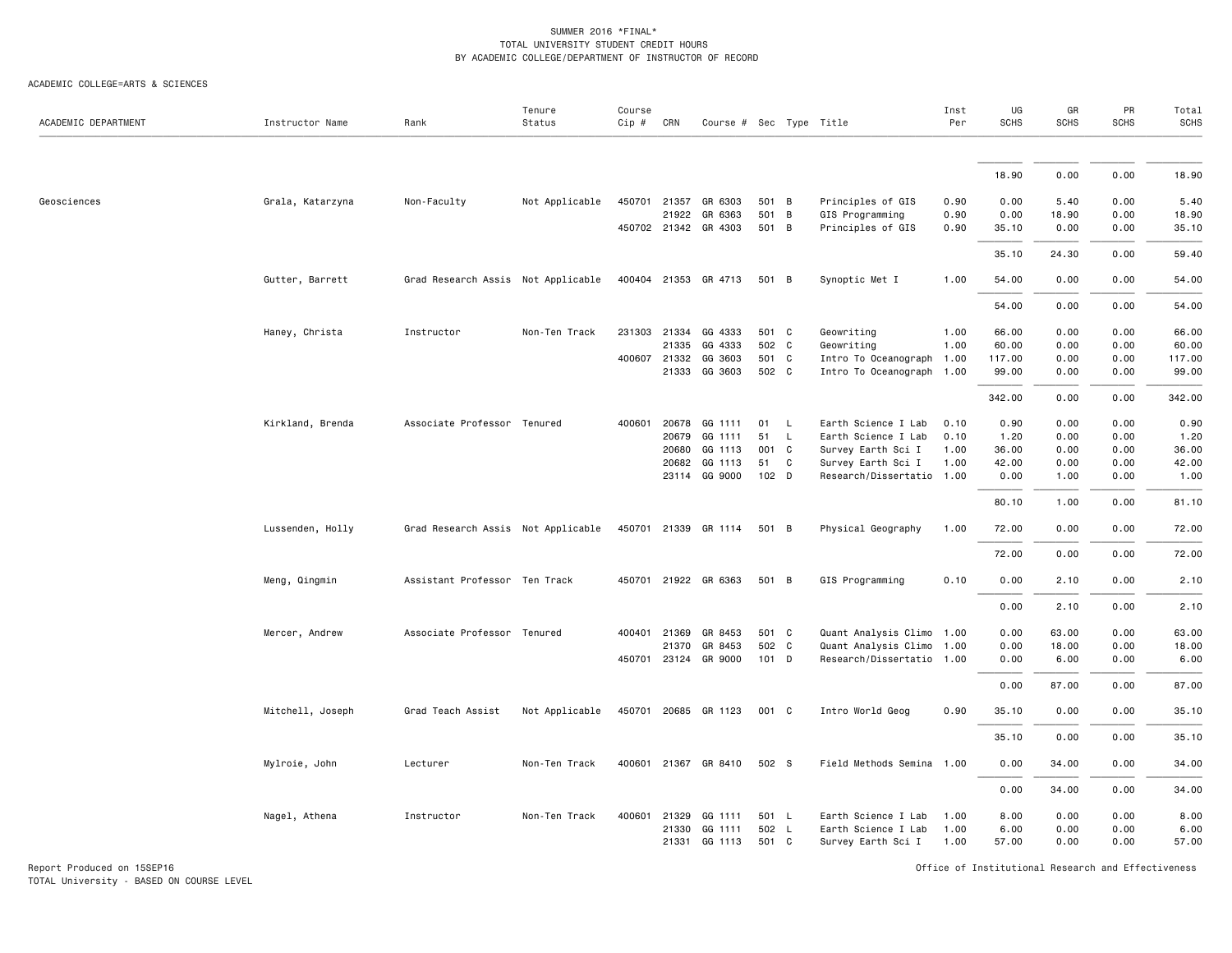|                     |                                                     |                               | Tenure         | Course       |              |                         |         |              |                           | Inst | UG          | GR          | PR          | Total  |
|---------------------|-----------------------------------------------------|-------------------------------|----------------|--------------|--------------|-------------------------|---------|--------------|---------------------------|------|-------------|-------------|-------------|--------|
| ACADEMIC DEPARTMENT | Instructor Name                                     | Rank                          | Status         | Cip #        | CRN          | Course # Sec Type Title |         |              |                           | Per  | <b>SCHS</b> | <b>SCHS</b> | <b>SCHS</b> | SCHS   |
| Geosciences         | Nagel, Athena                                       | Instructor                    | Non-Ten Track  | 450702 21364 |              | GR 8400                 | 501 E   |              | Field Meth In Geosci 1.00 |      | 0.00        | 24.00       | 0.00        | 24.00  |
|                     |                                                     |                               |                |              | 21365        | GR 8400                 | 502 E   |              | Field Meth In Geosci 1.00 |      | 0.00        | 24.00       | 0.00        | 24.00  |
|                     |                                                     |                               |                |              |              |                         |         |              |                           |      | 71.00       | 48.00       | 0.00        | 119.00 |
|                     | Nordstrom, Gregory                                  | Instructor                    | Non-Ten Track  | 400404       | 21341        | GR 1603                 | 501 C   |              | Intro To Meteorology 1.00 |      | 51.00       | 0.00        | 0.00        | 51.00  |
|                     |                                                     |                               |                |              | 21343        | GR 4453                 | 501 C   |              | Weather Prediction I 1.00 |      | 120.00      | 0.00        | 0.00        | 120.00 |
|                     |                                                     |                               |                |              | 21344        | GR 4453                 | 502 C   |              | Weather Prediction I 1.00 |      | 87.00       | 0.00        | 0.00        | 87.00  |
|                     |                                                     |                               |                |              | 21345        | GR 4473                 | 501 C   |              | Numerical Wx Predict 1.00 |      | 114.00      | 0.00        | 0.00        | 114.00 |
|                     |                                                     |                               |                |              |              | 21346 GR 4473           | 502 C   |              | Numerical Wx Predict 1.00 |      | 117.00      | 0.00        | 0.00        | 117.00 |
|                     |                                                     |                               |                |              |              |                         |         |              |                           |      | 489.00      | 0.00        | 0.00        | 489.00 |
|                     | Radencic, Sarah                                     | Non-Faculty                   | Not Applicable |              |              | 400601 21336 GG 8203    | 501 C   |              | Ocean Science             | 0.90 | 0.00        | 51.30       | 0.00        | 51.30  |
|                     |                                                     |                               |                |              |              | 21337 GG 8203           | 502 C   |              | Ocean Science             | 0.90 | 0.00        | 43.20       | 0.00        | 43.20  |
|                     |                                                     |                               |                |              |              |                         |         |              |                           |      |             |             |             |        |
|                     |                                                     |                               |                |              |              |                         |         |              |                           |      | 0.00        | 94.50       | 0.00        | 94.50  |
|                     | Rodgers, John                                       | Professor                     | Tenured        | 400601       | 21336        | GG 8203                 | 501 C   |              | Ocean Science             | 0.10 | 0.00        | 5.70        | 0.00        | 5.70   |
|                     |                                                     |                               |                |              | 21337        | GG 8203                 | 502 C   |              | Ocean Science             | 0.10 | 0.00        | 4.80        | 0.00        | 4.80   |
|                     |                                                     |                               |                |              | 21368        | GR 8410                 | 504 S   |              | Field Methods Semina 1.00 |      | 0.00        | 40.00       | 0.00        | 40.00  |
|                     |                                                     |                               |                |              | 21536        | GR 8410                 | 801 A   |              | Field Methods Semina      | 1.00 | 0.00        | 24.00       | 0.00        | 24.00  |
|                     |                                                     |                               |                | 400699 21534 |              | GG 4533                 | 801 A   |              | Geosciences Study Ab      | 1.00 | 24.00       | 0.00        | 0.00        | 24.00  |
|                     |                                                     |                               |                | 450701 20685 |              | GR 1123                 | 001 C   |              | Intro World Geog          | 0.10 | 3.90        | 0.00        | 0.00        | 3.90   |
|                     |                                                     |                               |                |              | 20686        | GR 1123                 | 01      | C            | Intro World Geog          | 0.10 | 6.30        | 0.00        | 0.00        | 6.30   |
|                     |                                                     |                               |                |              | 20687        | GR 1123                 | 51      | $\mathbf{C}$ | Intro World Geog          | 0.10 | 4.80        | 0.00        | 0.00        | 4.80   |
|                     |                                                     |                               |                |              | 21357        | GR 6303                 | 501 B   |              | Principles of GIS         | 0.10 | 0.00        | 0.60        | 0.00        | 0.60   |
|                     |                                                     |                               |                |              | 450702 21342 | GR 4303                 | 501 B   |              | Principles of GIS         | 0.10 | 3.90        | 0.00        | 0.00        | 3.90   |
|                     |                                                     |                               |                |              |              |                         |         |              |                           |      | 42.90       | 75.10       | 0.00        | 118.00 |
|                     | Schmitz, Darrel                                     | Professor                     | Tenured        | 400601 22455 |              | GG 4000                 | 01      | $\mathbf{I}$ | Directed Indiv Study 1.00 |      | 3.00        | 0.00        | 0.00        | 3.00   |
|                     |                                                     |                               |                |              | 22456        | GG 4000                 | 51      | $\mathbf{I}$ | Directed Indiv Study 1.00 |      | 3.00        | 0.00        | 0.00        | 3.00   |
|                     |                                                     |                               |                |              | 23092        | GG 8000                 | $101$ D |              | Research / Thesis         | 1.00 | 0.00        | 3.00        | 0.00        | 3.00   |
|                     |                                                     |                               |                |              |              | 450701 22453 GR 7000    | 501 I   |              | Directed Indiv Study 1.00 |      | 0.00        | 2.00        | 0.00        | 2.00   |
|                     |                                                     |                               |                |              |              |                         |         |              |                           |      | 6.00        | 5.00        | 0.00        | 11.00  |
|                     | Sherman-Morris, Kathlee Associate Professor Tenured |                               |                | 400401       | 21375        | GR 8573                 | 503 S   |              | Research Applied Met 1.00 |      | 0.00        | 24.00       | 0.00        | 24.00  |
|                     |                                                     |                               |                | 400404       | 21352        | GR 4640                 | 501 E   |              | Met Internship            | 1.00 | 13.00       | 0.00        | 0.00        | 13.00  |
|                     |                                                     |                               |                | 450701 22909 |              | GR 7000                 | 502 I   |              | Directed Indiv Study 1.00 |      | 0.00        | 1.00        | 0.00        | 1.00   |
|                     |                                                     |                               |                |              |              | 23196 GR 9000           | 103 D   |              | Research/Dissertatio 1.00 |      | 0.00        | 3.00        | 0.00        | 3.00   |
|                     |                                                     |                               |                |              |              |                         |         |              |                           |      | 13.00       | 28.00       | 0.00        | 41.00  |
|                     | Singh, Shatrughan                                   | Grad Teach Assist             | Not Applicable |              |              | 450701 20687 GR 1123    | 51 C    |              | Intro World Geog          | 0.90 | 43.20       | 0.00        | 0.00        | 43.20  |
|                     |                                                     |                               |                |              |              |                         |         |              |                           |      | 43.20       | 0.00        | 0.00        | 43.20  |
|                     | Skarke, Adam                                        | Assistant Professor Ten Track |                |              |              | 400601 23167 GG 8000    | 102 D   |              | Research / Thesis         | 1.00 | 0.00        | 6.00        | 0.00        | 6.00   |
|                     |                                                     |                               |                |              |              |                         |         |              |                           |      | 0.00        | 6.00        | 0.00        | 6.00   |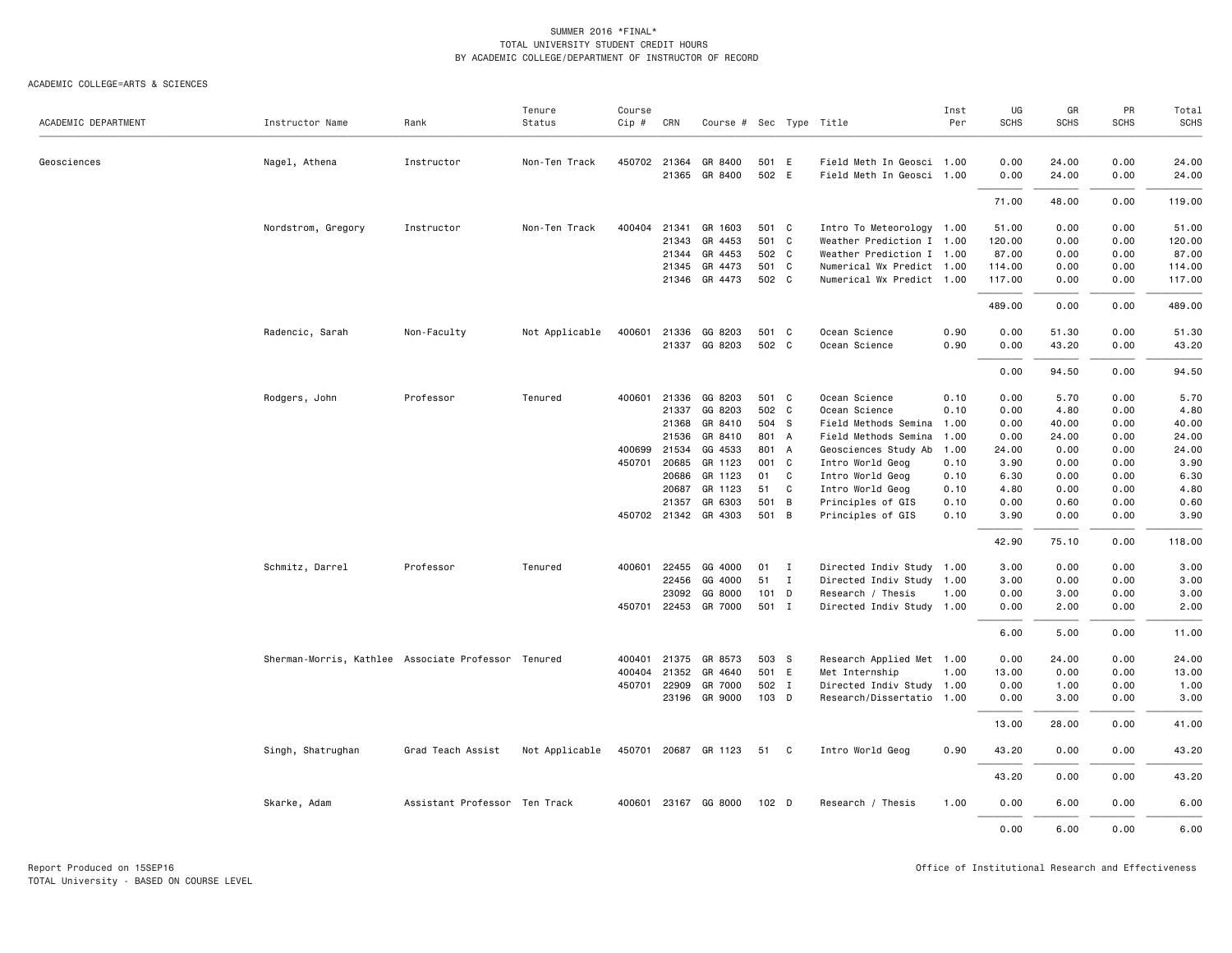| ACADEMIC DEPARTMENT | Instructor Name  | Rank              | Tenure<br>Status | Course<br>Cip # | CRN   | Course # Sec Type Title                                    |                                  |              |                                                                          | Inst<br>Per                  | UG<br>SCHS                                     | GR<br>SCHS                           | PR<br><b>SCHS</b>                    | Total<br><b>SCHS</b>                           |
|---------------------|------------------|-------------------|------------------|-----------------|-------|------------------------------------------------------------|----------------------------------|--------------|--------------------------------------------------------------------------|------------------------------|------------------------------------------------|--------------------------------------|--------------------------------------|------------------------------------------------|
| Geosciences         | Testa, Maurice   | Grad Teach Assist | Not Applicable   | 400601          | 20681 | GG 1113                                                    | 01                               | $\mathbf{C}$ | Survey Earth Sci I                                                       | 1.00                         | 33.00                                          | 0.00                                 | 0.00                                 | 33.00                                          |
|                     |                  |                   |                  |                 |       |                                                            |                                  |              |                                                                          |                              | 33.00                                          | 0.00                                 | 0.00                                 | 33.00                                          |
|                     | Wallace, Timothy | Instructor        | Non-Ten Track    | 400401          | 21347 | GR 4603<br>21348 GR 4603<br>21350 GR 4613<br>21351 GR 4613 | 501 C<br>502 C<br>501 B<br>502 B |              | Climatology<br>Climatology<br>Applied Climatology<br>Applied Climatology | 1.00<br>1.00<br>1.00<br>1.00 | 111.00<br>102.00<br>126.00<br>126.00<br>465.00 | 0.00<br>0.00<br>0.00<br>0.00<br>0.00 | 0.00<br>0.00<br>0.00<br>0.00<br>0.00 | 111.00<br>102.00<br>126.00<br>126.00<br>465.00 |
| Geosciences         |                  |                   |                  |                 |       |                                                            |                                  |              |                                                                          |                              | $=$ =======<br>1884.00<br>========             | ========<br>718.00                   | ========<br>0.00                     | ==========<br>2602.00<br>=========             |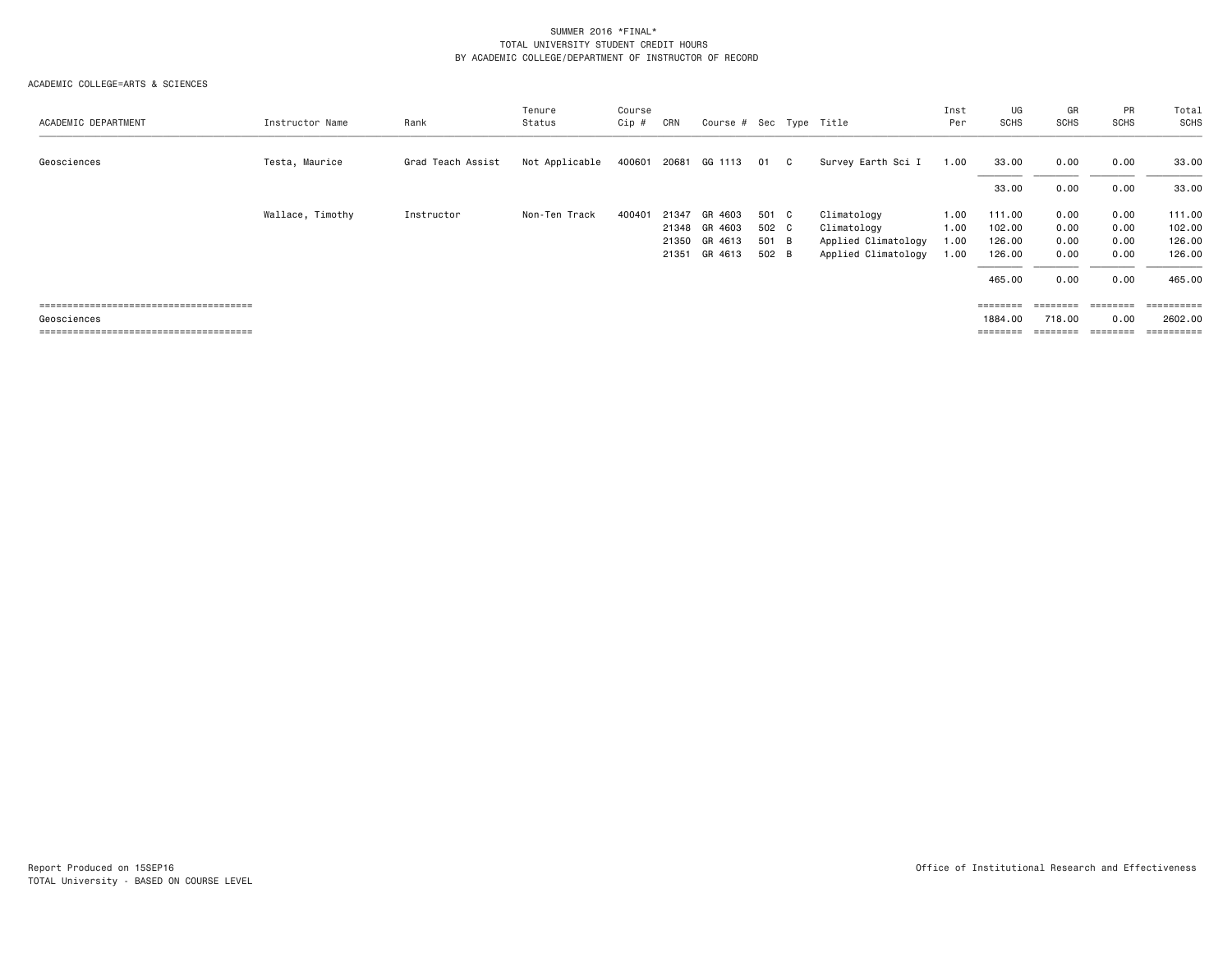|                     |                     |                             | Tenure         | Course   |              |                             |       |              |                           | Inst | UG    | GR          | PR          | Total       |
|---------------------|---------------------|-----------------------------|----------------|----------|--------------|-----------------------------|-------|--------------|---------------------------|------|-------|-------------|-------------|-------------|
| ACADEMIC DEPARTMENT | Instructor Name     | Rank                        | Status         | $Cip \#$ | CRN          | Course # Sec Type Title     |       |              |                           | Per  | SCHS  | <b>SCHS</b> | <b>SCHS</b> | <b>SCHS</b> |
| History             | Adams, Michael      | Grad Teach Assist           | Not Applicable |          |              | 540101 20704 HI 1173        | 51    | C            | Wld Hist After 1500       | 1.00 | 33.00 | 0.00        | 0.00        | 33.00       |
|                     |                     |                             |                |          |              |                             |       |              |                           |      | 33.00 | 0.00        | 0.00        | 33.00       |
|                     | Bates, Toby         | Associate Professor Tenured |                | 450899   | 21689        | HI 6990                     | 201 C |              | Special Topic In HI       | 1.00 | 0.00  | 12.00       | 0.00        | 12.00       |
|                     |                     |                             |                | 540101   | 21688        | HI 4990                     | 201 C |              | Special Topic In HI       | 1.00 | 48.00 | 0.00        | 0.00        | 48.00       |
|                     |                     |                             |                |          | 540102 21682 | HI 4153                     | 201 C |              | U S Hist 1877-1917        | 1.00 | 24.00 | 0.00        | 0.00        | 24.00       |
|                     |                     |                             |                |          | 21683        | HI 6153                     | 201 C |              | U S Hist 1877-1917        | 1.00 | 0.00  | 3.00        | 0.00        | 3.00        |
|                     |                     |                             |                |          |              |                             |       |              |                           |      | 72.00 | 15.00       | 0.00        | 87.00       |
|                     | Brain, Stephen      | Associate Professor Tenured |                |          |              | 540104 22991 HI 4000        | 801 A |              | Directed Indiv Study 1.00 |      | 9.00  | 0.00        | 0.00        | 9.00        |
|                     |                     |                             |                |          |              |                             |       |              |                           |      | 9.00  | 0.00        | 0.00        | 9.00        |
|                     | Hauser, Jason       | Grad Teach Assist           | Not Applicable |          |              | 540102 20696 HI 1063        | 01 C  |              | Early U S History         | 1.00 | 27.00 | 0.00        | 0.00        | 27.00       |
|                     |                     |                             |                |          |              |                             |       |              |                           |      | 27.00 | 0.00        | 0.00        | 27.00       |
|                     |                     |                             |                |          |              |                             |       |              |                           |      |       |             |             |             |
|                     | Hay, William        | Associate Professor Tenured |                | 050299   |              | 20710 HI 4713               | 001 C |              | Tudor&Stuart England 1.00 |      | 33.00 | 0.00        | 0.00        | 33.00       |
|                     |                     |                             |                |          |              | 450801 22644 HI 6713        | 001 C |              | Tudor&Stuart England 1.00 |      | 0.00  | 3.00        | 0.00        | 3.00        |
|                     |                     |                             |                |          |              |                             |       |              |                           |      | 33.00 | 3.00        | 0.00        | 36.00       |
|                     | Hersey, Mark        | Associate Professor Tenured |                |          |              | 540102 20699 HI 1073        | 001 C |              | Modern U S History        | 1.00 | 15.00 | 0.00        | 0.00        | 15.00       |
|                     |                     |                             |                |          |              |                             |       |              |                           |      | 15.00 | 0.00        | 0.00        | 15.00       |
|                     | Marcus, Alan        | Professor                   | Tenured        |          |              | 540101 23215 HI 9000        | 01    | D            | Research / Diss           | 1.00 | 0.00  | 3.00        | 0.00        | 3.00        |
|                     |                     |                             |                |          |              | 23310 HI 9000               | 51    | D            | Research / Diss           | 1.00 | 0.00  | 2.00        | 0.00        | 2.00        |
|                     |                     |                             |                |          |              |                             |       |              |                           |      |       |             |             |             |
|                     |                     |                             |                |          |              |                             |       |              |                           |      | 0.00  | 5.00        | 0.00        | 5.00        |
|                     | Murphy, Michael     | Grad Teach Assist           | Not Applicable |          |              | 540102 20700 HI 1073        | 01    | $\mathbf{C}$ | Modern U S History        | 1.00 | 39.00 | 0.00        | 0.00        | 39.00       |
|                     |                     |                             |                |          |              |                             |       |              |                           |      | 39.00 | 0.00        | 0.00        | 39.00       |
|                     | Nelson, Kelli       | Grad Teach Assist           | Not Applicable |          |              | 540102 20695 HI 1063        | 001 C |              | Early U S History         | 1.00 | 12.00 | 0.00        | 0.00        | 12.00       |
|                     |                     |                             |                |          |              |                             |       |              |                           |      | 12.00 | 0.00        | 0.00        | 12.00       |
|                     | Plyler, Larsen      | Grad Teach Assist           | Not Applicable |          |              | 540102 20701 HI 1073        | 51 C  |              | Modern U S History        | 1.00 | 39.00 | 0.00        | 0.00        | 39.00       |
|                     |                     |                             |                |          |              |                             |       |              |                           |      |       |             |             |             |
|                     |                     |                             |                |          |              |                             |       |              |                           |      | 39.00 | 0.00        | 0.00        | 39.00       |
|                     | Snyder, Christopher | Non-Faculty                 | Tenured        |          |              | 309999 21560 ISE 4200 804 A |       |              | Intl Student Exchang 1.00 |      | 48.00 | 0.00        | 0.00        | 48.00       |
|                     |                     |                             |                |          |              |                             |       |              |                           |      | 48.00 | 0.00        | 0.00        | 48.00       |
|                     | Timmerman, Nicholas | Grad Teach Assist           | Not Applicable |          |              | 540102 20697 HI 1063        | 51 C  |              | Early U S History         | 1.00 | 30.00 | 0.00        | 0.00        | 30.00       |
|                     |                     |                             |                |          |              |                             |       |              |                           |      | 30.00 | 0.00        | 0.00        | 30.00       |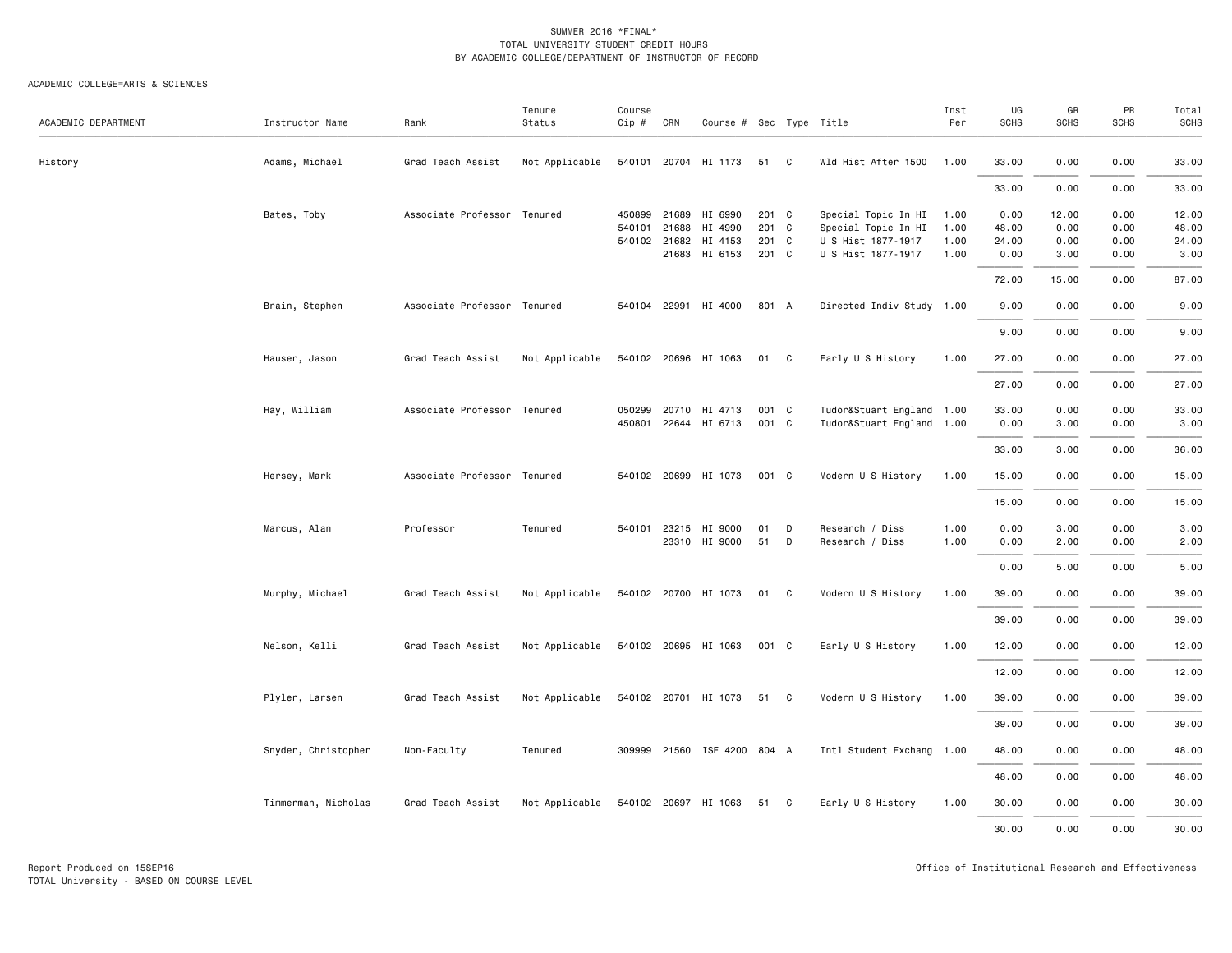| ACADEMIC DEPARTMENT | Instructor Name | Rank              | Tenure<br>Status | Course<br>Cip # | CRN | Course # Sec Type Title   |      |                     | Inst<br>Per | UG<br>SCHS                                                              | GR<br>SCHS | <b>PR</b><br><b>SCHS</b> | Total<br><b>SCHS</b>  |
|---------------------|-----------------|-------------------|------------------|-----------------|-----|---------------------------|------|---------------------|-------------|-------------------------------------------------------------------------|------------|--------------------------|-----------------------|
| History             | Traylor, Nancy  | Grad Teach Assist | Not Applicable   |                 |     | 540101 21830 HI 3333 51 C |      | Mississippi History | 1.00        | 33.00                                                                   | 0.00       | 0.00                     | 33.00                 |
|                     |                 |                   |                  |                 |     |                           |      |                     |             | 33.00                                                                   | 0.00       | 0.00                     | 33.00                 |
|                     | Zinsou, Cameron | Grad Teach Assist | Not Applicable   |                 |     | 540101 21829 HI 1163      | 01 C | Wld Hst Before 1500 | 1.00        | 30.00                                                                   | 0.00       | 0.00                     | 30.00                 |
|                     |                 |                   |                  |                 |     |                           |      |                     |             | 30.00                                                                   | 0.00       | 0.00                     | 30.00                 |
|                     |                 |                   |                  |                 |     |                           |      |                     |             | $\qquad \qquad \equiv \equiv \equiv \equiv \equiv \equiv \equiv \equiv$ |            |                          |                       |
| History             |                 |                   |                  |                 |     |                           |      |                     |             | 420.00                                                                  | 23.00      | 0.00                     | 443.00                |
|                     |                 |                   |                  |                 |     |                           |      |                     |             | $=$ = = = = = = =                                                       |            | <b>EEEEEEE</b>           | $=$ = = = = = = = = : |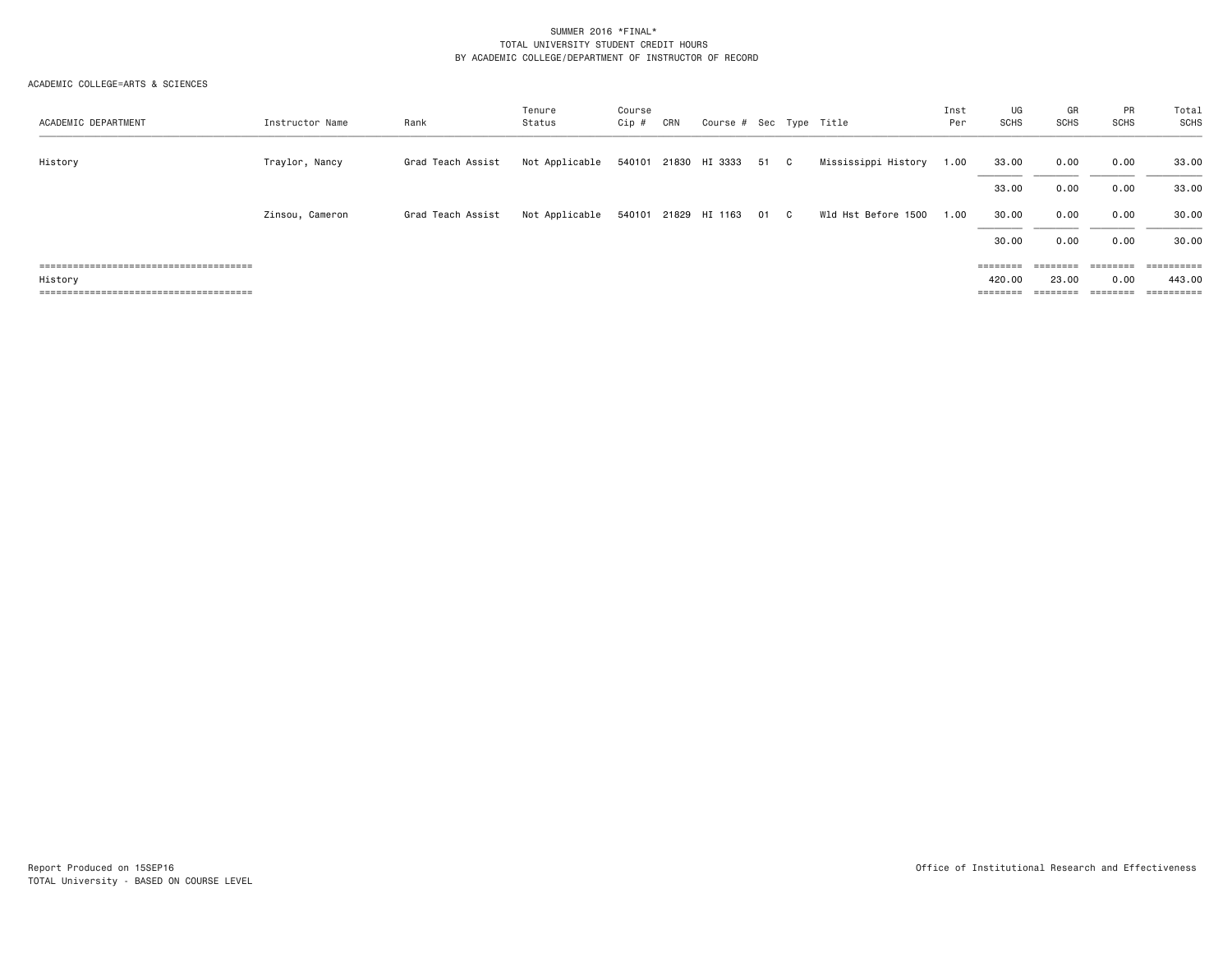#### ACADEMIC COLLEGE=ARTS & SCIENCES

| ACADEMIC DEPARTMENT      | Instructor Name   | Rank                        | Tenure<br>Status | Course<br>Cip # | CRN          | Course # Sec Type Title |                  |              |                           | Inst<br>Per | UG<br><b>SCHS</b> | GR<br><b>SCHS</b> | PR<br><b>SCHS</b> | Total<br><b>SCHS</b> |
|--------------------------|-------------------|-----------------------------|------------------|-----------------|--------------|-------------------------|------------------|--------------|---------------------------|-------------|-------------------|-------------------|-------------------|----------------------|
|                          |                   |                             |                  |                 |              |                         |                  |              |                           |             |                   |                   |                   |                      |
| Mathematics & Statistics | Alexander, Alison | Instructor                  | Non-Ten Track    |                 | 270101 20794 | MA 0003                 | 102 <sub>c</sub> |              | Developmental Math        | 1.00        | 24.00             | 0.00              | 0.00              | 24.00                |
|                          |                   |                             |                  |                 |              |                         |                  |              |                           |             | 24.00             | 0.00              | 0.00              | 24.00                |
|                          | Banik, Robert     | Instructor                  | Non-Ten Track    | 270101          | 20802        | MA 0103                 | 52               | C            | Intermediate Algebra 1.00 |             | 51.00             | 0.00              | 0.00              | 51.00                |
|                          |                   |                             |                  |                 | 20803        | MA 0103                 | 53               | К            | Intermediate Algebra 1.00 |             | 0.00              | 0.00              | 0.00              | 0.00                 |
|                          |                   |                             |                  |                 | 20804        | MA 0103                 | 54               | K            | Intermediate Algebra 1.00 |             | 0.00              | 0.00              | 0.00              | 0.00                 |
|                          |                   |                             |                  |                 | 20805        | MA 0103                 | 55               | K            | Intermediate Algebra 1.00 |             | 0.00              | 0.00              | 0.00              | 0.00                 |
|                          |                   |                             |                  |                 | 20807        | MA 0103                 | P51 C            |              | Intermediate Algebra 1.00 |             | 81.00             | 0.00              | 0.00              | 81.00                |
|                          |                   |                             |                  |                 | 21840        | MA 1713                 | 01               | C            | Calculus I                | 1.00        | 27.00             | 0.00              | 0.00              | 27.00                |
|                          |                   |                             |                  |                 |              |                         |                  |              |                           |             | 159.00            | 0.00              | 0.00              | 159.00               |
|                          | Beckman, Jennifer | Instructor                  | Non-Ten Track    | 270101          | 21391        | MA 0103                 | 501 C            |              | Intermediate Algebra 1.00 |             | 36.00             | 0.00              | 0.00              | 36.00                |
|                          |                   |                             |                  | 270501          | 20857        | MA 2113                 | 001 C            |              | Intro to Stats            | 1.00        | 33.00             | 0.00              | 0.00              | 33.00                |
|                          |                   |                             |                  |                 | 20858        | MA 2113                 | 002 K            |              | Intro to Stats            | 1.00        | 0.00              | 0.00              | 0.00              | 0.00                 |
|                          |                   |                             |                  |                 | 20866        | MA 2113                 | 51               | B            | Intro to Stats            | 1.00        | 9.00              | 0.00              | 0.00              | 9.00                 |
|                          |                   |                             |                  |                 | 20867        | MA 2113                 | 56               | K            | Intro to Stats            | 1.00        | 0.00              | 0.00              | 0.00              | 0.00                 |
|                          |                   |                             |                  |                 | 20868        | MA 2113                 | 53               | K            | Intro to Stats            | 1.00        | 0.00              | 0.00              | 0.00              | 0.00                 |
|                          |                   |                             |                  |                 | 20869        | MA 2113                 | 54               | K            | Intro to Stats            | 1.00        | 0.00              | 0.00              | 0.00              | 0.00                 |
|                          |                   |                             |                  |                 | 20870        | MA 2113                 | 55               | К            | Intro to Stats            | 1.00        | 0.00              | 0.00              | 0.00              | 0.00                 |
|                          |                   |                             |                  |                 | 21091        | ST 2113                 | 001 C            |              | Intro to Stats            | 1.00        | 36.00             | 0.00              | 0.00              | 36.00                |
|                          |                   |                             |                  |                 | 21092        | ST 2113                 | 002 K            |              | Intro to Stats            | 1.00        | 0.00              | 0.00              | 0.00              | 0.00                 |
|                          |                   |                             |                  |                 | 21100        | ST 2113                 | 51               | B            | Intro to Stats            | 1.00        | 30.00             | 0.00              | 0.00              | 30.00                |
|                          |                   |                             |                  |                 | 21101        | ST 2113                 | 56               | К            | Intro to Stats            | 1.00        | 0.00              | 0.00              | 0.00              | 0.00                 |
|                          |                   |                             |                  |                 | 21102        | ST 2113                 | 53               | K            | Intro to Stats            | 1.00        | 0.00              | 0.00              | 0.00              | 0.00                 |
|                          |                   |                             |                  |                 | 21103        | ST 2113                 | 54               | K            | Intro to Stats            | 1.00        | 0.00              | 0.00              | 0.00              | 0.00                 |
|                          |                   |                             |                  |                 | 21104        | ST 2113                 | 55               | К            | Intro to Stats            | 1.00        | 0.00              | 0.00              | 0.00              | 0.00                 |
|                          |                   |                             |                  |                 | 21842        | MA 2113                 | 52               | B            | Intro to Stats            | 1.00        | 36.00             | 0.00              | 0.00              | 36.00                |
|                          |                   |                             |                  |                 |              | 21843 ST 2113           | 52               | C            | Intro to Stats            | 1.00        | 45.00             | 0.00              | 0.00              | 45.00                |
|                          |                   |                             |                  |                 |              |                         |                  |              |                           |             | 225.00            | 0.00              | 0.00              | 225.00               |
|                          | Dang, Hai         | Professor                   | Tenured          | 270101          | 20846        | MA 1713                 | 51               | C            | Calculus I                | 1.00        | 39.00             | 0.00              | 0.00              | 39.00                |
|                          |                   |                             |                  |                 | 20872        | MA 2733                 | 02               | C            | Calculus III              | 1.00        | 51.00             | 0.00              | 0.00              | 51.00                |
|                          |                   |                             |                  |                 | 20887        | MA 3253                 | 03               | C            | Diff Equations            | 1.00        | 45.00             | 0.00              | 0.00              | 45.00                |
|                          |                   |                             |                  |                 |              | 20890 MA 3253           | 53               | C            | Diff Equations            | 1.00        | 57.00             | 0.00              | 0.00              | 57.00                |
|                          |                   |                             |                  |                 |              |                         |                  |              |                           |             | 192.00            | 0.00              | 0.00              | 192.00               |
|                          | Dobson, Edward    | Professor                   | Tenured          |                 | 270101 20827 | MA 1323                 | 02               | C            | Trigonometry              | 1.00        | 45.00             | 0.00              | 0.00              | 45.00                |
|                          |                   |                             |                  |                 | 20844        | MA 1713                 | 03               | C            | Calculus I                | 1.00        | 39.00             | 0.00              | 0.00              | 39.00                |
|                          |                   |                             |                  |                 |              | 23280 MA 7000           | 02               | I            | Directed Indiv Study 1.00 |             | 0.00              | 3.00              | 0.00              | 3.00                 |
|                          |                   |                             |                  |                 |              |                         |                  |              |                           |             | 84.00             | 3.00              | 0.00              | 87.00                |
|                          | DuBien, Janice    | Associate Professor Tenured |                  | 270501          |              | 22449 ST 7000           | 01               | $\mathbf{I}$ | Directed Indiv Study 1.00 |             | 0.00              | 1.00              | 0.00              | 1.00                 |
|                          |                   |                             |                  |                 |              |                         |                  |              |                           |             | 0.00              | 1.00              | 0.00              | 1.00                 |
|                          | Eaton, Jonathan   | Instructor                  | Non-Ten Track    | 270501          | 20860        | MA 2113                 | 01               | B            | Intro to Stats            | 1.00        | 33.00             | 0.00              | 0.00              | 33.00                |
|                          |                   |                             |                  |                 | 20861        | MA 2113                 | 02               | В            | Intro to Stats            | 1.00        | 36.00             | 0.00              | 0.00              | 36.00                |
|                          |                   |                             |                  |                 |              | 20862 MA 2113           | 03               | К            | Intro to Stats            | 1.00        | 0.00              | 0.00              | 0.00              | 0.00                 |

Report Produced on 15SEP16 **Of Exercise 2.0 And Accord 2.0 And Accord 2.0** Office of Institutional Research and Effectiveness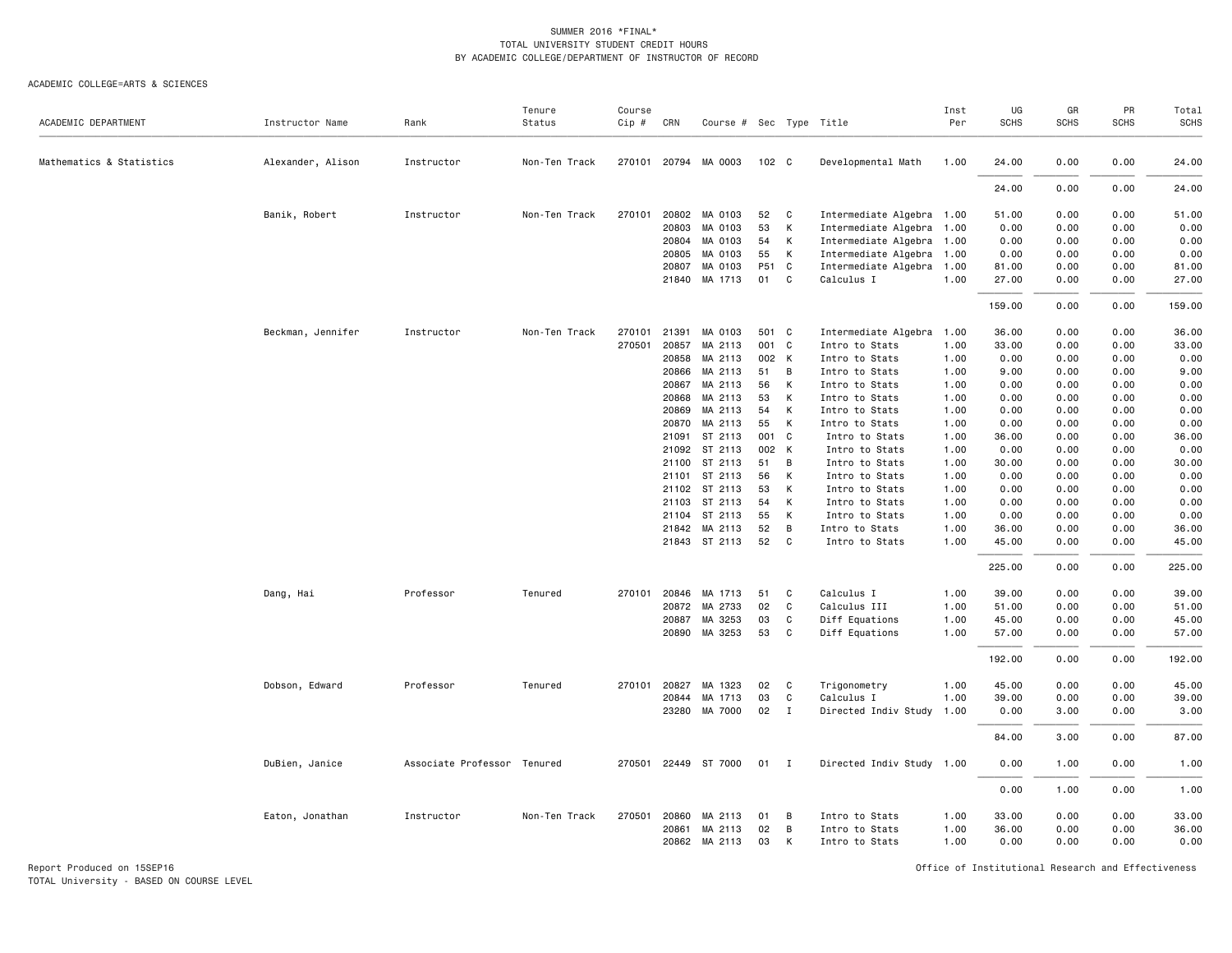#### ACADEMIC COLLEGE=ARTS & SCIENCES

| Status<br>Per<br><b>SCHS</b><br><b>SCHS</b><br>Instructor Name<br>Rank<br>CRN<br>Course # Sec Type Title<br>MA 2113<br>Mathematics & Statistics<br>Eaton, Jonathan<br>Instructor<br>Non-Ten Track<br>270501<br>20864<br>05<br>К<br>Intro to Stats<br>1.00<br>0.00<br>0.00<br>0.00<br>0.00<br>20865<br>MA 2113<br>06<br>К<br>Intro to Stats<br>1.00<br>0.00<br>0.00<br>0.00<br>0.00<br>21094 ST 2113<br>01<br>B<br>Intro to Stats<br>1.00<br>39.00<br>0.00<br>0.00<br>39.00<br>ST 2113<br>18.00<br>0.00<br>0.00<br>21095<br>02<br>В<br>Intro to Stats<br>1.00<br>ST 2113<br>0.00<br>21096<br>03<br>К<br>Intro to Stats<br>1.00<br>0.00<br>0.00<br>21097<br>ST 2113<br>04<br>К<br>Intro to Stats<br>1.00<br>0.00<br>0.00<br>0.00<br>ST 2113<br>0.00<br>0.00<br>21098<br>05<br>К<br>Intro to Stats<br>1.00<br>0.00<br>21099<br>ST 2113<br>Intro to Stats<br>0.00<br>0.00<br>0.00<br>06<br>K<br>1.00<br>21398 MA 2113<br>42.00<br>0.00<br>0.00<br>501<br>$\mathbf{C}$<br>Intro to Stats<br>1.00<br>21441 ST 2113<br>501 C<br>33.00<br>0.00<br>Intro to Stats<br>1.00<br>0.00<br>201.00<br>0.00<br>0.00<br>Johnson, Corlis<br>Associate Professor Tenured<br>270101<br>23278<br>MA 7000<br>01<br>$\mathbf{I}$<br>Directed Indiv Study 1.00<br>0.00<br>3.00<br>0.00<br>23279 MA 7000<br>52<br>Directed Indiv Study 1.00<br>0.00<br>3.00<br>0.00<br>$\mathbf{I}$<br>0.00<br>6.00<br>0.00<br>0.00<br>Kim, Seongjai<br>Professor<br>Tenured<br>270101<br>22900<br>MA 9000<br>02<br>D<br>Research / Diss<br>1.00<br>4.00<br>0.00<br>22901<br>MA 9000<br>0.00<br>3.00<br>0.00<br>51<br>D<br>Research / Diss<br>1.00<br>0.00<br>7.00<br>0.00<br>Calculus I<br>Miller, Thomas L.<br>Professor<br>Tenured<br>270101 20843<br>MA 1713<br>02<br>C<br>1.00<br>33.00<br>0.00<br>0.00<br>Calculus IV<br>20879<br>MA 2743<br>52<br>C<br>1.00<br>66.00<br>0.00<br>0.00<br>270102 20883 MA 3113<br>51<br>Intro Linear Algebra 1.00<br>42.00<br>0.00<br>0.00<br>C<br>141.00<br>0.00<br>0.00<br>Miller, Vivien<br>Intro To Probability 1.00<br>21.00<br>0.00<br>0.00<br>Professor<br>Tenured<br>270501<br>20893 MA 4523<br>01<br>C<br>20898<br>MA 6523<br>01<br>C<br>Intro To Probability 1.00<br>0.00<br>9.00<br>0.00<br>21108 ST 6523<br>01<br>C<br>Intro To Probability 1.00<br>0.00<br>12.00<br>0.00<br>21.00<br>21.00<br>0.00<br>Non-Ten Track<br>270101<br>21838 MA 0103<br>Intermediate Algebra 1.00<br>21.00<br>0.00<br>Nation, Julie<br>Instructor<br>001 B<br>0.00<br>21.00<br>0.00<br>0.00<br>42.00<br>0.00<br>Neumann, Michael<br>Professor<br>Tenured<br>20874<br>Calculus III<br>1.00<br>0.00<br>42.00<br>270101<br>MA 2733<br>52<br>C<br>01<br>C<br>Calculus IV<br>0.00<br>20875<br>MA 2743<br>1.00<br>39.00<br>0.00<br>39.00<br>20876<br>MA 2743<br>02<br>C<br>Calculus IV<br>1.00<br>36.00<br>0.00<br>0.00<br>20878 MA 2743<br>51<br>C<br>Calculus IV<br>1.00<br>39.00<br>0.00<br>0.00<br>156.00<br>0.00<br>0.00<br>30.00<br>0.00<br>Oppenheimer, Seth<br>Professor<br>Tenured<br>270101<br>20880<br>MA 3053<br>C<br>Found Of Math I<br>1.00<br>0.00<br>01<br>01<br>C<br>Numerical Anal I<br>9.00<br>0.00<br>0.00<br>20891<br>MA 4313<br>1.00<br>20896 MA 6313<br>01<br>C<br>Numerical Anal I<br>1.00<br>0.00<br>39.00<br>0.00<br>39.00<br>39.00<br>0.00<br>Patil, Prakash<br>Associate Professor Ten Track<br>270501<br>22467 ST 9000<br>0.00<br>10.00<br>0.00<br>01<br>D<br>Research / Diss<br>1.00 |                     |  | Tenure | Course |  |  | Inst | UG | GR          | PR | Total       |
|------------------------------------------------------------------------------------------------------------------------------------------------------------------------------------------------------------------------------------------------------------------------------------------------------------------------------------------------------------------------------------------------------------------------------------------------------------------------------------------------------------------------------------------------------------------------------------------------------------------------------------------------------------------------------------------------------------------------------------------------------------------------------------------------------------------------------------------------------------------------------------------------------------------------------------------------------------------------------------------------------------------------------------------------------------------------------------------------------------------------------------------------------------------------------------------------------------------------------------------------------------------------------------------------------------------------------------------------------------------------------------------------------------------------------------------------------------------------------------------------------------------------------------------------------------------------------------------------------------------------------------------------------------------------------------------------------------------------------------------------------------------------------------------------------------------------------------------------------------------------------------------------------------------------------------------------------------------------------------------------------------------------------------------------------------------------------------------------------------------------------------------------------------------------------------------------------------------------------------------------------------------------------------------------------------------------------------------------------------------------------------------------------------------------------------------------------------------------------------------------------------------------------------------------------------------------------------------------------------------------------------------------------------------------------------------------------------------------------------------------------------------------------------------------------------------------------------------------------------------------------------------------------------------------------------------------------------------------------------------------------------------------------------------------------------------------------------------------------------------------------------------------------------------------------------------------------------------------------------------------------------------------------------------------------------------------------------------------------------------------------------------------|---------------------|--|--------|--------|--|--|------|----|-------------|----|-------------|
|                                                                                                                                                                                                                                                                                                                                                                                                                                                                                                                                                                                                                                                                                                                                                                                                                                                                                                                                                                                                                                                                                                                                                                                                                                                                                                                                                                                                                                                                                                                                                                                                                                                                                                                                                                                                                                                                                                                                                                                                                                                                                                                                                                                                                                                                                                                                                                                                                                                                                                                                                                                                                                                                                                                                                                                                                                                                                                                                                                                                                                                                                                                                                                                                                                                                                                                                                                                                | ACADEMIC DEPARTMENT |  |        | Cip #  |  |  |      |    | <b>SCHS</b> |    | <b>SCHS</b> |
|                                                                                                                                                                                                                                                                                                                                                                                                                                                                                                                                                                                                                                                                                                                                                                                                                                                                                                                                                                                                                                                                                                                                                                                                                                                                                                                                                                                                                                                                                                                                                                                                                                                                                                                                                                                                                                                                                                                                                                                                                                                                                                                                                                                                                                                                                                                                                                                                                                                                                                                                                                                                                                                                                                                                                                                                                                                                                                                                                                                                                                                                                                                                                                                                                                                                                                                                                                                                |                     |  |        |        |  |  |      |    |             |    |             |
|                                                                                                                                                                                                                                                                                                                                                                                                                                                                                                                                                                                                                                                                                                                                                                                                                                                                                                                                                                                                                                                                                                                                                                                                                                                                                                                                                                                                                                                                                                                                                                                                                                                                                                                                                                                                                                                                                                                                                                                                                                                                                                                                                                                                                                                                                                                                                                                                                                                                                                                                                                                                                                                                                                                                                                                                                                                                                                                                                                                                                                                                                                                                                                                                                                                                                                                                                                                                |                     |  |        |        |  |  |      |    |             |    |             |
|                                                                                                                                                                                                                                                                                                                                                                                                                                                                                                                                                                                                                                                                                                                                                                                                                                                                                                                                                                                                                                                                                                                                                                                                                                                                                                                                                                                                                                                                                                                                                                                                                                                                                                                                                                                                                                                                                                                                                                                                                                                                                                                                                                                                                                                                                                                                                                                                                                                                                                                                                                                                                                                                                                                                                                                                                                                                                                                                                                                                                                                                                                                                                                                                                                                                                                                                                                                                |                     |  |        |        |  |  |      |    |             |    |             |
|                                                                                                                                                                                                                                                                                                                                                                                                                                                                                                                                                                                                                                                                                                                                                                                                                                                                                                                                                                                                                                                                                                                                                                                                                                                                                                                                                                                                                                                                                                                                                                                                                                                                                                                                                                                                                                                                                                                                                                                                                                                                                                                                                                                                                                                                                                                                                                                                                                                                                                                                                                                                                                                                                                                                                                                                                                                                                                                                                                                                                                                                                                                                                                                                                                                                                                                                                                                                |                     |  |        |        |  |  |      |    |             |    | 18.00       |
|                                                                                                                                                                                                                                                                                                                                                                                                                                                                                                                                                                                                                                                                                                                                                                                                                                                                                                                                                                                                                                                                                                                                                                                                                                                                                                                                                                                                                                                                                                                                                                                                                                                                                                                                                                                                                                                                                                                                                                                                                                                                                                                                                                                                                                                                                                                                                                                                                                                                                                                                                                                                                                                                                                                                                                                                                                                                                                                                                                                                                                                                                                                                                                                                                                                                                                                                                                                                |                     |  |        |        |  |  |      |    |             |    | 0.00        |
|                                                                                                                                                                                                                                                                                                                                                                                                                                                                                                                                                                                                                                                                                                                                                                                                                                                                                                                                                                                                                                                                                                                                                                                                                                                                                                                                                                                                                                                                                                                                                                                                                                                                                                                                                                                                                                                                                                                                                                                                                                                                                                                                                                                                                                                                                                                                                                                                                                                                                                                                                                                                                                                                                                                                                                                                                                                                                                                                                                                                                                                                                                                                                                                                                                                                                                                                                                                                |                     |  |        |        |  |  |      |    |             |    | 0.00        |
|                                                                                                                                                                                                                                                                                                                                                                                                                                                                                                                                                                                                                                                                                                                                                                                                                                                                                                                                                                                                                                                                                                                                                                                                                                                                                                                                                                                                                                                                                                                                                                                                                                                                                                                                                                                                                                                                                                                                                                                                                                                                                                                                                                                                                                                                                                                                                                                                                                                                                                                                                                                                                                                                                                                                                                                                                                                                                                                                                                                                                                                                                                                                                                                                                                                                                                                                                                                                |                     |  |        |        |  |  |      |    |             |    | 0.00        |
|                                                                                                                                                                                                                                                                                                                                                                                                                                                                                                                                                                                                                                                                                                                                                                                                                                                                                                                                                                                                                                                                                                                                                                                                                                                                                                                                                                                                                                                                                                                                                                                                                                                                                                                                                                                                                                                                                                                                                                                                                                                                                                                                                                                                                                                                                                                                                                                                                                                                                                                                                                                                                                                                                                                                                                                                                                                                                                                                                                                                                                                                                                                                                                                                                                                                                                                                                                                                |                     |  |        |        |  |  |      |    |             |    | 0.00        |
|                                                                                                                                                                                                                                                                                                                                                                                                                                                                                                                                                                                                                                                                                                                                                                                                                                                                                                                                                                                                                                                                                                                                                                                                                                                                                                                                                                                                                                                                                                                                                                                                                                                                                                                                                                                                                                                                                                                                                                                                                                                                                                                                                                                                                                                                                                                                                                                                                                                                                                                                                                                                                                                                                                                                                                                                                                                                                                                                                                                                                                                                                                                                                                                                                                                                                                                                                                                                |                     |  |        |        |  |  |      |    |             |    | 42.00       |
|                                                                                                                                                                                                                                                                                                                                                                                                                                                                                                                                                                                                                                                                                                                                                                                                                                                                                                                                                                                                                                                                                                                                                                                                                                                                                                                                                                                                                                                                                                                                                                                                                                                                                                                                                                                                                                                                                                                                                                                                                                                                                                                                                                                                                                                                                                                                                                                                                                                                                                                                                                                                                                                                                                                                                                                                                                                                                                                                                                                                                                                                                                                                                                                                                                                                                                                                                                                                |                     |  |        |        |  |  |      |    |             |    | 33.00       |
|                                                                                                                                                                                                                                                                                                                                                                                                                                                                                                                                                                                                                                                                                                                                                                                                                                                                                                                                                                                                                                                                                                                                                                                                                                                                                                                                                                                                                                                                                                                                                                                                                                                                                                                                                                                                                                                                                                                                                                                                                                                                                                                                                                                                                                                                                                                                                                                                                                                                                                                                                                                                                                                                                                                                                                                                                                                                                                                                                                                                                                                                                                                                                                                                                                                                                                                                                                                                |                     |  |        |        |  |  |      |    |             |    | 201.00      |
|                                                                                                                                                                                                                                                                                                                                                                                                                                                                                                                                                                                                                                                                                                                                                                                                                                                                                                                                                                                                                                                                                                                                                                                                                                                                                                                                                                                                                                                                                                                                                                                                                                                                                                                                                                                                                                                                                                                                                                                                                                                                                                                                                                                                                                                                                                                                                                                                                                                                                                                                                                                                                                                                                                                                                                                                                                                                                                                                                                                                                                                                                                                                                                                                                                                                                                                                                                                                |                     |  |        |        |  |  |      |    |             |    | 3.00        |
|                                                                                                                                                                                                                                                                                                                                                                                                                                                                                                                                                                                                                                                                                                                                                                                                                                                                                                                                                                                                                                                                                                                                                                                                                                                                                                                                                                                                                                                                                                                                                                                                                                                                                                                                                                                                                                                                                                                                                                                                                                                                                                                                                                                                                                                                                                                                                                                                                                                                                                                                                                                                                                                                                                                                                                                                                                                                                                                                                                                                                                                                                                                                                                                                                                                                                                                                                                                                |                     |  |        |        |  |  |      |    |             |    | 3.00        |
|                                                                                                                                                                                                                                                                                                                                                                                                                                                                                                                                                                                                                                                                                                                                                                                                                                                                                                                                                                                                                                                                                                                                                                                                                                                                                                                                                                                                                                                                                                                                                                                                                                                                                                                                                                                                                                                                                                                                                                                                                                                                                                                                                                                                                                                                                                                                                                                                                                                                                                                                                                                                                                                                                                                                                                                                                                                                                                                                                                                                                                                                                                                                                                                                                                                                                                                                                                                                |                     |  |        |        |  |  |      |    |             |    | 6.00        |
|                                                                                                                                                                                                                                                                                                                                                                                                                                                                                                                                                                                                                                                                                                                                                                                                                                                                                                                                                                                                                                                                                                                                                                                                                                                                                                                                                                                                                                                                                                                                                                                                                                                                                                                                                                                                                                                                                                                                                                                                                                                                                                                                                                                                                                                                                                                                                                                                                                                                                                                                                                                                                                                                                                                                                                                                                                                                                                                                                                                                                                                                                                                                                                                                                                                                                                                                                                                                |                     |  |        |        |  |  |      |    |             |    | 4.00        |
|                                                                                                                                                                                                                                                                                                                                                                                                                                                                                                                                                                                                                                                                                                                                                                                                                                                                                                                                                                                                                                                                                                                                                                                                                                                                                                                                                                                                                                                                                                                                                                                                                                                                                                                                                                                                                                                                                                                                                                                                                                                                                                                                                                                                                                                                                                                                                                                                                                                                                                                                                                                                                                                                                                                                                                                                                                                                                                                                                                                                                                                                                                                                                                                                                                                                                                                                                                                                |                     |  |        |        |  |  |      |    |             |    | 3.00        |
|                                                                                                                                                                                                                                                                                                                                                                                                                                                                                                                                                                                                                                                                                                                                                                                                                                                                                                                                                                                                                                                                                                                                                                                                                                                                                                                                                                                                                                                                                                                                                                                                                                                                                                                                                                                                                                                                                                                                                                                                                                                                                                                                                                                                                                                                                                                                                                                                                                                                                                                                                                                                                                                                                                                                                                                                                                                                                                                                                                                                                                                                                                                                                                                                                                                                                                                                                                                                |                     |  |        |        |  |  |      |    |             |    | 7.00        |
|                                                                                                                                                                                                                                                                                                                                                                                                                                                                                                                                                                                                                                                                                                                                                                                                                                                                                                                                                                                                                                                                                                                                                                                                                                                                                                                                                                                                                                                                                                                                                                                                                                                                                                                                                                                                                                                                                                                                                                                                                                                                                                                                                                                                                                                                                                                                                                                                                                                                                                                                                                                                                                                                                                                                                                                                                                                                                                                                                                                                                                                                                                                                                                                                                                                                                                                                                                                                |                     |  |        |        |  |  |      |    |             |    | 33.00       |
|                                                                                                                                                                                                                                                                                                                                                                                                                                                                                                                                                                                                                                                                                                                                                                                                                                                                                                                                                                                                                                                                                                                                                                                                                                                                                                                                                                                                                                                                                                                                                                                                                                                                                                                                                                                                                                                                                                                                                                                                                                                                                                                                                                                                                                                                                                                                                                                                                                                                                                                                                                                                                                                                                                                                                                                                                                                                                                                                                                                                                                                                                                                                                                                                                                                                                                                                                                                                |                     |  |        |        |  |  |      |    |             |    | 66.00       |
|                                                                                                                                                                                                                                                                                                                                                                                                                                                                                                                                                                                                                                                                                                                                                                                                                                                                                                                                                                                                                                                                                                                                                                                                                                                                                                                                                                                                                                                                                                                                                                                                                                                                                                                                                                                                                                                                                                                                                                                                                                                                                                                                                                                                                                                                                                                                                                                                                                                                                                                                                                                                                                                                                                                                                                                                                                                                                                                                                                                                                                                                                                                                                                                                                                                                                                                                                                                                |                     |  |        |        |  |  |      |    |             |    | 42.00       |
|                                                                                                                                                                                                                                                                                                                                                                                                                                                                                                                                                                                                                                                                                                                                                                                                                                                                                                                                                                                                                                                                                                                                                                                                                                                                                                                                                                                                                                                                                                                                                                                                                                                                                                                                                                                                                                                                                                                                                                                                                                                                                                                                                                                                                                                                                                                                                                                                                                                                                                                                                                                                                                                                                                                                                                                                                                                                                                                                                                                                                                                                                                                                                                                                                                                                                                                                                                                                |                     |  |        |        |  |  |      |    |             |    | 141.00      |
|                                                                                                                                                                                                                                                                                                                                                                                                                                                                                                                                                                                                                                                                                                                                                                                                                                                                                                                                                                                                                                                                                                                                                                                                                                                                                                                                                                                                                                                                                                                                                                                                                                                                                                                                                                                                                                                                                                                                                                                                                                                                                                                                                                                                                                                                                                                                                                                                                                                                                                                                                                                                                                                                                                                                                                                                                                                                                                                                                                                                                                                                                                                                                                                                                                                                                                                                                                                                |                     |  |        |        |  |  |      |    |             |    | 21.00       |
|                                                                                                                                                                                                                                                                                                                                                                                                                                                                                                                                                                                                                                                                                                                                                                                                                                                                                                                                                                                                                                                                                                                                                                                                                                                                                                                                                                                                                                                                                                                                                                                                                                                                                                                                                                                                                                                                                                                                                                                                                                                                                                                                                                                                                                                                                                                                                                                                                                                                                                                                                                                                                                                                                                                                                                                                                                                                                                                                                                                                                                                                                                                                                                                                                                                                                                                                                                                                |                     |  |        |        |  |  |      |    |             |    | 9.00        |
|                                                                                                                                                                                                                                                                                                                                                                                                                                                                                                                                                                                                                                                                                                                                                                                                                                                                                                                                                                                                                                                                                                                                                                                                                                                                                                                                                                                                                                                                                                                                                                                                                                                                                                                                                                                                                                                                                                                                                                                                                                                                                                                                                                                                                                                                                                                                                                                                                                                                                                                                                                                                                                                                                                                                                                                                                                                                                                                                                                                                                                                                                                                                                                                                                                                                                                                                                                                                |                     |  |        |        |  |  |      |    |             |    | 12.00       |
|                                                                                                                                                                                                                                                                                                                                                                                                                                                                                                                                                                                                                                                                                                                                                                                                                                                                                                                                                                                                                                                                                                                                                                                                                                                                                                                                                                                                                                                                                                                                                                                                                                                                                                                                                                                                                                                                                                                                                                                                                                                                                                                                                                                                                                                                                                                                                                                                                                                                                                                                                                                                                                                                                                                                                                                                                                                                                                                                                                                                                                                                                                                                                                                                                                                                                                                                                                                                |                     |  |        |        |  |  |      |    |             |    | 42.00       |
|                                                                                                                                                                                                                                                                                                                                                                                                                                                                                                                                                                                                                                                                                                                                                                                                                                                                                                                                                                                                                                                                                                                                                                                                                                                                                                                                                                                                                                                                                                                                                                                                                                                                                                                                                                                                                                                                                                                                                                                                                                                                                                                                                                                                                                                                                                                                                                                                                                                                                                                                                                                                                                                                                                                                                                                                                                                                                                                                                                                                                                                                                                                                                                                                                                                                                                                                                                                                |                     |  |        |        |  |  |      |    |             |    | 21.00       |
|                                                                                                                                                                                                                                                                                                                                                                                                                                                                                                                                                                                                                                                                                                                                                                                                                                                                                                                                                                                                                                                                                                                                                                                                                                                                                                                                                                                                                                                                                                                                                                                                                                                                                                                                                                                                                                                                                                                                                                                                                                                                                                                                                                                                                                                                                                                                                                                                                                                                                                                                                                                                                                                                                                                                                                                                                                                                                                                                                                                                                                                                                                                                                                                                                                                                                                                                                                                                |                     |  |        |        |  |  |      |    |             |    | 21.00       |
|                                                                                                                                                                                                                                                                                                                                                                                                                                                                                                                                                                                                                                                                                                                                                                                                                                                                                                                                                                                                                                                                                                                                                                                                                                                                                                                                                                                                                                                                                                                                                                                                                                                                                                                                                                                                                                                                                                                                                                                                                                                                                                                                                                                                                                                                                                                                                                                                                                                                                                                                                                                                                                                                                                                                                                                                                                                                                                                                                                                                                                                                                                                                                                                                                                                                                                                                                                                                |                     |  |        |        |  |  |      |    |             |    |             |
|                                                                                                                                                                                                                                                                                                                                                                                                                                                                                                                                                                                                                                                                                                                                                                                                                                                                                                                                                                                                                                                                                                                                                                                                                                                                                                                                                                                                                                                                                                                                                                                                                                                                                                                                                                                                                                                                                                                                                                                                                                                                                                                                                                                                                                                                                                                                                                                                                                                                                                                                                                                                                                                                                                                                                                                                                                                                                                                                                                                                                                                                                                                                                                                                                                                                                                                                                                                                |                     |  |        |        |  |  |      |    |             |    |             |
|                                                                                                                                                                                                                                                                                                                                                                                                                                                                                                                                                                                                                                                                                                                                                                                                                                                                                                                                                                                                                                                                                                                                                                                                                                                                                                                                                                                                                                                                                                                                                                                                                                                                                                                                                                                                                                                                                                                                                                                                                                                                                                                                                                                                                                                                                                                                                                                                                                                                                                                                                                                                                                                                                                                                                                                                                                                                                                                                                                                                                                                                                                                                                                                                                                                                                                                                                                                                |                     |  |        |        |  |  |      |    |             |    | 36.00       |
|                                                                                                                                                                                                                                                                                                                                                                                                                                                                                                                                                                                                                                                                                                                                                                                                                                                                                                                                                                                                                                                                                                                                                                                                                                                                                                                                                                                                                                                                                                                                                                                                                                                                                                                                                                                                                                                                                                                                                                                                                                                                                                                                                                                                                                                                                                                                                                                                                                                                                                                                                                                                                                                                                                                                                                                                                                                                                                                                                                                                                                                                                                                                                                                                                                                                                                                                                                                                |                     |  |        |        |  |  |      |    |             |    | 39.00       |
|                                                                                                                                                                                                                                                                                                                                                                                                                                                                                                                                                                                                                                                                                                                                                                                                                                                                                                                                                                                                                                                                                                                                                                                                                                                                                                                                                                                                                                                                                                                                                                                                                                                                                                                                                                                                                                                                                                                                                                                                                                                                                                                                                                                                                                                                                                                                                                                                                                                                                                                                                                                                                                                                                                                                                                                                                                                                                                                                                                                                                                                                                                                                                                                                                                                                                                                                                                                                |                     |  |        |        |  |  |      |    |             |    | 156.00      |
|                                                                                                                                                                                                                                                                                                                                                                                                                                                                                                                                                                                                                                                                                                                                                                                                                                                                                                                                                                                                                                                                                                                                                                                                                                                                                                                                                                                                                                                                                                                                                                                                                                                                                                                                                                                                                                                                                                                                                                                                                                                                                                                                                                                                                                                                                                                                                                                                                                                                                                                                                                                                                                                                                                                                                                                                                                                                                                                                                                                                                                                                                                                                                                                                                                                                                                                                                                                                |                     |  |        |        |  |  |      |    |             |    | 30.00       |
|                                                                                                                                                                                                                                                                                                                                                                                                                                                                                                                                                                                                                                                                                                                                                                                                                                                                                                                                                                                                                                                                                                                                                                                                                                                                                                                                                                                                                                                                                                                                                                                                                                                                                                                                                                                                                                                                                                                                                                                                                                                                                                                                                                                                                                                                                                                                                                                                                                                                                                                                                                                                                                                                                                                                                                                                                                                                                                                                                                                                                                                                                                                                                                                                                                                                                                                                                                                                |                     |  |        |        |  |  |      |    |             |    | 9.00        |
|                                                                                                                                                                                                                                                                                                                                                                                                                                                                                                                                                                                                                                                                                                                                                                                                                                                                                                                                                                                                                                                                                                                                                                                                                                                                                                                                                                                                                                                                                                                                                                                                                                                                                                                                                                                                                                                                                                                                                                                                                                                                                                                                                                                                                                                                                                                                                                                                                                                                                                                                                                                                                                                                                                                                                                                                                                                                                                                                                                                                                                                                                                                                                                                                                                                                                                                                                                                                |                     |  |        |        |  |  |      |    |             |    | 39.00       |
|                                                                                                                                                                                                                                                                                                                                                                                                                                                                                                                                                                                                                                                                                                                                                                                                                                                                                                                                                                                                                                                                                                                                                                                                                                                                                                                                                                                                                                                                                                                                                                                                                                                                                                                                                                                                                                                                                                                                                                                                                                                                                                                                                                                                                                                                                                                                                                                                                                                                                                                                                                                                                                                                                                                                                                                                                                                                                                                                                                                                                                                                                                                                                                                                                                                                                                                                                                                                |                     |  |        |        |  |  |      |    |             |    | 78.00       |
|                                                                                                                                                                                                                                                                                                                                                                                                                                                                                                                                                                                                                                                                                                                                                                                                                                                                                                                                                                                                                                                                                                                                                                                                                                                                                                                                                                                                                                                                                                                                                                                                                                                                                                                                                                                                                                                                                                                                                                                                                                                                                                                                                                                                                                                                                                                                                                                                                                                                                                                                                                                                                                                                                                                                                                                                                                                                                                                                                                                                                                                                                                                                                                                                                                                                                                                                                                                                |                     |  |        |        |  |  |      |    |             |    | 10.00       |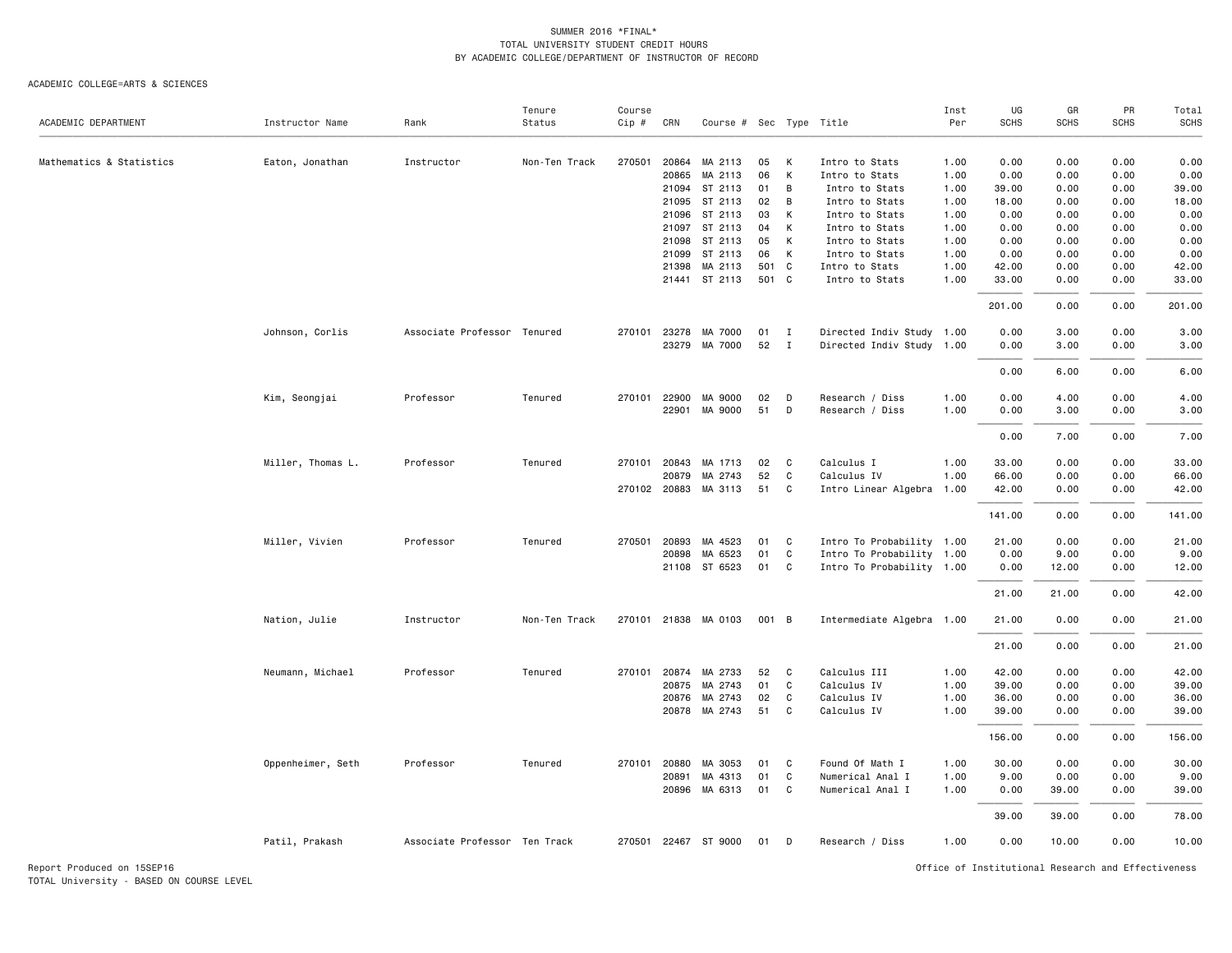ACADEMIC COLLEGE=ARTS & SCIENCES

| ACADEMIC DEPARTMENT      | Instructor Name  | Rank                        | Tenure<br>Status | Course<br>Cip # | CRN   | Course # Sec Type Title |       |              |                           | Inst<br>Per | UG<br><b>SCHS</b> | GR<br><b>SCHS</b> | PR<br><b>SCHS</b> | Total<br><b>SCHS</b> |
|--------------------------|------------------|-----------------------------|------------------|-----------------|-------|-------------------------|-------|--------------|---------------------------|-------------|-------------------|-------------------|-------------------|----------------------|
|                          |                  |                             |                  |                 |       |                         |       |              |                           |             |                   |                   |                   |                      |
|                          |                  |                             |                  |                 |       |                         |       |              |                           |             | 0.00              | 10.00             | 0.00              | 10.00                |
| Mathematics & Statistics | Qian, Chuanxi    | Professor                   | Tenured          | 270101          | 20854 | MA 1723                 | 52    | C            | Calculus II               | 1.00        | 33.00             | 0.00              | 0.00              | 33.00                |
|                          |                  |                             |                  |                 | 20885 | MA 3253                 | 01    | C            | Diff Equations            | 1.00        | 39.00             | 0.00              | 0.00              | 39.00                |
|                          |                  |                             |                  |                 | 20888 | MA 3253                 | 51    | C            | Diff Equations            | 1.00        | 42.00             | 0.00              | 0.00              | 42.00                |
|                          |                  |                             |                  | 270102 20881    |       | MA 3113                 | 01    | C            | Intro Linear Algebra      | 1.00        | 36.00             | 0.00              | 0.00              | 36.00                |
|                          |                  |                             |                  |                 |       |                         |       |              |                           |             | 150.00            | 0.00              | 0.00              | 150.00               |
|                          | Robinson, Amber  | Lecturer                    | Non-Ten Track    | 270101          | 20825 | MA 1323                 | 001   | B            | Trigonometry              | 1.00        | 54.00             | 0.00              | 0.00              | 54.00                |
|                          |                  |                             |                  |                 | 20826 | MA 1323                 | 01    | C            | Trigonometry              | 1.00        | 33.00             | 0.00              | 0.00              | 33.00                |
|                          |                  |                             |                  |                 | 20853 | MA 1723                 | 51    | C            | Calculus II               | 1.00        | 33.00             | 0.00              | 0.00              | 33.00                |
|                          |                  |                             |                  | 270102 20818    |       | MA 1313                 | 52    | C            | College Algebra           | 1.00        | 48.00             | 0.00              | 0.00              | 48.00                |
|                          |                  |                             |                  |                 | 20820 | MA 1313                 | 54    | К            | College Algebra           | 1.00        | 0.00              | 0.00              | 0.00              | 0.00                 |
|                          |                  |                             |                  |                 | 20821 | MA 1313                 | 55    | К            | College Algebra           | 1.00        | 0.00              | 0.00              | 0.00              | 0.00                 |
|                          |                  |                             |                  |                 |       | 20822 MA 1313           | 56    | K            | College Algebra           | 1.00        | 0.00              | 0.00              | 0.00              | 0.00                 |
|                          |                  |                             |                  |                 |       |                         |       |              |                           |             | 168.00            | 0.00              | 0.00              | 168.00               |
|                          | Shaw, Patricia   | Instructor                  | Non-Ten Track    | 270101          | 20829 | MA 1323                 | 51    | C            | Trigonometry              | 1.00        | 33.00             | 0.00              | 0.00              | 33.00                |
|                          |                  |                             |                  |                 | 20834 | MA 1423                 | 51    | $\mathsf{C}$ | Problem Solving Real 1.00 |             | 27.00             | 0.00              | 0.00              | 27.00                |
|                          |                  |                             |                  |                 | 21393 | MA 1323                 | 501   | C            | Trigonometry              | 1.00        | 45.00             | 0.00              | 0.00              | 45.00                |
|                          |                  |                             |                  |                 |       | 21397 MA 1723           | 501 C |              | Calculus II               | 1.00        | 27.00             | 0.00              | 0.00              | 27.00                |
|                          |                  |                             |                  |                 |       |                         |       |              |                           |             | 132.00            | 0.00              | 0.00              | 132.00               |
|                          | Smith, Jaclyn    | Lecturer                    | Non-Ten Track    | 270101          | 20849 | MA 1713                 | E51 C |              | Calculus I                | 1.00        | 36.00             | 0.00              | 0.00              | 36.00                |
|                          |                  |                             |                  | 270102          | 20809 | MA 1313                 | 001   | B            | College Algebra           | 1.00        | 45.00             | 0.00              | 0.00              | 45.00                |
|                          |                  |                             |                  |                 |       | 20812 MA 1313           | 03    | C            | College Algebra           | 1.00        | 18.00             | 0.00              | 0.00              | 18.00                |
|                          |                  |                             |                  |                 |       | 20816 MA 1313           | 07    | К            | College Algebra           | 1.00        | 0.00              | 0.00              | 0.00              | 0.00                 |
|                          |                  |                             |                  |                 |       | 20824 MA 1313           | E51 C |              | College Algebra           | 1.00        | 99.00             | 0.00              | 0.00              | 99.00                |
|                          |                  |                             |                  |                 |       |                         |       |              |                           |             | 198.00            | 0.00              | 0.00              | 198.00               |
|                          | Smith, Justin    | Grad Teach Assist           | Not Applicable   | 270102          | 20817 | MA 1313                 | 51    | C            | College Algebra           | 1.00        | 45.00             | 0.00              | 0.00              | 45.00                |
|                          |                  |                             |                  |                 |       | 20819 MA 1313           | 53    | К            | College Algebra           | 1.00        | 0.00              | 0.00              | 0.00              | 0.00                 |
|                          |                  |                             |                  |                 |       |                         |       |              |                           |             |                   |                   |                   |                      |
|                          |                  |                             |                  |                 |       |                         |       |              |                           |             | 45.00             | 0.00              | 0.00              | 45.00                |
|                          | Smith, Robert    | Associate Professor Tenured |                  | 270101          | 20839 | MA 1613                 | 01    | C            | Cal Bus & Life Sc I       | 1.00        | 42.00             | 0.00              | 0.00              | 42.00                |
|                          |                  |                             |                  |                 | 20842 | MA 1613                 | 52    | C            | Cal Bus & Life Sc I       | 1.00        | 30.00             | 0.00              | 0.00              | 30.00                |
|                          |                  |                             |                  |                 | 20847 | MA 1713                 | 52    | C            | Calculus I                | 1.00        | 33.00             | 0.00              | 0.00              | 33.00                |
|                          |                  |                             |                  |                 |       | 20852 MA 1723           | 03    | C            | Calculus II               | 1.00        | 33.00             | 0.00              | 0.00              | 33.00                |
|                          |                  |                             |                  |                 |       |                         |       |              |                           |             | 138.00            | 0.00              | 0.00              | 138.00               |
|                          | Tschume, William | Instructor                  | Non-Ten Track    | 270101          | 20796 | MA 0103                 | 02    | C            | Intermediate Algebra 1.00 |             | 36.00             | 0.00              | 0.00              | 36.00                |
|                          |                  |                             |                  |                 | 20797 | MA 0103                 | 03    | К            | Intermediate Algebra      | 1.00        | 0.00              | 0.00              | 0.00              | 0.00                 |
|                          |                  |                             |                  |                 | 20798 | MA 0103                 | 04    | К            | Intermediate Algebra      | 1.00        | 0.00              | 0.00              | 0.00              | 0.00                 |
|                          |                  |                             |                  |                 | 20800 | MA 0103                 | 06    | К            | Intermediate Algebra      | 1.00        | 0.00              | 0.00              | 0.00              | 0.00                 |
|                          |                  |                             |                  |                 | 20830 | MA 1323                 | 52    | C            | Trigonometry              | 1.00        | 36.00             | 0.00              | 0.00              | 36.00                |
|                          |                  |                             |                  |                 | 20833 | MA 1323                 | E51   | C            | Trigonometry              | 1.00        | 21.00             | 0.00              | 0.00              | 21.00                |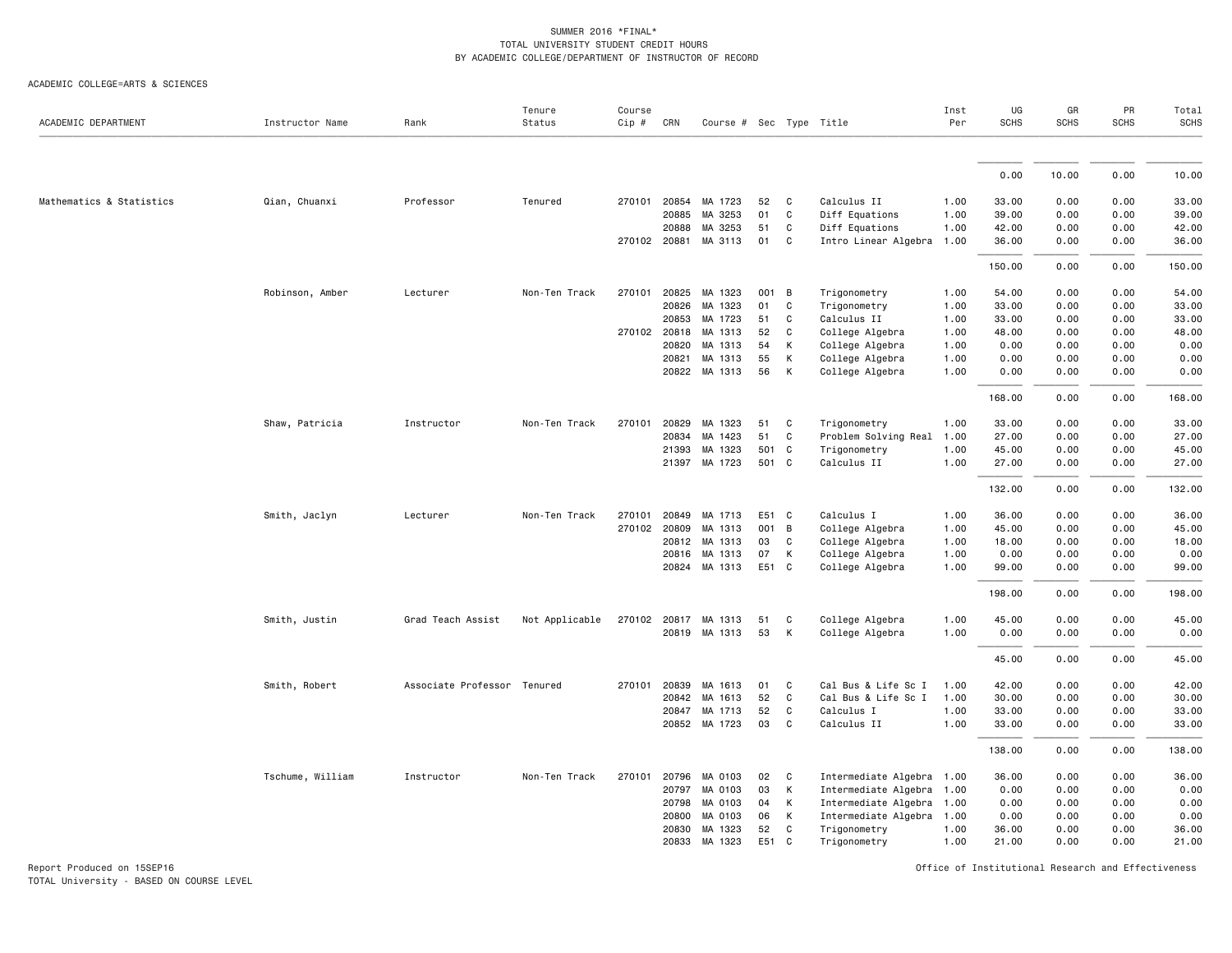| ACADEMIC DEPARTMENT                                                | Instructor Name      | Rank                          | Tenure<br>Status | Course<br>Cip # | CRN   | Course # Sec Type Title |       |                |                           | Inst<br>Per | UG<br><b>SCHS</b> | GR<br>SCHS | PR<br><b>SCHS</b> | Total<br><b>SCHS</b> |
|--------------------------------------------------------------------|----------------------|-------------------------------|------------------|-----------------|-------|-------------------------|-------|----------------|---------------------------|-------------|-------------------|------------|-------------------|----------------------|
| Mathematics & Statistics                                           | Tschume, William     | Instructor                    | Non-Ten Track    |                 |       | 270102 20810 MA 1313    | 01    | C              | College Algebra           | 1.00        | 45.00             | 0.00       | 0.00              | 45.00                |
|                                                                    |                      |                               |                  |                 |       | 20813 MA 1313           | 04    | К              | College Algebra           | 1.00        | 0.00              | 0.00       | 0.00              | 0.00                 |
|                                                                    |                      |                               |                  |                 |       |                         |       |                |                           |             | 138.00            | 0.00       | 0.00              | 138.00               |
|                                                                    | Walters, Kimberly    | Instructor                    | Non-Ten Track    | 270102          |       | 20811 MA 1313           | 02    | C              | College Algebra           | 1.00        | 45.00             | 0.00       | 0.00              | 45.00                |
|                                                                    |                      |                               |                  |                 |       | 20814 MA 1313           | 05    | K              | College Algebra           | 1.00        | 0.00              | 0.00       | 0.00              | 0.00                 |
|                                                                    |                      |                               |                  |                 |       | 20815 MA 1313           | 06    | K              | College Algebra           | 1.00        | 0.00              | 0.00       | 0.00              | 0.00                 |
|                                                                    |                      |                               |                  |                 |       | 21392 MA 1313           | 501 C |                | College Algebra           | 1.00        | 72.00             | 0.00       | 0.00              | 72.00                |
|                                                                    |                      |                               |                  |                 |       |                         |       |                |                           |             | 117.00            | 0.00       | 0.00              | 117.00               |
|                                                                    | Woodard, Kelly       | Lecturer                      | Non-Ten Track    | 270101          | 21394 | MA 1413                 | 501 C |                | Structure Real Numbe 1.00 |             | 36.00             | 0.00       | 0.00              | 36.00                |
|                                                                    |                      |                               |                  |                 | 21395 | MA 1423                 | 501 C |                | Problem Solving Real 1.00 |             | 54.00             | 0.00       | 0.00              | 54.00                |
|                                                                    |                      |                               |                  |                 |       | 21396 MA 1433           | 501 C |                | Informal Geom & Meas 1.00 |             | 33.00             | 0.00       | 0.00              | 33.00                |
|                                                                    |                      |                               |                  |                 |       |                         |       |                |                           |             | 123.00            | 0.00       | 0.00              | 123.00               |
|                                                                    | Woody, Jonathan      | Assistant Professor Ten Track |                  | 270501          |       | 22796 ST 7000           | 02    | $\blacksquare$ | Directed Indiv Study 1.00 |             | 0.00              | 1.00       | 0.00              | 1.00                 |
|                                                                    |                      |                               |                  |                 | 22838 | ST 7000                 | 03    | $\mathbf{I}$   | Directed Indiv Study 1.00 |             | 0.00              | 3.00       | 0.00              | 3.00                 |
|                                                                    |                      |                               |                  |                 | 23106 | ST 7000                 | 51    | $\mathbf{I}$   | Directed Indiv Study 1.00 |             | 0.00              | 3.00       | 0.00              | 3.00                 |
|                                                                    |                      |                               |                  |                 |       | 23107 ST 7000           | 04    | $\mathbf{I}$   | Directed Indiv Study 1.00 |             | 0.00              | 3.00       | 0.00              | 3.00                 |
|                                                                    |                      |                               |                  |                 |       |                         |       |                |                           |             | 0.00              | 10.00      | 0.00              | 10.00                |
|                                                                    | Wu, Tung-Lung        | Assistant Professor Ten Track |                  | 270501          | 23329 | ST 7000                 | 05    | $\mathbf{I}$   | Directed Indiv Study 1.00 |             | 0.00              | 1.00       | 0.00              | 1.00                 |
|                                                                    |                      |                               |                  |                 |       | 23364 ST 7000           | 07    | $\mathbf{I}$   | Directed Indiv Study 1.00 |             | 0.00              | 1.00       | 0.00              | 1.00                 |
|                                                                    |                      |                               |                  |                 |       |                         |       |                |                           |             | 0.00              | 2.00       | 0.00              | 2.00                 |
|                                                                    | Xu, Xiangsheng       | Professor                     | Tenured          | 270101 20871    |       | MA 2733                 | 01    | C              | Calculus III              | 1.00        | 51.00             | 0.00       | 0.00              | 51.00                |
|                                                                    |                      |                               |                  |                 | 20873 | MA 2733                 | 51    | C              | Calculus III              | 1.00        | 45.00             | 0.00       | 0.00              | 45.00                |
|                                                                    |                      |                               |                  |                 | 20886 | MA 3253                 | 02    | C              | Diff Equations            | 1.00        | 42.00             | 0.00       | 0.00              | 42.00                |
|                                                                    |                      |                               |                  |                 |       | 20889 MA 3253           | 52    | C              | Diff Equations            | 1.00        | 33.00             | 0.00       | 0.00              | 33.00                |
|                                                                    |                      |                               |                  |                 |       |                         |       |                |                           |             | 171.00            | 0.00       | 0.00              | 171.00               |
|                                                                    | Yarahmadian, Shantia | Associate Professor Tenured   |                  | 270101          | 20850 | MA 1723                 | 01    | C              | Calculus II               | 1.00        | 42.00             | 0.00       | 0.00              | 42.00                |
|                                                                    |                      |                               |                  |                 | 20851 | MA 1723                 | 02    | C              | Calculus II               | 1.00        | 39.00             | 0.00       | 0.00              | 39.00                |
|                                                                    |                      |                               |                  |                 |       | 20855 MA 1723           | 53    | C              | Calculus II               | 1.00        | 45.00             | 0.00       | 0.00              | 45.00                |
|                                                                    |                      |                               |                  |                 | 20892 | MA 4323                 | 51    | C              | Numerical Anal II         | 1.00        | 6.00              | 0.00       | 0.00              | 6.00                 |
|                                                                    |                      |                               |                  |                 | 20897 | MA 6323                 | 51    | C              | Numerical Anal II         | 1.00        | 0.00              | 27.00      | 0.00              | 27.00                |
|                                                                    |                      |                               |                  |                 | 22466 | MA 9000                 | 01    | D              | Research / Diss           | 1.00        | 0.00              | 6.00       | 0.00              | 6.00                 |
|                                                                    |                      |                               |                  |                 |       | 23105 MA 7000           | 51    | $\mathbf{I}$   | Directed Indiv Study 1.00 |             | 0.00              | 3.00       | 0.00              | 3.00                 |
|                                                                    |                      |                               |                  |                 |       |                         |       |                |                           |             | 132.00            | 36.00      | 0.00              | 168.00               |
| --------------------------------------<br>Mathematics & Statistics |                      |                               |                  |                 |       |                         |       |                |                           |             | ========          | ========   | ========          | ==========           |
|                                                                    |                      |                               |                  |                 |       |                         |       |                |                           |             | 2775.00           | 135.00     | 0.00              | 2910.00              |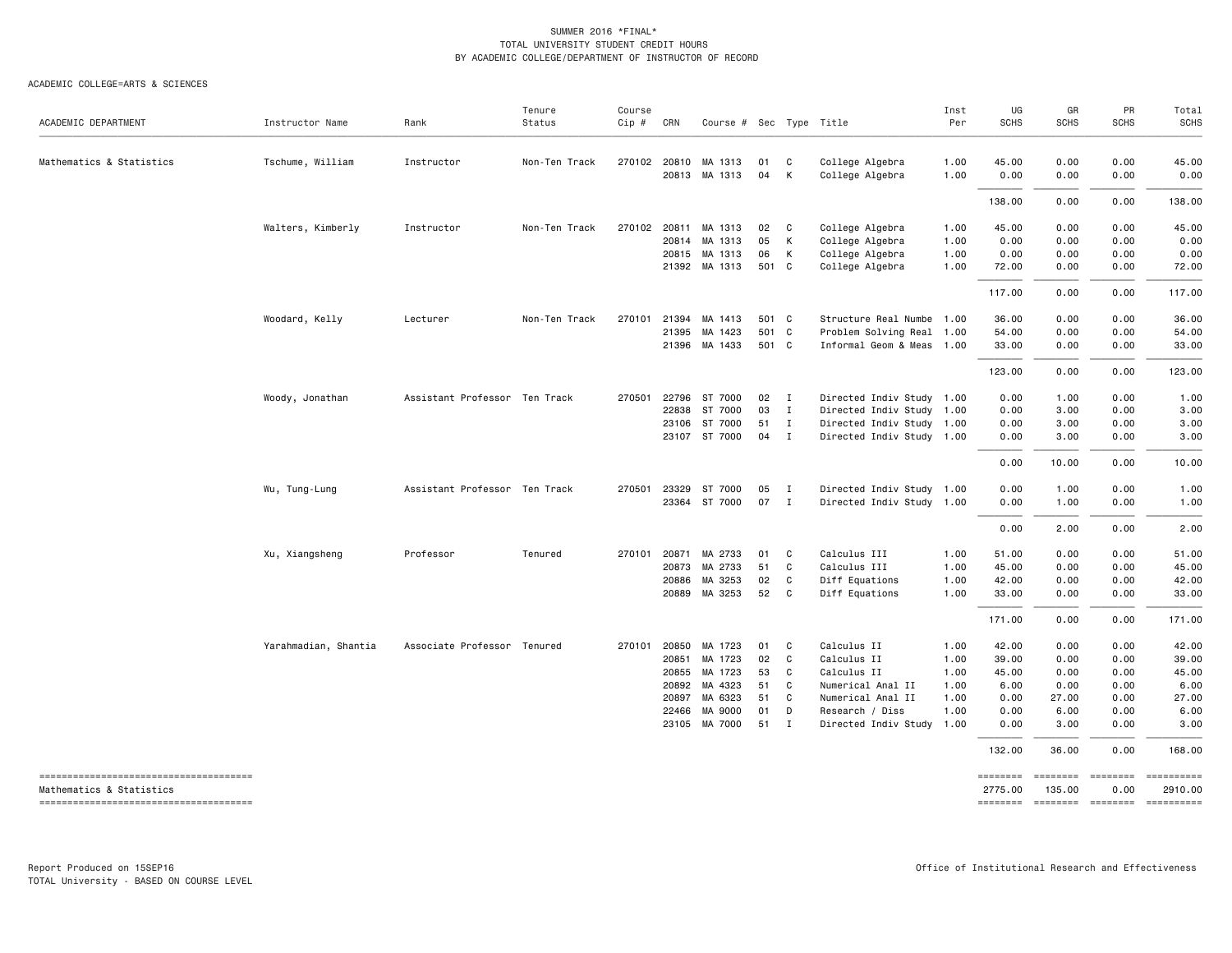|                       |                    |                             | Tenure        | Course |              |                             |       |          |                           | Inst | UG          | GR          | PR          | Total       |
|-----------------------|--------------------|-----------------------------|---------------|--------|--------------|-----------------------------|-------|----------|---------------------------|------|-------------|-------------|-------------|-------------|
| ACADEMIC DEPARTMENT   | Instructor Name    | Rank                        | Status        | Cip #  | CRN          | Course # Sec Type Title     |       |          |                           | Per  | <b>SCHS</b> | <b>SCHS</b> | <b>SCHS</b> | <b>SCHS</b> |
| Philosophy & Religion | Bickle, John       | Professor                   | Tenured       |        | 380101 21409 | PHI 1103                    | 501 C |          | Intro To Philosophy       | 1.00 | 27.00       | 0.00        | 0.00        | 27.00       |
|                       |                    |                             |               |        |              | 21410 PHI 1103              | 551 C |          | Intro To Philosophy       | 1.00 | 21.00       | 0.00        | 0.00        | 21.00       |
|                       |                    |                             |               |        |              |                             |       |          |                           |      | 48.00       | 0.00        | 0.00        | 48.00       |
|                       | Bisson, Albert     | Instructor                  | Non-Ten Track | 380201 | 21068        | REL 1103                    | 01    | C        | Intro To Religion         | 1.00 | 48.00       | 0.00        | 0.00        | 48.00       |
|                       |                    |                             |               |        | 21432        | REL 1103                    | 501 C |          | Intro To Religion         | 1.00 | 69.00       | 0.00        | 0.00        | 69.00       |
|                       |                    |                             |               |        | 23117        | REL 4000                    | 01 I  |          | Directed Indiv Study      | 1.00 | 3.00        | 0.00        | 0.00        | 3.00        |
|                       |                    |                             |               |        |              | 380203 21832 REL 1223       | 001 C |          | Intr To New Test          | 1.00 | 36.00       | 0.00        | 0.00        | 36.00       |
|                       |                    |                             |               |        |              |                             |       |          |                           |      | 156.00      | 0.00        | 0.00        | 156.00      |
|                       | Clifford, Michael  | Professor                   | Tenured       |        | 380103 21026 | PHI 3013                    | 101 C |          | <b>Business Ethics</b>    | 1.00 | 60.00       | 0.00        | 0.00        | 60.00       |
|                       |                    |                             |               |        |              | 21833 PHI 3013 102 C        |       |          | <b>Business Ethics</b>    | 1.00 | 57.00       | 0.00        | 0.00        | 57.00       |
|                       |                    |                             |               |        |              |                             |       |          |                           |      | 117.00      | 0.00        | 0.00        | 117.00      |
|                       | Codling, James     | Lecturer                    | Non-Ten Track |        |              | 380201 21433 REL 1103 551 C |       |          | Intro To Religion         | 1.00 | 39.00       | 0.00        | 0.00        | 39.00       |
|                       |                    |                             |               |        |              |                             |       |          |                           |      | 39.00       | 0.00        | 0.00        | 39.00       |
|                       | Davis, Jordan      | Lecturer                    | Non-Ten Track |        |              | 380102 21882 PHI 1113 551 C |       |          | Intro To Logic            | 1.00 | 27.00       | 0.00        | 0.00        | 27.00       |
|                       |                    |                             |               |        |              |                             |       |          |                           |      | 27.00       | 0.00        | 0.00        | 27.00       |
|                       | Holt, Dale         | Professor                   | Tenured       |        |              | 380103 21411 PHI 1123 501 C |       |          | Intro To Ethics           | 1.00 | 99.00       | 0.00        | 0.00        | 99.00       |
|                       |                    |                             |               |        |              | 21412 PHI 1123              | 551 C |          | Intro To Ethics           | 1.00 | 108.00      | 0.00        | 0.00        | 108.00      |
|                       |                    |                             |               |        |              |                             |       |          |                           |      | 207.00      | 0.00        | 0.00        | 207.00      |
|                       | Kallfelz, William  | Instructor                  | Non-Ten Track |        | 380102 21021 | PHI 1113                    | 51    | C        | Intro To Logic            | 1.00 | 42.00       | 0.00        | 0.00        | 42.00       |
|                       |                    |                             |               |        | 21022        | PHI 1113                    | E51 C |          | Intro To Logic            | 1.00 | 27.00       | 0.00        | 0.00        | 27.00       |
|                       |                    |                             |               |        |              | 380201 23300 REL 4000 02 I  |       |          | Directed Indiv Study 1.00 |      | 3.00        | 0.00        | 0.00        | 3.00        |
|                       |                    |                             |               |        |              |                             |       |          |                           |      | 72.00       | 0.00        | 0.00        | 72.00       |
|                       | Moffatt, Barton    | Associate Professor Tenured |               |        |              | 380103 21024 PHI 1123 002 C |       |          | Intro To Ethics           | 1.00 | 57.00       | 0.00        | 0.00        | 57.00       |
|                       |                    |                             |               |        |              |                             |       |          |                           |      | 57.00       | 0.00        | 0.00        | 57.00       |
|                       | Montgomery, Robert | Lecturer                    | Non-Ten Track |        |              | 380201 21069 REL 1103       | 51    | <b>C</b> | Intro To Religion         | 1.00 | 57.00       | 0.00        | 0.00        | 57.00       |
|                       |                    |                             |               |        |              | 451101 21073 SO 1003        | R01 C |          | Intro To Sociology        | 1.00 | 78.00       | 0.00        | 0.00        | 78.00       |
|                       |                    |                             |               |        |              |                             |       |          |                           |      | 135.00      | 0.00        | 0.00        | 135.00      |
|                       | Spewak, David      | Instructor                  | Non-Ten Track |        |              | 380103 21025 PHI 1123       | 01    | C        | Intro To Ethics           | 1.00 | 39.00       | 0.00        | 0.00        | 39.00       |
|                       |                    |                             |               |        |              |                             |       |          |                           |      | 39.00       | 0.00        | 0.00        | 39.00       |
|                       | Thompson, James    | Associate Professor Tenured |               |        |              | 380102 21831 PHI 1113 001 C |       |          | Intro To Logic            | 1.00 | 54.00       | 0.00        | 0.00        | 54.00       |
|                       |                    |                             |               |        |              |                             |       |          |                           |      | 54.00       | 0.00        | 0.00        | 54.00       |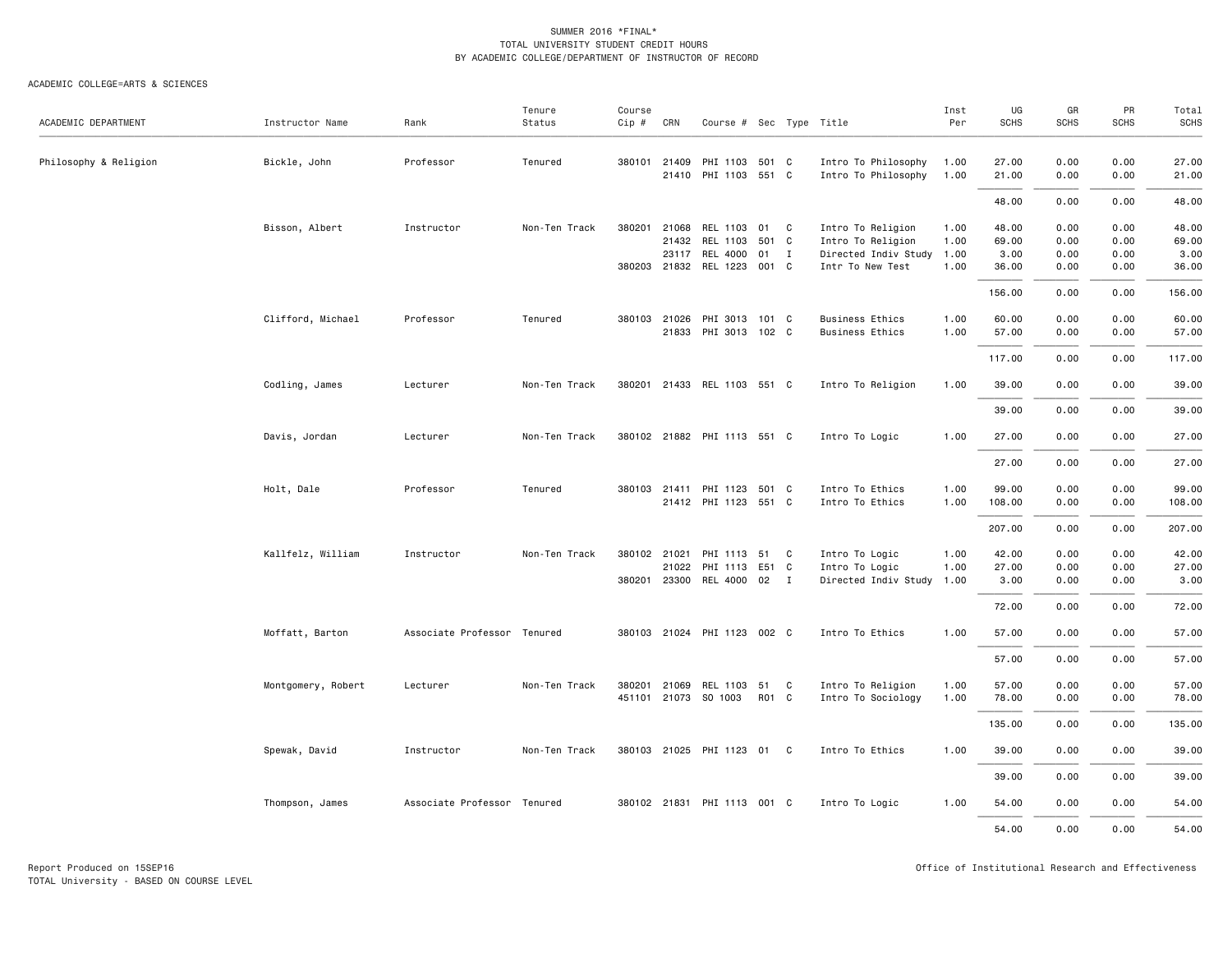#### ACADEMIC COLLEGE=ARTS & SCIENCES

|                                        |      | Tenure | Course |     |                         | Inst |             | GR          | <b>PR</b>   | Total |
|----------------------------------------|------|--------|--------|-----|-------------------------|------|-------------|-------------|-------------|-------|
| ACADEMIC DEPARTMENT<br>Instructor Name | Rank | Status | Cip #  | CRN | Course # Sec Type Title | Dov  | <b>SCHS</b> | <b>SCHS</b> | <b>SCHS</b> | SCHS  |

====================================== ======== ======== ======== ==========

====================================== ======== ======== ======== ==========

951.00 Philosophy & Religion 951.00 0.00 0.00 951.00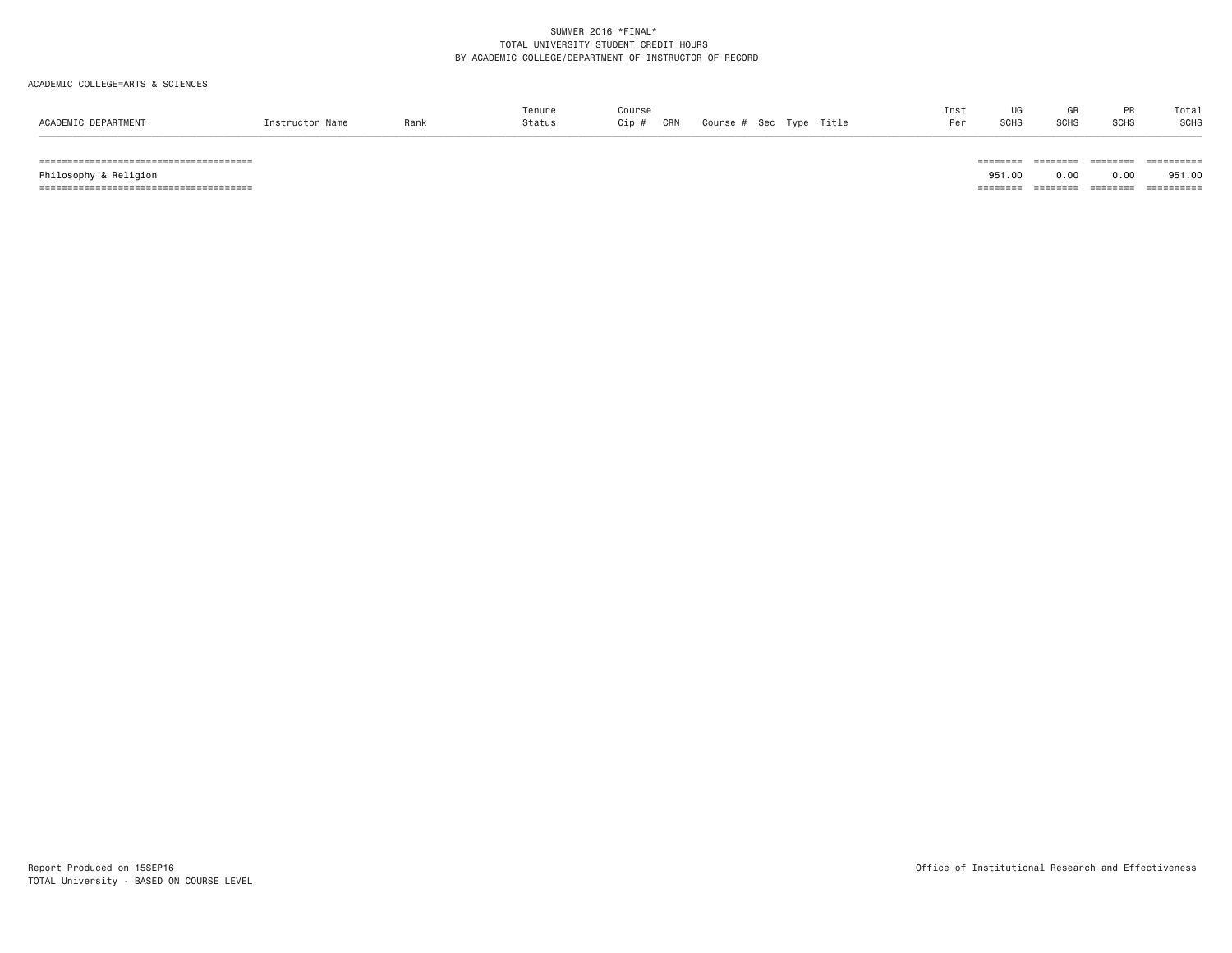| ACADEMIC DEPARTMENT | Instructor Name | Rank              | Tenure<br>Status | Course<br>Cip # | CRN   | Course # Sec Type Title |         |              |                           | Inst<br>Per | UG<br><b>SCHS</b> | GR<br><b>SCHS</b> | PR<br>SCHS | Total<br><b>SCHS</b> |
|---------------------|-----------------|-------------------|------------------|-----------------|-------|-------------------------|---------|--------------|---------------------------|-------------|-------------------|-------------------|------------|----------------------|
|                     |                 |                   |                  |                 |       |                         |         |              |                           |             |                   |                   |            |                      |
| Physics & Astronomy | Arnoldus, Henk  | Professor         | Tenured          | 400801          | 21004 | PH 2213                 | 001 C   |              | Physics I                 | 1.00        | 45.00             | 0.00              | 0.00       | 45.00                |
|                     |                 |                   |                  |                 | 21008 | PH 2223                 | 01      | C            | Physics II                | 1.00        | 96.00             | 0.00              | 0.00       | 96.00                |
|                     |                 |                   |                  |                 | 21009 | PH 2223                 | 02      | К            | Physics II                | 1.00        | 0.00              | 0.00              | 0.00       | 0.00                 |
|                     |                 |                   |                  |                 |       | 21010 PH 2223           | 03      | К            | Physics II                | 1.00        | 0.00              | 0.00              | 0.00       | 0.00                 |
|                     |                 |                   |                  |                 |       |                         |         |              |                           |             | 141.00            | 0.00              | 0.00       | 141.00               |
|                     | Clark, Shane    | Grad Teach Assist | Not Applicable   | 400801          | 20987 | PH 1021                 | 101 L   |              | Physical Science Lab 1.00 |             | 9.00              | 0.00              | 0.00       | 9.00                 |
|                     |                 |                   |                  |                 |       | 21407 PH 1021           | 501 L   |              | Physical Science Lab 1.00 |             | 1.00              | 0.00              | 0.00       | 1.00                 |
|                     |                 |                   |                  |                 |       |                         |         |              |                           |             | 10.00             | 0.00              | 0.00       | 10.00                |
|                     | Clay, Rudolf    | Professor         | Tenured          |                 |       | 400801 22561 PH 9000    | 102 D   |              | Research / Diss           | 1.00        | 0.00              | 6.00              | 0.00       | 6.00                 |
|                     |                 |                   |                  |                 |       |                         |         |              |                           |             | 0.00              | 6.00              | 0.00       | 6.00                 |
|                     | Cuicchi, Paul   | Lecturer          | Non-Ten Track    | 400801          | 20994 | PH 1113                 | 51      | C            | Gen Physics I             | 1.00        | 42.00             | 0.00              | 0.00       | 42.00                |
|                     |                 |                   |                  |                 |       | 20995 PH 1113           | 52      | к            | Gen Physics I             | 1.00        | 0.00              | 0.00              | 0.00       | 0.00                 |
|                     |                 |                   |                  |                 |       |                         |         |              |                           |             | 42.00             | 0.00              | 0.00       | 42.00                |
|                     | Dunne, James    | Professor         | Tenured          |                 |       | 400801 21005 PH 2213    | 01      | $\mathbf{C}$ | Physics I                 | 1.00        | 102.00            | 0.00              | 0.00       | 102.00               |
|                     |                 |                   |                  |                 |       |                         |         |              |                           |             | 102.00            | 0.00              | 0.00       | 102.00               |
|                     | Fox, Daniel     | Lecturer          | Non-Ten Track    |                 |       | 400801 21006 PH 2213    | 51      | C            | Physics I                 | 1.00        | 75.00             | 0.00              | 0.00       | 75.00                |
|                     |                 |                   |                  |                 |       |                         |         |              |                           |             | 75.00             | 0.00              | 0.00       | 75.00                |
|                     | Ghany, Charles  | Grad Teach Assist | Not Applicable   | 400801          | 20984 | PH 1011                 | 01      | $\mathsf{L}$ | Physical Science Lab 1.00 |             | 4.00              | 0.00              | 0.00       | 4.00                 |
|                     |                 |                   |                  |                 |       | 20986 PH 1013           | 01      | C            | Physical Sci Survey       | 1.00        | 27.00             | 0.00              | 0.00       | 27.00                |
|                     |                 |                   |                  |                 |       |                         |         |              |                           |             | 31.00             | 0.00              | 0.00       | 31.00                |
|                     | Kim, Seong-Gon  | Professor         | Tenured          | 400801          |       | 22385 PH 9000           | $101$ D |              | Research / Diss           | 1.00        | 0.00              | 6.00              | 0.00       | 6.00                 |
|                     |                 |                   |                  |                 |       |                         |         |              |                           |             | 0.00              | 6.00              | 0.00       | 6.00                 |
|                     | Lung, Florin    | Instructor        | Non-Ten Track    | 400801          | 21017 | PH 2233                 | 51      | C            | Physics III               | 1.00        | 66.00             | 0.00              | 0.00       | 66.00                |
|                     |                 |                   |                  |                 | 21018 | PH 2233                 | 52      | к            | Physics III               | 1.00        | 0.00              | 0.00              | 0.00       | 0.00                 |
|                     |                 |                   |                  |                 |       | 21019 PH 2233           | 53      | К            | Physics III               | 1.00        | 0.00              | 0.00              | 0.00       | 0.00                 |
|                     |                 |                   |                  |                 |       |                         |         |              |                           |             | 66.00             | 0.00              | 0.00       | 66.00                |
|                     | Moody, Judith   | Lecturer          | Non-Ten Track    | 400801          | 20988 | PH 1023                 | 101 C   |              | Physical Sci Survey       | 1.00        | 33.00             | 0.00              | 0.00       | 33.00                |
|                     |                 |                   |                  |                 |       | 21408 PH 1023           | 501 C   |              | Physical Sci Survey       | 1.00        | 15.00             | 0.00              | 0.00       | 15.00                |
|                     |                 |                   |                  |                 |       |                         |         |              |                           |             | 48.00             | 0.00              | 0.00       | 48.00                |
|                     | Novotny, Mark   | Professor         | Tenured          |                 |       | 400801 23057 PH 8000    | 102 D   |              | Research / Thesis         | 1.00        | 0.00              | 1.00              | 0.00       | 1.00                 |
|                     |                 |                   |                  |                 |       |                         |         |              |                           |             | 0.00              | 1.00              | 0.00       | 1.00                 |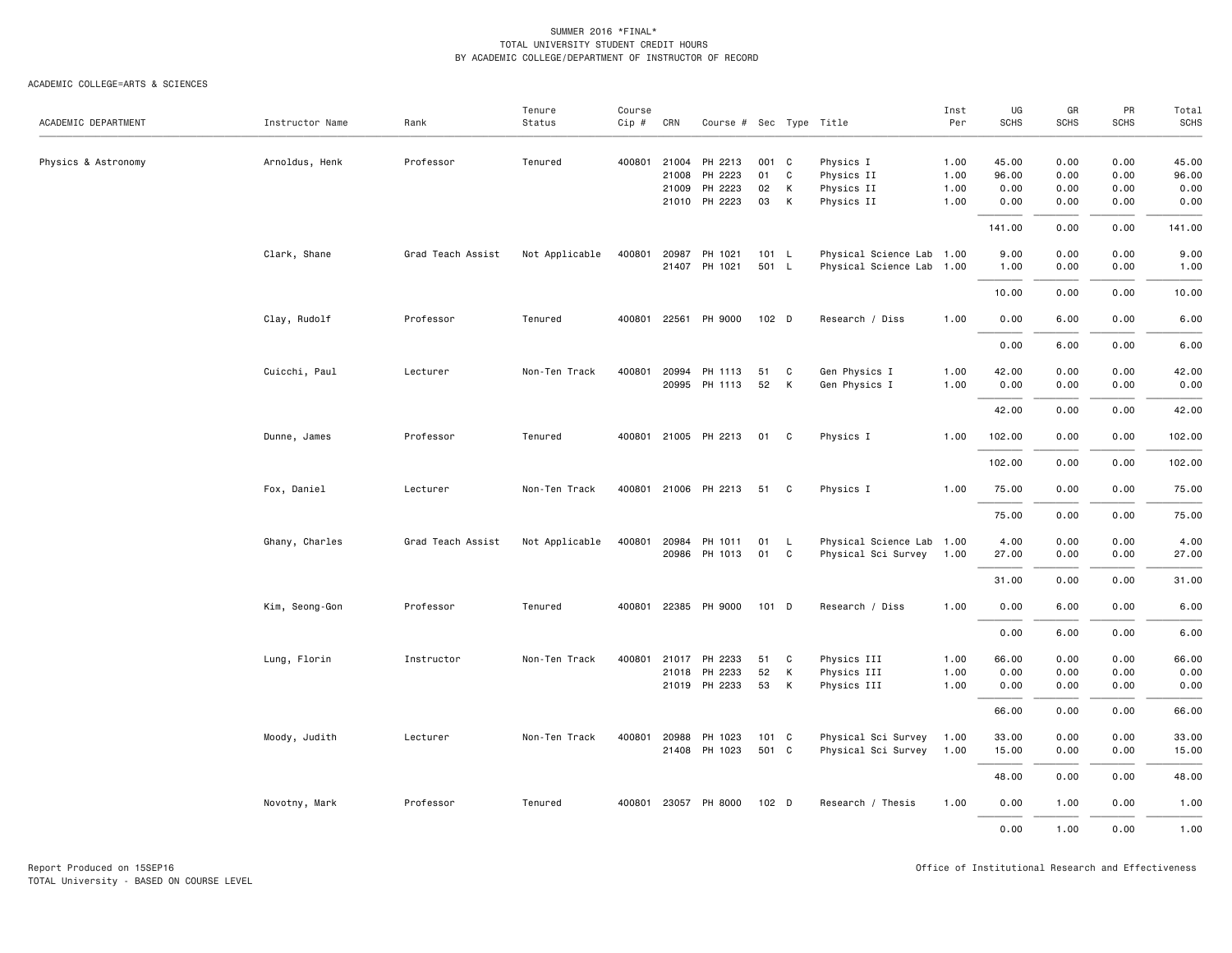| ACADEMIC DEPARTMENT | Instructor Name  | Rank                               | Tenure<br>Status | Course<br>Cip # | CRN            | Course # Sec Type Title                         |                |              |                                                    | Inst<br>Per          | UG<br>SCHS                     | GR<br><b>SCHS</b>             | PR<br><b>SCHS</b>            | Total<br>SCHS                          |
|---------------------|------------------|------------------------------------|------------------|-----------------|----------------|-------------------------------------------------|----------------|--------------|----------------------------------------------------|----------------------|--------------------------------|-------------------------------|------------------------------|----------------------------------------|
| Physics & Astronomy | Singh, Jagdish   | Non-Employee/Affili Not Applicable |                  | 400801          | 22562          | PH 9000                                         | 103 D          |              | Research / Diss                                    | 1.00                 | 0.00                           | 6.00                          | 0.00                         | 6.00                                   |
|                     |                  |                                    |                  |                 |                |                                                 |                |              |                                                    |                      | 0.00                           | 6.00                          | 0.00                         | 6.00                                   |
|                     | Solomon, Lazarus | Instructor                         | Non-Ten Track    | 400801          | 20990<br>20991 | PH 1113<br>PH 1113                              | 01<br>02       | C.<br>K      | Gen Physics I<br>Gen Physics I                     | 1.00<br>1.00         | 42.00<br>0.00                  | 0.00<br>0.00                  | 0.00<br>0.00                 | 42.00<br>0.00                          |
|                     |                  |                                    |                  |                 |                |                                                 |                |              |                                                    |                      | 42.00                          | 0.00                          | 0.00                         | 42.00                                  |
|                     | Tanner, Angelle  | Assistant Professor Ten Track      |                  | 400801          |                | 22792 PH 8000                                   | 101 D          |              | Research / Thesis                                  | 1.00                 | 0.00                           | 6.00                          | 0.00                         | 6.00                                   |
|                     |                  |                                    |                  |                 |                |                                                 |                |              |                                                    |                      | 0.00                           | 6.00                          | 0.00                         | 6.00                                   |
|                     | Winger, Jeffry   | Professor                          | Tenured          | 400801          |                | 21012 PH 2223<br>21013 PH 2223<br>21014 PH 2223 | 51<br>52<br>53 | C<br>K<br>K  | Physics II<br>Physics II<br>Physics II             | 1.00<br>1.00<br>1.00 | 93.00<br>0.00<br>0.00          | 0.00<br>0.00<br>0.00          | 0.00<br>0.00<br>0.00         | 93.00<br>0.00<br>0.00                  |
|                     |                  |                                    |                  |                 |                |                                                 |                |              |                                                    |                      | 93.00                          | 0.00                          | 0.00                         | 93.00                                  |
|                     | Worthy, Mark     | Instructor                         | Non-Ten Track    | 400801          | 20999<br>21000 | PH 1123<br>PH 1123<br>21001 PH 1123             | 51<br>52<br>53 | C.<br>K<br>K | Gen Physics II<br>Gen Physics II<br>Gen Physics II | 1.00<br>1.00<br>1.00 | 99.00<br>0.00<br>0.00          | 0.00<br>0.00<br>0.00          | 0.00<br>0.00<br>0.00         | 99.00<br>0.00<br>0.00                  |
|                     |                  |                                    |                  |                 |                |                                                 |                |              |                                                    |                      | 99.00                          | 0.00                          | 0.00                         | 99.00                                  |
| Physics & Astronomy |                  |                                    |                  |                 |                |                                                 |                |              |                                                    |                      | ========<br>749.00<br>======== | ========<br>25.00<br>======== | ========<br>0.00<br>======== | <b>CONSESSED</b><br>774.00<br>EEEEEEEE |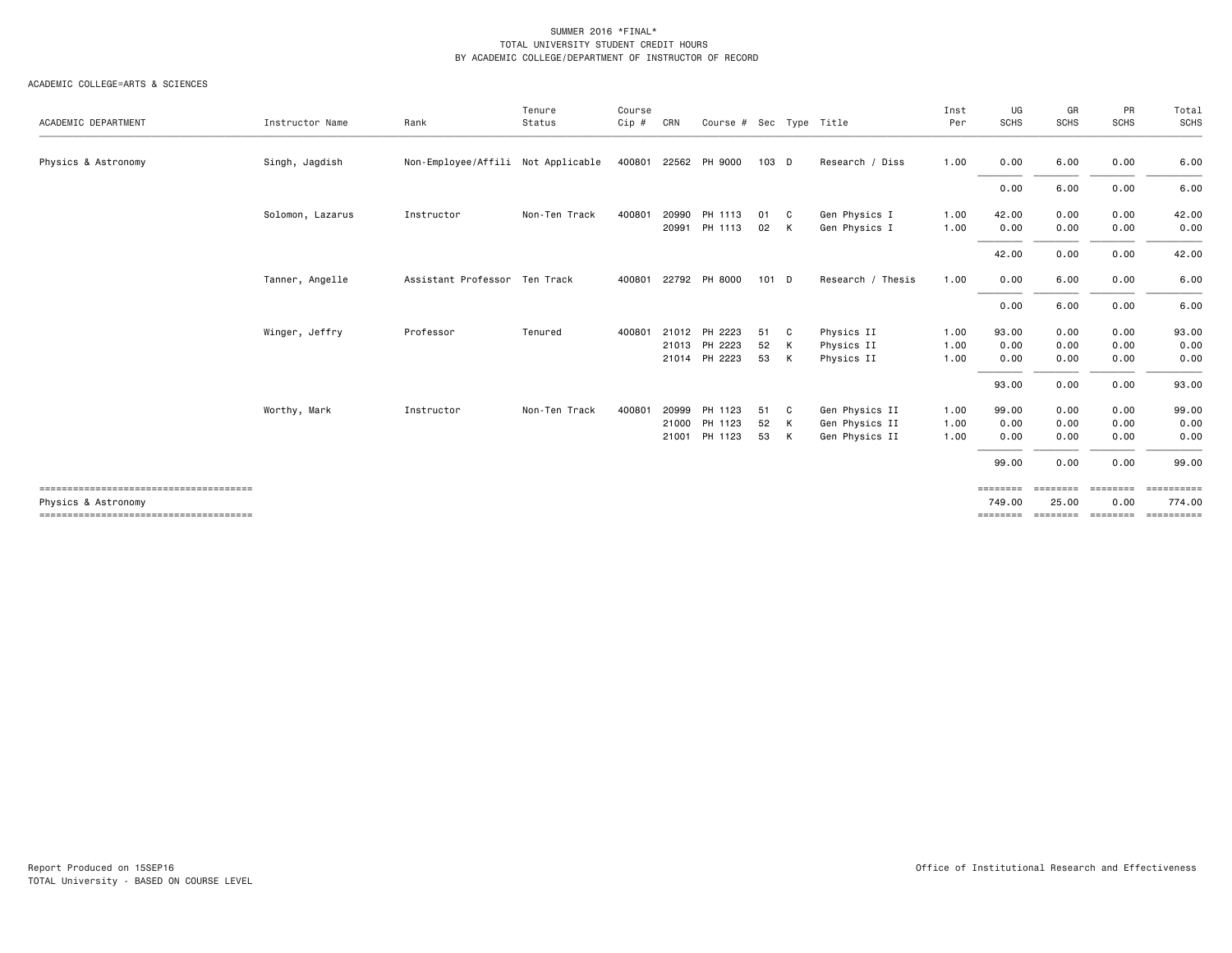| ACADEMIC DEPARTMENT                               | Instructor Name     | Rank                              | Tenure<br>Status | Course<br>$Cip$ # | CRN            | Course # Sec Type Title         |          |              |                                                        | Inst<br>Per  | UG<br><b>SCHS</b> | GR<br><b>SCHS</b> | PR<br><b>SCHS</b> | Total<br><b>SCHS</b> |
|---------------------------------------------------|---------------------|-----------------------------------|------------------|-------------------|----------------|---------------------------------|----------|--------------|--------------------------------------------------------|--------------|-------------------|-------------------|-------------------|----------------------|
| Political Science & Public Administrat Adams, Joe |                     | Lecturer                          | Non-Ten Track    |                   |                | 440401 21414 PPA 8733 502 S     |          |              | Public Program Eval 1.00                               |              | 0.00              | 18.00             | 0.00              | 18.00                |
|                                                   |                     |                                   |                  |                   |                |                                 |          |              |                                                        |              | 0.00              | 18.00             | 0.00              | 18.00                |
|                                                   | Baker, Leslie       | Instructor                        | Non-Ten Track    |                   |                | 451001 21043 PS 3033            | 51 C     |              | Gender And Politics                                    | 1.00         | 24.00             | 0.00              | 0.00              | 24.00                |
|                                                   |                     |                                   |                  |                   |                |                                 |          |              |                                                        |              | 24.00             | 0.00              | 0.00              | 24.00                |
|                                                   | Emison, Gerald      | Professor                         | Tenured          | 440401            | 21783          | PPA 8763                        | 001 C    |              | Local Govt Planning                                    | 1.00         | 0.00              | 33.00             | 0.00              | 33.00                |
|                                                   |                     |                                   |                  |                   | 23350          | PPA 9000 104 D                  |          |              | Research / Diss                                        | 1.00         | 0.00              | 7.00              | 0.00              | 7.00                 |
|                                                   |                     |                                   |                  |                   |                |                                 |          |              |                                                        |              | 0.00              | 40.00             | 0.00              | 40.00                |
|                                                   | French, Philip      | Professor                         | Tenured          |                   |                | 440401 23059 PPA 9000 102 D     |          |              | Research / Diss                                        | 1.00         | 0.00              | 6.00              | 0.00              | 6.00                 |
|                                                   |                     |                                   |                  |                   |                |                                 |          |              |                                                        |              | 0.00              | 6.00              | 0.00              | 6.00                 |
|                                                   | Haugen, Douglas     | Instructor                        | Non-Ten Track    | 451001            | 21785          | PS 3183<br>451002 21038 PS 1113 | 51<br>51 | C<br>C       | Law And Politics<br>American Government                | 1.00<br>1.00 | 27.00<br>39.00    | 0.00<br>0.00      | 0.00<br>0.00      | 27.00<br>39.00       |
|                                                   |                     |                                   |                  |                   |                |                                 |          |              |                                                        |              | 66.00             | 0.00              | 0.00              | 66.00                |
|                                                   | Mellen, Robbin      | Assistant Professor Ten Track     |                  |                   | 451001 22084   | PS 4990                         | 01       | C            | Special Topic In PS                                    | 1.00         | 21.00             | 0.00              | 0.00              | 21.00                |
|                                                   |                     |                                   |                  |                   | 22085          | PS 6990                         | 01       | C            | Special Topic In PS                                    | 1.00         | 0.00              | 6.00              | 0.00              | 6.00                 |
|                                                   |                     |                                   |                  |                   |                | 23404 PS 4000                   | 01 I     |              | Directed Indiv Study 1.00                              |              | 3.00              | 0.00              | 0.00              | 3.00                 |
|                                                   |                     |                                   |                  |                   |                |                                 |          |              |                                                        |              | 24.00             | 6.00              | 0.00              | 30.00                |
|                                                   | Morrison, K.        | Professor                         | Tenured          |                   |                | 451001 23346 PS 8000            | 101 D    |              | Research / Thesis                                      | 1.00         | 0.00              | 1.00              | 0.00              | 1.00                 |
|                                                   |                     |                                   |                  |                   |                |                                 |          |              |                                                        |              | 0.00              | 1.00              | 0.00              | 1.00                 |
|                                                   | Rush, Christine     | Assistant Professor Ten Track     |                  | 440401            | 21033          | PPA 8400                        | 101 E    |              | Public Ad Intern                                       | 1.00         | 0.00              | 3.00              | 0.00              | 3.00                 |
|                                                   |                     |                                   |                  |                   | 22534          | PPA 9000                        | 101 D    |              | Research / Diss                                        | 1.00         | 0.00              | 6.00              | 0.00              | 6.00                 |
|                                                   |                     |                                   |                  |                   | 23417<br>23429 | PPA 7000 51 I<br>PPA 7000 52 I  |          |              | Directed Indiv Study 1.00<br>Directed Indiv Study 1.00 |              | 0.00<br>0.00      | 3.00<br>3.00      | 0.00<br>0.00      | 3.00<br>3.00         |
|                                                   |                     |                                   |                  |                   |                |                                 |          |              |                                                        |              |                   |                   |                   |                      |
|                                                   |                     |                                   |                  |                   |                |                                 |          |              |                                                        |              | 0.00              | 15.00             | 0.00              | 15.00                |
|                                                   | Shoup, Brian        | Associate Professor Tenured       |                  | 240101            | 23363          | HON 4000                        | 01       | $\mathbf{I}$ | Directed Individual                                    | 1.00         | 3.00              | 0.00              | 0.00              | 3.00                 |
|                                                   |                     |                                   |                  | 440401            | 23233          | PPA 9000                        | 103 D    |              | Research / Diss                                        | 1.00         | 0.00              | 6.00              | 0.00              | 6.00                 |
|                                                   |                     |                                   |                  |                   | 440501 21890   | PS 2703                         | 51       | C            | Intro Public Policy                                    | 1.00         | 30.00             | 0.00              | 0.00              | 30.00                |
|                                                   |                     |                                   |                  |                   |                |                                 |          |              |                                                        |              | 33.00             | 6.00              | 0.00              | 39.00                |
|                                                   | Stanisevski, Dragan | Associate Professor Tenured       |                  | 440401            | 22755<br>22756 | PPA 9000<br>PPA 9000 51 D       | 01       | D            | Research / Diss<br>Research / Diss                     | 1.00<br>1.00 | 0.00<br>0.00      | 4.00<br>4.00      | 0.00<br>0.00      | 4.00<br>4.00         |
|                                                   |                     |                                   |                  |                   |                |                                 |          |              |                                                        |              | 0.00              | 8.00              | 0.00              | 8.00                 |
|                                                   | Waide, David        | Clinical Assist Pro Non-Ten Track |                  | 451001            |                | 21034 PPA 8743                  | 01       | - S          | Administrative Law                                     | 1.00         | 0.00              | 30.00             | 0.00              | 30.00                |
|                                                   |                     |                                   |                  |                   |                | 451002 21037 PS 1113            | 01       | C            | American Government                                    | 1.00         | 36.00             | 0.00              | 0.00              | 36.00                |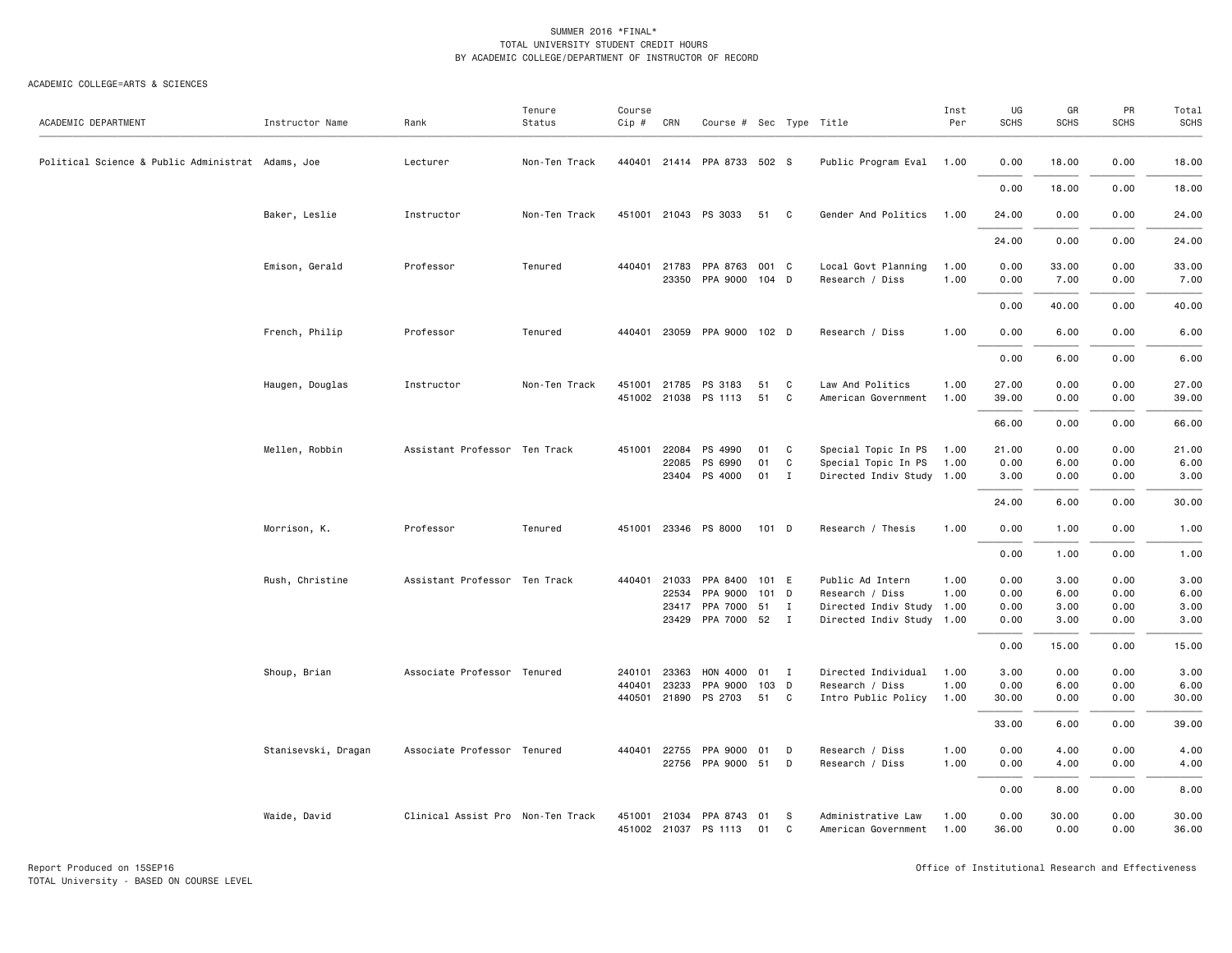| ACADEMIC DEPARTMENT                    | Instructor Name | Rank | Tenure<br>Status | Course<br>CRN<br>Cip # |  | Course # Sec Type Title | Inst<br>Per | UG<br>SCHS        | GR<br><b>SCHS</b> | PR<br><b>SCHS</b> | Total<br>SCHS |
|----------------------------------------|-----------------|------|------------------|------------------------|--|-------------------------|-------------|-------------------|-------------------|-------------------|---------------|
|                                        |                 |      |                  |                        |  |                         |             | 36.00             | 30.00             | 0.00              | 66.00         |
|                                        |                 |      |                  |                        |  |                         |             | ========          | ========          | $=$ =======       | ==========    |
| Political Science & Public Administrat |                 |      |                  |                        |  |                         |             | 183,00            | 130.00            | 0.00              | 313,00        |
|                                        |                 |      |                  |                        |  |                         |             | $=$ = = = = = = = | ========          | ========          | ==========    |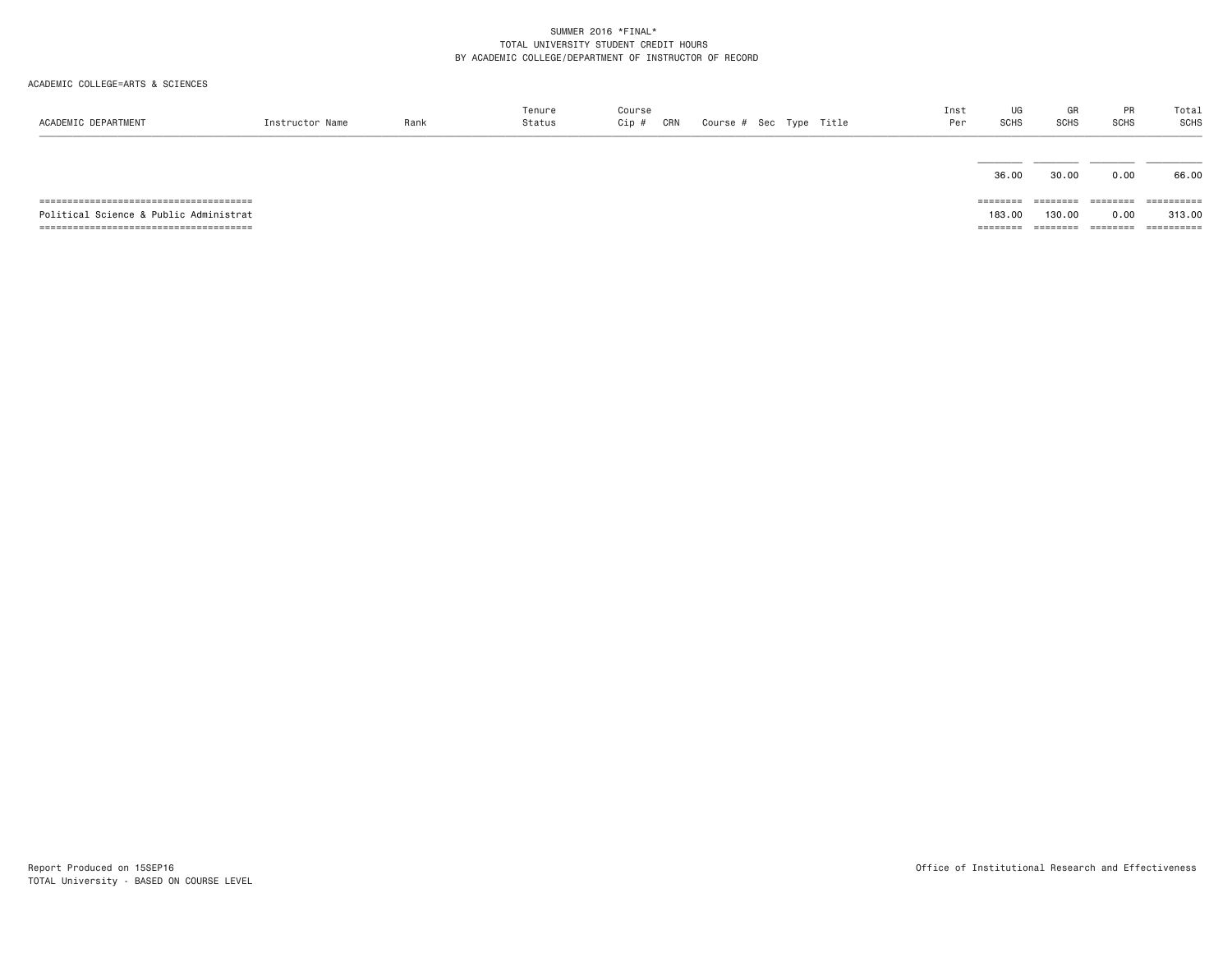ACADEMIC COLLEGE=ARTS & SCIENCES

| ACADEMIC DEPARTMENT | Instructor Name    | Rank                          | Tenure<br>Status | Course<br>$Cip$ # | CRN                   | Course # Sec Type Title     |       |   |                                                 | Inst<br>Per  | UG<br><b>SCHS</b> | GR<br><b>SCHS</b> | PR<br><b>SCHS</b> | Total<br>SCHS  |
|---------------------|--------------------|-------------------------------|------------------|-------------------|-----------------------|-----------------------------|-------|---|-------------------------------------------------|--------------|-------------------|-------------------|-------------------|----------------|
|                     |                    |                               |                  |                   |                       |                             |       |   |                                                 |              |                   |                   |                   |                |
| Psychology          | Armstrong, Kevin   | Associate Professor Tenured   |                  | 422707            | 420101 21056<br>21418 | PSY 3213 01<br>PSY 3363     | 501 C | C | Psych Of Ab Behavior 1.00<br>Behav Modification | 1.00         | 78.00<br>63.00    | 0.00<br>0.00      | 0.00<br>0.00      | 78.00<br>63.00 |
|                     |                    |                               |                  |                   |                       | PSY 8233                    |       |   |                                                 |              | 0.00              |                   | 0.00              |                |
|                     |                    |                               |                  |                   | 422813 21788          | 23104 PSY 9000 109 D        | 101 C |   | Eth & Prof Issue Cli<br>Research/Diss           | 1.00<br>1.00 | 0.00              | 18.00<br>1.00     | 0.00              | 18.00<br>1.00  |
|                     |                    |                               |                  |                   |                       |                             |       |   |                                                 |              |                   |                   |                   |                |
|                     |                    |                               |                  |                   |                       |                             |       |   |                                                 |              | 141.00            | 19.00             | 0.00              | 160.00         |
|                     | Berman, Mitchell   | Professor                     | Ten Track        |                   |                       | 420101 23166 PSY 8000 111 D |       |   | Research / Thesis                               | 1.00         | 0.00              | 2.00              | 0.00              | 2.00           |
|                     |                    |                               |                  |                   |                       |                             |       |   |                                                 |              | 0.00              | 2.00              | 0.00              | 2.00           |
|                     | Bradshaw, Gary     | Professor                     | Tenured          | 420101            | 22650                 | PSY 7000 102 I              |       |   | Directed Indiv Study 1.00                       |              | 0.00              | 6.00              | 0.00              | 6.00           |
|                     |                    |                               |                  | 422813            |                       | 23111 PSY 9000 110 D        |       |   | Research/Diss                                   | 1.00         | 0.00              | 1.00              | 0.00              | 1.00           |
|                     |                    |                               |                  |                   |                       |                             |       |   |                                                 |              |                   |                   |                   |                |
|                     |                    |                               |                  |                   |                       |                             |       |   |                                                 |              | 0.00              | 7.00              | 0.00              | 7.00           |
|                     | Campbell, Kristen  | Lecturer                      | Non-Ten Track    | 420101            | 21415                 | PSY 3213 501 C              |       |   | Psych Of Ab Behavior 1.00                       |              | 36.00             | 0.00              | 0.00              | 36.00          |
|                     |                    |                               |                  | 422708            | 21055                 | PSY 3104                    | 101 B |   | Introductory Psychol 1.00                       |              | 64.00             | 0.00              | 0.00              | 64.00          |
|                     |                    |                               |                  | 422803            |                       | 21060 PSY 4223 001 C        |       |   | Drug Use And Abuse                              | 1.00         | 57.00             | 0.00              | 0.00              | 57.00          |
|                     |                    |                               |                  |                   |                       |                             |       |   |                                                 |              | 157.00            | 0.00              | 0.00              | 157.00         |
|                     | Carskadon, Thomas  | Professor                     | Tenured          |                   | 420101 21052          | PSY 1013 01 C               |       |   | Gen Psychology                                  | 1.00         | 36.00             | 0.00              | 0.00              | 36.00          |
|                     |                    |                               |                  |                   |                       | 21054 PSY 1013 E51 C        |       |   | Gen Psychology                                  | 1.00         | 102.00            | 0.00              | 0.00              | 102.00         |
|                     |                    |                               |                  |                   |                       |                             |       |   |                                                 |              |                   |                   |                   |                |
|                     |                    |                               |                  |                   |                       |                             |       |   |                                                 |              | 138.00            | 0.00              | 0.00              | 138.00         |
|                     | Eakin, Deborah     | Associate Professor Tenured   |                  |                   | 422701 21059          | PSY 3713 001 C              |       |   | Cognitive Psychology                            | 1.00         | 69.00             | 0.00              | 0.00              | 69.00          |
|                     |                    |                               |                  |                   | 422813 22791          | PSY 9000 101 D              |       |   | Research/Diss                                   | 1.00         | 0.00              | 13.00             | 0.00              | 13.00          |
|                     |                    |                               |                  |                   |                       |                             |       |   |                                                 |              | 69.00             | 13.00             | 0.00              | 82.00          |
|                     | Gresham, Courtney  | Non-Faculty                   | Not Applicable   |                   |                       | 422813 21416 PSY 3343 501 C |       |   | Psych Of Learning                               | 1.00         | 66.00             | 0.00              | 0.00              | 66.00          |
|                     |                    |                               |                  |                   |                       |                             |       |   |                                                 |              | 66.00             | 0.00              | 0.00              | 66.00          |
|                     | Hood, Kristina     | Assistant Professor Ten Track |                  | 420101            | 23154                 | PSY 8000 103 D              |       |   | Research / Thesis                               | 1.00         | 0.00              | 5.00              | 0.00              | 5.00           |
|                     |                    |                               |                  |                   |                       | 422813 23055 PSY 9000 107 D |       |   | Research/Diss                                   | 1.00         | 0.00              | 1.00              | 0.00              | 1.00           |
|                     |                    |                               |                  |                   |                       |                             |       |   |                                                 |              |                   |                   |                   |                |
|                     |                    |                               |                  |                   |                       |                             |       |   |                                                 |              | 0.00              | 6.00              | 0.00              | 6.00           |
|                     | Hubbard, Marlena   | Lecturer                      | Non-Ten Track    |                   |                       | 422701 21420 PSY 3713 501 C |       |   | Cognitive Psychology 1.00                       |              | 72.00             | 0.00              | 0.00              | 72.00          |
|                     |                    |                               |                  |                   |                       |                             |       |   |                                                 |              | 72.00             | 0.00              | 0.00              | 72.00          |
|                     | Keeley, Jared      | Associate Professor Tenured   |                  | 420101            |                       | 23156 PSY 8000 105 D        |       |   | Research / Thesis                               | 1.00         | 0.00              | 5.00              | 0.00              | 5.00           |
|                     |                    |                               |                  | 422813            |                       | 23056 PSY 9000              | 108 D |   | Research/Diss                                   | 1.00         | 0.00              | 6.00              | 0.00              | 6.00           |
|                     |                    |                               |                  |                   |                       |                             |       |   |                                                 |              |                   |                   |                   |                |
|                     |                    |                               |                  |                   |                       |                             |       |   |                                                 |              | 0.00              | 11.00             | 0.00              | 11.00          |
|                     | McKinney, Clifford | Associate Professor Tenured   |                  |                   | 420101 21062          | PSY 8450                    | 51    | E | Applied Clin Practic 1.00                       |              | 0.00              | 28.00             | 0.00              | 28.00          |
|                     |                    |                               |                  |                   | 21790                 | PSY 8450                    | 01    | E | Applied Clin Practic 1.00                       |              | 0.00              | 26.00             | 0.00              | 26.00          |
|                     |                    |                               |                  |                   |                       | 422805 21789 PSY 8354 101 B |       |   | Intelligence Testing 1.00                       |              | 0.00              | 20.00             | 0.00              | 20.00          |

Report Produced on 15SEP16 **Of Exercise 2.0 And Accord 2.0 And Accord 2.0** Office of Institutional Research and Effectiveness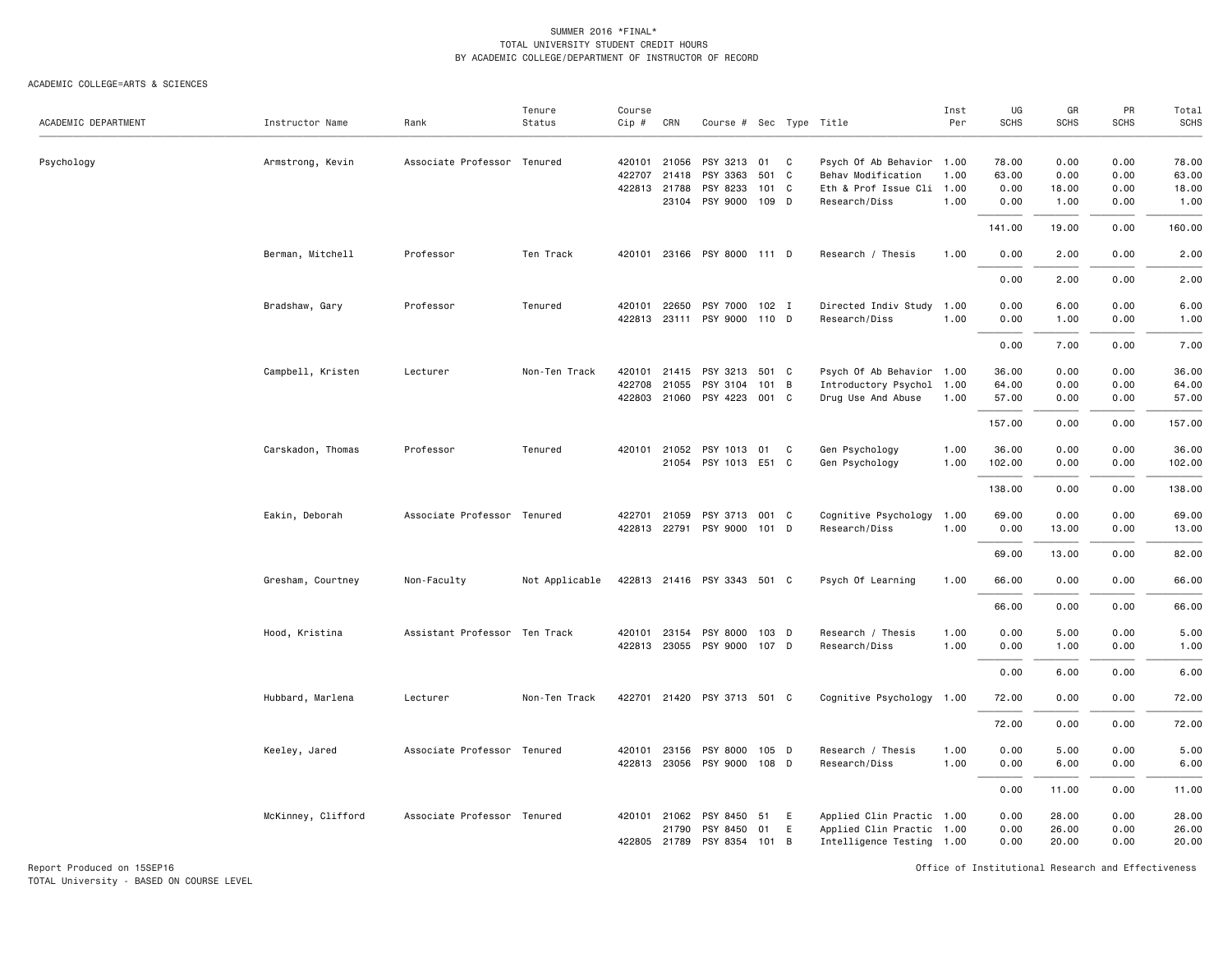| McKinney, Clifford<br>422813 23051 PSY 9000 103 D<br>Research/Diss<br>1.00<br>0.00<br>2.00<br>0.00<br>Psychology<br>Associate Professor Tenured<br>76.00<br>0.00<br>0.00<br>Moss, Robert<br>Associate Professor Tenured<br>422813 22986 PSY 9000 102 D<br>Research/Diss<br>1.00<br>0.00<br>1.00<br>0.00<br>0.00<br>1.00<br>0.00<br>Nadorff, Danielle<br>Assistant Professor Ten Track<br>PSY 4000 03 I<br>Directed Indiv Study 1.00<br>420101<br>23338<br>1.00<br>0.00<br>0.00<br>PSY 4000 52 I<br>0.00<br>23339<br>Directed Indiv Study 1.00<br>2.00<br>0.00<br>2.00<br>422703 21421 PSY 3803 551 C<br>Int Dev Psychology<br>75.00<br>75.00<br>0.00<br>0.00<br>1.00<br>78.00<br>0.00<br>0.00<br>Nadorff, Michael<br>Assistant Professor Ten Track<br>420101 21787<br>PSY 8460 101 E<br>App Ext Clinical Pra 1.00<br>0.00<br>31.00<br>0.00<br>PSY 8000<br>Research / Thesis<br>1.00<br>0.00<br>5.00<br>0.00<br>23158<br>107 D<br>422813 23052 PSY 9000 104 D<br>Research/Diss<br>1.00<br>0.00<br>1.00<br>0.00<br>0.00<br>37.00<br>0.00<br>PSY 4983<br>Psychology Of Aging<br>33.00<br>0.00<br>0.00<br>Non-Ten Track<br>422809<br>21696<br>201 C<br>1.00<br>Shumate, James<br>Lecturer<br>422810 23098 PSY 3503 201 C<br>Health Psychology<br>1.00<br>30.00<br>0.00<br>0.00<br>0.00<br>0.00<br>63.00<br>240102 20746 IDS 4111 01 C<br>Professional Seminar 1.00<br>14.00<br>0.00<br>Tan, Elaine<br>Grad Teach Assist<br>Not Applicable<br>0.00<br>14.00<br>0.00<br>0.00<br>420101 21419 PSY 3413 501 C<br>Human Sexual Behavio 1.00<br>0.00<br>0.00<br>Valentine, Michael<br>Instructor<br>Non-Ten Track<br>72.00<br>422707<br>21417 PSY 3353 501 C<br>Motivation<br>1.00<br>84.00<br>0.00<br>0.00<br>422803 21422 PSY 4223 501 C<br>1.00<br>72.00<br>0.00<br>0.00<br>Drug Use And Abuse<br>228.00<br>0.00<br>0.00<br>Winer, Eric<br>Assistant Professor Ten Track<br>PSY 8000 110 D<br>Research / Thesis<br>1.00<br>0.00<br>1.00<br>0.00<br>420101<br>23161<br>422813 23054 PSY 9000 106 D<br>Research/Diss<br>1.00<br>0.00<br>13.00<br>0.00<br>0.00<br>14.00<br>0.00<br>--------------------------------------<br>========<br>========<br><b>EBBEBBBB</b><br>Psychology<br>1026.00<br>186.00<br>0.00<br>-------------------------------------<br>-------- -------- ------- | ACADEMIC DEPARTMENT | Instructor Name | Rank | Tenure<br>Status | Course<br>$Cip$ # | CRN | Course # Sec Type Title |  | Inst<br>Per | UG<br><b>SCHS</b> | GR<br><b>SCHS</b> | PR<br><b>SCHS</b> | Total<br><b>SCHS</b> |
|-----------------------------------------------------------------------------------------------------------------------------------------------------------------------------------------------------------------------------------------------------------------------------------------------------------------------------------------------------------------------------------------------------------------------------------------------------------------------------------------------------------------------------------------------------------------------------------------------------------------------------------------------------------------------------------------------------------------------------------------------------------------------------------------------------------------------------------------------------------------------------------------------------------------------------------------------------------------------------------------------------------------------------------------------------------------------------------------------------------------------------------------------------------------------------------------------------------------------------------------------------------------------------------------------------------------------------------------------------------------------------------------------------------------------------------------------------------------------------------------------------------------------------------------------------------------------------------------------------------------------------------------------------------------------------------------------------------------------------------------------------------------------------------------------------------------------------------------------------------------------------------------------------------------------------------------------------------------------------------------------------------------------------------------------------------------------------------------------------------------------------------------------------------------------------------------------------------------------------------------------------------------------------|---------------------|-----------------|------|------------------|-------------------|-----|-------------------------|--|-------------|-------------------|-------------------|-------------------|----------------------|
|                                                                                                                                                                                                                                                                                                                                                                                                                                                                                                                                                                                                                                                                                                                                                                                                                                                                                                                                                                                                                                                                                                                                                                                                                                                                                                                                                                                                                                                                                                                                                                                                                                                                                                                                                                                                                                                                                                                                                                                                                                                                                                                                                                                                                                                                             |                     |                 |      |                  |                   |     |                         |  |             |                   |                   |                   | 2.00                 |
|                                                                                                                                                                                                                                                                                                                                                                                                                                                                                                                                                                                                                                                                                                                                                                                                                                                                                                                                                                                                                                                                                                                                                                                                                                                                                                                                                                                                                                                                                                                                                                                                                                                                                                                                                                                                                                                                                                                                                                                                                                                                                                                                                                                                                                                                             |                     |                 |      |                  |                   |     |                         |  |             |                   |                   |                   | 76.00                |
|                                                                                                                                                                                                                                                                                                                                                                                                                                                                                                                                                                                                                                                                                                                                                                                                                                                                                                                                                                                                                                                                                                                                                                                                                                                                                                                                                                                                                                                                                                                                                                                                                                                                                                                                                                                                                                                                                                                                                                                                                                                                                                                                                                                                                                                                             |                     |                 |      |                  |                   |     |                         |  |             |                   |                   |                   | 1.00                 |
|                                                                                                                                                                                                                                                                                                                                                                                                                                                                                                                                                                                                                                                                                                                                                                                                                                                                                                                                                                                                                                                                                                                                                                                                                                                                                                                                                                                                                                                                                                                                                                                                                                                                                                                                                                                                                                                                                                                                                                                                                                                                                                                                                                                                                                                                             |                     |                 |      |                  |                   |     |                         |  |             |                   |                   |                   | 1.00                 |
|                                                                                                                                                                                                                                                                                                                                                                                                                                                                                                                                                                                                                                                                                                                                                                                                                                                                                                                                                                                                                                                                                                                                                                                                                                                                                                                                                                                                                                                                                                                                                                                                                                                                                                                                                                                                                                                                                                                                                                                                                                                                                                                                                                                                                                                                             |                     |                 |      |                  |                   |     |                         |  |             |                   |                   |                   | 1.00                 |
|                                                                                                                                                                                                                                                                                                                                                                                                                                                                                                                                                                                                                                                                                                                                                                                                                                                                                                                                                                                                                                                                                                                                                                                                                                                                                                                                                                                                                                                                                                                                                                                                                                                                                                                                                                                                                                                                                                                                                                                                                                                                                                                                                                                                                                                                             |                     |                 |      |                  |                   |     |                         |  |             |                   |                   |                   |                      |
|                                                                                                                                                                                                                                                                                                                                                                                                                                                                                                                                                                                                                                                                                                                                                                                                                                                                                                                                                                                                                                                                                                                                                                                                                                                                                                                                                                                                                                                                                                                                                                                                                                                                                                                                                                                                                                                                                                                                                                                                                                                                                                                                                                                                                                                                             |                     |                 |      |                  |                   |     |                         |  |             |                   |                   |                   |                      |
|                                                                                                                                                                                                                                                                                                                                                                                                                                                                                                                                                                                                                                                                                                                                                                                                                                                                                                                                                                                                                                                                                                                                                                                                                                                                                                                                                                                                                                                                                                                                                                                                                                                                                                                                                                                                                                                                                                                                                                                                                                                                                                                                                                                                                                                                             |                     |                 |      |                  |                   |     |                         |  |             |                   |                   |                   | 78.00                |
|                                                                                                                                                                                                                                                                                                                                                                                                                                                                                                                                                                                                                                                                                                                                                                                                                                                                                                                                                                                                                                                                                                                                                                                                                                                                                                                                                                                                                                                                                                                                                                                                                                                                                                                                                                                                                                                                                                                                                                                                                                                                                                                                                                                                                                                                             |                     |                 |      |                  |                   |     |                         |  |             |                   |                   |                   | 31.00                |
|                                                                                                                                                                                                                                                                                                                                                                                                                                                                                                                                                                                                                                                                                                                                                                                                                                                                                                                                                                                                                                                                                                                                                                                                                                                                                                                                                                                                                                                                                                                                                                                                                                                                                                                                                                                                                                                                                                                                                                                                                                                                                                                                                                                                                                                                             |                     |                 |      |                  |                   |     |                         |  |             |                   |                   |                   | 5.00                 |
|                                                                                                                                                                                                                                                                                                                                                                                                                                                                                                                                                                                                                                                                                                                                                                                                                                                                                                                                                                                                                                                                                                                                                                                                                                                                                                                                                                                                                                                                                                                                                                                                                                                                                                                                                                                                                                                                                                                                                                                                                                                                                                                                                                                                                                                                             |                     |                 |      |                  |                   |     |                         |  |             |                   |                   |                   | 1.00                 |
|                                                                                                                                                                                                                                                                                                                                                                                                                                                                                                                                                                                                                                                                                                                                                                                                                                                                                                                                                                                                                                                                                                                                                                                                                                                                                                                                                                                                                                                                                                                                                                                                                                                                                                                                                                                                                                                                                                                                                                                                                                                                                                                                                                                                                                                                             |                     |                 |      |                  |                   |     |                         |  |             |                   |                   |                   | 37.00                |
|                                                                                                                                                                                                                                                                                                                                                                                                                                                                                                                                                                                                                                                                                                                                                                                                                                                                                                                                                                                                                                                                                                                                                                                                                                                                                                                                                                                                                                                                                                                                                                                                                                                                                                                                                                                                                                                                                                                                                                                                                                                                                                                                                                                                                                                                             |                     |                 |      |                  |                   |     |                         |  |             |                   |                   |                   | 33.00                |
|                                                                                                                                                                                                                                                                                                                                                                                                                                                                                                                                                                                                                                                                                                                                                                                                                                                                                                                                                                                                                                                                                                                                                                                                                                                                                                                                                                                                                                                                                                                                                                                                                                                                                                                                                                                                                                                                                                                                                                                                                                                                                                                                                                                                                                                                             |                     |                 |      |                  |                   |     |                         |  |             |                   |                   |                   | 30.00                |
|                                                                                                                                                                                                                                                                                                                                                                                                                                                                                                                                                                                                                                                                                                                                                                                                                                                                                                                                                                                                                                                                                                                                                                                                                                                                                                                                                                                                                                                                                                                                                                                                                                                                                                                                                                                                                                                                                                                                                                                                                                                                                                                                                                                                                                                                             |                     |                 |      |                  |                   |     |                         |  |             |                   |                   |                   | 63.00                |
|                                                                                                                                                                                                                                                                                                                                                                                                                                                                                                                                                                                                                                                                                                                                                                                                                                                                                                                                                                                                                                                                                                                                                                                                                                                                                                                                                                                                                                                                                                                                                                                                                                                                                                                                                                                                                                                                                                                                                                                                                                                                                                                                                                                                                                                                             |                     |                 |      |                  |                   |     |                         |  |             |                   |                   |                   | 14.00                |
|                                                                                                                                                                                                                                                                                                                                                                                                                                                                                                                                                                                                                                                                                                                                                                                                                                                                                                                                                                                                                                                                                                                                                                                                                                                                                                                                                                                                                                                                                                                                                                                                                                                                                                                                                                                                                                                                                                                                                                                                                                                                                                                                                                                                                                                                             |                     |                 |      |                  |                   |     |                         |  |             |                   |                   |                   | 14.00                |
|                                                                                                                                                                                                                                                                                                                                                                                                                                                                                                                                                                                                                                                                                                                                                                                                                                                                                                                                                                                                                                                                                                                                                                                                                                                                                                                                                                                                                                                                                                                                                                                                                                                                                                                                                                                                                                                                                                                                                                                                                                                                                                                                                                                                                                                                             |                     |                 |      |                  |                   |     |                         |  |             |                   |                   |                   | 72.00                |
|                                                                                                                                                                                                                                                                                                                                                                                                                                                                                                                                                                                                                                                                                                                                                                                                                                                                                                                                                                                                                                                                                                                                                                                                                                                                                                                                                                                                                                                                                                                                                                                                                                                                                                                                                                                                                                                                                                                                                                                                                                                                                                                                                                                                                                                                             |                     |                 |      |                  |                   |     |                         |  |             |                   |                   |                   | 84.00                |
|                                                                                                                                                                                                                                                                                                                                                                                                                                                                                                                                                                                                                                                                                                                                                                                                                                                                                                                                                                                                                                                                                                                                                                                                                                                                                                                                                                                                                                                                                                                                                                                                                                                                                                                                                                                                                                                                                                                                                                                                                                                                                                                                                                                                                                                                             |                     |                 |      |                  |                   |     |                         |  |             |                   |                   |                   | 72.00                |
|                                                                                                                                                                                                                                                                                                                                                                                                                                                                                                                                                                                                                                                                                                                                                                                                                                                                                                                                                                                                                                                                                                                                                                                                                                                                                                                                                                                                                                                                                                                                                                                                                                                                                                                                                                                                                                                                                                                                                                                                                                                                                                                                                                                                                                                                             |                     |                 |      |                  |                   |     |                         |  |             |                   |                   |                   | 228.00               |
|                                                                                                                                                                                                                                                                                                                                                                                                                                                                                                                                                                                                                                                                                                                                                                                                                                                                                                                                                                                                                                                                                                                                                                                                                                                                                                                                                                                                                                                                                                                                                                                                                                                                                                                                                                                                                                                                                                                                                                                                                                                                                                                                                                                                                                                                             |                     |                 |      |                  |                   |     |                         |  |             |                   |                   |                   | 1.00                 |
|                                                                                                                                                                                                                                                                                                                                                                                                                                                                                                                                                                                                                                                                                                                                                                                                                                                                                                                                                                                                                                                                                                                                                                                                                                                                                                                                                                                                                                                                                                                                                                                                                                                                                                                                                                                                                                                                                                                                                                                                                                                                                                                                                                                                                                                                             |                     |                 |      |                  |                   |     |                         |  |             |                   |                   |                   | 13.00                |
|                                                                                                                                                                                                                                                                                                                                                                                                                                                                                                                                                                                                                                                                                                                                                                                                                                                                                                                                                                                                                                                                                                                                                                                                                                                                                                                                                                                                                                                                                                                                                                                                                                                                                                                                                                                                                                                                                                                                                                                                                                                                                                                                                                                                                                                                             |                     |                 |      |                  |                   |     |                         |  |             |                   |                   |                   | 14.00                |
|                                                                                                                                                                                                                                                                                                                                                                                                                                                                                                                                                                                                                                                                                                                                                                                                                                                                                                                                                                                                                                                                                                                                                                                                                                                                                                                                                                                                                                                                                                                                                                                                                                                                                                                                                                                                                                                                                                                                                                                                                                                                                                                                                                                                                                                                             |                     |                 |      |                  |                   |     |                         |  |             |                   |                   |                   |                      |
|                                                                                                                                                                                                                                                                                                                                                                                                                                                                                                                                                                                                                                                                                                                                                                                                                                                                                                                                                                                                                                                                                                                                                                                                                                                                                                                                                                                                                                                                                                                                                                                                                                                                                                                                                                                                                                                                                                                                                                                                                                                                                                                                                                                                                                                                             |                     |                 |      |                  |                   |     |                         |  |             |                   |                   |                   | 1212.00              |
|                                                                                                                                                                                                                                                                                                                                                                                                                                                                                                                                                                                                                                                                                                                                                                                                                                                                                                                                                                                                                                                                                                                                                                                                                                                                                                                                                                                                                                                                                                                                                                                                                                                                                                                                                                                                                                                                                                                                                                                                                                                                                                                                                                                                                                                                             |                     |                 |      |                  |                   |     |                         |  |             |                   |                   |                   | ==========           |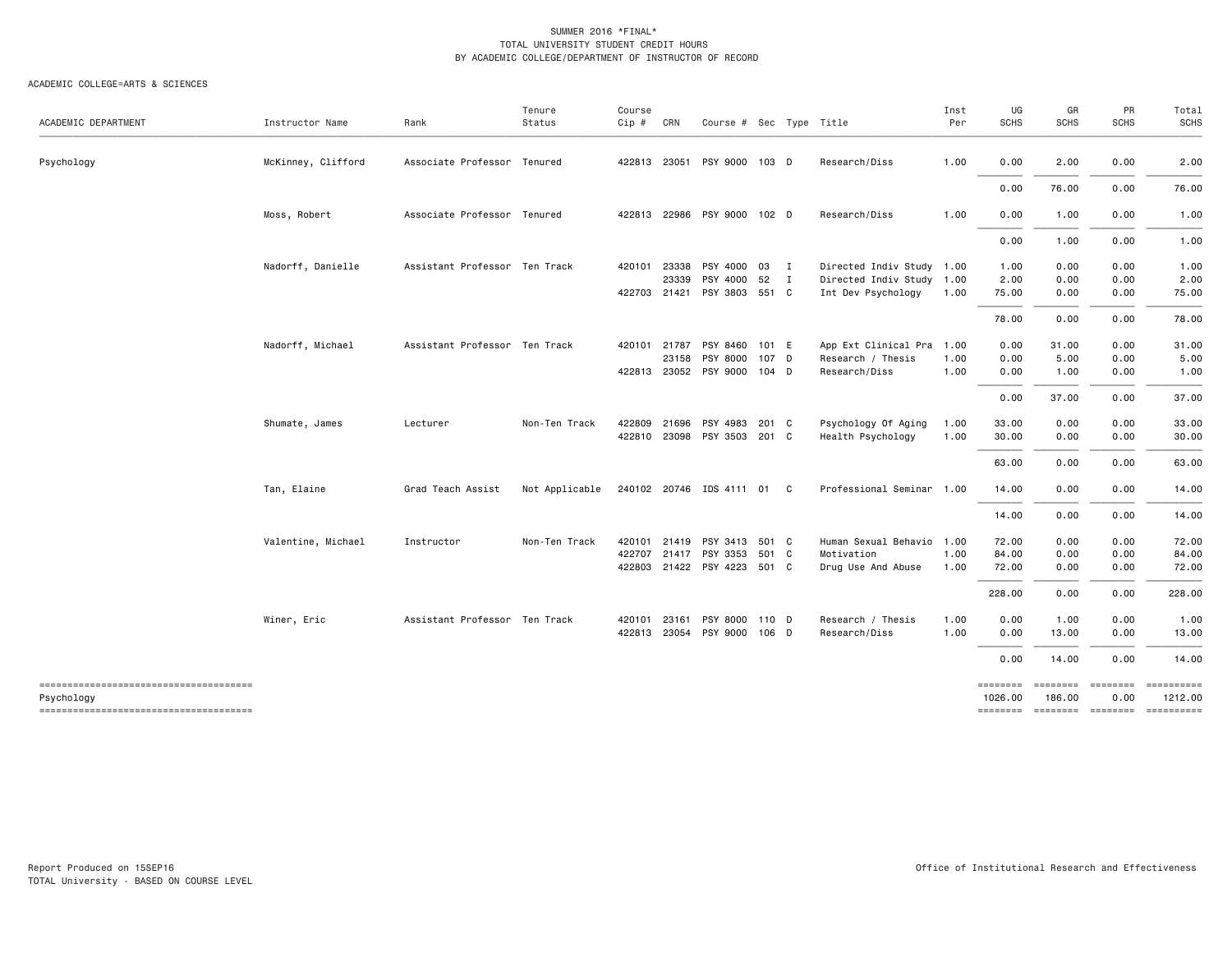#### ACADEMIC COLLEGE=ARTS & SCIENCES

TOTAL University - BASED ON COURSE LEVEL

| ACADEMIC DEPARTMENT        | Instructor Name    | Rank                              | Tenure<br>Status | Course<br>Cip #  | CRN                   | Course # Sec Type Title                   |                |                     |                                                             | Inst<br>Per          | UG<br><b>SCHS</b>     | GR<br><b>SCHS</b>    | PR<br><b>SCHS</b>                                  | Total<br><b>SCHS</b>  |
|----------------------------|--------------------|-----------------------------------|------------------|------------------|-----------------------|-------------------------------------------|----------------|---------------------|-------------------------------------------------------------|----------------------|-----------------------|----------------------|----------------------------------------------------|-----------------------|
| Sociology                  | Allison, Rachel    | Assistant Professor Ten Track     |                  |                  |                       | 451101 21070 SO 1003<br>23178 SO 8000     | 001 C<br>102 D |                     | Intro To Sociology<br>Research / Thesis                     | 1.00<br>1.00         | 27.00<br>0.00         | 0.00<br>6.00         | 0.00<br>0.00                                       | 27.00<br>6.00         |
|                            |                    |                                   |                  |                  |                       |                                           |                |                     |                                                             |                      | 27.00                 | 6.00                 | 0.00                                               | 33.00                 |
|                            | Barranco, Raymond  | Assistant Professor Ten Track     |                  | 450401<br>451101 | 21799                 | CRM 3603<br>23423 SO 4000                 | 01<br>51       | C<br>$\mathbf{I}$   | Criminological Theor 1.00<br>Directed Indiv Study 1.00      |                      | 60.00<br>3.00         | 0.00<br>0.00         | 0.00<br>0.00                                       | 60.00<br>3.00         |
|                            |                    |                                   |                  |                  |                       |                                           |                |                     |                                                             |                      | 63.00                 | 0.00                 | 0.00                                               | 63.00                 |
|                            | Brown, Dustin      | Assistant Professor Ten Track     |                  | 451101           |                       | 23049 SO 8000                             | $101$ D        |                     | Research / Thesis                                           | 1.00                 | 0.00                  | 6.00                 | 0.00                                               | 6.00                  |
|                            |                    |                                   |                  |                  |                       |                                           |                |                     |                                                             |                      | 0.00                  | 6.00                 | 0.00                                               | 6.00                  |
|                            | Bryant, Natalie    | Lecturer                          | Non-Ten Track    | 440701           |                       | 22297 SW 3013<br>22298 SW 3023            | 501 C<br>551 C |                     | Hum Beh Soc Envir I<br>Hum Beh Soc Envir II 1.00            | 0.95                 | 37.05<br>33.00        | 0.00<br>0.00         | 0.00<br>0.00                                       | 37.05<br>33.00        |
|                            |                    |                                   |                  |                  |                       |                                           |                |                     |                                                             |                      | 70.05                 | 0.00                 | 0.00                                               | 70.05                 |
|                            | Carr, Rhonda       | Assistant Professor Non-Ten Track |                  | 440701           |                       | 21699 SW 4926<br>23093 SW 4633            | 201 E<br>201 C |                     | Sw Fld Prac/Sem II<br>Sw Health Care                        | 1.00<br>1.00         | 30.00<br>9.00         | 0.00<br>0.00         | 0.00<br>0.00                                       | 30.00<br>9.00         |
|                            |                    |                                   |                  |                  |                       |                                           |                |                     |                                                             |                      | 39.00                 | 0.00                 | 0.00                                               | 39.00                 |
|                            | Cook, Amanda       | Assistant Professor Ten Track     |                  | 450401           | 21691<br>21698        | CRM 4323 201 C<br>CRM 3113 201 C          |                |                     | Victimology<br>Comm Crime Prev & Po                         | 1.00<br>1.00         | 30.00<br>15.00        | 0.00<br>0.00         | 0.00<br>0.00                                       | 30.00<br>15.00        |
|                            |                    |                                   |                  |                  |                       |                                           |                |                     |                                                             |                      | 45.00                 | 0.00                 | 0.00                                               | 45.00                 |
|                            | Cooper, Melissa    | Lecturer                          | Non-Ten Track    | 440701           |                       | 21444 SW 4533                             | 501 C          |                     | Sub Abuse in SW Svcs 1.00                                   |                      | 54.00                 | 0.00                 | 0.00                                               | 54.00                 |
|                            |                    |                                   |                  |                  |                       |                                           |                |                     |                                                             |                      | 54.00                 | 0.00                 | 0.00                                               | 54.00                 |
|                            | Hagerman, Margaret | Assistant Professor Ten Track     |                  | 451101           | 21800                 | SO 1203<br>23112 SO 8000<br>23407 SO 8000 | 01<br>01<br>52 | C<br>D<br>D         | Marriage & Family<br>Research / Thesis<br>Research / Thesis | 1.00<br>1.00<br>1.00 | 30.00<br>0.00<br>0.00 | 0.00<br>1.00<br>6.00 | 0.00<br>0.00<br>0.00                               | 30.00<br>1.00<br>6.00 |
|                            |                    |                                   |                  |                  |                       |                                           |                |                     |                                                             |                      | 30.00                 | 7.00                 | 0.00                                               | 37.00                 |
|                            | Haynes, Stacy      | Associate Professor Tenured       |                  |                  | 450401 20301<br>23438 | CRM 3316 01<br>CRM 4000                   | 51             | - F<br>$\mathbf{I}$ | Criminology Internsh 1.00<br>Directed Indiv Study 1.00      |                      | 36.00<br>6.00         | 0.00<br>0.00         | 0.00<br>0.00                                       | 36.00<br>6.00         |
|                            |                    |                                   |                  |                  |                       |                                           |                |                     |                                                             |                      | 42.00                 | 0.00                 | 0.00                                               | 42.00                 |
|                            | Holt, Debora       | Lecturer                          | Non-Ten Track    | 440701           |                       | 22293 SW 4990                             | 501 C          |                     | Special Topic In SW                                         | 0.95                 | 22.80                 | 0.00                 | 0.00                                               | 22.80                 |
|                            |                    |                                   |                  |                  |                       |                                           |                |                     |                                                             |                      | 22.80                 | 0.00                 | 0.00                                               | 22.80                 |
|                            | Hossfeld, Leslie   | Professor                         | Tenured          | 451101           |                       | 23366 SO 8000                             | 51             | D                   | Research / Thesis                                           | 1.00                 | 0.00                  | 6.00                 | 0.00                                               | 6.00                  |
|                            |                    |                                   |                  |                  |                       |                                           |                |                     |                                                             |                      | 0.00                  | 6.00                 | 0.00                                               | 6.00                  |
|                            | Kelly, Kimberly    | Associate Professor Tenured       |                  | 050207           |                       | 23226 GS 8973                             | 501 C          |                     | Gender and Work                                             | 1.00                 | 0.00                  | 3.00                 | 0.00                                               | 3.00                  |
| Report Produced on 15SEP16 |                    |                                   |                  |                  |                       |                                           |                |                     |                                                             |                      |                       |                      | Office of Institutional Research and Effectiveness |                       |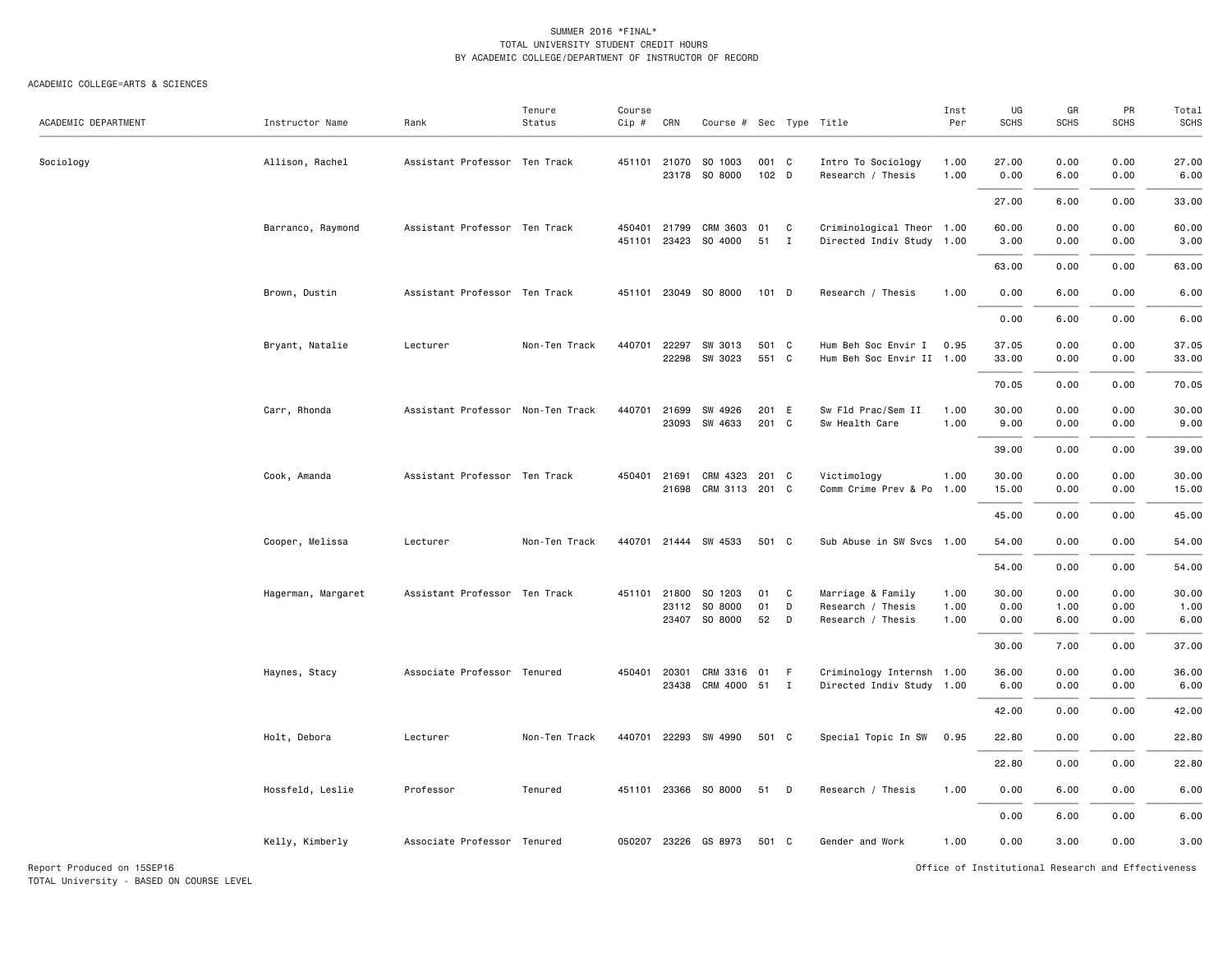|                     |                    |                               | Tenure         | Course |              |                         |       |              |                           | Inst | UG          | GR          | PR          | Total  |
|---------------------|--------------------|-------------------------------|----------------|--------|--------------|-------------------------|-------|--------------|---------------------------|------|-------------|-------------|-------------|--------|
| ACADEMIC DEPARTMENT | Instructor Name    | Rank                          | Status         | Cip #  | CRN          | Course # Sec Type Title |       |              |                           | Per  | <b>SCHS</b> | <b>SCHS</b> | <b>SCHS</b> | SCHS   |
| Sociology           | Kelly, Kimberly    | Associate Professor Tenured   |                |        | 451101 21434 | SO 1003                 | 501 C |              | Intro To Sociology        | 1.00 | 54.00       | 0.00        | 0.00        | 54.00  |
|                     |                    |                               |                |        | 21795        | SO 1103                 | 01 C  |              | Contemp Social Prob       | 1.00 | 33.00       | 0.00        | 0.00        | 33.00  |
|                     |                    |                               |                |        | 22757        | SO 9000                 | 101 D |              | Research / Diss           | 1.00 | 0.00        | 12.00       | 0.00        | 12.00  |
|                     |                    |                               |                |        | 23292        | SO 8973                 | 501 C |              | Gender and Work           | 1.00 | 0.00        | 3.00        | 0.00        | 3.00   |
|                     |                    |                               |                |        |              | 451301 21798 SO 4503    | 01    | C            | Gender and Work           | 1.00 | 21.00       | 0.00        | 0.00        | 21.00  |
|                     |                    |                               |                |        |              |                         |       |              |                           |      | 108.00      | 18.00       | 0.00        | 126.00 |
|                     |                    |                               |                |        |              |                         |       |              |                           |      |             |             |             |        |
|                     | May, David         | Professor                     | Tenured        | 451101 | 22978        | SO 4000                 | 01    | $\mathbf{I}$ | Directed Indiv Study 1.00 |      | 1.00        | 0.00        | 0.00        | 1.00   |
|                     |                    |                               |                |        |              | 23180 SO 9000           | 102 D |              | Research / Diss           | 1.00 | 0.00        | 13.00       | 0.00        | 13.00  |
|                     |                    |                               |                |        |              |                         |       |              |                           |      | 1.00        | 13.00       | 0.00        | 14.00  |
|                     | McKinley, Kenya    | Assistant Professor Ten Track |                |        |              | 440701 21442 SW 2303    | 501 C |              | Welfare Policy I          | 1.00 | 39.00       | 0.00        | 0.00        | 39.00  |
|                     |                    |                               |                |        |              |                         |       |              |                           |      | 39.00       | 0.00        | 0.00        | 39.00  |
|                     | Parisi, Domenico   | Non-Faculty                   | Tenured        |        |              | 451101 23328 SO 9000    | 103 D |              | Research / Diss           | 1.00 | 0.00        | 9.00        | 0.00        | 9.00   |
|                     |                    |                               |                |        |              |                         |       |              |                           |      |             |             |             |        |
|                     |                    |                               |                |        |              |                         |       |              |                           |      | 0.00        | 9.00        | 0.00        | 9.00   |
|                     | Perry, Ashley      | Instructor                    | Non-Ten Track  | 450401 | 21792        | CRM 4233                | 51    | C            | Juvenile Delinquency 1.00 |      | 30.00       | 0.00        | 0.00        | 30.00  |
|                     |                    |                               |                |        | 451101 21793 | SO 4233                 | 51    | C.           | Juvenile Delinquency 1.00 |      | 21.00       | 0.00        | 0.00        | 21.00  |
|                     |                    |                               |                |        |              |                         |       |              |                           |      | 51.00       | 0.00        | 0.00        | 51.00  |
|                     | Pilkinton, Melinda | Associate Professor Tenured   |                |        | 440701 22293 | SW 4990                 | 501 C |              | Special Topic In SW       | 0.05 | 1.20        | 0.00        | 0.00        | 1.20   |
|                     |                    |                               |                |        | 22297        | SW 3013                 | 501 C |              | Hum Beh Soc Envir I       | 0.05 | 1.95        | 0.00        | 0.00        | 1.95   |
|                     |                    |                               |                |        |              |                         |       |              |                           |      |             |             |             |        |
|                     |                    |                               |                |        |              |                         |       |              |                           |      | 3.15        | 0.00        | 0.00        | 3.15   |
|                     | Ralston, Margaret  | Assistant Professor Ten Track |                |        |              | 451101 21435 SO 1203    | 501 C |              | Marriage & Family         | 1.00 | 66.00       | 0.00        | 0.00        | 66.00  |
|                     |                    |                               |                |        |              |                         |       |              |                           |      |             |             |             |        |
|                     |                    |                               |                |        |              |                         |       |              |                           |      | 66.00       | 0.00        | 0.00        | 66.00  |
|                     |                    |                               |                |        |              |                         |       |              |                           |      |             |             |             |        |
|                     | Rogers, Sarah      | Grad Teach Assist             | Not Applicable |        |              | 451101 21437 SO 3313    | 501 C |              | Deviant Behavior          | 1.00 | 54.00       | 0.00        | 0.00        | 54.00  |
|                     |                    |                               |                |        |              |                         |       |              |                           |      | 54.00       | 0.00        | 0.00        | 54.00  |
|                     |                    |                               |                |        |              |                         |       |              |                           |      |             |             |             |        |
|                     | Savage, Angela     | Instructor                    | Non-Ten Track  |        |              | 440701 21223 SW 4916    | 201 E |              | Sw Fld Prac/Sem I         | 1.00 | 36.00       | 0.00        | 0.00        | 36.00  |
|                     |                    |                               |                |        |              |                         |       |              |                           |      | 36.00       | 0.00        | 0.00        | 36.00  |
|                     |                    |                               |                |        |              |                         |       |              |                           |      |             |             |             |        |
|                     | Wells, Makeela     | Lecturer                      | Non-Ten Track  | 450401 | 22081        | CRM 4233                | 501 C |              | Juvenile Delinquency 1.00 |      | 15.00       | 0.00        | 0.00        | 15.00  |
|                     |                    |                               |                |        |              | 451101 21438 SO 4233    | 501 C |              | Juvenile Delinquency 1.00 |      | 18.00       | 0.00        | 0.00        | 18.00  |
|                     |                    |                               |                |        |              |                         |       |              |                           |      | 33.00       | 0.00        | 0.00        | 33.00  |
|                     |                    |                               |                |        |              |                         |       |              |                           |      |             |             |             |        |
|                     | Yigit, Ismail      | Grad Teach Assist             | Not Applicable |        |              | 450201 21796 SO 2203    | 51 C  |              | Racial Minorities         | 1.00 | 36.00       | 0.00        | 0.00        | 36.00  |
|                     |                    |                               |                |        |              |                         |       |              |                           |      | 36.00       | 0.00        | 0.00        | 36.00  |
|                     |                    |                               |                |        |              |                         |       |              |                           |      |             |             |             |        |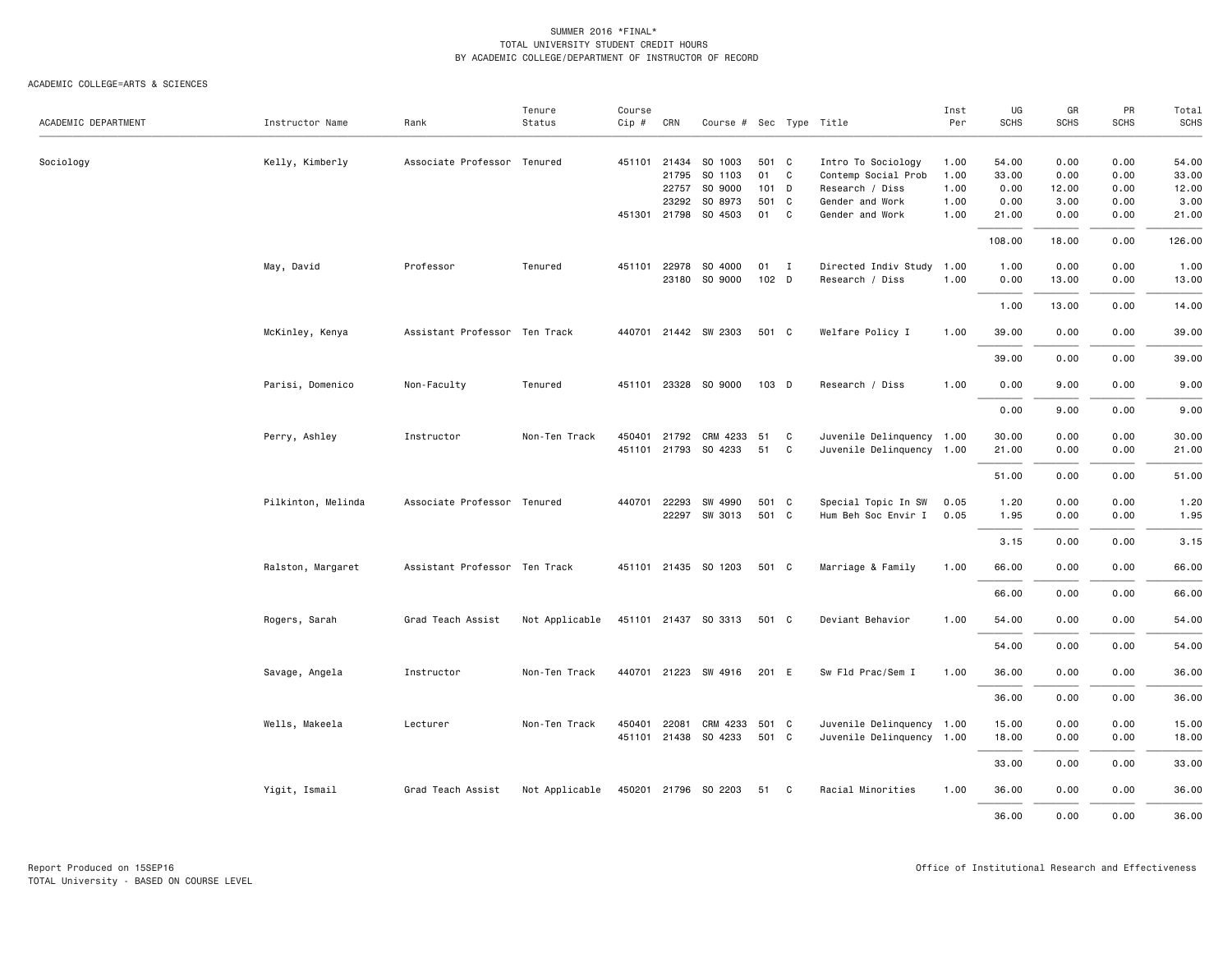#### ACADEMIC COLLEGE=ARTS & SCIENCES

|                     |                 |      | Tenure | Course     |                                 | Ins |             | GR   |             | Total |
|---------------------|-----------------|------|--------|------------|---------------------------------|-----|-------------|------|-------------|-------|
| ACADEMIC DEPARTMENT | Instructor Name | Rank | Status | CRN<br>Cip | Title<br>Course #<br>. Sec Type | Don | <b>SCHS</b> | SCHS | <b>SCHS</b> | SCHS  |
|                     |                 |      |        |            |                                 |     |             |      |             |       |

====================================== ======== ======== ======== ==========

====================================== ======== ======== ======== ==========

885.00 Sociology 820.00 65.00 0.00 885.00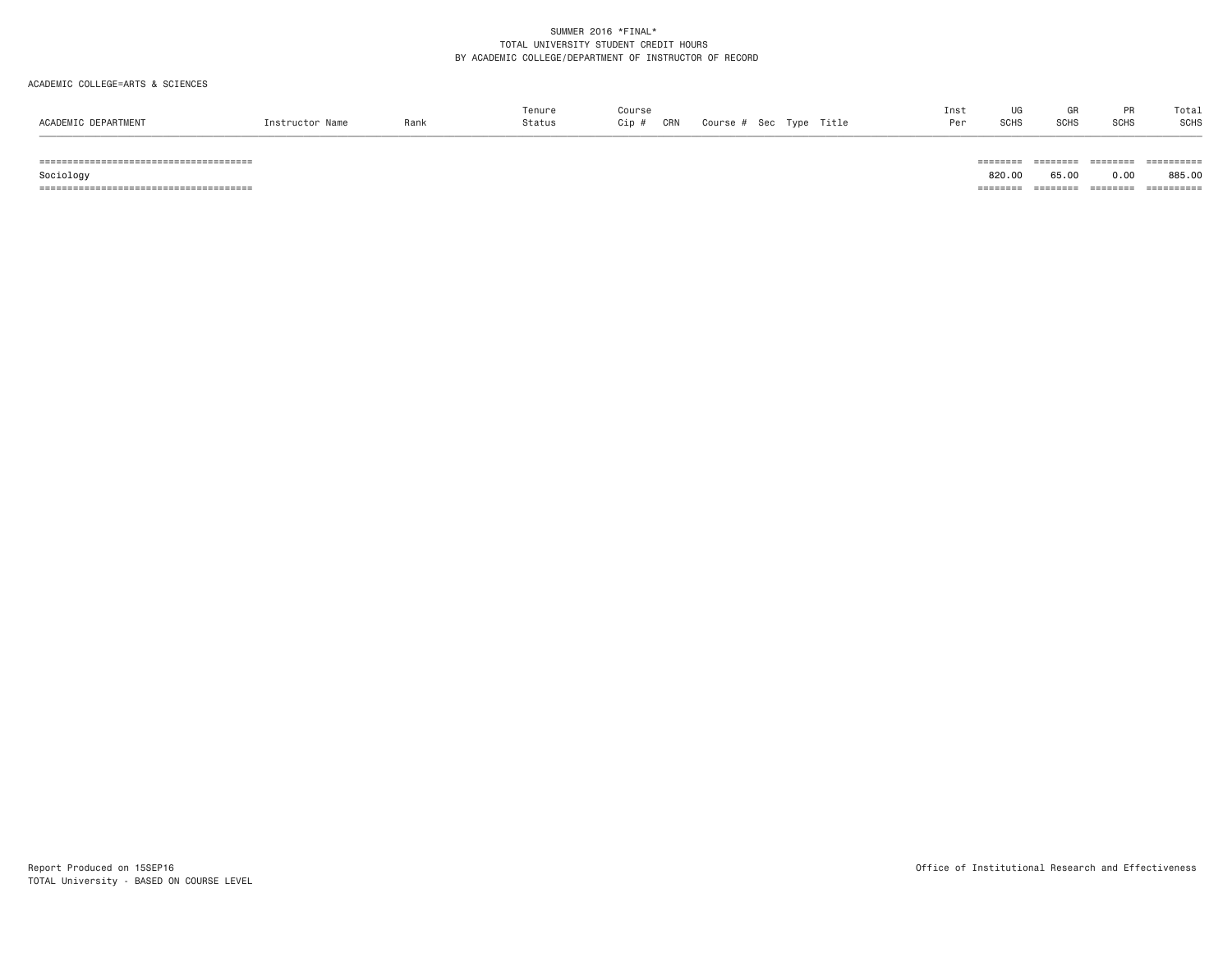ACADEMIC COLLEGE=BUSINESS

| ACADEMIC DEPARTMENT | Instructor Name                                           | Rank                        | Tenure<br>Status | Course<br>Cip # | CRN          | Course # Sec Type Title |                  |              |                           | Inst<br>Per | UG<br><b>SCHS</b> | GR<br><b>SCHS</b> | PR<br><b>SCHS</b> | Total<br><b>SCHS</b> |
|---------------------|-----------------------------------------------------------|-----------------------------|------------------|-----------------|--------------|-------------------------|------------------|--------------|---------------------------|-------------|-------------------|-------------------|-------------------|----------------------|
| Finance & Economics | Campbell, Randall                                         | Associate Professor Tenured |                  |                 | 450601 20401 | EC 2123                 | 001 C            |              | Prin Of Microecon         | 1.00        | 42.00             | 0.00              | 0.00              | 42.00                |
|                     |                                                           |                             |                  |                 | 20403        | EC 2123                 | 51               | $\mathbf{C}$ | Prin Of Microecon         | 1.00        | 72.00             | 0.00              | 0.00              | 72.00                |
|                     |                                                           |                             |                  |                 | 20406        | EC 3123                 | 51               | C            | Interm Micro              | 1.00        | 48.00             | 0.00              | 0.00              | 48.00                |
|                     |                                                           |                             |                  |                 | 21934        | EC 8000                 | $101$ D          |              | Research / Thesis         | 1.00        | 0.00              | 6.00              | 0.00              | 6.00                 |
|                     |                                                           |                             |                  |                 |              | 23044 EC 9000           | 101 D            |              | Research / Diss           | 1.00        | 0.00              | 3.00              | 0.00              | 3.00                 |
|                     |                                                           |                             |                  |                 |              |                         |                  |              |                           |             | 162.00            | 9.00              | 0.00              | 171.00               |
|                     | Cline, Brandon                                            | Associate Professor Tenured |                  | 520201          | 23038        | FIN 9000 101 D          |                  |              | Research / Diss           | 1.00        | 0.00              | 3.00              | 0.00              | 3.00                 |
|                     |                                                           |                             |                  | 520801          | 20594        | FIN 3123                | 01               | C            | Financial Management 1.00 |             | 66.00             | 0.00              | 0.00              | 66.00                |
|                     |                                                           |                             |                  |                 | 20595        | FIN 3123                | 02               | $\mathbf{C}$ | Financial Management 1.00 |             | 72.00             | 0.00              | 0.00              | 72.00                |
|                     |                                                           |                             |                  |                 |              | 22998 FIN 8990 101 C    |                  |              | Special Topic In FIN 0.50 |             | 0.00              | 6.00              | 0.00              | 6.00                 |
|                     |                                                           |                             |                  |                 |              |                         |                  |              |                           |             | 138.00            | 9.00              | 0.00              | 147.00               |
|                     | Gonzalez Lozano, Heribe Clinical Assist Pro Non-Ten Track |                             |                  | 450601          | 20398        | EC 2113                 | 51               | C            | Prin Of Macroecon         | 1.00        | 42.00             | 0.00              | 0.00              | 42.00                |
|                     |                                                           |                             |                  |                 |              | 20399 EC 2113           | 52               | $\mathbf{C}$ | Prin Of Macroecon         | 1.00        | 51.00             | 0.00              | 0.00              | 51.00                |
|                     |                                                           |                             |                  |                 |              |                         |                  |              |                           |             | 93.00             | 0.00              | 0.00              | 93.00                |
|                     | He, Wei                                                   | Instructor                  | Non-Ten Track    | 520801          | 20592        | <b>FIN 3113</b>         | 51               | C            | Financial Systems         | 1.00        | 72.00             | 0.00              | 0.00              | 72.00                |
|                     |                                                           |                             |                  |                 | 20596        | FIN 3123                | 51               | C            |                           |             | 66.00             | 0.00              | 0.00              | 66.00                |
|                     |                                                           |                             |                  |                 |              | FIN 4923                |                  |              | Financial Management 1.00 |             |                   | 0.00              | 0.00              |                      |
|                     |                                                           |                             |                  |                 | 520806 21674 |                         | 01               | C            | International Fin Mg 1.00 |             | 48.00             |                   |                   | 48.00                |
|                     |                                                           |                             |                  |                 |              | 22633 FIN 4223 01       |                  | C            | Intermediate Financi 1.00 |             | 33.00             | 0.00              | 0.00              | 33.00                |
|                     |                                                           |                             |                  |                 |              |                         |                  |              |                           |             | 219.00            | 0.00              | 0.00              | 219.00               |
|                     | Liano, Kartono                                            | Professor                   | Tenured          |                 | 520801 20590 | FIN 3113 001 C          |                  |              | Financial Systems         | 1.00        | 57.00             | 0.00              | 0.00              | 57.00                |
|                     |                                                           |                             |                  |                 | 20591        | FIN 3113                | 01               | C            | Financial Systems         | 1.00        | 69.00             | 0.00              | 0.00              | 69.00                |
|                     |                                                           |                             |                  | 520807          |              | 21673 FIN 4423 01       |                  | C            | Investments               | 1.00        | 93.00             | 0.00              | 0.00              | 93.00                |
|                     |                                                           |                             |                  |                 |              |                         |                  |              |                           |             | 219.00            | 0.00              | 0.00              | 219.00               |
|                     | Metz, Tammi                                               | Instructor                  | Non-Ten Track    | 520804          | 21388        | INS 3503                | 506 C            |              | Employee Benefits         | 1.00        | 84.00             | 0.00              | 0.00              | 84.00                |
|                     |                                                           |                             |                  |                 | 521701 21387 | INS 3303                | 506 C            |              | Life Insurance            | 1.00        | 99.00             | 0.00              | 0.00              | 99.00                |
|                     |                                                           |                             |                  |                 |              | 21675 INS 3103 51       |                  | C            | Prin Of Insurance         | 1.00        | 45.00             | 0.00              | 0.00              | 45.00                |
|                     |                                                           |                             |                  |                 |              |                         |                  |              |                           |             | 228.00            | 0.00              | 0.00              | 228.00               |
|                     | Millea, Meghan                                            | Non-Faculty                 | Tenured          | 450601          | 20396        | EC 2113                 | 001 C            |              | Prin Of Macroecon         | 1.00        | 66.00             | 0.00              | 0.00              | 66.00                |
|                     |                                                           |                             |                  |                 | 20397        | EC 2113                 | 01               | C            | Prin Of Macroecon         | 1.00        | 63.00             | 0.00              | 0.00              | 63.00                |
|                     |                                                           |                             |                  |                 |              | 21672 EC 3113           | 01               | C            | Interm Macroeconomic 1.00 |             | 24.00             | 0.00              | 0.00              | 24.00                |
|                     |                                                           |                             |                  |                 |              | 23192 EC 9000           | 102 <sub>D</sub> |              | Research / Diss           | 1.00        | 0.00              | 1.00              | 0.00              | 1.00                 |
|                     |                                                           |                             |                  |                 |              |                         |                  |              |                           |             | 153.00            | 1.00              | 0.00              | 154.00               |
|                     | Rogers, Kevin                                             | Non-Faculty                 | Tenured          | 450601          |              | 23443 EC 4000           | 51               | $\mathbf{I}$ | Directed Indiv Study 1.00 |             | 1.00              | 0.00              | 0.00              | 1.00                 |
|                     |                                                           |                             |                  |                 |              |                         |                  |              |                           |             | 1.00              | 0.00              | 0.00              | 1.00                 |
|                     | Roskelley, Kenneth                                        | Associate Professor Tenured |                  |                 | 520801 20593 | FIN 3123                | 001 C            |              | Financial Management 1.00 |             | 60.00             | 0.00              | 0.00              | 60.00                |
|                     |                                                           |                             |                  |                 |              | 21302 FIN 3123          | 504 C            |              | Financial Management 1.00 |             | 69.00             | 0.00              | 0.00              | 69.00                |
|                     |                                                           |                             |                  |                 |              | 21303 FIN 8113 501 C    |                  |              | Corporate Finance         | 1.00        | 0.00              | 102.00            | 0.00              | 102.00               |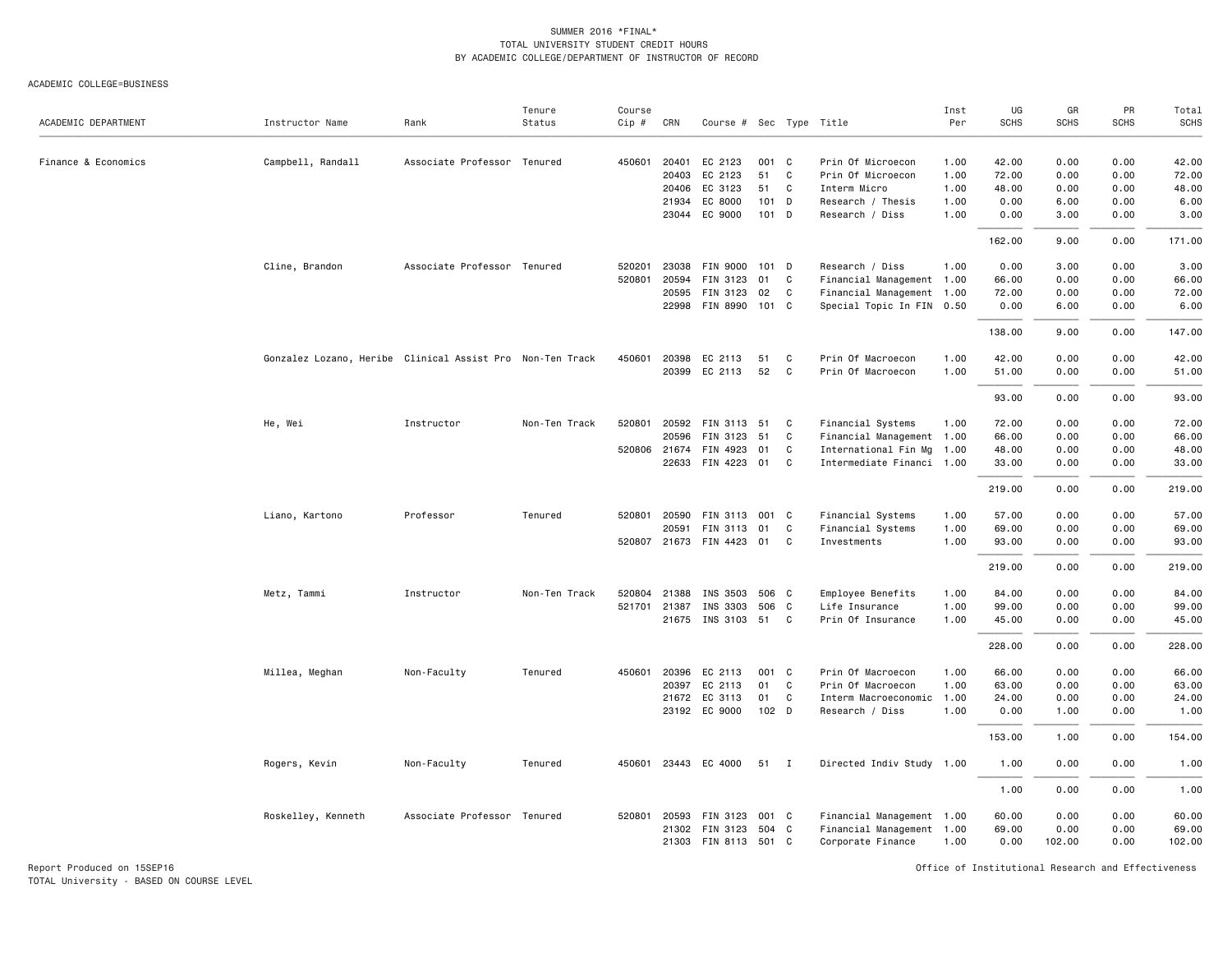ACADEMIC COLLEGE=BUSINESS

| ACADEMIC DEPARTMENT | Instructor Name     | Rank                              | Tenure<br>Status | Course<br>Cip #  | CRN            | Course # Sec Type Title             |                      |              |                                                            | Inst<br>Per          | UG<br><b>SCHS</b>               | GR<br><b>SCHS</b>            | PR<br><b>SCHS</b>            | Total<br>SCHS                   |
|---------------------|---------------------|-----------------------------------|------------------|------------------|----------------|-------------------------------------|----------------------|--------------|------------------------------------------------------------|----------------------|---------------------------------|------------------------------|------------------------------|---------------------------------|
|                     |                     |                                   |                  |                  |                |                                     |                      |              |                                                            |                      |                                 |                              |                              |                                 |
|                     |                     |                                   |                  |                  |                |                                     |                      |              |                                                            |                      | 129.00                          | 102.00                       | 0.00                         | 231.00                          |
| Finance & Economics | Smith, Rebecca      | Extension Assist Pr Non-Ten Track |                  | 520601           |                | 21225 AEC 6353 501 C                |                      |              | Intro to Regional Ec 1.00                                  |                      | 0.00                            | 30.00                        | 0.00                         | 30.00                           |
|                     |                     |                                   |                  |                  |                |                                     |                      |              |                                                            |                      | 0.00                            | 30.00                        | 0.00                         | 30.00                           |
|                     | Spurlin, William    | Assistant Professor Ten Track     |                  | 520601<br>520801 | 21256          | EC 8103<br>21301 FIN 3113           | 501 C<br>506 C       |              | Econ for Managers<br>Financial Systems                     | 1.00<br>1.00         | 0.00<br>63.00                   | 75.00<br>0.00                | 0.00<br>0.00                 | 75.00<br>63.00                  |
|                     |                     |                                   |                  |                  |                |                                     |                      |              |                                                            |                      | 63.00                           | 75.00                        | 0.00                         | 138.00                          |
|                     | Williamson, Claudia | Assistant Professor Ten Track     |                  | 520801           |                | 22998 FIN 8990 101 C                |                      |              | Special Topic In FIN 0.50                                  |                      | 0.00                            | 6.00                         | 0.00                         | 6.00                            |
|                     |                     |                                   |                  |                  |                |                                     |                      |              |                                                            |                      | 0.00                            | 6.00                         | 0.00                         | 6.00                            |
|                     | Wiseman, Travis     | Clinical Assist Pro Non-Ten Track |                  | 450601<br>521101 | 20402<br>22332 | EC 2123<br>EC 4990<br>20732 IB 3900 | 01<br>801 A<br>101 E | $\mathbf{C}$ | Prin Of Microecon<br>Special Topic In EC<br>IB Intern Work | 1.00<br>1.00<br>1.00 | 69.00<br>3.00<br>14.00<br>86.00 | 0.00<br>0.00<br>0.00<br>0.00 | 0.00<br>0.00<br>0.00<br>0.00 | 69.00<br>3.00<br>14.00<br>86.00 |
| Finance & Economics |                     |                                   |                  |                  |                |                                     |                      |              |                                                            |                      | ========<br>1491.00             | ========<br>232.00           | ========<br>0.00             | EEEEEEEE<br>1723.00             |
|                     |                     |                                   |                  |                  |                |                                     |                      |              |                                                            |                      | ========                        |                              |                              | --------- -------- ---------    |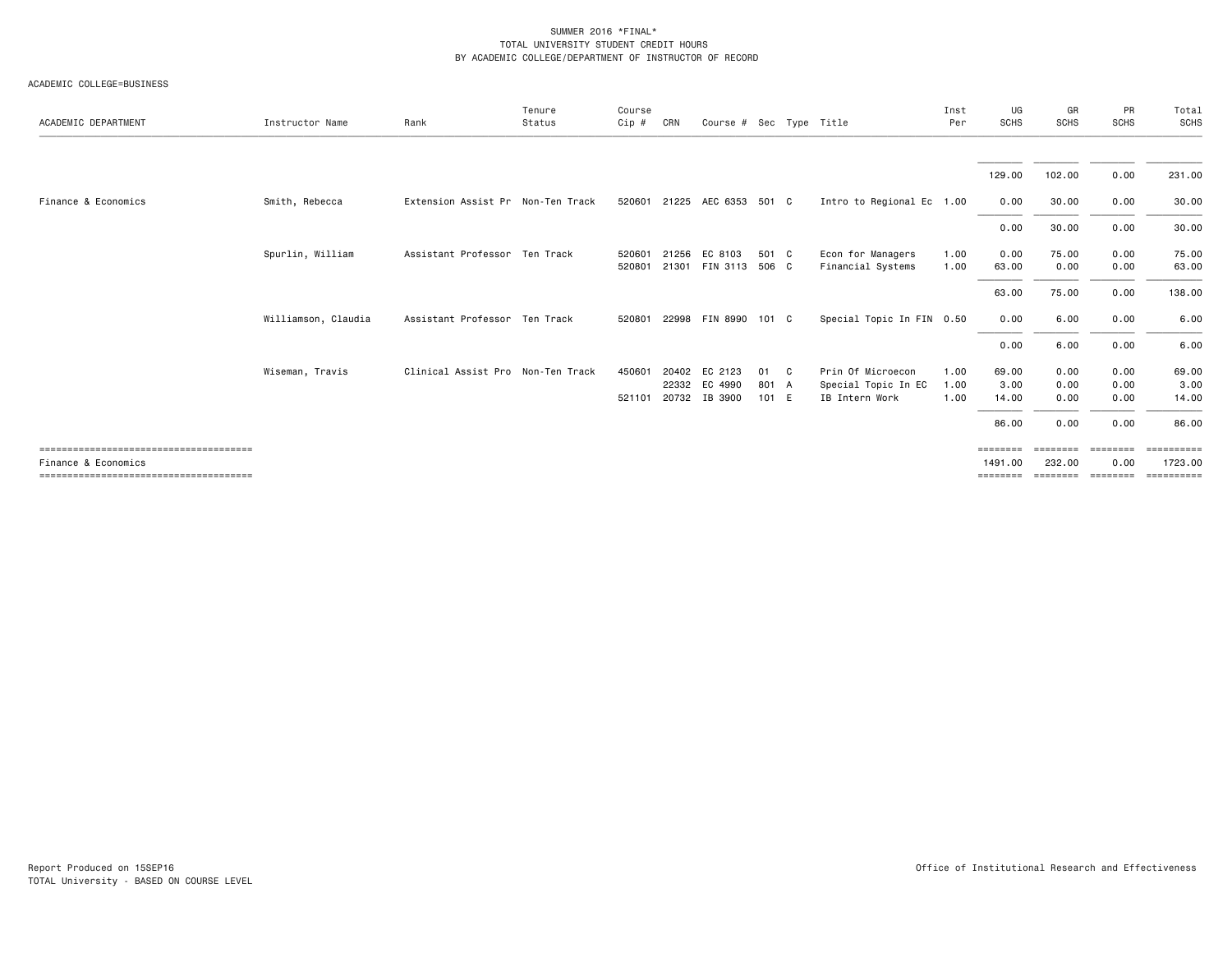#### ACADEMIC COLLEGE=BUSINESS

| ACADEMIC DEPARTMENT              | Instructor Name   | Rank                              | Tenure<br>Status | Course<br>Cip #  | CRN            | Course # Sec Type Title                                    |                |                        |                                                                             | Inst<br>Per          | UG<br><b>SCHS</b>      | GR<br><b>SCHS</b>     | PR<br><b>SCHS</b>    | Total<br><b>SCHS</b>    |
|----------------------------------|-------------------|-----------------------------------|------------------|------------------|----------------|------------------------------------------------------------|----------------|------------------------|-----------------------------------------------------------------------------|----------------------|------------------------|-----------------------|----------------------|-------------------------|
| Management & Information Systems | Canfield, Stephen | Instructor                        | Non-Ten Track    | 110201<br>110901 | 20138<br>20144 | BIS 1523<br>BIS 6513<br>521201 20142 BIS 4513 01           | 01<br>01       | C<br>$\mathtt{C}$<br>C | Web Development I<br>Microcomputers/Netwo 1.00<br>Microcomputers/Netwo 1.00 | 1.00                 | 21.00<br>0.00<br>21.00 | 0.00<br>6.00<br>0.00  | 0.00<br>0.00<br>0.00 | 21.00<br>6.00<br>21.00  |
|                                  |                   |                                   |                  |                  |                |                                                            |                |                        |                                                                             |                      | 42.00                  | 6.00                  | 0.00                 | 48.00                   |
|                                  | Chrisman, James   | Professor                         | Tenured          |                  |                | 521302 23113 MGT 7000 101 I<br>23183 MGT 9000 104 D        |                |                        | Directed Indiv Study 1.00<br>Research / Diss                                | 1.00                 | 0.00<br>0.00           | 3.00<br>1.00          | 0.00<br>0.00         | 3.00<br>1.00            |
|                                  |                   |                                   |                  |                  |                |                                                            |                |                        |                                                                             |                      | 0.00                   | 4.00                  | 0.00                 | 4.00                    |
|                                  | Daspit, Joshua    | Assistant Professor Ten Track     |                  | 520101           | 20158          | BUS 4853<br>520701 21655 MGT 3323 51                       | 51             | C<br>C                 | <b>Business Policy</b><br>Entrepreneurship                                  | 1.00<br>1.00         | 57.00<br>36.00         | 0.00<br>0.00          | 0.00<br>0.00         | 57.00<br>36.00          |
|                                  |                   |                                   |                  |                  |                |                                                            |                |                        |                                                                             |                      | 93.00                  | 0.00                  | 0.00                 | 93.00                   |
|                                  | Dhaenens, Andrew  | Grad Teach Assist                 | Not Applicable   |                  |                | 521001 20927 MGT 3513 01 C                                 |                |                        | Intro Human Res Mgt                                                         | 1.00                 | 81.00                  | 0.00                  | 0.00                 | 81.00                   |
|                                  |                   |                                   |                  |                  |                |                                                            |                |                        |                                                                             |                      | 81.00                  | 0.00                  | 0.00                 | 81.00                   |
|                                  | Githinji, Martin  | Grad Teach Assist                 | Not Applicable   |                  |                | 521201 20140 BIS 3233 01 C                                 |                |                        | Management Informati 1.00                                                   |                      | 33.00                  | 0.00                  | 0.00                 | 33.00                   |
|                                  |                   |                                   |                  |                  |                |                                                            |                |                        |                                                                             |                      | 33.00                  | 0.00                  | 0.00                 | 33.00                   |
|                                  | Holt, Daniel      | Associate Professor Ten Track     |                  | 520201           | 20932          | MGT 8123<br>521302 23303 MGT 9000 105 D                    | 101 C          |                        | Strategic Bus Consul 1.00<br>Research / Diss                                | 1.00                 | 0.00<br>0.00           | 60.00<br>12.00        | 0.00<br>0.00         | 60.00<br>12.00          |
|                                  |                   |                                   |                  |                  |                |                                                            |                |                        |                                                                             |                      | 0.00                   | 72.00                 | 0.00                 | 72.00                   |
|                                  | Hudson, Bryant    | Visiting Assist Pro Non-Ten Track |                  |                  |                | 520101 20157 BUS 4853 01 C                                 |                |                        | <b>Business Policy</b>                                                      | 1.00                 | 117.00                 | 0.00                  | 0.00                 | 117.00                  |
|                                  |                   |                                   |                  |                  |                |                                                            |                |                        |                                                                             |                      | 117.00                 | 0.00                  | 0.00                 | 117.00                  |
|                                  | Long, Rebecca     | Non-Faculty                       | Tenured          |                  |                | 521302 23176 MGT 9000 103 D                                |                |                        | Research / Diss                                                             | 1.00                 | 0.00                   | 6.00                  | 0.00                 | 6.00                    |
|                                  |                   |                                   |                  |                  |                |                                                            |                |                        |                                                                             |                      | 0.00                   | 6.00                  | 0.00                 | 6.00                    |
|                                  | Marett, Lawrence  | Associate Professor Tenured       |                  |                  |                | 521201 22819 BIS 9000 01                                   |                | D                      | Research / Diss                                                             | 1.00                 | 0.00                   | 9.00                  | 0.00                 | 9.00                    |
|                                  |                   |                                   |                  |                  |                |                                                            |                |                        |                                                                             |                      | 0.00                   | 9.00                  | 0.00                 | 9.00                    |
|                                  | McLarty, Benjamin | Assistant Professor Ten Track     |                  |                  |                | 521301 20923 MGT 3114 51 C                                 |                |                        | Prin of Mgt & Prod                                                          | 1.00                 | 196.00                 | 0.00                  | 0.00                 | 196.00                  |
|                                  |                   |                                   |                  |                  |                |                                                            |                |                        |                                                                             |                      | 196.00                 | 0.00                  | 0.00                 | 196.00                  |
|                                  | Otondo, Robert    | Associate Professor Tenured       |                  |                  |                | 521201 23374 BIS 9000 101 D                                |                |                        | Research / Diss                                                             | 1.00                 | 0.00                   | 3.00                  | 0.00                 | 3.00                    |
|                                  |                   |                                   |                  |                  |                |                                                            |                |                        |                                                                             |                      | 0.00                   | 3.00                  | 0.00                 | 3.00                    |
|                                  | Randle, Vikki     | Associate Professor Tenured       |                  | 520101<br>520201 | 21161<br>21401 | <b>BUS 4853</b><br>MGT 8123<br>521101 21205 MGT 4613 201 C | 201 C<br>501 C |                        | <b>Business Policy</b><br>Strategic Bus Consul<br>Cross-Cultural Mgt        | 1.00<br>1.00<br>1.00 | 51.00<br>0.00<br>30.00 | 0.00<br>42.00<br>0.00 | 0.00<br>0.00<br>0.00 | 51.00<br>42.00<br>30.00 |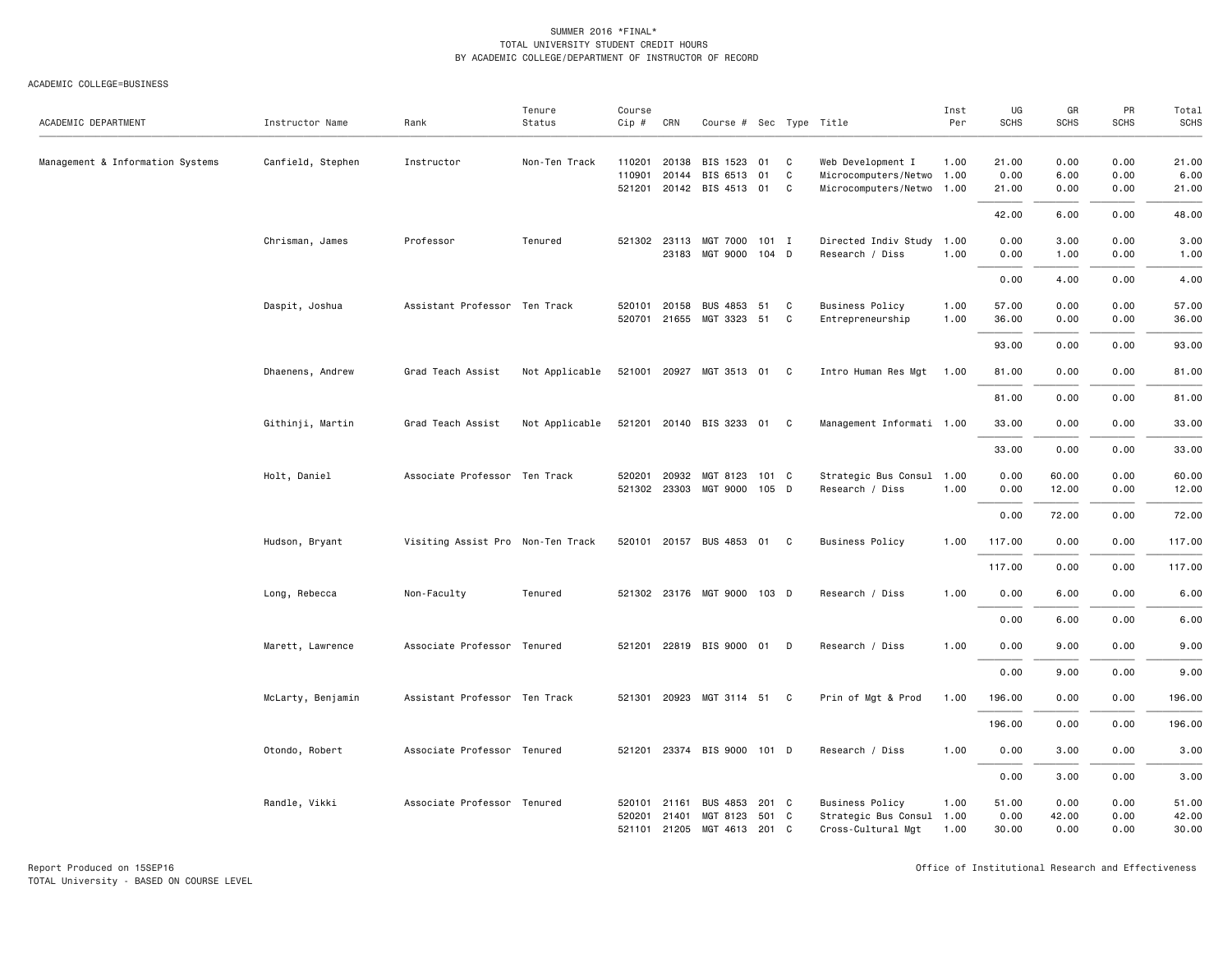| ACADEMIC DEPARTMENT              | Instructor Name   | Rank                        | Tenure<br>Status | Course<br>Cip # CRN |       | Course $#$ Sec Type Title             |       |              |                                                  | Inst<br>Per  | UG<br><b>SCHS</b>  | GR<br>SCHS                  | <b>PR</b><br><b>SCHS</b> | Total<br><b>SCHS</b>                                               |
|----------------------------------|-------------------|-----------------------------|------------------|---------------------|-------|---------------------------------------|-------|--------------|--------------------------------------------------|--------------|--------------------|-----------------------------|--------------------------|--------------------------------------------------------------------|
|                                  |                   |                             |                  |                     |       |                                       |       |              |                                                  |              |                    |                             |                          |                                                                    |
|                                  |                   |                             |                  |                     |       |                                       |       |              |                                                  |              | 81.00              | 42.00                       | 0.00                     | 123.00                                                             |
| Management & Information Systems | Richardson, Jimmy | Lecturer                    | Non-Ten Track    |                     |       | 521201 21399 MGT 8063 501 C           |       |              | Survey Of Management 1.00                        |              | 0.00               | 96.00                       | 0.00                     | 96.00                                                              |
|                                  |                   |                             |                  |                     |       |                                       |       |              |                                                  |              | 0.00               | 96.00                       | 0.00                     | 96.00                                                              |
|                                  | Rogers, Bryan     | Grad Teach Assist           | Not Applicable   |                     |       | 520201 20926 MGT 3213 51              |       | $\mathbf{C}$ | Org Communications                               | 1.00         | 123.00             | 0.00                        | 0.00                     | 123.00                                                             |
|                                  |                   |                             |                  |                     |       |                                       |       |              |                                                  |              | 123.00             | 0.00                        | 0.00                     | 123.00                                                             |
|                                  | Templeton, Gary   | Associate Professor Tenured |                  | 521201              | 20139 | BIS 3233<br>21679 BIS 8113 521 C      | 001 C |              | Management Informati 1.00<br>Mgt Info Tech & Sys | 1.00         | 57.00<br>0.00      | 0.00<br>57.00               | 0.00<br>0.00             | 57.00<br>57.00                                                     |
|                                  |                   |                             |                  |                     |       |                                       |       |              |                                                  |              | 57.00              | 57.00                       | 0.00                     | 114.00                                                             |
|                                  | Templeton, Laura  | Associate Professor Tenured |                  |                     |       | 521302 22818 MGT 9000 101 D           |       |              | Research / Diss                                  | 1.00         | 0.00               | 6.00                        | 0.00                     | 6.00                                                               |
|                                  |                   |                             |                  |                     |       |                                       |       |              |                                                  |              | 0.00               | 6.00                        | 0.00                     | 6.00                                                               |
|                                  | Vardaman, James   | Associate Professor Tenured |                  | 520201              | 21656 | MGT 8113 51 C<br>21676 MGT 8113 521 C |       |              | Leadership Skills<br>Leadership Skills           | 1.00<br>1.00 | 0.00<br>0.00       | 93.00<br>72.00              | 0.00<br>0.00             | 93.00<br>72.00                                                     |
|                                  |                   |                             |                  |                     |       | 521302 22979 MGT 9000 102 D           |       |              | Research / Diss                                  | 1.00         | 0.00               | 6.00                        | 0.00                     | 6.00                                                               |
|                                  |                   |                             |                  |                     |       |                                       |       |              |                                                  |              | 0.00               | 171.00                      | 0.00                     | 171.00                                                             |
|                                  | Vedadi, Ali       | Grad Teach Assist           | Not Applicable   |                     |       | 521201 21654 BIS 1012 51 C            |       |              | Intro to Bus Info Sy 1.00                        |              | 22.00              | 0.00                        | 0.00                     | 22.00                                                              |
|                                  |                   |                             |                  |                     |       |                                       |       |              |                                                  |              | 22.00              | 0.00                        | 0.00                     | 22.00                                                              |
|                                  | Young, Carlton    | Associate Professor Tenured |                  |                     |       | 510701 21929 HCA 4013 201 C           |       |              | Ethical Issues in He 1.00                        |              | 27.00              | 0.00                        | 0.00                     | 27.00                                                              |
|                                  |                   |                             |                  |                     |       |                                       |       |              |                                                  |              | 27.00              | 0.00                        | 0.00                     | 27.00                                                              |
| Management & Information Systems |                   |                             |                  |                     |       |                                       |       |              |                                                  |              | ========<br>872.00 | $=$ = = = = = = =<br>472.00 | <b>EBBBBBBB</b><br>0.00  | ==========<br>1344.00<br><u> ------- ------- ------- ---------</u> |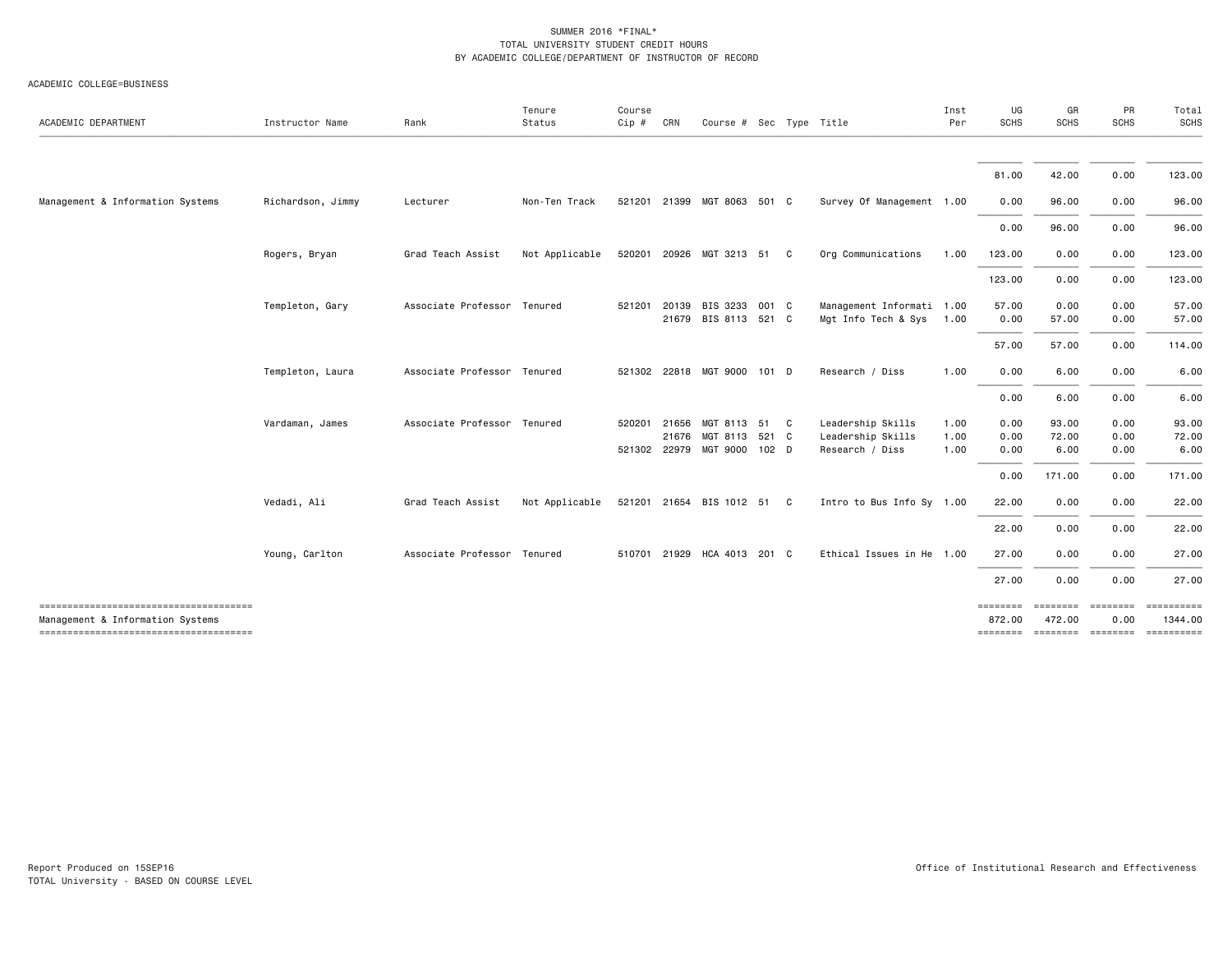ACADEMIC COLLEGE=BUSINESS

| ACADEMIC DEPARTMENT                                       | Instructor Name     | Rank                          | Tenure<br>Status | Course<br>Cip # | CRN            | Course # Sec Type Title     |       |              |                                               | Inst<br>Per | UG<br><b>SCHS</b> | GR<br><b>SCHS</b> | PR<br><b>SCHS</b> | Total<br><b>SCHS</b> |
|-----------------------------------------------------------|---------------------|-------------------------------|------------------|-----------------|----------------|-----------------------------|-------|--------------|-----------------------------------------------|-------------|-------------------|-------------------|-------------------|----------------------|
| Marketing, Quantitative Analysis & Bus Breazeale, Michael |                     | Assistant Professor Ten Track |                  | 521401          | 20938<br>21669 | MKT 4113 51<br>MKT 4423     | 51    | C<br>C       | Personal Selling<br>Strategic Brand Mana 1.00 | 1.00        | 39.00<br>27.00    | 0.00<br>0.00      | 0.00<br>0.00      | 39.00<br>27.00       |
|                                                           |                     |                               |                  |                 | 21670          | MKT 6423 51                 |       | C            | Strategic Brand Mana 1.00                     |             | 0.00              | 69.00             | 0.00              | 69.00                |
|                                                           |                     |                               |                  |                 | 23427          | MKT 4000 51 I               |       |              | Directed Indiv Study 1.00                     |             | 3.00              | 0.00              | 0.00              | 3.00                 |
|                                                           |                     |                               |                  |                 |                |                             |       |              |                                               |             | 69.00             | 69.00             | 0.00              | 138.00               |
|                                                           | Brown, Haley-Lavell | Instructor                    | Non-Ten Track    | 220207          | 21663          | BL 4263                     | 01    | C            | Environmental Law                             | 1.00        | 21.00             | 0.00              | 0.00              | 21.00                |
|                                                           |                     |                               |                  | 229999          | 21664          | BL 6263                     | 01    | C            | Environmental Law                             | 1.00        | 0.00              | 39.00             | 0.00              | 39.00                |
|                                                           |                     |                               |                  | 521501 21661    |                | BL 4333                     | 01    | $\mathsf{C}$ | Real Estate Law                               | 1.00        | 15.00             | 0.00              | 0.00              | 15.00                |
|                                                           |                     |                               |                  |                 | 21662          | BL 6333                     | 01    | C            | Real Estate Law                               | 1.00        | 0.00              | 39.00             | 0.00              | 39.00                |
|                                                           |                     |                               |                  |                 |                |                             |       |              |                                               |             | 36.00             | 78.00             | 0.00              | 114.00               |
|                                                           | Collier, Joel       | Associate Professor Tenured   |                  |                 |                | 520201 21671 BUS 9113 01 C  |       |              | Prep Future Bus Facu 1.00                     |             | 0.00              | 27.00             | 0.00              | 27.00                |
|                                                           |                     |                               |                  |                 |                |                             |       |              |                                               |             | 0.00              | 27.00             | 0.00              | 27.00                |
|                                                           | Cook, Cecelia       | Instructor                    | Non-Ten Track    | 220205          | 21665          | BL 2413                     | 51    | C            | Legal Envt Bus                                | 1.00        | 45.00             | 0.00              | 0.00              | 45.00                |
|                                                           |                     |                               |                  |                 |                | 21666 BL 3223               | 51    | C            | Law Of Comm Trans                             | 1.00        | 33.00             | 0.00              | 0.00              | 33.00                |
|                                                           |                     |                               |                  |                 |                |                             |       |              |                                               |             | 78.00             | 0.00              | 0.00              | 78.00                |
|                                                           | Denton, Joshua      | Grad Teach Assist             | Not Applicable   |                 |                | 521401 20935 MKT 3013 51 C  |       |              | Principles Of Mkt                             | 1.00        | 51.00             | 0.00              | 0.00              | 51.00                |
|                                                           |                     |                               |                  |                 |                |                             |       |              |                                               |             | 51.00             | 0.00              | 0.00              | 51.00                |
|                                                           | Dunlap, Kali        | Non-Faculty                   | Not Applicable   |                 |                | 240102 22912 IDS 4111 502 C |       |              | Professional Seminar 1.00                     |             | 12.00             | 0.00              | 0.00              | 12.00                |
|                                                           |                     |                               |                  |                 |                |                             |       |              |                                               |             | 12.00             | 0.00              | 0.00              | 12.00                |
|                                                           | Esmark, Carol       | Assistant Professor Ten Track |                  |                 |                | 521302 21232 BQA 8233 501 C |       |              | Quant Analysis & Bus 1.00                     |             | 0.00              | 51.00             | 0.00              | 51.00                |
|                                                           |                     |                               |                  |                 |                |                             |       |              |                                               |             | 0.00              | 51.00             | 0.00              | 51.00                |
|                                                           | Goree, Michael      | Instructor                    | Non-Ten Track    | 521499          | 20943          | MKT 4613 51                 |       | C            | Services Marketing                            | 1.00        | 45.00             | 0.00              | 0.00              | 45.00                |
|                                                           |                     |                               |                  |                 |                | 521803 20937 MKT 3213 51    |       | C            | Retailing                                     | 1.00        | 138.00            | 0.00              | 0.00              | 138.00               |
|                                                           |                     |                               |                  |                 |                |                             |       |              |                                               |             | 183.00            | 0.00              | 0.00              | 183.00               |
|                                                           | Hill, William       | Associate Professor Tenured   |                  |                 |                | 510701 21197 HCA 4443 201 E |       |              | Healthcare Internshi 1.00                     |             | 9.00              | 0.00              | 0.00              | 9.00                 |
|                                                           |                     |                               |                  |                 |                |                             |       |              |                                               |             | 9.00              | 0.00              | 0.00              | 9.00                 |
|                                                           | Krallman, Alexandra | Grad Teach Assist             | Not Applicable   |                 |                | 521403 21668 MKT 3933       | 01 C  |              | International Mkt                             | 1.00        | 48.00             | 0.00              | 0.00              | 48.00                |
|                                                           |                     |                               |                  |                 |                |                             |       |              |                                               |             | 48.00             | 0.00              | 0.00              | 48.00                |
|                                                           | Lam, Wai-Cheong     | Instructor                    | Non-Ten Track    | 521302 20150    |                | BQA 2113                    | 001 C |              | Bus Stat Methods I                            | 1.00        | 21.00             | 0.00              | 0.00              | 21.00                |
|                                                           |                     |                               |                  |                 | 20152          | BQA 2113 51                 |       | C            | Bus Stat Methods I                            | 1.00        | 42.00             | 0.00              | 0.00              | 42.00                |
|                                                           |                     |                               |                  |                 |                | 20155 BQA 3123 51           |       | C            | Bus Stat Methods II                           | 1.00        | 42.00             | 0.00              | 0.00              | 42.00                |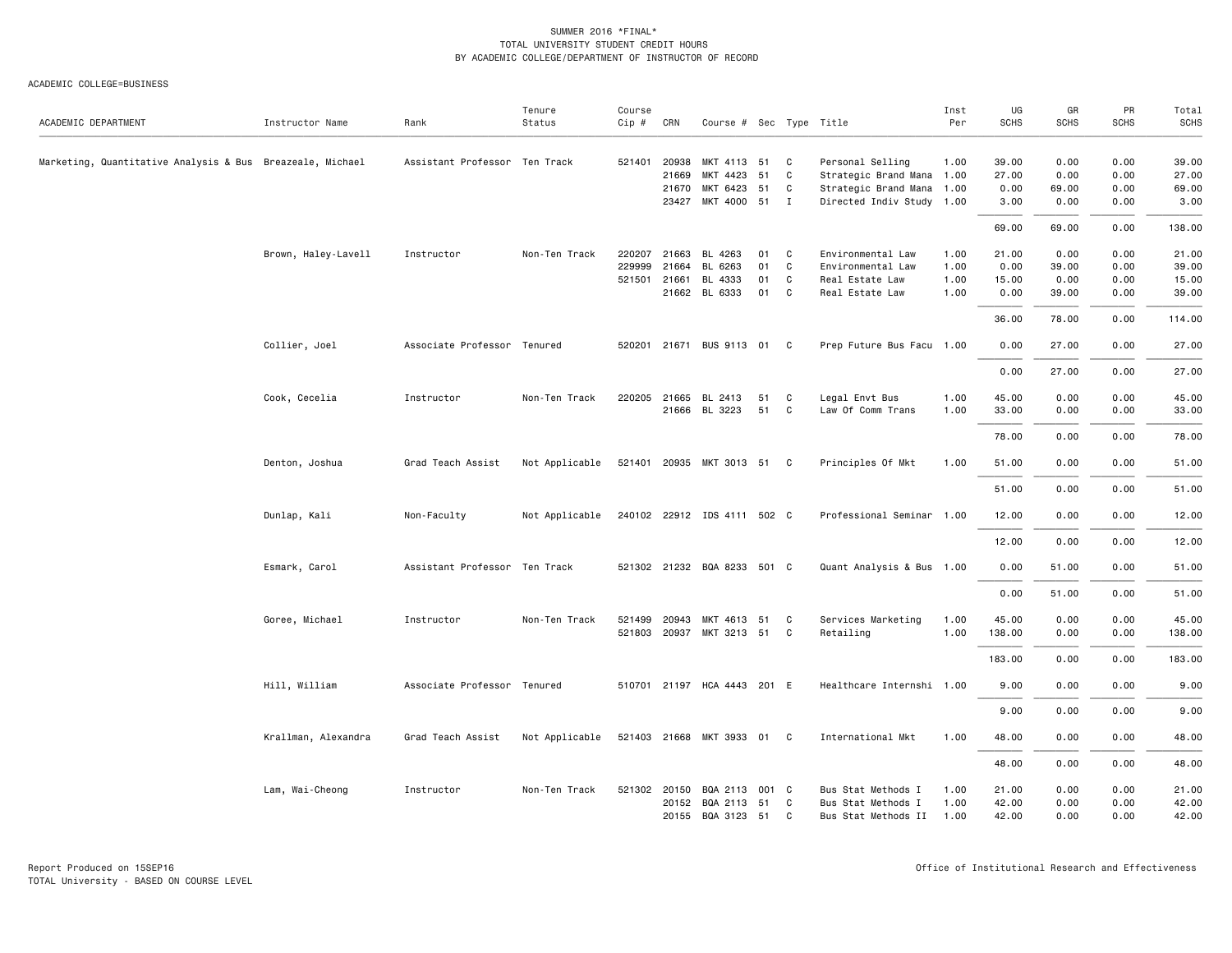| ACADEMIC DEPARTMENT                                                             | Instructor Name     | Rank                        | Tenure<br>Status | Course<br>Cip # | CRN                                       | Course # Sec Type Title                                                                   |                      |                     |                                                                                                                            | Inst<br>Per                                  | UG<br><b>SCHS</b>                                        | GR<br><b>SCHS</b>                                                                                                                                                                                                                                                                                                                                                                                                                                                                                | PR<br><b>SCHS</b>                                    | Total<br><b>SCHS</b>                                        |
|---------------------------------------------------------------------------------|---------------------|-----------------------------|------------------|-----------------|-------------------------------------------|-------------------------------------------------------------------------------------------|----------------------|---------------------|----------------------------------------------------------------------------------------------------------------------------|----------------------------------------------|----------------------------------------------------------|--------------------------------------------------------------------------------------------------------------------------------------------------------------------------------------------------------------------------------------------------------------------------------------------------------------------------------------------------------------------------------------------------------------------------------------------------------------------------------------------------|------------------------------------------------------|-------------------------------------------------------------|
|                                                                                 |                     |                             |                  |                 |                                           |                                                                                           |                      |                     |                                                                                                                            |                                              | 105.00                                                   | 0.00                                                                                                                                                                                                                                                                                                                                                                                                                                                                                             | 0.00                                                 | 105.00                                                      |
| Marketing, Quantitative Analysis & Bus Lueg, Nicole                             |                     | Professor                   | Tenured          |                 |                                           | 521402 20942 MKT 4533 01 C                                                                |                      |                     | Marketing Research                                                                                                         | 1.00                                         | 42.00                                                    | 0.00                                                                                                                                                                                                                                                                                                                                                                                                                                                                                             | 0.00                                                 | 42.00                                                       |
|                                                                                 |                     |                             |                  |                 |                                           |                                                                                           |                      |                     |                                                                                                                            |                                              | 42.00                                                    | 0.00                                                                                                                                                                                                                                                                                                                                                                                                                                                                                             | 0.00                                                 | 42.00                                                       |
|                                                                                 | Mallette, Stephanie | Instructor                  | Non-Ten Track    | 229999          | 21667<br>21681                            | BL 8113<br>BL 8113                                                                        | 01 C<br>511 C        |                     | Law Ethics Disp Res<br>Law Ethics Disp Res                                                                                 | 1.00<br>1.00                                 | 0.00<br>0.00                                             | 87.00<br>81.00                                                                                                                                                                                                                                                                                                                                                                                                                                                                                   | 0.00<br>0.00                                         | 87.00<br>81.00                                              |
|                                                                                 |                     |                             |                  |                 |                                           |                                                                                           |                      |                     |                                                                                                                            |                                              | 0.00                                                     | 168.00                                                                                                                                                                                                                                                                                                                                                                                                                                                                                           | 0.00                                                 | 168.00                                                      |
|                                                                                 | Moore, Melissa      | Professor                   | Tenured          | 521401          | 20933<br>20934                            | MKT 3013 01<br>MKT 3013 02                                                                |                      | - C<br>$\mathbf{C}$ | Principles Of Mkt<br>Principles Of Mkt                                                                                     | 1.00<br>1.00                                 | 72.00<br>114.00                                          | 0.00<br>0.00                                                                                                                                                                                                                                                                                                                                                                                                                                                                                     | 0.00<br>0.00                                         | 72.00<br>114.00                                             |
|                                                                                 |                     |                             |                  |                 |                                           |                                                                                           |                      |                     |                                                                                                                            |                                              | 186.00                                                   | 0.00                                                                                                                                                                                                                                                                                                                                                                                                                                                                                             | 0.00                                                 | 186.00                                                      |
|                                                                                 | Moore, Robert       | Professor                   | Tenured          | 521401          | 521302 20151<br>20940                     | BQA 2113 01<br>MKT 4213 01<br>20945 MKT 6213 01 C                                         |                      | $\mathbf{C}$<br>C   | Bus Stat Methods I<br>Internet Marketing<br>Internet Marketing                                                             | 1.00<br>1.00<br>1.00                         | 54.00<br>39.00<br>0.00                                   | 0.00<br>0.00<br>9.00                                                                                                                                                                                                                                                                                                                                                                                                                                                                             | 0.00<br>0.00<br>0.00                                 | 54.00<br>39.00<br>9.00                                      |
|                                                                                 |                     |                             |                  |                 |                                           |                                                                                           |                      |                     |                                                                                                                            |                                              | 93.00                                                    | 9.00                                                                                                                                                                                                                                                                                                                                                                                                                                                                                             | 0.00                                                 | 102.00                                                      |
|                                                                                 | Shanahan, Kevin     | Associate Professor Tenured |                  | 521401          | 20939<br>20941<br>21404<br>22996<br>23235 | MKT 4123 51<br>MKT 4413<br>MKT 8153 511 C<br>MKT 4990<br>MKT 6990<br>23347 MKT 9000 102 D | 51<br>801 A<br>801 A | C<br>$\mathbf{C}$   | Advertising<br>Consumer Behavior<br>Strategic Marketing<br>Special Topic In MKT<br>Special Topic In MKT<br>Research / Diss | 1.00<br>1.00<br>1.00<br>1.00<br>1.00<br>1.00 | 63.00<br>18.00<br>0.00<br>18.00<br>0.00<br>0.00<br>99.00 | 0.00<br>0.00<br>81.00<br>0.00<br>12.00<br>3.00<br>96.00                                                                                                                                                                                                                                                                                                                                                                                                                                          | 0.00<br>0.00<br>0.00<br>0.00<br>0.00<br>0.00<br>0.00 | 63.00<br>18.00<br>81.00<br>18.00<br>12.00<br>3.00<br>195.00 |
|                                                                                 | Stevens, Jennifer   | Grad Teach Assist           | Not Applicable   |                 |                                           | 521401 21402 MKT 3013 504 C                                                               |                      |                     | Principles Of Mkt                                                                                                          | 1.00                                         | 93.00                                                    | 0.00                                                                                                                                                                                                                                                                                                                                                                                                                                                                                             | 0.00                                                 | 93.00                                                       |
|                                                                                 |                     |                             |                  |                 |                                           |                                                                                           |                      |                     |                                                                                                                            |                                              | 93.00                                                    | 0.00                                                                                                                                                                                                                                                                                                                                                                                                                                                                                             | 0.00                                                 | 93.00                                                       |
|                                                                                 | Waites, Stacie      | Grad Teach Assist           | Not Applicable   |                 |                                           | 521401 20944 MKT 4813 01 C                                                                |                      |                     | Marketing-Mgt                                                                                                              | 1.00                                         | 45.00                                                    | 0.00                                                                                                                                                                                                                                                                                                                                                                                                                                                                                             | 0.00                                                 | 45.00                                                       |
|                                                                                 |                     |                             |                  |                 |                                           |                                                                                           |                      |                     |                                                                                                                            |                                              | 45.00                                                    | 0.00                                                                                                                                                                                                                                                                                                                                                                                                                                                                                             | 0.00                                                 | 45.00                                                       |
| Marketing, Quantitative Analysis & Bus<br>------------------------------------- |                     |                             |                  |                 |                                           |                                                                                           |                      |                     |                                                                                                                            |                                              | ========<br>1149.00                                      | $\begin{array}{cccccccccc} \multicolumn{2}{c}{} & \multicolumn{2}{c}{} & \multicolumn{2}{c}{} & \multicolumn{2}{c}{} & \multicolumn{2}{c}{} & \multicolumn{2}{c}{} & \multicolumn{2}{c}{} & \multicolumn{2}{c}{} & \multicolumn{2}{c}{} & \multicolumn{2}{c}{} & \multicolumn{2}{c}{} & \multicolumn{2}{c}{} & \multicolumn{2}{c}{} & \multicolumn{2}{c}{} & \multicolumn{2}{c}{} & \multicolumn{2}{c}{} & \multicolumn{2}{c}{} & \multicolumn{2}{c}{} & \multicolumn{2}{c}{} & \mult$<br>498.00 | $= 222222222$<br>0.00                                | 1647.00                                                     |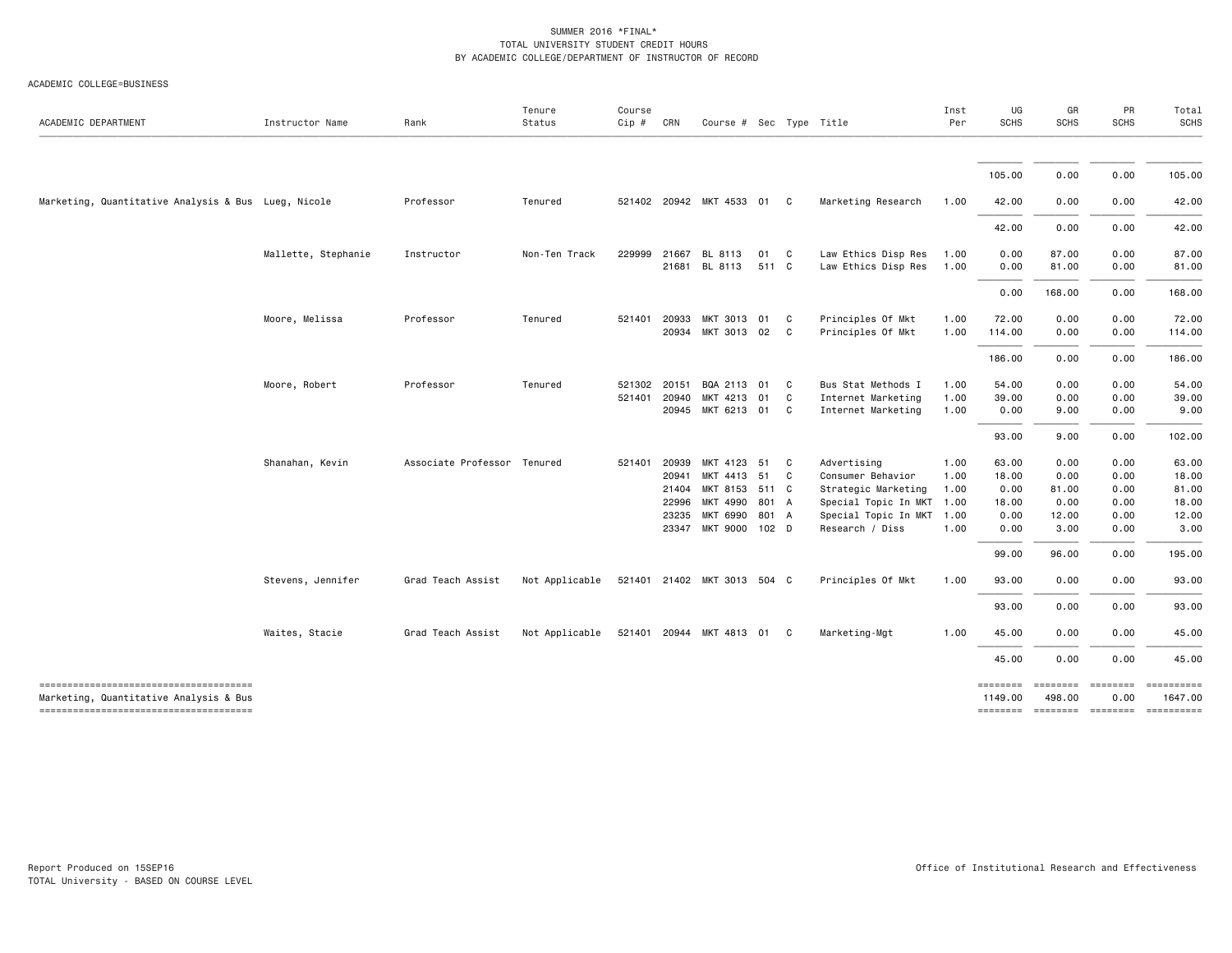ACADEMIC COLLEGE=BUSINESS

| ACADEMIC DEPARTMENT   | Instructor Name   | Rank                              | Tenure<br>Status | Course<br>Cip # | CRN   | Course # Sec Type Title     |    |    |                           | Inst<br>Per | UG<br><b>SCHS</b> | GR<br><b>SCHS</b> | PR<br><b>SCHS</b> | Total<br>SCHS |
|-----------------------|-------------------|-----------------------------------|------------------|-----------------|-------|-----------------------------|----|----|---------------------------|-------------|-------------------|-------------------|-------------------|---------------|
| School of Accountancy | Addy, Noel        | Associate Professor Tenured       |                  | 520301          | 20011 | ACC 2023 01                 |    | C  | Prin Managerial Acct 1.00 |             | 45.00             | 0.00              | 0.00              | 45.00         |
|                       |                   |                                   |                  |                 | 20016 | ACC 3033                    | 01 | C  | Intermediate Acc II       | 1.00        | 141.00            | 0.00              | 0.00              | 141.00        |
|                       |                   |                                   |                  |                 |       | 21678 ACC 8213 521 C        |    |    | Fin & Acc Report Ana 1.00 |             | 0.00              | 45.00             | 0.00              | 45.00         |
|                       |                   |                                   |                  |                 |       |                             |    |    |                           |             | 186.00            | 45.00             | 0.00              | 231.00        |
|                       | Ennis, Kevin      | Associate Professor Tenured       |                  | 520301          |       | 21158 ACC 4043 201 C        |    |    | Municipal & Govt Acc 1.00 |             | 51.00             | 0.00              | 0.00              | 51.00         |
|                       |                   |                                   |                  | 521601          |       | 21156 ACC 4013 201 C        |    |    | Income Tax I              | 1.00        | 24.00             | 0.00              | 0.00              | 24.00         |
|                       |                   |                                   |                  |                 |       |                             |    |    |                           |             | 75.00             | 0.00              | 0.00              | 75.00         |
|                       | Faello, Joseph    | Assistant Professor Ten Track     |                  |                 |       | 520301 21157 ACC 4023 201 C |    |    | Advanced ACC              | 1.00        | 45.00             | 0.00              | 0.00              | 45.00         |
|                       |                   |                                   |                  |                 |       |                             |    |    |                           |             | 45.00             | 0.00              | 0.00              | 45.00         |
|                       | Gardner, Virginia | Non-Faculty                       | Not Applicable   | 520301          |       | 21224 ACC 2203 501 C        |    |    | Survey of Accounting 1.00 |             | 75.00             | 0.00              | 0.00              | 75.00         |
|                       |                   |                                   |                  |                 |       |                             |    |    |                           |             | 75.00             | 0.00              | 0.00              | 75.00         |
|                       | Herring, Clyde    | Clinical Assoc Prof Non-Ten Track |                  | 520301          | 20014 | ACC 3013 51                 |    | C  | Cost Accounting           | 1.00        | 81.00             | 0.00              | 0.00              | 81.00         |
|                       |                   |                                   |                  |                 | 20015 | ACC 3023                    | 01 | C  | Intermediate Acc I        | 1.00        | 39.00             | 0.00              | 0.00              | 39.00         |
|                       |                   |                                   |                  |                 |       | 20024 ACC 8013 01           |    | C  | Sem-Fin Acc Theory        | 1.00        | 0.00              | 90.00             | 0.00              | 90.00         |
|                       |                   |                                   |                  |                 |       |                             |    |    |                           |             | 120.00            | 90.00             | 0.00              | 210.00        |
|                       | Lehman, Mark      | Lecturer                          | Non-Ten Track    | 520301          |       | 20017 ACC 3053 51           |    | C  | Acct Systems II           | 1.00        | 144.00            | 0.00              | 0.00              | 144.00        |
|                       |                   |                                   |                  |                 |       |                             |    |    |                           |             | 144.00            | 0.00              | 0.00              | 144.00        |
|                       | McNair, Frances   | Professor                         | Tenured          | 520301          |       | 20008 ACC 2013 51           |    | C  | Prin Financial Acct       | 1.00        | 93.00             | 0.00              | 0.00              | 93.00         |
|                       |                   |                                   |                  |                 | 20022 | ACC 6063                    | 51 | C  | Income Tax II             | 1.00        | 0.00              | 105.00            | 0.00              | 105.00        |
|                       |                   |                                   |                  | 521601          |       | 20020 ACC 4063 51           |    | C  | Income Tax II             | 1.00        | 9.00              | 0.00              | 0.00              | 9.00          |
|                       |                   |                                   |                  |                 |       |                             |    |    |                           |             | 102.00            | 105.00            | 0.00              | 207.00        |
|                       | Pannell, Angela   | Instructor                        | Non-Ten Track    | 520301          | 20006 | ACC 2013 001 C              |    |    | Prin Financial Acct       | 1.00        | 90.00             | 0.00              | 0.00              | 90.00         |
|                       |                   |                                   |                  |                 | 20012 | ACC 2023                    | 51 | C  | Prin Managerial Acct 1.00 |             | 90.00             | 0.00              | 0.00              | 90.00         |
|                       |                   |                                   |                  |                 |       | 20013 ACC 2023 52           |    | C. | Prin Managerial Acct 1.00 |             | 57.00             | 0.00              | 0.00              | 57.00         |
|                       |                   |                                   |                  |                 |       |                             |    |    |                           |             | 237.00            | 0.00              | 0.00              | 237.00        |
|                       | Rigsby, John      | Associate Professor Tenured       |                  | 520301          | 20009 | ACC 2013 52                 |    | C  | Prin Financial Acct       | 1.00        | 51.00             | 0.00              | 0.00              | 51.00         |
|                       |                   |                                   |                  |                 | 20025 | ACC 8033                    | 51 | s  | <b>Business Assurance</b> | 1.00        | 0.00              | 111.00            | 0.00              | 111.00        |
|                       |                   |                                   |                  |                 | 22320 | ACC 8990 01                 |    | C  | Special Topic In ACC 1.00 |             | 0.00              | 105.00            | 0.00              | 105.00        |
|                       |                   |                                   |                  |                 |       | 22608 ACC 4000 101 I        |    |    | Directed Indiv Study 1.00 |             | 3.00              | 0.00              | 0.00              | 3.00          |
|                       |                   |                                   |                  |                 |       |                             |    |    |                           |             | 54.00             | 216.00            | 0.00              | 270.00        |
|                       | Sanders, Steve    | Lecturer                          | Non-Ten Track    | 520301          |       | 20019 ACC 4033 01           |    | C  | Auditing                  | 1.00        | 60.00             | 0.00              | 0.00              | 60.00         |
|                       |                   |                                   |                  |                 |       |                             |    |    |                           |             | 60.00             | 0.00              | 0.00              | 60.00         |
|                       | Trinkle, Bradley  | Assistant Professor Ten Track     |                  | 520301          |       | 20007 ACC 2013 01           |    | C  | Prin Financial Acct 1.00  |             | 93.00             | 0.00              | 0.00              | 93.00         |

Report Produced on 15SEP16 **Of Exercise 2.0 And Accord 2.0 And Accord 2.0** Office of Institutional Research and Effectiveness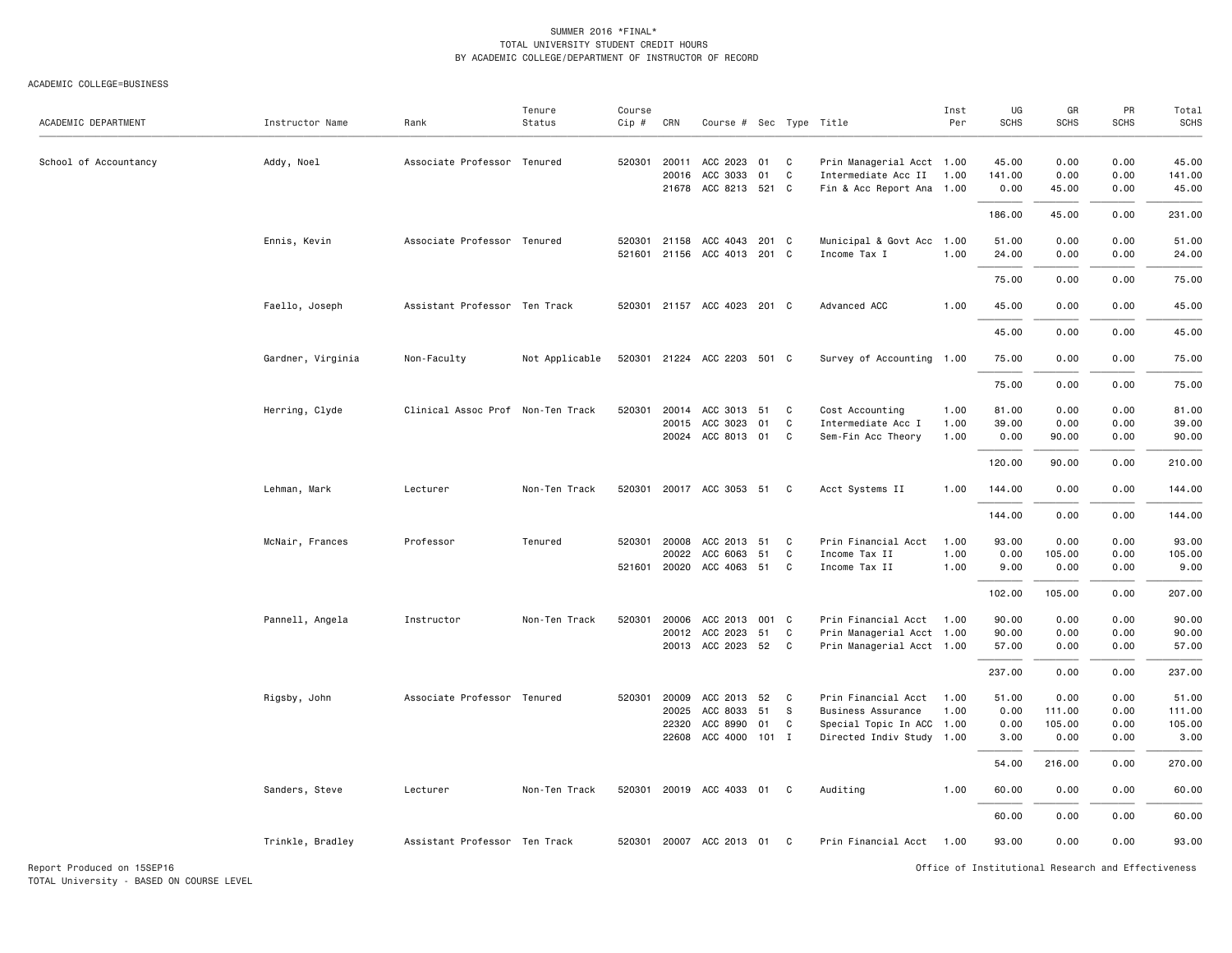#### ACADEMIC COLLEGE=BUSINESS

| ACADEMIC DEPARTMENT   | Instructor Name  | Rank                          | Tenure<br>Status | Course<br>Cip # | CRN   | Course # Sec Type Title               |  |                                             | Inst<br>Per | UG<br><b>SCHS</b>        | GR<br><b>SCHS</b>    | PR<br><b>SCHS</b>    | Total<br>SCHS            |
|-----------------------|------------------|-------------------------------|------------------|-----------------|-------|---------------------------------------|--|---------------------------------------------|-------------|--------------------------|----------------------|----------------------|--------------------------|
| School of Accountancy | Trinkle, Bradley | Assistant Professor Ten Track |                  | 520301          | 21659 | ACC 2023 001 C<br>21660 ACC 3003 01 C |  | Prin Managerial Acct 1.00<br>Acct Systems I | 1.00        | 84.00<br>18.00<br>195,00 | 0.00<br>0.00<br>0.00 | 0.00<br>0.00<br>0.00 | 84.00<br>18.00<br>195.00 |
|                       |                  |                               |                  |                 |       |                                       |  |                                             |             | ========                 | ========             | ========             | ==========               |
| School of Accountancy |                  |                               |                  |                 |       |                                       |  |                                             |             | 1293.00                  | 456,00               | 0.00                 | 1749.00                  |
|                       |                  |                               |                  |                 |       |                                       |  |                                             |             | ========                 | ========             | --------             | ==========               |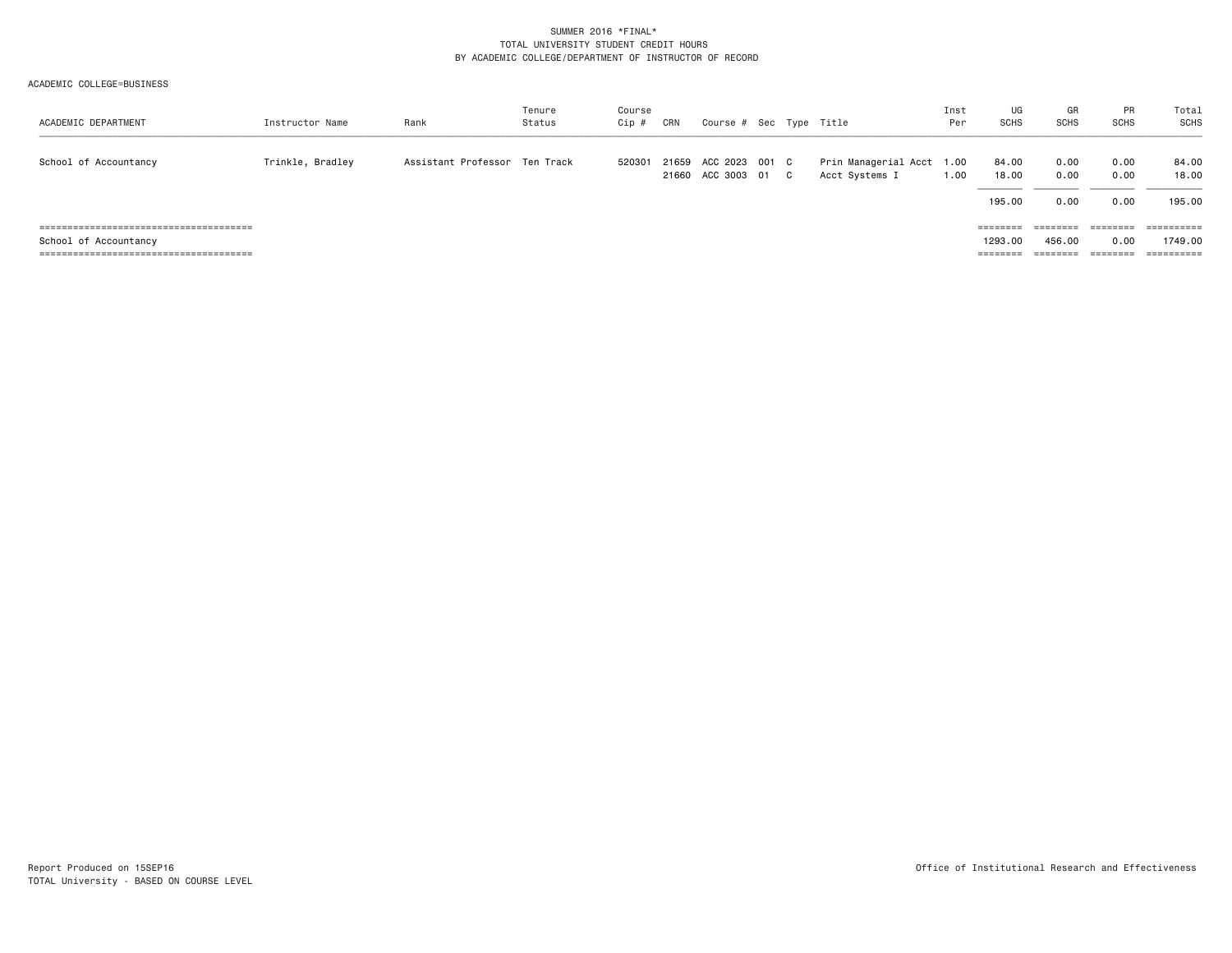#### ACADEMIC COLLEGE=EDUCATION

| ACADEMIC DEPARTMENT                                     | Instructor Name   | Rank                              | Tenure<br>Status | Course<br>Cip #  | CRN            | Course # Sec Type Title       |       |                |                                                        | Inst<br>Per | UG<br><b>SCHS</b> | GR<br>SCHS   | PR<br><b>SCHS</b> | Total<br><b>SCHS</b> |
|---------------------------------------------------------|-------------------|-----------------------------------|------------------|------------------|----------------|-------------------------------|-------|----------------|--------------------------------------------------------|-------------|-------------------|--------------|-------------------|----------------------|
| Counseling, Educational Psychology, an Abernathy, Larry |                   | Research Assoc Prof Non-Ten Track |                  | 130499<br>422806 | 23306<br>20543 | EPY 7000 102 I<br>EPY 2513 01 |       | C              | Directed Indiv Study 1.00<br>Human Growth & Devel 1.00 |             | 0.00<br>24.00     | 3.00<br>0.00 | 0.00<br>0.00      | 3.00<br>24.00        |
|                                                         |                   |                                   |                  |                  |                |                               |       |                |                                                        |             | 24.00             | 3.00         | 0.00              | 27.00                |
|                                                         | Ball, Kimberly    | Lecturer                          | Non-Ten Track    | 130901           |                | 21271 EDF 3333 501 C          |       |                | Social Foundation Ed 1.00                              |             | 48.00             | 0.00         | 0.00              | 48.00                |
|                                                         |                   |                                   |                  |                  |                |                               |       |                |                                                        |             | 48.00             | 0.00         | 0.00              | 48.00                |
|                                                         |                   |                                   |                  |                  |                |                               |       |                |                                                        |             |                   |              |                   |                      |
|                                                         | Boyles, Caragh    | Non-Faculty                       | Not Applicable   |                  |                | 350103 20579 EXL 0190 102 E   |       |                | Experiential Learnin 1.00                              |             | 21.00             | 0.00         | 0.00              | 21.00                |
|                                                         |                   |                                   |                  |                  |                |                               |       |                |                                                        |             | 21.00             | 0.00         | 0.00              | 21.00                |
|                                                         | Brown, Audri      | Grad Teach Assist                 | Not Applicable   |                  |                | 422806 20546 EPY 3503 01 C    |       |                | Prin Of Ed Psych                                       | 1.00        | 27.00             | 0.00         | 0.00              | 27.00                |
|                                                         |                   |                                   |                  |                  |                |                               |       |                |                                                        |             | 27.00             | 0.00         | 0.00              | 27.00                |
|                                                         | Cutts, Qiana      | Assistant Professor Ten Track     |                  |                  |                | 231302 20444 EDF 3413 51 C    |       |                | Writing For Thinking 1.00                              |             | 27.00             | 0.00         | 0.00              | 27.00                |
|                                                         |                   |                                   |                  |                  |                |                               |       |                |                                                        |             | 27.00             | 0.00         | 0.00              | 27.00                |
|                                                         | Dooley, Kathy     | Professor                         | Tenured          | 131101           | 20275          | COE 8183 01                   |       | C <sub>1</sub> | Utilizing Art in Cou 1.00                              |             | 0.00              | 24.00        | 0.00              | 24.00                |
|                                                         |                   |                                   |                  | 422703           | 20268          | COE 6903                      | 01    | B              | Dev Coun/Men Health                                    | 1.00        | 0.00              | 30.00        | 0.00              | 30.00                |
|                                                         |                   |                                   |                  |                  | 422803 22895   | COE 9000                      | 101 D |                | Research / Diss                                        | 1.00        | 0.00              | 2.00         | 0.00              | 2.00                 |
|                                                         |                   |                                   |                  |                  | 23353          | COE 7000                      | 104 I |                | Directed Indiv Study 1.00                              |             | 0.00              | 3.00         | 0.00              | 3.00                 |
|                                                         |                   |                                   |                  | 511501           | 20280          | COE 8783 51                   |       | C.             | Counsel Chem Dep Fam 1.00                              |             | 0.00              | 18.00        | 0.00              | 18.00                |
|                                                         |                   |                                   |                  |                  |                |                               |       |                |                                                        |             | 0.00              | 77.00        | 0.00              | 77.00                |
|                                                         | Gadke, Daniel     | Assistant Professor Ten Track     |                  | 420201           | 20563          | EPY 8890                      | 51    | E              | School PSY Practicu 1.00                               |             | 0.00              | 15.00        | 0.00              | 15.00                |
|                                                         |                   |                                   |                  | 422805           |                | 20566 EPY 9443 01             |       | C              | Single Subject Desig 1.00                              |             | 0.00              | 33.00        | 0.00              | 33.00                |
|                                                         |                   |                                   |                  |                  |                |                               |       |                |                                                        |             | 0.00              | 48.00        | 0.00              | 48.00                |
|                                                         | Gainer, Donna     | Instructor                        | Non-Ten Track    | 130499           | 20555          | EPY 4313 51                   |       | C              | Measure & Eval                                         | 1.00        | 87.00             | 0.00         | 0.00              | 87.00                |
|                                                         |                   |                                   |                  | 130604           | 20545          | EPY 3253 51                   |       | C              | Evaluating Learning                                    | 1.00        | 39.00             | 0.00         | 0.00              | 39.00                |
|                                                         |                   |                                   |                  |                  |                |                               |       |                |                                                        |             | 126.00            | 0.00         | 0.00              | 126.00               |
|                                                         | Goldberg, Rebecca | Assistant Professor Ten Track     |                  |                  | 131102 21740   | COE 8143 01                   |       | C              | Grief Counseling                                       | 1.00        | 0.00              | 15.00        | 0.00              | 15.00                |
|                                                         |                   |                                   |                  | 422803           |                | 22336 COE 8990 01             |       | C              | Special Topic In COE 1.00                              |             | 0.00              | 15.00        | 0.00              | 15.00                |
|                                                         |                   |                                   |                  |                  |                |                               |       |                |                                                        |             | 0.00              | 30.00        | 0.00              | 30.00                |
|                                                         | Hall, Kimberly    | Associate Professor Tenured       |                  |                  | 130604 21949   | EPY 8473                      | 201 C |                | Mid Level Assessment 1.00                              |             | 0.00              | 24.00        | 0.00              | 24.00                |
|                                                         |                   |                                   |                  |                  | 21950          | EPY 8473 252 C                |       |                | Mid Level Assessment 1.00                              |             | 0.00              | 21.00        | 0.00              | 21.00                |
|                                                         |                   |                                   |                  |                  |                |                               |       |                |                                                        |             | 0.00              | 45.00        | 0.00              | 45.00                |
|                                                         | Henington, Carlen | Professor                         | Tenured          |                  | 421701 20556   | EPY 6123                      | 51    | C              | App of School Psych 1.00                               |             | 0.00              | 30.00        | 0.00              | 30.00                |
|                                                         |                   |                                   |                  |                  | 20557          | EPY 6133                      | 01    | C              | Data-Based Decisions 1.00                              |             | 0.00              | 21.00        | 0.00              | 21.00                |
|                                                         |                   |                                   |                  | 422803           | 20561          | EPY 8263                      | 51    | C              | Psy Test Ed Rel Set 1.00                               |             | 0.00              | 15.00        | 0.00              | 15.00                |
|                                                         |                   |                                   |                  | 422805           | 20553          | EPY 4123 51                   |       | C              | App of School Psycho 1.00                              |             | 6.00              | 0.00         | 0.00              | 6.00                 |

Report Produced on 15SEP16 Office of Institutional Research and Effectiveness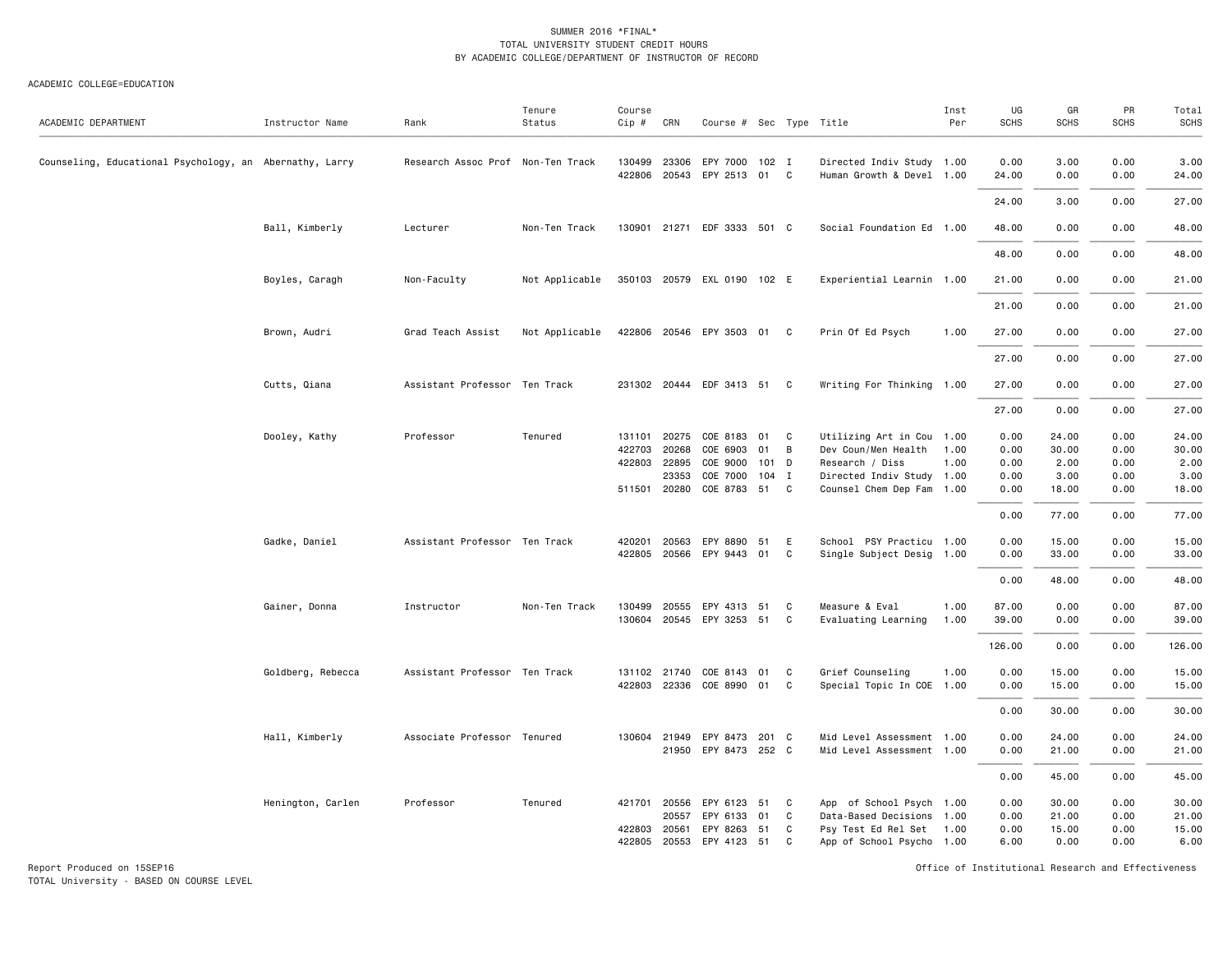#### ACADEMIC COLLEGE=EDUCATION

| ACADEMIC DEPARTMENT                                      | Instructor Name       | Rank                               | Tenure<br>Status | Course<br>Cip #  | CRN                                                | Course # Sec Type Title                                                                          |                                                                        |                   |                                                                                                                                                                                  | Inst<br>Per                                 | UG<br><b>SCHS</b>                                                      | GR<br><b>SCHS</b>                                            | PR<br><b>SCHS</b>                                            | Total<br><b>SCHS</b>                                                   |
|----------------------------------------------------------|-----------------------|------------------------------------|------------------|------------------|----------------------------------------------------|--------------------------------------------------------------------------------------------------|------------------------------------------------------------------------|-------------------|----------------------------------------------------------------------------------------------------------------------------------------------------------------------------------|---------------------------------------------|------------------------------------------------------------------------|--------------------------------------------------------------|--------------------------------------------------------------|------------------------------------------------------------------------|
| Counseling, Educational Psychology, an Henington, Carlen |                       | Professor                          | Tenured          | 429999           | 422806 23227<br>22773                              | EPY 9730 101 E<br>EPY 9000 102 D                                                                 |                                                                        |                   | Doc Psy Internship<br>Research / Diss                                                                                                                                            | 1.00<br>1.00                                | 0.00<br>0.00                                                           | 18.00<br>44.00                                               | 0.00<br>0.00                                                 | 18.00<br>44.00                                                         |
|                                                          |                       |                                    |                  |                  |                                                    |                                                                                                  |                                                                        |                   |                                                                                                                                                                                  |                                             | 6.00                                                                   | 128.00                                                       | 0.00                                                         | 134.00                                                                 |
|                                                          | Illapperuma, Chathuri | Grad Research Assis Not Applicable |                  |                  |                                                    | 131099 20784 LSK 0023                                                                            | 101 L                                                                  |                   | Dev Studies Lab                                                                                                                                                                  | 1.00                                        | 27.00                                                                  | 0.00                                                         | 0.00                                                         | 27.00                                                                  |
|                                                          |                       |                                    |                  |                  |                                                    |                                                                                                  |                                                                        |                   |                                                                                                                                                                                  |                                             | 27.00                                                                  | 0.00                                                         | 0.00                                                         | 27.00                                                                  |
|                                                          | Jackson, Deborah      | Assistant Professor Ten Track      |                  | 422803           | 20265<br>22828                                     | COE 4023<br>COE 7000                                                                             | 01<br>01                                                               | C.<br>$\mathbf I$ | Intro To Counseling<br>Directed Indiv Study 1.00                                                                                                                                 | 1.00                                        | 63.00<br>0.00                                                          | 0.00<br>3.00                                                 | 0.00<br>0.00                                                 | 63.00<br>3.00                                                          |
|                                                          |                       |                                    |                  |                  |                                                    | 23432 COE 7000 51 I                                                                              |                                                                        |                   | Directed Indiv Study 1.00                                                                                                                                                        |                                             | 0.00                                                                   | 3.00                                                         | 0.00                                                         | 3.00                                                                   |
|                                                          |                       |                                    |                  |                  |                                                    |                                                                                                  |                                                                        |                   |                                                                                                                                                                                  |                                             | 63.00                                                                  | 6.00                                                         | 0.00                                                         | 69.00                                                                  |
|                                                          | Justice, Cheryl       | Associate Professor Tenured        |                  | 131101<br>422803 | 21739<br>20269<br>21960                            | COE 8913<br>COE 8043<br>COE 8043 01 C                                                            | 01 C<br>001 C                                                          |                   | Counseling Children<br>Group Tech & Proced<br>Group Tech & Proced                                                                                                                | 1.00<br>1.00<br>1.00                        | 0.00<br>0.00<br>0.00                                                   | 30.00<br>30.00<br>33.00                                      | 0.00<br>0.00<br>0.00                                         | 30.00<br>30.00<br>33.00                                                |
|                                                          |                       |                                    |                  |                  |                                                    |                                                                                                  |                                                                        |                   |                                                                                                                                                                                  |                                             | 0.00                                                                   | 93.00                                                        | 0.00                                                         | 93.00                                                                  |
|                                                          | LeJeune, Bonnie       | Non-Faculty                        | Not Applicable   | 131009           | 21252                                              | COE 6313 501 C<br>422803 21253 COE 8293 501 E                                                    |                                                                        |                   | Resources Visual Imp 1.00<br>Supervised Project                                                                                                                                  | 1.00                                        | 0.00<br>0.00                                                           | 33.00<br>33.00                                               | 0.00<br>0.00                                                 | 33.00<br>33.00                                                         |
|                                                          |                       |                                    |                  |                  |                                                    |                                                                                                  |                                                                        |                   |                                                                                                                                                                                  |                                             | 0.00                                                                   | 66.00                                                        | 0.00                                                         | 66.00                                                                  |
|                                                          | Leach, Nicole         | Assistant Professor Ten Track      |                  | 130101<br>130601 | 20550<br>21732<br>130802 21727                     | EPY 4033<br>EPY 4513<br>EPY 6033<br>422807 21741 EPY 3543 01 C                                   | 51<br>51<br>51                                                         | C<br>C<br>C.      | Lear Theo Ed Rel Set 1.00<br>Ed Research<br>Lear Theo Ed Rel Set 1.00<br>Psych Of Adoles                                                                                         | 1.00<br>1.00                                | 57.00<br>27.00<br>0.00<br>33.00                                        | 0.00<br>0.00<br>3.00<br>0.00                                 | 0.00<br>0.00<br>0.00<br>0.00                                 | 57.00<br>27.00<br>3.00<br>33.00                                        |
|                                                          |                       |                                    |                  |                  |                                                    |                                                                                                  |                                                                        |                   |                                                                                                                                                                                  |                                             | 117.00                                                                 | 3.00                                                         | 0.00                                                         | 120.00                                                                 |
|                                                          | Locke, Brian          | Non-Employee/Affili Not Applicable |                  |                  |                                                    | 280503 20951 MS 3376                                                                             | 101 L                                                                  |                   | Adv Leadership                                                                                                                                                                   | 1.00                                        | 72.00                                                                  | 0.00                                                         | 0.00                                                         | 72.00                                                                  |
|                                                          |                       |                                    |                  |                  |                                                    |                                                                                                  |                                                                        |                   |                                                                                                                                                                                  |                                             | 72.00                                                                  | 0.00                                                         | 0.00                                                         | 72.00                                                                  |
|                                                          | Looby, Eugenie        | Professor                          | Tenured          | 131101<br>422707 | 21725<br>20273<br>422803 21726<br>22896            | COE 8623<br>COE 8073<br>COE 9053<br>COE 9000 102 D                                               | 001 C<br>01 C<br>101 C                                                 |                   | Adv Law/Ethics in Co 1.00<br>Cultural Found/Couns 1.00<br>Adv Multicultural Co 1.00<br>Research / Diss                                                                           | 1.00                                        | 0.00<br>0.00<br>0.00<br>0.00                                           | 24.00<br>27.00<br>21.00<br>1.00                              | 0.00<br>0.00<br>0.00<br>0.00                                 | 24.00<br>27.00<br>21.00<br>1.00                                        |
|                                                          |                       |                                    |                  |                  |                                                    |                                                                                                  |                                                                        |                   |                                                                                                                                                                                  |                                             | 0.00                                                                   | 73.00                                                        | 0.00                                                         | 73.00                                                                  |
|                                                          | Maynard, Scott        | Non-Faculty                        | Not Applicable   | 350103           | 20282<br>20283<br>20285<br>20286<br>20287<br>20288 | CP 2103<br>CP 2103<br>20284 CP 2203<br>CP 2203<br>CP 3303<br>CP 3303<br>CP 3403<br>20289 CP 3403 | 101 E<br>$H01$ E<br>101 E<br>H01 E<br>101 E<br>H01 E<br>101 E<br>H01 E |                   | First Work Sem<br>First Work Sem - Hon 1.00<br>Second Work Sem<br>Second Work Sem<br>Third Work Sem<br>Third Work Sem - Hon 1.00<br>Fourth Work Sem<br>Fourth Work Sem - Ho 1.00 | 1.00<br>1.00<br>$- Ho 1.00$<br>1.00<br>1.00 | 216.00<br>12.00<br>282.00<br>30.00<br>219.00<br>36.00<br>42.00<br>9.00 | 0.00<br>0.00<br>0.00<br>0.00<br>0.00<br>0.00<br>0.00<br>0.00 | 0.00<br>0.00<br>0.00<br>0.00<br>0.00<br>0.00<br>0.00<br>0.00 | 216.00<br>12.00<br>282.00<br>30.00<br>219.00<br>36.00<br>42.00<br>9.00 |
|                                                          |                       |                                    |                  |                  | 20290                                              | CP 4503                                                                                          | 101 F                                                                  |                   | Fifth Work Sem                                                                                                                                                                   | 1.00                                        | 48.00                                                                  | 0.00                                                         | 0.00                                                         | 48.00                                                                  |

Report Produced on 15SEP16 Office of Institutional Research and Effectiveness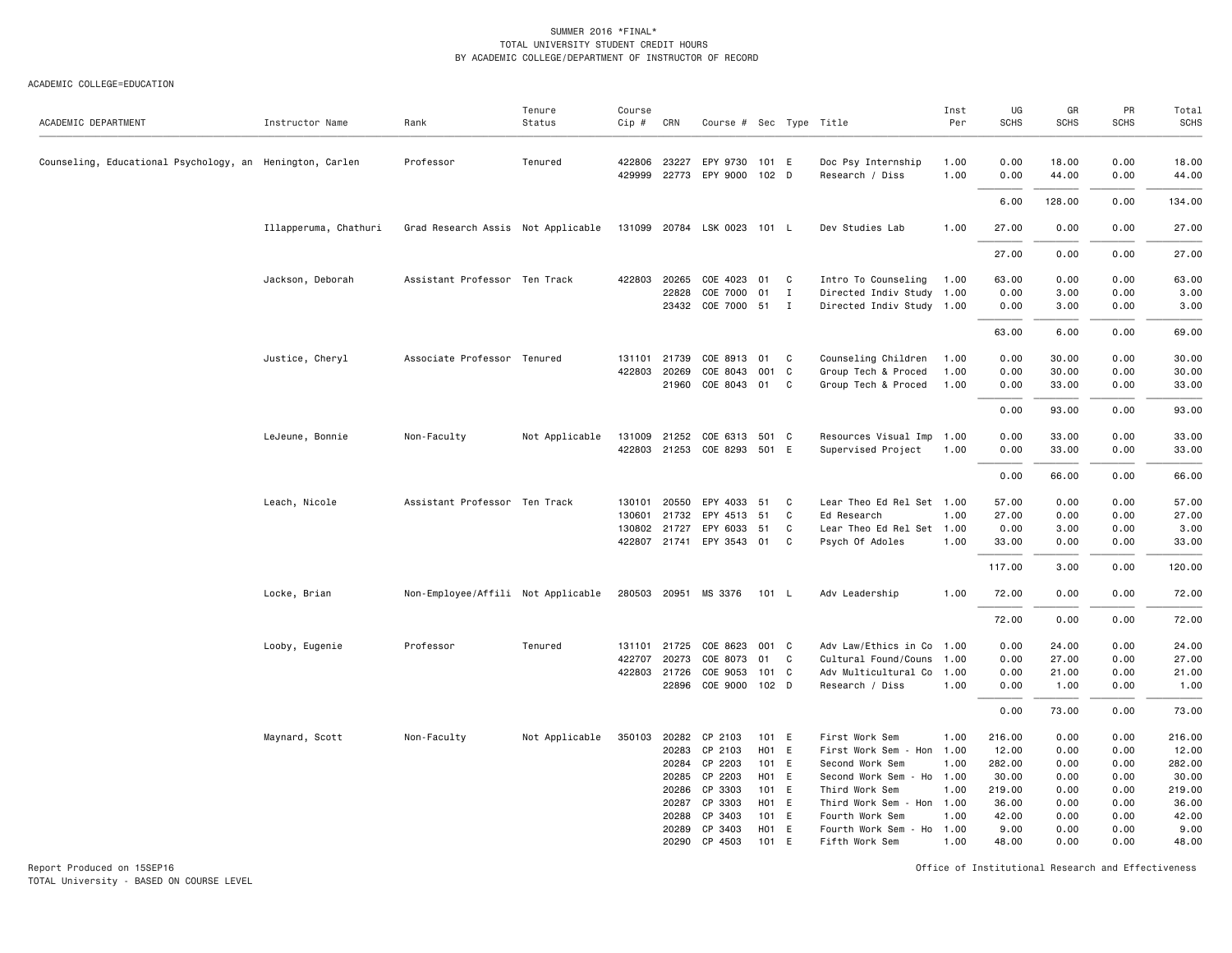| ACADEMIC DEPARTMENT                                   | Instructor Name       | Rank                          | Tenure<br>Status | Course<br>$Cip \#$ | CRN          | Course # Sec Type Title     |       |   |                           | Inst<br>Per | UG<br><b>SCHS</b> | GR<br><b>SCHS</b> | PR<br><b>SCHS</b> | Total<br><b>SCHS</b> |
|-------------------------------------------------------|-----------------------|-------------------------------|------------------|--------------------|--------------|-----------------------------|-------|---|---------------------------|-------------|-------------------|-------------------|-------------------|----------------------|
| Counseling, Educational Psychology, an Maynard, Scott |                       | Non-Faculty                   | Not Applicable   | 350103             | 20291        | CP 4603                     | 101 E |   | Sixth Work Sem            | 1.00        | 6.00              | 0.00              | 0.00              | 6.00                 |
|                                                       |                       |                               |                  |                    | 20578        | EXL 0190                    | 101 E |   | Experiential Learnin 1.00 |             | 18.00             | 0.00              | 0.00              | 18.00                |
|                                                       |                       |                               |                  |                    | 20581        | EXL 0190 H01 E              |       |   | Honors Experiential       | 1.00        | 12.00             | 0.00              | 0.00              | 12.00                |
|                                                       |                       |                               |                  |                    | 20587        | EXL 3100                    | 101 E |   | CCPP Internship I         | 1.00        | 126.00            | 0.00              | 0.00              | 126.00               |
|                                                       |                       |                               |                  |                    | 20588        | EXL 3100                    | H01 E |   | Honors CCPP Internsh 1.00 |             | 12.00             | 0.00              | 0.00              | 12.00                |
|                                                       |                       |                               |                  | 521001             | 20294        | CP 8013                     | 101 E |   | First Work Sem            | 1.00        | 0.00              | 9.00              | 0.00              | 9.00                 |
|                                                       |                       |                               |                  |                    | 20296        | CP 8033                     | 101 E |   | Third Work Sem            | 1.00        | 0.00              | 3.00              | 0.00              | 3.00                 |
|                                                       |                       |                               |                  |                    | 20589        | EXL 3200 101 E              |       |   | CCPP Internship I         | 1.00        | 21.00             | 0.00              | 0.00              | 21.00                |
|                                                       |                       |                               |                  |                    |              |                             |       |   |                           |             | 1089.00           | 12.00             | 0.00              | 1101.00              |
|                                                       | Mazahreh, Laith       | Assistant Professor Ten Track |                  |                    |              | 131101 20274 COE 8173 51 C  |       |   | Couns Gifted Student 1.00 |             | 0.00              | 42.00             | 0.00              | 42.00                |
|                                                       |                       |                               |                  |                    |              |                             |       |   |                           |             | 0.00              | 42.00             | 0.00              | 42.00                |
|                                                       | Olivieri, Kathleen    | Lecturer                      | Non-Ten Track    | 520201             |              | 20924 MGT 3213 001 C        |       |   | Org Communications        | 1.00        | 96.00             | 0.00              | 0.00              | 96.00                |
|                                                       |                       |                               |                  |                    |              |                             |       |   |                           |             | 96.00             | 0.00              | 0.00              | 96.00                |
|                                                       | Palmer, Charles       | Associate Professor Tenured   |                  |                    | 422803 20271 | COE 8043 51 C               |       |   | Group Tech & Proced       | 1.00        | 0.00              | 39.00             | 0.00              | 39.00                |
|                                                       |                       |                               |                  |                    | 21737        | COE 8063                    | 01    | C | Res Tech For Counsel 1.00 |             | 0.00              | 21.00             | 0.00              | 21.00                |
|                                                       |                       |                               |                  |                    |              | 23434 COE 7000 52 I         |       |   | Directed Indiv Study 1.00 |             | 0.00              | 3.00              | 0.00              | 3.00                 |
|                                                       |                       |                               |                  |                    |              |                             |       |   |                           |             | 0.00              | 63.00             | 0.00              | 63.00                |
|                                                       | Porter, Julia         | Professor                     | Tenured          |                    | 131101 21171 | COE 8803 251 C              |       |   | Crisis Response Coun 1.00 |             | 0.00              | 18.00             | 0.00              | 18.00                |
|                                                       |                       |                               |                  |                    | 22319        | COE 8730                    | 281 E |   | Internship                | 1.00        | 0.00              | 18.00             | 0.00              | 18.00                |
|                                                       |                       |                               |                  |                    | 422803 21167 | COE 8043                    | 281 C |   | Group Tech & Proced       | 1.00        | 0.00              | 39.00             | 0.00              | 39.00                |
|                                                       |                       |                               |                  |                    | 22118        | EPY 8263                    | 251 C |   | Psy Test Ed Rel Set       | 1.00        | 0.00              | 15.00             | 0.00              | 15.00                |
|                                                       |                       |                               |                  |                    |              | 22463 COE 7000 201 I        |       |   | Directed Indiv Study 1.00 |             | 0.00              | 3.00              | 0.00              | 3.00                 |
|                                                       |                       |                               |                  |                    |              |                             |       |   |                           |             | 0.00              | 93.00             | 0.00              | 93.00                |
|                                                       | Seymour, Dana         | Non-Faculty                   | Not Applicable   |                    | 130604 21298 | EPY 8473                    | 501 C |   | Mid Level Assessment 1.00 |             | 0.00              | 48.00             | 0.00              | 48.00                |
|                                                       |                       |                               |                  |                    | 21299        | EPY 8473 502 C              |       |   | Mid Level Assessment 1.00 |             | 0.00              | 33.00             | 0.00              | 33.00                |
|                                                       |                       |                               |                  |                    |              |                             |       |   |                           |             | 0.00              | 81.00             | 0.00              | 81.00                |
|                                                       | Stratton-Gadke, Kasee | Assistant Professor Ten Track |                  |                    | 421701 20559 | EPY 8123 001 C              |       |   | Infant/Toddler Asses 1.00 |             | 0.00              | 18.00             | 0.00              | 18.00                |
|                                                       |                       |                               |                  |                    | 422803 20560 | EPY 8263 01 C               |       |   | Psy Test Ed Rel Set 1.00  |             | 0.00              | 57.00             | 0.00              | 57.00                |
|                                                       |                       |                               |                  |                    |              |                             |       |   |                           |             |                   |                   |                   |                      |
|                                                       |                       |                               |                  |                    |              |                             |       |   |                           |             | 0.00              | 75.00             | 0.00              | 75.00                |
|                                                       | Vincent, Chelsey      | Instructor                    | Non-Ten Track    |                    |              | 131315 20787 LSK 1023 E02 C |       |   | Col Read/Study Skill 1.00 |             | 114.00            | 0.00              | 0.00              | 114.00               |
|                                                       |                       |                               |                  |                    |              |                             |       |   |                           |             | 114.00            | 0.00              | 0.00              | 114.00               |
|                                                       | Wei, Tianlan          | Assistant Professor Ten Track |                  |                    | 130601 20564 | EPY 9213                    | 101 C |   | Adv Analysis Ed Rsch 1.00 |             | 0.00              | 39,00             | 0.00              | 39.00                |
|                                                       |                       |                               |                  |                    | 130603 21295 | EPY 6214 501 C              |       |   | Ed & Psy Statistics       | 1.00        | 0.00              | 56.00             | 0.00              | 56.00                |
|                                                       |                       |                               |                  |                    |              | 21297 EPY 8214 551 B        |       |   | Adv Ed & Psy Stat         | 1.00        | 0.00              | 40.00             | 0.00              | 40.00                |
|                                                       |                       |                               |                  |                    |              |                             |       |   |                           |             | 0.00              | 135.00            | 0.00              | 135.00               |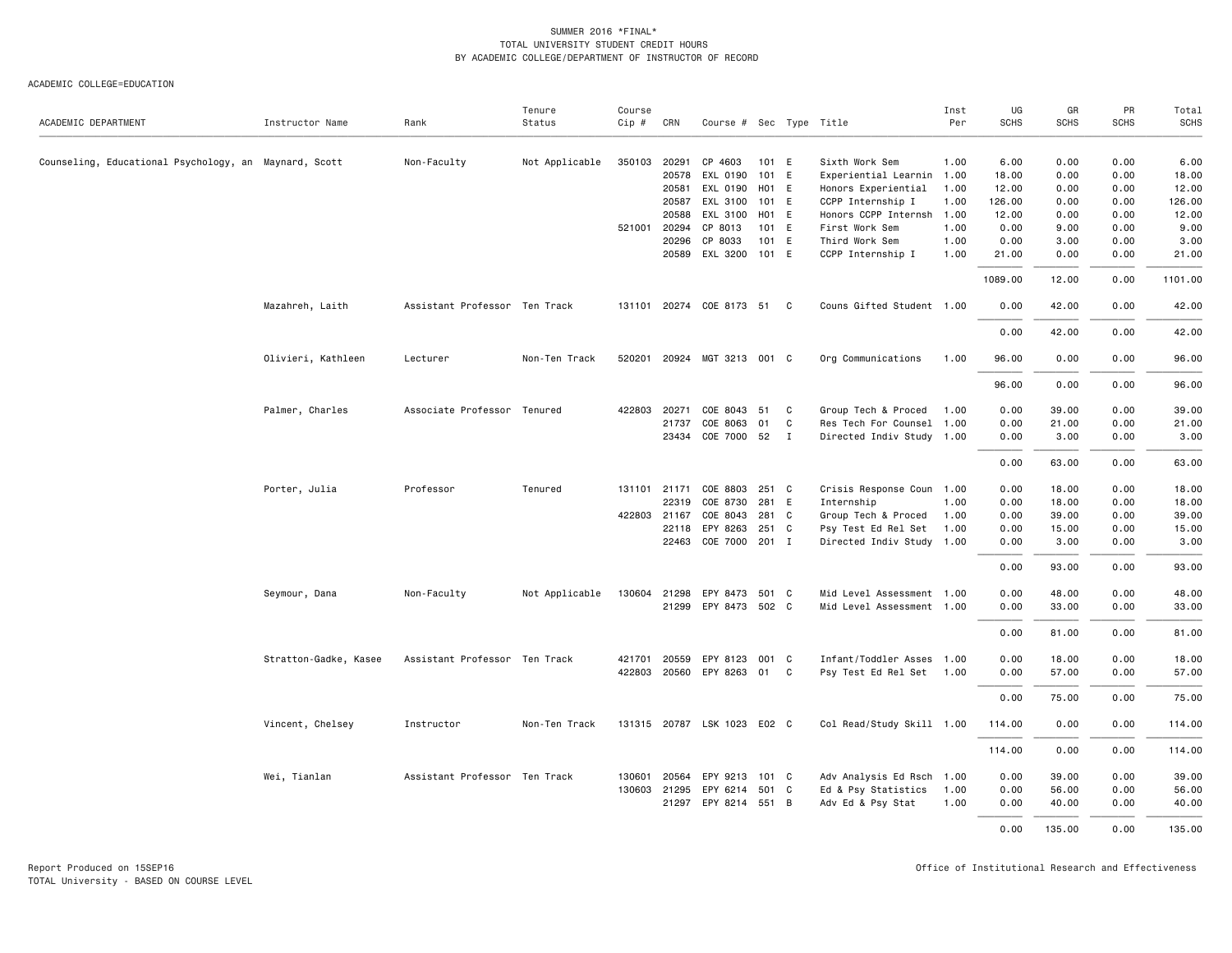| ACADEMIC DEPARTMENT                    | Instructor Name | Rank                | Tenure<br>Status | Course<br>Cip # | CRN   | Course # Sec Type Title |       |    |                           | Inst<br>Per | UG<br>SCHS                                                              | GR<br><b>SCHS</b> | PR<br><b>SCHS</b> | Total<br>SCHS         |
|----------------------------------------|-----------------|---------------------|------------------|-----------------|-------|-------------------------|-------|----|---------------------------|-------------|-------------------------------------------------------------------------|-------------------|-------------------|-----------------------|
|                                        |                 |                     |                  |                 |       |                         |       |    |                           |             |                                                                         |                   |                   |                       |
| Counseling, Educational Psychology, an | Wong, Daniel    | Professor           | Tenured          | 422707          | 21729 | COE 8073 51             |       | C. | Cultural Found/Couns 1.00 |             | 0.00                                                                    | 39.00             | 0.00              | 39.00                 |
|                                        |                 |                     |                  | 512310          | 20267 | COE 6373 01             |       | B  | Voc Assessmnt Sp Per 1.00 |             | 0.00                                                                    | 18.00             | 0.00              | 18.00                 |
|                                        |                 |                     |                  | 512399          | 20264 | COE 3313                | 01    | C  | Rehabilitation Servs 1.00 |             | 27.00                                                                   | 0.00              | 0.00              | 27.00                 |
|                                        |                 |                     |                  |                 |       |                         |       |    |                           |             | 27.00                                                                   | 57.00             | 0.00              | 84.00                 |
|                                        | Wozny, Darren   | Associate Professor | Tenured          | 131101          | 21951 | COE 8623                | 281 C |    | Adv Law/Ethics in Co 1.00 |             | 0.00                                                                    | 15.00             | 0.00              | 15.00                 |
|                                        |                 |                     |                  | 422703          | 21166 | COE 6903                | 251 C |    | Dev Coun/Men Health       | 1.00        | 0.00                                                                    | 39.00             | 0.00              | 39.00                 |
|                                        |                 |                     |                  | 422707          | 21169 | COE 8073                | 251 C |    | Cultural Found/Couns 1.00 |             | 0.00                                                                    | 24.00             | 0.00              | 24.00                 |
|                                        |                 |                     |                  | 422802          | 21170 | COE 8703                | 281 C |    | Prin Clin Mental Hlt 1.00 |             | 0.00                                                                    | 36.00             | 0.00              | 36.00                 |
|                                        |                 |                     |                  |                 |       |                         |       |    |                           |             | 0.00                                                                    | 114.00            | 0.00              | 114.00                |
|                                        |                 |                     |                  |                 |       |                         |       |    |                           |             | $\qquad \qquad \equiv \equiv \equiv \equiv \equiv \equiv \equiv \equiv$ | ========          |                   | ==========            |
| Counseling, Educational Psychology, an |                 |                     |                  |                 |       |                         |       |    |                           |             | 1884.00                                                                 | 1244.00           | 0.00              | 3128.00               |
|                                        |                 |                     |                  |                 |       |                         |       |    |                           |             | $=$ = = = = = = =                                                       | ========          |                   | $=$ = = = = = = = = = |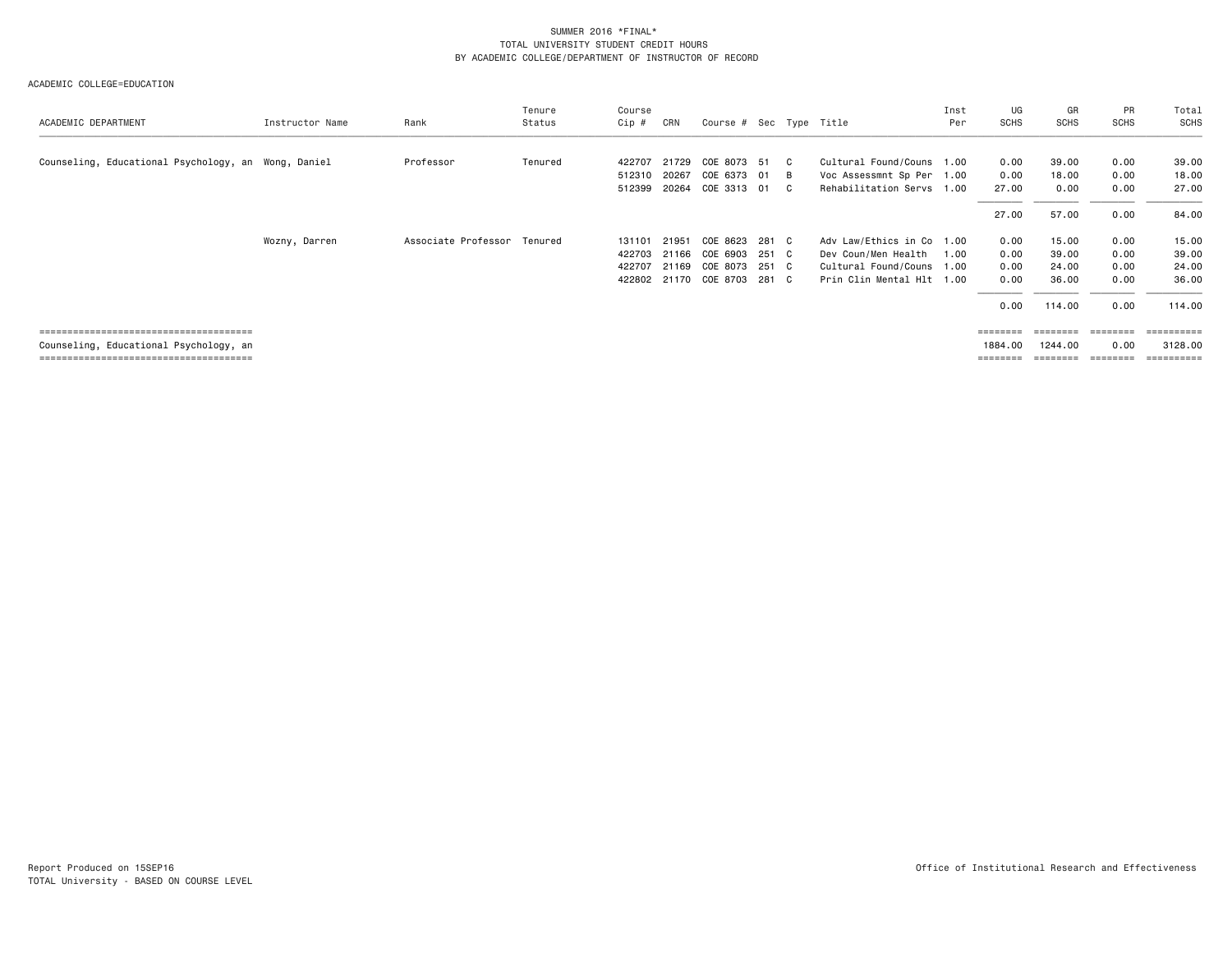| ACADEMIC DEPARTMENT                                    | Instructor Name    | Rank                                                           | Tenure<br>Status | Course<br>$Cip \#$ | CRN          | Course # Sec Type Title     |       |   |                            | Inst<br>Per | UG<br>SCHS | GR<br><b>SCHS</b> | PR<br><b>SCHS</b> | Total<br>SCHS |
|--------------------------------------------------------|--------------------|----------------------------------------------------------------|------------------|--------------------|--------------|-----------------------------|-------|---|----------------------------|-------------|------------|-------------------|-------------------|---------------|
|                                                        |                    |                                                                |                  |                    |              |                             |       |   |                            |             |            |                   |                   |               |
| Curriculum, Instruction & Special Educ Alley, Kathleen |                    | Assistant Professor Ten Track                                  |                  |                    | 131202 22603 | EDE 9000                    | 101 D |   | Research / Diss            | 1.00        | 0.00       | 5.00              | 0.00              | 5.00          |
|                                                        |                    |                                                                |                  |                    | 131203 21425 | RDG 8113 501 C              |       |   | Mid Level Literacy I 1.00  |             | 0.00       | 42.00             | 0.00              | 42.00         |
|                                                        |                    |                                                                |                  |                    |              | 21426 RDG 8113 502 C        |       |   | Mid Level Literacy I 1.00  |             | 0.00       | 21.00             | 0.00              | 21.00         |
|                                                        |                    |                                                                |                  |                    |              |                             |       |   |                            |             | 0.00       | 68.00             | 0.00              | 68.00         |
|                                                        | Andrews, Hunter    | Grad Research Assis Not Applicable 131001 21285 EDX 4113 501 C |                  |                    |              |                             |       |   | Mthds/Mats Erly Chil 1.00  |             | 21.00      | 0.00              | 0.00              | 21.00         |
|                                                        |                    |                                                                |                  |                    |              |                             |       |   |                            |             | 21.00      | 0.00              | 0.00              | 21.00         |
|                                                        | Anthony, Kenneth   | Assistant Professor Ten Track                                  |                  |                    |              | 131203 21269 EDE 8173 552 C |       |   | Mid Sch Soc Studies        | 1.00        | 0.00       | 33.00             | 0.00              | 33.00         |
|                                                        |                    |                                                                |                  |                    |              |                             |       |   |                            |             | 0.00       | 33.00             | 0.00              | 33.00         |
|                                                        | Bennett, Stephanie | Assistant Professor Ten Track                                  |                  |                    |              | 131202 23219 EDE 9000 102 D |       |   | Research / Diss            | 1.00        | 0.00       | 12.00             | 0.00              | 12.00         |
|                                                        |                    |                                                                |                  |                    |              | 131203 21428 RDG 8133 501 C |       |   | Mid Level Content Li 1.00  |             | 0.00       | 15.00             | 0.00              | 15.00         |
|                                                        |                    |                                                                |                  |                    |              |                             |       |   |                            |             | 0.00       | 27.00             | 0.00              | 27.00         |
|                                                        | Binford, Paul      | Assistant Professor Ten Track                                  |                  | 130101 21276       |              | EDS 8103                    | 501 C |   | Adv Meth in Mid/Sec        | 1.00        | 0.00       | 21.00             | 0.00              | 21.00         |
|                                                        |                    |                                                                |                  |                    | 131203 20460 | EDS 8243                    | 01    | C | Adv. Plan Manage Lea 1.00  |             | 0.00       | 18.00             | 0.00              | 18.00         |
|                                                        |                    |                                                                |                  |                    | 21278        | EDS 8243                    | 501 C |   | Adv. Plan Manage Lea 1.00  |             | 0.00       | 54.00             | 0.00              | 54.00         |
|                                                        |                    |                                                                |                  |                    |              | 131205 22464 EDS 4000 01 I  |       |   | Directed Indiv Study 1.00  |             | 3.00       | 0.00              | 0.00              | 3.00          |
|                                                        |                    |                                                                |                  |                    |              |                             |       |   |                            |             | 3.00       | 93.00             | 0.00              | 96.00         |
|                                                        | Brenner, Devon     | Professor                                                      | Tenured          |                    |              | 131202 23361 EDE 9000 103 D |       |   | Research / Diss            | 1.00        | 0.00       | 1.00              | 0.00              | 1.00          |
|                                                        |                    |                                                                |                  |                    |              |                             |       |   |                            |             | 0.00       | 1.00              | 0.00              | 1.00          |
|                                                        | Brooks, Mary       | Non-Faculty                                                    | Not Applicable   |                    |              | 131099 20782 LSK 0003 101 C |       |   | Development Reading        | 1.00        | 24.00      | 0.00              | 0.00              | 24.00         |
|                                                        |                    |                                                                |                  |                    |              |                             |       |   |                            |             | 24.00      | 0.00              | 0.00              | 24.00         |
|                                                        | Brown, Karen       | Instructor                                                     | Non-Ten Track    | 131202 21260       |              | EDE 3443 501 C              |       |   | Creat Arts Elem / Mid 1.00 |             | 42.00      | 0.00              | 0.00              | 42.00         |
|                                                        |                    |                                                                |                  |                    |              | 21261 EDE 3443 502 C        |       |   | Creat Arts Elem / Mid 1.00 |             | 33.00      | 0.00              | 0.00              | 33.00         |
|                                                        |                    |                                                                |                  |                    |              |                             |       |   |                            |             | 75.00      | 0.00              | 0.00              | 75.00         |
|                                                        | Buss, Nikki        | Lecturer                                                       | Non-Ten Track    |                    |              | 131315 22894 RDG 3513 51 C  |       |   | Rdg Strag Second Sch 1.00  |             | 24.00      | 0.00              | 0.00              | 24.00         |
|                                                        |                    |                                                                |                  |                    |              |                             |       |   |                            |             | 24.00      | 0.00              | 0.00              | 24.00         |
|                                                        | Chappell, Manya    | Instructor                                                     | Non-Ten Track    |                    |              | 131202 20435 EDE 3343 101 C |       |   | Teach Adoles Lit           | 1.00        | 33.00      | 0.00              | 0.00              | 33.00         |
|                                                        |                    |                                                                |                  |                    |              |                             |       |   |                            |             | 33.00      | 0.00              | 0.00              | 33.00         |
|                                                        | Coffey, Kenneth    | Professor                                                      | Tenured          |                    |              | 131001 21286 EDX 6193       | 501 C |   | Adv. Plan Special Ed 1.00  |             | 0.00       | 21.00             | 0.00              | 21.00         |
|                                                        |                    |                                                                |                  |                    | 21293        | EDX 8173 506 C              |       |   | Sp Ed In Reg Classrm 1.00  |             | 0.00       | 21.00             | 0.00              | 21.00         |
|                                                        |                    |                                                                |                  |                    | 422806 20467 | EDX 8103                    | 01 C  |   | Adv Contingency Mgt 1.00   |             | 0.00       | 12.00             | 0.00              | 12.00         |
|                                                        |                    |                                                                |                  |                    |              |                             |       |   |                            |             | 0.00       | 54.00             | 0.00              | 54.00         |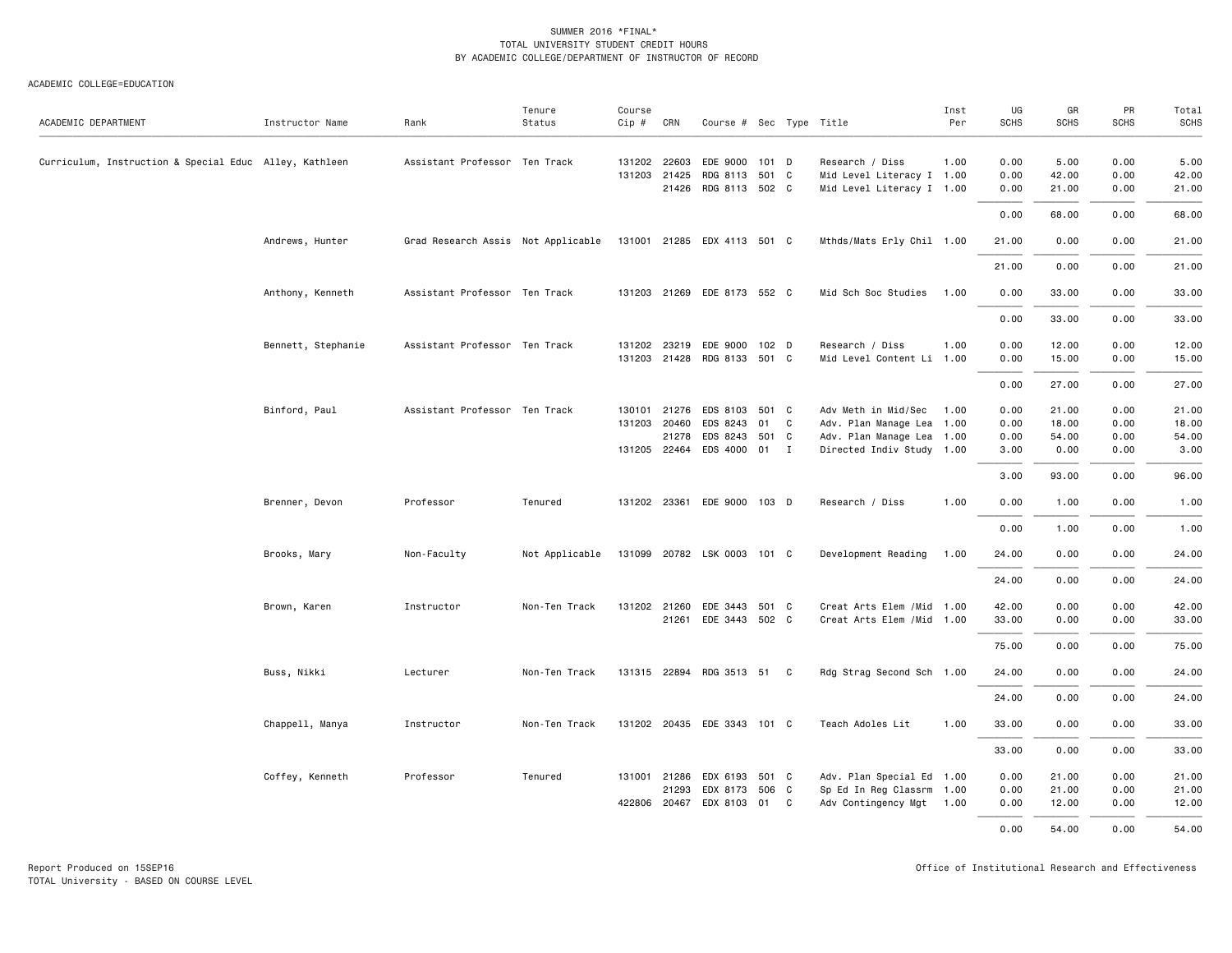| ACADEMIC DEPARTMENT                                  | Instructor Name   | Rank                              | Tenure<br>Status | Course<br>Cip # | CRN          | Course # Sec Type Title            |       |              |                                                        | Inst<br>Per | UG<br><b>SCHS</b> | GR<br><b>SCHS</b> | PR<br><b>SCHS</b> | Total<br><b>SCHS</b> |
|------------------------------------------------------|-------------------|-----------------------------------|------------------|-----------------|--------------|------------------------------------|-------|--------------|--------------------------------------------------------|-------------|-------------------|-------------------|-------------------|----------------------|
|                                                      |                   |                                   |                  |                 |              |                                    |       |              |                                                        |             |                   |                   |                   |                      |
| Curriculum, Instruction & Special Educ Craven, Penny |                   | Assistant Professor Ten Track     |                  | 131001          |              | 21288 EDX 6813 501 C               |       |              | Intro Assmt Spec Ed                                    | 1.00        | 0.00              | 27.00             | 0.00              | 27.00                |
|                                                      |                   |                                   |                  |                 |              |                                    |       |              |                                                        |             | 0.00              | 27.00             | 0.00              | 27.00                |
|                                                      | Devlin, Sandy     | Professor                         | Tenured          |                 | 131001 20468 | EDX 8123 01 C                      |       |              | Org & Super Sp Ed                                      | 1.00        | 0.00              | 21.00             | 0.00              | 21.00                |
|                                                      |                   |                                   |                  |                 | 20473        | EDX 8780                           | 101   | E            | Intern-Sp Ed                                           | 1.00        | 0.00              | 24.00             | 0.00              | 24.00                |
|                                                      |                   |                                   |                  |                 | 22314        | EDX 8213 51                        |       | C            | Remediation Stdts w/                                   | 1.00        | 0.00              | 15.00             | 0.00              | 15.00                |
|                                                      |                   |                                   |                  |                 | 23179        | EDX 9000                           | 01 D  |              | Research / Diss                                        | 1.00        | 0.00              | 1.00              | 0.00              | 1.00                 |
|                                                      |                   |                                   |                  |                 | 23246        | EDX 7000                           | 103 I |              | Directed Indiv Study 1.00                              |             | 0.00              | 3.00              | 0.00              | 3.00                 |
|                                                      |                   |                                   |                  |                 | 23250        | EDX 7000                           | 107 I |              | Directed Indiv Study 1.00                              |             | 0.00              | 3.00              | 0.00              | 3.00                 |
|                                                      |                   |                                   |                  |                 | 23251        | EDX 7000                           | 108 I |              | Directed Indiv Study 1.00                              |             | 0.00              | 3.00              | 0.00              | 3.00                 |
|                                                      |                   |                                   |                  |                 | 23314        | EDX 9000                           | 101 D |              | Research / Diss                                        | 1.00        | 0.00              | 3.00              | 0.00              | 3.00                 |
|                                                      |                   |                                   |                  |                 | 23380        | EDX 7000                           | 52    | $\mathbf{I}$ | Directed Indiv Study 1.00                              |             | 0.00              | 3.00              | 0.00              | 3.00                 |
|                                                      |                   |                                   |                  |                 | 131004 20470 | EDX 8163 51 C                      |       |              | Teaching Strategies                                    | 1.00        | 0.00              | 12.00             | 0.00              | 12.00                |
|                                                      |                   |                                   |                  |                 |              |                                    |       |              |                                                        |             | 0.00              | 88.00             | 0.00              | 88.00                |
|                                                      | Dupont, Jennifer  | Lecturer                          | Non-Ten Track    | 131311          |              | 23348 EDE 3523 201 C               |       |              | Found EL/ML Math Edu 1.00                              |             | 21.00             | 0.00              | 0.00              | 21.00                |
|                                                      |                   |                                   |                  |                 |              |                                    |       |              |                                                        |             | 21.00             | 0.00              | 0.00              | 21.00                |
|                                                      | Franz, Dana       | Associate Professor Tenured       |                  | 131001          | 20469        | EDX 8133                           | 101 C |              | Reading And Research 1.00                              |             | 0.00              | 18.00             | 0.00              | 18.00                |
|                                                      |                   |                                   |                  |                 | 131205 20462 | EDS 8643                           | 101 C |              | Directed Readings in 1.00                              |             | 0.00              | 12.00             | 0.00              | 12.00                |
|                                                      |                   |                                   |                  |                 | 23169        | EDS 9000                           | 103 D |              | Research / Diss                                        | 1.00        | 0.00              | 14.00             | 0.00              | 14.00                |
|                                                      |                   |                                   |                  |                 | 23175        | EDS 9000                           | 01    | D            | Research / Diss                                        | 1.00        | 0.00              | 3.00              | 0.00              | 3.00                 |
|                                                      |                   |                                   |                  |                 |              | 131315 20440 EDE 8893 101 C        |       |              | Readings In Teacher                                    | 1.00        | 0.00              | 3.00              | 0.00              | 3.00                 |
|                                                      |                   |                                   |                  |                 |              |                                    |       |              |                                                        |             | 0.00              | 50.00             | 0.00              | 50.00                |
|                                                      | Hanna, Tania      | Clinical Assist Pro Non-Ten Track |                  |                 | 131315 21971 | RDG 8653 281 C                     |       |              | Teach Read Sec Sch                                     | 1.00        | 0.00              | 24.00             | 0.00              | 24.00                |
|                                                      |                   |                                   |                  |                 |              |                                    |       |              |                                                        |             | 0.00              | 24.00             | 0.00              | 24.00                |
|                                                      | Hopper, Peggy     | Associate Professor Tenured       |                  |                 | 131205 21282 | EDS 8623                           | 501 C |              | Effective Instructio 1.00                              |             | 0.00              | 24.00             | 0.00              | 24.00                |
|                                                      |                   |                                   |                  |                 | 23394        | EDS 7000                           | 503 I |              | Directed Indiv Study 1.00                              |             | 0.00              | 1.00              | 0.00              | 1.00                 |
|                                                      |                   |                                   |                  |                 | 23399        | EDS 7000                           | 504 I |              | Directed Indiv Study 1.00                              |             | 0.00              | 1.00              | 0.00              | 1.00                 |
|                                                      |                   |                                   |                  |                 | 23403        | EDS 7000 51 I                      |       |              | Directed Indiv Study 1.00                              |             | 0.00              | 1.00              | 0.00              | 1.00                 |
|                                                      |                   |                                   |                  |                 | 131315 21430 | RDG 8653 551 C                     |       |              | Teach Read Sec Sch                                     | 1.00        | 0.00              | 45.00             | 0.00              | 45.00                |
|                                                      |                   |                                   |                  |                 |              |                                    |       |              |                                                        |             | 0.00              | 72.00             | 0.00              | 72.00                |
|                                                      | Ivy, Jessica      | Assistant Professor Ten Track     |                  |                 | 131203 21265 | EDE 8123 501 C                     |       |              | Found Teach MidLev M 1.00                              |             | 0.00              | 45.00             | 0.00              | 45.00                |
|                                                      |                   |                                   |                  |                 |              | 21266 EDE 8123 502 C               |       |              | Found Teach MidLev M 1.00                              |             | 0.00              | 21.00             | 0.00              | 21.00                |
|                                                      |                   |                                   |                  |                 |              |                                    |       |              |                                                        |             | 0.00              | 66.00             | 0.00              | 66.00                |
|                                                      | Javorsky, Kristin | Assistant Professor Ten Track     |                  |                 |              | 131315 21066 RDG 8713 01 E         |       |              | Tch Struggling Reade 1.00                              |             | 0.00              | 24.00             | 0.00              | 24.00                |
|                                                      |                   |                                   |                  |                 |              |                                    |       |              |                                                        |             | 0.00              | 24.00             | 0.00              | 24.00                |
|                                                      | King, Mary        | Instructor                        | Non-Ten Track    | 130301          | 20790        | LSK 1043 01<br>20791 LSK 1043 51 C |       | C            | Life Skills for Athl 1.00<br>Life Skills for Athl 1.00 |             | 48.00<br>51.00    | 0.00<br>0.00      | 0.00<br>0.00      | 48.00<br>51.00       |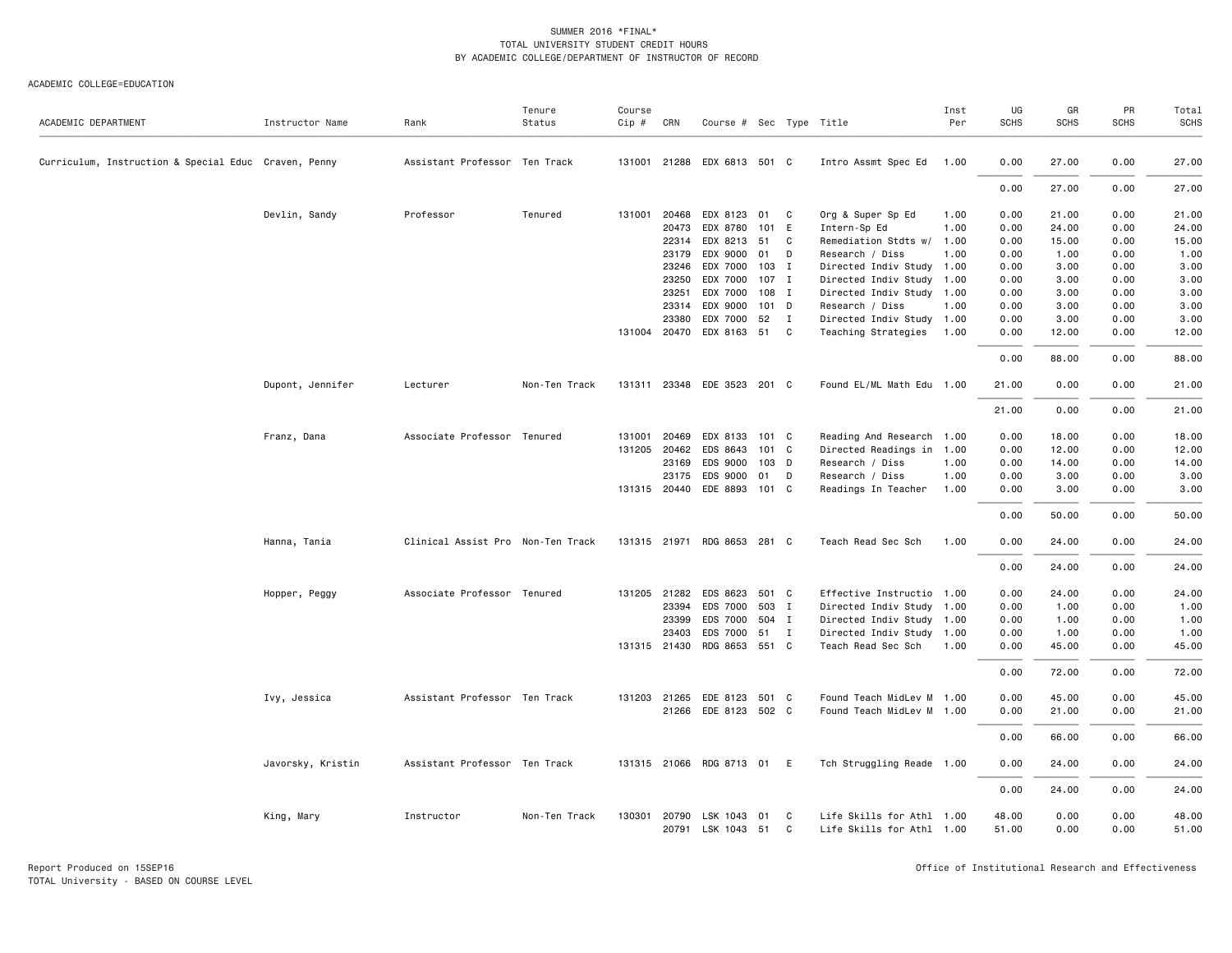| ACADEMIC DEPARTMENT                                     | Instructor Name                                     | Rank                          | Tenure<br>Status | Course<br>$Cip \#$     | CRN            | Course # Sec Type Title                         |       |                          |                                                                           | Inst<br>Per | UG<br><b>SCHS</b>    | GR<br><b>SCHS</b>     | PR<br><b>SCHS</b>    | Total<br><b>SCHS</b>  |
|---------------------------------------------------------|-----------------------------------------------------|-------------------------------|------------------|------------------------|----------------|-------------------------------------------------|-------|--------------------------|---------------------------------------------------------------------------|-------------|----------------------|-----------------------|----------------------|-----------------------|
|                                                         |                                                     |                               |                  |                        |                |                                                 |       |                          |                                                                           |             |                      |                       |                      |                       |
|                                                         |                                                     |                               |                  |                        |                |                                                 |       |                          |                                                                           |             | 99.00                | 0.00                  | 0.00                 | 99.00                 |
| Curriculum, Instruction & Special Educ Mattox, Kimberly |                                                     | Instructor                    | Non-Ten Track    | 422814 20464           | 22313          | EDX 3213 01 C<br>EDX 3213 001 C                 |       |                          | Indiv Inst Except Ch 1.00<br>Indiv Inst Except Ch 1.00                    |             | 18.00<br>15.00       | 0.00<br>0.00          | 0.00<br>0.00         | 18.00<br>15.00        |
|                                                         |                                                     |                               |                  |                        |                |                                                 |       |                          |                                                                           |             | 33.00                | 0.00                  | 0.00                 | 33.00                 |
|                                                         | McGinnis, Brecken                                   | Instructor                    | Non-Ten Track    |                        |                | 131001 21292 EDX 8173 505 C                     |       |                          | Sp Ed In Reg Classrm 1.00                                                 |             | 0.00                 | 21.00                 | 0.00                 | 21.00                 |
|                                                         |                                                     |                               |                  |                        |                |                                                 |       |                          |                                                                           |             | 0.00                 | 21.00                 | 0.00                 | 21.00                 |
|                                                         | McKissick, Bethany                                  | Assistant Professor Ten Track |                  | 131001                 | 22282<br>22284 | EDX 8023 501 C<br>EDX 4103 01                   |       | C                        | Fundamentals of Teac 1.00<br>Intro to Intell/Dev                          | 1.00        | 0.00<br>18.00        | 36.00<br>0.00         | 0.00<br>0.00         | 36.00<br>18.00        |
|                                                         |                                                     |                               |                  |                        |                |                                                 |       |                          |                                                                           |             | 18.00                | 36.00                 | 0.00                 | 54.00                 |
|                                                         | Miller, Nicole                                      | Assistant Professor Ten Track |                  | 131203                 | 21263          | EDE 8113 501 C<br>131205 23138 EDS 9000 102 D   |       |                          | Mid Level Mgmt & Y. 1.00<br>Research / Diss                               | 1.00        | 0.00<br>0.00         | 27.00<br>1.00         | 0.00<br>0.00         | 27.00<br>1.00         |
|                                                         |                                                     |                               |                  |                        |                |                                                 |       |                          |                                                                           |             | 0.00                 | 28.00                 | 0.00                 | 28.00                 |
|                                                         | Moser, Kelly                                        | Assistant Professor Ten Track |                  |                        |                | 131205 21280 EDS 8613 501 C                     |       |                          | Mdle & Sec Sch Curr                                                       | 1.00        | 0.00                 | 33.00                 | 0.00                 | 33.00                 |
|                                                         |                                                     |                               |                  |                        |                |                                                 |       |                          |                                                                           |             | 0.00                 | 33.00                 | 0.00                 | 33.00                 |
|                                                         | Pate, Laura                                         | Instructor                    | Non-Ten Track    |                        |                | 130301 20789 LSK 1033 02 C                      |       |                          | Fund of Achievement                                                       | 1.00        | 126.00               | 0.00                  | 0.00                 | 126.00                |
|                                                         |                                                     |                               |                  |                        |                |                                                 |       |                          |                                                                           |             | 126.00               | 0.00                  | 0.00                 | 126.00                |
|                                                         | Pope, Margaret                                      | Lecturer                      | Non-Ten Track    | 131203<br>131316 22384 | 21270          | EDE 8183<br>EDE 8733 51 C                       | 501 C |                          | Tch Science in Mid G 1.00<br>Tchg Science in Emem 1.00                    |             | 0.00<br>0.00         | 21.00<br>21.00        | 0.00<br>0.00         | 21.00<br>21.00        |
|                                                         |                                                     |                               |                  |                        |                |                                                 |       |                          |                                                                           |             | 0.00                 | 42.00                 | 0.00                 | 42.00                 |
|                                                         | Prater, Kathy                                       | Lecturer                      | Non-Ten Track    | 131315                 | 20786          | LSK 1023<br>20788 LSK 1023 E03 C                | 03    | C                        | Col Read/Study Skill 1.00<br>Col Read/Study Skill 1.00                    |             | 48.00<br>57.00       | 0.00<br>0.00          | 0.00<br>0.00         | 48.00<br>57.00        |
|                                                         |                                                     |                               |                  |                        |                |                                                 |       |                          |                                                                           |             | 105.00               | 0.00                  | 0.00                 | 105.00                |
|                                                         | Ratliff, Lindon                                     | Associate Professor Tenured   |                  | 131203 22443           |                | EDS 8243 201 C<br>131205 21970 EDS 8623 281 C   |       |                          | Adv. Plan Manage Lea 1.00<br>Effective Instructio 1.00                    |             | 0.00<br>0.00         | 18.00<br>15.00        | 0.00<br>0.00         | 18.00<br>15.00        |
|                                                         |                                                     |                               |                  |                        |                |                                                 |       |                          |                                                                           |             | 0.00                 | 33.00                 | 0.00                 | 33.00                 |
|                                                         | Robichaux-Davis, Rebecc Associate Professor Tenured |                               |                  |                        |                | 131311 20439 EDE 8763 51                        |       | C                        | Elem/Mid Math Educ                                                        | 1.00        | 0.00                 | 27.00                 | 0.00                 | 27.00                 |
|                                                         |                                                     |                               |                  |                        |                |                                                 |       |                          |                                                                           |             | 0.00                 | 27.00                 | 0.00                 | 27.00                 |
|                                                         | Walker, Ryan                                        | Assistant Professor Ten Track |                  | 131205 22340           | 23288          | EDS 9000 101 D<br>EDS 7000<br>23411 EDS 7000 52 | 02    | $\mathbf{I}$<br><b>I</b> | Research / Diss<br>Directed Indiv Study 1.00<br>Directed Indiv Study 1.00 | 1.00        | 0.00<br>0.00<br>0.00 | 12.00<br>3.00<br>3.00 | 0.00<br>0.00<br>0.00 | 12.00<br>3.00<br>3.00 |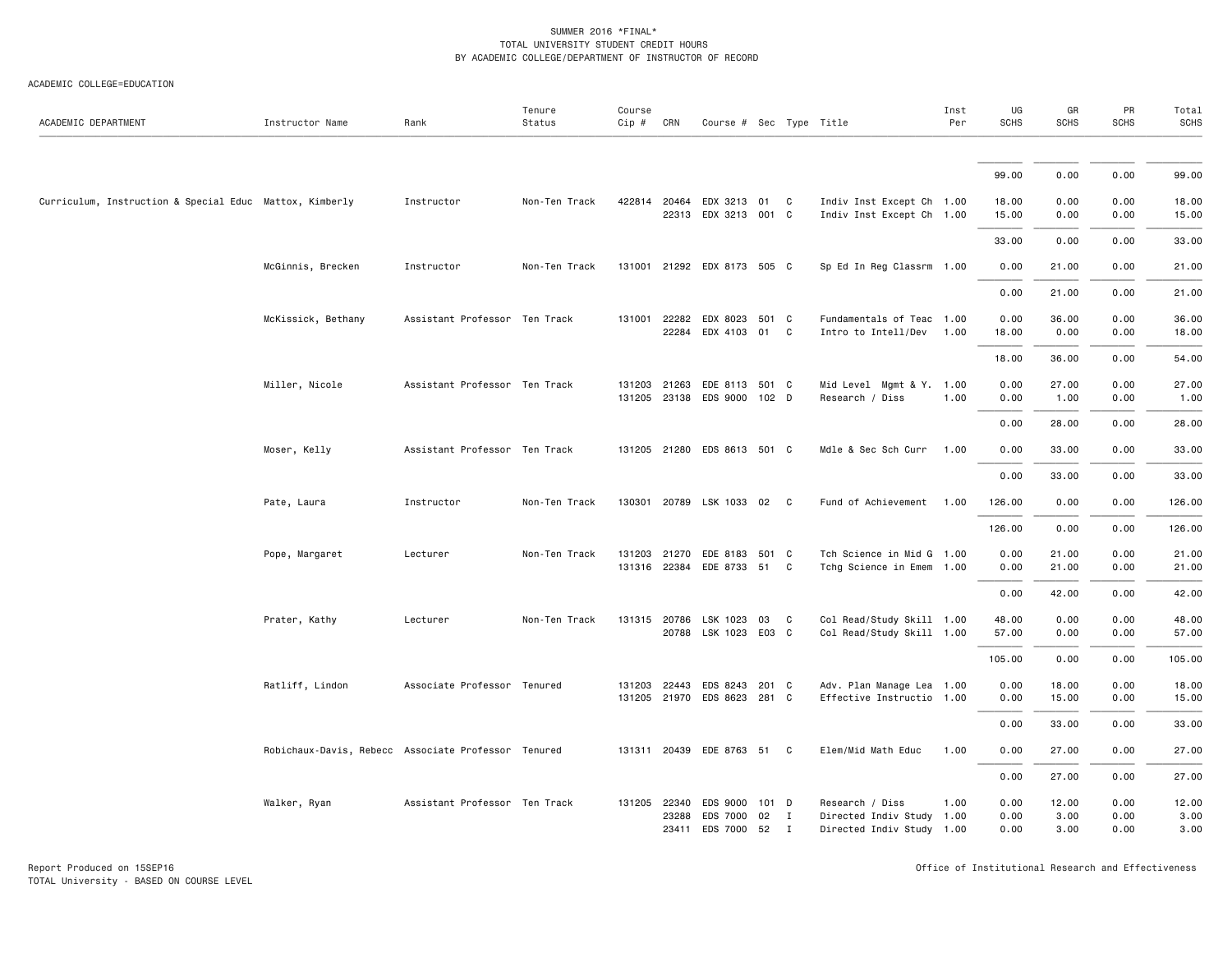| ACADEMIC DEPARTMENT                                 | Instructor Name | Rank       | Tenure<br>Status | Course<br>Cip # | CRN   | Course # Sec Type Title  |          |          |                                        | Inst<br>Per  | UG<br>SCHS        | GR<br><b>SCHS</b> | PR<br><b>SCHS</b> | Total<br>SCHS         |
|-----------------------------------------------------|-----------------|------------|------------------|-----------------|-------|--------------------------|----------|----------|----------------------------------------|--------------|-------------------|-------------------|-------------------|-----------------------|
|                                                     |                 |            |                  |                 |       |                          |          |          |                                        |              | 0.00              | 18.00             | 0.00              | 18.00                 |
| Curriculum, Instruction & Special Educ Wiley, Holly |                 | Instructor | Non-Ten Track    | 131307          | 22769 | PE 4883<br>22770 PE 6883 | 01<br>01 | C.<br>C. | School Health Ed<br>School Health Educ | 1.00<br>1.00 | 15.00<br>0.00     | 0.00<br>12.00     | 0.00<br>0.00      | 15.00<br>12.00        |
|                                                     |                 |            |                  |                 |       |                          |          |          |                                        |              | 15.00             | 12.00             | 0.00              | 27.00                 |
|                                                     |                 |            |                  |                 |       |                          |          |          |                                        |              | ========          |                   | ========          | $=$ = = = = = = = = = |
| Curriculum, Instruction & Special Educ              |                 |            |                  |                 |       |                          |          |          |                                        |              | 597.00            | 877.00            | 0.00              | 1474.00               |
|                                                     |                 |            |                  |                 |       |                          |          |          |                                        |              | $=$ = = = = = = = | ========          |                   | $=$ = = = = = = = = = |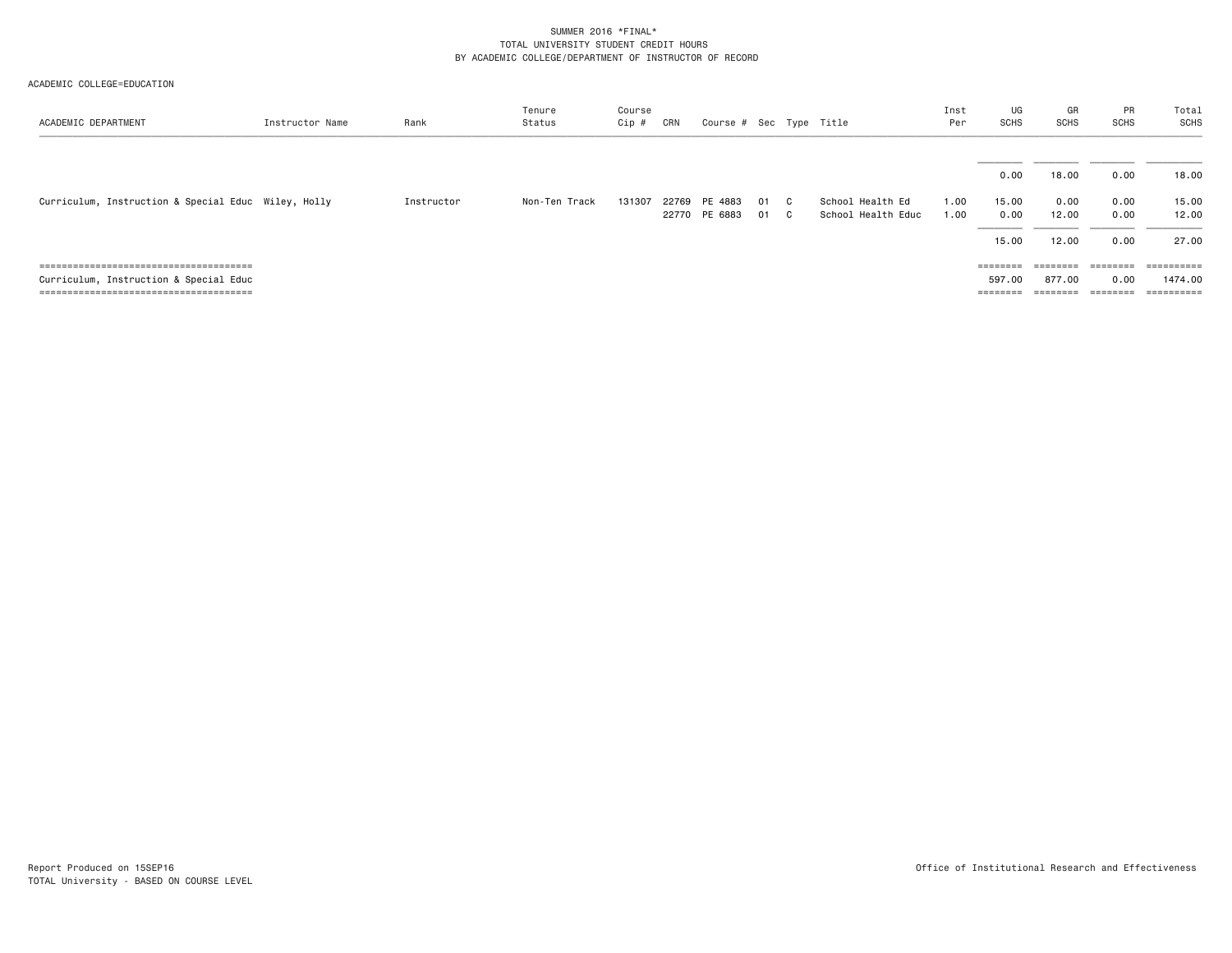| ACADEMIC DEPARTMENT        | Instructor Name   | Rank                          | Tenure<br>Status | Course<br>Cip # | CRN          | Course # Sec Type Title                 |       |                |                                              | Inst<br>Per | UG<br><b>SCHS</b> | GR<br><b>SCHS</b>                                  | PR<br><b>SCHS</b> | Total<br><b>SCHS</b> |
|----------------------------|-------------------|-------------------------------|------------------|-----------------|--------------|-----------------------------------------|-------|----------------|----------------------------------------------|-------------|-------------------|----------------------------------------------------|-------------------|----------------------|
|                            |                   |                               |                  |                 |              |                                         |       |                |                                              |             |                   |                                                    |                   |                      |
| Educational Leadership     | Blendinger, Jack  | Professor                     | Tenured          |                 |              | 130401 21764 EDA 8223 101 S             |       |                | Seminar In Adm                               | 1.00        | 0.00              | 36.00                                              | 0.00              | 36.00                |
|                            |                   |                               |                  |                 |              | 22312 EDL 8713                          | 501 C |                | Sch Bus & Facilities 1.00                    |             | 0.00              | 21.00                                              | 0.00              | 21.00                |
|                            |                   |                               |                  |                 |              | 22315 EDL 8413 501 C                    |       |                | Sch Legal & Ethic Pe 1.00                    |             | 0.00              | 48.00<br>21.00                                     | 0.00<br>0.00      | 48.00<br>21.00       |
|                            |                   |                               |                  |                 | 22784        | EDA 9000<br>130407 20432 EDA 9913 101 S | 101 D |                | Research / Diss<br>Dissertation Seminar 1.00 | 1.00        | 0.00<br>0.00      | 18.00                                              | 0.00              | 18.00                |
|                            |                   |                               |                  |                 |              |                                         |       |                |                                              |             | 0.00              | 144.00                                             | 0.00              | 144.00               |
|                            | Boggan, Matthew   | Associate Professor Tenured   |                  | 130401          |              | 21182 EDL 8423 251 C                    |       |                | School Leadership                            | 1.00        | 0.00              | 30.00                                              | 0.00              | 30.00                |
|                            |                   |                               |                  |                 |              | 21185 EDL 8713 251 C                    |       |                | Sch Bus & Facilities 1.00                    |             | 0.00              | 21.00                                              | 0.00              | 21.00                |
|                            |                   |                               |                  |                 |              |                                         |       |                |                                              |             | 0.00              | 51.00                                              | 0.00              | 51.00                |
|                            | Brantley, William | Lecturer                      | Non-Ten Track    |                 |              | 130401 21181 EDL 8413 281 C             |       |                | Sch Legal & Ethic Pe 1.00                    |             | 0.00              | 33.00                                              | 0.00              | 33.00                |
|                            |                   |                               |                  |                 |              |                                         |       |                |                                              |             | 0.00              | 33.00                                              | 0.00              | 33.00                |
|                            | Brocato, Donna    | Associate Professor Tenured   |                  |                 |              | 130101 20445 EDF 4243 01 C              |       |                | Plan for Diverse Lea 1.00                    |             | 27.00             | 0.00                                               | 0.00              | 27.00                |
|                            |                   |                               |                  |                 | 20446        | EDF 6243                                | 01    | C              | Plan for Diverse Lea                         | 1.00        | 0.00              | 6.00                                               | 0.00              | 6.00                 |
|                            |                   |                               |                  |                 |              | 23022 EDF 4243 02                       |       | C.             | Plan for Diverse Lea                         | 1.00        | 42.00             | 0.00                                               | 0.00              | 42.00                |
|                            |                   |                               |                  | 130407          | 23282        | EDA 9913 103 S                          |       |                | Dissertation Seminar 1.00                    |             | 0.00              | 12.00                                              | 0.00              | 12.00                |
|                            |                   |                               |                  | 130701          |              | 21742 EDF 8323 01                       |       | C <sub>1</sub> | Comparative Ed                               | 1.00        | 0.00              | 12.00                                              | 0.00              | 12.00                |
|                            |                   |                               |                  |                 |              |                                         |       |                |                                              |             | 69.00             | 30.00                                              | 0.00              | 99.00                |
|                            | Campbell, Annika  | Non-Faculty                   | Not Applicable   | 309999          |              | 21558 ISE 4200 802 A                    |       |                | Intl Stu Exch - Prov 1.00                    |             | 6.00              | 0.00                                               | 0.00              | 6.00                 |
|                            |                   |                               |                  |                 | 21562        | ISE 4200 811 A                          |       |                | Intl Stu Exch - Prov 1.00                    |             | 34.00             | 0.00                                               | 0.00              | 34.00                |
|                            |                   |                               |                  |                 | 21565        | ISE 4200 820 A                          |       |                | Intl Stu Exch - Prov 1.00                    |             | 195.00            | 0.00                                               | 0.00              | 195.00               |
|                            |                   |                               |                  |                 |              | 21568 ISE 4200 829 A                    |       |                | Intl Stu Exch - Prov 1.00                    |             | 111.00            | 0.00                                               | 0.00              | 111.00               |
|                            |                   |                               |                  |                 |              |                                         |       |                |                                              |             | 346.00            | 0.00                                               | 0.00              | 346.00               |
|                            | Coats, Linda      | Professor                     | Tenured          |                 | 130407 21233 | CCL 8113 501 C                          |       |                | Comm Col Hist/Philos 1.00                    |             | 0.00              | 33.00                                              | 0.00              | 33.00                |
|                            |                   |                               |                  |                 | 21234        | CCL 8153 501 C                          |       |                | Human Resources Admi                         | 1.00        | 0.00              | 24.00                                              | 0.00              | 24.00                |
|                            |                   |                               |                  |                 |              | 22288 CCL 9913 501 S                    |       |                | Dissertation Seminar 1.00                    |             | 0.00              | 18.00                                              | 0.00              | 18.00                |
|                            |                   |                               |                  |                 |              | 23293 CCL 8153 502 C                    |       |                | Human Resources Admi 1.00                    |             | 0.00              | 15.00                                              | 0.00              | 15.00                |
|                            |                   |                               |                  |                 |              |                                         |       |                |                                              |             | 0.00              | 90.00                                              | 0.00              | 90.00                |
|                            | Davis, James      | Associate Professor Tenured   |                  | 130401          |              | 21257 EDA 8190 501 S                    |       |                | Wkshp Ed Adm & Super 1.00                    |             | 0.00              | 6.00                                               | 0.00              | 6.00                 |
|                            |                   |                               |                  |                 |              | 130407 23297 CCL 9000 502 D             |       |                | Diss./Dissertation R 1.00                    |             | 0.00              | 6.00                                               | 0.00              | 6.00                 |
|                            |                   |                               |                  |                 |              |                                         |       |                |                                              |             | 0.00              | 12.00                                              | 0.00              | 12.00                |
|                            | Farmer, Angela    | Assistant Professor Ten Track |                  | 130401          | 20431        | EDA 8353 101 C                          |       |                | Apli Theory Educ Adm 1.00                    |             | 0.00              | 21.00                                              | 0.00              | 21.00                |
|                            |                   |                               |                  |                 | 20454        | EDL 8423                                | 501   | $\mathbf{C}$   | School Leadership                            | 1.00        | 0.00              | 45.00                                              | 0.00              | 45.00                |
|                            |                   |                               |                  |                 |              | 20456 EDL 8633 551 C                    |       |                | HR Leadership                                | 1.00        | 0.00              | 15.00                                              | 0.00              | 15.00                |
|                            |                   |                               |                  |                 |              | 20458 EDL 8723 551 C                    |       |                | Positive Sch Culture 1.00                    |             | 0.00              | 24.00                                              | 0.00              | 24.00                |
|                            |                   |                               |                  |                 |              | 22786 EDA 9000 103 D                    |       |                | Research / Diss                              | 1.00        | 0.00              | 7.00                                               | 0.00              | 7.00                 |
|                            |                   |                               |                  |                 |              |                                         |       |                |                                              |             | 0.00              | 112.00                                             | 0.00              | 112.00               |
|                            | Fincher, Mark     | Assistant Professor Ten Track |                  |                 |              | 130407 22450 CCL 9913 502 S             |       |                | Dissertation Seminar 1.00                    |             | 0.00              | 12.00                                              | 0.00              | 12.00                |
| Report Produced on 15SEP16 |                   |                               |                  |                 |              |                                         |       |                |                                              |             |                   | Office of Institutional Research and Effectiveness |                   |                      |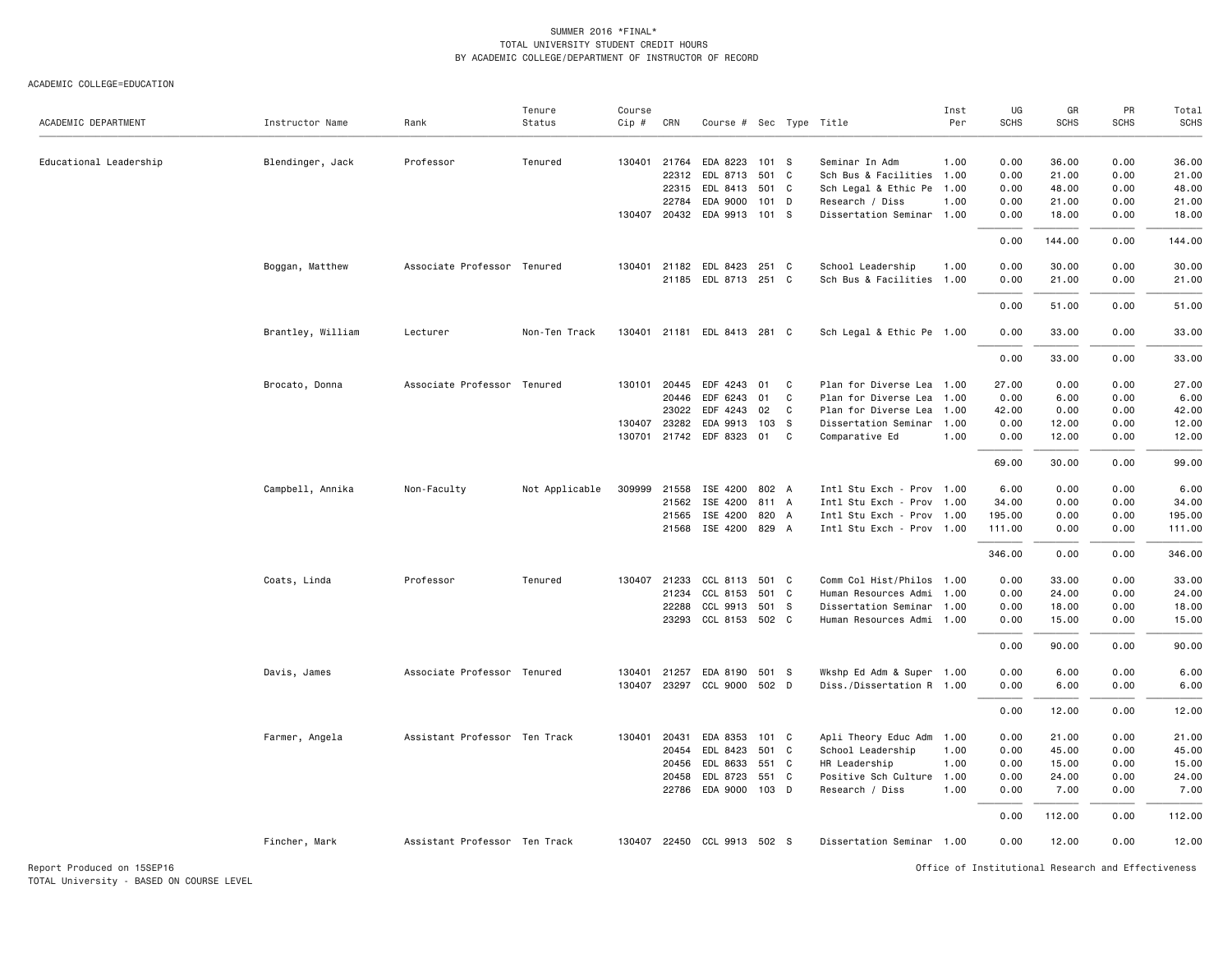#### ACADEMIC COLLEGE=EDUCATION

| ACADEMIC DEPARTMENT    | Instructor Name       | Rank                              | Tenure<br>Status | Course<br>Cip # | CRN          | Course # Sec Type Title     |         |   |                           | Inst<br>Per | UG<br><b>SCHS</b> | GR<br><b>SCHS</b> | PR<br><b>SCHS</b> | Total<br><b>SCHS</b> |
|------------------------|-----------------------|-----------------------------------|------------------|-----------------|--------------|-----------------------------|---------|---|---------------------------|-------------|-------------------|-------------------|-------------------|----------------------|
| Educational Leadership | Fincher, Mark         | Assistant Professor Ten Track     |                  |                 |              | 130601 21973 EDF 8363 201 C |         |   | Func & Met Res In Ed 1.00 |             | 0.00              | 9.00              | 0.00              | 9.00                 |
|                        |                       |                                   |                  |                 |              |                             |         |   |                           |             | 0.00              | 21.00             | 0.00              | 21.00                |
|                        | Hailey, Leigh         | Clinical Assist Pro Non-Ten Track |                  | 130401          | 21765        | EDA 8210 101 E              |         |   | Intern In Sup & Adm       | 1.00        | 0.00              | 12.00             | 0.00              | 12.00                |
|                        |                       |                                   |                  |                 | 21766        | EDA 8283                    | 101 C   |   | Educ Leadership           | 1.00        | 0.00              | 18.00             | 0.00              | 18.00                |
|                        |                       |                                   |                  |                 | 22316        | EDL 8433 551 C              |         |   | Data for Sch Impr         | 1.00        | 0.00              | 48.00             | 0.00              | 48.00                |
|                        |                       |                                   |                  |                 | 23295        | EDL 7000                    | 501 I   |   | Directed Indiv Study 1.00 |             | 0.00              | 3.00              | 0.00              | 3.00                 |
|                        |                       |                                   |                  |                 |              | 130407 20433 EDA 9913 102 S |         |   | Dissertation Seminar 1.00 |             | 0.00              | 12.00             | 0.00              | 12.00                |
|                        |                       |                                   |                  |                 |              |                             |         |   |                           |             | 0.00              | 93.00             | 0.00              | 93.00                |
|                        | Heindl, Michael       | Lecturer                          | Non-Ten Track    |                 |              | 130407 23045 CCL 8233 501 C |         |   | Comm Col Legal Issue 1.00 |             | 0.00              | 24.00             | 0.00              | 24.00                |
|                        |                       |                                   |                  |                 |              |                             |         |   |                           |             | 0.00              | 24.00             | 0.00              | 24.00                |
|                        | King, Stephanie       | Associate Professor Tenured       |                  |                 | 130407 21236 | CCL 8193 501 S              |         |   | Sem Comm Coll Lead        | 1.00        | 0.00              | 27.00             | 0.00              | 27.00                |
|                        |                       |                                   |                  |                 |              | 22783 CCL 9000 501 D        |         |   | Diss./Dissertation R 1.00 |             | 0.00              | 36.00             | 0.00              | 36.00                |
|                        |                       |                                   |                  |                 |              |                             |         |   |                           |             | 0.00              | 63.00             | 0.00              | 63.00                |
|                        | McReynolds, Ritalaine | Instructor                        | Non-Ten Track    |                 |              | 131315 20792 LSK 2013 02 C  |         |   | Speed Reading             | 1.00        | 27.00             | 0.00              | 0.00              | 27.00                |
|                        |                       |                                   |                  |                 |              |                             |         |   |                           |             | 27.00             | 0.00              | 0.00              | 27.00                |
|                        | Molina, Danielle      | Assistant Professor Ten Track     |                  | 130401          | 23294        | EDA 8190                    | 101 S   |   | Wkshp Ed Adm & Super 1.00 |             | 0.00              | 21.00             | 0.00              | 21.00                |
|                        |                       |                                   |                  | 130406          | 20694        | HED 8143                    | 001 S   |   | U/Cc Seminar              | 1.00        | 0.00              | 24.00             | 0.00              | 24.00                |
|                        |                       |                                   |                  |                 | 422803 20272 | COE 8053                    | 101 E   |   | Practicum                 | 1.00        | 0.00              | 27.00             | 0.00              | 27.00                |
|                        |                       |                                   |                  |                 | 22445        | COE 7000                    | $101$ I |   | Directed Indiv Study 1.00 |             | 0.00              | 6.00              | 0.00              | 6.00                 |
|                        |                       |                                   |                  |                 | 22446        | COE 7000                    | 102 I   |   | Directed Indiv Study 1.00 |             | 0.00              | 1.00              | 0.00              | 1.00                 |
|                        |                       |                                   |                  |                 |              | 22447 COE 7000 103 I        |         |   | Directed Indiv Study 1.00 |             | 0.00              | 1.00              | 0.00              | 1.00                 |
|                        |                       |                                   |                  |                 |              |                             |         |   |                           |             | 0.00              | 80.00             | 0.00              | 80.00                |
|                        | Prince, Debra         | Associate Professor Tenured       |                  |                 | 130401 23436 | EDF 8443 501 C              |         |   | Eval of Sch Prog          | 1.00        | 0.00              | 27.00             | 0.00              | 27.00                |
|                        |                       |                                   |                  | 130601          | 21274        | EDF 8363                    | 501     | C | Func & Met Res In Ed 1.00 |             | 0.00              | 27.00             | 0.00              | 27.00                |
|                        |                       |                                   |                  |                 | 131202 21272 | EDF 3423                    | 501 C   |   | Exploring Diversity       | 1.00        | 75.00             | 0.00              | 0.00              | 75.00                |
|                        |                       |                                   |                  |                 |              | 231302 20443 EDF 3413 01 B  |         |   | Writing For Thinking 1.00 |             | 60.00             | 0.00              | 0.00              | 60.00                |
|                        |                       |                                   |                  |                 |              |                             |         |   |                           |             | 135.00            | 54.00             | 0.00              | 189.00               |
|                        | Wallin, Patsy         | Assistant Professor Ten Track     |                  |                 | 130401 21180 | EDF 8443                    | 281 C   |   | Eval of Sch Prog          | 1.00        | 0.00              | 24.00             | 0.00              | 24.00                |
|                        |                       |                                   |                  |                 | 21183        | EDL 8433                    | 251 C   |   | Data for Sch Impr         | 1.00        | 0.00              | 30.00             | 0.00              | 30.00                |
|                        |                       |                                   |                  |                 | 21184        | EDL 8633                    | 281 C   |   | HR Leadership             | 1.00        | 0.00              | 21.00             | 0.00              | 21.00                |
|                        |                       |                                   |                  |                 |              | 21186 EDL 8723 251 C        |         |   | Positive Sch Culture 1.00 |             | 0.00              | 21.00             | 0.00              | 21.00                |
|                        |                       |                                   |                  |                 |              |                             |         |   |                           |             | 0.00              | 96.00             | 0.00              | 96.00                |
|                        | Xu, Jianzhong         | Professor                         | Tenured          |                 | 130603 21730 | EDF 9373 51                 |         | C | Ed Res Design             | 1.00        | 0.00              | 24.00             | 0.00              | 24.00                |
|                        |                       |                                   |                  |                 | 21731        | EDF 9453                    | 51      | C | Intro Qual Research       | 1.00        | 0.00              | 12.00             | 0.00              | 12.00                |
|                        |                       |                                   |                  |                 |              | 22522 EDF 9453 501 C        |         |   | Intro Qual Research       | 1.00        | 0.00              | 18,00             | 0.00              | 18.00                |

Report Produced on 15SEP16 Office of Institutional Research and Effectiveness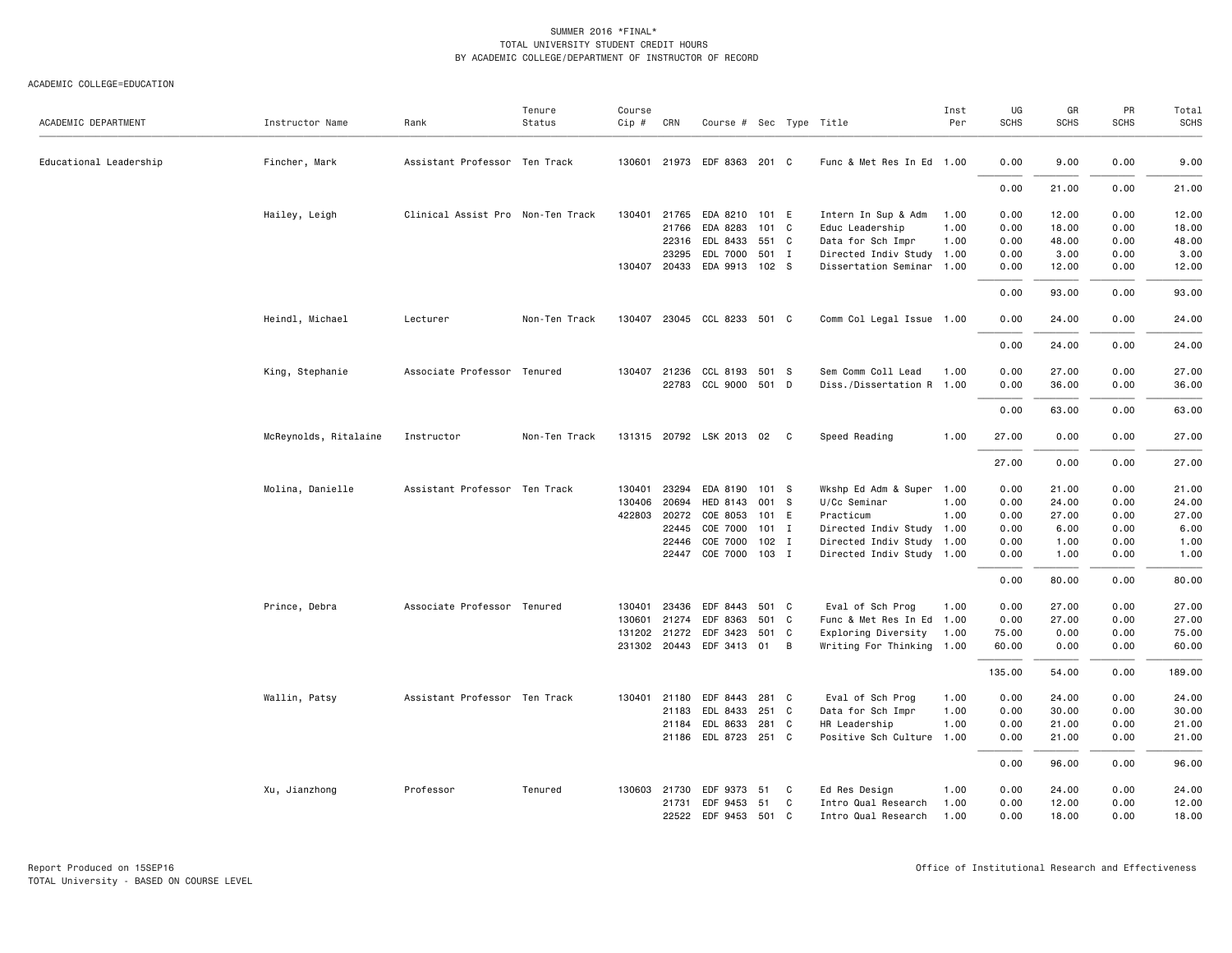| ACADEMIC DEPARTMENT    | Instructor Name | Rank | Tenure<br>Status | Course<br>Cip #<br>CRN | Course # Sec Type Title |  | Inst<br>Per | UG<br>SCHS | GR<br><b>SCHS</b> | PR<br><b>SCHS</b> | Total<br>SCHS |
|------------------------|-----------------|------|------------------|------------------------|-------------------------|--|-------------|------------|-------------------|-------------------|---------------|
|                        |                 |      |                  |                        |                         |  |             | 0.00       | 54.00             | 0.00              | 54.00         |
|                        |                 |      |                  |                        |                         |  |             | ========   | ---------         | --------          | ==========    |
| Educational Leadership |                 |      |                  |                        |                         |  |             | 577.00     | 957.00            | 0.00              | 1534.00       |
|                        |                 |      |                  |                        |                         |  |             | ========   | ========          | ========          | ==========    |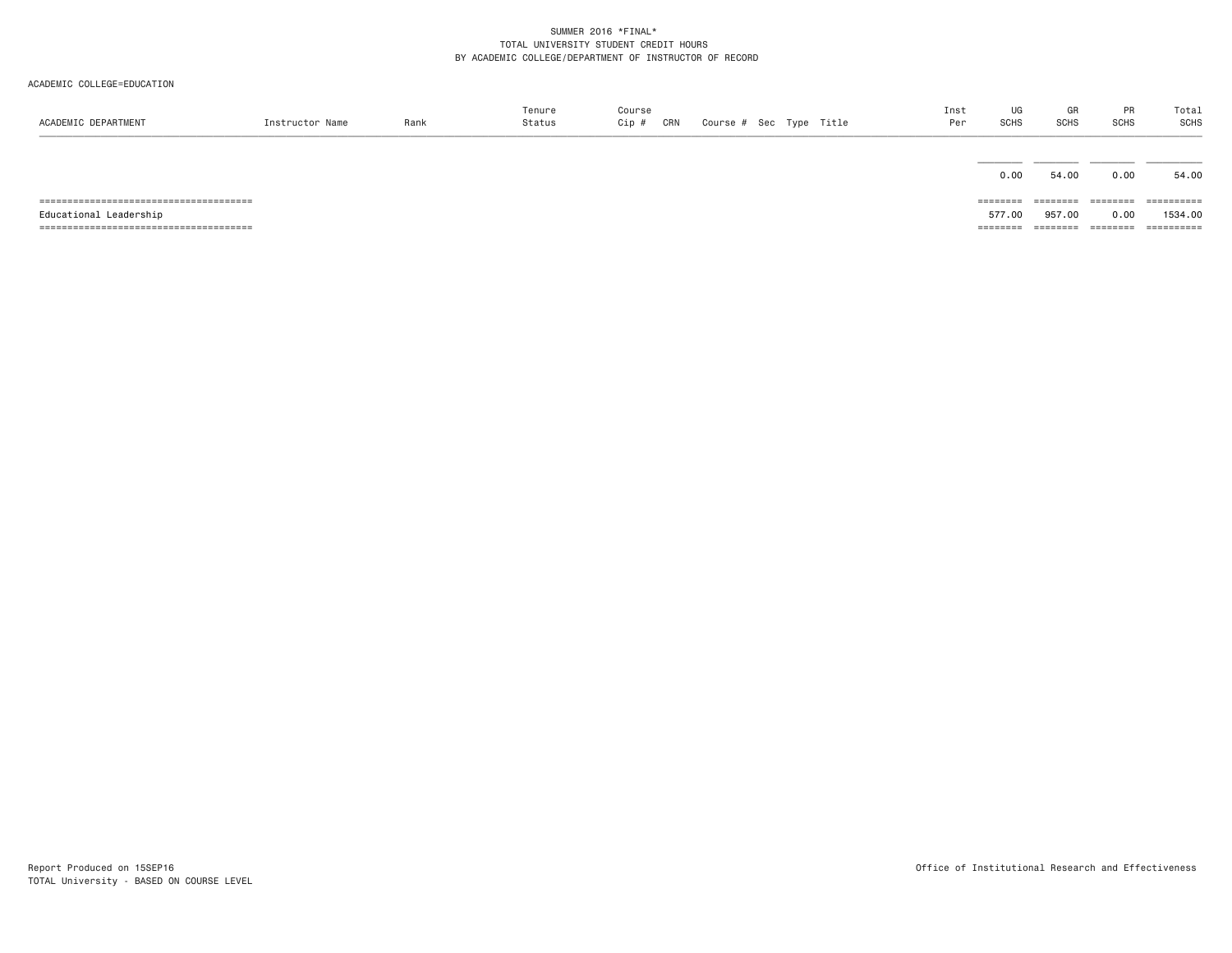#### ACADEMIC COLLEGE=EDUCATION

|                                                     |                   |                               | Tenure         | Course   |              |                             |                  |              |                           | Inst | UG          | GR          | PR          | Total  |
|-----------------------------------------------------|-------------------|-------------------------------|----------------|----------|--------------|-----------------------------|------------------|--------------|---------------------------|------|-------------|-------------|-------------|--------|
| ACADEMIC DEPARTMENT                                 | Instructor Name   | Rank                          | Status         | $Cip \#$ | CRN          | Course # Sec Type Title     |                  |              |                           | Per  | <b>SCHS</b> | <b>SCHS</b> | <b>SCHS</b> | SCHS   |
| Instructional Systems & Workforce Deve Adams, James |                   | Associate Professor Tenured   |                |          | 131319 22417 | TKT 9000                    | 101 D            |              | Research / Diss           | 1.00 | 0.00        | 10.00       | 0.00        | 10.00  |
|                                                     |                   |                               |                |          | 23360        | <b>TKT 7000</b>             | $01$ I           |              | Directed Indiv Study 1.00 |      | 0.00        | 1.00        | 0.00        | 1.00   |
|                                                     |                   |                               |                |          | 131399 21132 | TKT 4263                    | 01               | C            | Diverse Wrk & Ed Env 1.00 |      | 24.00       | 0.00        | 0.00        | 24.00  |
|                                                     |                   |                               |                |          | 21133        | TKT 4263                    | 51               | C            | Diverse Wrk & Ed Env 1.00 |      | 15.00       | 0.00        | 0.00        | 15.00  |
|                                                     |                   |                               |                |          | 21140        | TKT 6263                    | 01               | $\mathbf c$  | Diverse Wrk & Ed Env 1.00 |      | 0.00        | 21.00       | 0.00        | 21.00  |
|                                                     |                   |                               |                |          |              | 21141 TKT 6263              | 51               | C            | Diverse Wrk & Ed Env 1.00 |      | 0.00        | 9.00        | 0.00        | 9.00   |
|                                                     |                   |                               |                |          |              |                             |                  |              |                           |      | 39.00       | 41.00       | 0.00        | 80.00  |
|                                                     | Ballard, Iva      | Instructor                    | Non-Ten Track  |          |              | 521302 20153 BQA 3123       | 001 C            |              | Bus Stat Methods II 1.00  |      | 90.00       | 0.00        | 0.00        | 90.00  |
|                                                     |                   |                               |                |          |              | 20154 BQA 3123 01 C         |                  |              | Bus Stat Methods II       | 1.00 | 54.00       | 0.00        | 0.00        | 54.00  |
|                                                     |                   |                               |                |          |              |                             |                  |              |                           |      | 144.00      | 0.00        | 0.00        | 144.00 |
|                                                     | Bass, Amy         | Lecturer                      | Non-Ten Track  |          |              | 131315 21390 LSK 1023 501 C |                  |              | Col Read/Study Skill 1.00 |      | 21.00       | 0.00        | 0.00        | 21.00  |
|                                                     |                   |                               |                |          |              |                             |                  |              |                           |      | 21.00       | 0.00        | 0.00        | 21.00  |
|                                                     | Beriswill, Joanne | Assistant Professor Ten Track |                |          | 110301 21448 | TKT 1273                    | 501 C            |              | Computer Application 1.00 |      | 42.00       | 0.00        | 0.00        | 42.00  |
|                                                     |                   |                               |                |          |              | 110801 21112 TKB 4583       | 51               | B            | Graphics and Web Des 1.00 |      | 12.00       | 0.00        | 0.00        | 12.00  |
|                                                     |                   |                               |                |          |              | 131303 21114 TKB 6583       | 51               | B            | Graphics and Web Des 1.00 |      | 0.00        | 12.00       | 0.00        | 12.00  |
|                                                     |                   |                               |                |          | 131319 22418 | TKT 9000                    | 102 <sub>D</sub> |              | Research / Diss           | 1.00 | 0.00        | 1.00        | 0.00        | 1.00   |
|                                                     |                   |                               |                |          | 22528        | TKT 7000                    | $101$ I          |              | Directed Indiv Study 1.00 |      | 0.00        | 3.00        | 0.00        | 3.00   |
|                                                     |                   |                               |                |          |              | 22982 TKT 7000 103 I        |                  |              | Directed Indiv Study 1.00 |      | 0.00        | 1.00        | 0.00        | 1.00   |
|                                                     |                   |                               |                |          |              |                             |                  |              |                           |      | 54.00       | 17.00       | 0.00        | 71.00  |
|                                                     | Busby, Michael    | Non-Faculty                   | Not Applicable |          |              | 240102 21383 IDS 4111 501 C |                  |              | Professional Seminar 1.00 |      | 15.00       | 0.00        | 0.00        | 15.00  |
|                                                     |                   |                               |                |          |              |                             |                  |              |                           |      | 15.00       | 0.00        | 0.00        | 15.00  |
|                                                     | Cornelious, Linda | Professor                     | Tenured        |          | 131319 22419 | TKT 9000 103 D              |                  |              | Research / Diss           | 1.00 | 0.00        | 14.00       | 0.00        | 14.00  |
|                                                     |                   |                               |                |          | 22758        | TKT 7000                    | 102 I            |              | Directed Indiv Study 1.00 |      | 0.00        | 3.00        | 0.00        | 3.00   |
|                                                     |                   |                               |                |          |              | 131321 21763 TKT 6803 51 C  |                  |              | Integ Tech for Learn 1.00 |      | 0.00        | 9.00        | 0.00        | 9.00   |
|                                                     |                   |                               |                |          |              |                             |                  |              |                           |      | 0.00        | 26.00       | 0.00        | 26.00  |
|                                                     | Crawford, Amie    | Grad Teach Assist             | Not Applicable |          |              | 110301 21449 TKT 1273 551 C |                  |              | Computer Application 1.00 |      | 30.00       | 0.00        | 0.00        | 30.00  |
|                                                     |                   |                               |                |          |              |                             |                  |              |                           |      | 30.00       | 0.00        | 0.00        | 30.00  |
|                                                     | Forde, Connie     | Professor                     | Tenured        |          | 131319 22333 | TKT 4000                    | 01 I             |              | Directed Indiv Study 1.00 |      | 3.00        | 0.00        | 0.00        | 3.00   |
|                                                     |                   |                               |                |          |              | 22420 TKT 9000 104 D        |                  |              | Research / Diss           | 1.00 | 0.00        | 9.00        | 0.00        | 9.00   |
|                                                     |                   |                               |                |          |              |                             |                  |              |                           |      | 3.00        | 9.00        | 0.00        | 12.00  |
|                                                     | Giordano, Mickey  | Instructor                    | Non-Ten Track  |          | 131319 23355 | TKI 4000                    | 01 I             |              | Directed Indiv Study 1.00 |      | 3.00        | 0.00        | 0.00        | 3.00   |
|                                                     |                   |                               |                |          | 23359        | TKI 4000                    | 02               | $\mathbf{I}$ | Directed Indiv Study 1.00 |      | 3.00        | 0.00        | 0.00        | 3.00   |
|                                                     |                   |                               |                |          | 23375        | TKI 4000                    | 51               | $\mathbf{I}$ | Directed Indiv Study 1.00 |      | 3.00        | 0.00        | 0.00        | 3.00   |
|                                                     |                   |                               |                |          | 23431        | TKI 4000                    | 52               | $\mathbf I$  | Directed Indiv Study 1.00 |      | 3.00        | 0.00        | 0.00        | 3.00   |
|                                                     |                   |                               |                |          | 150303 21115 | TKI 1814                    | 01               | В            | Basic Indust Elec & 1.00  |      | 48.00       | 0.00        | 0.00        | 48.00  |
|                                                     |                   |                               |                |          | 21123        | TKI 3104 51                 |                  | B            | Adv Ind Ele, Electro 1.00 |      | 56.00       | 0.00        | 0.00        | 56.00  |
|                                                     |                   |                               |                |          |              | 150612 21126 TKI 4103       | 01               | B            | Industrial Cntrl Sys 1.00 |      | 57.00       | 0.00        | 0.00        | 57.00  |

Report Produced on 15SEP16 Office of Institutional Research and Effectiveness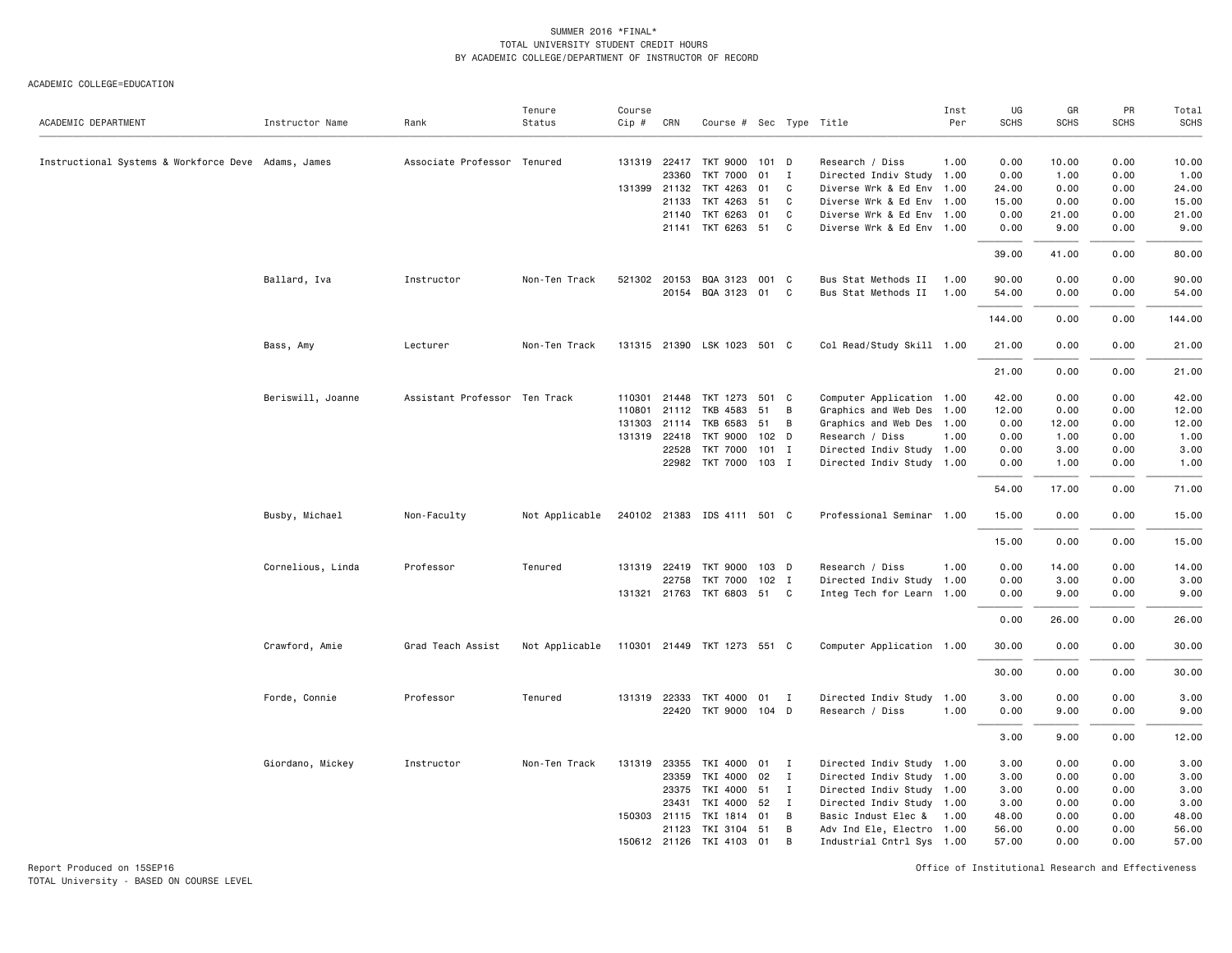| ACADEMIC DEPARTMENT                                     | Instructor Name      | Rank                          | Tenure<br>Status | Course<br>$Cip \#$ | CRN          | Course # Sec Type Title     |       |              |                           | Inst<br>Per | UG<br><b>SCHS</b> | GR<br><b>SCHS</b> | PR<br><b>SCHS</b> | Total<br><b>SCHS</b> |
|---------------------------------------------------------|----------------------|-------------------------------|------------------|--------------------|--------------|-----------------------------|-------|--------------|---------------------------|-------------|-------------------|-------------------|-------------------|----------------------|
|                                                         |                      |                               |                  |                    |              |                             |       |              |                           |             |                   |                   |                   |                      |
| Instructional Systems & Workforce Deve Giordano, Mickey |                      | Instructor                    | Non-Ten Track    |                    |              | 150612 21127 TKI 4203 51 B  |       |              | Automated Systems         | 1.00        | 27.00             | 0.00              | 0.00              | 27.00                |
|                                                         |                      |                               |                  |                    |              |                             |       |              |                           |             | 200.00            | 0.00              | 0.00              | 200.00               |
|                                                         | Keel, Vicki          | Instructor                    | Non-Ten Track    |                    |              | 110301 21128 TKT 1273 001 C |       |              | Computer Application 1.00 |             | 54.00             | 0.00              | 0.00              | 54.00                |
|                                                         |                      |                               |                  |                    | 21129        | TKT 1273                    | 01    | C.           | Computer Application 1.00 |             | 81.00             | 0.00              | 0.00              | 81.00                |
|                                                         |                      |                               |                  |                    | 21887        | TKB 4543 551 C              |       |              | Information Processi 1.00 |             | 90.00             | 0.00              | 0.00              | 90.00                |
|                                                         |                      |                               |                  |                    | 131303 21926 | TKB 3133 501 C              |       |              | Admin Management & P 1.00 |             | 39.00             | 0.00              | 0.00              | 39.00                |
|                                                         |                      |                               |                  |                    |              |                             |       |              |                           |             | 264.00            | 0.00              | 0.00              | 264.00               |
|                                                         | Lee, Sang Joon       | Assistant Professor Ten Track |                  | 110801             | 21446        | TKB 4583                    | 501 B |              | Graphics and Web Des 1.00 |             | 48.00             | 0.00              | 0.00              | 48.00                |
|                                                         |                      |                               |                  | 131303             | 21447        | TKB 6583                    | 501 B |              | Graphics and Web Des 1.00 |             | 0.00              | 15.00             | 0.00              | 15.00                |
|                                                         |                      |                               |                  |                    |              | 131309 21450 TKT 4343 501 C |       |              | Info Tech Project Mg 1.00 |             | 60.00             | 0.00              | 0.00              | 60.00                |
|                                                         |                      |                               |                  |                    |              |                             |       |              |                           |             | 108.00            | 15.00             | 0.00              | 123.00               |
|                                                         | Mize, Mervin         | Instructor                    | Non-Ten Track    |                    |              | 150612 21724 TKI 1203       | 01    | B            | Industrial Communica 1.00 |             | 27.00             | 0.00              | 0.00              | 27.00                |
|                                                         |                      |                               |                  |                    | 21756        | TKI 3063                    | 51    | C            | Ind Human Relations       | 1.00        | 30.00             | 0.00              | 0.00              | 30.00                |
|                                                         |                      |                               |                  |                    | 21757        | TKI 4113 51                 |       | B            | Indust Fluid Power        | 1.00        | 36.00             | 0.00              | 0.00              | 36.00                |
|                                                         |                      |                               |                  |                    |              | 150614 21743 TKI 2323 01    |       | $\mathsf{L}$ | Forg Weld & Found         | 1.00        | 75.00             | 0.00              | 0.00              | 75.00                |
|                                                         |                      |                               |                  |                    |              |                             |       |              |                           |             | 168.00            | 0.00              | 0.00              | 168.00               |
|                                                         | Okojie, Mabel        | Professor                     | Tenured          | 110301             | 21827        | TKT 8773                    | 01 C  |              | Teach & Train with M 1.00 |             | 0.00              | 15.00             | 0.00              | 15.00                |
|                                                         |                      |                               |                  | 130501             | 21135        | TKT 4733                    | 01    | C            | Mgn Mutlimedia Lrn        | 1.00        | 6.00              | 0.00              | 0.00              | 6.00                 |
|                                                         |                      |                               |                  |                    | 131319 22421 | TKT 9000 105 D              |       |              | Research / Diss           | 1.00        | 0.00              | 4.00              | 0.00              | 4.00                 |
|                                                         |                      |                               |                  |                    |              | 521204 21143 TKT 6733 01 C  |       |              | Mgn Multimedia Lrn E 1.00 |             | 0.00              | 9.00              | 0.00              | 9.00                 |
|                                                         |                      |                               |                  |                    |              |                             |       |              |                           |             | 6.00              | 28.00             | 0.00              | 34.00                |
|                                                         | Scott-Bracey, Pamela | Assistant Professor Ten Track |                  | 131309             |              | 21747 TKT 4463 51 C         |       |              | Methods of Teaching       | 1.00        | 15.00             | 0.00              | 0.00              | 15.00                |
|                                                         |                      |                               |                  |                    | 21748        | TKT 6463                    | 51    | C            | Method of Teaching B 1.00 |             | 0.00              | 12.00             | 0.00              | 12.00                |
|                                                         |                      |                               |                  |                    | 21888        | TKT 4473 551 C              |       |              | Methods of Teaching       | 1.00        | 15.00             | 0.00              | 0.00              | 15.00                |
|                                                         |                      |                               |                  |                    | 21889        | TKT 6473 551 C              |       |              | Methods of Teaching       | 1.00        | 0.00              | 39.00             | 0.00              | 39.00                |
|                                                         |                      |                               |                  |                    |              |                             |       |              |                           |             | 30.00             | 51.00             | 0.00              | 81.00                |
|                                                         | Sears, Janice        | Lecturer                      | Non-Ten Track    |                    |              | 131309 21750 TKT 4483       | 01    | C            | Methods of Teaching       | 1.00        | 9.00              | 0.00              | 0.00              | 9.00                 |
|                                                         |                      |                               |                  |                    |              | 21751 TKT 6483 01 C         |       |              | Methods of Teaching       | 1.00        | 0.00              | 18.00             | 0.00              | 18.00                |
|                                                         |                      |                               |                  |                    |              |                             |       |              |                           |             | 9.00              | 18.00             | 0.00              | 27.00                |
|                                                         | Wyatt, John          | Associate Professor Tenured   |                  | 150611             | 21755        | TKI 3183 51                 |       | L            | Machine Metal Proc        | 1.00        | 30.00             | 0.00              | 0.00              | 30.00                |
|                                                         |                      |                               |                  |                    |              | 150612 21754 TKI 3343 51 B  |       |              | CAD/CAM                   | 1.00        | 54.00             | 0.00              | 0.00              | 54.00                |
|                                                         |                      |                               |                  |                    |              |                             |       |              |                           |             | 84.00             | 0.00              | 0.00              | 84.00                |
|                                                         | Yu, Chien            | Professor                     | Tenured          |                    |              | 130401 21760 TKT 8753 01 C  |       |              | Tech Issues School A 1.00 |             | 0.00              | 15.00             | 0.00              | 15.00                |
|                                                         |                      |                               |                  | 130501             | 21943        | TKT 8523                    | 51    | C            | Proj.Mgt in Instr De 1.00 |             | 0.00              | 15.00             | 0.00              | 15.00                |
|                                                         |                      |                               |                  |                    |              | 131319 22423 TKT 9000 107 D |       |              | Research / Diss           | 1.00        | 0.00              | 17.00             | 0.00              | 17.00                |
|                                                         |                      |                               |                  | 131321             |              | 21761 TKT 8813 51           |       | C            | Foundations of Dista 1.00 |             | 0.00              | 30.00             | 0.00              | 30.00                |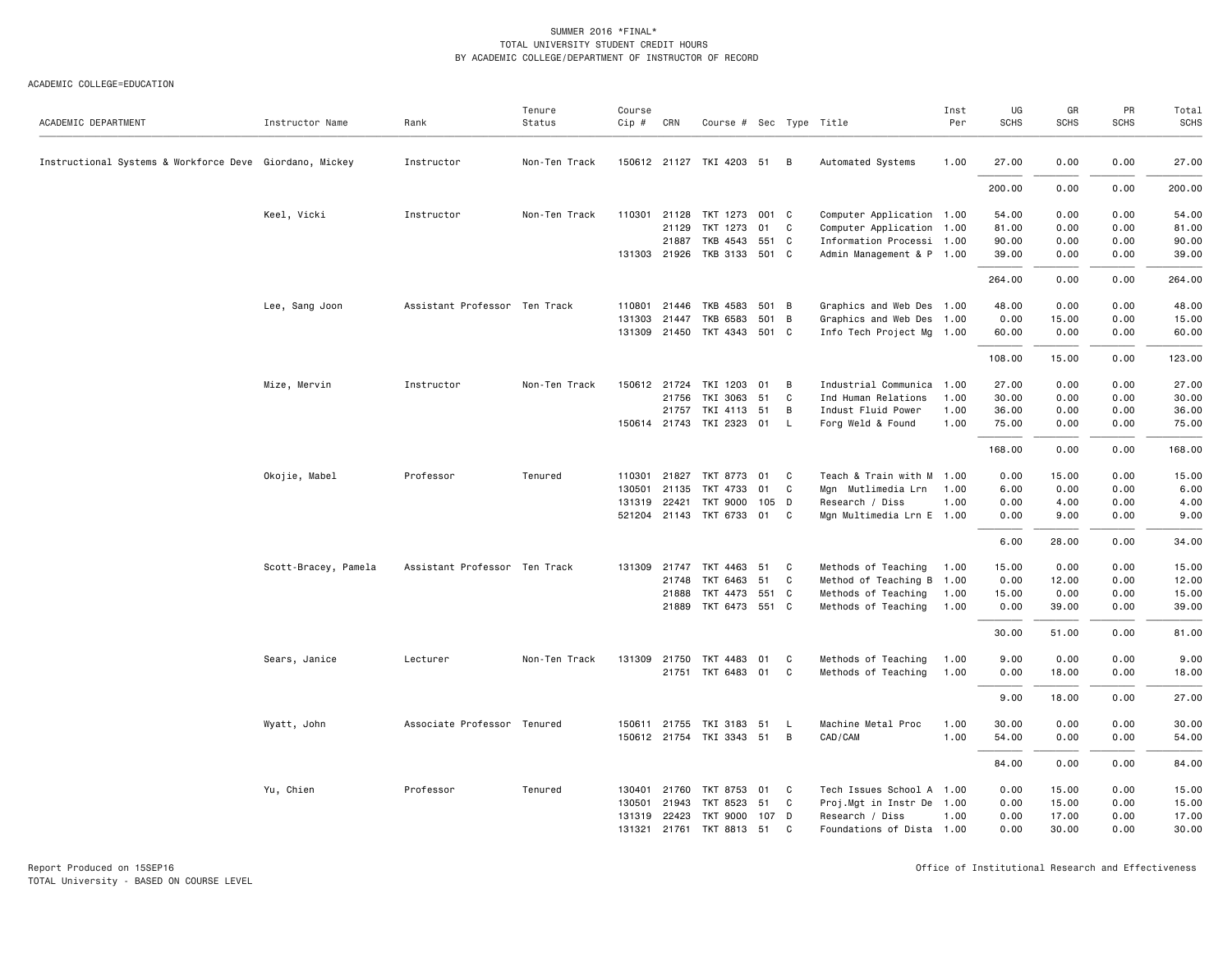| ACADEMIC DEPARTMENT                                  | Instructor Name | Rank                          | Tenure<br>Status | Course<br>Cip # | CRN   | Course # Sec Type Title |  |                           | Inst<br>Per | UG<br>SCHS        | GR<br>SCHS | PR<br><b>SCHS</b> | Total<br><b>SCHS</b>  |
|------------------------------------------------------|-----------------|-------------------------------|------------------|-----------------|-------|-------------------------|--|---------------------------|-------------|-------------------|------------|-------------------|-----------------------|
|                                                      |                 |                               |                  |                 |       |                         |  |                           |             |                   |            |                   |                       |
|                                                      |                 |                               |                  |                 |       |                         |  |                           |             | 0.00              | 77.00      | 0.00              | 77.00                 |
| Instructional Systems & Workforce Deve Yu, Wei-Chieh |                 | Assistant Professor Ten Track |                  | 110301          | 21110 | TKB 4283 51 B           |  | Advanced Office Syst 1.00 |             | 27.00             | 0.00       | 0.00              | 27.00                 |
|                                                      |                 |                               |                  |                 | 21113 | TKB 6283 51 B           |  | Advanced Office Syst 1.00 |             | 0.00              | 9.00       | 0.00              | 9.00                  |
|                                                      |                 |                               |                  |                 |       | 21745 TKT 4753 01 C     |  | Media for Present In 1.00 |             | 21.00             | 0.00       | 0.00              | 21.00                 |
|                                                      |                 |                               |                  |                 |       | 21746 TKT 6753 01 C     |  | Media for Present In 1.00 |             | 0.00              | 27.00      | 0.00              | 27.00                 |
|                                                      |                 |                               |                  | 111001          |       | 21753 TKB 4563 51 C     |  | Intro to Data Networ 1.00 |             | 21.00             | 0.00       | 0.00              | 21.00                 |
|                                                      |                 |                               |                  |                 |       |                         |  |                           |             | 69.00             | 36.00      | 0.00              | 105.00                |
|                                                      |                 |                               |                  |                 |       |                         |  |                           |             | ========          |            | ========          | ----------            |
| Instructional Systems & Workforce Deve               |                 |                               |                  |                 |       |                         |  |                           |             | 1244.00           | 318.00     | 0.00              | 1562.00               |
|                                                      |                 |                               |                  |                 |       |                         |  |                           |             | $=$ = = = = = = = | ========   | ========          | $=$ = = = = = = = = = |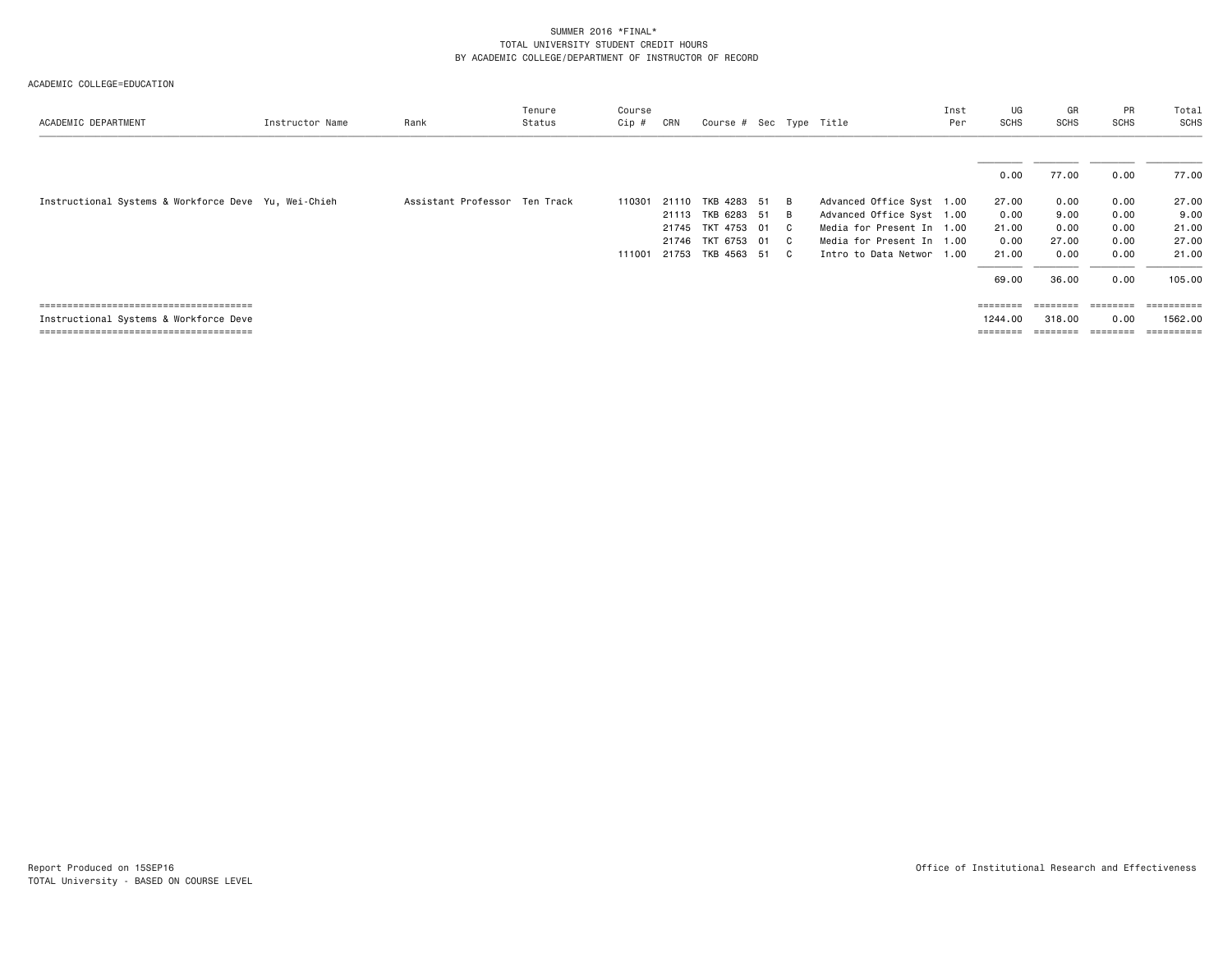| ACADEMIC DEPARTMENT | Instructor Name        | Rank                          | Tenure<br>Status | Course<br>Cip # | CRN          | Course $#$ Sec Type Title |       |              |                           | Inst<br>Per | UG<br><b>SCHS</b> | GR<br><b>SCHS</b> | PR<br><b>SCHS</b> | Total<br>SCHS |
|---------------------|------------------------|-------------------------------|------------------|-----------------|--------------|---------------------------|-------|--------------|---------------------------|-------------|-------------------|-------------------|-------------------|---------------|
| Kinesiology         | Abadie, Ben            | Professor                     | Tenured          | 260908          | 20532        | EP 4183                   | 51    | B            | Exercise & Weight Co 1.00 |             | 30.00             | 0.00              | 0.00              | 30.00         |
|                     |                        |                               |                  | 310505          | 20522        | EP 3613                   | 001   | C            | Exercise Electrocard 1.00 |             | 27.00             | 0.00              | 0.00              | 27.00         |
|                     |                        |                               |                  |                 |              | 20523 EP 3613             | 01    | C            | Exercise Electrocard 1.00 |             | 30.00             | 0.00              | 0.00              | 30.00         |
|                     |                        |                               |                  |                 |              |                           |       |              |                           |             | 87.00             | 0.00              | 0.00              | 87.00         |
|                     | Agiovlasitis, Stamatis | Associate Professor Tenured   |                  |                 | 260908 20528 | EP 4133                   | 001 C |              | Ex Prog Clinical Pop 1.00 |             | 27.00             | 0.00              | 0.00              | 27.00         |
|                     |                        |                               |                  |                 | 21713        | EP 4133                   | 51    | C            | Ex Prog Clinical Pop 1.00 |             | 24.00             | 0.00              | 0.00              | 24.00         |
|                     |                        |                               |                  |                 |              | 310504 21708 EP 4143      | 01    | C            | Aging and Disability 1.00 |             | 36.00             | 0.00              | 0.00              | 36.00         |
|                     |                        |                               |                  |                 |              |                           |       |              |                           |             | 87.00             | 0.00              | 0.00              | 87.00         |
|                     | Carlisle, Danny        | Lecturer                      | Non-Ten Track    |                 |              | 131304 20976 PE 4413      | 01    | B            | Basic Driver Ed I         | 1.00        | 51.00             | 0.00              | 0.00              | 51.00         |
|                     |                        |                               |                  |                 | 20977        | PE 4423                   | 51    | C            | Driver Ed Meth II         | 1.00        | 39.00             | 0.00              | 0.00              | 39.00         |
|                     |                        |                               |                  |                 | 512201 20971 | PE 3433                   | 01    | C            | Genl Safety Methods       | 1.00        | 39.00             | 0.00              | 0.00              | 39.00         |
|                     |                        |                               |                  |                 |              | 20972 PE 3433             | 51    | C            | Genl Safety Methods       | 1.00        | 78.00             | 0.00              | 0.00              | 78.00         |
|                     |                        |                               |                  |                 |              |                           |       |              |                           |             | 207.00            | 0.00              | 0.00              | 207.00        |
|                     | Chander, Harish        | Assistant Professor Ten Track |                  |                 |              | 131314 21715 EP 4503      | 51    | C            | Mechanical Analysis       | 1.00        | 51.00             | 0.00              | 0.00              | 51.00         |
|                     |                        |                               |                  | 260908          | 21714        | EP 3643                   | 51    | C            | Applied Anat & Patho 1.00 |             | 30.00             | 0.00              | 0.00              | 30.00         |
|                     |                        |                               |                  |                 | 310505 20767 | KI 2603                   | 001   | $\mathbf{C}$ | Medical Terminology       | 1.00        | 15.00             | 0.00              | 0.00              | 15.00         |
|                     |                        |                               |                  |                 | 21709        | PE 4283                   | 01    | C            | Sport Biomechanics        | 1.00        | 36.00             | 0.00              | 0.00              | 36.00         |
|                     |                        |                               |                  |                 |              | 23187 KI 8000             | 103 D |              | Research/Thesis           | 1.00        | 0.00              | 1.00              | 0.00              | 1.00          |
|                     |                        |                               |                  |                 |              |                           |       |              |                           |             | 132.00            | 1.00              | 0.00              | 133.00        |
|                     | Chen, Chih Chia        | Assistant Professor Ten Track |                  | 260908          | 21701        | EP 3183                   | 001   | C            | Exercise Psychology       | 1.00        | 24.00             | 0.00              | 0.00              | 24.00         |
|                     |                        |                               |                  |                 | 310505 21718 | PE 4173                   | 51    | C            | Test & Measure            | 1.00        | 51.00             | 0.00              | 0.00              | 51.00         |
|                     |                        |                               |                  |                 |              | 22448 PE 3223             | 51    | B            | Motor Dev & Movement 1.00 |             | 21.00             | 0.00              | 0.00              | 21.00         |
|                     |                        |                               |                  |                 |              |                           |       |              |                           |             | 96.00             | 0.00              | 0.00              | 96.00         |
|                     | Connor, Kristen        | Grad Teach Assist             | Not Applicable   |                 |              | 131314 21958 PE 1243      | 01 C  |              | Methods Games and Sp 1.00 |             | 36.00             | 0.00              | 0.00              | 36.00         |
|                     |                        |                               |                  |                 |              |                           |       |              |                           |             | 36.00             | 0.00              | 0.00              | 36.00         |
|                     | Funderburk, Deborah    | Instructor                    | Non-Ten Track    |                 |              | 500301 20963 PE 1323      | 51    | B            | Hist & Apprec of Dan 1.00 |             | 45.00             | 0.00              | 0.00              | 45.00         |
|                     |                        |                               |                  |                 |              |                           |       |              |                           |             | 45.00             | 0.00              | 0.00              | 45.00         |
|                     | Hilton, Laura          | Instructor                    | Non-Ten Track    |                 | 260908 21966 | EP 4133                   | 281 C |              | Ex Prog Clinical Pop 1.00 |             | 27.00             | 0.00              | 0.00              | 27.00         |
|                     |                        |                               |                  |                 | 22113        | EP 4123                   | 251 C |              | Aging and Physical A 1.00 |             | 36.00             | 0.00              | 0.00              | 36.00         |
|                     |                        |                               |                  |                 |              | 22809 EP 4810             | 201 H |              | Clin Exercise Phys I 1.00 |             | 12.00             | 0.00              | 0.00              | 12.00         |
|                     |                        |                               |                  |                 |              |                           |       |              |                           |             | 75.00             | 0.00              | 0.00              | 75.00         |
|                     | Joe, Lee               | Instructor                    | Non-Ten Track    |                 | 260908 20516 | EP 3304                   | 01    | C            | Exercise Physiology       | 1.00        | 72.00             | 0.00              | 0.00              | 72.00         |
|                     |                        |                               |                  |                 | 20539        | EP 4810                   | 101 H |              | Clin Exercise Phys I 1.00 |             | 189.00            | 0.00              | 0.00              | 189.00        |
|                     |                        |                               |                  |                 | 20540        | EP 4810                   | 102 H |              | Clin Exercise Phys I 1.00 |             | 189.00            | 0.00              | 0.00              | 189.00        |
|                     |                        |                               |                  |                 | 310501 20533 | EP 4210                   | 101   | E            | Hlth Fitness Stdies 1.00  |             | 51.00             | 0.00              | 0.00              | 51.00         |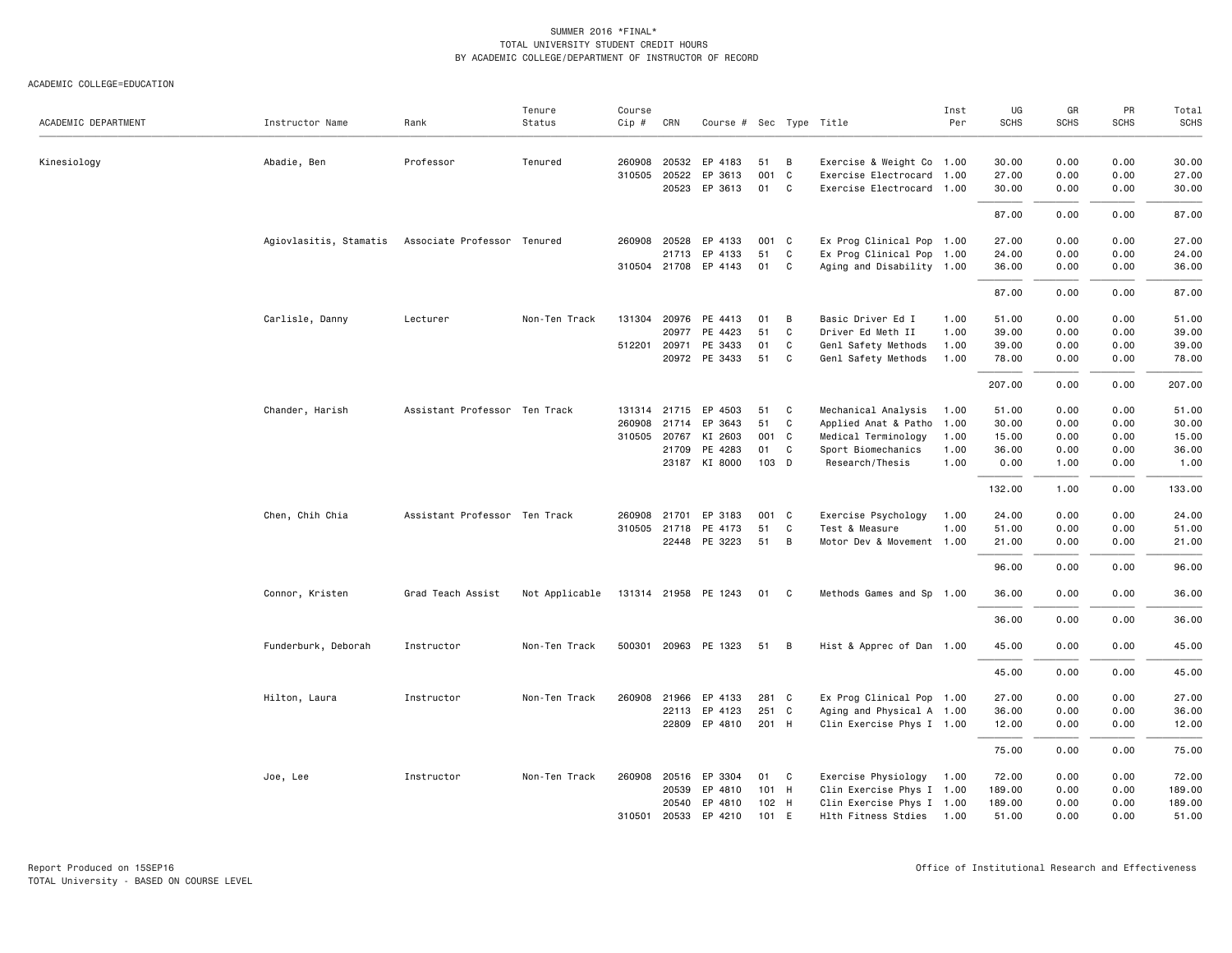| ACADEMIC DEPARTMENT        | Instructor Name      | Rank                          | Tenure<br>Status | Course<br>Cip # | CRN   | Course # Sec Type Title |                  |              |                           | Inst<br>Per | UG<br><b>SCHS</b>                                  | GR<br><b>SCHS</b> | PR<br><b>SCHS</b> | Total<br>SCHS |
|----------------------------|----------------------|-------------------------------|------------------|-----------------|-------|-------------------------|------------------|--------------|---------------------------|-------------|----------------------------------------------------|-------------------|-------------------|---------------|
|                            |                      |                               |                  |                 |       |                         |                  |              |                           |             |                                                    |                   |                   |               |
|                            |                      |                               |                  |                 |       |                         |                  |              |                           |             | 501.00                                             | 0.00              | 0.00              | 501.00        |
| Kinesiology                | Knight, Adam         | Associate Professor Tenured   |                  | 131314          | 20535 | EP 4503                 | 01               | C            | Mechanical Analysis       | 1.00        | 60.00                                              | 0.00              | 0.00              | 60.00         |
|                            |                      |                               |                  | 260908          | 20514 | EP 3233                 | 51               | C            | Anatomical Kinesiolo 1.00 |             | 45.00                                              | 0.00              | 0.00              | 45.00         |
|                            |                      |                               |                  |                 | 20537 | EP 4703                 | 001              | $\mathbf{C}$ | Neural Contl Human M 1.00 |             | 78.00                                              | 0.00              | 0.00              | 78.00         |
|                            |                      |                               |                  |                 | 20538 | EP 4703                 | 51               | C            | Neural Contl Human M 1.00 |             | 57.00                                              | 0.00              | 0.00              | 57.00         |
|                            |                      |                               |                  |                 |       |                         |                  |              |                           |             | 240.00                                             | 0.00              | 0.00              | 240.00        |
|                            | Krings, Benjamin     | Grad Teach Assist             | Not Applicable   | 310501          |       | 22645 EP 4153           | 01               | C            | Train Tech Exerc & S 1.00 |             | 42.00                                              | 0.00              | 0.00              | 42.00         |
|                            |                      |                               |                  | 310505          |       | 21712 KI 2213           | 01               | C            | Emergency Health Car 1.00 |             | 33.00                                              | 0.00              | 0.00              | 33.00         |
|                            |                      |                               |                  |                 |       |                         |                  |              |                           |             | 75.00                                              | 0.00              | 0.00              | 75.00         |
|                            | Love, Adam           | Associate Professor Tenured   |                  | 310504          | 21086 | SS 4396                 | 101 E            |              | Sports Studies Inter 1.00 |             | 114.00                                             | 0.00              | 0.00              | 114.00        |
|                            |                      |                               |                  |                 | 22335 | SS 3303                 | 501 C            |              | Communicat Mgmt in        | 1.00        | 42.00                                              | 0.00              | 0.00              | 42.00         |
|                            |                      |                               |                  | 310505 20774    |       | KI 8710                 | 101 E            |              | Internship                | 1.00        | 0.00                                               | 21.00             | 0.00              | 21.00         |
|                            |                      |                               |                  |                 |       | 23119 KI 8000           | 102 <sub>D</sub> |              | Research/Thesis           | 1.00        | 0.00                                               | 2.00              | 0.00              | 2.00          |
|                            |                      |                               |                  |                 |       |                         |                  |              |                           |             | 156.00                                             | 23.00             | 0.00              | 179.00        |
|                            | McAllister, Matthew  | Assistant Professor Ten Track |                  | 260908          | 20519 | EP 3304                 | 51               | C            | Exercise Physiology       | 1.00        | 88.00                                              | 0.00              | 0.00              | 88.00         |
|                            |                      |                               |                  |                 | 21702 | EP 4123                 | 001              | C            | Aging and Physical A 1.00 |             | 42.00                                              | 0.00              | 0.00              | 42.00         |
|                            |                      |                               |                  | 310501          | 20527 | EP 4113                 | 51               | В            | Fitness Prog & Testi 1.00 |             | 30.00                                              | 0.00              | 0.00              | 30.00         |
|                            |                      |                               |                  |                 |       | 22454 EP 3663           | 01               | В            | Personal Fitness Tra 1.00 |             | 33.00                                              | 0.00              | 0.00              | 33.00         |
|                            |                      |                               |                  |                 |       |                         |                  |              |                           |             | 193.00                                             | 0.00              | 0.00              | 193.00        |
|                            | Miller, Brandon      | Grad Teach Assist             | Not Applicable   | 260908          | 20517 | EP 3304                 | 02               | К            | Exercise Physiology       | 1.00        | 0.00                                               | 0.00              | 0.00              | 0.00          |
|                            |                      |                               |                  |                 | 20521 | EP 3304                 | 53               | К            | Exercise Physiology       | 1.00        | 0.00                                               | 0.00              | 0.00              | 0.00          |
|                            |                      |                               |                  |                 |       |                         |                  |              |                           |             | 0.00                                               | 0.00              | 0.00              | 0.00          |
|                            | Rye, David           | Instructor                    | Non-Ten Track    |                 |       | 310504 21706 SS 3203    | 001 C            |              | Sport Law                 | 1.00        | 39.00                                              | 0.00              | 0.00              | 39.00         |
|                            |                      |                               |                  |                 |       |                         |                  |              |                           |             | 39.00                                              | 0.00              | 0.00              | 39.00         |
|                            | Simpson, Jeffrey     | Grad Teach Assist             | Not Applicable   | 260908          | 20518 | EP 3304                 | 03               | К            | Exercise Physiology       | 1.00        | 0.00                                               | 0.00              | 0.00              | 0.00          |
|                            |                      |                               |                  |                 | 20520 | EP 3304                 | 52               | K            | Exercise Physiology       | 1.00        | 0.00                                               | 0.00              | 0.00              | 0.00          |
|                            |                      |                               |                  |                 |       | 310501 21717 KI 1803    | 51               | C            | Health Trends & Topi 1.00 |             | 21.00                                              | 0.00              | 0.00              | 21.00         |
|                            |                      |                               |                  |                 |       |                         |                  |              |                           |             | 21.00                                              | 0.00              | 0.00              | 21.00         |
|                            | Smith, JohnEric      | Assistant Professor Ten Track |                  | 260908          | 21704 | EP 6153                 | 001 C            |              | Train Tech Exerc & S 1.00 |             | 0.00                                               | 3.00              | 0.00              | 3.00          |
|                            |                      |                               |                  | 310501          | 20526 | EP 4113                 | 01               | B            | Fitness Prog & Testi 1.00 |             | 36.00                                              | 0.00              | 0.00              | 36.00         |
|                            |                      |                               |                  |                 | 21703 | EP 4153                 | 001 C            |              | Train Tech Exerc & S 1.00 |             | 36.00                                              | 0.00              | 0.00              | 36.00         |
|                            |                      |                               |                  | 310505 23050    |       | KI 8000                 | 101 D            |              | Research/Thesis           | 1.00        | 0.00                                               | 1.00              | 0.00              | 1.00          |
|                            |                      |                               |                  |                 |       | 23195 EP 7000           | $101$ I          |              | Directed Indiv Study 1.00 |             | 0.00                                               | 3.00              | 0.00              | 3.00          |
|                            |                      |                               |                  |                 |       |                         |                  |              |                           |             | 72.00                                              | 7.00              | 0.00              | 79.00         |
|                            | Twietmeyer, Greggory | Assistant Professor Ten Track |                  |                 |       | 131314 21710 SS 4403    | 01               | C            | Gender & Sport            | 1.00        | 72.00                                              | 0.00              | 0.00              | 72.00         |
| Report Produced on 15SEP16 |                      |                               |                  |                 |       |                         |                  |              |                           |             | Office of Institutional Research and Effectiveness |                   |                   |               |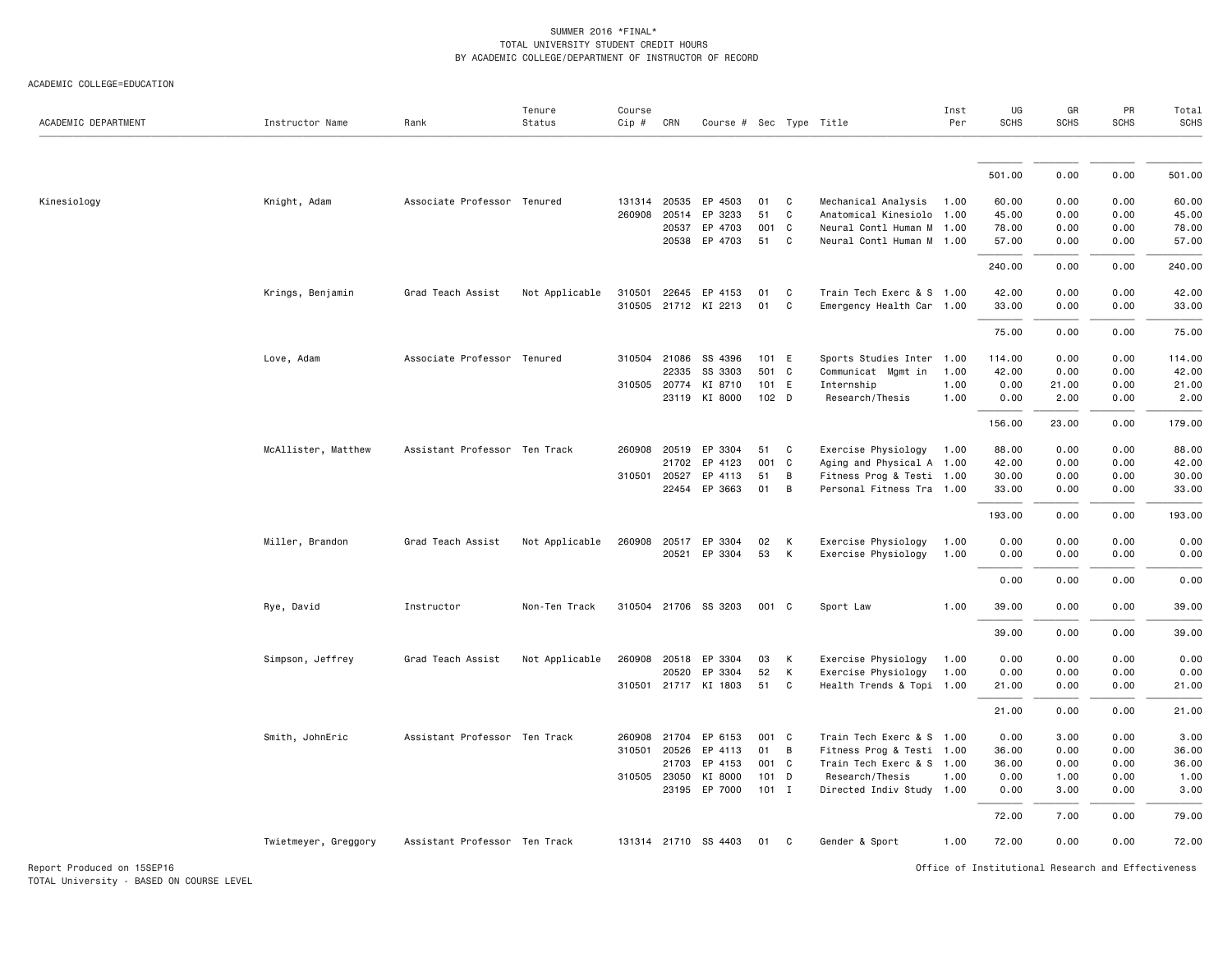| ACADEMIC DEPARTMENT | Instructor Name      | Rank                          | Tenure<br>Status | Course<br>Cip # | CRN   | Course # Sec Type Title |       |              |                           | Inst<br>Per | UG<br><b>SCHS</b> | GR<br><b>SCHS</b> | PR<br><b>SCHS</b> | Total<br><b>SCHS</b>    |
|---------------------|----------------------|-------------------------------|------------------|-----------------|-------|-------------------------|-------|--------------|---------------------------|-------------|-------------------|-------------------|-------------------|-------------------------|
| Kinesiology         | Twietmeyer, Greggory | Assistant Professor Ten Track |                  | 131314 21711    |       | SS 6403                 | 01    | $\mathbf{C}$ | Gender & Sport            | 1.00        | 0.00              | 3.00              | 0.00              | 3.00                    |
|                     |                      |                               |                  | 310504          | 21707 | SS 4103                 | 001 C |              | Ethics in Sports Mgm      | 1.00        | 45.00             | 0.00              | 0.00              | 45.00                   |
|                     |                      |                               |                  | 310505          | 22286 | KI 4990                 | 51 C  |              | Special Topic in Kin 1.00 |             | 45.00             | 0.00              | 0.00              | 45.00                   |
|                     |                      |                               |                  |                 |       | 22287 KI 6990           | 51 C  |              | Special Topics in Ki 1.00 |             | 0.00              | 15.00             | 0.00              | 15.00                   |
|                     |                      |                               |                  |                 |       |                         |       |              |                           |             | 162.00            | 18.00             | 0.00              | 180.00                  |
|                     | Vickers, J.          | Associate Professor Tenured   |                  | 131307          | 20974 | PE 4163                 | 001 C |              | Prin Meth of Sec Hth 1.00 |             | 9.00              | 0.00              | 0.00              | 9.00                    |
|                     |                      |                               |                  |                 |       | 20980 PE 6163           | 001 C |              | Prin Meth of Sec Hth 1.00 |             | 0.00              | 18.00             | 0.00              | 18.00                   |
|                     |                      |                               |                  |                 |       |                         |       |              |                           |             | 9.00              | 18.00             | 0.00              | 27.00                   |
|                     | Watkins, James       | Grad Teach Assist             | Not Applicable   |                 |       | 310501 21954 PE 1061    | 51 L  |              | Fitness Walking/ Jog 1.00 |             | 13.00             | 0.00              | 0.00              | 13.00                   |
|                     |                      |                               |                  |                 |       |                         |       |              |                           |             | 13.00             | 0.00              | 0.00              | 13.00                   |
|                     | Wax, Benjamin        | Associate Professor Tenured   |                  | 260908          |       | 22317 EP 4183           | 251 B |              | Exercise & Weight Co 1.00 |             | 30.00             | 0.00              | 0.00              | 30.00                   |
|                     |                      |                               |                  |                 |       |                         |       |              |                           |             | 30.00             | 0.00              | 0.00              | 30.00                   |
|                     | Young, Glen          | Instructor                    | Non-Ten Track    | 131314          | 20964 | PE 3033                 | 01    | C            | Basket/Football Offi      | 1.00        | 27.00             | 0.00              | 0.00              | 27.00                   |
|                     |                      |                               |                  |                 |       | 21956 PE 3533           | 01    | $\mathbf{C}$ | Coaching Sports           | 1.00        | 39.00             | 0.00              | 0.00              | 39.00                   |
|                     |                      |                               |                  |                 |       | 21957 PE 3533           | 51 C  |              | Coaching Sports           | 1.00        | 54.00             | 0.00              | 0.00              | 54.00                   |
|                     |                      |                               |                  |                 |       | 23410 PE 4000           | 51    | $\mathbf{I}$ | Directed Indiv Study      | 1.00        | 3.00              | 0.00              | 0.00              | 3.00                    |
|                     |                      |                               |                  |                 |       |                         |       |              |                           |             | 123.00            | 0.00              | 0.00              | 123,00                  |
|                     |                      |                               |                  |                 |       |                         |       |              |                           |             | ========          | ========          | ========          | $=$ = = = = = = = = = = |
| Kinesiology         |                      |                               |                  |                 |       |                         |       |              |                           |             | 2399.00           | 67.00             | 0.00              | 2466,00                 |
|                     |                      |                               |                  |                 |       |                         |       |              |                           |             |                   |                   |                   | ==========              |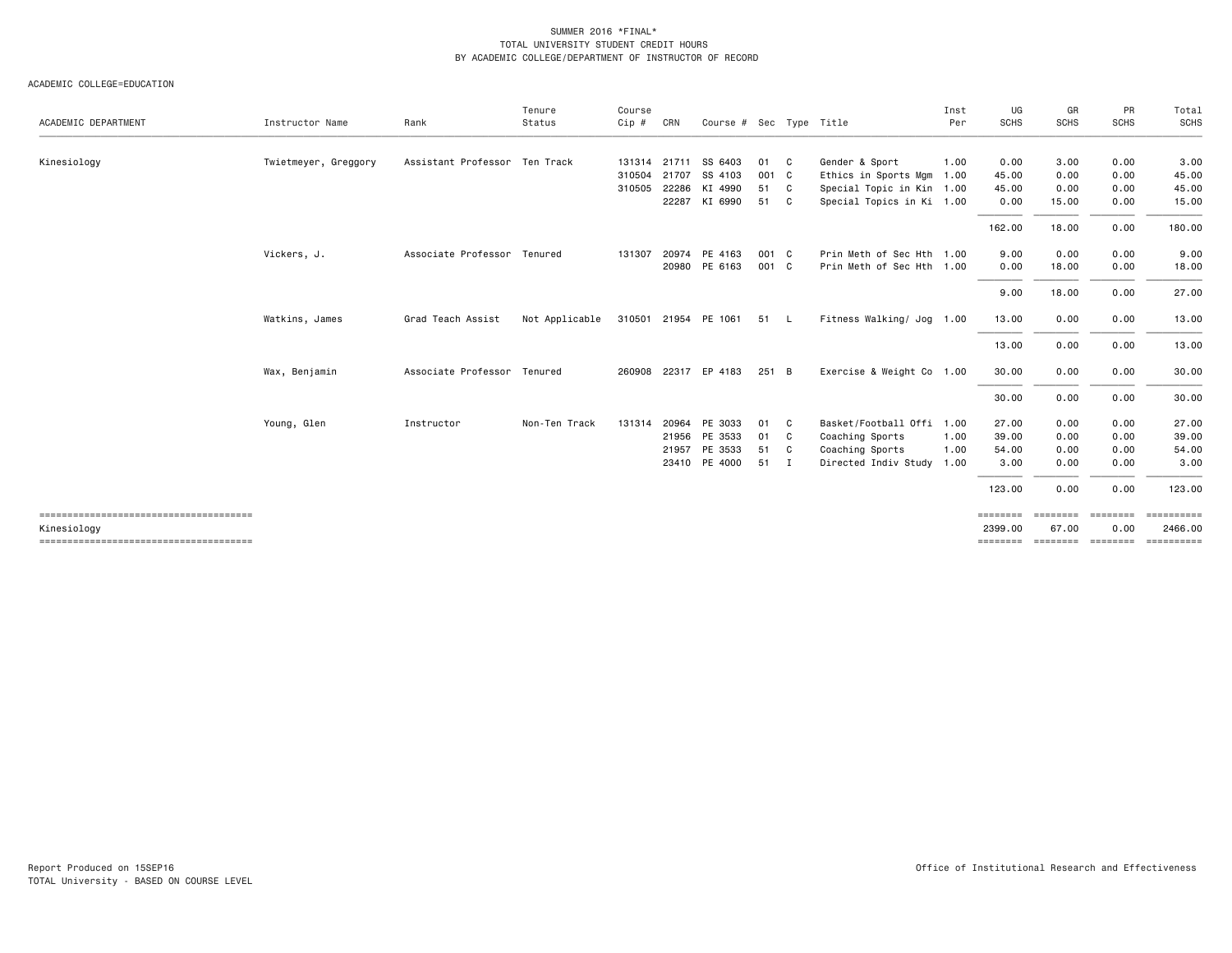|                     |                   |                             | Tenure        | Course           |       |                                       |                |    |                                                  | Inst         | UG                 | GR               | PR               | Total              |
|---------------------|-------------------|-----------------------------|---------------|------------------|-------|---------------------------------------|----------------|----|--------------------------------------------------|--------------|--------------------|------------------|------------------|--------------------|
| ACADEMIC DEPARTMENT | Instructor Name   | Rank                        | Status        | Cip #            | CRN   | Course # Sec Type Title               |                |    |                                                  | Per          | <b>SCHS</b>        | <b>SCHS</b>      | <b>SCHS</b>      | SCHS               |
| Music               | Baker, Jason      | Associate Professor Tenured |               | 500903           |       | 20956 MUA 3610 01                     |                | E  | Percussion                                       | 1.00         | 2.00               | 0.00             | 0.00             | 2.00               |
|                     |                   |                             |               |                  |       |                                       |                |    |                                                  |              | 2.00               | 0.00             | 0.00             | 2.00               |
|                     | Brown, Michael R. | Professor                   | Tenured       | 131312<br>500901 |       | 21406 MU 1123<br>20952 MU 1113        | 551 C<br>01    | C. | American Music App.<br>His & Apprec Of Musi 1.00 | 1.00         | 33.00<br>30.00     | 0.00<br>0.00     | 0.00<br>0.00     | 33.00<br>30.00     |
|                     |                   |                             |               |                  |       |                                       |                |    |                                                  |              | 63.00              | 0.00             | 0.00             | 63.00              |
|                     | Hause, Barry      | Lecturer                    | Non-Ten Track |                  |       | 500902 21880 MU 1133<br>21881 MU 1133 | 501 C<br>551 C |    | The History of Rock<br>The History of Rock       | 1.00<br>1.00 | 57.00<br>39.00     | 0.00<br>0.00     | 0.00<br>0.00     | 57.00<br>39.00     |
|                     |                   |                             |               |                  |       |                                       |                |    |                                                  |              | 96.00              | 0.00             | 0.00             | 96.00              |
|                     | Human, Richard    | Associate Professor Tenured |               | 500901           | 20953 | MU 1113                               | 51             | C. | His & Apprec Of Musi 1.00                        |              | 105.00             | 0.00             | 0.00             | 105.00             |
|                     |                   |                             |               |                  |       |                                       |                |    |                                                  |              | 105.00             | 0.00             | 0.00             | 105.00             |
|                     | Patilla, Carol    | Lecturer                    | Non-Ten Track |                  |       | 500901 21405 MU 1113                  | 501 C          |    | His & Apprec Of Musi 1.00                        |              | 27.00              | 0.00             | 0.00             | 27.00              |
|                     |                   |                             |               |                  |       |                                       |                |    |                                                  |              | 27.00              | 0.00             | 0.00             | 27.00              |
| Music               |                   |                             |               |                  |       |                                       |                |    |                                                  |              | ========<br>293.00 | ========<br>0.00 | ========<br>0.00 | EEEEEEEE<br>293.00 |
|                     |                   |                             |               |                  |       |                                       |                |    |                                                  |              | ========           | ========         | ========         | EEEEEEEE           |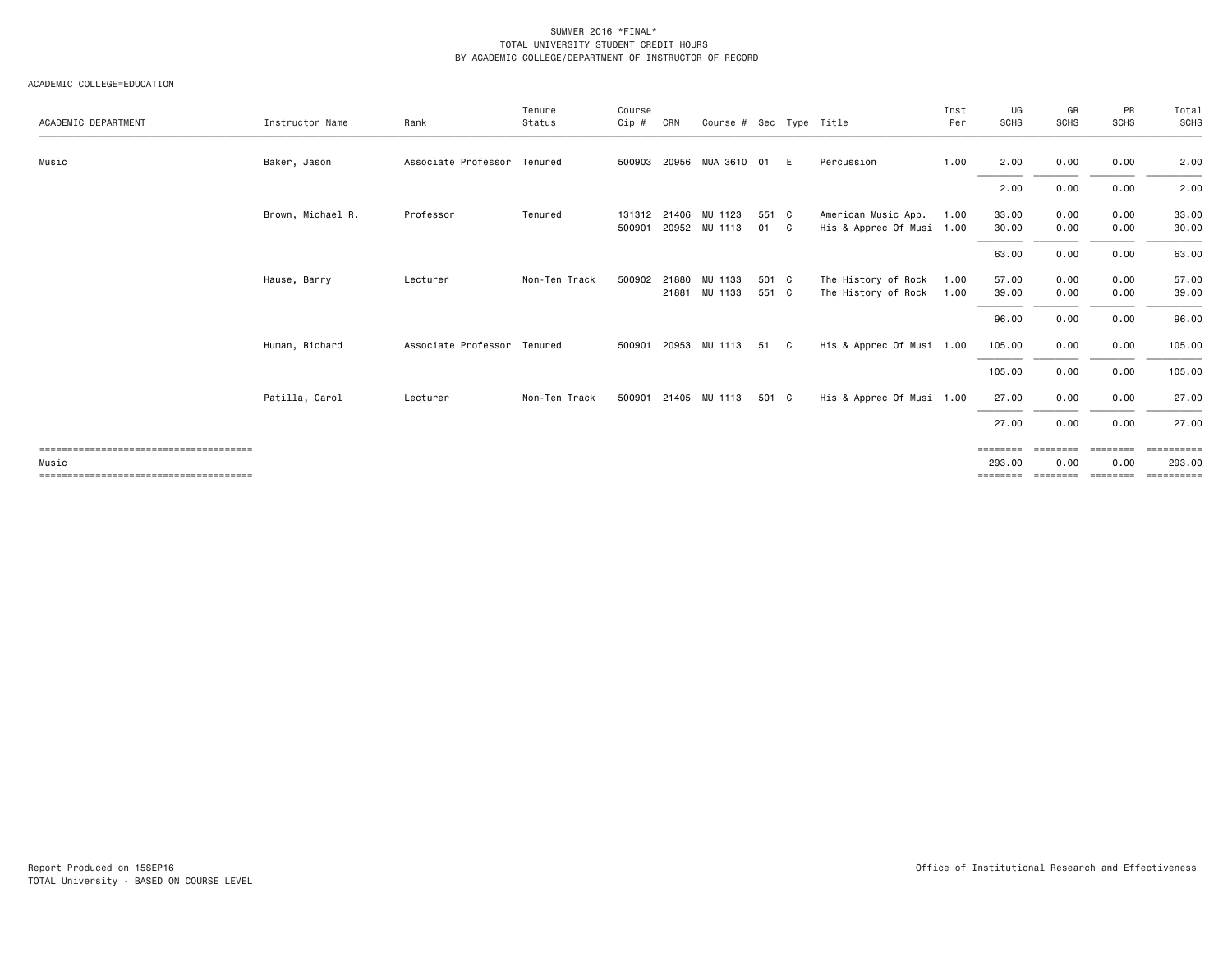| ACADEMIC DEPARTMENT   | Instructor Name                    | Rank                                     | Tenure<br>Status | Course<br>$Cip \#$ | CRN                                                                         | Course $#$ Sec Type Title                                                                                         |                                                                   |                                                        |                                                                                                                                                                                                                       | Inst<br>Per                          | UG<br><b>SCHS</b>                                                            | GR<br><b>SCHS</b>                                                              | PR<br><b>SCHS</b>                                                            | Total<br>SCHS                                                                  |
|-----------------------|------------------------------------|------------------------------------------|------------------|--------------------|-----------------------------------------------------------------------------|-------------------------------------------------------------------------------------------------------------------|-------------------------------------------------------------------|--------------------------------------------------------|-----------------------------------------------------------------------------------------------------------------------------------------------------------------------------------------------------------------------|--------------------------------------|------------------------------------------------------------------------------|--------------------------------------------------------------------------------|------------------------------------------------------------------------------|--------------------------------------------------------------------------------|
| Aerospace Engineering | Bhushan, Shanti                    | Assistant Professor Ten Track            |                  |                    | 141901 22840<br>22857                                                       | ME 8000<br>ME 9000                                                                                                | 102 <sub>D</sub><br>102 D                                         |                                                        | Research / Thesis<br>Research / Diss                                                                                                                                                                                  | 1.00<br>1.00                         | 0.00<br>0.00                                                                 | 7.00<br>6.00                                                                   | 0.00<br>0.00                                                                 | 7.00<br>6.00                                                                   |
|                       |                                    |                                          |                  |                    |                                                                             |                                                                                                                   |                                                                   |                                                        |                                                                                                                                                                                                                       |                                      | 0.00                                                                         | 13.00                                                                          | 0.00                                                                         | 13.00                                                                          |
|                       | Cheng, Yang                        | Associate Professor Tenured              |                  |                    |                                                                             | 140201 22944 ASE 9000                                                                                             | 102 D                                                             |                                                        | Research/Diss                                                                                                                                                                                                         | 1.00                                 | 0.00                                                                         | 6.00                                                                           | 0.00                                                                         | 6.00                                                                           |
|                       |                                    |                                          |                  |                    |                                                                             |                                                                                                                   |                                                                   |                                                        |                                                                                                                                                                                                                       |                                      | 0.00                                                                         | 6.00                                                                           | 0.00                                                                         | 6.00                                                                           |
|                       | Coley, Lorenzo                     | Instructor                               | Non-Ten Track    |                    |                                                                             | 141101 20476 EM 2413                                                                                              | 51 C                                                              |                                                        | Engineering Mech I                                                                                                                                                                                                    | 1.00                                 | 48.00                                                                        | 0.00                                                                           | 0.00                                                                         | 48.00                                                                          |
|                       |                                    |                                          |                  |                    |                                                                             |                                                                                                                   |                                                                   |                                                        |                                                                                                                                                                                                                       |                                      | 48.00                                                                        | 0.00                                                                           | 0.00                                                                         | 48.00                                                                          |
|                       | Hannigan, Thomas                   | Instructor                               | Non-Ten Track    | 141101             | 20475                                                                       | EM 2413<br>20482 EM 3313                                                                                          | 01<br>51                                                          | C<br>C                                                 | Engineering Mech I<br>Fluid Mechanics                                                                                                                                                                                 | 1.00<br>1.00                         | 102.00<br>72.00                                                              | 0.00<br>0.00                                                                   | 0.00<br>0.00                                                                 | 102.00<br>72.00                                                                |
|                       |                                    |                                          |                  |                    |                                                                             |                                                                                                                   |                                                                   |                                                        |                                                                                                                                                                                                                       |                                      | 174.00                                                                       | 0.00                                                                           | 0.00                                                                         | 174.00                                                                         |
|                       | Janus, Jonathan<br>Jha, Ratneshwar | Associate Professor Tenured<br>Professor | Tenured          | 140201             | 22913<br>22923<br>22933<br>23252<br>23253<br>23254<br>23255<br>140201 22924 | ASE 8000<br>ASE 8000<br>ASE 8000<br>ASE 7000<br>ASE 7000<br>ASE 7000<br>ASE 7000<br>ASE 8000<br>22970 ASE 9000 54 | 101 D<br>01<br>51<br>$101$ I<br>$102$ I<br>103 I<br>$104$ I<br>02 | D<br>D<br>D<br>D                                       | Research / Thesis<br>Research / Thesis<br>Research / Thesis<br>Directed Indiv Study 1.00<br>Directed Indiv Study 1.00<br>Directed Indiv Study 1.00<br>Directed Indiv Study 1.00<br>Research / Thesis<br>Research/Diss | 1.00<br>1.00<br>1.00<br>1.00<br>1.00 | 0.00<br>0.00<br>0.00<br>0.00<br>0.00<br>0.00<br>0.00<br>0.00<br>0.00<br>0.00 | 21.00<br>3.00<br>6.00<br>3.00<br>3.00<br>3.00<br>3.00<br>42.00<br>3.00<br>6.00 | 0.00<br>0.00<br>0.00<br>0.00<br>0.00<br>0.00<br>0.00<br>0.00<br>0.00<br>0.00 | 21.00<br>3.00<br>6.00<br>3.00<br>3.00<br>3.00<br>3.00<br>42.00<br>3.00<br>6.00 |
|                       |                                    |                                          |                  |                    |                                                                             |                                                                                                                   |                                                                   |                                                        |                                                                                                                                                                                                                       |                                      | 0.00                                                                         | 9.00                                                                           | 0.00                                                                         | 9.00                                                                           |
|                       | Koenig, Keith                      | Professor                                | Tenured          | 140201             | 22915<br>22935<br>23258<br>23259<br>23260<br>141101 20481                   | ASE 8000<br>ASE 8000<br>ASE 7000<br>ASE 7000<br>ASE 7000<br>EM 3313                                               | $103$ D<br>53<br>51<br>52<br>01<br>01                             | D<br>$\blacksquare$<br>$\mathbf I$<br>$\mathbf I$<br>C | Research / Thesis<br>Research / Thesis<br>Directed Indiv Study 1.00<br>Directed Indiv Study 1.00<br>Directed Indiv Study 1.00<br>Fluid Mechanics                                                                      | 1.00<br>1.00<br>1.00                 | 0.00<br>0.00<br>0.00<br>0.00<br>0.00<br>96.00<br>96.00                       | 1.00<br>3.00<br>3.00<br>3.00<br>3.00<br>0.00<br>13.00                          | 0.00<br>0.00<br>0.00<br>0.00<br>0.00<br>0.00<br>0.00                         | 1.00<br>3.00<br>3.00<br>3.00<br>3.00<br>96.00<br>109.00                        |
|                       | Lacy, Thomas                       | Professor                                | Tenured          |                    | 140201 22916<br>22926<br>22947                                              | ASE 8000<br>ASE 8000<br>ASE 9000<br>22957 ASE 9000 05                                                             | $104$ D<br>04<br>105 D                                            | D<br>D                                                 | Research / Thesis<br>Research / Thesis<br>Research/Diss<br>Research/Diss                                                                                                                                              | 1.00<br>1.00<br>1.00<br>1.00         | 0.00<br>0.00<br>0.00<br>0.00<br>0.00                                         | 6.00<br>6.00<br>13.00<br>6.00<br>31.00                                         | 0.00<br>0.00<br>0.00<br>0.00<br>0.00                                         | 6.00<br>6.00<br>13.00<br>6.00<br>31.00                                         |
|                       | Moore, Timothy                     | Instructor                               | Non-Ten Track    |                    | 141101 20478                                                                | EM 2433<br>22327 EM 3413                                                                                          | 51<br>01                                                          | C<br>C                                                 | Engineering Mech II<br>Vibrations                                                                                                                                                                                     | 1.00<br>1.00                         | 60.00<br>21.00                                                               | 0.00<br>0.00                                                                   | 0.00<br>0.00                                                                 | 60.00<br>21.00                                                                 |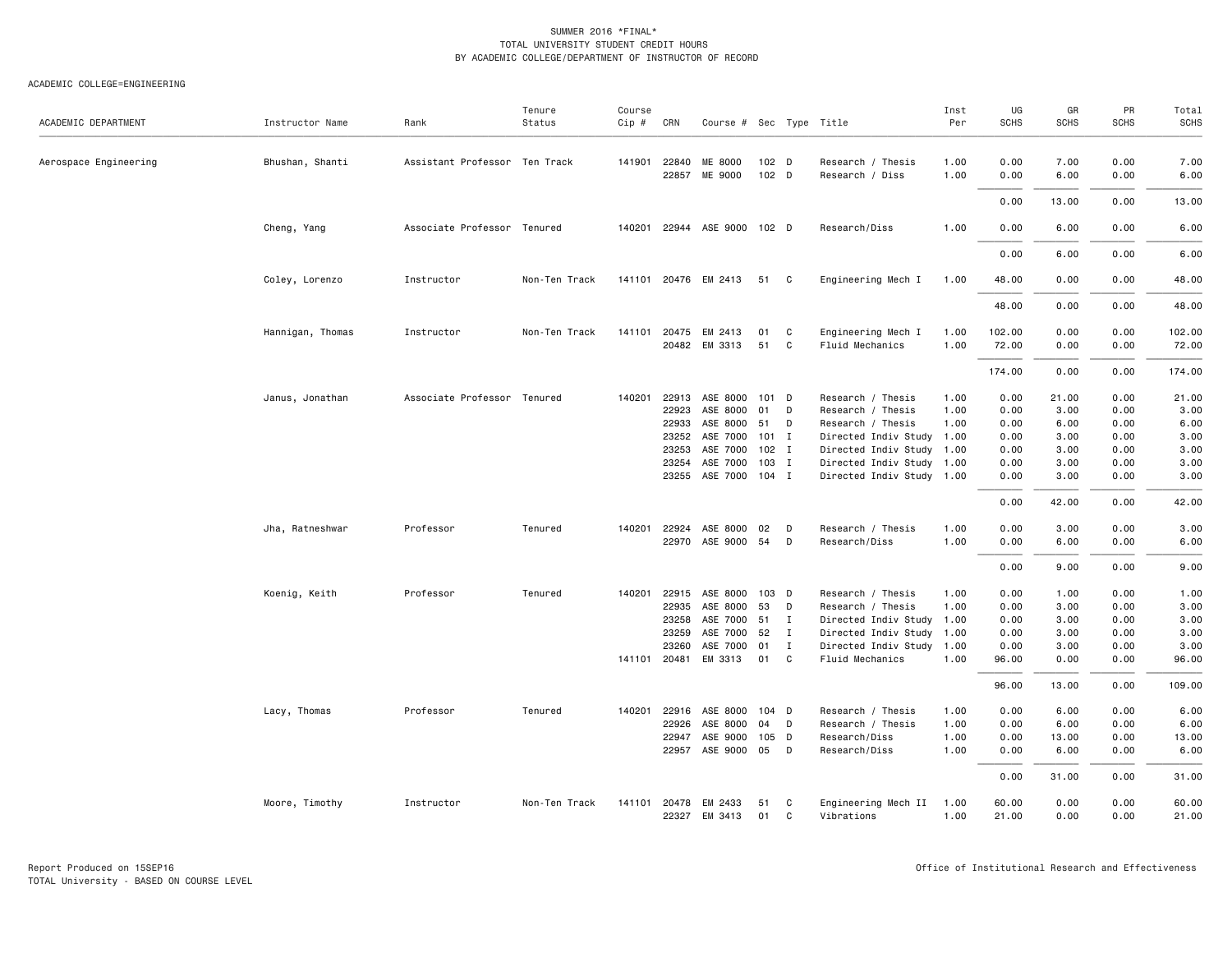#### ACADEMIC COLLEGE=ENGINEERING

| ACADEMIC DEPARTMENT   | Instructor Name     | Rank                          | Tenure<br>Status | Course<br>Cip # | CRN          | Course # Sec Type Title     |         |              |                           | Inst<br>Per | UG<br><b>SCHS</b> | GR<br><b>SCHS</b> | PR<br><b>SCHS</b> | Total<br><b>SCHS</b> |
|-----------------------|---------------------|-------------------------------|------------------|-----------------|--------------|-----------------------------|---------|--------------|---------------------------|-------------|-------------------|-------------------|-------------------|----------------------|
|                       |                     |                               |                  |                 |              |                             |         |              |                           |             |                   |                   |                   |                      |
|                       |                     |                               |                  |                 |              |                             |         |              |                           |             | 81.00             | 0.00              | 0.00              | 81.00                |
| Aerospace Engineering | Newman, James       | Professor                     | Tenured          | 140201          | 22927        | ASE 8000                    | 05      | D            | Research / Thesis         | 1.00        | 0.00              | 3.00              | 0.00              | 3.00                 |
|                       |                     |                               |                  |                 | 22959        | ASE 9000                    | 07      | D            | Research/Diss             | 1.00        | 0.00              | 6.00              | 0.00              | 6.00                 |
|                       |                     |                               |                  |                 |              | 23262 ASE 7000 02           |         | $\mathbf I$  | Directed Indiv Study 1.00 |             | 0.00              | 3.00              | 0.00              | 3.00                 |
|                       |                     |                               |                  |                 |              |                             |         |              |                           |             | 0.00              | 12.00             | 0.00              | 12.00                |
|                       | Olsen, Gregory      | Instructor                    | Non-Ten Track    | 140201          | 23263        | ASE 7000                    | 108 I   |              | Directed Indiv Study 1.00 |             | 0.00              | 3.00              | 0.00              | 3.00                 |
|                       |                     |                               |                  |                 | 23264        | ASE 7000                    | 109     | I            | Directed Indiv Study 1.00 |             | 0.00              | 3.00              | 0.00              | 3.00                 |
|                       |                     |                               |                  |                 | 23265        | ASE 7000                    | 110 I   |              | Directed Indiv Study 1.00 |             | 0.00              | 3.00              | 0.00              | 3.00                 |
|                       |                     |                               |                  |                 | 23266        | ASE 7000                    | $111$ I |              | Directed Indiv Study 1.00 |             | 0.00              | 3.00              | 0.00              | 3.00                 |
|                       |                     |                               |                  |                 | 141101 21776 | EM 2413                     | 001 C   |              | Engineering Mech I        | 1.00        | 69.00             | 0.00              | 0.00              | 69.00                |
|                       |                     |                               |                  |                 | 22820        | EM 2413                     | 801 A   |              | Engineering Mech I        | 1.00        | 24.00             | 0.00              | 0.00              | 24.00                |
|                       |                     |                               |                  |                 |              |                             |         |              |                           |             | 93.00             | 12.00             | 0.00              | 105.00               |
|                       | Rais-Rohani, Masoud | Professor                     | Tenured          |                 |              | 140201 22950 ASE 9000 108 D |         |              | Research/Diss             | 1.00        | 0.00              | 6.00              | 0.00              | 6.00                 |
|                       |                     |                               |                  |                 |              |                             |         |              |                           |             | 0.00              | 6.00              | 0.00              | 6.00                 |
|                       | Sescu, Adrian       | Assistant Professor Ten Track |                  | 140201          | 22919        | ASE 8000                    | 107 D   |              | Research / Thesis         | 1.00        | 0.00              | 12.00             | 0.00              | 12.00                |
|                       |                     |                               |                  |                 | 22951        | ASE 9000                    | 109 D   |              | Research/Diss             | 1.00        | 0.00              | 13.00             | 0.00              | 13.00                |
|                       |                     |                               |                  |                 | 22975        | ASE 9000                    | 59      | D            | Research/Diss             | 1.00        | 0.00              | 3.00              | 0.00              | 3.00                 |
|                       |                     |                               |                  |                 | 23243        | ASE 9000                    | 503 D   |              | Research/Diss             | 1.00        | 0.00              | 3.00              | 0.00              | 3.00                 |
|                       |                     |                               |                  |                 | 23271        | ASE 7000                    | 116 I   |              | Directed Indiv Study 1.00 |             | 0.00              | 3.00              | 0.00              | 3.00                 |
|                       |                     |                               |                  |                 | 23272        | ASE 7000                    | $117$ I |              | Directed Indiv Study 1.00 |             | 0.00              | 3.00              | 0.00              | 3.00                 |
|                       |                     |                               |                  |                 | 23273        | ASE 7000 118 I              |         |              | Directed Indiv Study 1.00 |             | 0.00              | 3.00              | 0.00              | 3.00                 |
|                       |                     |                               |                  |                 |              | 23274 ASE 7000 119 I        |         |              | Directed Indiv Study 1.00 |             | 0.00              | 3.00              | 0.00              | 3.00                 |
|                       |                     |                               |                  |                 |              |                             |         |              |                           |             | 0.00              | 43.00             | 0.00              | 43.00                |
|                       | Sullivan, Rani      | Associate Professor Tenured   |                  | 140201          |              | 22930 ASE 8000 08           |         | D            | Research / Thesis         | 1.00        | 0.00              | 3.00              | 0.00              | 3.00                 |
|                       |                     |                               |                  |                 |              |                             |         |              |                           |             | 0.00              | 3.00              | 0.00              | 3.00                 |
|                       | Thompson, David     | Professor                     | Tenured          | 140201          | 22921        | ASE 8000                    | 109 D   |              | Research / Thesis         | 1.00        | 0.00              | 9.00              | 0.00              | 9.00                 |
|                       |                     |                               |                  |                 | 22952        | ASE 9000 110 D              |         |              | Research/Diss             | 1.00        | 0.00              | 6.00              | 0.00              | 6.00                 |
|                       |                     |                               |                  |                 | 22977        | ASE 9000                    | 61      | D            | Research/Diss             | 1.00        | 0.00              | 6.00              | 0.00              | 6.00                 |
|                       |                     |                               |                  |                 | 23268        | ASE 7000                    | 113 I   |              | Directed Indiv Study 1.00 |             | 0.00              | 3.00              | 0.00              | 3.00                 |
|                       |                     |                               |                  |                 | 23269        | ASE 7000 114 I              |         |              | Directed Indiv Study 1.00 |             | 0.00              | 3.00              | 0.00              | 3.00                 |
|                       |                     |                               |                  |                 |              | 23270 ASE 7000 115 I        |         |              | Directed Indiv Study 1.00 |             | 0.00              | 3.00              | 0.00              | 3.00                 |
|                       |                     |                               |                  |                 |              |                             |         |              |                           |             | 0.00              | 30.00             | 0.00              | 30.00                |
|                       | Walker, Calvin      | Instructor                    | Non-Ten Track    | 140201          | 22309        | ASE 4163                    | 51      | C            | Intro to Flight Test 1.00 |             | 15.00             | 0.00              | 0.00              | 15.00                |
|                       |                     |                               |                  |                 | 22334        | ASE 6163 51                 |         | $\mathbf{C}$ | Intro to Flight Test 1.00 |             | 0.00              | 27.00             | 0.00              | 27.00                |
|                       |                     |                               |                  |                 |              |                             |         |              |                           |             | 15.00             | 27.00             | 0.00              | 42.00                |
|                       | Walters, Andrew     | Instructor                    | Non-Ten Track    | 141101          | 20477        | EM 2433                     | 01      | C            | Engineering Mech II       | 1.00        | 141.00            | 0.00              | 0.00              | 141.00               |
|                       |                     |                               |                  |                 | 20479        | EM 3213                     | 01      | C            | Mech Of Materials         | 1.00        | 60.00             | 0.00              | 0.00              | 60.00                |

Report Produced on 15SEP16 **Of Exercise 2.0 And Accord 2.0 And Accord 2.0** Office of Institutional Research and Effectiveness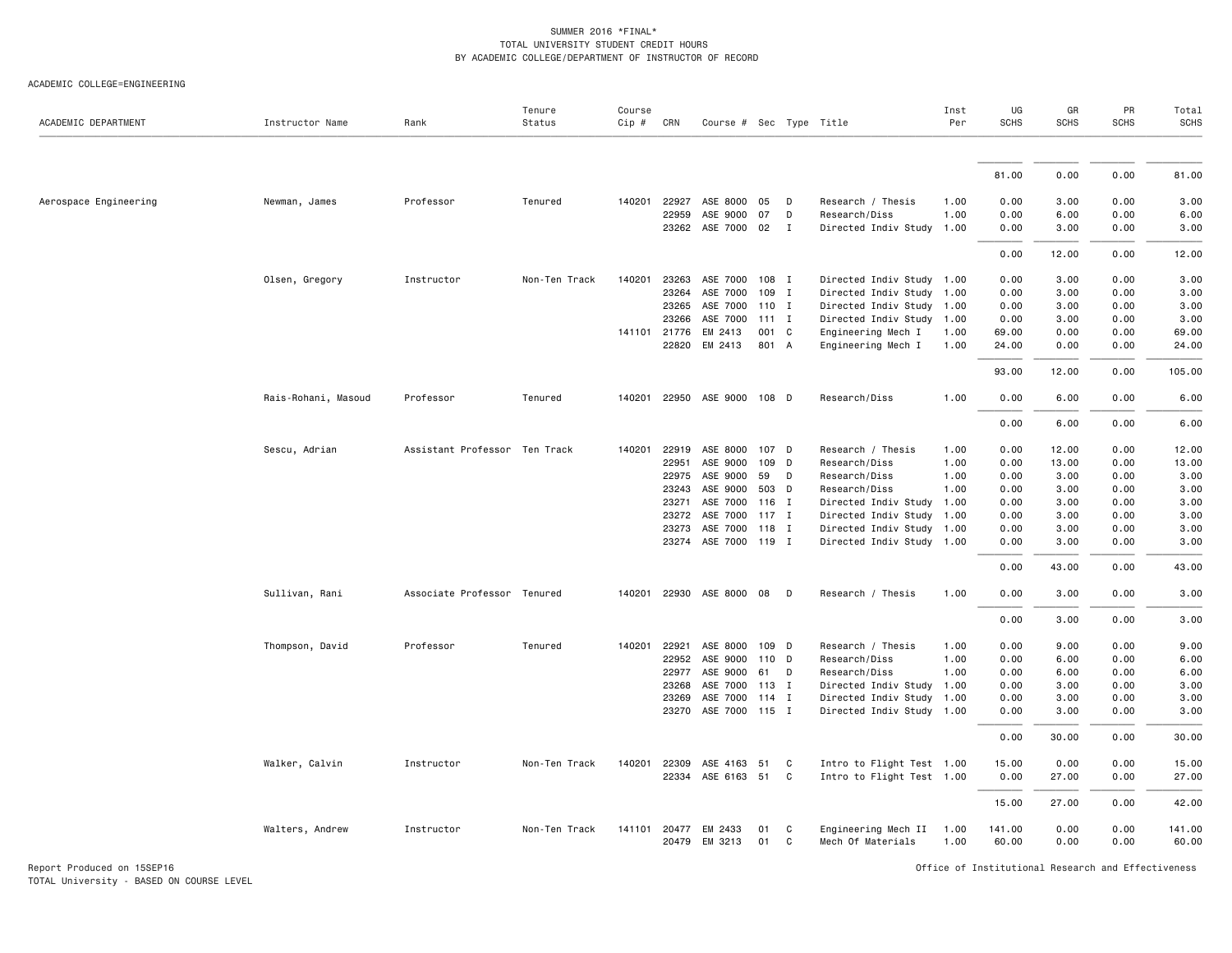| ACADEMIC DEPARTMENT   | Instructor Name | Rank | Tenure<br>Status | Course<br>Cip #<br>CRN |  | Course # Sec Type Title | Inst<br>Per | UG<br>SCHS | GR<br><b>SCHS</b> | PR<br><b>SCHS</b> | Total<br>SCHS |
|-----------------------|-----------------|------|------------------|------------------------|--|-------------------------|-------------|------------|-------------------|-------------------|---------------|
|                       |                 |      |                  |                        |  |                         |             | 201.00     | 0.00              | 0.00              | 201.00        |
|                       |                 |      |                  |                        |  |                         |             | ========   | ========          | ========          | ==========    |
| Aerospace Engineering |                 |      |                  |                        |  |                         |             | 708,00     | 247.00            | 0.00              | 955.00        |
|                       |                 |      |                  |                        |  |                         |             | ========   | ========          | ========          | ==========    |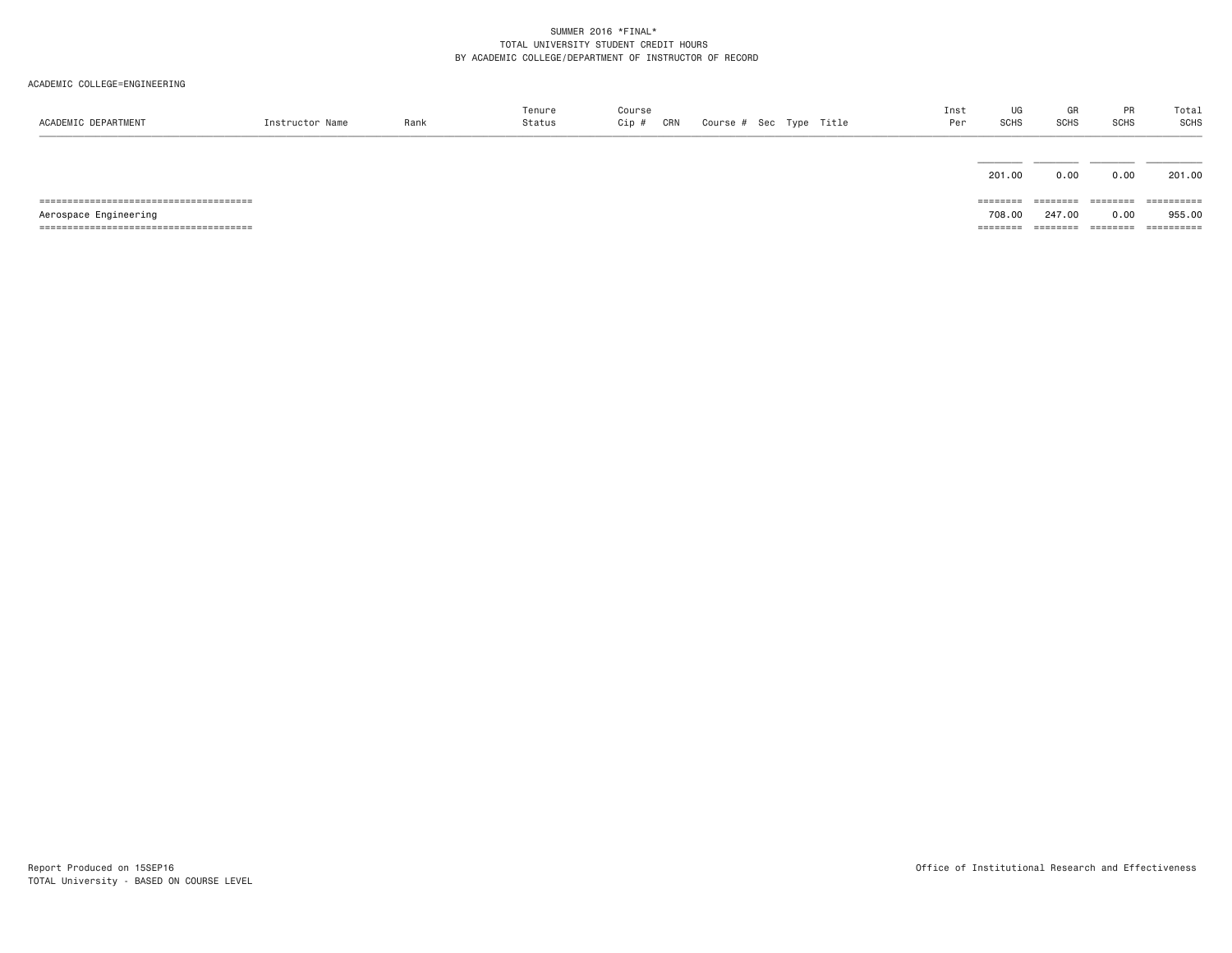| ACADEMIC DEPARTMENT                                            | Instructor Name    | Rank                          | Tenure<br>Status | Course<br>Cip # | CRN   | Course # Sec Type Title     |       |                |                           | Inst<br>Per | UG<br><b>SCHS</b> | GR<br><b>SCHS</b> | PR<br><b>SCHS</b> | Total<br>SCHS                       |
|----------------------------------------------------------------|--------------------|-------------------------------|------------------|-----------------|-------|-----------------------------|-------|----------------|---------------------------|-------------|-------------------|-------------------|-------------------|-------------------------------------|
|                                                                |                    |                               |                  |                 |       |                             |       |                |                           |             |                   |                   |                   |                                     |
| Ag & Bio Engineering                                           | Cathcart, Thomas   | Professor                     | Tenured          | 140301          | 23171 | ABE 4000 01                 |       | $\blacksquare$ | Directed Indiv Study 1.00 |             | 3.00              | 0.00              | 0.00              | 3.00                                |
|                                                                |                    |                               |                  |                 | 23199 | ABE 4000 02 I               |       |                | Directed Indiv Study 1.00 |             | 3.00              | 0.00              | 0.00              | 3.00                                |
|                                                                |                    |                               |                  |                 |       |                             |       |                |                           |             | 6.00              | 0.00              | 0.00              | 6.00                                |
|                                                                | Elder, Steven      | Professor                     | Tenured          | 140301          | 22611 | ABE 8000 102 D              |       |                | Research / Thesis         | 1.00        | 0.00              | 16.00             | 0.00              | 16.00                               |
|                                                                |                    |                               |                  |                 | 22626 | ABE 9000 110 D              |       |                | Research / Diss           | 1.00        | 0.00              | 6.00              | 0.00              | 6.00                                |
|                                                                |                    |                               |                  |                 |       |                             |       |                |                           |             | 0.00              | 22.00             | 0.00              | 22.00                               |
|                                                                | Liao, Jun          | Associate Professor Tenured   |                  | 140301          |       | 22628 ABE 9000 112 D        |       |                | Research / Diss           | 1.00        | 0.00              | 12.00             | 0.00              | 12.00                               |
|                                                                |                    |                               |                  |                 |       |                             |       |                |                           |             | 0.00              | 12.00             | 0.00              | 12.00                               |
|                                                                | Parajuli, Prem     | Associate Professor Tenured   |                  |                 |       | 140301 22630 ABE 9000 114 D |       |                | Research / Diss           | 1.00        | 0.00              | 6.00              | 0.00              | 6.00                                |
|                                                                |                    |                               |                  |                 |       |                             |       |                |                           |             | 0.00              | 6.00              | 0.00              | 6.00                                |
|                                                                | Prabhu, Rajkumar   | Assistant Professor Ten Track |                  | 140301          | 22617 | ABE 9000                    | 101 D |                | Research / Diss           | 1.00        | 0.00              | 12.00             | 0.00              | 12.00                               |
|                                                                |                    |                               |                  |                 | 22635 | ABE 8000 108 D              |       |                | Research / Thesis         | 1.00        | 0.00              | 9.00              | 0.00              | 9.00                                |
|                                                                |                    |                               |                  |                 |       |                             |       |                |                           |             | 0.00              | 21.00             | 0.00              | 21.00                               |
|                                                                | Warnock, James     | Non-Faculty                   | Tenured          | 140301          |       | 23058 ABE 8000 117 D        |       |                | Research / Thesis         | 1.00        | 0.00              | 6.00              | 0.00              | 6.00                                |
|                                                                |                    |                               |                  |                 |       |                             |       |                |                           |             | 0.00              | 6.00              | 0.00              | 6.00                                |
|                                                                | Williams, Lakiesha | Associate Professor Tenured   |                  | 140301          | 22624 | ABE 9000 108 D              |       |                | Research / Diss           | 1.00        | 0.00              | 2.00              | 0.00              | 2.00                                |
|                                                                |                    |                               |                  |                 | 22642 | ABE 8000 115 D              |       |                | Research / Thesis         | 1.00        | 0.00              | 8.00              | 0.00              | 8.00                                |
|                                                                |                    |                               |                  |                 | 23231 | ABE 7000 101 I              |       |                | Directed Indiv Study 1.00 |             | 0.00              | 3.00              | 0.00              | 3.00                                |
|                                                                |                    |                               |                  |                 |       |                             |       |                |                           |             | 0.00              | 13.00             | 0.00              | 13.00                               |
| --------------------------------------<br>Ag & Bio Engineering |                    |                               |                  |                 |       |                             |       |                |                           |             | ========<br>6.00  | ========<br>80.00 | 0.00              | ======== =========<br>86.00         |
| -------------------------------------                          |                    |                               |                  |                 |       |                             |       |                |                           |             |                   |                   |                   | -------- ------- -------- --------- |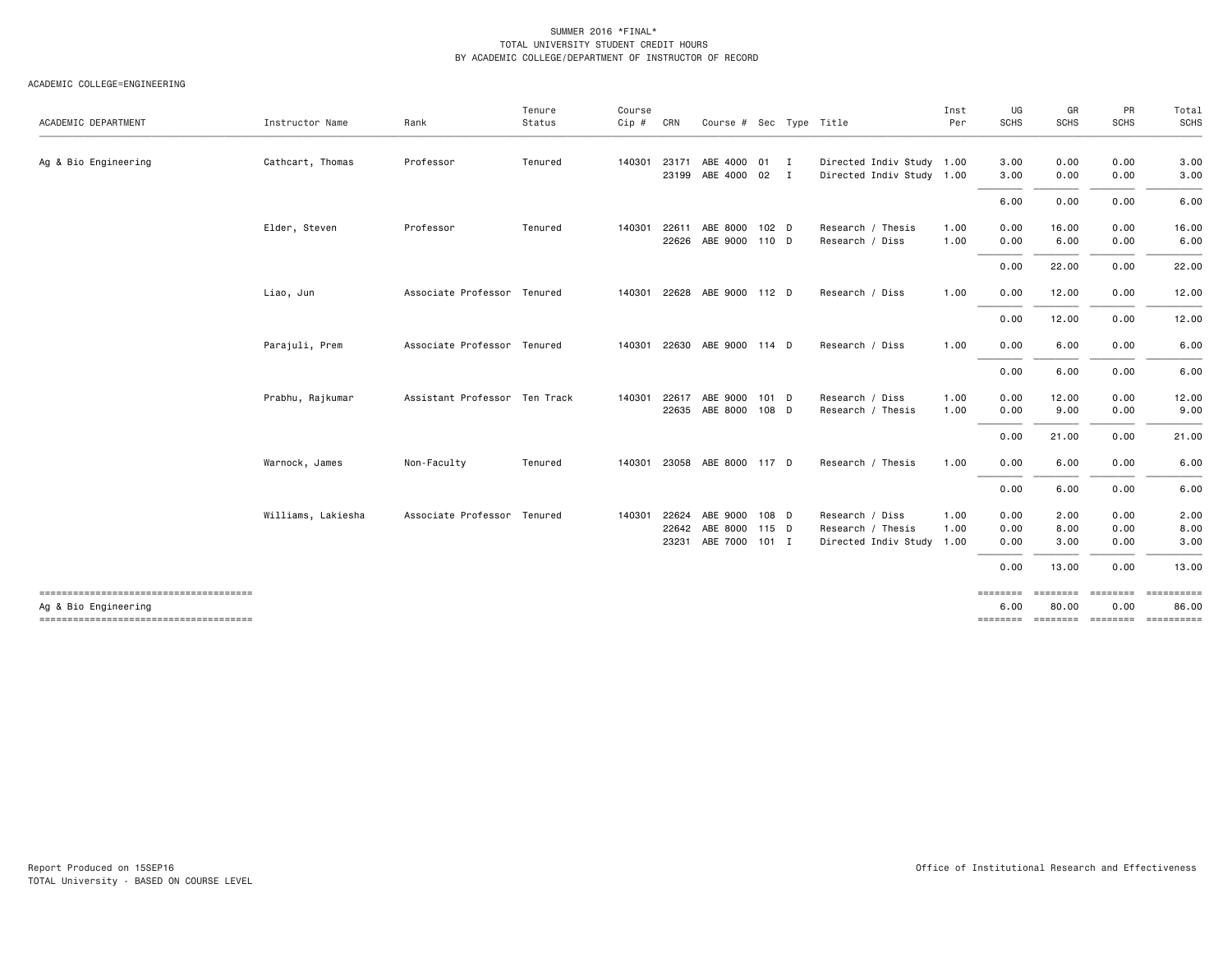| ACADEMIC DEPARTMENT               | Instructor Name       | Rank                              | Tenure<br>Status | Course<br>Cip # | CRN            | Course # Sec Type Title |                  |              |                                                | Inst<br>Per  | UG<br><b>SCHS</b> | GR<br><b>SCHS</b> | PR<br><b>SCHS</b> | Total<br><b>SCHS</b> |
|-----------------------------------|-----------------------|-----------------------------------|------------------|-----------------|----------------|-------------------------|------------------|--------------|------------------------------------------------|--------------|-------------------|-------------------|-------------------|----------------------|
| Civil & Environmental Engineering | Gude, Veera           | Assistant Professor Ten Track     |                  |                 | 140801 23206   | CE 8000                 | 503 D            |              | Research / Thesis                              | 1.00         | 0.00              | 6.00              | 0.00              | 6.00                 |
|                                   |                       |                                   |                  |                 | 23333          | CE 7000                 | $102$ I          |              | Directed Indiv Study 1.00                      |              | 0.00              | 3.00              | 0.00              | 3.00                 |
|                                   |                       |                                   |                  |                 |                |                         |                  |              |                                                |              | 0.00              | 9.00              | 0.00              | 9.00                 |
|                                   | Gullett, Philip       | Associate Professor Tenured       |                  | 140801          | 22797          | CE 8000                 | 504 D            |              | Research / Thesis                              | 1.00         | 0.00              | 1.00              | 0.00              | 1.00                 |
|                                   |                       |                                   |                  | 140803          | 20177          | CE 3603                 | 01               | C            | Structural Mech                                | 1.00         | 75.00             | 0.00              | 0.00              | 75.00                |
|                                   |                       |                                   |                  | 141101          | 20480          | EM 3213                 | 51               | C            | Mech Of Materials                              | 1.00         | 75.00             | 0.00              | 0.00              | 75.00                |
|                                   |                       |                                   |                  |                 | 22310          | EM 4123                 | 01               | C            | Intro Finite Element 1.00                      |              | 12.00             | 0.00              | 0.00              | 12.00                |
|                                   |                       |                                   |                  |                 | 22311          | EM 6123                 | 01               | C.           | Intro Finite Element 1.00                      |              | 0.00              | 3.00              | 0.00              | 3.00                 |
|                                   |                       |                                   |                  |                 |                |                         |                  |              |                                                |              | 162.00            | 4.00              | 0.00              | 166.00               |
|                                   | Howard, Isaac         | Associate Professor Tenured       |                  |                 | 140801 22295   | CE 4990                 | 101 C            |              | Special Topic In CE                            | 1.00         | 21.00             | 0.00              | 0.00              | 21.00                |
|                                   |                       |                                   |                  |                 | 22760          | CE 8000                 | $101$ D          |              | Research / Thesis                              | 1.00         | 0.00              | 1.00              | 0.00              | 1.00                 |
|                                   |                       |                                   |                  |                 | 22765          | CE 9000                 | 101 D            |              | Research / Diss                                | 1.00         | 0.00              | 1.00              | 0.00              | 1.00                 |
|                                   |                       |                                   |                  |                 | 22798          | CE 8000                 | 501 D            |              | Research / Thesis                              | 1.00<br>1.00 | 0.00              | 1.00              | 0.00<br>0.00      | 1.00<br>9.00         |
|                                   |                       |                                   |                  |                 | 22802<br>23365 | CE 9000<br>CE 7000      | 501 D<br>52      | $\mathbf{I}$ | Research / Diss<br>Directed Indiv Study        | 1.00         | 0.00<br>0.00      | 9.00<br>1.00      | 0.00              | 1.00                 |
|                                   |                       |                                   |                  |                 | 140899 22296   | CE 6990                 | 101 C            |              | Special Topic In CE                            | 1.00         | 0.00              | 6.00              | 0.00              | 6.00                 |
|                                   |                       |                                   |                  |                 |                |                         |                  |              |                                                |              |                   |                   |                   |                      |
|                                   |                       |                                   |                  |                 |                |                         |                  |              |                                                |              | 21.00             | 19.00             | 0.00              | 40.00                |
|                                   | Martin, James L.      | Professor                         | Tenured          |                 |                | 140801 22761 CE 8000    | 102 <sub>D</sub> |              | Research / Thesis                              | 1.00         | 0.00              | 3.00              | 0.00              | 3.00                 |
|                                   |                       |                                   |                  |                 |                |                         |                  |              |                                                |              | 0.00              | 3.00              | 0.00              | 3.00                 |
|                                   | Pettway, Jacqueline   | Lecturer                          | Non-Ten Track    | 140805          | 22779          | CE 4183                 | 501 C            |              | Water Transportation 1.00                      |              | 6.00              | 0.00              | 0.00              | 6.00                 |
|                                   |                       |                                   |                  |                 | 22781          | CE 4183                 | 101 C            |              | Water Transportation 1.00                      |              | 6.00              | 0.00              | 0.00              | 6.00                 |
|                                   |                       |                                   |                  |                 |                | 22788 CE 6183           | 501 C            |              | Water Transportation 1.00                      |              | 0.00              | 21.00             | 0.00              | 21.00                |
|                                   |                       |                                   |                  |                 |                |                         |                  |              |                                                |              | 12.00             | 21.00             | 0.00              | 33.00                |
|                                   |                       |                                   |                  |                 |                |                         |                  |              |                                                |              |                   |                   |                   |                      |
|                                   | Ramirez Avila, John   | Research Assist Pro Non-Ten Track |                  | 140801          | 23131          | CE 8000                 | 106 D            |              | Research / Thesis                              | 1.00         | 0.00              | 1.00              | 0.00              | 1.00                 |
|                                   |                       |                                   |                  |                 | 23201<br>23205 | CE 7000<br>CE 8000      | 501 I<br>507 D   |              | Directed Indiv Study 1.00<br>Research / Thesis | 1.00         | 0.00<br>0.00      | 3.00<br>3.00      | 0.00<br>0.00      | 3.00<br>3.00         |
|                                   |                       |                                   |                  |                 |                |                         |                  |              |                                                |              |                   |                   |                   |                      |
|                                   |                       |                                   |                  |                 |                |                         |                  |              |                                                |              | 0.00              | 7.00              | 0.00              | 7.00                 |
|                                   | Taylor, Oliver-Denzil | Lecturer                          | Non-Ten Track    | 140801          | 22291          | CE 8423                 | 01               | C            | Geotech Earthquake E 1.00                      |              | 0.00              | 9.00              | 0.00              | 9.00                 |
|                                   |                       |                                   |                  |                 |                | 22292 CE 8423           | 501 C            |              | Geotech Earthquake E 1.00                      |              | 0.00              | 30.00             | 0.00              | 30.00                |
|                                   |                       |                                   |                  |                 |                |                         |                  |              |                                                |              | 0.00              | 39.00             | 0.00              | 39.00                |
|                                   | Truax, Dennis         | Professor                         | Tenured          | 140801          | 22759          | CE 7000                 | 51               | $\mathbf{I}$ | Directed Indiv Study 1.00                      |              | 0.00              | 3.00              | 0.00              | 3.00                 |
|                                   |                       |                                   |                  |                 |                | 22762 CE 8000           | 103 D            |              | Research / Thesis                              | 1.00         | 0.00              | 3.00              | 0.00              | 3.00                 |
|                                   |                       |                                   |                  |                 |                |                         |                  |              |                                                |              | 0.00              | 6.00              | 0.00              | 6.00                 |
|                                   | Vahedifard, Farshid   | Assistant Professor Ten Track     |                  |                 | 140801 22763   | CE 8000                 | 104 D            |              | Research / Thesis                              | 1.00         | 0.00              | 9.00              | 0.00              | 9.00                 |
|                                   |                       |                                   |                  |                 | 22767          | CE 9000                 | 103              | D            | Research / Diss                                | 1.00         | 0.00              | 21.00             | 0.00              | 21.00                |
|                                   |                       |                                   |                  |                 | 23204          | CE 9000                 | 506 D            |              | Research / Diss                                | 1.00         | 0.00              | 3.00              | 0.00              | 3.00                 |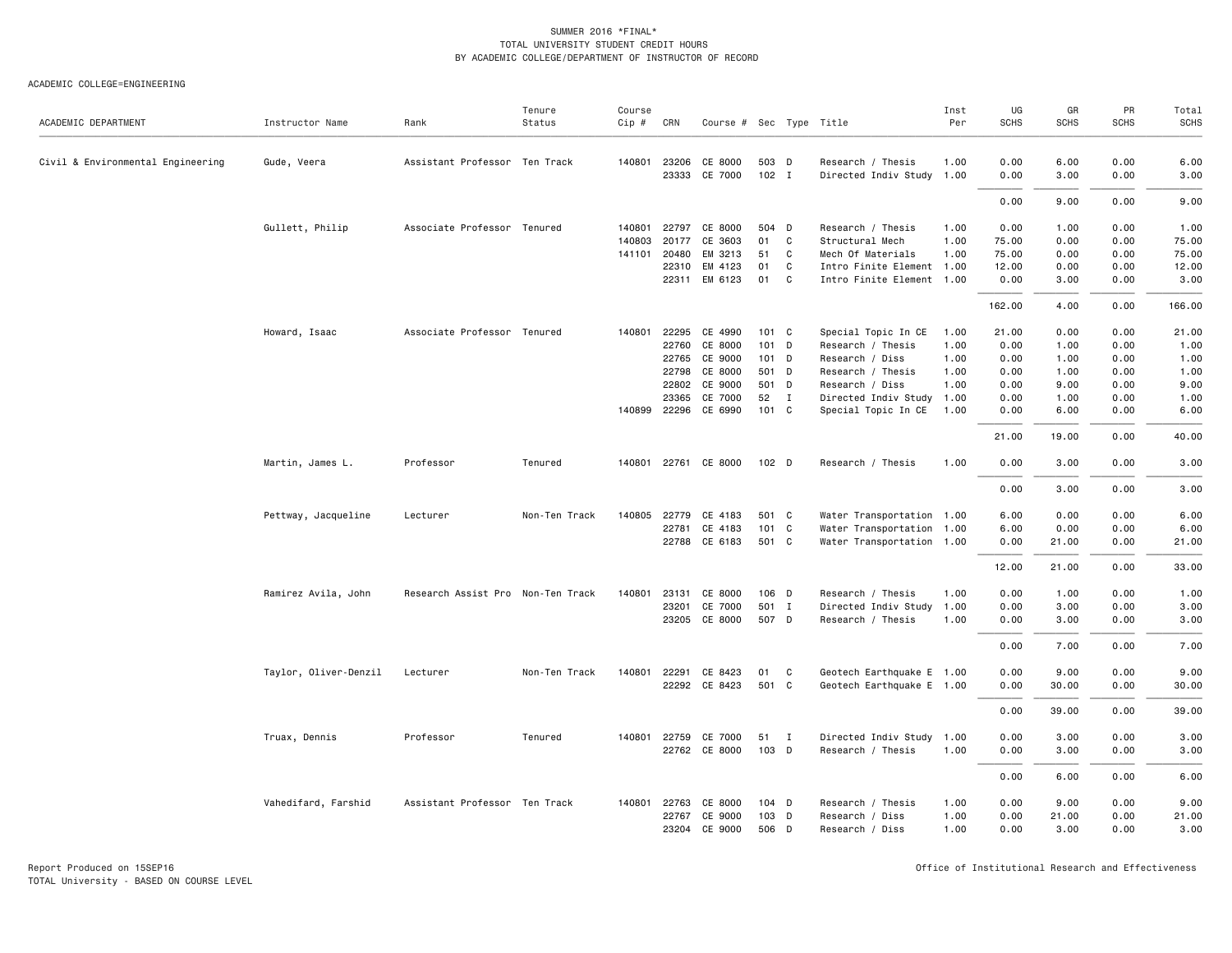| ACADEMIC DEPARTMENT               | Instructor Name | Rank                        | Tenure<br>Status | Course<br>Cip # | CRN | Course # Sec Type Title |       |                 | Inst<br>Per | UG<br>SCHS        | GR<br><b>SCHS</b> | PR<br><b>SCHS</b> | Total<br><b>SCHS</b>  |
|-----------------------------------|-----------------|-----------------------------|------------------|-----------------|-----|-------------------------|-------|-----------------|-------------|-------------------|-------------------|-------------------|-----------------------|
|                                   |                 |                             |                  |                 |     |                         |       |                 |             |                   | 33.00             | 0.00              | 33.00                 |
| Civil & Environmental Engineering | Zhang, Li       | Associate Professor Tenured |                  | 140801          |     | 22768 CE 9000           | 104 D | Research / Diss | 1.00        | 0.00<br>0.00      | 1.00              | 0.00              | 1.00                  |
|                                   |                 |                             |                  |                 |     |                         |       |                 |             | 0.00              | 1.00              | 0.00              | 1.00                  |
|                                   |                 |                             |                  |                 |     |                         |       |                 |             | $=$ = = = = = = = | $=$ = = = = = = = |                   | $=$ = = = = = = = = = |
| Civil & Environmental Engineering |                 |                             |                  |                 |     |                         |       |                 |             | 195.00            | 142.00            | 0.00              | 337.00                |
|                                   |                 |                             |                  |                 |     |                         |       |                 |             |                   | $=$ = = = = = = = | ========          | $=$ = = = = = = = = = |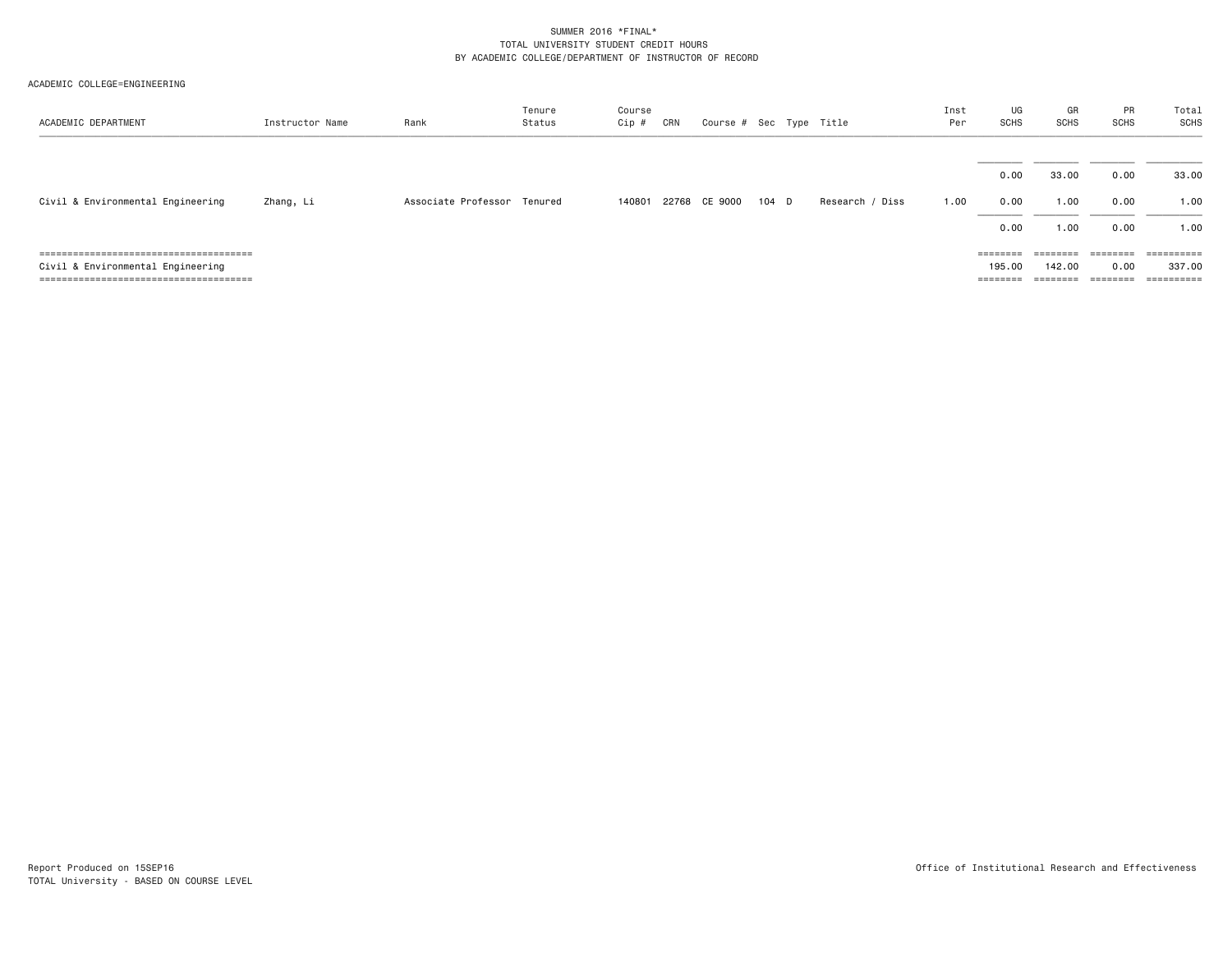| ACADEMIC DEPARTMENT            | Instructor Name        | Rank                              | Tenure<br>Status | Course<br>Cip # | CRN          | Course # Sec Type Title     |       |   |                           | Inst<br>Per | UG<br><b>SCHS</b> | GR<br><b>SCHS</b> | PR<br><b>SCHS</b> | Total<br><b>SCHS</b> |
|--------------------------------|------------------------|-----------------------------------|------------------|-----------------|--------------|-----------------------------|-------|---|---------------------------|-------------|-------------------|-------------------|-------------------|----------------------|
|                                |                        |                                   |                  |                 |              |                             |       |   |                           |             |                   |                   |                   |                      |
| Computer Science & Engineering | Archibald, Christopher | Assistant Professor Ten Track     |                  |                 | 110101 20328 | CSE 8080                    | 123 I |   | Directed Project Cs       | 1.00        | 0.00              | 3.00              | 0.00              | 3.00                 |
|                                |                        |                                   |                  |                 | 22592        | CSE 9000                    | 105 D |   | Research/Diss             | 1.00        | 0.00              | 9.00              | 0.00              | 9.00                 |
|                                |                        |                                   |                  |                 |              | 23322 CSE 7000 106 I        |       |   | Directed Indiv Study 1.00 |             | 0.00              | 3.00              | 0.00              | 3.00                 |
|                                |                        |                                   |                  |                 |              |                             |       |   |                           |             | 0.00              | 15.00             | 0.00              | 15.00                |
|                                | Banicescu, Ioana       | Professor                         | Tenured          |                 |              | 110101 22578 CSE 8000 102 D |       |   | Research / Thesis         | 1.00        | 0.00              | 3.00              | 0.00              | 3.00                 |
|                                |                        |                                   |                  |                 |              |                             |       |   |                           |             | 0.00              | 3.00              | 0.00              | 3.00                 |
|                                | Bethel, Cindy          | Associate Professor Ten Track     |                  |                 | 110101 20326 | CSE 8080 121 I              |       |   | Directed Project Cs       | 1.00        | 0.00              | 3.00              | 0.00              | 3.00                 |
|                                |                        |                                   |                  |                 | 22579        | CSE 8000                    | 103   | D | Research / Thesis         | 1.00        | 0.00              | 16.00             | 0.00              | 16.00                |
|                                |                        |                                   |                  |                 | 22594        | CSE 9000                    | 107 D |   | Research/Diss             | 1.00        | 0.00              | 6.00              | 0.00              | 6.00                 |
|                                |                        |                                   |                  |                 | 23234        | CSE 7000 103 I              |       |   | Directed Indiv Study 1.00 |             | 0.00              | 3.00              | 0.00              | 3.00                 |
|                                |                        |                                   |                  |                 |              |                             |       |   |                           |             | 0.00              | 28.00             | 0.00              | 28.00                |
|                                | Codabux, Zadia         | Grad Teach Assist                 | Not Applicable   |                 |              | 110201 20305 CSE 1233 01 C  |       |   | Cmptr Prog-C              | 1.00        | 33.00             | 0.00              | 0.00              | 33.00                |
|                                |                        |                                   |                  |                 |              |                             |       |   |                           |             | 33.00             | 0.00              | 0.00              | 33.00                |
|                                | Dampier, David         | Non-Faculty                       | Tenured          |                 | 110101 22580 | CSE 8000                    | 104 D |   | Research / Thesis         | 1.00        | 0.00              | 6.00              | 0.00              | 6.00                 |
|                                |                        |                                   |                  |                 | 22595        | CSE 9000 108 D              |       |   | Research/Diss             | 1.00        | 0.00              | 3.00              | 0.00              | 3.00                 |
|                                |                        |                                   |                  |                 |              |                             |       |   |                           |             | 0.00              | 9.00              | 0.00              | 9.00                 |
|                                | Hansen, Eric           | Associate Professor Tenured       |                  |                 | 110101 22597 | CSE 9000 110 D              |       |   | Research/Diss             | 1.00        | 0.00              | 12.00             | 0.00              | 12.00                |
|                                |                        |                                   |                  |                 |              |                             |       |   |                           |             | 0.00              | 12.00             | 0.00              | 12.00                |
|                                | Jankun-Kelly, Monika   | Lecturer                          | Non-Ten Track    | 110201          | 20309        | CSE 1384                    | 101 C |   | Intermed Comp Prog        | 1.00        | 24.00             | 0.00              | 0.00              | 24.00                |
|                                |                        |                                   |                  |                 |              | 20310 CSE 1384 102 K        |       |   | Intermed Comp Prog        | 1.00        | 0.00              | 0.00              | 0.00              | 0.00                 |
|                                |                        |                                   |                  |                 |              |                             |       |   |                           |             | 24.00             | 0.00              | 0.00              | 24.00                |
|                                | Jankun-Kelly, T.       | Associate Professor Tenured       |                  | 110101          | 22583        | CSE 8000                    | 107 D |   | Research / Thesis         | 1.00        | 0.00              | 6.00              | 0.00              | 6.00                 |
|                                |                        |                                   |                  |                 |              | 110201 20312 CSE 2383       | 101 C |   | Data Struc & Anal of 1.00 |             | 93.00             | 0.00              | 0.00              | 93.00                |
|                                |                        |                                   |                  |                 |              |                             |       |   |                           |             | 93.00             | 6.00              | 0.00              | 99.00                |
|                                | Lee, Sarah             | Clinical Assist Pro Non-Ten Track |                  |                 |              | 110101 23302 CSE 7000 105 I |       |   | Directed Indiv Study 1.00 |             | 0.00              | 3.00              | 0.00              | 3.00                 |
|                                |                        |                                   |                  |                 |              |                             |       |   |                           |             | 0.00              | 3.00              | 0.00              | 3.00                 |
|                                | Luke, Edward           | Professor                         | Tenured          | 140201          | 22948        | ASE 9000                    | 106 D |   | Research/Diss             | 1.00        | 0.00              | 6.00              | 0.00              | 6.00                 |
|                                |                        |                                   |                  |                 |              | 309999 23126 CME 9000       | 101 D |   | Research/Dis              | 1.00        | 0.00              | 6.00              | 0.00              | 6.00                 |
|                                |                        |                                   |                  |                 |              |                             |       |   |                           |             | 0.00              | 12.00             | 0.00              | 12.00                |
|                                | Perkins, Andy          | Associate Professor Tenured       |                  |                 |              | 110101 20314 CSE 3813 101 C |       |   | Intro to Formal Lang 1.00 |             | 33.00             | 0.00              | 0.00              | 33.00                |
|                                |                        |                                   |                  |                 |              |                             |       |   |                           |             | 33.00             | 0.00              | 0.00              | 33,00                |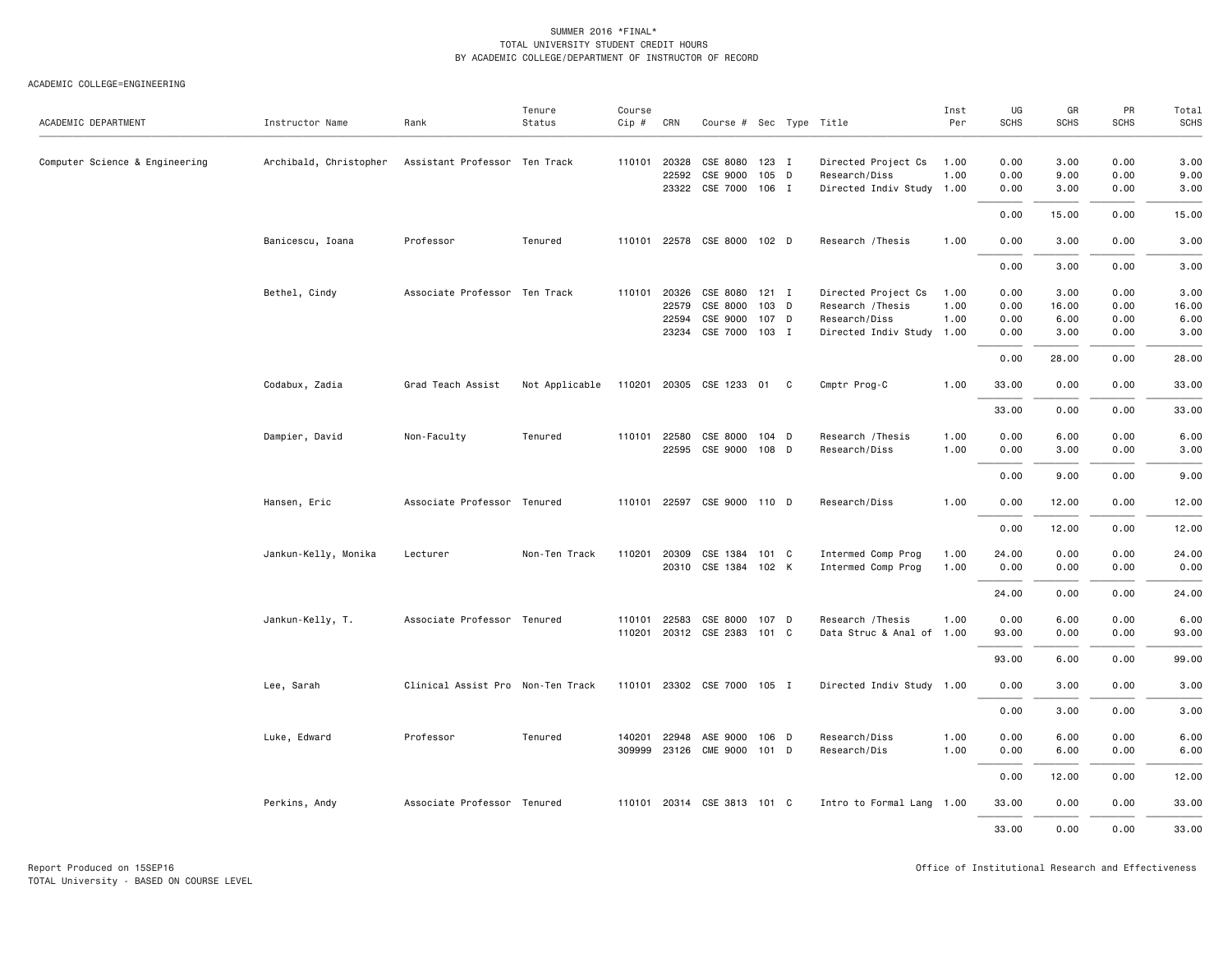| ACADEMIC DEPARTMENT            | Instructor Name      | Rank                          | Tenure<br>Status | Course<br>Cip # | CRN   | Course # Sec Type Title     |         |          |                           | Inst<br>Per | UG<br><b>SCHS</b>  | GR<br><b>SCHS</b>  | PR<br><b>SCHS</b> | Total<br>SCHS        |
|--------------------------------|----------------------|-------------------------------|------------------|-----------------|-------|-----------------------------|---------|----------|---------------------------|-------------|--------------------|--------------------|-------------------|----------------------|
| Computer Science & Engineering | Ramkumar, Mahalingam | Associate Professor Tenured   |                  | 110101          | 22601 | CSE 9000 114 D              |         |          | Research/Diss             | 1.00        | 0.00               | 6.00               | 0.00              | 6.00                 |
|                                |                      |                               |                  |                 |       |                             |         |          |                           |             | 0.00               | 6.00               | 0.00              | 6.00                 |
|                                | Reese, Donna         | Professor                     | Tenured          |                 |       | 110101 22602 CSE 9000 115 D |         |          | Research/Diss             | 1.00        | 0.00               | 6.00               | 0.00              | 6.00                 |
|                                |                      |                               |                  |                 |       |                             |         |          |                           |             | 0.00               | 6.00               | 0.00              | 6.00                 |
|                                | Swan, John           | Professor                     | Tenured          | 110101          | 20323 | CSE 8080 116 I              |         |          | Directed Project Cs       | 1.00        | 0.00               | 3.00               | 0.00              | 3.00                 |
|                                |                      |                               |                  |                 | 22588 | CSE 9000                    | 101 D   |          | Research/Diss             | 1.00        | 0.00               | 7.00               | 0.00              | 7.00                 |
|                                |                      |                               |                  |                 | 22821 | CSE 8000 112 D              |         |          | Research / Thesis         | 1.00        | 0.00               | 1.00               | 0.00              | 1.00                 |
|                                |                      |                               |                  |                 |       |                             |         |          |                           |             | 0.00               | 11.00              | 0.00              | 11.00                |
|                                | Williams, Byron      | Assistant Professor Ten Track |                  | 110101 20327    |       | CSE 8080                    | 122 I   |          | Directed Project Cs       | 1.00        | 0.00               | 6.00               | 0.00              | 6.00                 |
|                                |                      |                               |                  |                 | 22116 | CSE 4990                    | 101 C   |          | Special Topic in CS 1.00  |             | 9.00               | 0.00               | 0.00              | 9.00                 |
|                                |                      |                               |                  |                 | 22117 | CSE 6990                    | 101 C   |          | Special Topic in CSE 1.00 |             | 0.00               | 15.00              | 0.00              | 15.00                |
|                                |                      |                               |                  |                 | 22589 | CSE 9000                    | 102 D   |          | Research/Diss             | 1.00        | 0.00               | 24.00              | 0.00              | 24.00                |
|                                |                      |                               |                  |                 | 23232 | CSE 7000                    | $102$ I |          | Directed Indiv Study 1.00 |             | 0.00               | 3.00               | 0.00              | 3.00                 |
|                                |                      |                               |                  |                 | 23285 | CSE 6990                    | 501 C   |          | Special Topic in CSE 1.00 |             | 0.00               | 3.00               | 0.00              | 3.00                 |
|                                |                      |                               |                  |                 |       |                             |         |          |                           |             | 9.00               | 51.00              | 0.00              | 60.00                |
|                                | Zhang, Song          | Associate Professor Tenured   |                  | 110101          | 22591 | CSE 9000                    | $104$ D |          | Research/Diss             | 1.00        | 0.00               | 18.00              | 0.00              | 18.00                |
|                                |                      |                               |                  |                 | 22824 | CSE 8000                    | 115 D   |          | Research / Thesis         | 1.00        | 0.00               | 1.00               | 0.00              | 1.00                 |
|                                |                      |                               |                  |                 | 23385 | CSE 8000                    | 51      | <b>D</b> | Research / Thesis         | 1.00        | 0.00               | 6.00               | 0.00              | 6.00                 |
|                                |                      |                               |                  |                 |       |                             |         |          |                           |             | 0.00               | 25.00              | 0.00              | 25.00                |
| Computer Science & Engineering |                      |                               |                  |                 |       |                             |         |          |                           |             | ========<br>192,00 | ========<br>187.00 | ========<br>0.00  | ==========<br>379.00 |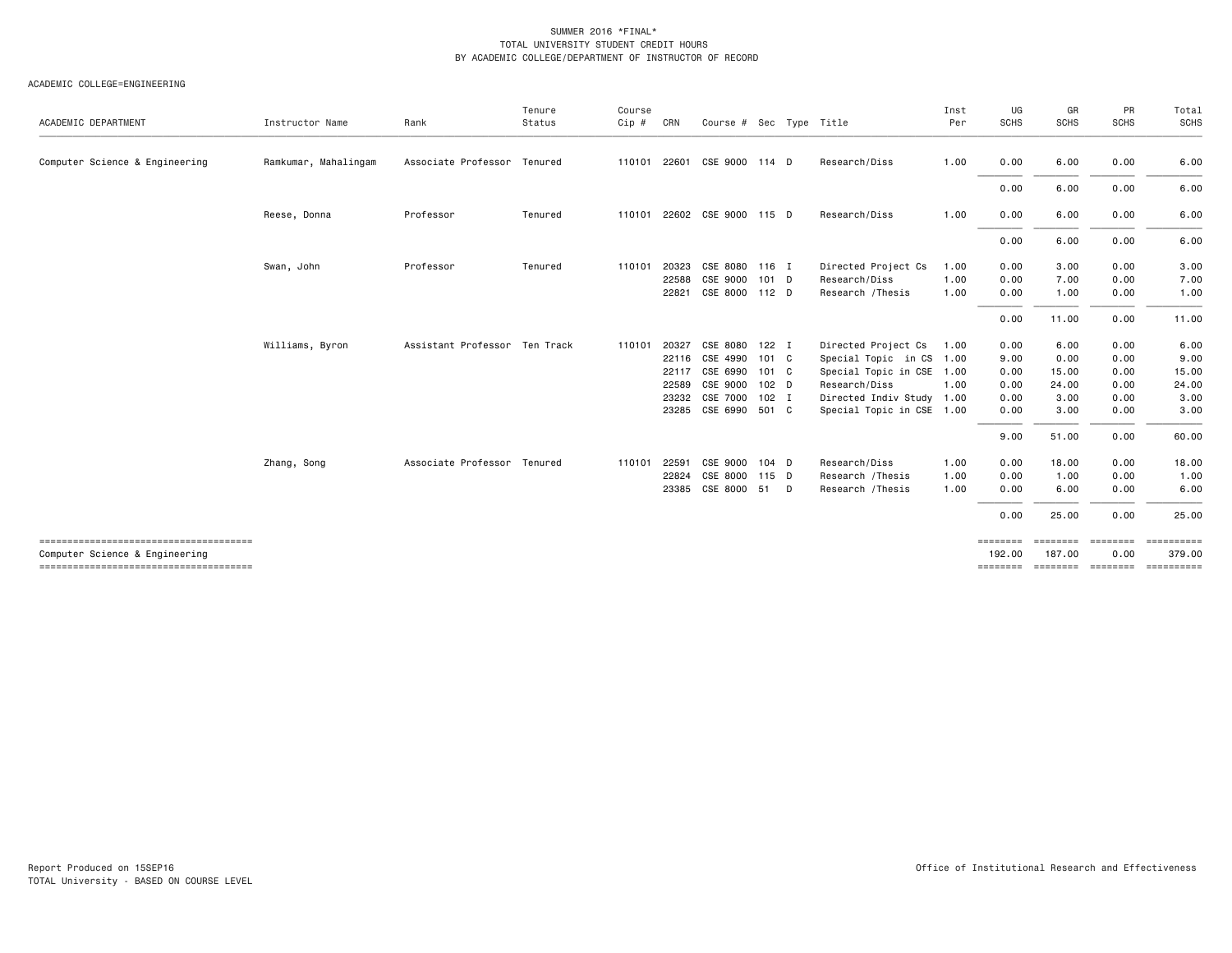| ACADEMIC DEPARTMENT               | Instructor Name    | Rank                               | Tenure<br>Status | Course<br>Cip # | CRN                     | Course # Sec Type Title                      |                |        |                                                                     | Inst<br>Per          | UG<br><b>SCHS</b>      | GR<br>SCHS            | PR<br>SCHS           | Total<br><b>SCHS</b>   |
|-----------------------------------|--------------------|------------------------------------|------------------|-----------------|-------------------------|----------------------------------------------|----------------|--------|---------------------------------------------------------------------|----------------------|------------------------|-----------------------|----------------------|------------------------|
| Electrical & Computer Engineering | Abdelwahed, Sherif | Non-Faculty                        | Tenured          | 141001          | 21894<br>22701<br>22718 | ECE 8000<br>ECE 9000<br>ECE 8000 101 D       | 501 D<br>101 D |        | Research/Thesis<br>Research/Diss<br>Research/Thesis                 | 1.00<br>1.00<br>1.00 | 0.00<br>0.00<br>0.00   | 1.00<br>18.00<br>6.00 | 0.00<br>0.00<br>0.00 | 1.00<br>18.00<br>6.00  |
|                                   |                    |                                    |                  |                 |                         |                                              |                |        |                                                                     |                      | 0.00                   | 25.00                 | 0.00                 | 25.00                  |
|                                   | Anderson, Derek    | Assistant Professor Ten Track      |                  | 141001          | 22702                   | ECE 9000<br>22719 ECE 8000 102 D             | 102 D          |        | Research/Diss<br>Research/Thesis                                    | 1.00<br>1.00         | 0.00<br>0.00           | 10.00<br>21.00        | 0.00<br>0.00         | 10.00<br>21.00         |
|                                   |                    |                                    |                  |                 |                         |                                              |                |        |                                                                     |                      | 0.00                   | 31.00                 | 0.00                 | 31.00                  |
|                                   | Asili, Mustafa     | Grad Research Assis Not Applicable |                  |                 |                         | 141001 20414 ECE 3323 01 C                   |                |        | Electromagnetics II                                                 | 1.00                 | 30.00                  | 0.00                  | 0.00                 | 30.00                  |
|                                   |                    |                                    |                  |                 |                         |                                              |                |        |                                                                     |                      | 30.00                  | 0.00                  | 0.00                 | 30.00                  |
|                                   | Ball, John         | Assistant Professor Ten Track      |                  | 141001          | 22703<br>22720          | ECE 9000<br>ECE 8000 103 D                   | 103 D          |        | Research/Diss<br>Research/Thesis                                    | 1.00<br>1.00         | 0.00<br>0.00           | 12.00<br>22.00        | 0.00<br>0.00         | 12.00<br>22.00         |
|                                   |                    |                                    |                  |                 |                         |                                              |                |        |                                                                     |                      | 0.00                   | 34.00                 | 0.00                 | 34.00                  |
|                                   | Bruce, Jerry       | Associate Professor Tenured        |                  | 141001          | 20416<br>22721<br>22835 | ECE 3413<br>ECE 8000<br>ECE 7000 102 I       | 01<br>104 D    | C      | Intro to Electronic<br>Research/Thesis<br>Directed Indiv Study 1.00 | 1.00<br>1.00         | 51.00<br>0.00<br>0.00  | 0.00<br>4.00<br>3.00  | 0.00<br>0.00<br>0.00 | 51.00<br>4.00<br>3.00  |
|                                   |                    |                                    |                  |                 |                         |                                              |                |        |                                                                     |                      | 51.00                  | 7.00                  | 0.00                 | 58.00                  |
|                                   | Dabbiru, Lalitha   | Non-Faculty                        | Not Applicable   |                 |                         | 141001 20420 ECE 3434 01 B                   |                |        | Adv Electronic Circu 1.00                                           |                      | 32.00                  | 0.00                  | 0.00                 | 32.00                  |
|                                   |                    |                                    |                  |                 |                         |                                              |                |        |                                                                     |                      | 32.00                  | 0.00                  | 0.00                 | 32.00                  |
|                                   | Donohoe, John      | Professor                          | Tenured          |                 |                         | 141001 22705 ECE 9000 105 D                  |                |        | Research/Diss                                                       | 1.00                 | 0.00                   | 7.00                  | 0.00                 | 7.00                   |
|                                   |                    |                                    |                  |                 |                         |                                              |                |        |                                                                     |                      | 0.00                   | 7.00                  | 0.00                 | 7.00                   |
|                                   | Du, Qian           | Professor                          | Tenured          |                 | 141001 21906            | ECE 9000<br>22706 ECE 9000 106 D             | 506 D          |        | Research/Diss<br>Research/Diss                                      | 1.00<br>1.00         | 0.00<br>0.00           | 1.00<br>9.00          | 0.00<br>0.00         | 1.00<br>9.00           |
|                                   |                    |                                    |                  |                 |                         |                                              |                |        |                                                                     |                      | 0.00                   | 10.00                 | 0.00                 | 10.00                  |
|                                   | Follett, Randolph  | Associate Professor Tenured        |                  | 141001          | 20417<br>20422          | ECE 3413<br>ECE 3443<br>22724 ECE 8000 107 D | 51<br>51       | C<br>C | Intro to Electronic<br>Signals and Systems<br>Research/Thesis       | 1.00<br>1.00<br>1.00 | 78.00<br>33.00<br>0.00 | 0.00<br>0.00<br>6.00  | 0.00<br>0.00<br>0.00 | 78.00<br>33.00<br>6.00 |
|                                   |                    |                                    |                  |                 |                         |                                              |                |        |                                                                     |                      | 111.00                 | 6.00                  | 0.00                 | 117.00                 |
|                                   | Fowler, James      | Professor                          | Tenured          | 141001          | 21907<br>22708          | ECE 9000<br>ECE 9000<br>22725 ECE 8000 108 D | 508 D<br>108 D |        | Research/Diss<br>Research/Diss<br>Research/Thesis                   | 1.00<br>1.00<br>1.00 | 0.00<br>0.00<br>0.00   | 3.00<br>1.00<br>6.00  | 0.00<br>0.00<br>0.00 | 3.00<br>1.00<br>6.00   |
|                                   |                    |                                    |                  |                 |                         |                                              |                |        |                                                                     |                      | 0.00                   | 10.00                 | 0.00                 | 10.00                  |
|                                   | Fu, Yong           | Associate Professor Tenured        |                  | 141001          |                         | 22709 ECE 9000 109 D                         |                |        | Research/Diss                                                       | 1.00                 | 0.00                   | 30.00                 | 0.00                 | 30.00                  |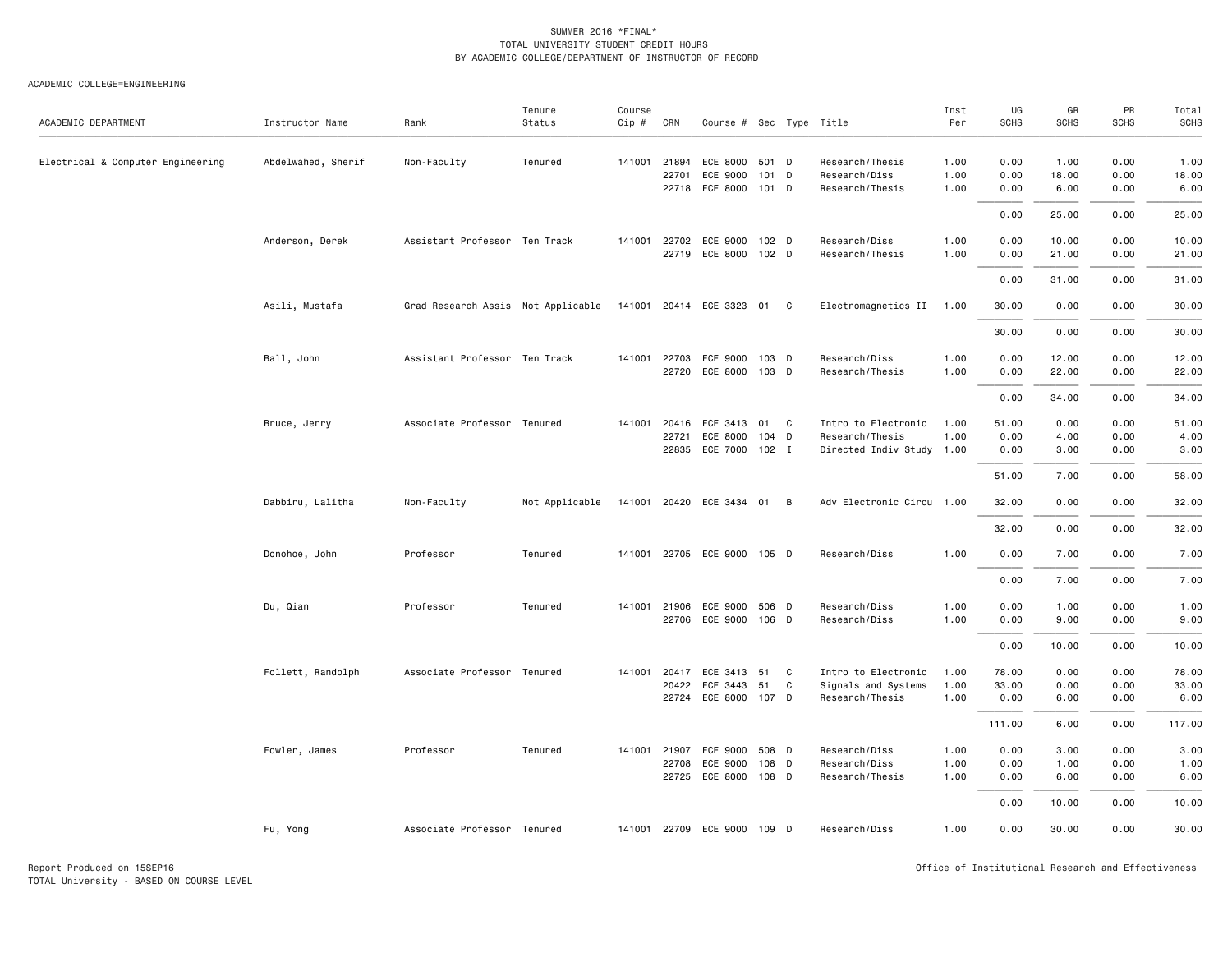| ACADEMIC DEPARTMENT                                                        | Instructor Name                                       | Rank                        | Tenure<br>Status | Course<br>Cip # | CRN   | Course # Sec Type Title     |         |                           | Inst<br>Per | UG<br>SCHS                            | GR<br>SCHS                | PR<br><b>SCHS</b>      | Total<br>SCHS                       |
|----------------------------------------------------------------------------|-------------------------------------------------------|-----------------------------|------------------|-----------------|-------|-----------------------------|---------|---------------------------|-------------|---------------------------------------|---------------------------|------------------------|-------------------------------------|
|                                                                            |                                                       |                             |                  |                 |       |                             |         |                           |             | 0.00                                  | 30.00                     | 0.00                   | 30.00                               |
|                                                                            |                                                       |                             |                  |                 |       |                             |         |                           |             |                                       |                           |                        |                                     |
| Electrical & Computer Engineering                                          | Jones, Bryan                                          | Associate Professor Tenured |                  | 141001          | 20426 | ECE 3724                    | 101 C   | Microprocessors           | 1.00        | 52.00                                 | 0.00                      | 0.00                   | 52.00                               |
|                                                                            |                                                       |                             |                  |                 | 20427 | ECE 3724                    | 102 K   | Microprocessors           | 1.00        | 0.00                                  | 0.00                      | 0.00                   | 0.00                                |
|                                                                            |                                                       |                             |                  |                 | 20429 | ECE 3724                    | 104 K   | Microprocessors           | 1.00        | 0.00                                  | 0.00                      | 0.00                   | 0.00                                |
|                                                                            |                                                       |                             |                  |                 |       | 22710 ECE 9000 110 D        |         | Research/Diss             | 1.00        | 0.00                                  | 6.00                      | 0.00                   | 6.00                                |
|                                                                            |                                                       |                             |                  |                 |       |                             |         |                           |             | 52.00                                 | 6.00                      | 0.00                   | 58.00                               |
|                                                                            | Karimi-Ghartemani, Maso Associate Professor Ten Track |                             |                  | 141001          | 22711 | ECE 9000 111 D              |         | Research/Diss             | 1.00        | 0.00                                  | 15.00                     | 0.00                   | 15.00                               |
|                                                                            |                                                       |                             |                  |                 |       |                             |         |                           |             | 0.00                                  | 15.00                     | 0.00                   | 15.00                               |
|                                                                            | Koshka, Yaroslav                                      | Professor                   | Tenured          | 141001          |       | 22834 ECE 7000 101 I        |         | Directed Indiv Study 1.00 |             | 0.00                                  | 3.00                      | 0.00                   | 3.00                                |
|                                                                            |                                                       |                             |                  |                 |       |                             |         |                           |             | 0.00                                  | 3.00                      | 0.00                   | 3.00                                |
|                                                                            | Mazzola, Michael                                      | Professor                   | Tenured          | 141001          | 22713 | ECE 9000 113 D              |         | Research/Diss             | 1.00        | 0.00                                  | 18.00                     | 0.00                   | 18.00                               |
|                                                                            |                                                       |                             |                  |                 | 22730 | ECE 8000                    | $113$ D | Research/Thesis           | 1.00        | 0.00                                  | 12.00                     | 0.00                   | 12.00                               |
|                                                                            |                                                       |                             |                  |                 | 23405 | ECE 9000 51 D               |         | Research/Diss             | 1.00        | 0.00                                  | 6.00                      | 0.00                   | 6.00                                |
|                                                                            |                                                       |                             |                  |                 |       |                             |         |                           |             | 0.00                                  | 36.00                     | 0.00                   | 36.00                               |
|                                                                            | Melnychuk, Galyna                                     | Non-Faculty                 | Not Applicable   |                 |       | 143501 21893 IE 3913        | 801 A   | Engr Economy I            | 1.00        | 66.00                                 | 0.00                      | 0.00                   | 66.00                               |
|                                                                            |                                                       |                             |                  |                 |       |                             |         |                           |             | 66.00                                 | 0.00                      | 0.00                   | 66.00                               |
|                                                                            | Molen, G. Marshall                                    | Professor                   | Tenured          |                 |       | 141001 22714 ECE 9000 114 D |         | Research/Diss             | 1.00        | 0.00                                  | 6.00                      | 0.00                   | 6.00                                |
|                                                                            |                                                       |                             |                  |                 |       |                             |         |                           |             | 0.00                                  | 6.00                      | 0.00                   | 6.00                                |
|                                                                            | Younan, Nicolas                                       | Professor                   | Tenured          |                 |       | 141001 21902 ECE 8000 519 D |         | Research/Thesis           | 1.00        | 0.00                                  | 1.00                      | 0.00                   | 1.00                                |
|                                                                            |                                                       |                             |                  |                 |       |                             |         |                           |             | 0.00                                  | 1.00                      | 0.00                   | 1.00                                |
| -------------------------------------<br>Electrical & Computer Engineering |                                                       |                             |                  |                 |       |                             |         |                           |             | $=$ $=$ $=$ $=$ $=$ $=$ $=$<br>342,00 | <b>ESSESSES</b><br>227.00 | $= 1000000000$<br>0.00 | $= 22222222222$<br>569.00           |
| -------------------------------------                                      |                                                       |                             |                  |                 |       |                             |         |                           |             |                                       |                           |                        | -------- ------- -------- --------- |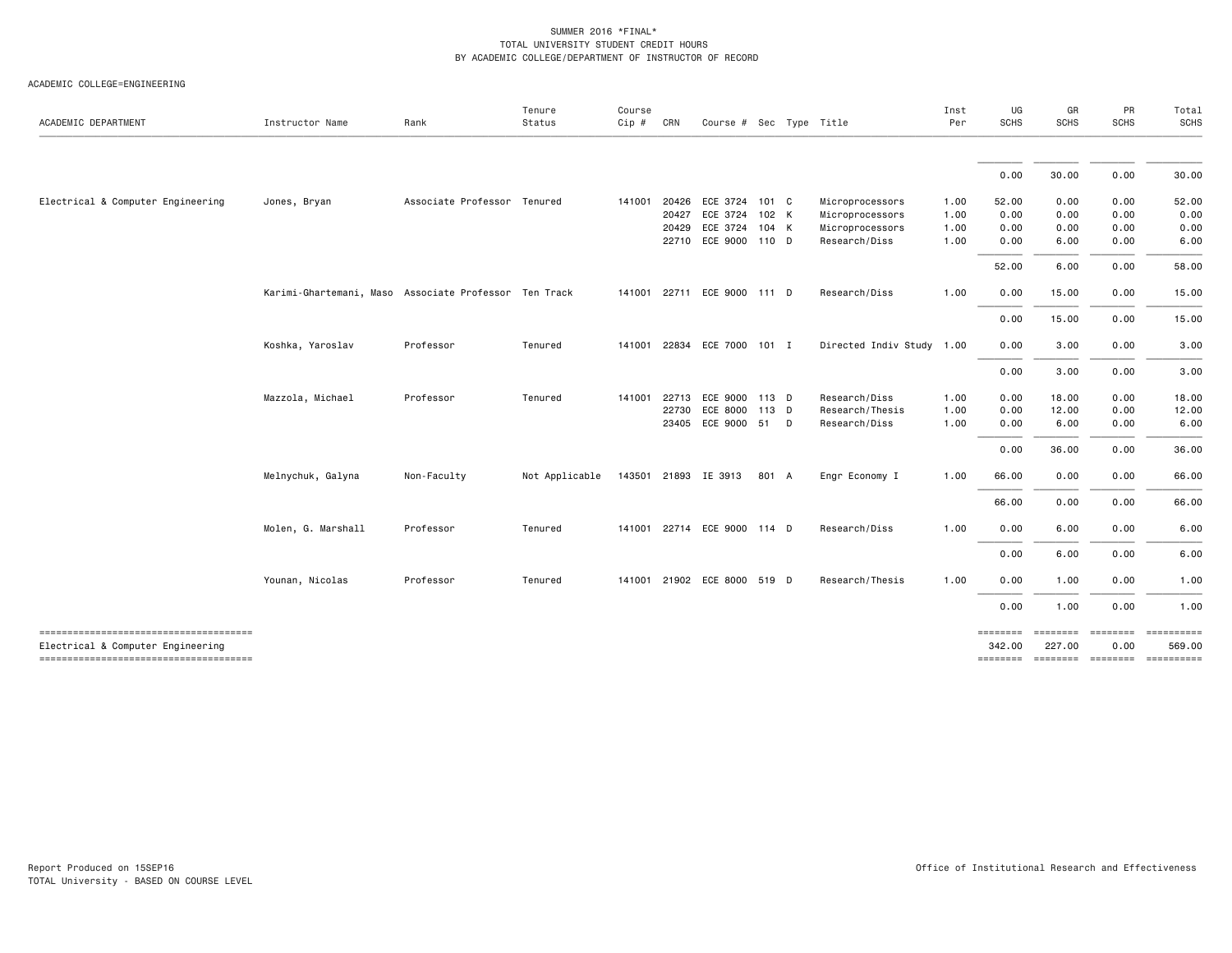ACADEMIC COLLEGE=ENGINEERING

| ACADEMIC DEPARTMENT              | Instructor Name                                            | Rank                              | Tenure<br>Status | Course<br>$Cip \#$ | CRN          | Course # Sec Type Title |       |              |                           | Inst<br>Per | UG<br>SCHS | GR<br><b>SCHS</b> | PR<br><b>SCHS</b> | Total<br>SCHS |
|----------------------------------|------------------------------------------------------------|-----------------------------------|------------------|--------------------|--------------|-------------------------|-------|--------------|---------------------------|-------------|------------|-------------------|-------------------|---------------|
| Industrial & Systems Engineering | Asio, Sarah                                                | Visiting Assist Pro Non-Ten Track |                  |                    | 143501 20747 | IE 3913                 | 51    | C            | Engr Economy I            | 1.00        | 72.00      | 0.00              | 0.00              | 72.00         |
|                                  |                                                            |                                   |                  |                    | 21384        | IE 3913                 | 551   | C            | Engr Economy I            | 1.00        | 12.00      | 0.00              | 0.00              | 12.00         |
|                                  |                                                            |                                   |                  |                    | 270301 21769 | IE 4613                 | 01    | C.           | Eng Statistics I          | 1.00        | 93.00      | 0.00              | 0.00              | 93.00         |
|                                  |                                                            |                                   |                  |                    |              |                         |       |              |                           |             | 177.00     | 0.00              | 0.00              | 177.00        |
|                                  | Bian, Linkan                                               | Assistant Professor Ten Track     |                  | 143501             | 22434        | IE 9000                 | 101 D |              | Research/DIss             | 1.00        | 0.00       | 18.00             | 0.00              | 18.00         |
|                                  |                                                            |                                   |                  |                    | 22551        | IE 9000                 | 501 D |              | Research/DIss             | 1.00        | 0.00       | 7.00              | 0.00              | 7.00          |
|                                  |                                                            |                                   |                  |                    | 22983        | IE 7000                 | 01    | $\mathbf{I}$ | Directed Indiv Study      | 1.00        | 0.00       | 3.00              | 0.00              | 3.00          |
|                                  |                                                            |                                   |                  |                    |              | 23354 IE 8000           | 01    | D            | Research / Thesis         | 1.00        | 0.00       | 3.00              | 0.00              | 3.00          |
|                                  |                                                            |                                   |                  |                    |              |                         |       |              |                           |             | 0.00       | 31.00             | 0.00              | 31.00         |
|                                  | Bullington, Stanley                                        | Professor                         | Tenured          | 142701             | 20753        | IE 4753                 | 01    | C            | Systems Engr & Analy 1.00 |             | 27.00      | 0.00              | 0.00              | 27.00         |
|                                  |                                                            |                                   |                  | 143501             | 20748        | IE 4333                 | 01    | C            | Prod Control Sys I        | 1.00        | 24.00      | 0.00              | 0.00              | 24.00         |
|                                  |                                                            |                                   |                  |                    | 20749        | IE 4543                 | 51    | C            | Logistics Engineerin 1.00 |             | 24.00      | 0.00              | 0.00              | 24.00         |
|                                  |                                                            |                                   |                  |                    | 20751        | IE 4653                 | 51    | C            | Ind Qual Control I        | 1.00        | 15.00      | 0.00              | 0.00              | 15.00         |
|                                  |                                                            |                                   |                  |                    | 20755        | IE 6543                 | 51    | C            | Logistics Engineerin 1.00 |             | 0.00       | 9.00              | 0.00              | 9.00          |
|                                  |                                                            |                                   |                  |                    | 20757        | IE 6653                 | 51    | C            | Ind Qual Control I        | 1.00        | 0.00       | 12.00             | 0.00              | 12.00         |
|                                  |                                                            |                                   |                  |                    | 20759        | IE 6753                 | 01    | C            | Systems Engr & Analy 1.00 |             | 0.00       | 3.00              | 0.00              | 3.00          |
|                                  |                                                            |                                   |                  |                    | 21781        | IE 6753                 | 501 C |              | Systems Engr & Analy 1.00 |             | 0.00       | 18.00             | 0.00              | 18.00         |
|                                  |                                                            |                                   |                  |                    | 22552        | IE 9000                 | 502 D |              | Research/DIss             | 1.00        | 0.00       | 1.00              | 0.00              | 1.00          |
|                                  |                                                            |                                   |                  | 149999             |              | 23357 IE 4000           | 501 I |              | Directed Indiv Study 1.00 |             | 3.00       | 0.00              | 0.00              | 3.00          |
|                                  |                                                            |                                   |                  |                    |              |                         |       |              |                           |             | 93.00      | 43.00             | 0.00              | 136.00        |
|                                  | Green, Robert                                              | Non-Faculty                       | Not Applicable   | 521003             |              | 20583 EXL 1191 101 E    |       |              | Leadership Internshi 1.00 |             | 6.00       | 0.00              | 0.00              | 6.00          |
|                                  |                                                            |                                   |                  |                    |              |                         |       |              |                           |             | 6.00       | 0.00              | 0.00              | 6.00          |
|                                  | Jafari Marandi, Ruholla Grad Research Assis Not Applicable |                                   |                  |                    | 270101 20752 | IE 4733                 | 01    | C.           | Linear Programming I 1.00 |             | 12.00      | 0.00              | 0.00              | 12.00         |
|                                  |                                                            |                                   |                  |                    | 20758        | IE 6733                 | 01    | C            | Linear Programming I 0.90 |             | 0.00       | 5.40              | 0.00              | 5.40          |
|                                  |                                                            |                                   |                  |                    | 20895        | MA 4733                 | 01    | C            | Linear Programming        | 1.00        | 9.00       | 0.00              | 0.00              | 9.00          |
|                                  |                                                            |                                   |                  |                    |              | 20900 MA 6733           | 01    | C            | Linear Programming        | 1.00        | 0.00       | 6.00              | 0.00              | 6.00          |
|                                  |                                                            |                                   |                  |                    |              |                         |       |              |                           |             | 21.00      | 11.40             | 0.00              | 32.40         |
|                                  | Jaradat, Raed                                              | Assistant Professor Ten Track     |                  |                    | 143501 22436 | IE 9000                 | 103 D |              | Research/DIss             | 1.00        | 0.00       | 6.00              | 0.00              | 6.00          |
|                                  |                                                            |                                   |                  |                    | 22775        | IE 7000                 | 501 I |              | Directed Indiv Study      | 1.00        | 0.00       | 3.00              | 0.00              | 3.00          |
|                                  |                                                            |                                   |                  |                    |              |                         |       |              |                           |             | 0.00       | 9.00              | 0.00              | 9.00          |
|                                  | Marufuzzaman, Mohammad                                     | Assistant Professor Ten Track     |                  | 143501             | 22429        | IE 8000                 | 102 D |              | Research / Thesis         | 1.00        | 0.00       | 6.00              | 0.00              | 6.00          |
|                                  |                                                            |                                   |                  |                    | 22437        | IE 9000                 | 104 D |              | Research/DIss             | 1.00        | 0.00       | 24.00             | 0.00              | 24.00         |
|                                  |                                                            |                                   |                  |                    | 22554        | IE 9000                 | 504 D |              | Research/DIss             | 1.00        | 0.00       | 7.00              | 0.00              | 7.00          |
|                                  |                                                            |                                   |                  |                    |              |                         |       |              |                           |             |            |                   |                   |               |
|                                  |                                                            |                                   |                  |                    |              |                         |       |              |                           |             | 0.00       | 37.00             | 0.00              | 37.00         |
|                                  | Medal, Hugh                                                | Assistant Professor Ten Track     |                  | 143501             | 22438        | IE 9000                 | 105 D |              | Research/DIss             | 1.00        | 0.00       | 9.00              | 0.00              | 9.00          |
|                                  |                                                            |                                   |                  |                    | 22541        | IE 8000                 | 503 D |              | Research / Thesis         | 1.00        | 0.00       | 1.00              | 0.00              | 1.00          |
|                                  |                                                            |                                   |                  |                    | 22555        | IE 9000                 | 505 D |              | Research/DIss             | 1.00        | 0.00       | 7.00              | 0.00              | 7.00          |
|                                  |                                                            |                                   |                  |                    | 23241        | IE 9000                 | 01    | D            | Research/DIss             | 1.00        | 0.00       | 3.00              | 0.00              | 3.00          |
|                                  |                                                            |                                   |                  |                    | 270101 20758 | IE 6733                 | 01    | C            | Linear Programming I 0.10 |             | 0.00       | 0.60              | 0.00              | 0.60          |

Report Produced on 15SEP16 Office of Institutional Research and Effectiveness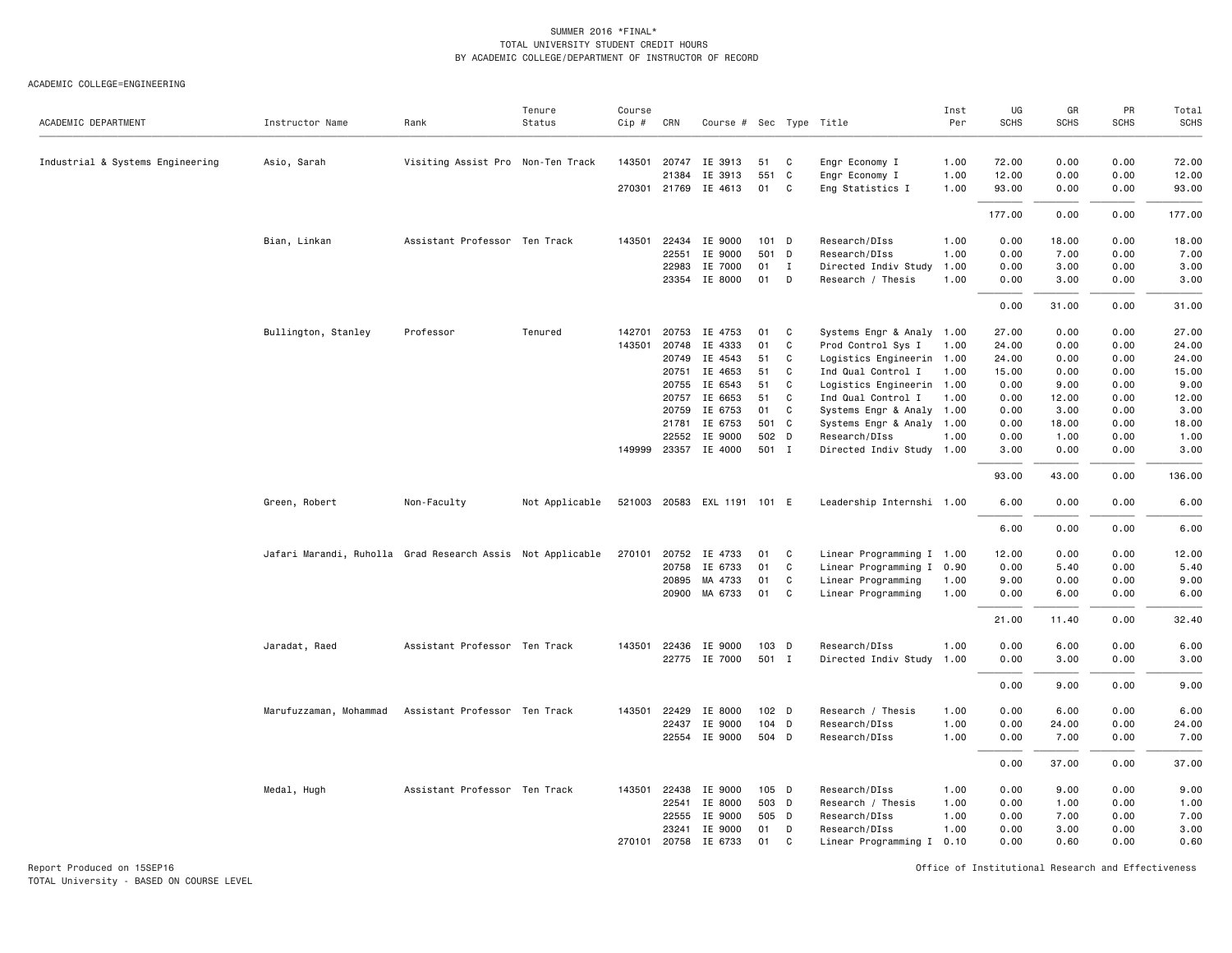| ACADEMIC DEPARTMENT              | Instructor Name     | Rank                          | Tenure<br>Status | Course<br>Cip # | CRN   | Course # Sec Type Title |         |                           | Inst<br>Per | UG<br><b>SCHS</b>  | GR<br><b>SCHS</b>                       | PR<br><b>SCHS</b> | Total<br>SCHS |
|----------------------------------|---------------------|-------------------------------|------------------|-----------------|-------|-------------------------|---------|---------------------------|-------------|--------------------|-----------------------------------------|-------------------|---------------|
|                                  |                     |                               |                  |                 |       |                         |         |                           |             |                    |                                         |                   |               |
|                                  |                     |                               |                  |                 |       |                         |         |                           |             | 0.00               | 20.60                                   | 0.00              | 20.60         |
| Industrial & Systems Engineering | Reeves, Kari        | Non-Faculty                   | Not Applicable   | 143501          | 22431 | IE 8000                 | 104 D   | Research / Thesis         | 1.00        | 0.00               | 6.00                                    | 0.00              | 6.00          |
|                                  |                     |                               |                  |                 |       | 22439 IE 9000           | 106 D   | Research/DIss             | 1.00        | 0.00               | 1.00                                    | 0.00              | 1.00          |
|                                  |                     |                               |                  |                 |       | 22556 IE 9000           | 506 D   | Research/DIss             | 1.00        | 0.00               | 3.00                                    | 0.00              | 3.00          |
|                                  |                     |                               |                  |                 | 23325 | IE 7000                 | 503 I   | Directed Indiv Study      | 1.00        | 0.00               | 3.00                                    | 0.00              | 3.00          |
|                                  |                     |                               |                  |                 |       | 23358 IE 7000           | $101$ I | Directed Indiv Study 1.00 |             | 0.00               | 3.00                                    | 0.00              | 3.00          |
|                                  |                     |                               |                  |                 |       |                         |         |                           |             | 0.00               | 16.00                                   | 0.00              | 16.00         |
|                                  | Smith, Brian        | Assistant Professor Ten Track |                  | 143501          |       | 22432 IE 8000           | 105 D   | Research / Thesis         | 1.00        | 0.00               | 3.00                                    | 0.00              | 3.00          |
|                                  |                     |                               |                  |                 |       | 22440 IE 9000           | 107 D   | Research/DIss             | 1.00        | 0.00               | 13.00                                   | 0.00              | 13.00         |
|                                  |                     |                               |                  |                 |       | 22549 IE 8000           | 505 D   | Research / Thesis         | 1.00        | 0.00               | 1.00                                    | 0.00              | 1.00          |
|                                  |                     |                               |                  |                 |       | 22557 IE 9000           | 507 D   | Research/DIss             | 1.00        | 0.00               | 3.00                                    | 0.00              | 3.00          |
|                                  |                     |                               |                  |                 |       |                         |         |                           |             | 0.00               | 20.00                                   | 0.00              | 20.00         |
|                                  | Strawderman, Lesley | Associate Professor Tenured   |                  | 143501          | 22433 | IE 8000                 | 106 D   | Research / Thesis         | 1.00        | 0.00               | 6.00                                    | 0.00              | 6.00          |
|                                  |                     |                               |                  |                 | 22441 | IE 9000                 | 108 D   | Research/DIss             | 1.00        | 0.00               | 18.00                                   | 0.00              | 18.00         |
|                                  |                     |                               |                  |                 | 22558 | IE 9000                 | 508 D   | Research/DIss             | 1.00        | 0.00               | 4.00                                    | 0.00              | 4.00          |
|                                  |                     |                               |                  |                 | 22836 | IE 7000                 | 502 I   | Directed Indiv Study      | 1.00        | 0.00               | 3.00                                    | 0.00              | 3.00          |
|                                  |                     |                               |                  |                 | 23026 | IE 7000                 | 02 I    | Directed Indiv Study 1.00 |             | 0.00               | 3.00                                    | 0.00              | 3.00          |
|                                  |                     |                               |                  |                 |       | 23409 IE 7000           | 554 I   | Directed Indiv Study 1.00 |             | 0.00               | 1.00                                    | 0.00              | 1.00          |
|                                  |                     |                               |                  |                 |       |                         |         |                           |             | 0.00               | 35.00                                   | 0.00              | 35.00         |
|                                  | Usher, John         | Professor                     | Tenured          | 143501          |       | 22559 IE 9000           | 509 D   | Research/DIss             | 1.00        | 0.00               | 1.00                                    | 0.00              | 1.00          |
|                                  |                     |                               |                  |                 |       |                         |         |                           |             | 0.00               | 1.00                                    | 0.00              | 1.00          |
|                                  |                     |                               |                  |                 |       |                         |         |                           |             | ========           | ========                                | ========          |               |
| Industrial & Systems Engineering |                     |                               |                  |                 |       |                         |         |                           |             | 297.00<br>======== | 224.00<br>socialist continue continuous | 0.00              | 521.00        |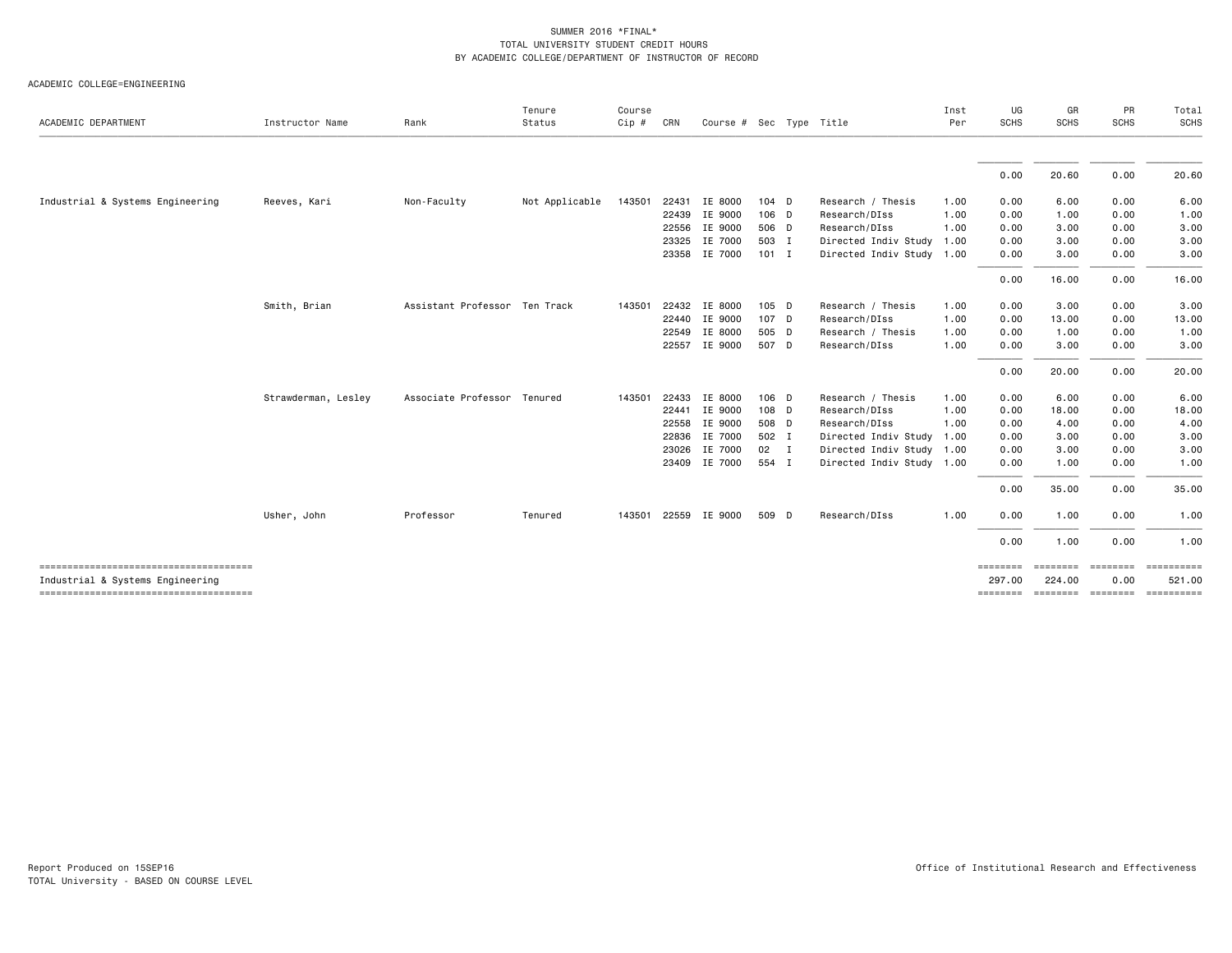| ACADEMIC DEPARTMENT    | Instructor Name    | Rank                          | Tenure<br>Status | Course<br>Cip # | CRN            | Course # Sec Type Title |                  |                  |                                       | Inst<br>Per  | UG<br><b>SCHS</b> | GR<br><b>SCHS</b> | PR<br><b>SCHS</b> | Total<br><b>SCHS</b> |
|------------------------|--------------------|-------------------------------|------------------|-----------------|----------------|-------------------------|------------------|------------------|---------------------------------------|--------------|-------------------|-------------------|-------------------|----------------------|
| Mechanical Engineering | Adebiyi, George    | Lecturer                      | Non-Ten Track    | 141901          | 20910<br>20913 | ME 3513<br>ME 3523      | 01<br>01         | C<br>$\mathbf C$ | Thermodynamics I<br>Thermodynamics II | 1.00<br>1.00 | 75.00<br>45.00    | 0.00<br>0.00      | 0.00<br>0.00      | 75.00<br>45.00       |
|                        |                    |                               |                  |                 |                |                         |                  |                  |                                       |              | 120.00            | 0.00              | 0.00              | 120.00               |
|                        | Chen, Lei          | Assistant Professor Ten Track |                  |                 |                | 141901 22858 ME 9000    | 103 D            |                  | Research / Diss                       | 1.00         | 0.00              | 6.00              | 0.00              | 6.00                 |
|                        |                    |                               |                  |                 |                |                         |                  |                  |                                       |              | 0.00              | 6.00              | 0.00              | 6.00                 |
|                        | Cho, HeeJin        | Assistant Professor Ten Track |                  |                 | 141901 21955   | ME 7000                 | $101$ I          |                  | Directed Indiv Study                  | 1.00         | 0.00              | 3.00              | 0.00              | 3.00                 |
|                        |                    |                               |                  |                 | 22842          | ME 8000                 | 104 D            |                  | Research / Thesis                     | 1.00         | 0.00              | 18.00             | 0.00              | 18.00                |
|                        |                    |                               |                  |                 |                | 22859 ME 9000           | 104 D            |                  | Research / Diss                       | 1.00         | 0.00              | 18.00             | 0.00              | 18.00                |
|                        |                    |                               |                  |                 |                |                         |                  |                  |                                       |              | 0.00              | 39.00             | 0.00              | 39.00                |
|                        | Daniewicz, Steven  | Professor                     | Tenured          |                 | 141901 22860   | ME 9000                 | 105 D            |                  | Research / Diss                       | 1.00         | 0.00              | 3.00              | 0.00              | 3.00                 |
|                        |                    |                               |                  |                 |                | 23143 ME 7000           | 105 I            |                  | Directed Indiv Study 1.00             |              | 0.00              | 3.00              | 0.00              | 3.00                 |
|                        |                    |                               |                  |                 |                |                         |                  |                  |                                       |              |                   |                   |                   |                      |
|                        |                    |                               |                  |                 |                |                         |                  |                  |                                       |              | 0.00              | 6.00              | 0.00              | 6.00                 |
|                        | El Kadiri, Haitham | Associate Professor Tenured   |                  |                 | 141901 22844   | ME 8000                 | 106 D            |                  | Research / Thesis                     | 1.00         | 0.00              | 6.00              | 0.00              | 6.00                 |
|                        |                    |                               |                  |                 | 22861          | ME 9000                 | 106 D            |                  | Research / Diss                       | 1.00         | 0.00              | 36.00             | 0.00              | 36.00                |
|                        |                    |                               |                  |                 | 309999 23221   | <b>CME 9000</b>         | 103 D            |                  | Research/Dis                          | 1.00         | 0.00              | 6.00              | 0.00              | 6.00                 |
|                        |                    |                               |                  |                 |                |                         |                  |                  |                                       |              | 0.00              | 48.00             | 0.00              | 48.00                |
|                        | Horstemeyer, Mark  | Professor                     | Tenured          |                 |                | 141901 22816 ME 7000    | $102$ I          |                  | Directed Indiv Study 1.00             |              | 0.00              | 3.00              | 0.00              | 3.00                 |
|                        |                    |                               |                  |                 | 22845          | ME 8000                 | 107 D            |                  | Research / Thesis                     | 1.00         | 0.00              | 6.00              | 0.00              | 6.00                 |
|                        |                    |                               |                  |                 | 22862          | ME 9000                 | 107 D            |                  | Research / Diss                       | 1.00         | 0.00              | 33.00             | 0.00              | 33.00                |
|                        |                    |                               |                  |                 | 22905          | ME 7000                 | 103 I            |                  | Directed Indiv Study 1.00             |              | 0.00              | 3.00              | 0.00              | 3.00                 |
|                        |                    |                               |                  |                 | 309999 23145   | CME 9000                | 102 <sub>D</sub> |                  | Research/Dis                          | 1.00         | 0.00              | 6.00              | 0.00              | 6.00                 |
|                        |                    |                               |                  |                 |                |                         |                  |                  |                                       |              | 0.00              | 51.00             | 0.00              | 51.00                |
|                        | Jones, Elborn      | Lecturer                      | Non-Ten Track    | 141901          | 20916          | ME 4443                 | 101 C            |                  | Mech Systems Design                   | 1.00         | 78.00             | 0.00              | 0.00              | 78.00                |
|                        |                    |                               |                  |                 |                | 21782 ME 6443           | 501 C            |                  | Mech Systems Design                   | 1.00         | 0.00              | 6.00              | 0.00              | 6.00                 |
|                        |                    |                               |                  |                 |                |                         |                  |                  |                                       |              | 78.00             | 6.00              | 0.00              | 84.00                |
|                        | Knizley, Alta      | Instructor                    | Non-Ten Track    |                 | 141901 20905   | ME 3113                 | 101 C            |                  | Engineering Analysis 1.00             |              | 42.00             | 0.00              | 0.00              | 42.00                |
|                        |                    |                               |                  |                 |                | 20906 ME 3313           | 101 C            |                  | Heat Transfer                         | 1.00         | 57.00             | 0.00              | 0.00              | 57.00                |
|                        |                    |                               |                  |                 |                |                         |                  |                  |                                       |              | 99.00             | 0.00              | 0.00              | 99.00                |
|                        | Krishnan, Sundar   | Associate Professor Tenured   |                  |                 | 141901 22846   | ME 8000                 | 108 D            |                  | Research / Thesis                     | 1.00         | 0.00              | 6.00              | 0.00              | 6.00                 |
|                        |                    |                               |                  |                 | 22863          | ME 9000                 | 108 D            |                  | Research / Diss                       | 1.00         | 0.00              | 18.00             | 0.00              | 18.00                |
|                        |                    |                               |                  |                 |                |                         |                  |                  |                                       |              | 0.00              | 24.00             | 0.00              | 24.00                |
|                        |                    | Associate Professor Ten Track |                  |                 | 141901 22847   | ME 8000                 | 109 D            |                  | Research / Thesis                     | 1.00         | 0.00              | 6.00              | 0.00              | 6.00                 |
|                        | Liu, Yucheng       |                               |                  |                 | 22864          | ME 9000                 | 109              | D                | Research / Diss                       | 1.00         | 0.00              | 18.00             | 0.00              | 18.00                |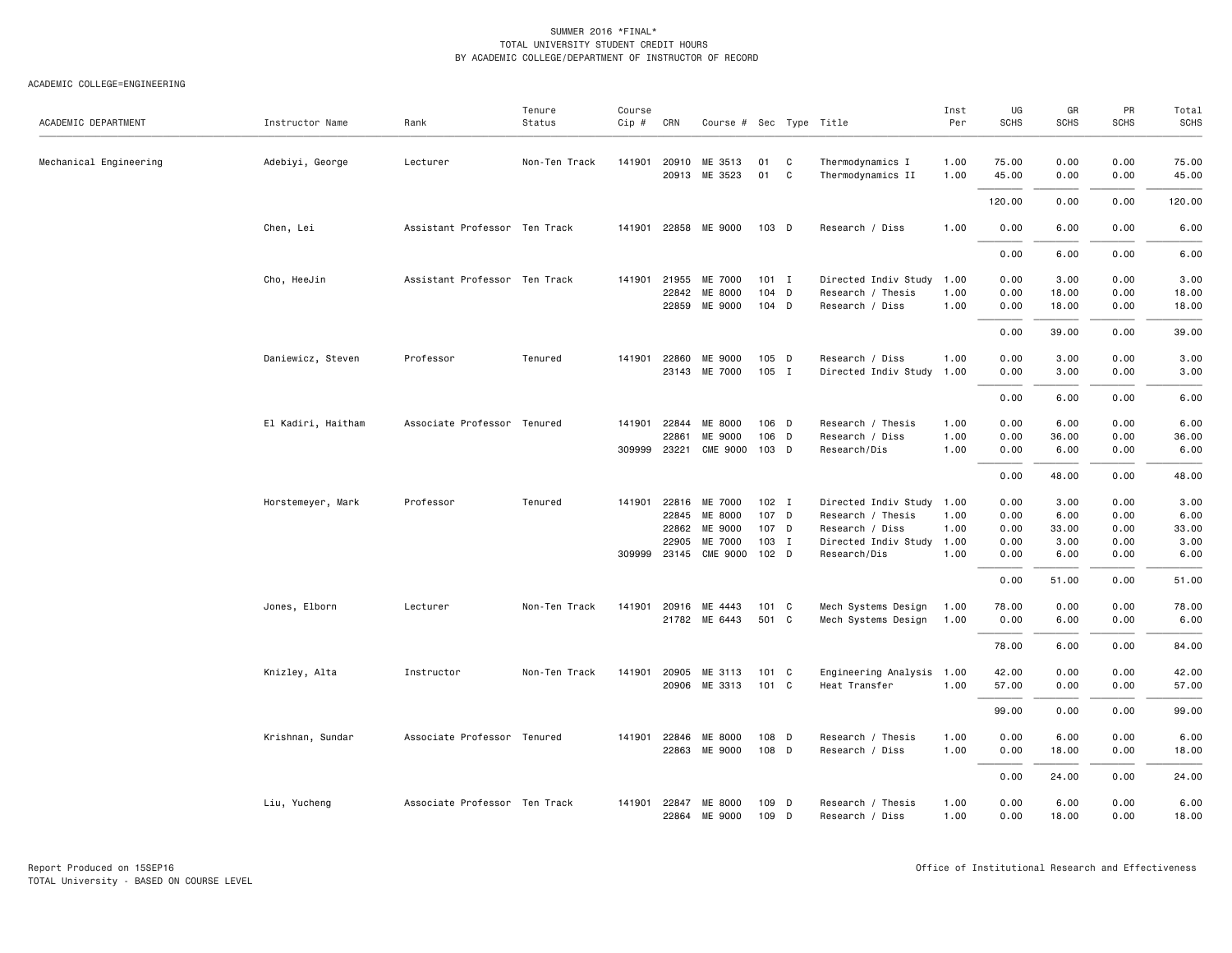### ACADEMIC COLLEGE=ENGINEERING

| ACADEMIC DEPARTMENT    | Instructor Name                                     | Rank                               | Tenure<br>Status | Course<br>$Cip \#$ | CRN            | Course # Sec Type Title    |                |        |                                                 | Inst<br>Per  | UG<br><b>SCHS</b> | GR<br>SCHS    | PR<br>SCHS   | Total<br><b>SCHS</b> |
|------------------------|-----------------------------------------------------|------------------------------------|------------------|--------------------|----------------|----------------------------|----------------|--------|-------------------------------------------------|--------------|-------------------|---------------|--------------|----------------------|
|                        |                                                     |                                    |                  |                    |                |                            |                |        |                                                 |              |                   |               |              |                      |
|                        |                                                     |                                    |                  |                    |                |                            |                |        |                                                 |              | 0.00              | 24.00         | 0.00         | 24.00                |
| Mechanical Engineering | Long, William                                       | Grad Teach Assist                  | Not Applicable   | 141901             | 20908          | ME 3403<br>20915 ME 4403   | 101 C<br>101 C |        | Materials for ME Des 1.00<br>Machine Design     | 1.00         | 36.00<br>36.00    | 0.00<br>0.00  | 0.00<br>0.00 | 36.00<br>36.00       |
|                        |                                                     |                                    |                  |                    |                |                            |                |        |                                                 |              | 72.00             | 0.00          | 0.00         | 72.00                |
|                        | Luck, Rogelio                                       | Professor                          | Tenured          | 141901             | 22865          | ME 9000<br>23352 ME 7000   | 110 D<br>106 I |        | Research / Diss<br>Directed Indiv Study         | 1.00<br>1.00 | 0.00<br>0.00      | 9.00<br>3.00  | 0.00<br>0.00 | 9.00<br>3.00         |
|                        |                                                     |                                    |                  |                    |                |                            |                |        |                                                 |              | 0.00              | 12.00         | 0.00         | 12.00                |
|                        | Mago, Pedro                                         | Professor                          | Tenured          | 141901             | 22849          | ME 8000<br>22866 ME 9000   | 111 D<br>111 D |        | Research / Thesis<br>Research / Diss            | 1.00<br>1.00 | 0.00<br>0.00      | 6.00<br>7.00  | 0.00<br>0.00 | 6.00<br>7.00         |
|                        |                                                     |                                    |                  |                    |                |                            |                |        |                                                 |              | 0.00              | 13.00         | 0.00         | 13.00                |
|                        | Mahajan, Govinda                                    | Grad Research Assis Not Applicable |                  | 141901             | 20909          | ME 3423                    | 01             | C      | Mech Of Machinery                               | 1.00         | 30.00             | 0.00          | 0.00         | 30.00                |
|                        |                                                     |                                    |                  |                    |                |                            |                |        |                                                 |              | 30.00             | 0.00          | 0.00         | 30.00                |
|                        | Patton, Richard                                     | Associate Professor Tenured        |                  | 141901             | 20917<br>20918 | ME 4463<br>ME 4643         | 01<br>51       | C<br>C | Engineering Design<br>Intro Vibration/Cont 1.00 | 1.00         | 15.00<br>93.00    | 0.00<br>0.00  | 0.00<br>0.00 | 15.00<br>93.00       |
|                        |                                                     |                                    |                  |                    | 20920          | ME 6463                    | 01             | C      | Engineering Design                              | 1.00         | 0.00              | 6.00          | 0.00         | 6.00                 |
|                        |                                                     |                                    |                  |                    | 142701 20914   | ME 3613                    | 01             | C      | System Dynamics                                 | 1.00         | 45.00             | 0.00          | 0.00         | 45.00                |
|                        |                                                     |                                    |                  |                    |                |                            |                |        |                                                 |              | 153.00            | 6.00          | 0.00         | 159.00               |
|                        | Rhee, Hongjoo                                       | Research Assoc Prof Non-Ten Track  |                  | 141901             |                | 22869 ME 9000              | 114 D          |        | Research / Diss                                 | 1.00         | 0.00              | 6.00          | 0.00         | 6.00                 |
|                        |                                                     |                                    |                  |                    |                |                            |                |        |                                                 |              | 0.00              | 6.00          | 0.00         | 6.00                 |
|                        | Shamsaei, Nima                                      | Assistant Professor Ten Track      |                  | 141901             | 22870          | ME 9000                    | 115 D          |        | Research / Diss                                 | 1.00         | 0.00              | 36.00         | 0.00         | 36.00                |
|                        |                                                     |                                    |                  |                    | 23120<br>23433 | ME 8000<br>ME 7000         | 118 D<br>51 I  |        | Research / Thesis<br>Directed Indiv Study       | 1.00<br>1.00 | 0.00<br>0.00      | 32.00<br>3.00 | 0.00<br>0.00 | 32.00                |
|                        |                                                     |                                    |                  |                    |                |                            |                |        |                                                 |              |                   |               |              | 3.00                 |
|                        |                                                     |                                    |                  |                    |                |                            |                |        |                                                 |              | 0.00              | 71.00         | 0.00         | 71.00                |
|                        | Srinivasan, Kalyan Kuma Associate Professor Tenured |                                    |                  | 141901             | 22852          | ME 8000                    | 114 D          |        | Research / Thesis                               | 1.00         | 0.00              | 12.00         | 0.00         | 12.00                |
|                        |                                                     |                                    |                  |                    | 22871<br>23356 | ME 9000<br>ME 9000         | 116 D<br>516 D |        | Research / Diss<br>Research / Diss              | 1.00<br>1.00 | 0.00<br>0.00      | 1.00<br>1.00  | 0.00<br>0.00 | 1.00                 |
|                        |                                                     |                                    |                  |                    |                |                            |                |        |                                                 |              |                   |               |              | 1.00                 |
|                        |                                                     |                                    |                  |                    |                |                            |                |        |                                                 |              | 0.00              | 14.00         | 0.00         | 14.00                |
|                        | Stone, Tonya                                        | Assistant Professor Ten Track      |                  | 141901<br>309999   | 22853<br>23320 | ME 8000<br><b>CME 9000</b> | 115 D<br>104 D |        | Research / Thesis<br>Research/Dis               | 1.00<br>1.00 | 0.00<br>0.00      | 9.00<br>1.00  | 0.00<br>0.00 | 9.00<br>1.00         |
|                        |                                                     |                                    |                  |                    |                |                            |                |        |                                                 |              | 0.00              | 10.00         | 0.00         | 10.00                |
|                        | Thompson, Scott                                     | Assistant Professor Ten Track      |                  |                    | 141901 22854   | ME 8000                    | 116 D          |        | Research / Thesis                               | 1.00         | 0.00              | 17.00         | 0.00         | 17.00                |
|                        |                                                     |                                    |                  |                    | 22873          | ME 9000                    | 118 D          |        | Research / Diss                                 | 1.00         | 0.00              | 33.00         | 0.00         | 33.00                |
|                        |                                                     |                                    |                  |                    |                | 23136 ME 7000              | $104$ I        |        | Directed Indiv Study 1.00                       |              | 0.00              | 3.00          | 0.00         | 3.00                 |

Report Produced on 15SEP16 Office of Institutional Research and Effectiveness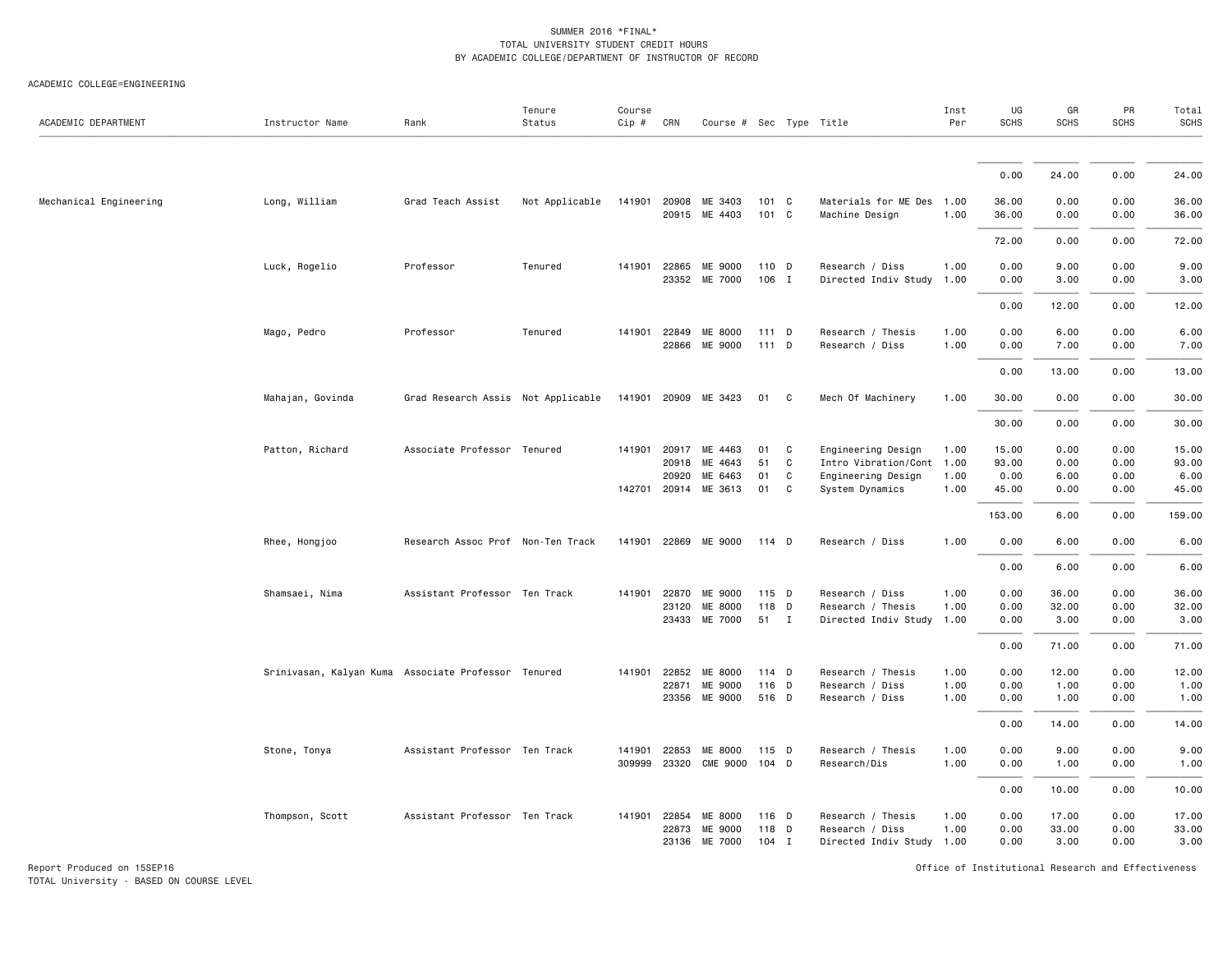| ACADEMIC DEPARTMENT    | Instructor Name | Rank      | Tenure<br>Status | Course<br>Cip # | CRN   | Course # Sec Type Title |       |                      | Inst<br>Per | UG<br>SCHS | GR<br>SCHS | PR<br>SCHS | Total<br>SCHS |
|------------------------|-----------------|-----------|------------------|-----------------|-------|-------------------------|-------|----------------------|-------------|------------|------------|------------|---------------|
|                        |                 |           |                  |                 |       |                         |       |                      |             | 0.00       | 53.00      | 0.00       | 53.00         |
| Mechanical Engineering | Walters, Dibbon | Professor | Tenured          | 141901          | 22855 | ME 8000                 | 117 D | Thesis<br>Research / | 1.00        | 0.00       | 10.00      | 0.00       | 10.00         |
|                        |                 |           |                  |                 |       | 22874 ME 9000           | 119 D | Research / Diss      | 1.00        | 0.00       | 6.00       | 0.00       | 6.00          |
|                        |                 |           |                  |                 |       |                         |       |                      |             | 0.00       | 16.00      | 0.00       | 16.00         |
|                        |                 |           |                  |                 |       |                         |       |                      |             |            |            | ========   | ==========    |
| Mechanical Engineering |                 |           |                  |                 |       |                         |       |                      |             | 552.00     | 405.00     | 0.00       | 957.00        |
|                        |                 |           |                  |                 |       |                         |       |                      |             |            |            | ========   | ==========    |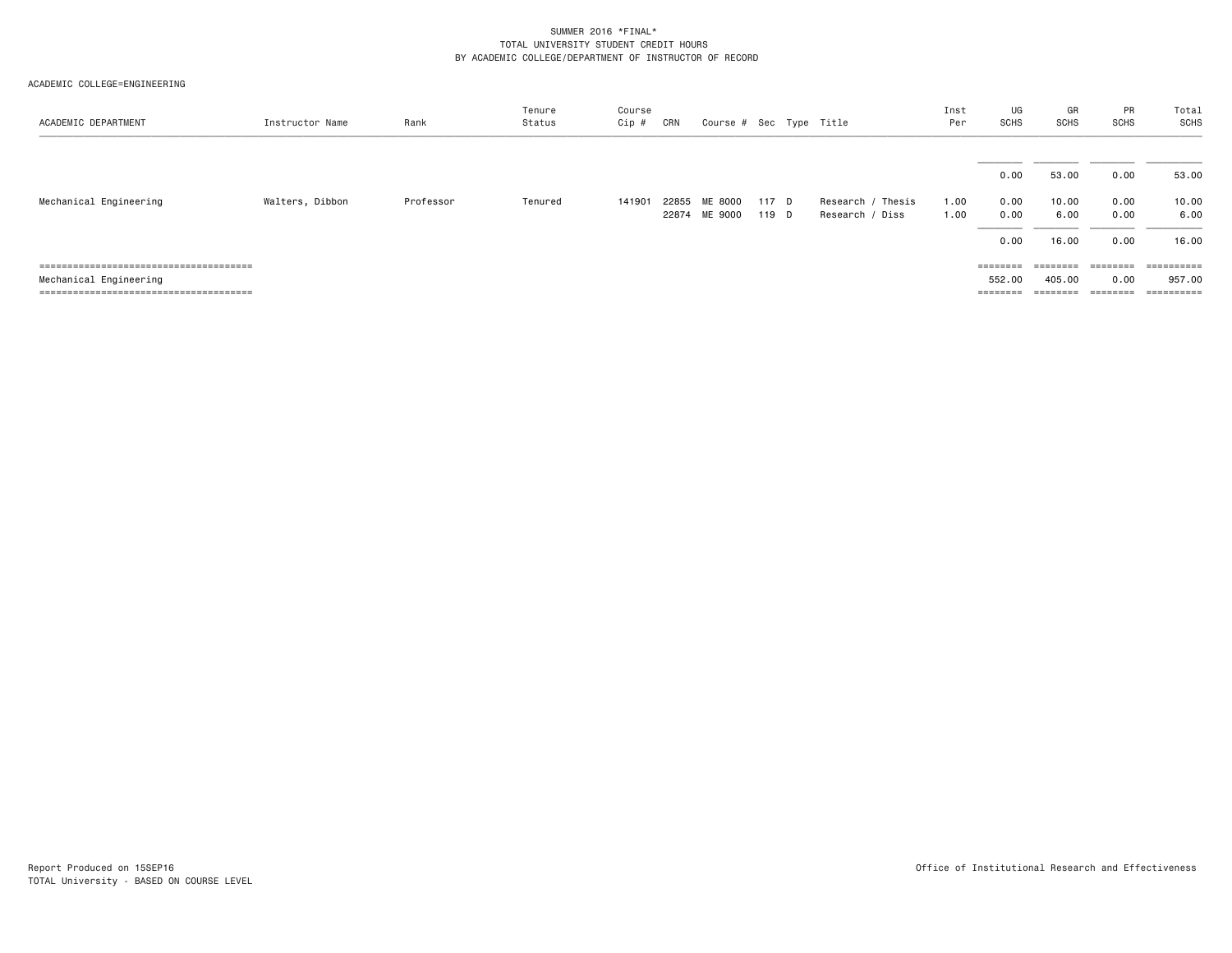#### ACADEMIC COLLEGE=ENGINEERING

| ACADEMIC DEPARTMENT                    | Instructor Name   | Rank                          | Tenure<br>Status | Course<br>$Cip$ # | CRN   | Course # Sec Type Title     |     |              |                           | Inst<br>Per | UG<br><b>SCHS</b> | GR<br><b>SCHS</b> | PR<br><b>SCHS</b> | Total<br><b>SCHS</b> |
|----------------------------------------|-------------------|-------------------------------|------------------|-------------------|-------|-----------------------------|-----|--------------|---------------------------|-------------|-------------------|-------------------|-------------------|----------------------|
| School of Chemical Engineering         | Bricka, Ray       | Associate Professor Tenured   |                  | 140701            | 20221 | CHE 3413 01                 |     | C            | Eng Materials             | 1.00        | 57.00             | 0.00              | 0.00              | 57.00                |
|                                        |                   |                               |                  |                   | 20222 | CHE 4423                    | 01  | C            | Fun Of Ind Corrosion      | 1.00        | 33.00             | 0.00              | 0.00              | 33.00                |
|                                        |                   |                               |                  |                   |       | 22745 CHE 9000 101 D        |     |              | Research/Diss             | 1.00        | 0.00              | 1.00              | 0.00              | 1.00                 |
|                                        |                   |                               |                  |                   |       |                             |     |              |                           |             | 90.00             | 1.00              | 0.00              | 91.00                |
|                                        | Elmore, Billy     | Associate Professor Tenured   |                  | 140701            |       | 23130 CHE 4000 104 I        |     |              | Directed Indiv Study 1.00 |             | 3.00              | 0.00              | 0.00              | 3.00                 |
|                                        |                   |                               |                  |                   |       |                             |     |              |                           |             | 3.00              | 0.00              | 0.00              | 3.00                 |
|                                        | French, William   | Associate Professor Tenured   |                  | 140701            | 22747 | CHE 9000 103 D              |     |              | Research/Diss             | 1.00        | 0.00              | 3.00              | 0.00              | 3.00                 |
|                                        |                   |                               |                  |                   | 22789 | CHE 8713 551 C              |     |              | Sci Proposal Inst/De      | 1.00        | 0.00              | 6.00              | 0.00              | 6.00                 |
|                                        |                   |                               |                  |                   |       | 23186 CHE 8713 51 C         |     |              | Sci Proposal Inst/De 1.00 |             | 0.00              | 24.00             | 0.00              | 24.00                |
|                                        |                   |                               |                  |                   |       |                             |     |              |                           |             | 0.00              | 33.00             | 0.00              | 33.00                |
|                                        | Keith, Jason      | Non-Faculty                   | Tenured          | 140701            |       | 22749 CHE 9000 105 D        |     |              | Research/Diss             | 1.00        | 0.00              | 9.00              | 0.00              | 9.00                 |
|                                        |                   |                               |                  |                   |       |                             |     |              |                           |             | 0.00              | 9.00              | 0.00              | 9.00                 |
|                                        | Kundu, Santanu    | Assistant Professor Ten Track |                  | 140701            | 22750 | CHE 9000 106 D              |     |              | Research/Diss             | 1.00        | 0.00              | 24.00             | 0.00              | 24.00                |
|                                        |                   |                               |                  |                   |       | 23218 CHE 4000 106 I        |     |              | Directed Indiv Study 1.00 |             | 1.00              | 0.00              | 0.00              | 1.00                 |
|                                        |                   |                               |                  |                   |       |                             |     |              |                           |             | 1.00              | 24.00             | 0.00              | 25.00                |
|                                        | Pearson, Larry    | Instructor                    | Non-Ten Track    | 140701            | 20218 | CHE 3123 51                 |     | $\mathbf{C}$ | Chem En Thermo II         | 1.00        | 54.00             | 0.00              | 0.00              | 54.00                |
|                                        |                   |                               |                  |                   | 20219 | CHE 3213 51                 |     | C            | Heat Transfer Op          | 1.00        | 60.00             | 0.00              | 0.00              | 60.00                |
|                                        |                   |                               |                  |                   | 20220 | CHE 3223 51                 |     | C            | Separation Processes 1.00 |             | 75.00             | 0.00              | 0.00              | 75.00                |
|                                        |                   |                               |                  |                   | 21774 | CHE 3113                    | 001 | C            | Chem En Thermo I          | 1.00        | 33.00             | 0.00              | 0.00              | 33.00                |
|                                        |                   |                               |                  |                   | 21779 | CHE 3203                    | 01  | C            | Fluid Flow Op             | 1.00        | 33.00             | 0.00              | 0.00              | 33.00                |
|                                        |                   |                               |                  |                   |       | 23165 CHE 4000 105 I        |     |              | Directed Indiv Study 1.00 |             | 3.00              | 0.00              | 0.00              | 3.00                 |
|                                        |                   |                               |                  |                   |       |                             |     |              |                           |             | 258.00            | 0.00              | 0.00              | 258.00               |
|                                        | Rai, Neeraj       | Assistant Professor Ten Track |                  | 140701            |       | 22752 CHE 9000 108 D        |     |              | Research/Diss             | 1.00        | 0.00              | 21.00             | 0.00              | 21.00                |
|                                        |                   |                               |                  |                   |       |                             |     |              |                           |             | 0.00              | 21.00             | 0.00              | 21.00                |
|                                        | Toghiani, Hossein | Professor                     | Tenured          | 140701            |       | 22743 CHE 8000 109 D        |     |              | Research / Thesis         | 1.00        | 0.00              | 6.00              | 0.00              | 6.00                 |
|                                        |                   |                               |                  |                   |       |                             |     |              |                           |             | 0.00              | 6.00              | 0.00              | 6.00                 |
|                                        | Walters, Keisha   | Associate Professor Tenured   |                  |                   |       | 140701 22744 CHE 8000 110 D |     |              | Research / Thesis         | 1.00        | 0.00              | 6.00              | 0.00              | 6.00                 |
|                                        |                   |                               |                  |                   |       |                             |     |              |                           |             | 0.00              | 6.00              | 0.00              | 6.00                 |
| -------------------------------------- |                   |                               |                  |                   |       |                             |     |              |                           |             | ========          | ========          | ========          | ==========           |
| School of Chemical Engineering         |                   |                               |                  |                   |       |                             |     |              |                           |             | 352.00            | 100.00            | 0.00              | 452.00               |
| -------------------------------------  |                   |                               |                  |                   |       |                             |     |              |                           |             | ========          |                   | ======== ======== | ==========           |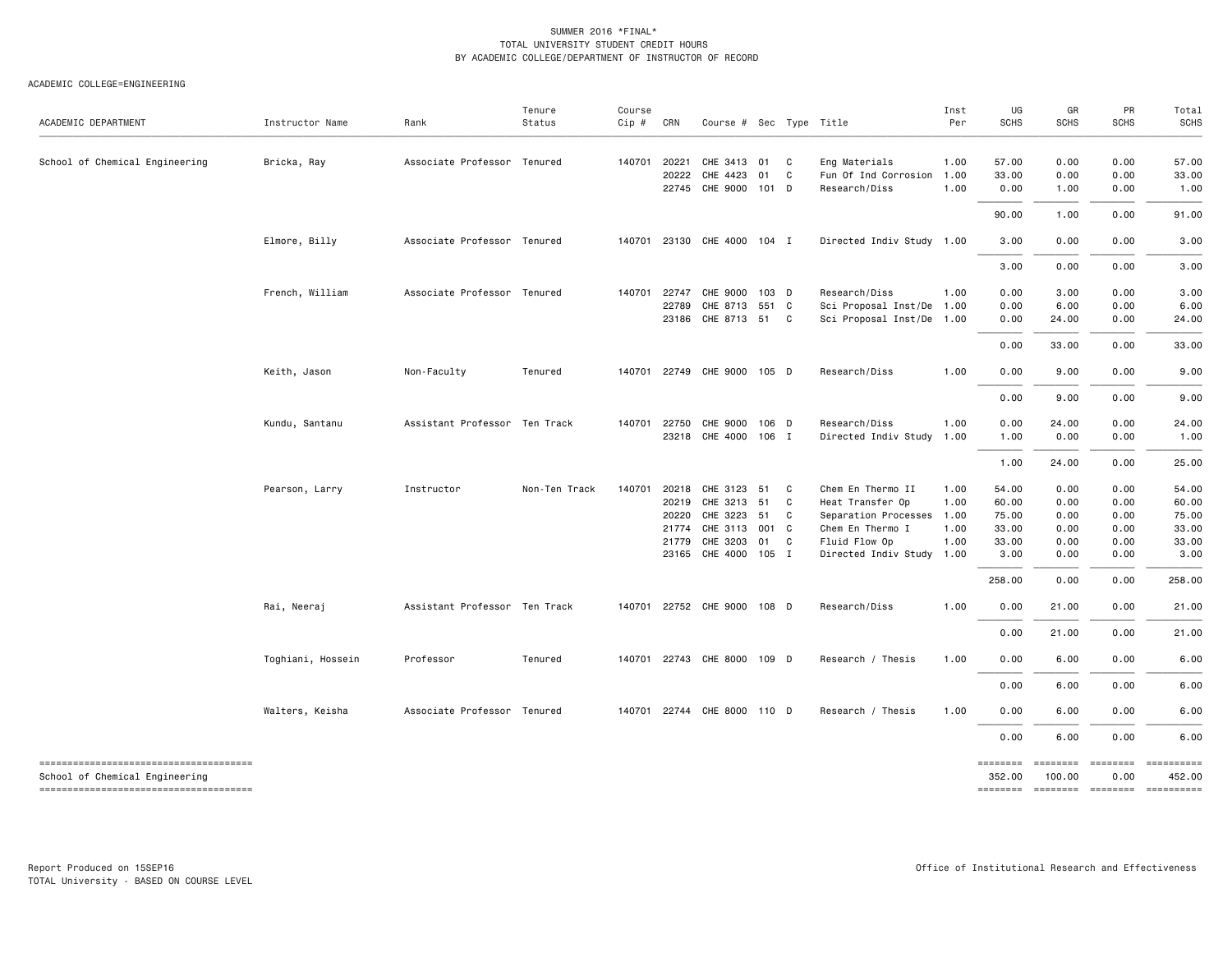| ACADEMIC DEPARTMENT | Instructor Name    | Rank                              | Tenure<br>Status | Course<br>Cip # | CRN          | Course # Sec Type Title |         |                           | Inst<br>Per | UG<br>SCHS | GR<br><b>SCHS</b> | PR<br><b>SCHS</b> | Total<br>SCHS |
|---------------------|--------------------|-----------------------------------|------------------|-----------------|--------------|-------------------------|---------|---------------------------|-------------|------------|-------------------|-------------------|---------------|
| Forestry            | Alexander, Heather | Assistant Professor Ten Track     |                  |                 |              | 030501 22386 F0 8000    | 101 D   | Research / Thesis         | 1.00        | 0.00       | 6.00              | 0.00              | 6.00          |
|                     |                    |                                   |                  |                 |              |                         |         |                           |             | 0.00       | 6.00              | 0.00              | 6.00          |
|                     | Evans, David       | Professor                         | Tenured          | 030501          |              | 22387 F0 8000           | 102 D   | Research / Thesis         | 1.00        | 0.00       | 6.00              | 0.00              | 6.00          |
|                     |                    |                                   |                  |                 |              |                         |         |                           |             | 0.00       | 6.00              | 0.00              | 6.00          |
|                     | Ezell, Andrew      | Professor                         | Tenured          | 030501          | 22388        | F0 8000                 | 103 D   | Research / Thesis         | 1.00        | 0.00       | 18.00             | 0.00              | 18.00         |
|                     |                    |                                   |                  |                 | 22406        | F0 9000                 | 101 D   | Research / Diss           | 1.00        | 0.00       | 6.00              | 0.00              | 6.00          |
|                     |                    |                                   |                  | 030599 20671    |              | F0 4513                 | 101 B   | Forestry Conservatio 1.00 |             | 3.00       | 0.00              | 0.00              | 3.00          |
|                     |                    |                                   |                  |                 | 20672        | F0 6513                 | 101 B   | Forestry Conservatio 1.00 |             | 0.00       | 6.00              | 0.00              | 6.00          |
|                     |                    |                                   |                  |                 |              |                         |         |                           |             | 3.00       | 30.00             | 0.00              | 33.00         |
|                     | Gordon, Jason      | Extension Assist Pr Non-Ten Track |                  | 030501          | 22407        | F0 9000                 | 102 D   | Research / Diss           | 1.00        | 0.00       | 3.00              | 0.00              | 3.00          |
|                     |                    |                                   |                  |                 | 22648        | F0 7000                 | $101$ I | Directed Indiv Study 1.00 |             | 0.00       | 3.00              | 0.00              | 3.00          |
|                     |                    |                                   |                  |                 |              |                         |         |                           |             |            |                   |                   |               |
|                     |                    |                                   |                  |                 |              |                         |         |                           |             | 0.00       | 6.00              | 0.00              | 6.00          |
|                     | Grace, Laura       | Professor                         | Tenured          |                 |              | 030501 21531 F0 4231    | 801 L   | Intro to Wood Supply 1.00 |             | 38.00      | 0.00              | 0.00              | 38.00         |
|                     |                    |                                   |                  |                 |              |                         |         |                           |             | 38.00      | 0.00              | 0.00              | 38.00         |
|                     | Grado, Stephen     | Professor                         | Tenured          |                 |              | 030501 23277 F0 4000    | $101$ I | Directed Indiv Study 1.00 |             | 3.00       | 0.00              | 0.00              | 3.00          |
|                     |                    |                                   |                  |                 |              |                         |         |                           |             | 3.00       | 0.00              | 0.00              | 3.00          |
|                     | Grala, Robert      | Associate Professor Tenured       |                  |                 | 030501 22393 | F0 8000                 | 108 D   | Research / Thesis         | 1.00        | 0.00       | 6.00              | 0.00              | 6.00          |
|                     |                    |                                   |                  |                 | 22409        | F0 9000                 | 104 D   | Research / Diss           | 1.00        | 0.00       | 18.00             | 0.00              | 18.00         |
|                     |                    |                                   |                  |                 |              |                         |         |                           |             |            |                   |                   |               |
|                     |                    |                                   |                  |                 |              |                         |         |                           |             | 0.00       | 24.00             | 0.00              | 24.00         |
|                     | Grebner, Donald    | Professor                         | Tenured          |                 |              | 030501 22394 F0 8000    | 109 D   | Research / Thesis         | 1.00        | 0.00       | 12.00             | 0.00              | 12.00         |
|                     |                    |                                   |                  |                 |              |                         |         |                           |             | 0.00       | 12.00             | 0.00              | 12.00         |
|                     | Henderson, James   | Extension Assoc Pro Non-Ten Track |                  |                 |              | 030501 22395 F0 8000    | 110 D   | Research / Thesis         | 1.00        | 0.00       | 12.00             | 0.00              | 12.00         |
|                     |                    |                                   |                  |                 |              |                         |         |                           |             | 0.00       | 12.00             | 0.00              | 12.00         |
|                     | Munn, Ian          | Non-Faculty                       | Tenured          | 030501          | 21327        | F0 8293                 | 502 D   | Professional Paper        | 1.00        | 0.00       | 3.00              | 0.00              | 3.00          |
|                     |                    |                                   |                  |                 |              | 23367 FO 9000           | 51 D    | Research / Diss           | 1.00        | 0.00       | 1.00              | 0.00              | 1.00          |
|                     |                    |                                   |                  |                 |              |                         |         |                           |             |            |                   |                   |               |
|                     |                    |                                   |                  |                 |              |                         |         |                           |             | 0.00       | 4.00              | 0.00              | 4.00          |
|                     | Renninger, Heidi   | Assistant Professor Ten Track     |                  |                 |              | 030501 22398 F0 8000    | 113 D   | Research / Thesis         | 1.00        | 0.00       | 6.00              | 0.00              | 6.00          |
|                     |                    |                                   |                  |                 |              |                         |         |                           |             | 0.00       | 6.00              | 0.00              | 6.00          |
|                     | Rousseau, Randall  | Extension Professor Non-Ten Track |                  | 030501          | 22400        | F0 8000                 | 115 D   | Research / Thesis         | 1.00        | 0.00       | 7.00              | 0.00              | 7.00          |
|                     |                    |                                   |                  |                 |              | 22412 FO 9000           | 107 D   | Research / Diss           | 1.00        | 0.00       | 7.00              | 0.00              | 7.00          |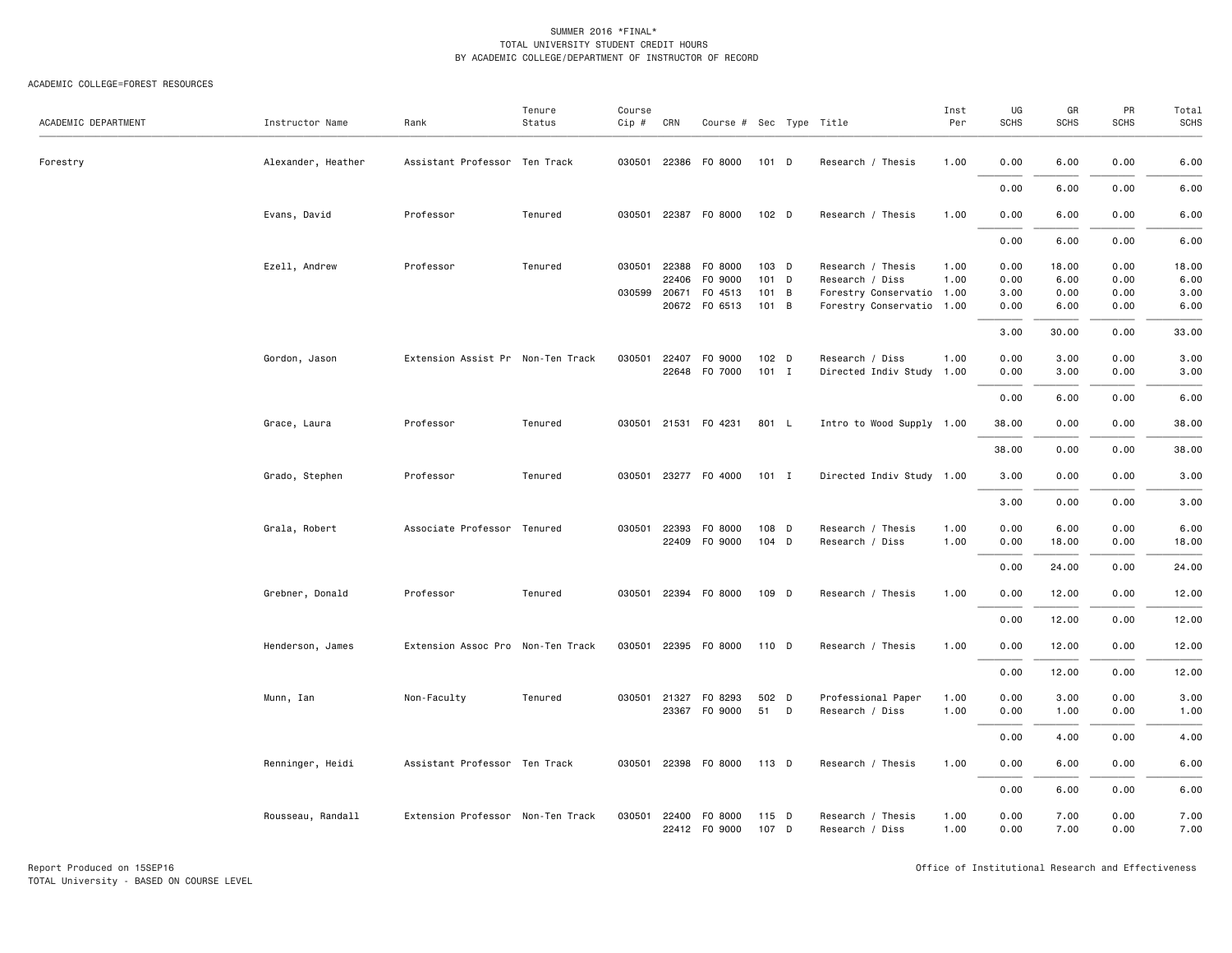| ACADEMIC DEPARTMENT | Instructor Name   | Rank                          | Tenure<br>Status | Course<br>Cip # | CRN   | Course # Sec Type Title  |                |                                                | Inst<br>Per | UG<br><b>SCHS</b>              | GR<br><b>SCHS</b>              | PR<br><b>SCHS</b>            | Total<br><b>SCHS</b>               |
|---------------------|-------------------|-------------------------------|------------------|-----------------|-------|--------------------------|----------------|------------------------------------------------|-------------|--------------------------------|--------------------------------|------------------------------|------------------------------------|
|                     |                   |                               |                  |                 |       |                          |                |                                                |             | 0.00                           | 14.00                          | 0.00                         | 14.00                              |
| Forestry            | Sabatia, Charles  | Assistant Professor Ten Track |                  | 030501          |       | 21530 FO 3015            | 801 C          | For Desc & Analysis                            | 1.00        | 190.00                         | 0.00                           | 0.00                         | 190.00                             |
|                     |                   |                               |                  |                 |       |                          |                |                                                |             | 190.00                         | 0.00                           | 0.00                         | 190.00                             |
|                     | Schultz, Emily    | Professor                     | Tenured          | 030501          |       | 22413 FO 9000            | 108 D          | Research / Diss                                | 1.00        | 0.00                           | 6.00                           | 0.00                         | 6.00                               |
|                     |                   |                               |                  |                 |       |                          |                |                                                |             | 0.00                           | 6.00                           | 0.00                         | 6.00                               |
|                     | Siegert, Courtney | Assistant Professor Ten Track |                  | 030501          | 21529 | F0 3012<br>22403 FO 8000 | 801 L<br>118 D | Int Forest Communiti 1.00<br>Research / Thesis | 1.00        | 74.00<br>0.00                  | 0.00<br>18.00                  | 0.00<br>0.00                 | 74.00<br>18.00                     |
|                     |                   |                               |                  |                 |       |                          |                |                                                |             | 74.00                          | 18.00                          | 0.00                         | 92.00                              |
|                     | Sun, Changyou     | Professor                     | Tenured          | 030501          |       | 22414 FO 9000            | 109 D          | Research / Diss                                | 1.00        | 0.00                           | 12.00                          | 0.00                         | 12.00                              |
|                     |                   |                               |                  |                 |       |                          |                |                                                |             | 0.00                           | 12.00                          | 0.00                         | 12.00                              |
|                     | Willis, John      | Assistant Professor Ten Track |                  | 030501          |       | 23336 FO 7000            | $102$ I        | Directed Indiv Study 1.00                      |             | 0.00                           | 3.00                           | 0.00                         | 3.00                               |
|                     |                   |                               |                  |                 |       |                          |                |                                                |             | 0.00                           | 3.00                           | 0.00                         | 3.00                               |
| Forestry            |                   |                               |                  |                 |       |                          |                |                                                |             | ========<br>308.00<br>======== | ========<br>159.00<br>======== | ========<br>0.00<br>======== | ==========<br>467.00<br>========== |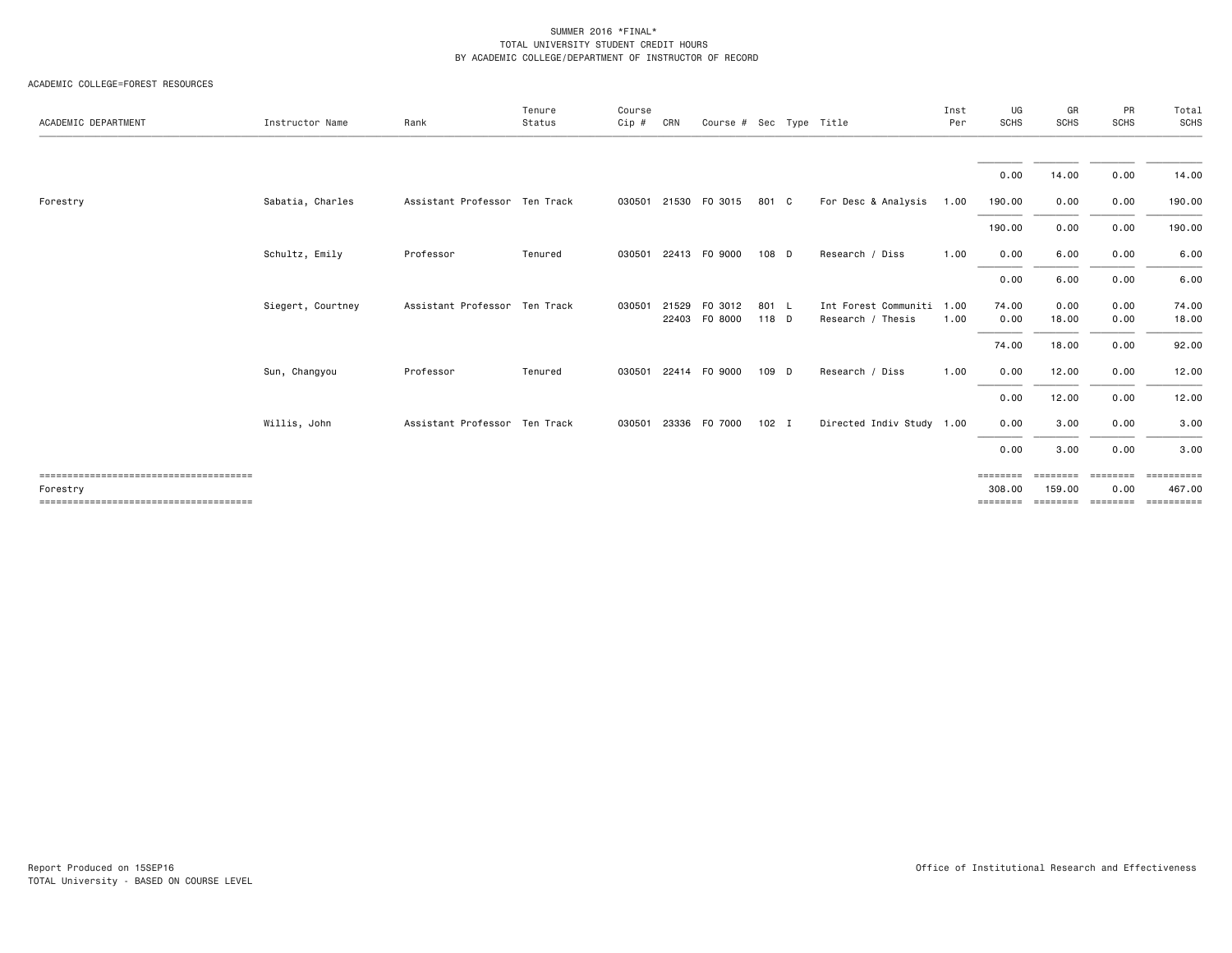| ACADEMIC DEPARTMENT                                              | Instructor Name                                       | Rank                          | Tenure<br>Status | Course<br>Cip #  | CRN            | Course # Sec Type Title         |                    |   |                                              | Inst<br>Per  | UG<br><b>SCHS</b> | GR<br><b>SCHS</b>         | PR<br><b>SCHS</b>                   | Total<br><b>SCHS</b> |
|------------------------------------------------------------------|-------------------------------------------------------|-------------------------------|------------------|------------------|----------------|---------------------------------|--------------------|---|----------------------------------------------|--------------|-------------------|---------------------------|-------------------------------------|----------------------|
| Sustainable Bioproducts                                          | Hassan, El Barbary                                    | Associate Professor Tenured   |                  | 030501           | 22347          | FP 9000<br>22355 FP 8000        | 102 D<br>106 D     |   | Research / Diss<br>Research / Thesis         | 1.00<br>1.00 | 0.00<br>0.00      | 6.00<br>6.00              | 0.00<br>0.00                        | 6.00<br>6.00         |
|                                                                  |                                                       |                               |                  |                  |                |                                 |                    |   |                                              |              | 0.00              | 12.00                     | 0.00                                | 12.00                |
|                                                                  | Jeremic Nikolic, Dragic Assistant Professor Ten Track |                               |                  | 030501           | 22341<br>22348 | FP 8000<br>FP 9000              | $101$ D<br>103 D   |   | Research / Thesis<br>Research / Diss         | 1.00<br>1.00 | 0.00<br>0.00      | 12.00<br>24.00            | 0.00<br>0.00                        | 12.00<br>24.00       |
|                                                                  |                                                       |                               |                  |                  |                | 22804 FP 7000                   | 01 I               |   | Directed Indiv Study 1.00                    |              | 0.00              | 3.00                      | 0.00                                | 3.00                 |
|                                                                  |                                                       |                               |                  |                  |                |                                 |                    |   |                                              |              | 0.00              | 39.00                     | 0.00                                | 39.00                |
|                                                                  | Nejad, Mojgan                                         | Assistant Professor Ten Track |                  | 030501           |                | 22342 FP 8000<br>22349 FP 9000  | $102$ D<br>$104$ D |   | Research / Thesis<br>Research / Diss         | 1.00<br>1.00 | 0.00<br>0.00      | 6.00<br>6.00              | 0.00<br>0.00                        | 6.00<br>6.00         |
|                                                                  |                                                       |                               |                  |                  |                |                                 |                    |   |                                              |              | 0.00              | 12.00                     | 0.00                                | 12.00                |
|                                                                  | Seale, Roy                                            | Professor                     | Tenured          | 030501           |                | 22350 FP 9000<br>22700 FP 8000  | 105 D<br>107 D     |   | Research / Diss<br>Research / Thesis         | 1.00<br>1.00 | 0.00<br>0.00      | 18.00<br>6.00             | 0.00<br>0.00                        | 18.00<br>6.00        |
|                                                                  |                                                       |                               |                  |                  |                |                                 |                    |   |                                              |              | 0.00              | 24.00                     | 0.00                                | 24.00                |
|                                                                  | Shmulsky, Rubin                                       | Professor                     | Tenured          | 030501           |                | 22343 FP 8000                   | 103 D              |   | Research / Thesis                            | 1.00         | 0.00              | 3.00                      | 0.00                                | 3.00                 |
|                                                                  |                                                       |                               |                  |                  | 22351          | FP 9000                         | 106 D              |   | Research / Diss                              | 1.00         | 0.00              | 18.00                     | 0.00                                | 18.00                |
|                                                                  |                                                       |                               |                  |                  | 22609          | FP 9000<br>23402 FP 7000        | 01<br>52 I         | D | Research / Diss<br>Directed Indiv Study 1.00 | 1.00         | 0.00<br>0.00      | 1.00<br>3.00              | 0.00<br>0.00                        | 1.00<br>3.00         |
|                                                                  |                                                       |                               |                  |                  |                |                                 |                    |   |                                              |              | 0.00              | 25.00                     | 0.00                                | 25.00                |
|                                                                  | Stokes, Carrlet                                       | Assistant Professor Ten Track |                  | 030501           |                | 22344 FP 8000                   | $104$ D            |   | Research / Thesis                            | 1.00         | 0.00              | 6.00                      | 0.00                                | 6.00                 |
|                                                                  |                                                       |                               |                  |                  |                |                                 |                    |   |                                              |              | 0.00              | 6.00                      | 0.00                                | 6.00                 |
|                                                                  |                                                       |                               |                  |                  |                |                                 |                    |   |                                              |              |                   |                           |                                     |                      |
|                                                                  | Street, Jason                                         | Assistant Professor Ten Track |                  | 030101<br>030501 | 23341          | SBP 4000 101 I<br>22352 FP 9000 | 107 D              |   | Directed Indiv Study 1.00<br>Research / Diss | 1.00         | 3.00<br>0.00      | 0.00<br>9.00              | 0.00<br>0.00                        | 3.00<br>9.00         |
|                                                                  |                                                       |                               |                  |                  |                |                                 |                    |   |                                              |              |                   |                           |                                     |                      |
|                                                                  |                                                       |                               |                  |                  |                |                                 |                    |   |                                              |              | 3.00              | 9.00                      | 0.00                                | 12.00                |
|                                                                  | Wan, Hui                                              | Associate Professor Ten Track |                  | 030501           |                | 22353 FP 9000                   | 108 D              |   | Research / Diss                              | 1.00         | 0.00              | 12.00                     | 0.00                                | 12.00                |
|                                                                  |                                                       |                               |                  |                  |                |                                 |                    |   |                                              |              | 0.00              | 12.00                     | 0.00                                | 12.00                |
|                                                                  | Zhang, Jilei                                          | Professor                     | Tenured          | 030501           | 22345          | FP 8000                         | 105 D              |   | Research / Thesis                            | 1.00         | 0.00              | 1.00                      | 0.00                                | 1.00                 |
|                                                                  |                                                       |                               |                  |                  |                | 22354 FP 9000                   | 109 D              |   | Research / Diss                              | 1.00         | 0.00              | 19.00                     | 0.00                                | 19.00                |
|                                                                  |                                                       |                               |                  |                  |                |                                 |                    |   |                                              |              | 0.00              | 20.00                     | 0.00                                | 20.00                |
| -------------------------------------<br>Sustainable Bioproducts |                                                       |                               |                  |                  |                |                                 |                    |   |                                              |              | ========<br>3.00  | <b>EDEDEDED</b><br>159.00 | <b>EDEDEDED</b><br>0.00             | 162,00               |
|                                                                  |                                                       |                               |                  |                  |                |                                 |                    |   |                                              |              |                   |                           | -------- ------- -------- --------- |                      |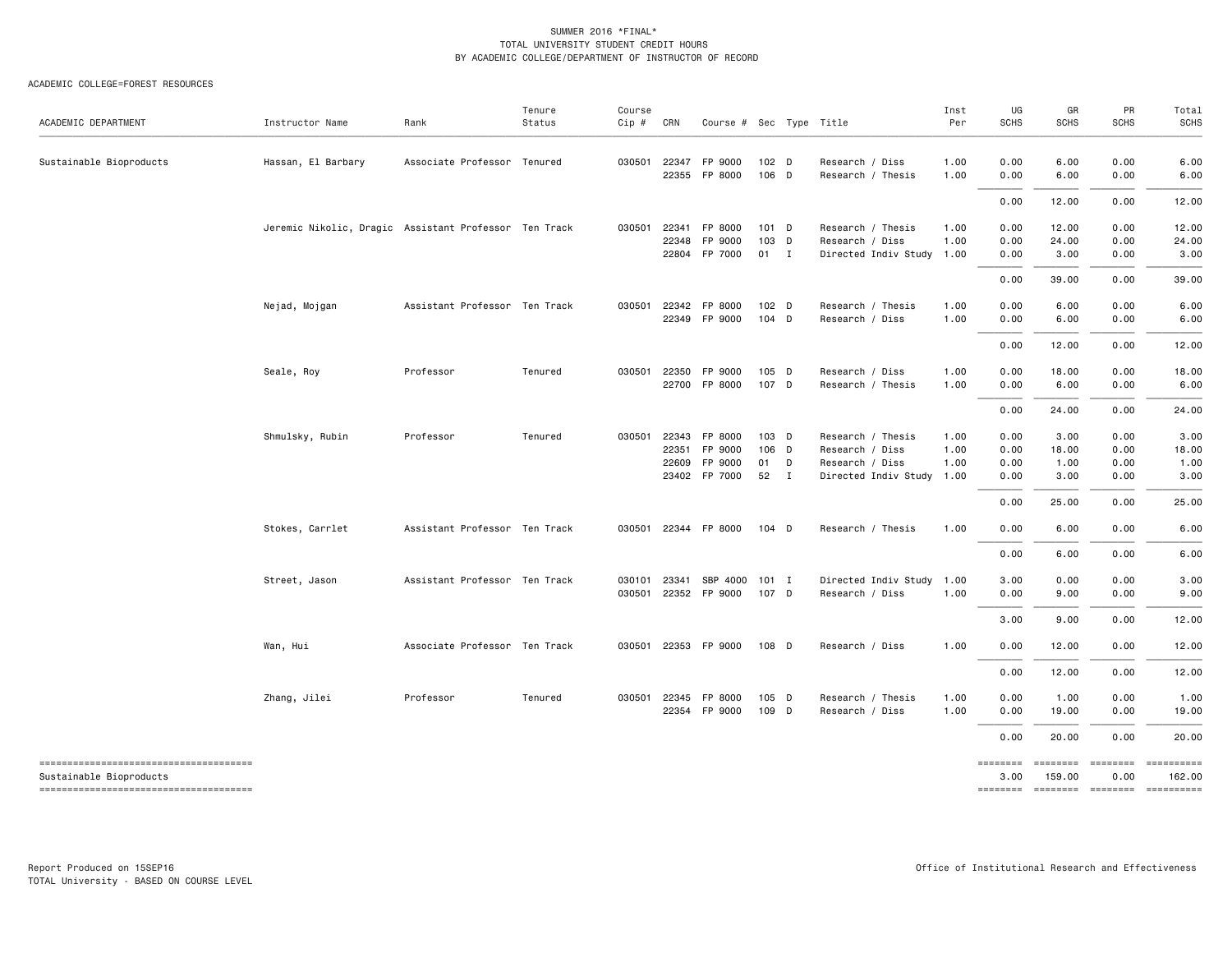| ACADEMIC DEPARTMENT               | Instructor Name    | Rank                               | Tenure<br>Status | Course<br>Cip # | CRN            | Course # Sec Type Title     |                |                                      | Inst<br>Per  | UG<br><b>SCHS</b> | GR<br>SCHS    | PR<br>SCHS   | Total<br><b>SCHS</b> |
|-----------------------------------|--------------------|------------------------------------|------------------|-----------------|----------------|-----------------------------|----------------|--------------------------------------|--------------|-------------------|---------------|--------------|----------------------|
|                                   |                    |                                    |                  |                 |                |                             |                |                                      |              |                   |               |              |                      |
| Wildlife, Fisheries & Aquaculture | Allen, Peter       | Associate Professor Tenured        |                  | 030601          | 22359<br>22376 | <b>WFA 8000</b><br>WFA 9000 | 101 D<br>101 D | Research / Thesis<br>Research / Diss | 1.00<br>1.00 | 0.00<br>0.00      | 36.00<br>1.00 | 0.00<br>0.00 | 36.00<br>1.00        |
|                                   |                    |                                    |                  |                 |                |                             |                |                                      |              | 0.00              | 37.00         | 0.00         | 37.00                |
|                                   | Ayers, Christopher | Instructor                         | Non-Ten Track    | 030201          | 21154          | WFA 4433                    | 001 C          | Mammalogy                            | 1.00         | 36.00             | 0.00          | 0.00         | 36.00                |
|                                   |                    |                                    |                  |                 |                | 21155 WFA 4433 002 K        |                | Mammalogy                            | 1.00         | 0.00              | 0.00          | 0.00         | 0.00                 |
|                                   |                    |                                    |                  |                 |                |                             |                |                                      |              | 36.00             | 0.00          | 0.00         | 36.00                |
|                                   | Baker, Beth        | Non-Faculty                        | Not Applicable   |                 |                | 030601 23102 WFA 4000 101 I |                | Directed Indiv Study 1.00            |              | 3.00              | 0.00          | 0.00         | 3.00                 |
|                                   |                    |                                    |                  |                 |                |                             |                |                                      |              | 3.00              | 0.00          | 0.00         | 3.00                 |
|                                   | Belant, Jerrold    | Professor                          | Tenured          | 030601          | 22360          | <b>WFA 8000</b>             | 102 D          | Research / Thesis                    | 1.00         | 0.00              | 18.00         | 0.00         | 18.00                |
|                                   |                    |                                    |                  |                 | 22377          | <b>WFA 9000</b>             | 102 D          | Research / Diss                      | 1.00         | 0.00              | 36.00         | 0.00         | 36.00                |
|                                   |                    |                                    |                  |                 |                | 23172 WFA 4990 801 A        |                | Special Topic In WFA 1.00            |              | 9.00              | 0.00          | 0.00         | 9.00                 |
|                                   |                    |                                    |                  |                 |                |                             |                |                                      |              | 9.00              | 54.00         | 0.00         | 63.00                |
|                                   | Burger, Leslie     | Extension Assist Pr Non-Ten Track  |                  | 030601          | 22361          | WFA 8000 103 D              |                | Research / Thesis                    | 1.00         | 0.00              | 9.00          | 0.00         | 9.00                 |
|                                   |                    |                                    |                  |                 |                |                             |                |                                      |              | 0.00              | 9.00          | 0.00         | 9.00                 |
|                                   | Colvin, Michael    | Assistant Professor Ten Track      |                  | 030601          |                | 22362 WFA 8000              | 104 D          | Research / Thesis                    | 1.00         | 0.00              | 14.00         | 0.00         | 14.00                |
|                                   |                    |                                    |                  |                 |                |                             |                |                                      |              | 0.00              | 14.00         | 0.00         | 14.00                |
|                                   | Davis, John        | Assistant Professor Ten Track      |                  |                 |                | 030601 22465 WFA 9000 108 D |                | Research / Diss                      | 1.00         | 0.00              | 18.00         | 0.00         | 18.00                |
|                                   |                    |                                    |                  |                 |                |                             |                |                                      |              | 0.00              | 18.00         | 0.00         | 18.00                |
|                                   | Demarais, Stephen  | Professor                          | Tenured          | 030201          | 21576          | WFA 3031                    | 801 H          | Intro Wild/Fish Prac 1.00            |              | 40.00             | 0.00          | 0.00         | 40.00                |
|                                   |                    |                                    |                  | 030601          | 22363          | <b>WFA 8000</b>             | 105 D          | Research / Thesis                    | 1.00         | 0.00              | 18.00         | 0.00         | 18.00                |
|                                   |                    |                                    |                  |                 | 22378          | WFA 9000 103 D              |                | Research / Diss                      | 1.00         | 0.00              | 5.00          | 0.00         | 5.00                 |
|                                   |                    |                                    |                  |                 |                |                             |                |                                      |              | 40.00             | 23.00         | 0.00         | 63.00                |
|                                   | Hunt, Kevin        | Professor                          | Tenured          | 030601          |                | 22364 WFA 8000 106 D        |                | Research / Thesis                    | 1.00         | 0.00              | 6.00          | 0.00         | 6.00                 |
|                                   |                    |                                    |                  |                 |                |                             |                |                                      |              | 0.00              | 6.00          | 0.00         | 6.00                 |
|                                   | Lashley, Marcus    | Assistant Professor Ten Track      |                  | 030601          |                | 22366 WFA 8000 108 D        |                | Research / Thesis                    | 1.00         | 0.00              | 18.00         | 0.00         | 18.00                |
|                                   |                    |                                    |                  |                 |                |                             |                |                                      |              | 0.00              | 18.00         | 0.00         | 18.00                |
|                                   | Miranda, Leandro   | Non-Employee/Affili Not Applicable |                  |                 |                | 030601 22367 WFA 8000 109 D |                | Research / Thesis                    | 1.00         | 0.00              | 5.00          | 0.00         | 5.00                 |
|                                   |                    |                                    |                  |                 |                |                             |                |                                      |              | 0.00              | 5.00          | 0.00         | 5.00                 |
|                                   | Neal, Jason        | Extension Assoc Pro Non-Ten Track  |                  | 030601          | 22368          | WFA 8000                    | 110 D          | Research / Thesis                    | 1.00         | 0.00              | 9.00          | 0.00         | 9.00                 |
|                                   |                    |                                    |                  |                 |                | 22380 WFA 9000              | 105 D          | Research / Diss                      | 1.00         | 0.00              | 3.00          | 0.00         | 3.00                 |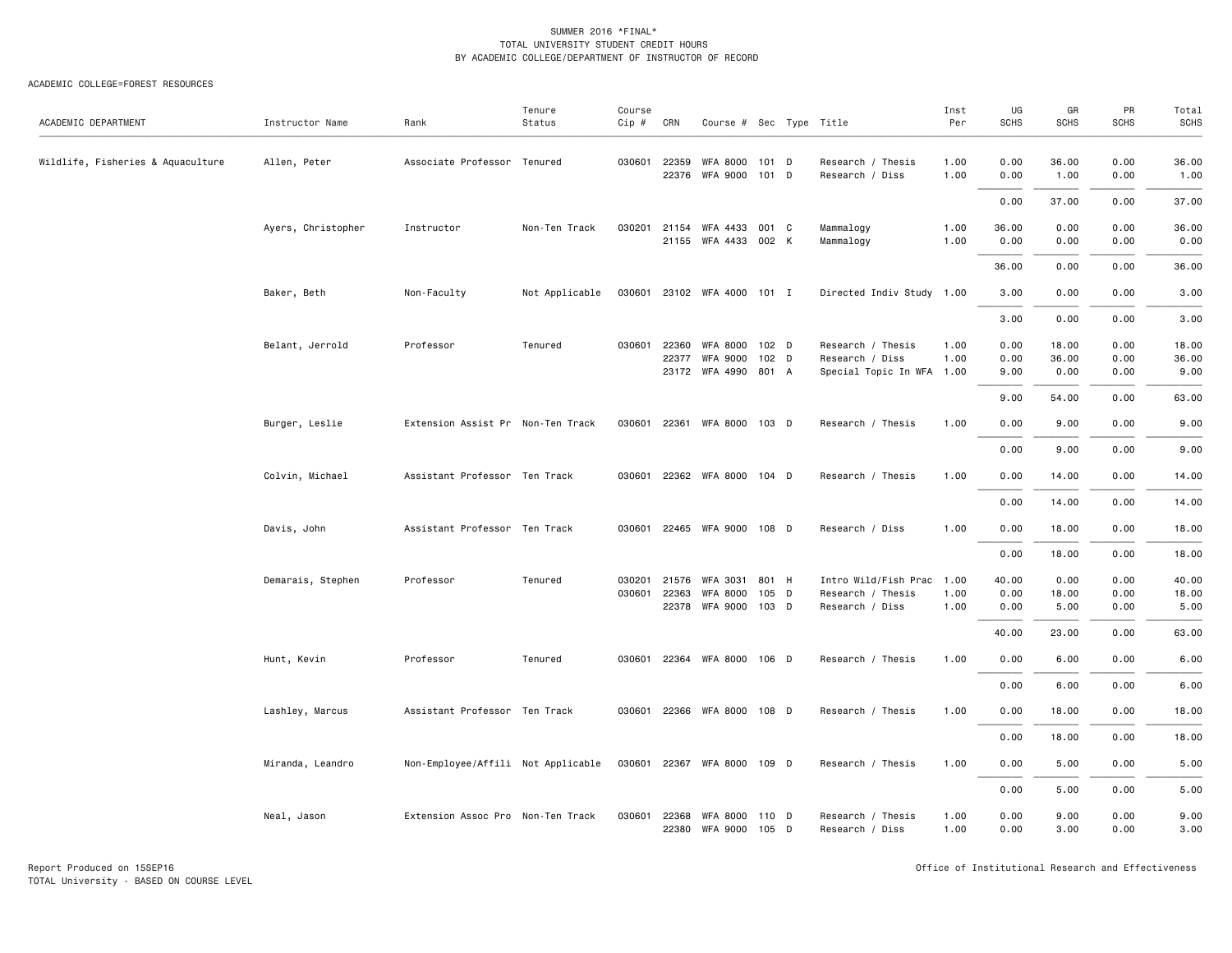| ACADEMIC DEPARTMENT                                                        | Instructor Name     | Rank                               | Tenure<br>Status | Course<br>Cip # | CRN            | Course # Sec Type Title               |   |                                      | Inst<br>Per  | UG<br><b>SCHS</b> | GR<br>SCHS                  | PR<br><b>SCHS</b>                     | Total<br>SCHS         |
|----------------------------------------------------------------------------|---------------------|------------------------------------|------------------|-----------------|----------------|---------------------------------------|---|--------------------------------------|--------------|-------------------|-----------------------------|---------------------------------------|-----------------------|
|                                                                            |                     |                                    |                  |                 |                |                                       |   |                                      |              |                   |                             |                                       |                       |
|                                                                            |                     |                                    |                  |                 |                |                                       |   |                                      |              | 0.00              | 12.00                       | 0.00                                  | 12.00                 |
| Wildlife, Fisheries & Aquaculture                                          | Rush, Scott         | Assistant Professor Ten Track      |                  | 030601          | 22369<br>22381 | WFA 8000 111 D<br>WFA 9000 106 D      |   | Research / Thesis<br>Research / Diss | 1.00<br>1.00 | 0.00<br>0.00      | 33.00<br>9.00               | 0.00<br>0.00                          | 33.00<br>9.00         |
|                                                                            |                     |                                    |                  |                 |                |                                       |   |                                      |              | 0.00              | 42.00                       | 0.00                                  | 42.00                 |
|                                                                            | Schramm, Harold     | Non-Employee/Affili Not Applicable |                  | 030601          | 22370          | WFA 8000 112 D                        |   | Research / Thesis                    | 1.00         | 0.00              | 9.00                        | 0.00                                  | 9.00                  |
|                                                                            |                     |                                    |                  |                 |                | 22382 WFA 9000 107 D                  |   | Research / Diss                      | 1.00         | 0.00              | 1.00                        | 0.00                                  | 1.00                  |
|                                                                            |                     |                                    |                  |                 |                |                                       |   |                                      |              | 0.00              | 10.00                       | 0.00                                  | 10.00                 |
|                                                                            | Sparks, Eric        | Extension Assist Pr Non-Ten Track  |                  |                 |                | 030601 22371 WFA 8000 113 D           |   | Research / Thesis                    | 1.00         | 0.00              | 9.00                        | 0.00                                  | 9.00                  |
|                                                                            |                     |                                    |                  |                 |                |                                       |   |                                      |              | 0.00              | 9.00                        | 0.00                                  | 9.00                  |
|                                                                            | Street, Garrett     | Assistant Professor Ten Track      |                  |                 |                | 030601 22372 WFA 8000 114 D           |   | Research / Thesis                    | 1.00         | 0.00              | 18.00                       | 0.00                                  | 18.00                 |
|                                                                            |                     |                                    |                  |                 |                |                                       |   |                                      |              | 0.00              | 18.00                       | 0.00                                  | 18.00                 |
|                                                                            | Strickland, Bronson | Extension Assoc Pro Non-Ten Track  |                  | 030601          | 22373          | WFA 8000 115 D                        |   | Research / Thesis                    | 1.00<br>1.00 | 0.00<br>0.00      | 15.00                       | 0.00                                  | 15.00                 |
|                                                                            |                     |                                    |                  |                 |                | 23168 WFA 9000 110 D                  |   | Research / Diss                      |              |                   | 9.00                        | 0.00                                  | 9.00                  |
|                                                                            |                     |                                    |                  |                 |                |                                       |   |                                      |              | 0.00              | 24.00                       | 0.00                                  | 24.00                 |
|                                                                            | Vilella, Francisco  | Non-Employee/Affili Not Applicable |                  | 030601          | 22374<br>23101 | WFA 8000 116 D                        |   | Research / Thesis                    | 1.00         | 0.00              | 12.00<br>9.00               | 0.00<br>0.00                          | 12.00<br>9.00         |
|                                                                            |                     |                                    |                  |                 |                | WFA 9000 109 D<br>23393 WFA 9000 01 D |   | Research / Diss<br>Research / Diss   | 1.00<br>1.00 | 0.00<br>0.00      | 1.00                        | 0.00                                  | 1.00                  |
|                                                                            |                     |                                    |                  |                 |                |                                       |   |                                      |              | 0.00              | 22.00                       | 0.00                                  | 22.00                 |
|                                                                            | Wang, Guiming       | Associate Professor Tenured        |                  |                 | 030601 22375   | WFA 8000 117 D                        |   | Research / Thesis                    | 1.00         | 0.00              | 10.00                       | 0.00                                  | 10.00                 |
|                                                                            |                     |                                    |                  |                 |                | 23378 WFA 8000 51                     | D | Research / Thesis                    | 1.00         | 0.00              | 6.00                        | 0.00                                  | 6.00                  |
|                                                                            |                     |                                    |                  |                 |                |                                       |   |                                      |              | 0.00              | 16.00                       | 0.00                                  | 16.00                 |
| -------------------------------------                                      |                     |                                    |                  |                 |                |                                       |   |                                      |              |                   |                             | ======== ======== ======== ========== |                       |
| Wildlife, Fisheries & Aquaculture<br>------------------------------------- |                     |                                    |                  |                 |                |                                       |   |                                      |              | 88,00<br>======== | 337.00<br>--------- ------- | 0.00                                  | 425.00<br>----------- |
|                                                                            |                     |                                    |                  |                 |                |                                       |   |                                      |              |                   |                             |                                       |                       |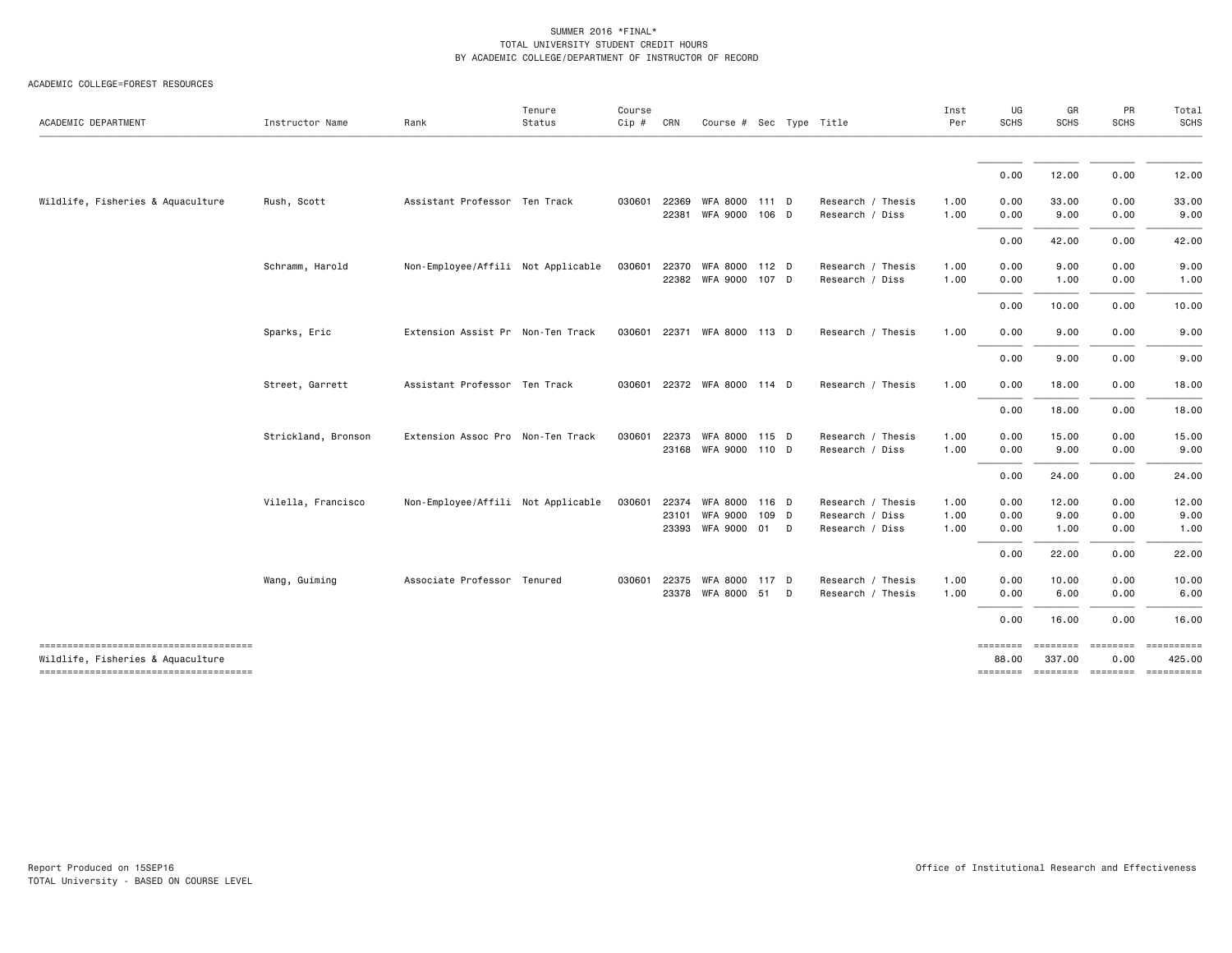| ACADEMIC DEPARTMENT | Instructor Name    | Rank                              | Tenure<br>Status | Course<br>$Cip \#$ | CRN                   | Course # Sec Type Title     |                |   |                                            | Inst<br>Per  | UG<br><b>SCHS</b> | GR<br><b>SCHS</b> | PR<br><b>SCHS</b> | Total<br><b>SCHS</b> |
|---------------------|--------------------|-----------------------------------|------------------|--------------------|-----------------------|-----------------------------|----------------|---|--------------------------------------------|--------------|-------------------|-------------------|-------------------|----------------------|
|                     |                    |                                   |                  |                    |                       |                             |                |   |                                            |              |                   |                   |                   |                      |
| Veterinary Medicine | Archer, Todd       | Assistant Professor Ten Track     |                  | 512401             | 20355<br>512501 20386 | CVM 5380<br>CVM 8081        | 101 E<br>103 C |   | Small Anim Int Med<br>Clin Sci Journal Rev | 1.00<br>1.00 | 0.00<br>0.00      | 0.00<br>3.00      | 126.00<br>0.00    | 126.00<br>3.00       |
|                     |                    |                                   |                  |                    | 22476                 | <b>CVM 8000</b>             | 101            | D | Research / Thesis                          | 1.00         | 0.00              | 5.00              | 0.00              | 5.00                 |
|                     |                    |                                   |                  |                    |                       | 22496 CVM 9000              | 101 D          |   | Research / Diss                            | 1.00         | 0.00              | 4.00              | 0.00              | 4.00                 |
|                     |                    |                                   |                  |                    |                       |                             |                |   |                                            |              | 0.00              | 12.00             | 126.00            | 138.00               |
|                     | Banda, Alejandro   | Clinical Professor                | Non-Ten Track    |                    |                       | 512501 23286 CVM 7000 102 I |                |   | Directed Indiv Study 1.00                  |              | 0.00              | 3.00              | 0.00              | 3.00                 |
|                     |                    |                                   |                  |                    |                       |                             |                |   |                                            |              | 0.00              | 3.00              | 0.00              | 3.00                 |
|                     | Baughman, Brittany | Clinical Assoc Prof Non-Ten Track |                  |                    |                       | 512505 21857 CVM 8033 101 C |                |   | Poultry Histopatholo 1.00                  |              | 0.00              | 3.00              | 0.00              | 3.00                 |
|                     |                    |                                   |                  |                    |                       |                             |                |   |                                            |              | 0.00              | 3.00              | 0.00              | 3.00                 |
|                     | Beasley, Michaela  | Clinical Assist Pro Non-Ten Track |                  |                    |                       | 512401 20354 CVM 5364 101 H |                |   | VSC Clinical Rotatio 0.50                  |              | 0.00              | 0.00              | 36.00             | 36.00                |
|                     |                    |                                   |                  |                    |                       |                             |                |   |                                            |              | 0.00              | 0.00              | 36.00             | 36.00                |
|                     | Betbeze, Caroline  | Clinical Assist Pro Non-Ten Track |                  |                    |                       | 512401 20354 CVM 5364 101 H |                |   | VSC Clinical Rotatio 0.50                  |              | 0.00              | 0.00              | 36.00             | 36.00                |
|                     |                    |                                   |                  |                    |                       |                             |                |   |                                            |              | 0.00              | 0.00              | 36.00             | 36.00                |
|                     | Bowser, Jacquelyn  | Assistant Professor Ten Track     |                  |                    |                       | 512501 22477 CVM 8000 102 D |                |   | Research / Thesis                          | 1.00         | 0.00              | 6.00              | 0.00              | 6.00                 |
|                     |                    |                                   |                  |                    |                       |                             |                |   |                                            |              | 0.00              | 6.00              | 0.00              | 6.00                 |
|                     | Brinkman, Erin     | Clinical Assist Pro Non-Ten Track |                  |                    | 512401 20341          | CVM 5224                    | 101 E          |   | Radiology                                  | 1.00         | 0.00              | 0.00              | 80.00             | 80.00                |
|                     |                    |                                   |                  |                    | 20357                 | CVM 5420                    | 101 E          |   | Adv Rot in Radiology                       | 1.00         | 0.00              | 0.00              | 6.00              | 6.00                 |
|                     |                    |                                   |                  |                    |                       | 512501 22478 CVM 8000 103 D |                |   | Research / Thesis                          | 1.00         | 0.00              | 12.00             | 0.00              | 12.00                |
|                     |                    |                                   |                  |                    |                       |                             |                |   |                                            |              | 0.00              | 12.00             | 86.00             | 98.00                |
|                     | Bulla, Camillo     | Associate Professor Tenured       |                  | 512401             | 20339                 | CVM 5214                    | 101 E          |   | Lab Services                               | 1.00         | 0.00              | 0.00              | 88.00             | 88.00                |
|                     |                    |                                   |                  |                    |                       | 512501 23276 CVM 8000 121 D |                |   | Research / Thesis                          | 1.00         | 0.00              | 6.00              | 0.00              | 6.00                 |
|                     |                    |                                   |                  |                    |                       |                             |                |   |                                            |              | 0.00              | 6.00              | 88.00             | 94.00                |
|                     | Butler, James      | Assistant Professor Ten Track     |                  |                    |                       | 512401 22546 CVM 5452       | 101 H          |   | Small Animal Rehab                         | 1.00         | 0.00              | 0.00              | 4.00              | 4.00                 |
|                     |                    |                                   |                  |                    |                       | 512501 22318 CVM 8000       | 01             | D | Research / Thesis                          | 1.00         | 0.00              | 1.00              | 0.00              | 1.00                 |
|                     |                    |                                   |                  |                    |                       |                             |                |   |                                            |              | 0.00              | 1.00              | 4.00              | 5.00                 |
|                     | Calder, Christine  | Non-Faculty                       | Not Applicable   |                    |                       | 512401 21863 CVM 5812 101 C |                |   | Behavior Comp. Anim. 1.00                  |              | 0.00              | 0.00              | 6.00              | 6.00                 |
|                     |                    |                                   |                  |                    |                       |                             |                |   |                                            |              | 0.00              | 0.00              | 6.00              | 6.00                 |
|                     | Carr, Russell      | Associate Professor Tenured       |                  |                    |                       | 512501 22498 CVM 9000 103 D |                |   | Research / Diss                            | 1.00         | 0.00              | 6.00              | 0.00              | 6.00                 |
|                     |                    |                                   |                  |                    |                       |                             |                |   |                                            |              | 0.00              | 6.00              | 0.00              | 6.00                 |
|                     | Chambers, Janice   | Professor                         | Tenured          |                    |                       | 512501 22499 CVM 9000 104 D |                |   | Research / Diss                            | 1.00         | 0.00              | 8.00              | 0.00              | 8.00                 |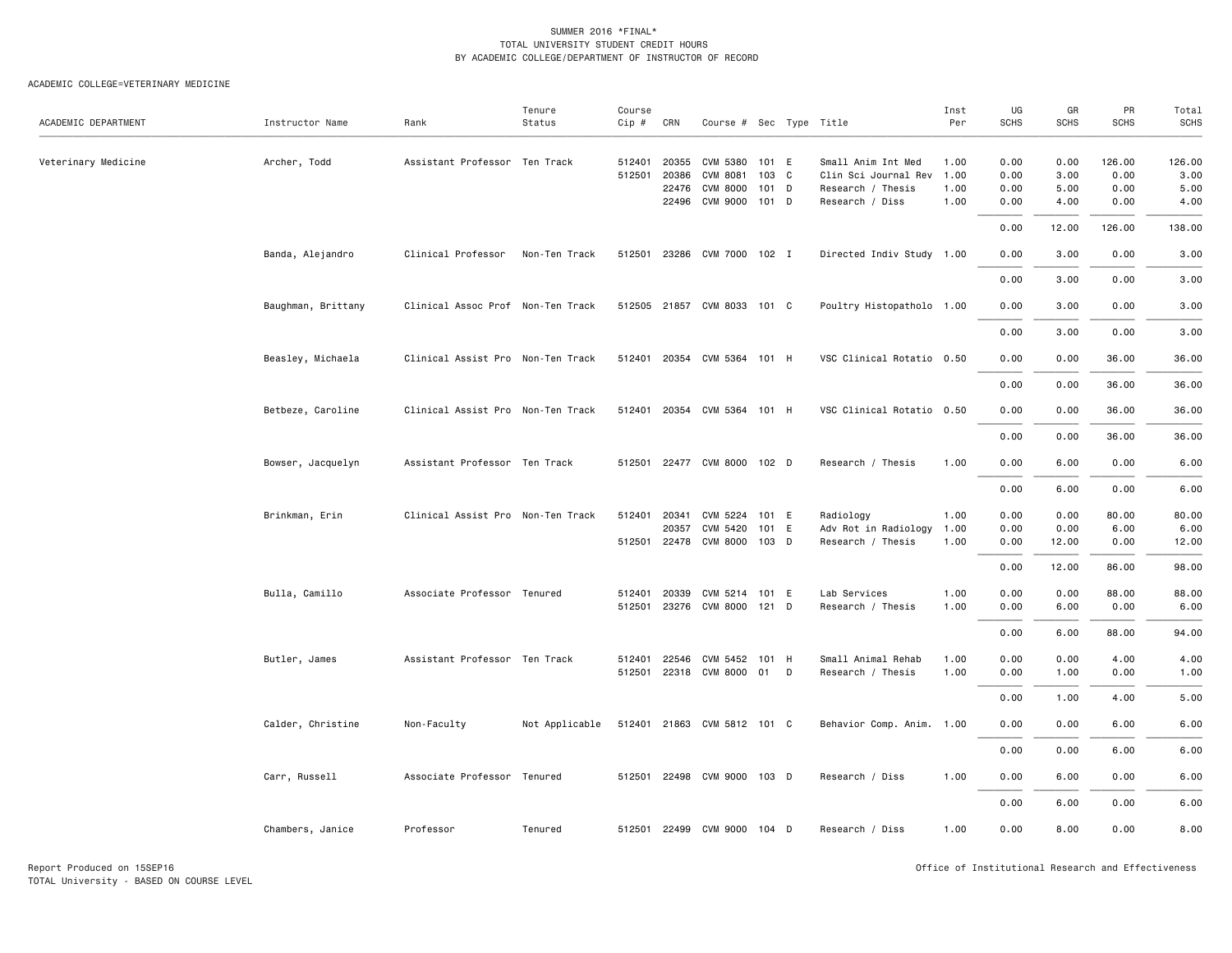#### ACADEMIC COLLEGE=VETERINARY MEDICINE

| ACADEMIC DEPARTMENT | Instructor Name     | Rank                              | Tenure<br>Status | Course<br>Cip # | CRN                   | Course # Sec Type Title                       |         |              |                                                        | Inst<br>Per  | UG<br><b>SCHS</b> | GR<br><b>SCHS</b> | PR<br><b>SCHS</b> | Total<br><b>SCHS</b> |
|---------------------|---------------------|-----------------------------------|------------------|-----------------|-----------------------|-----------------------------------------------|---------|--------------|--------------------------------------------------------|--------------|-------------------|-------------------|-------------------|----------------------|
|                     |                     |                                   |                  |                 |                       |                                               |         |              |                                                        |              |                   |                   |                   |                      |
|                     |                     |                                   |                  |                 |                       |                                               |         |              |                                                        |              | 0.00              | 8.00              | 0.00              | 8.00                 |
| Veterinary Medicine | Christiansen, David | Clinical Assist Pro Non-Ten Track |                  |                 | 512401 20378          | CVM 5580 105 E<br>512501 20349 CVM 5282 101 E |         |              | Adv Clin Rot 3<br>Lg Animal/Ambulatory 1.00            | 1.00         | 0.00<br>0.00      | 0.00<br>0.00      | 2.00<br>42.00     | 2.00<br>42.00        |
|                     |                     |                                   |                  |                 |                       |                                               |         |              |                                                        |              | 0.00              | 0.00              | 44.00             | 44.00                |
|                     | Claude, Andrew      | Assistant Professor Ten Track     |                  | 512401          | 20342<br>20358        | CVM 5234 101 E<br>CVM 5430 101 E              |         |              | Anesthesiolgy<br>Adv Rot in Anesth                     | 1.00<br>1.00 | 0.00<br>0.00      | 0.00<br>0.00      | 88.00<br>6.00     | 88.00<br>6.00        |
|                     |                     |                                   |                  |                 |                       |                                               |         |              |                                                        |              | 0.00              | 0.00              | 94.00             | 94.00                |
|                     | Coyne, Cody         | Professor                         | Tenured          |                 |                       | 512501 22480 CVM 8000 105 D                   |         |              | Research / Thesis                                      | 1.00         | 0.00              | 6.00              | 0.00              | 6.00                 |
|                     |                     |                                   |                  |                 |                       |                                               |         |              |                                                        |              | 0.00              | 6.00              | 0.00              | 6.00                 |
|                     | Eddy, Alison        | Clinical Assoc Prof Non-Ten Track |                  |                 |                       | 512401 20346 CVM 5266 101 C                   |         |              | Equine Med & Surg                                      | 1.00         | 0.00              | 0.00              | 114.00            | 114.00               |
|                     |                     |                                   |                  |                 |                       |                                               |         |              |                                                        |              | 0.00              | 0.00              | 114.00            | 114.00               |
|                     | Eells, Jeffrey      | Associate Professor Tenured       |                  |                 | 512501 22832          | CVM 9000 51<br>23301 CVM 7000 103 I           |         | D            | Research / Diss<br>Directed Indiv Study                | 1.00<br>1.00 | 0.00<br>0.00      | 3.00<br>2.00      | 0.00<br>0.00      | 3.00<br>2.00         |
|                     |                     |                                   |                  |                 |                       |                                               |         |              |                                                        |              | 0.00              | 5.00              | 0.00              | 5.00                 |
|                     | Eubanks, Diana      | Clinical Assoc Prof Non-Ten Track |                  | 512401          | 20343                 | CVM 5246 101 E                                |         |              | Community Veterinary 1.00                              |              | 0.00              | 0.00              | 126.00            | 126.00               |
|                     |                     |                                   |                  |                 | 20371                 | CVM 5570 102 E                                |         |              | Adv Clin Rot 2                                         | 1.00         | 0.00              | 0.00              | 6.00              | 6.00                 |
|                     |                     |                                   |                  |                 |                       | 512501 23396 CVM 8000 122 D                   |         |              | Research / Thesis                                      | 1.00         | 0.00              | 6.00              | 0.00              | 6.00                 |
|                     |                     |                                   |                  |                 |                       |                                               |         |              |                                                        |              | 0.00              | 6.00              | 132.00            | 138.00               |
|                     | Fleming, Sherrill   | Associate Professor Tenured       |                  |                 | 512401 20347          | CVM 5276<br>20372 CVM 5570 103 E              | 101 C   |              | Food Animal Practice<br>Adv Clin Rot 2                 | 1.00<br>1.00 | 0.00<br>0.00      | 0.00<br>0.00      | 114.00<br>2.00    | 114.00<br>2.00       |
|                     |                     |                                   |                  |                 |                       |                                               |         |              |                                                        |              | 0.00              | 0.00              | 116.00            | 116.00               |
|                     | Fontenot, Robin     | Clinical Assist Pro Non-Ten Track |                  | 512401          | 23395                 | CVM 5000 112 I                                |         |              | Directed Indiv Study 1.00                              |              | 0.00              | 0.00              | 4.00              | 4.00                 |
|                     |                     |                                   |                  |                 |                       | 512501 23115 CVM 8081 101 C                   |         |              | Clin Sci Journal Rev 1.00                              |              | 0.00              | 1.00              | 0.00              | 1.00                 |
|                     |                     |                                   |                  |                 |                       |                                               |         |              |                                                        |              | 0.00              | 1.00              | 4.00              | 5.00                 |
|                     | Gardner, Allison    | Clinical Assist Pro Non-Ten Track |                  |                 |                       | 510808 20331 CVM 3212 001 C                   |         |              | Anesthesiology: Vet T 0.50                             |              | 19.00             | 0.00              | 0.00              | 19.00                |
|                     |                     |                                   |                  |                 |                       | 20333 CVM 3222 51 C                           |         |              | Sur Skls & Nurs. VT 0.50                               |              | 19.00             | 0.00              | 0.00              | 19.00                |
|                     |                     |                                   |                  |                 |                       |                                               |         |              |                                                        |              | 38.00             | 0.00              | 0.00              | 38.00                |
|                     | Grace, Sharon       | Clinical Professor                | Non-Ten Track    | 510808          | 20334<br>512401 22570 | CVM 4102 01<br>CVM 5000                       | 102 I   | C            | Prof Develop for Vet 1.00<br>Directed Indiv Study 1.00 |              | 38.00<br>0.00     | 0.00<br>0.00      | 0.00<br>4.00      | 38.00<br>4.00        |
|                     |                     |                                   |                  |                 | 22571                 | CVM 5000                                      | 103 I   |              | Directed Indiv Study 1.00                              |              | 0.00              | 0.00              | 2.00              | 2.00                 |
|                     |                     |                                   |                  |                 | 22795                 | <b>CVM 5000</b>                               | $104$ I |              | Directed Indiv Study 1.00                              |              | 0.00              | 0.00              | 2.00              | 2.00                 |
|                     |                     |                                   |                  |                 | 22837                 | CVM 5000 105 I                                |         |              | Directed Indiv Study 1.00                              |              | 0.00              | 0.00              | 2.00              | 2.00                 |
|                     |                     |                                   |                  |                 | 23037                 | CVM 5000                                      | 106     | $\mathsf{T}$ | Directed Indiv Study 1.00                              |              | 0.00              | 0.00              | 2.00              | 2.00                 |

Report Produced on 15SEP16 Office of Institutional Research and Effectiveness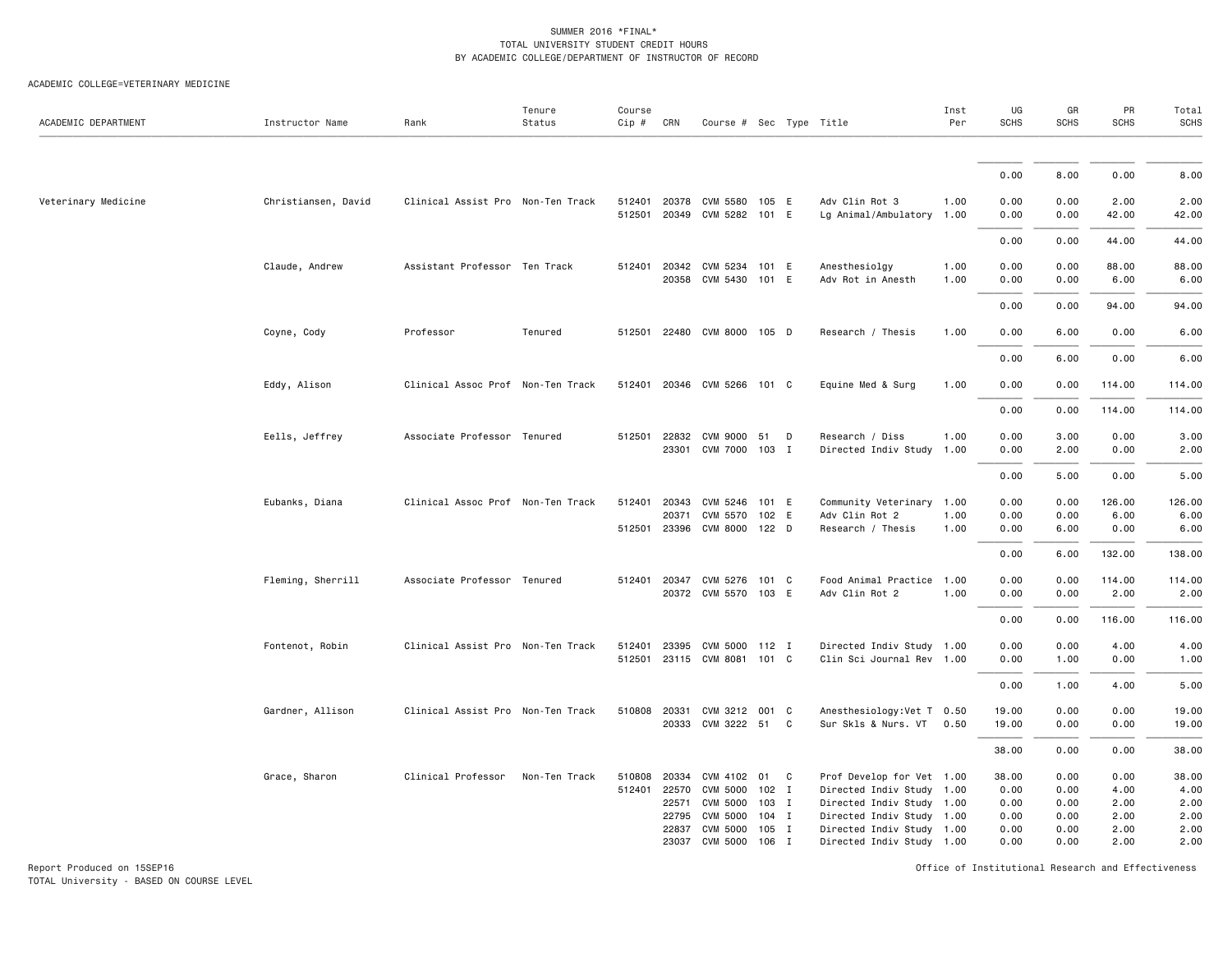|                     |                    |                                   | Tenure        | Course |              |                             |       |          |                           | Inst | UG          | GR          | PR    | Total       |
|---------------------|--------------------|-----------------------------------|---------------|--------|--------------|-----------------------------|-------|----------|---------------------------|------|-------------|-------------|-------|-------------|
| ACADEMIC DEPARTMENT | Instructor Name    | Rank                              | Status        | Cip #  | CRN          | Course # Sec Type Title     |       |          |                           | Per  | <b>SCHS</b> | <b>SCHS</b> | SCHS  | <b>SCHS</b> |
| Veterinary Medicine | Grace, Sharon      | Clinical Professor                | Non-Ten Track |        | 512401 23151 | CVM 5000 107 I              |       |          | Directed Indiv Study 1.00 |      | 0.00        | 0.00        | 2.00  | 2.00        |
|                     |                    |                                   |               |        | 23321        | CVM 5000                    | 108 I |          | Directed Indiv Study 1.00 |      | 0.00        | 0.00        | 2.00  | 2.00        |
|                     |                    |                                   |               |        | 23342        | CVM 5000                    | 109 I |          | Directed Indiv Study 1.00 |      | 0.00        | 0.00        | 2.00  | 2.00        |
|                     |                    |                                   |               |        | 23343        | CVM 5000 110 I              |       |          | Directed Indiv Study 1.00 |      | 0.00        | 0.00        | 4.00  | 4.00        |
|                     |                    |                                   |               |        |              | 23439 CVM 5000 113 I        |       |          | Directed Indiv Study 1.00 |      | 0.00        | 0.00        | 2.00  | 2.00        |
|                     |                    |                                   |               |        |              |                             |       |          |                           |      | 38.00       | 0.00        | 24.00 | 62.00       |
|                     | Griffin, Matthew   | Research Assoc Prof Non-Ten Track |               |        |              | 512501 22501 CVM 9000 106 D |       |          | Research / Diss           | 1.00 | 0.00        | 18.00       | 0.00  | 18.00       |
|                     |                    |                                   |               |        |              |                             |       |          |                           |      |             |             |       |             |
|                     |                    |                                   |               |        |              |                             |       |          |                           |      | 0.00        | 18.00       | 0.00  | 18.00       |
|                     | Gunter, Miriam     | Clinical Assist Pro Non-Ten Track |               |        |              | 512401 20368 CVM 5560 103 E |       |          | Adv Clin Rot 1            | 1.00 | 0.00        | 0.00        | 2.00  | 2.00        |
|                     |                    |                                   |               |        |              |                             |       |          |                           |      | 0.00        | 0.00        | 2.00  | 2.00        |
|                     | Hopper, Richard    | Professor                         | Tenured       |        |              | 512501 22503 CVM 9000 108 D |       |          | Research / Diss           | 1.00 | 0.00        | 6.00        | 0.00  | 6.00        |
|                     |                    |                                   |               |        |              |                             |       |          |                           |      | 0.00        | 6.00        | 0.00  | 6.00        |
|                     | Howell, George     | Assistant Professor Ten Track     |               |        |              | 512501 23291 CVM 9000 129 D |       |          | Research / Diss           | 1.00 | 0.00        | 6.00        | 0.00  | 6.00        |
|                     |                    |                                   |               |        |              |                             |       |          |                           |      | 0.00        | 6.00        | 0.00  | 6.00        |
|                     | Huston, Carla      | Associate Professor Tenured       |               |        |              | 512401 20337 CVM 5182 101 C |       |          | Vet Disaster Managem 1.00 |      | 0.00        | 0.00        | 24.00 | 24.00       |
|                     |                    |                                   |               |        |              |                             |       |          |                           |      | 0.00        | 0.00        | 24.00 | 24.00       |
|                     | Jackson, Elizabeth | Clinical Instructor Non-Ten Track |               |        |              | 510808 20333 CVM 3222 51 C  |       |          | Sur Skls & Nurs. VT       | 0.50 | 19.00       | 0.00        | 0.00  | 19.00       |
|                     |                    |                                   |               |        |              |                             |       |          |                           |      | 19.00       | 0.00        | 0.00  | 19.00       |
|                     |                    |                                   |               |        |              |                             |       |          |                           |      |             |             |       |             |
|                     | Kaplan, Barbara    | Assistant Professor Ten Track     |               |        |              | 512501 22505 CVM 9000 110 D |       |          | Research / Diss           | 1.00 | 0.00        | 9.00        | 0.00  | 9.00        |
|                     |                    |                                   |               |        |              |                             |       |          |                           |      | 0.00        | 9.00        | 0.00  | 9.00        |
|                     | Karsi, Attila      | Associate Professor Ten Track     |               |        |              | 512501 22506 CVM 9000 111 D |       |          | Research / Diss           | 1.00 | 0.00        | 6.00        | 0.00  | 6.00        |
|                     |                    |                                   |               |        |              |                             |       |          |                           |      | 0.00        | 6.00        | 0.00  | 6.00        |
|                     | Khaitsa, Margaret  | Professor                         | Tenured       |        |              | 512401 21466 CVM 5906 801 A |       |          | Tropical Vet Med & 0 1.00 |      | 0.00        | 0.00        | 24.00 | 24.00       |
|                     |                    |                                   |               |        |              | 23142 CVM 4990 801 A        |       |          | Special Topic In CVM 1.00 |      | 6.00        | 0.00        | 0.00  | 6.00        |
|                     |                    |                                   |               |        |              |                             |       |          |                           |      | 6.00        | 0.00        | 24.00 | 30.00       |
|                     | King, Elmer        | Clinical Assist Pro Non-Ten Track |               |        |              | 512401 20381 CVM 5764 101 C |       |          | Adv Equine Repro          | 0.50 | 0.00        | 0.00        | 10.00 | 10.00       |
|                     |                    |                                   |               |        |              |                             |       |          |                           |      | 0.00        | 0.00        | 10.00 | 10.00       |
|                     |                    |                                   |               |        |              |                             |       |          |                           |      |             |             |       |             |
|                     | Kohler, Amanda     | Clinical Instructor Non-Ten Track |               |        | 510808 20329 | CVM 3051                    | 01    | C        | Lab Anim Health Mgt       | 0.50 | 9.50        | 0.00        | 0.00  | 9.50        |
|                     |                    |                                   |               |        | 20330        | CVM 3061                    | 01    | L        | Lab Anim Tech Skills 0.50 |      | 9.50        | 0.00        | 0.00  | 9.50        |
|                     |                    |                                   |               |        |              | 20332 CVM 3221 51           |       | <b>L</b> | Sur Nrs/Anes Mgt Lab 1.00 |      | 19.00       | 0.00        | 0.00  | 19.00       |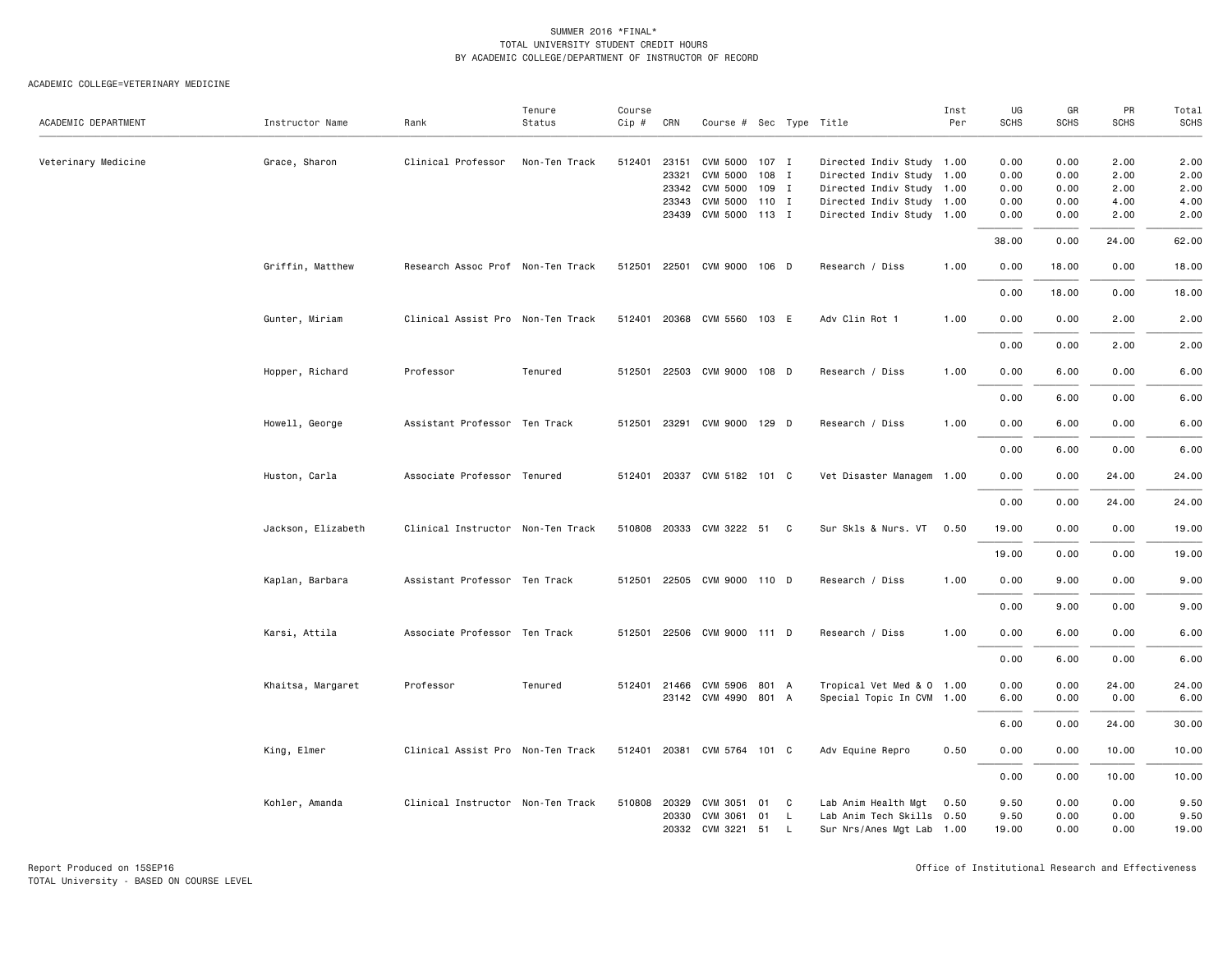| ACADEMIC DEPARTMENT | Instructor Name     | Rank                          | Tenure<br>Status | Course<br>Cip #  | CRN            | Course # Sec Type Title     |               |   |                                    | Inst<br>Per  | UG<br><b>SCHS</b> | GR<br><b>SCHS</b> | PR<br><b>SCHS</b> | Total<br><b>SCHS</b> |
|---------------------|---------------------|-------------------------------|------------------|------------------|----------------|-----------------------------|---------------|---|------------------------------------|--------------|-------------------|-------------------|-------------------|----------------------|
|                     |                     |                               |                  |                  |                |                             |               |   |                                    |              |                   |                   |                   |                      |
|                     |                     |                               |                  |                  |                |                             |               |   |                                    |              | 38.00             | 0.00              | 0.00              | 38.00                |
| Veterinary Medicine | Langston, Vernon    | Professor                     | Tenured          |                  |                | 512401 20352 CVM 5310 101 E |               |   | SM Critical Care Med 0.20          |              | 0.00              | 0.00              | 15.20             | 15.20                |
|                     |                     |                               |                  |                  |                |                             |               |   |                                    |              | 0.00              | 0.00              | 15.20             | 15.20                |
|                     | Lawrence, Mark      | Non-Faculty                   | Tenured          | 512501           | 22507          | CVM 9000 112 D              |               |   | Research / Diss                    | 1.00         | 0.00              | 6.00              | 0.00              | 6.00                 |
|                     |                     |                               |                  |                  | 22533          | CVM 9000                    | 01 D          |   | Research / Diss                    | 1.00         | 0.00              | 7.00              | 0.00              | 7.00                 |
|                     |                     |                               |                  |                  |                |                             |               |   |                                    |              | 0.00              | 13.00             | 0.00              | 13.00                |
|                     | Linford, Robert     | Professor                     | Tenured          | 512501           |                | 22508 CVM 9000 113 D        |               |   | Research / Diss                    | 1.00         | 0.00              | 6.00              | 0.00              | 6.00                 |
|                     |                     |                               |                  |                  |                |                             |               |   |                                    |              | 0.00              | 6.00              | 0.00              | 6.00                 |
|                     | Mackin, Andrew      | Professor                     | Tenured          | 512401<br>512501 | 20376<br>22509 | CVM 5580<br>CVM 9000 114 D  | 103 E         |   | Adv Clin Rot 3<br>Research / Diss  | 1.00<br>1.00 | 0.00<br>0.00      | 0.00<br>13.00     | 2.00<br>0.00      | 2.00<br>13.00        |
|                     |                     |                               |                  |                  |                |                             |               |   |                                    |              | 0.00              | 13.00             | 2.00              | 15.00                |
|                     | Magee, Danny        | Clinical Professor            | Non-Ten Track    | 512501           |                | 20390 CVM 8790 101 L        |               |   | Lab Diag Services                  | 1.00         | 0.00              | 7.00              | 0.00              | 7.00                 |
|                     |                     |                               |                  |                  |                |                             |               |   |                                    |              | 0.00              | 7.00              | 0.00              | 7.00                 |
|                     |                     |                               |                  |                  |                |                             |               |   |                                    |              |                   |                   |                   |                      |
|                     | Meiring, Richard    | Non-Faculty                   | Not Applicable   |                  |                | 512401 20335 CVM 5022 101 C |               |   | Veterinary Epidemiol 0.10          |              | 0.00              | 0.00              | 0.20              | 0.20                 |
|                     |                     |                               |                  |                  |                |                             |               |   |                                    |              | 0.00              | 0.00              | 0.20              | 0.20                 |
|                     | Meyer, Robert       | Professor                     | Tenured          |                  |                | 510808 20331 CVM 3212 001 C |               |   | Anesthesiology: Vet T 0.50         |              | 19.00             | 0.00              | 0.00              | 19.00                |
|                     |                     |                               |                  |                  |                |                             |               |   |                                    |              | 19.00             | 0.00              | 0.00              | 19.00                |
|                     | Petrie-Hanson, Lora | Associate Professor Tenured   |                  | 512501           |                | 22511 CVM 9000 116 D        |               |   | Research / Diss                    | 1.00         | 0.00              | 9.00              | 0.00              | 9.00                 |
|                     |                     |                               |                  |                  |                |                             |               |   |                                    |              | 0.00              | 9.00              | 0.00              | 9.00                 |
|                     | Pharr, Gregory      | Associate Professor Tenured   |                  |                  |                | 512501 22512 CVM 9000 117 D |               |   | Research / Diss                    | 1.00         | 0.00              | 6.00              | 0.00              | 6.00                 |
|                     |                     |                               |                  |                  |                |                             |               |   |                                    |              | 0.00              | 6.00              | 0.00              | 6.00                 |
|                     | Pinchuk, Lesya      | Associate Professor Tenured   |                  | 512501           |                | 22513 CVM 9000 118 D        |               |   | Research / Diss                    | 1.00         | 0.00              | 6.00              | 0.00              | 6.00                 |
|                     |                     |                               |                  |                  |                |                             |               |   |                                    |              | 0.00              | 6.00              | 0.00              | 6.00                 |
|                     | Pruett, Stephen     | Professor                     | Tenured          | 512501           |                | 22514 CVM 9000 119 D        |               |   | Research / Diss                    | 1.00         | 0.00              | 7.00              | 0.00              | 7.00                 |
|                     |                     |                               |                  |                  |                |                             |               |   |                                    |              | 0.00              | 7.00              | 0.00              | 7.00                 |
|                     | Seo, Keun Seok      | Assistant Professor Ten Track |                  | 512501           | 22516<br>23376 | CVM 9000<br>CVM 9000        | $121$ D<br>02 | D | Research / Diss<br>Research / Diss | 1.00<br>1.00 | 0.00<br>0.00      | 12.00<br>6.00     | 0.00<br>0.00      | 12.00<br>6.00        |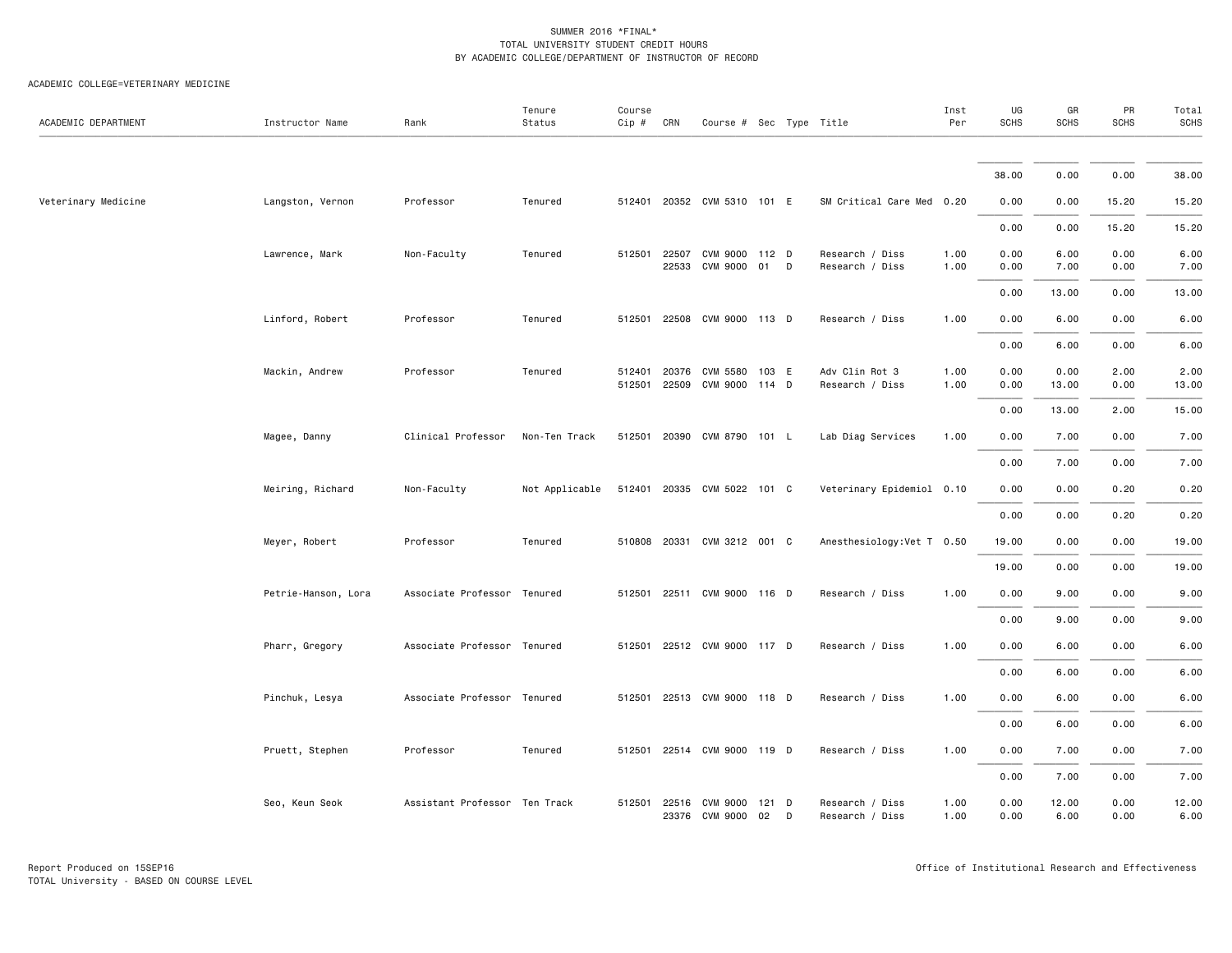| ACADEMIC DEPARTMENT        | Instructor Name       | Rank                              | Tenure<br>Status | Course<br>Cip #  | CRN   | Course # Sec Type Title                      |       |              |                                        | Inst<br>Per  | UG<br><b>SCHS</b> | GR<br><b>SCHS</b> | PR<br><b>SCHS</b>                                  | Total<br><b>SCHS</b> |
|----------------------------|-----------------------|-----------------------------------|------------------|------------------|-------|----------------------------------------------|-------|--------------|----------------------------------------|--------------|-------------------|-------------------|----------------------------------------------------|----------------------|
|                            |                       |                                   |                  |                  |       |                                              |       |              |                                        |              |                   |                   |                                                    |                      |
|                            |                       |                                   |                  |                  |       |                                              |       |              |                                        |              | 0.00              | 18.00             | 0.00                                               | 18.00                |
| Veterinary Medicine        | Smith, David          | Professor                         | Tenured          | 010903<br>512501 |       | 21953 CVM 5273 101 B<br>22529 CVM 9000 127 D |       |              | Population Medicine<br>Research / Diss | 0.50<br>1.00 | 0.00<br>0.00      | 0.00<br>18.00     | 31.50<br>0.00                                      | 31.50<br>18.00       |
|                            |                       |                                   |                  |                  |       |                                              |       |              |                                        |              | 0.00              | 18.00             | 31.50                                              | 49.50                |
|                            | Smith, Jack           | Non-Faculty                       | Tenured          | 512401           | 20340 | CVM 5222 101 C                               |       |              | Small Animal Clinica                   | 1.00         | 0.00              | 0.00              | 26.00                                              | 26.00                |
|                            |                       |                                   |                  |                  | 20350 | CVM 5292                                     | 101 E |              | Flowood/MVRDL Extern                   | 1.00         | 0.00              | 0.00              | 42.00                                              | 42.00                |
|                            |                       |                                   |                  |                  | 20361 | CVM 5510 101 E                               |       |              | Vm An Externship 1                     | 1.00         | 0.00              | 0.00              | 119.00                                             | 119.00               |
|                            |                       |                                   |                  |                  | 20362 | CVM 5520 101 E                               |       |              | Vm An Externship 2                     | 1.00         | 0.00              | 0.00              | 49.00                                              | 49.00                |
|                            |                       |                                   |                  |                  | 20363 | CVM 5530                                     | 101 E |              | Vm An Externship 3                     | 1.00         | 0.00              | 0.00              | 11.00                                              | 11.00                |
|                            |                       |                                   |                  |                  |       | 20366 CVM 5560 101 E                         |       |              | Adv Clin Rot 1                         | 1.00         | 0.00              | 0.00              | 6.00                                               | 6.00                 |
|                            |                       |                                   |                  |                  | 20370 | CVM 5570 101 E                               |       |              | Adv Clin Rot 2                         | 1.00         | 0.00              | 0.00              | 6.00                                               | 6.00                 |
|                            |                       |                                   |                  |                  | 22903 | CVM 5106 51                                  |       | $\mathbf{C}$ | First Year CVM Medic 1.00              |              | 0.00              | 0.00              | 552.00                                             | 552.00               |
|                            |                       |                                   |                  |                  | 22904 | CVM 5206 51                                  |       | C            | Second Year Vet. Med                   | 1.00         | 0.00              | 0.00              | 534.00                                             | 534.00               |
|                            |                       |                                   |                  | 512501           |       | 22811 CVM 7000 101 I                         |       |              | Directed Indiv Study 1.00              |              | 0.00              | 2.00              | 0.00                                               | 2.00                 |
|                            |                       |                                   |                  |                  |       |                                              |       |              |                                        |              | 0.00              | 2.00              | 1345.00                                            | 1347.00              |
|                            | Syrcle, Jason         | Clinical Assist Pro Non-Ten Track |                  | 512401           | 20380 | CVM 5754 101 B                               |       |              | Adv Sm Anim Surgery                    | 1.00         | 0.00              | 0.00              | 72.00                                              | 72.00                |
|                            |                       |                                   |                  | 512501           |       | 20345 CVM 5256 101 E                         |       |              | Small Animal Surgery                   | 1.00         | 0.00              | 0.00              | 126.00                                             | 126.00               |
|                            |                       |                                   |                  |                  |       |                                              |       |              |                                        |              | 0.00              | 0.00              | 198.00                                             | 198.00               |
|                            | Thames, Brittany      | Clinical Assist Pro Non-Ten Track |                  | 512401           |       | 20352 CVM 5310 101 E                         |       |              | SM Critical Care Med 0.80              |              | 0.00              | 0.00              | 60.80                                              | 60.80                |
|                            |                       |                                   |                  |                  |       |                                              |       |              |                                        |              |                   |                   |                                                    |                      |
|                            |                       |                                   |                  |                  |       |                                              |       |              |                                        |              | 0.00              | 0.00              | 60.80                                              | 60.80                |
|                            | Thomason, John        | Assistant Professor Ten Track     |                  |                  |       | 512501 22491 CVM 8000 116 D                  |       |              | Research / Thesis                      | 1.00         | 0.00              | 5.00              | 0.00                                               | 5.00                 |
|                            |                       |                                   |                  |                  |       |                                              |       |              |                                        |              | 0.00              | 5.00              | 0.00                                               | 5.00                 |
|                            | Varela-Stokes, Andrea | Associate Professor Tenured       |                  | 260505           |       | 22322 CVM 8971 101 C                         |       |              | Parasit Journal Club                   | 1.00         | 0.00              | 1.00              | 0.00                                               | 1.00                 |
|                            |                       |                                   |                  | 512501           |       | 23377 CVM 8000 02                            |       | D            | Research / Thesis                      | 1.00         | 0.00              | 2.00              | 0.00                                               | 2.00                 |
|                            |                       |                                   |                  |                  |       |                                              |       |              |                                        |              | 0.00              | 3.00              | 0.00                                               | 3.00                 |
|                            | Walters, Kevin        | Clinical Assist Pro Non-Ten Track |                  | 512401           |       | 20381 CVM 5764 101 C                         |       |              | Adv Equine Repro                       | 0.50         | 0.00              | 0.00              | 10.00                                              | 10.00                |
|                            |                       |                                   |                  |                  |       |                                              |       |              |                                        |              | 0.00              | 0.00              | 10.00                                              | 10.00                |
|                            | Wan, Xiufeng          | Associate Professor Tenured       |                  | 512501           | 22519 | CVM 9000 124 D                               |       |              | Research / Diss                        | 1.00         | 0.00              | 30.00             | 0.00                                               | 30.00                |
|                            |                       |                                   |                  |                  |       | 22981 CVM 7000 01 I                          |       |              |                                        | 1.00         |                   |                   |                                                    |                      |
|                            |                       |                                   |                  |                  |       |                                              |       |              | Directed Indiv Study                   |              | 0.00              | 6.00              | 0.00                                               | 6.00                 |
|                            |                       |                                   |                  |                  |       |                                              |       |              |                                        |              | 0.00              | 36.00             | 0.00                                               | 36.00                |
|                            | Wang, Chinling        | Associate Professor Tenured       |                  | 512501           |       | 22520 CVM 9000 125 D                         |       |              | Research / Diss                        | 1.00         | 0.00              | 6.00              | 0.00                                               | 6.00                 |
|                            |                       |                                   |                  |                  |       |                                              |       |              |                                        |              | 0.00              | 6.00              | 0.00                                               | 6.00                 |
|                            | Willeford, Bridget    | Non-Faculty                       | Not Applicable   | 510808           |       | 20329 CVM 3051                               | 01 C  |              | Lab Anim Health Mgt                    | 0.50         | 9.50              | 0.00              | 0.00                                               | 9.50                 |
| Report Produced on 15SEP16 |                       |                                   |                  |                  |       |                                              |       |              |                                        |              |                   |                   | Office of Institutional Research and Effectiveness |                      |